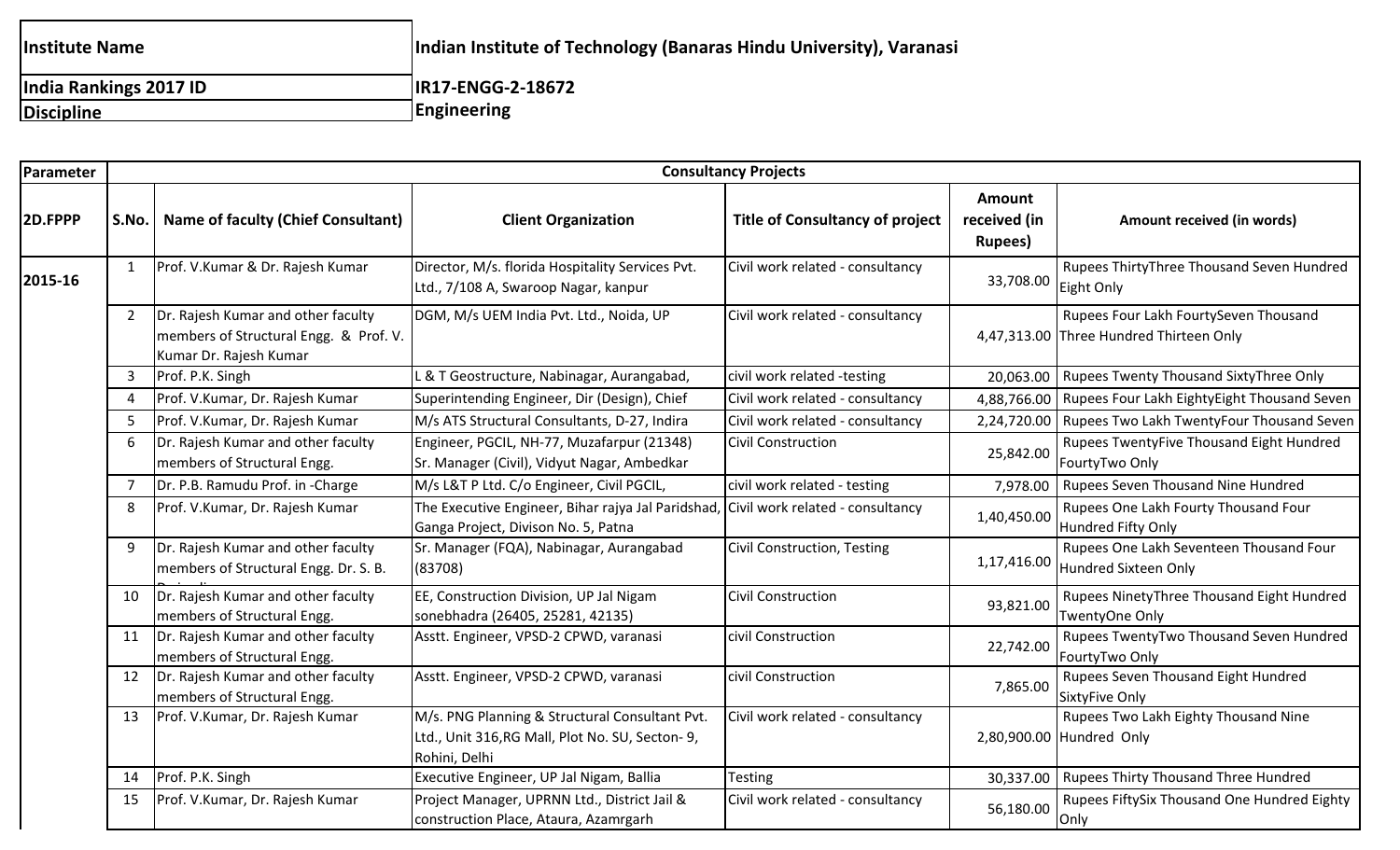| 16 | Prof. V.Kumar, Dr. Rajesh Kumar                          | The Executive Engineer, Bihar rajya Jal Parishad,                                        | Civil work related - consultancy        |             | Rupees One Lakh Twelve Thousand Three          |
|----|----------------------------------------------------------|------------------------------------------------------------------------------------------|-----------------------------------------|-------------|------------------------------------------------|
|    |                                                          | Ganga Project, Divison No. 5, Patna                                                      |                                         | 1,12,360.00 | <b>Hundred Sixty Only</b>                      |
| 17 | Dr. Rajesh Kumar and other faculty                       | JE, PGCIL, DIG Colony, Varanasi                                                          | <b>Civil Construction</b>               |             | Rupees ThirtyOne Thousand Four Hundred         |
|    | members of Structural Engg.                              |                                                                                          |                                         | 31,461.00   | SixtyOne Only                                  |
| 18 | Prof. V.Kumar, Dr. Rajesh Kumar                          | M/s JKM Infra Projects Limited, a-28, Sector 9,                                          | Civil work related - consultancy        | 28,090.00   | <b>Rupees TwentyEight Thousand Ninety Only</b> |
| 19 | Shri Suresh Kumar & Dr. P.B. Ramudu,                     | Director, Gekocon Infra Private Limited, Sector-                                         | Civil Work related- Consultancy         | 1,57,304.00 | Rupees One Lakh FiftySeven Thousand Three      |
|    | Prof. V.Kumar, Dr. Rajesh Kumar                          | 18, Noida                                                                                |                                         |             | <b>Hundred Four Only</b>                       |
| 20 | Dr. Rajesh Kumar and other faculty                       | Addi, GM (P), Rail Vikash Nigam, DLW, Varanasi                                           | <b>Civil Construction</b>               | 4,270.00    | Rupees Four Thousand Two Hundred Seventy       |
|    | members of Structural Engg.                              |                                                                                          |                                         |             | Only                                           |
| 21 | Shri Suresh Kumar & Dr. P.B. Ramudu                      | M/s Design Point, Civil Engg. Consultant,                                                | Civil Work related- Consultancy         |             | Rupees One Lakh ThirtyFour Thousand Eight      |
|    |                                                          | Structure & Arch Design, Soil Investigation Engg.                                        |                                         |             | Hundred ThirtyTwo Only                         |
|    |                                                          | Survey & Project management Services, 1, B-                                              |                                         | 1,34,832.00 |                                                |
|    |                                                          | Ground Floor, Royal Court, 4/45, Wazir Hasan                                             |                                         |             |                                                |
|    |                                                          | Road, Lucknow                                                                            |                                         |             |                                                |
| 22 | Dr. Brind Kumar and Dr. Ankit Gupta                      | Sr. Manager (FQA) NTPC, Singrauli                                                        | T & C                                   | 65,171.00   | <b>Rupees SixtyFive Thousand One Hundred</b>   |
| 23 | Prof. V. Kumar Dr. Rajesh Kumar                          | M/s Foundation Engineers, 12, Glaxy-1, New                                               | Civil Work related- Consultancy         | 67,416.00   | Rupees SixtySeven Thousand Four Hundred        |
| 24 | Dr. Brind Kumar and Dr. Ankit Gupta                      | Executive Engineer, Provincial Division, PWD,                                            | <b>T&amp;C</b>                          | 3,48,316.00 | Rupees Three Lakh FourtyEight Thousand         |
| 25 | Dr. Brind Kumar and Dr. Ankit Gupta                      | Executive Engineer, Provincial division, PWD,                                            | T & C                                   | 2,35,956.00 | Rupees Two Lakh ThirtyFive Thousand Nine       |
| 26 | Dr. Rajesh Kumar and Other faculty                       | M/s Omex Tiles Industries, hameedpur,                                                    | <b>Civil Construction</b>               |             | Rupees TwentyThree Thousand Five Hundred       |
|    | members of Structural Engg.                              | Chandauli (13483)                                                                        |                                         | 23,596.00   | NinetySix Only                                 |
|    |                                                          | M/s hem gangae Fortilex Pyt Itd ramnagar                                                 |                                         |             |                                                |
| 27 | Dr. Rajesh Kumar and Other faculty                       | EE, RED, Sant Ravidas Nagar, Bhadohi (5619)                                              | <b>Civil Construction</b>               |             | Rupees Eleven Thousand Two Hundred             |
|    | members of Structural Engg.                              | M/s Akash Ganga Infra, newada, Varanasi (1124,                                           |                                         |             | 11,238.00 ThirtyEight Only                     |
| 28 | Dr. Rajesh Kumar and Other faculty                       | 11つパ<br>A.E., UPSIDC Ltd., Constn Div.-IX, Allahabad                                     | <b>Civil Construction &amp; Testing</b> |             | Rupees TwentyNine Thousand Nine Hundred        |
|    | members of Structural Engg. & Prof. P.K. (3371)          |                                                                                          |                                         |             | Only                                           |
|    | Singh                                                    | Executive Engineer, PWD, Mughalsarai,                                                    |                                         | 29,900.00   |                                                |
|    |                                                          |                                                                                          |                                         |             |                                                |
| 29 | Dr. Rajesh Kumar and Other faculty                       | Dy. Manager, PGCII, DIG Colony, Varanasi (5056) Civil Construction                       |                                         |             | Rupees TwentyNine Thousand Two Hundred         |
|    | members of Structural Engg.                              | AGM (Civil)-II, airport Authority of India Ltd.,                                         |                                         | 29,214.00   | Fourteen Only                                  |
|    |                                                          | Airport, Varanasi (10113, 11798)                                                         |                                         |             |                                                |
| 30 | Dr. Rajesh Kumar and Other faculty                       | $T \sim 100$ $\mu_{\text{measured}}$ (2247)<br>Executive Engineer, Nagar Nigam, Varanasi | <b>Civil Construction</b>               |             | Rupees TwentySix Thousand Nine Hundred         |
|    | members of Structural Engg.                              | (3371, 3371, 3371, 3371, 3371, 3371, 3371)                                               |                                         | 26,968.00   | SixtyEight Only                                |
| 31 | Dr. Rajesh Kumar and Other faculty                       | AE, DUDA, Vikash Bhawan, Varanasi (3371, 3371, Civil Construction                        |                                         |             | Rupees TwentyThree Thousand Five Hundred       |
|    | members of Structural Engg.                              | 3371)                                                                                    |                                         | 23,597.00   | NinetySeven Only                               |
| 32 | Dr. Rajesh Kumar and Other faculty                       | M/s Mahanth Singh & Sons, Cantonment,                                                    | <b>Civil Construction</b>               |             | Rupees TwentyOne Thousand Three Hundred        |
|    | members of Structural Engg. 2. Dr. Brind Varanasi (1124) |                                                                                          |                                         |             | 21,349.00 FourtyNine Only                      |
|    | Kumar and Dr. Ankit Gupta                                | Dy. Manager, PGCII, DIG Colony, Varanasi (6742)                                          |                                         |             |                                                |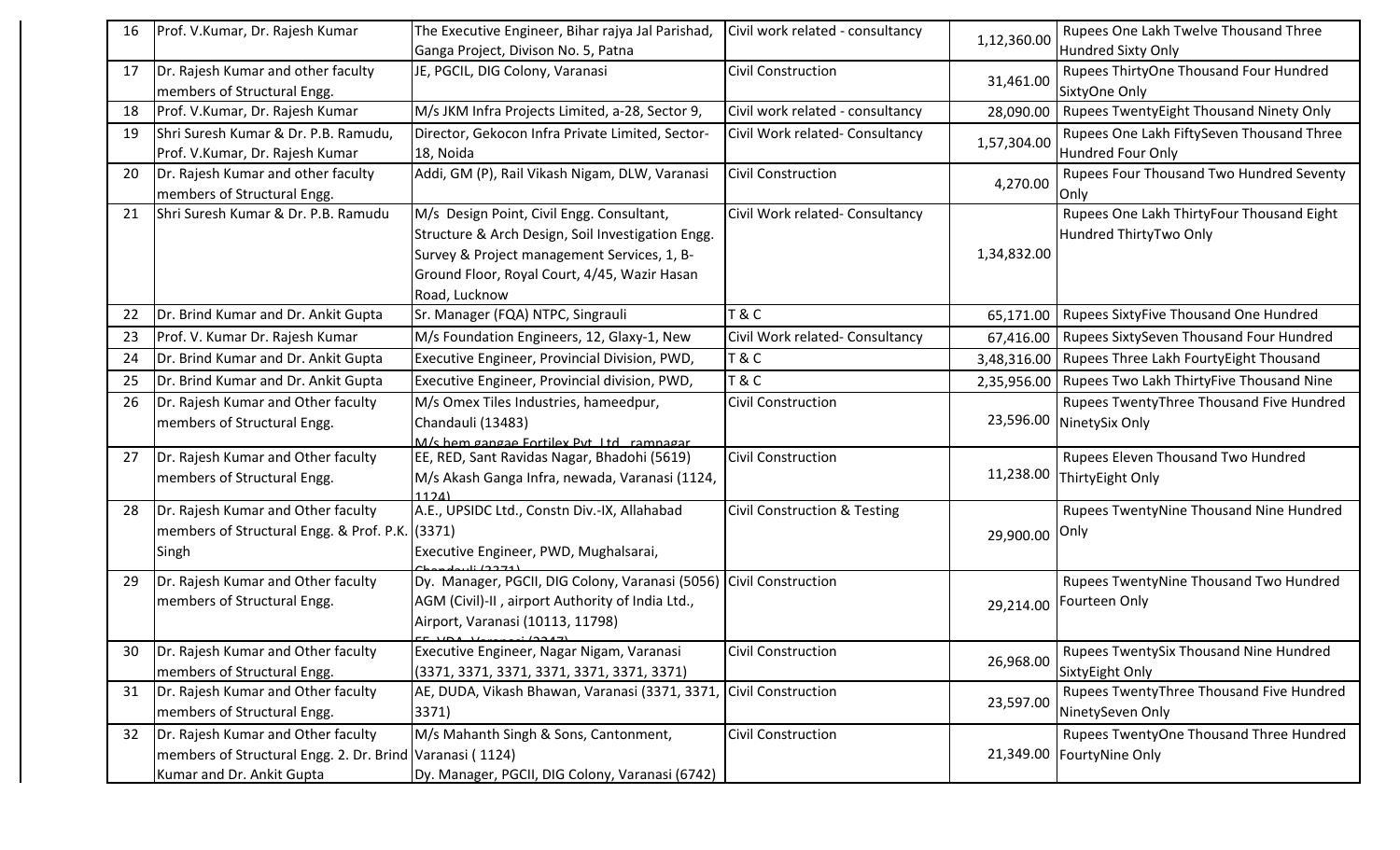| 33 | Prof. V.Kumar & Dr. Rajesh Kumar                                  | Executive Engineer, Bihar Rajya Jal Parishad,                                                           | Consultancy                      |             | Rupees EightyFour Thousand Two Hundred                       |
|----|-------------------------------------------------------------------|---------------------------------------------------------------------------------------------------------|----------------------------------|-------------|--------------------------------------------------------------|
|    |                                                                   | Ganga Project Division No-4, Karmalichak, Patna                                                         |                                  |             | 84,270.00 Seventy Only                                       |
|    |                                                                   | and Ganga project Division no.-1 Patna                                                                  |                                  |             |                                                              |
| 34 | Prof. V.Kumar & Dr. Rajesh Kumar                                  | The Director, Galaxy Hospital, Plot No. 4,5,6& 7,                                                       | Civil work related - consultancy |             | Rupees SixtySeven Thousand Four Hundred                      |
|    |                                                                   | Dayal Enclave Mahmoorganj, Varanasi                                                                     |                                  | 67,416.00   | Sixteen Only                                                 |
| 35 | Prof. V.Kumar & Dr. Rajesh Kumar                                  | Executive Engineer, Ban Sagar Canal construction Civil work related - consultancy<br>Division E Mirzanu |                                  | 92,416.00   | Rupees NinetyTwo Thousand Four Hundred                       |
| 36 | Dr. Rajesh Kumar and Other faculty<br>members of Structural Engg. | Asstt. Division Engineer, EC railway, Buxer                                                             | Testing/Consultancy              | 24,719.00   | Rupees TwentyFour Thousand Seven Hundred<br>Nineteen Only    |
| 37 | Dr. Rajesh Kumar and Other faculty<br>members of Structural Engg. | Project Manager, M/s RITES Ltd., Lucknow                                                                | Testing/Consultancy              | 1,06,742.00 | Rupees One Lakh Six Thousand Seven Hundred<br>FourtyTwo Only |
| 38 | Dr. Rajesh Kumar and Other faculty<br>members of Structural Engg. | SE, UWD, BHU, Varanasi                                                                                  | Testing/Consultancy              | 4,494.00    | Rupees Four Thousand Four Hundred<br>NinetyFour Only         |
| 39 | Dr. Rajesh Kumar and Other faculty                                | GM, Varanasi, PGCIL, Varanasi (M/s TBEA)                                                                | Civil work related - Testing     |             | Rupees FourtyFive Thousand Only                              |
|    | members of Structural Engg., Prof. P.K.                           | DGM Varanasi, PGCI Ltd., Maqbool Alam Road                                                              |                                  | 45,000.00   |                                                              |
|    | Singh                                                             | Varanasi                                                                                                |                                  |             |                                                              |
| 40 | Dr. Anuraj Ohri                                                   | Mr. Nitin Kaushal, Senior Manager River Basins                                                          | Testing/Consultancy              | 3,57,372.00 | Rupees Three Lakh FiftySeven Thousand Three                  |
|    |                                                                   | and Water Policy WWF-India, Piroisha Godrei                                                             |                                  |             | Hundred SeventyTwo Only                                      |
| 41 | Dr. Rajesh Kumar and Other faculty                                | EE, Kanahar Construction div-III, Pipari,                                                               | <b>Civil Construction</b>        |             | Rupees NinetyEight Thousand Eight Hundred                    |
|    | members of Structural Engg.                                       | Sonebhadra (25843, 28090)                                                                               |                                  |             | SeventySeven Only                                            |
|    |                                                                   | HES Infra Pvt. Ltd., BN Reddy Colony, Hyderabad                                                         |                                  | 98,877.00   |                                                              |
|    |                                                                   | (44944)                                                                                                 |                                  |             |                                                              |
| 42 | Dr. Rajesh Kumar and Other faculty                                | Project Manager, UPRNN Ltd., Ataria, Azamgarh                                                           | Testing/Consultancy              |             | Rupees TwentyFive Thousand Eight Hundred                     |
|    | members of Structural Engg.                                       |                                                                                                         |                                  | 25,843.00   | FourtyThree Only                                             |
| 43 | Mr. Suresh Kumar & Dr. P. Bala Ramudu                             | Asstt. G.M. (Alumina), Hindalco Industries                                                              | Consultancy                      |             | Rupees Two Lakh Four Thousand Seven                          |
|    |                                                                   | Limited, Renukoot, Sonebhadra                                                                           |                                  | 2,04,720.00 | <b>Hundred Twenty Only</b>                                   |
| 44 | Dr. Rajesh Kumar and Other faculty                                | Asstt. Engineer, VPSD-2 CPWD, varanasi                                                                  | Testing/Consultancy              |             | Rupees FiftyOne Thousand Six Hundred                         |
|    | members of Structural Engg.                                       |                                                                                                         |                                  | 51,686.00   | EightySix Only                                               |
| 45 | Prof. V. Kumar, Dr. Rajesh Kumar                                  | Project Manager, U.P. State Bridge Corporation                                                          | Civil work related - Consultancy |             | Rupees Two Lakh Four Thousand Seven                          |
|    |                                                                   | Limited, BCU, Saidpur, Ghazipur                                                                         |                                  | 2,04,720.00 | Hundred Twenty Only                                          |
| 46 | Prof. V. Kumar, Dr. Rajesh Kumar                                  | Project Manager, U.P. State Bridge Corporation                                                          | Civil work related - Consultancy |             | Rupees Two Lakh TwentyFour Thousand Seven                    |
|    |                                                                   | Limited, BCU, Saidpur, Ghazipur                                                                         |                                  | 2,24,720.00 | Hundred Twenty Only                                          |
| 47 | Dr. Rajesh Kumar and Other faculty                                | GM (N-11), Construction and Design service, UP Testing/Consultancy                                      |                                  |             | Rupees FourtySeven Thousand Four Hundred                     |
|    | members of Structural Engg.                                       | Jal NIgam, Varanasi (14820)                                                                             |                                  | 47,404.00   | Four Only                                                    |
|    |                                                                   |                                                                                                         |                                  |             |                                                              |
| 48 | Dr. Rajesh Kumar and Other faculty                                | EE, Nagar Nigam, Varanasi                                                                               | Testing/Consultancy              | 25,841.00   | Rupees TwentyFive Thousand Eight Hundred                     |
|    | members of Structural Engg.                                       |                                                                                                         |                                  |             | FourtyOne Only                                               |
| 49 | Dr. Rajesh Kumar and Other faculty                                | 1EE, VDA, Varanasi, 2. The Assistant Divisional                                                         | Testing/Consultancy              |             | Rupees ThirtyOne Thousand Two Only                           |
|    |                                                                   | members of Structural Engg. 2. Dr. Brind Engineer-II'N.Rly, Lucknow, 3. Vikash associates,              |                                  | 31,002.00   |                                                              |
|    | Kumar and Dr. Ankit Gupta                                         | Varanasi                                                                                                |                                  |             |                                                              |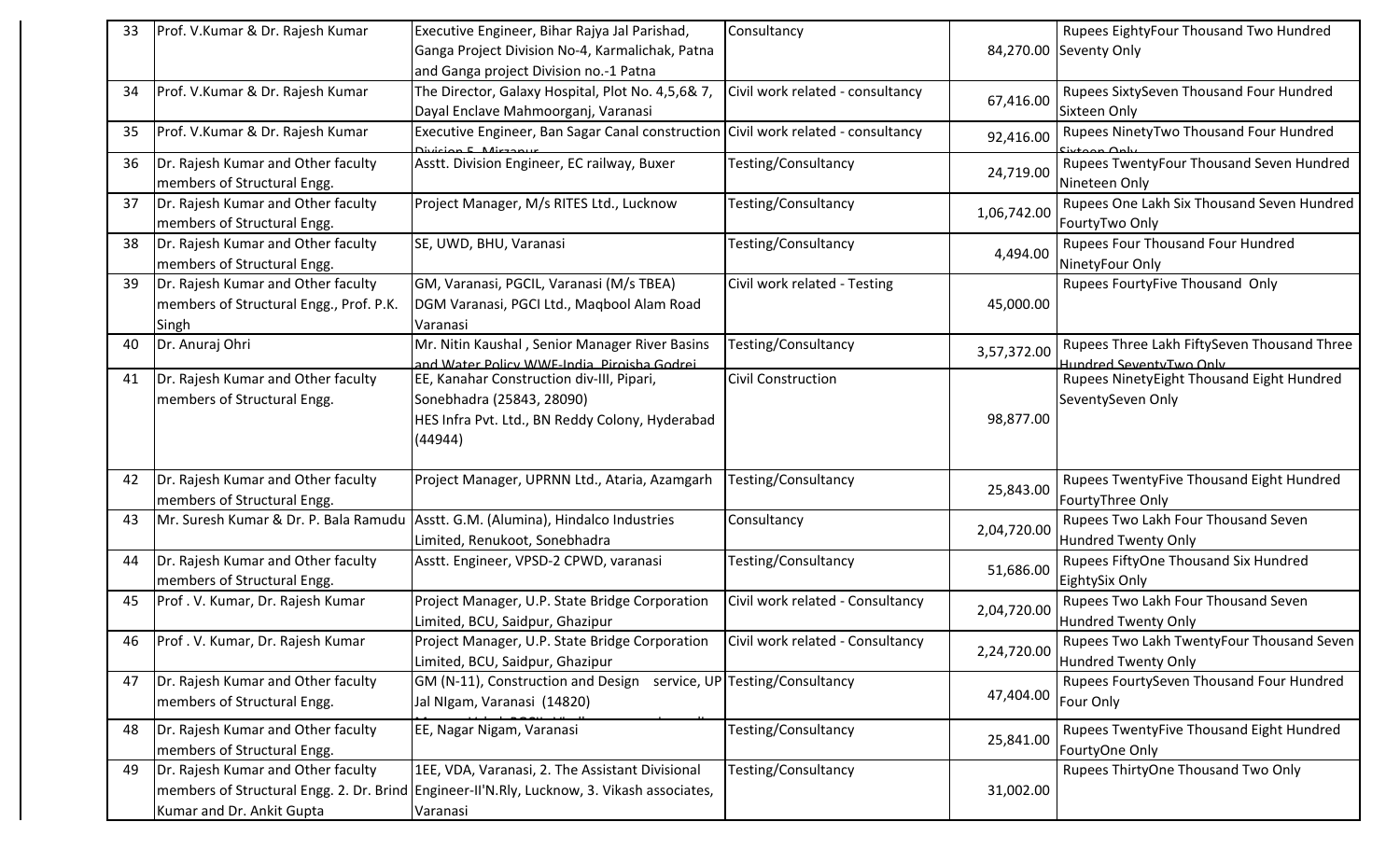| 50 | Dr. Rajesh Kumar and other faculty      | GM (N-11), Construction and Design service, UP Testing/Consultancy                     |                                  |                      | Rupees Nine Thousand Eight Hundred             |
|----|-----------------------------------------|----------------------------------------------------------------------------------------|----------------------------------|----------------------|------------------------------------------------|
|    | members of Structural Engg., Prof.      | Jal NIgam, Varanasi (14820)                                                            |                                  |                      | 9,832.00 ThirtyTwo Only                        |
|    | V.Kumar and Dr. Rajesh Kumar            | Manage Vchal, PGCIL, Vindhyanagae, singrauli                                           |                                  |                      |                                                |
| 51 | Dr. Rajesh Kumar and Other faculty      | Lakshmi shree Real Estate, Sigra, Varanasi (6517)                                      | Testing/Consultancy              |                      | Rupees TwentySix Thousand One Hundred          |
|    | members of Structural Engg.             | Asstt, Engineer, VPSD-2, CPWD, Varanasi                                                |                                  | 26,180.00            | Eighty Only                                    |
|    |                                         | (11236)                                                                                |                                  |                      |                                                |
| 52 | Dr. Rajesh Kumar and Other faculty      | GM (N-11), Construction and Design Service, UP                                         | Testing/Consultancy              | 24,710.00            | Rupees TwentyFour Thousand Seven Hundred       |
|    | members of Structural Engg.             | Jal Nigam, Varanasi                                                                    |                                  |                      | Ten Only                                       |
| 53 | Dr. Rajesh Kumar and Other faculty      | GM (T) Cum Project director, NHAI, Maqbool                                             | Testing/Consultancy              |                      | Rupees Three Lakh EightyFour Thousand Eight    |
|    | members of Structural Engg.             | alam road, Varanasi & GM (T) Cum Project                                               |                                  |                      | Hundred ThirtyThree Only                       |
|    |                                         | Director, National Highways Authority of India,                                        |                                  | 3,84,833.00          |                                                |
|    |                                         | Project Implementtation Unit, D.I.G. Colony,                                           |                                  |                      |                                                |
|    |                                         | Varanasi                                                                               |                                  |                      |                                                |
| 54 | Dr. Rajesh Kumar and Other faculty      | Manager (FQA), NTPC Ltd., SSTPP, Nursinghpur,                                          | Civil work related - Testing     |                      | Rupees Two Lakh Four Thousand TwentyFour       |
|    | members of Structural Engg.             | MP & Manager (FQA), GwSTPP, NTPC Ltd.,                                                 |                                  |                      | Only                                           |
|    | Prof. P.K. Singh                        | Gadarwara super Thermal Power Project,                                                 |                                  | 2,04,024.00          |                                                |
|    |                                         | Narsinghpur                                                                            |                                  |                      |                                                |
|    |                                         | Manager (FQA) NTPC Ltd., Gadarwara STPP,                                               |                                  |                      |                                                |
|    |                                         | Dongargaon, Naringhpur                                                                 |                                  |                      |                                                |
| 55 | Prof. V.Kumar and Dr. Rajesh Kumar      | Project Manager (i), Officer of the General                                            | Civil work related - Consultancy |                      | Rupees ThirtyThree Thousand Seven Hundred      |
|    |                                         | Manager, Ganga Pollution Control Unit, UP Jal                                          |                                  | 33,708.00 Eight Only |                                                |
|    |                                         | Nigam, Allahabad                                                                       |                                  |                      |                                                |
| 56 | Dr. Brind Kumar and Dr. Ankit Gupta     | The Assistant divisional Engineer-II'N.RLY,                                            | T & C                            | 6,270.00             | <b>Rupees Six Thousand Two Hundred Seventy</b> |
| 57 | Prof. V.Kumar & Dr. Rajesh Kumar and    | Project Manager Unit-3, C & DS, UP Jal Nigam,                                          | Consultancy                      |                      | Rupees Three Lakh EightyOne Thousand Six       |
|    | other faculty members of Structural     | Azamgarh                                                                               |                                  |                      | 3,81,687.00 Hundred EightySeven Only           |
|    | Engg.                                   |                                                                                        |                                  |                      |                                                |
| 58 | Prof. V.Kumar                           | M/s JKM Infra Projects Limited, a-28, Sector 9,                                        | civil work telated - consultancy | 1,12,360.00          | Rupees One Lakh Twelve Thousand Three          |
| 59 | Dr. Rajesh Kumar and Other faculty      | Manager Projects, M/s Integrated Cleanroom                                             | Testing/Consultancy              | 28,090.00            | Rupees TwentyEight Thousand Ninety Only        |
|    | members of Structural Engg.             | <b>Technology Hyderabad</b>                                                            |                                  |                      |                                                |
| 60 | Dr. Rajesh Kumar and Other faculty      | 1. Lakshmi shree Real Estate, Sigra, varanasi, 2.                                      | Testing/Consultancy              |                      | Rupees TwentyThree Thousand Three Hundred      |
|    |                                         | members of Structural Engg. 2. Dr. Brind Director, K.N. International Ltd., sonebhadra |                                  |                      | Three Only                                     |
|    | Kumar and Dr. Ankit Gupta               | (u.p.), 3. The Assistant divisional engineer-Il'N.                                     |                                  | 23,303.00            |                                                |
|    |                                         | RLY, Lucknow & 4 Manager (FQA), GwSTPP, NTPC                                           |                                  |                      |                                                |
|    |                                         | Ltd., Gadarwara Super Themal Power project,                                            |                                  |                      |                                                |
|    |                                         | Narsinghpur                                                                            |                                  |                      |                                                |
| 61 | Dr. Brind Kumar and Dr. Ankit Gupta     | P.S. Misra, (DGM-Civil) Township, NTPC Ltd.,                                           | civil work related - testing,    | 47,191.00            | Rupees FourtySeven Thousand One Hundred        |
|    |                                         | Tanda, P.O.: ambedeakarnagar (U.P.)                                                    | consultancy                      |                      | NinetyOne Only                                 |
| 62 | Asstt. Executive Engineer, East Central | Project Manager, Nagar Karya Ekai, U.P. Jal                                            | Civil work related - Consultancy | 2,61,799.00          | Rupees Two Lakh SixtyOne Thousand Seven        |
|    | Railway, Hazipur                        | Nigam, Faizabad                                                                        |                                  |                      | Hundred NinetyNine Only                        |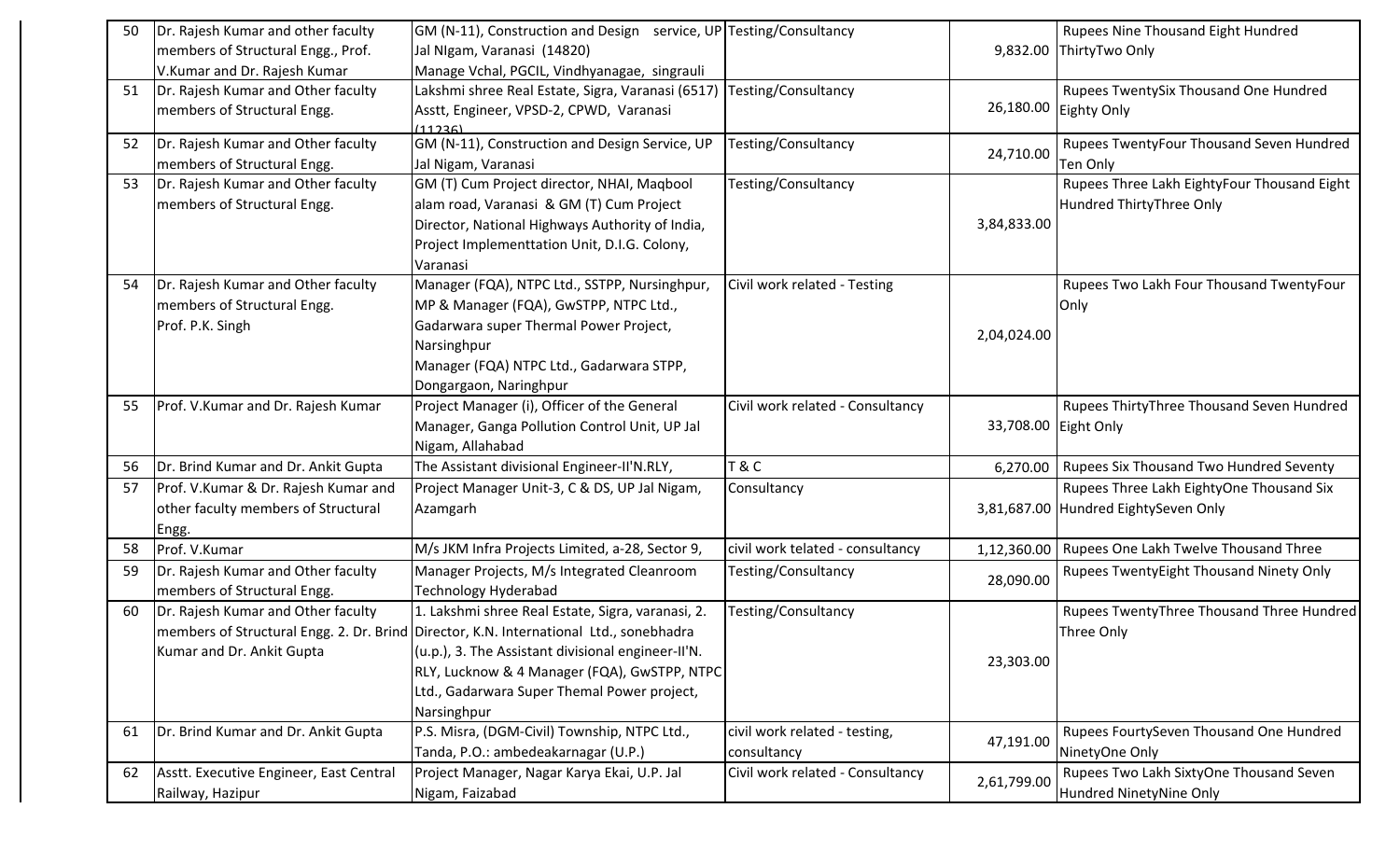| 63 | Dr. Rajesh Kumar and other faculty    | Asstt. Executive Engineer, East Central Railway,                                | Civil work related - Testing     |             | Rupees FiftyOne Thousand Six Hundred      |
|----|---------------------------------------|---------------------------------------------------------------------------------|----------------------------------|-------------|-------------------------------------------|
|    | members of Structural Engg.           | Hazipur                                                                         |                                  | 51,686.00   | EightySix Only                            |
| 64 | Dr. Rajesh Kumar and other faculty    | Asstt. Executive Engineer, Bhu Project Sub Div.-3, Civil work related - Testing |                                  |             | Rupees FiftyOne Thousand Six Hundred      |
|    | members of Structural Engg.           | CPWD, Varanasi                                                                  |                                  | 51,686.00   | EightySix Only                            |
| 65 | Dr. P.B. Ramudu prof. In-Charge       | M/s L&T P Ltd. C/o Engineer, Civil PGCIL,                                       | civil work related - testing,    | 7,978.00    | Rupees Seven Thousand Nine Hundred        |
| 66 | Dr. Rajesh Kumar and other faculty    | 1. Executive Engineer, Nagar Nigam, Varanasi.                                   | Civil work related - Testing     |             | Rupees Sixteen Thousand Eight Hundred     |
|    | members of Structural Engg., Prof.    | 4494,4494, & 2. Asstt. Executive Engineer, BHU                                  |                                  |             | 16,853.00 FiftyThree Only                 |
|    | V.Kumar and Dr. Rajesh Kumar          | Project Sub Div. - 3, CPWD, Varanasi                                            |                                  |             |                                           |
| 67 | Dr. Rajesh Kumar and other faculty    | Asstt. Executive Engineer, East Central Railway,                                | Civil work related - Testing     |             | Rupees One Lakh Twelve Thousand Three     |
|    | members of Structural Engg., Prof.    | Hazipur                                                                         |                                  | 1,12,360.00 | Hundred Sixty Only                        |
|    | V.Kumar and Dr. Rajesh Kumar          |                                                                                 |                                  |             |                                           |
| 68 | Dr. Rajesh Kumar and other faculty    | Project Manager, UP Jal Nigam, GPCU, Varanasi                                   | Civil work related - Testing     |             | Rupees EightySeven Thousand SeventyNine   |
|    | members of Structural Engg.           |                                                                                 |                                  | 87,079.00   | Only                                      |
| 69 | Prof. P.K. Singh                      | Project Manager, Ganga Pollution Prevention                                     | Civil work related - Testing     |             | Rupees FourtySix Thousand Five Hundred    |
|    |                                       | Divison, Bhagwanpur, Varanasi                                                   |                                  | 46,518.00   | Eighteen Only                             |
| 70 | Mr. Suresh Kumar                      | Mr. Harish Chandra Singh, Govt. Contractor and                                  | Civil work related - Consultancy |             | Rupees FourtyFour Thousand Nine Hundred   |
|    |                                       | General Order Suppliers, Powerhouse Road,                                       |                                  |             | 44,944.00 FourtyFour Only                 |
|    |                                       | Mohaddipur, Gorakhpur                                                           |                                  |             |                                           |
| 71 | Dr. Rajesh Kumar and Other faculty    | 1. Construction Manager, M/s L&T, Metalurgical                                  | Civil work related - Testing     |             | Rupees One Lakh EightyFour Thousand Three |
|    | members of Structural Engg.           | & Material, New Delhi 77528, & 2. Construction                                  |                                  |             | 1,84,389.00 Hundred EightyNine Only       |
|    | Prof. P.K. Singh                      | Manager, M/s L&T, Nigahi Phase-II, Project                                      |                                  |             |                                           |
| 72 | Dr. P.B. Ramudu                       | M/s Envirod projects P. Ltd., NTPC Tanda                                        | civil work related-testing,      | 58,652.00   | Rupees FiftyEight Thousand Six Hundred    |
| 73 | Dr. Rajesh Kumar and other faculty    | DGM (FQA), BRBCL, Nabinagar, TPP Aurangabad                                     | Testing, Consultany              |             | Rupees One Lakh ThirtyFive Thousand Nine  |
|    | members of Structural Engg.-- Dr.     | and Executive Engineer, Provincial Division,                                    |                                  |             | 1,35,956.00 Hundred FiftySix Only         |
|    | Kesheo Prasad                         | P.W.d., shahjahanpur                                                            |                                  |             |                                           |
| 74 | Prof. V.Kumar & Dr. Rajesh Kumar      | M/s. Monarch Surveyors & Engineering                                            | Civil Work related- Consultancy  | 3,58,260.00 | Rupees Three Lakh FiftyEight Thousand Two |
| 75 | Mr. Suresh Kumar & Dr. P. Bala Ramudu | M/s. Mothers Pride Infrastructures Pvt. Ltd.,                                   | Civil work related - Consultancy | 42,135.00   | Rupees FourtyTwo Thousand One Hundred     |
|    |                                       | Vinay Khand-4, Gomatinagar, Luchnow                                             |                                  |             | ThirtyFive Only                           |
| 76 | Dr. Rajesh Kumar and Other faculty    | M/s L&T Geostructure C/o Mc Nally Bharat                                        | Civil work related - Testing     |             | Rupees One Lakh Ten Thousand Six Hundred  |
|    | members of Structural Engg.           | Nabinagar, Aurangabad                                                           |                                  | 1,10,652.00 | FiftyTwo Only                             |
|    | Prof. P.K. Singh                      | Sr. Manager (FQA) NTPC, Nabinagar,                                              |                                  |             |                                           |
|    |                                       | Aurangabad, Bihar                                                               |                                  |             |                                           |
| 77 | Dr. P.B. Ramudu                       | GM (T) Cum Project Director DIG Colony varanasi civil work related-testing,     |                                  | 36,293.00   | Rupees ThirtySix Thousand Two Hundred     |
| 78 | Prof. V.Kumar & Dr. Rajesh Kumar      | Direcrtor, M/s Shakti property Developers Pvt.                                  | Consultancy                      | 1,68,540.00 | Rupees One Lakh SixtyEight Thousand Five  |
|    |                                       | Ltd., Nepali Kothi, Varuna Pul, Varanasi                                        |                                  |             | <b>Hundred Fourty Only</b>                |
| 79 | Dr. Rajesh Kumar and other faculty    | Asstt. Executive engineer, Bhu Project sub div.-2, Civil work related - Testing |                                  | 13,483.00   | Rupees Thirteen Thousand Four Hundred     |
|    | members of Structural Engg.           | CPWD, Varanasi                                                                  |                                  |             | EightyThree Only                          |
| 80 | Dr. Rajesh Kumar and other faculty    | Project Manager, GPCU, UP Jal Nigam, Allahabad Civil work related - Testing     |                                  | 10,236.00   | Rupees Ten Thousand Two Hundred ThirtySix |
|    | members of Structural Engg.           |                                                                                 |                                  |             | Only                                      |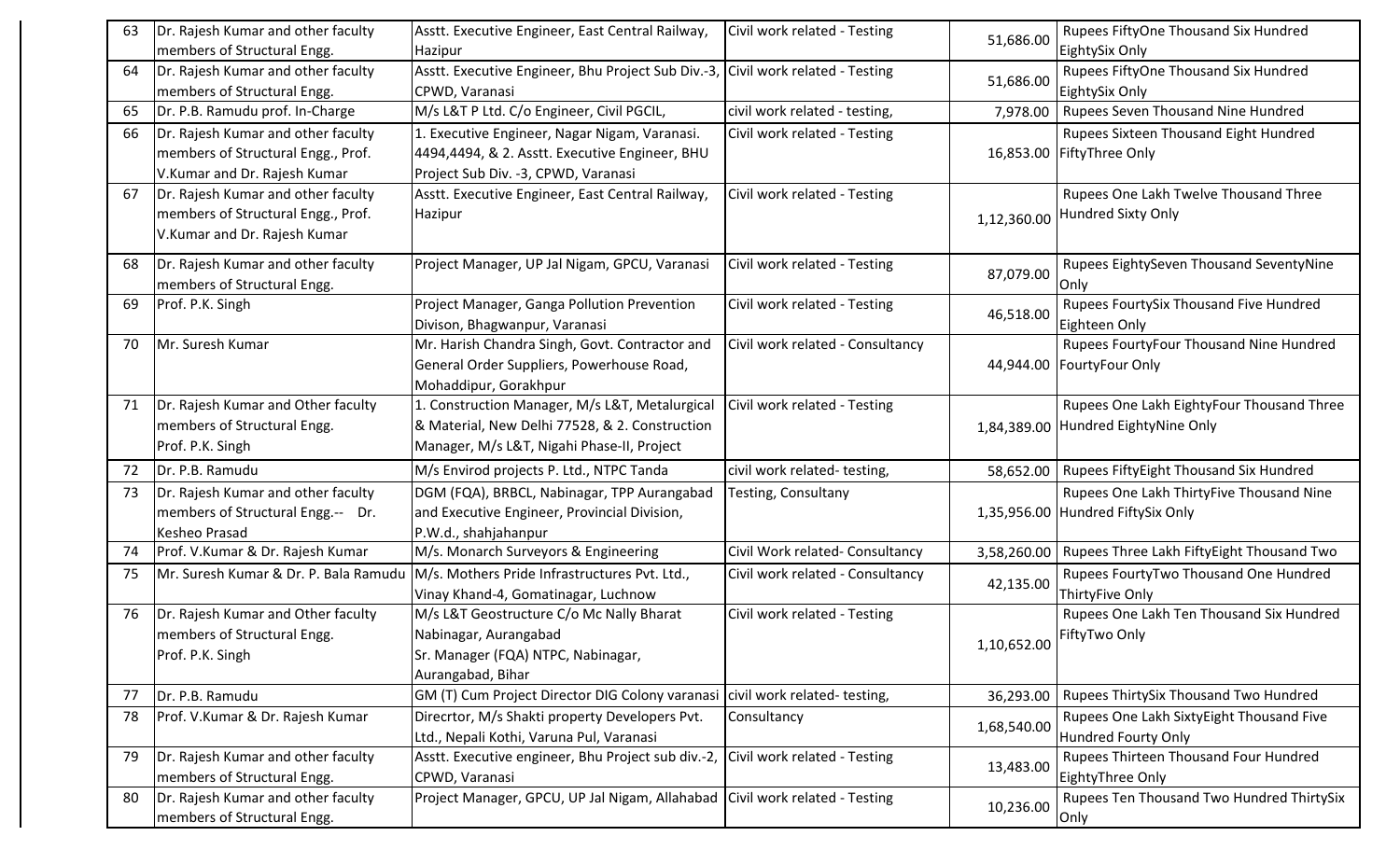| 81 | Dr. Rajesh Kumar and other faculty      | Upper Project Manager, UPRNN Ltd., Ballia Unit,                                                                                                  | Civil work related - Testing     | 38,202.00   | Rupees ThirtyEight Thousand Two Hundred     |
|----|-----------------------------------------|--------------------------------------------------------------------------------------------------------------------------------------------------|----------------------------------|-------------|---------------------------------------------|
|    | members of Structural Engg.             | <b>Ballia</b>                                                                                                                                    |                                  |             | Two Only                                    |
| 82 | Mr. K.K. Pandey, Prof. V. Kumar and Dr. | Executive Engineer, Construction Division, U.P.                                                                                                  | Civil work related - Consultancy | 1,12,360.00 | Rupees One Lakh Twelve Thousand Three       |
|    | Rajesh Kumar                            | Jal Nigam, Sonebhadra                                                                                                                            |                                  |             | <b>Hundred Sixty Only</b>                   |
| 83 | Dr. Rajesh Kumar and other faculty      | EE, C & DS, UP Jal Nigam Sonebhadra                                                                                                              | Civil work related - Testing     | 27,528.00   | Rupees TwentySeven Thousand Five Hundred    |
|    | members of Structural Engg.             |                                                                                                                                                  |                                  |             | <b>TwentyEight Only</b>                     |
| 84 | Dr. P.B. Ramudu                         | Upper Project Manager, UPRNN Ltd., Ballia Unit,                                                                                                  | civil work related - testing     | 16,180.00   | Rupees Sixteen Thousand One Hundred Eighty  |
| 85 | Dr. Rajesh Kumar and Other faculty      | 1. AE, VPSD-2, CPWD, Varansi (M/s immediated                                                                                                     | civil work related - testing     |             | Rupees Fourteen Thousand Six Hundred Seven  |
|    | members of Structural Engg.             | Construction) 5618, 5618, 2. Maintenance                                                                                                         |                                  |             | Only                                        |
|    |                                         | Engineer, IWD, IIT, BHU, 1124, 3. M/s Bharat                                                                                                     |                                  | 14,607.00   |                                             |
|    |                                         | Electrical Engg. Works, Sakaldiha, Chandauli,                                                                                                    |                                  |             |                                             |
|    |                                         | 2247                                                                                                                                             |                                  |             |                                             |
| 86 | Dr. Rajesh Kumar and Other faculty      | 1. Manager V'chal, PGCIL, Vindhya Nagar,                                                                                                         | Civil work related - Testing     |             | Rupees ThirtyThree Thousand One Hundred     |
|    | members of Structural Engg.             | Singrauli, 11236, 6629, 2. M/s SS Precast                                                                                                        |                                  |             | FourtySix Only                              |
|    | Prof. P.K. Singh                        | Product, Tajpur Sakaldiha, Chandauli 4494                                                                                                        |                                  | 33,146.00   |                                             |
|    |                                         | Sr. Manager (FQA/FES) KBUN Ltd. Muzaffarpur,                                                                                                     |                                  |             |                                             |
|    |                                         | <b>Bihar</b>                                                                                                                                     |                                  |             |                                             |
| 87 | Dr. Rajesh Kumar and other faculty      | 1. AE, VPSD-3 CPWD, Varanasi, 2. Sr. Manager(                                                                                                    | Civil work related - Testing     |             | Rupees ThirtyNine Thousand Three Hundred    |
|    | members of Structural Engg.             | Plant-Civil), Tanda TPS, Ambedkar Nagar 3.                                                                                                       |                                  | 39,325.00   | TwentyFive Only                             |
|    |                                         | Executive Engineer, Nagar Nigam, Varanasi 4.                                                                                                     |                                  |             |                                             |
|    |                                         | Executive Engineer, Nagar Nigam Varanasi (Sanja                                                                                                  |                                  |             |                                             |
| 88 | Dr. Rajesh Kumar and other faculty      | 1. Executive Engineer, Nagar Nigam, Varanasi,                                                                                                    | Civil work related - Testing     | 8,989.00    | Rupees Eight Thousand Nine Hundred          |
|    | members of Structural Engg.             | (M/s Sainik Construction) 4494, 2. Maintenance                                                                                                   |                                  |             | EightyNine Only                             |
| 89 | Prof. V.Kumar and Dr. Rajesh Kumar      | <u>1174 (المهدم موردان) الله عليه الله الموطنة عن المو</u><br>Unit Incharge, Unit-21 A, UPRNN Ltd., Secretariat Civil work related - Consultancy |                                  |             | Rupees FiftySix Thousand One Hundred Eighty |
|    |                                         | Building Extension work, Vidhansabha Marg,                                                                                                       |                                  | 56,180.00   | Only                                        |
|    |                                         | Lucknow                                                                                                                                          |                                  |             |                                             |
| 90 | Dr. Brind Kumar and Dr. Ankit Gupta     | E.E. CD-I, PWD, Varanasi                                                                                                                         | civil work related - testing,    |             | Rupees Sixteen Thousand Eight Hundred       |
|    |                                         |                                                                                                                                                  | consultancy                      | 16,854.00   | FiftyFour Only                              |
| 91 | Dr. P.B. Ramudu                         | M/s L&T P. Ltd. C/o PGCIL vns.                                                                                                                   | civil work related - testing,    | 7,978.00    | Rupees Seven Thousand Nine Hundred          |
|    |                                         |                                                                                                                                                  | consultancy                      |             | SeventyEight Only                           |
|    | 92   Dr. Rajesh Kumar and other faculty | Project Manager, UPRNN LTd., disttt. Jail and                                                                                                    | civil work related - testing,    | 57,079.00   | Rupees FiftySeven Thousand SeventyNine Only |
|    | members of Structural Engg.             | Construction Unit, Azamgarh                                                                                                                      | consultancy                      |             |                                             |
| 93 | Dr. Rajesh Kumar and other faculty      | Dy. Manager, PGCIL, DIG Colony Varanasi                                                                                                          | civil work related - testing,    | 1,85,000.00 | Rupees One Lakh EightyFive Thousand Only    |
|    | members of Structural Engg.             |                                                                                                                                                  | consultancy                      |             |                                             |
| 94 | Dr. Rajesh Kumar and other faculty      | AGM (FQA), Meja Urza Nigam Pvt. Ltd., Kodahar                                                                                                    | civil work related - testing,    | 25,843.00   | Rupees TwentyFive Thousand Eight Hundred    |
|    | members of Structural Engg.             | Ghat, Allahabad                                                                                                                                  | consultancy                      |             | FourtyThree Only                            |
| 95 | Prof. V.Kumar & Dr. Rajesh Kumar        | M/s. Avishkar, saha Palace-1, UGF-9, Shahnajaf                                                                                                   | Consultancy                      | 1,68,540.00 | Rupees One Lakh SixtyEight Thousand Five    |
|    |                                         | road, Hazaratganj, Lucknow                                                                                                                       |                                  |             | <b>Hundred Fourty Only</b>                  |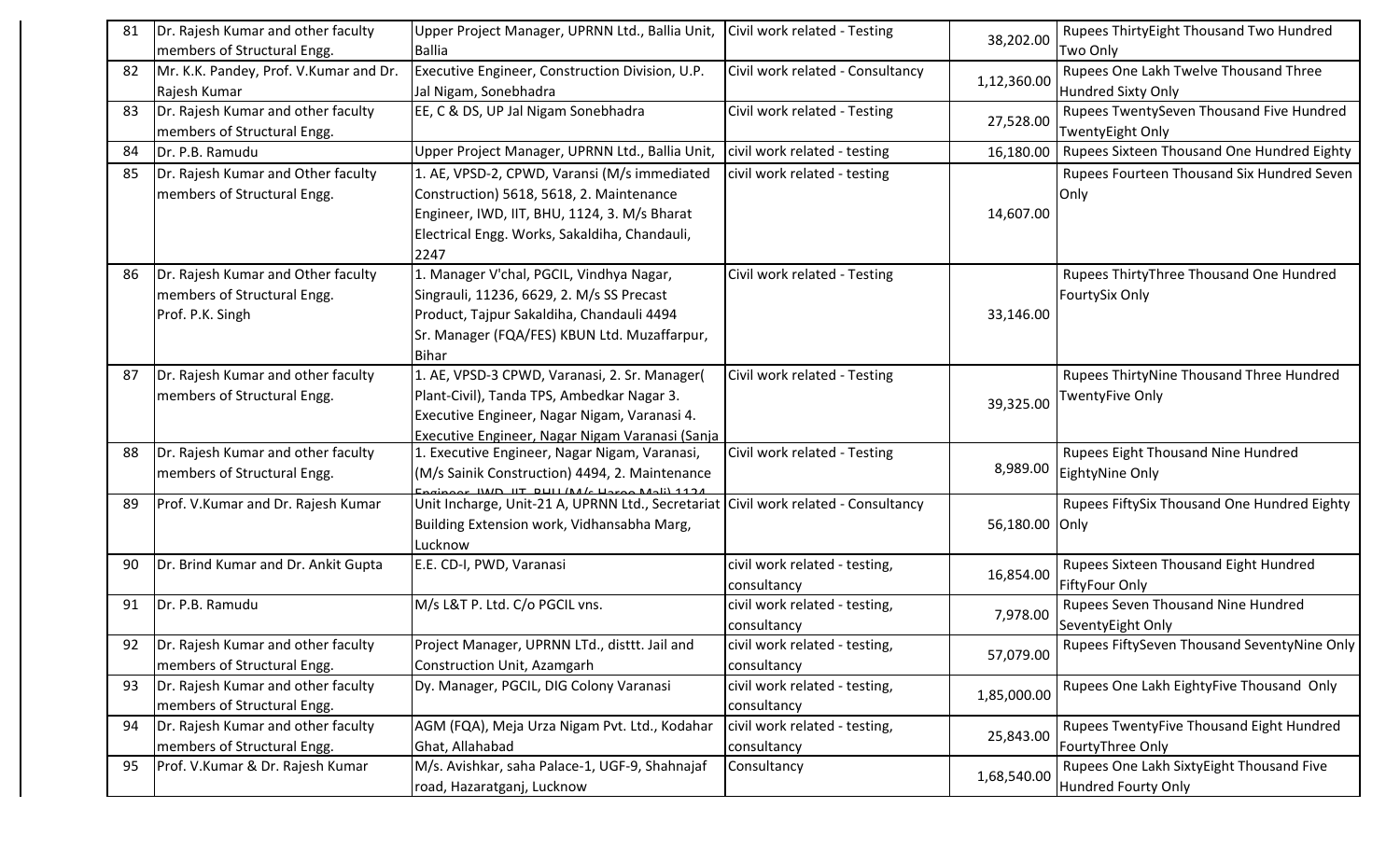| 96  | Prof. V.Kumar & Dr. Rajesh Kumar, Me.        | Joint Director, Vidhi Vigyan Prayogshala, U.P.                                             | Consultancy                   |             | Rupees Fifty Thousand Five Hundred SixtyTwo |
|-----|----------------------------------------------|--------------------------------------------------------------------------------------------|-------------------------------|-------------|---------------------------------------------|
|     | K.K. Pandey                                  | ramnagar, Varanasi                                                                         |                               | 50,562.00   | Only                                        |
| 97  | Prof. V.Kumar & Dr. Rajesh Kumar, Me.        | Joint Director, Vidhi Vigyan Prayogshala, U.P.                                             | Consultancy                   | 2,13,484.00 | Rupees Two Lakh Thirteen Thousand Four      |
|     | K.K. Pandey                                  | ramnagar, Varanasi                                                                         |                               |             | Hundred EightyFour Only                     |
| 98  | Prof. V. Kumar, Dr. Rajesh Kumar             | Executive engineer-I U.P. samaj kalyan Nirman                                              | Consultancy                   |             | Rupees FiftySix Thousand One Hundred Eighty |
|     |                                              | Nigam Ltd., danish nagar, Hoshagabad Road,                                                 |                               | 56,180.00   | Only                                        |
|     |                                              | <b>Bhopal</b>                                                                              |                               |             |                                             |
| 99  | Prof. Pramod Kumar Singh                     | Director-Transportation, Ramboll India Pvt. Ltd.,                                          | Consultancy                   | 4,85,395.00 | Rupees Four Lakh EightyFive Thousand Three  |
|     |                                              | DLF Cybercity, Gurgaon, Haryana                                                            |                               |             | Hundred NinetyFive Only                     |
| 100 | Dr. Rajesh Kumar and other faculty           | EE, Kanahar Construciton Div-III, Pipari                                                   | civil work related - testing, | 53,933.00   | Rupees FiftyThree Thousand Nine Hundred     |
|     | Members of Structural Engg.                  | Sonebhadra                                                                                 | consultancy                   |             | ThirtyThree Only                            |
| 101 | Dr. S.K. Gupta                               | Executive Engineer, Construction Division, U.P.                                            | Consultancy                   | 84,270.00   | Rupees EightyFour Thousand Two Hundred      |
|     |                                              | Jal Nigam, Durgakund, Varanasi                                                             |                               |             | Seventy Only                                |
|     | 102   Mr. K.K. Pandey, Mr. suresh Kumar, Dr. | Executive Engineer, O.C.M.D. 'A' TPS, Obra                                                 | Consultancy                   | 1,12,360.00 | Rupees One Lakh Twelve Thousand Three       |
|     | P.Bala Ramudu                                | Thermal Power Station, Obra-Sonebhadra                                                     |                               |             | <b>Hundred Sixty Only</b>                   |
| 103 | Mr. K.K. Pandey, Mr. suresh Kumar, Dr.       | E.E. Const. Division,, U.P. Awasvikash, Mizapur                                            | civil work related - testing  | 11,236.00   | Rupees Eleven Thousand Two Hundred          |
|     | P.Bala Ramudu                                |                                                                                            |                               |             | ThirtySix Only                              |
| 104 | Dr. Rajesh Kumar and Other faculty           | AE, VPSD-2, CPWD, Varanasi (M/s Immediate                                                  | civil work related - testing, |             | Rupees FourtyNine Thousand Two Hundred      |
|     | members of Structural Engg.                  | Construction) 1076, 10787 and AE, VPSD-                                                    | consultancy                   | 49,215.00   | Fifteen Only                                |
|     | Prof. P.K. Singh                             | L,CPWD, Varanasi 5618                                                                      |                               |             |                                             |
| 105 | Dr. Rajesh Kumar and other faculty           | ccictant Engineer Varanaci Sub Divicion.2<br>EE, Rural Engg. Department, Division-Bhadohi, | civil work related - testing, |             | Rupees Three Thousand Three Hundred         |
|     | Members of Structural Engg. Dr. Brind        | E.E., Varanasi Vikash Pradhikaran, Varanasi                                                | consultancy                   |             | 3,372.00 SeventyTwo Only                    |
|     | Kumar & Dr. Ankit Gupta                      |                                                                                            |                               |             |                                             |
| 106 | Dr. Rajesh Kumar and other faculty           | AE, VPSD-4, CPWD, Varanasi 7865, AGM (Engg-                                                | civil work related - testing, |             | Rupees Fourteen Thousand Six Hundred Seven  |
|     | Members of Structural Engg.                  | Civil)-II, O/o Airport Director, LBSI Airport,                                             | consultancy                   | 14,607.00   | Only                                        |
|     |                                              |                                                                                            |                               |             |                                             |
| 107 | Prof. V.Kumar, Me. K. K. Pandey              | Executive Engineer, Ban Sagar Canal Construction Consultancy                               |                               | 1,68,540.00 | Rupees One Lakh SixtyEight Thousand Five    |
|     |                                              | Division-8, Mirzapur                                                                       |                               |             | Hundred Fourty Only                         |
| 108 | Prof. V. Kumar, Dr. Rajesh Kumar & Dr.       | Project Manager (I), Office of the General                                                 | Consultancy                   |             | Rupees One Lakh One Thousand One Hundred    |
|     | <b>Brind Kumar</b>                           | manager, GPCU, U.P. Jal Nigam, Allahabad &                                                 |                               | 1,01,124.00 | TwentyFour Only                             |
|     |                                              | Executive Engineer, Varanasi Development                                                   |                               |             |                                             |
|     |                                              | Authority, Varanasi                                                                        |                               |             |                                             |
| 109 | Prof. V. Kumar, Dr. Rajesh Kumar             | Unit Incharge, Unit-21 'A', UPRNN Ltd., secretriat Consultancy                             |                               |             | Rupees FiftySix Thousand One Hundred Eighty |
|     |                                              | Building Extension Work, Vidhanshabha Marg,                                                |                               | 56,180.00   | Only                                        |
|     |                                              | Lucknow                                                                                    |                               |             |                                             |
| 110 | Dr. Rajesh Kumar and other faculty           | Asstt. Execuitve Engineer, VPSD-1, CPWD,                                                   | civil work related - testing, | 88,578.00   | Rupees EightyEight Thousand Five Hundred    |
|     | members of Structural Engg.                  | Varanasi                                                                                   | consultancy                   |             | SeventyEight Only                           |
| 111 | Dr. Rajesh Kumar and other faculty           | M/a L & T Geostrucutre LLP C-o MCNally Bharat                                              | civil work related - testing, | 26,000.00   | Rupees TwentySix Thousand Only              |
|     | members of Structural Engg.                  | engg., Aurangabad                                                                          | consultancy                   |             |                                             |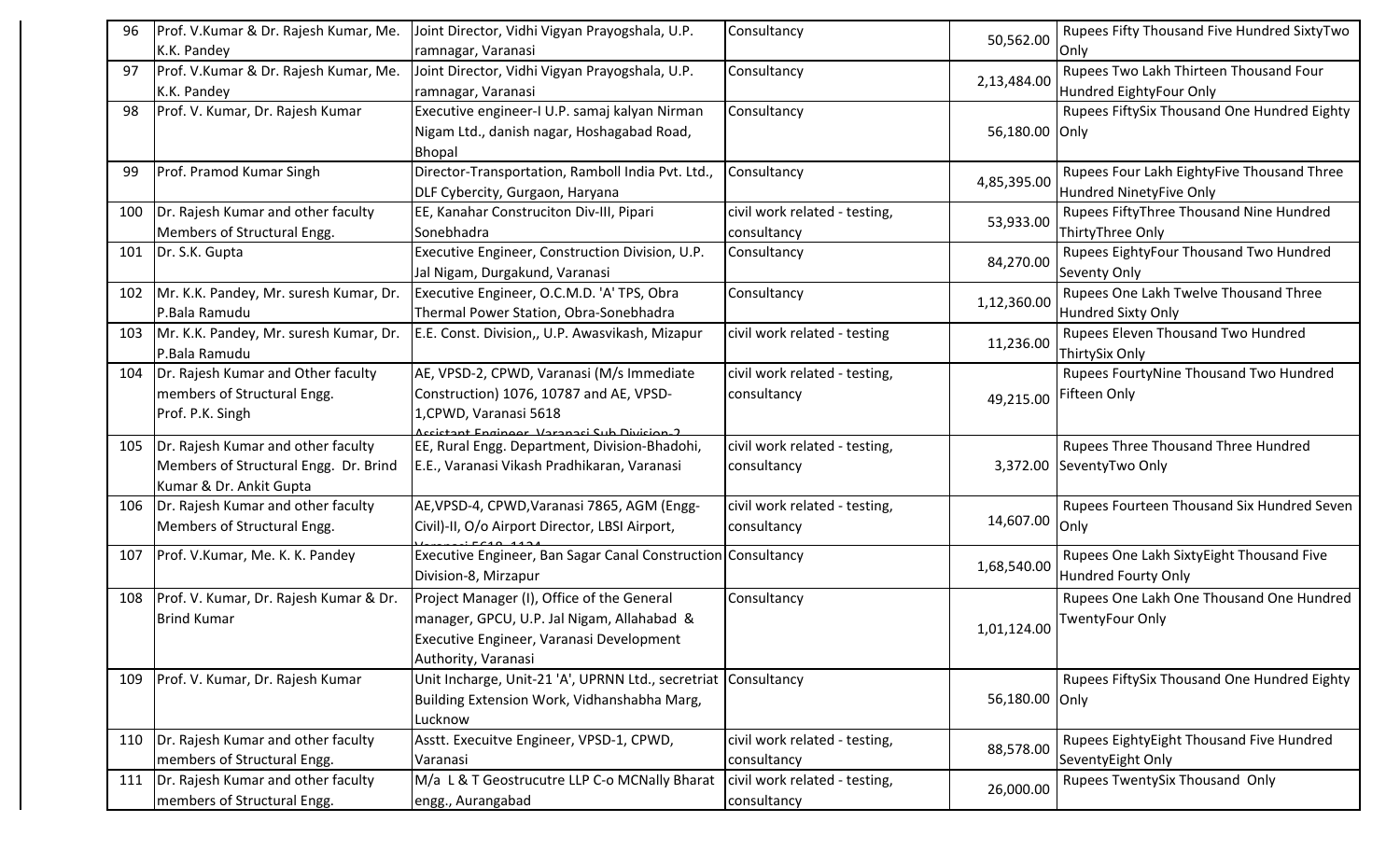| 112 | Prof. V. Kumar                           | Head (Civil & Str), Hindalco Industries Ltd.,                                | Consultancy                   | 1,40,450.00 | Rupees One Lakh Fourty Thousand Four       |
|-----|------------------------------------------|------------------------------------------------------------------------------|-------------------------------|-------------|--------------------------------------------|
|     |                                          | Renusagar Sonebhadra                                                         |                               |             | Hundred Fifty Only                         |
| 114 | Dr. Rajesh Kumar and other faculty       | M/s Bhargawa engg., C/o AE, VCD, CPWD,                                       | civil work related - testing, | 52,440.00   | Rupees FiftyTwo Thousand Four Hundred      |
|     | members of Structural Engg.              | Varanasi                                                                     | consultancy                   |             | <b>Fourty Only</b>                         |
| 115 | Dr. Rajesh Kumar and other faculty       | Junior Engineer, Camp-Varanasi, PGCIL, DIG                                   | civil work related - testing, | 36,480.00   | Rupees ThirtySix Thousand Four Hundred     |
|     | members of Structural Engg.              | Colony, Varanasi                                                             | consultancy                   |             | Eighty Only                                |
| 116 | Dr. Rajesh Kumar and other faculty       | Project Manager, UPRNN Ltd., distt. Jail and                                 | civil work related - testing, | 11,400.00   | Rupees Eleven Thousand Four Hundred Only   |
|     | members of Structural Engg.              | Construciton Unit, Azamgarh                                                  | consultancy                   |             |                                            |
| 117 | Dr. Rajesh Kumar and other faculty       | Director, M/s K.N. International, Cinema Road,                               | civil work related - testing, | 54,720.00   | Rupees FiftyFour Thousand Seven Hundred    |
|     | members of Structural Engg.              | Anpara                                                                       | consultancy                   |             | <b>Twenty Only</b>                         |
| 118 | Prof. V.Kumar, Dr. Rajesh Kumar          | M/s. SPAN Structures, 8/14, Indira nagar,                                    | Consultancy                   | 28,500.00   | Rupees TwentyEight Thousand Five Hundred   |
| 119 | Dr. Rajesh Kumar and other faculty       | Executive Engineer, Nagar Nigam, Varanasi 4494,                              | civil work related - testing, |             | Rupees Seven Thousand Eight Hundred        |
|     | members of Structural Engg.              | M/s Mahanth Singh & Sons, Cantonment,                                        | consultancy                   |             | NinetyEight Only                           |
|     |                                          | Varanasi 1124, AEE, BHU Project Sub Div-1,                                   |                               | 7,898.00    |                                            |
|     |                                          | CPWD, Varanasi-1140,1140                                                     |                               |             |                                            |
| 120 | Dr. Rajesh Kumar and other faculty       | AEE, BHU Project Sub Div-1, CPWD, Varanasi-                                  | civil work related - testing, |             | Rupees Ten Thousand Two Hundred Sixty Only |
|     | members of Structural Engg.              | 1140,5700 & AEE, VPSD-1, CPWD, Varanasi-                                     | consultancy                   | 10,260.00   |                                            |
|     |                                          | 1140,1140,1140                                                               |                               |             |                                            |
| 121 | Dr. Rajesh Kumar and other faculty       | AEE, BHU Project Sub div-1 & 3, CPWD, Varanasi-                              | civil work related - testing, |             | Rupees Twenty Thousand Five Hundred        |
|     | members of Structural Engg.              | 1140,11400,5700 & EE, Rural Engg. Department,   consultancy                  |                               |             | 20,520.00 Twenty Only                      |
|     |                                          | Division-Bhadohi-2280                                                        |                               |             |                                            |
|     | 122   Dr. Rajesh Kumar and other faculty | AE, BHU Project Sub Div-2, CPWD, Varanasi-4560 civil work related - testing, |                               |             | Rupees Five Thousand Seven Hundred Only    |
|     | members of Structural Engg.              | & Dy. Manager (Civil Township), NTPC Ltd.,                                   | consultancy                   | 5,700.00    |                                            |
|     |                                          | Tanda                                                                        |                               |             |                                            |
| 123 | Dr. Brind Kumar & Dr. Ankit Gupta        | Addi, General Manager (FQA) NTPC/Rihand,                                     | civil work related - testing, |             | Rupees One Lakh TwentyNine Thousand Nine   |
|     |                                          | Sonebhadra                                                                   | consultancy                   | 1,29,960.00 | Hundred Sixty Only                         |
| 124 | Prof. V. Kumar, Dr. Rajesh Kumar         | Project Manager, Unit-32, Construction and                                   | Consultancy                   |             | Rupees ThirtyNine Thousand Three Hundred   |
|     |                                          | Design Services, U.P. Jal Nigam, Nashik Road,                                |                               |             | 39,326.00 TwentySix Only                   |
|     |                                          | Nashik (Maharashtra)                                                         |                               |             |                                            |
| 125 | Dr. Brind Kumar & Dr. Ankit Gupta        | Project Manager, UPRNN Ltd., Dirstrict Jail &                                | civil work related - testing, |             | Rupees NinetyEight Thousand Fourty Only    |
|     |                                          | Construction unit Azamgarh                                                   | consultancy                   | 98,040.00   |                                            |
|     | 126   Dr. Rajesh Kumar and other faculty | AGM (FQA), FQA-NTPC, Vindhachal, Vindhya                                     | civil work related - testing, |             | Rupees One Lakh TwentyOne Thousand Nine    |
|     | members of Structural Engg.              | Nagar Singrauli                                                              | consultancy                   | 1,21,980.00 | Hundred Eighty Only                        |
| 127 | Dr. S.K. Gupta                           | president, A Infrasturcture Limited, A 9 A, Green                            | Consultancy                   | 1,14,000.00 | Rupees One Lakh Fourteen Thousand Only     |
| 128 | Dr. Rajesh Kumar and other faculty       | AE, BHU Project Sub Div-2, CPWD, Varanasi                                    | civil work related - testing, | 21,888.00   | Rupees TwentyOne Thousand Eight Hundred    |
|     | members of Structural Engg.              |                                                                              | consultancy                   |             | EightyEight Only                           |
| 129 | Dr. Rajesh Kumar and other faculty       | Unit Incharge, Unit 21 A, UPRNN Ltd., Vidhan                                 | civil work related - testing, |             | Rupees NinetyEight Thousand Seven Hundred  |
|     | members of Structural Engg. & Prof. V.   | Sabha Marg, Lucknow & Executive Engineer,                                    | consultancy                   |             | 98,725.00 TwentyFive Only                  |
|     | Kumar                                    | Public Health Division, Sasaram                                              |                               |             |                                            |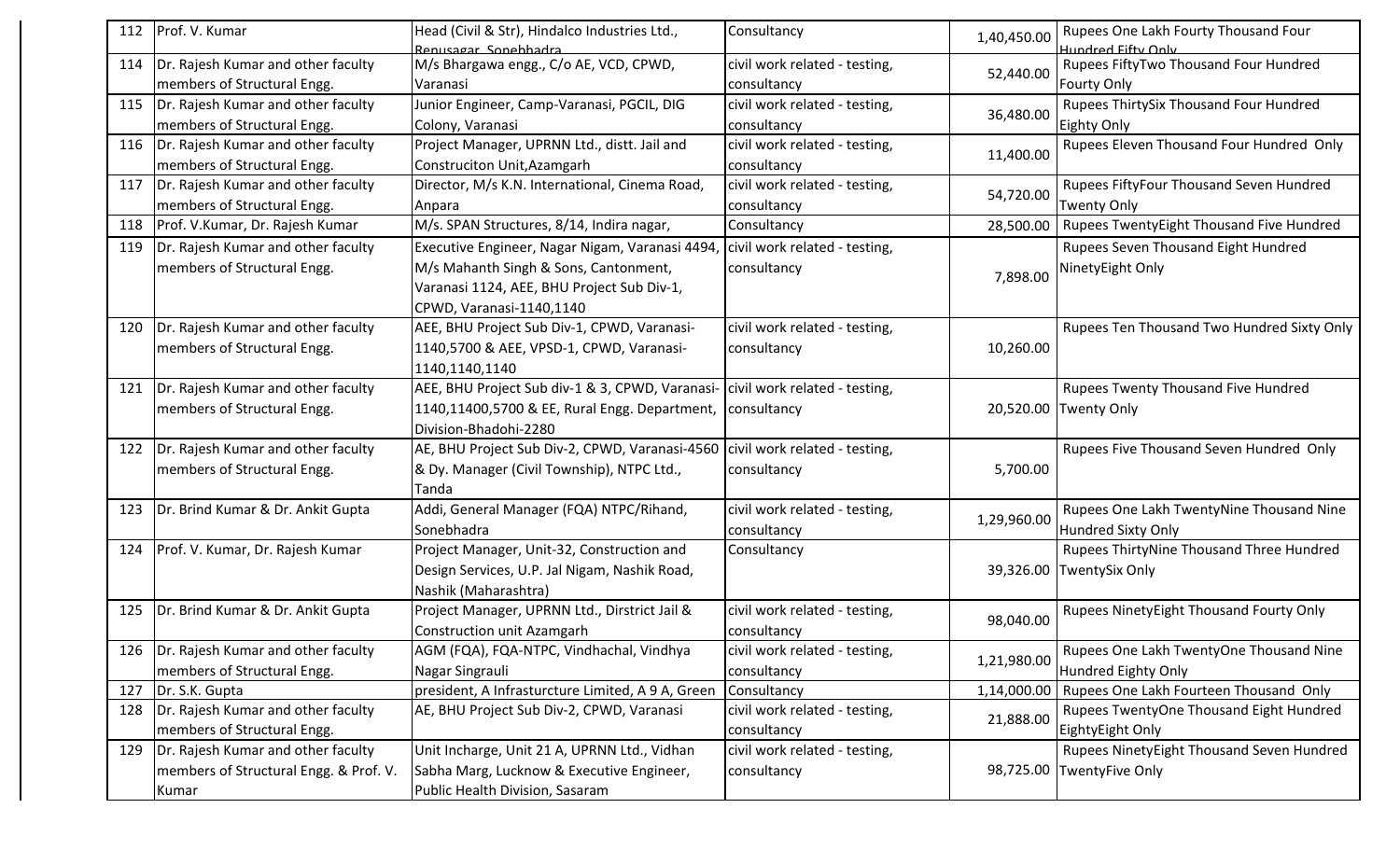| Brind Kumar & Dr. Ankit Gupta<br>Construction and Design Services, U.P. Jal Nigam,<br><b>Sixty Only</b><br>consultancy<br>1,01,460.00<br>Sudnarpur, Varanais & AGM (FQA)FQA,NTPC-<br>Vindhyachal singrauli<br>Dr. Rajesh Kumar and other faculty<br>Technical Examiner, Central Vigilance<br>civil work related - testing,<br>Rupees SixtyThree Thousand Four Hundred<br>131<br>63,498.00<br>members of Structural Engg.<br>Commission, New Delhi<br>NinetyEight Only<br>consultancy<br>Mr. Suresh Kumar, Dr. P. Bala Ramudu<br>Director, GeoCon Infre Private Limited, Sector-<br>Rupees One Lakh ThirtySix Thousand Eight<br>132<br>Consultancy<br>1,36,800.00<br>18 Noida-201301<br>Jundred Only<br>Dr. Rajesh Kumar and other faculty<br>Rupees Eighteen Thousand Two Hundred<br>Engineer (Civil-Camp), PGCIL, DIG Colony,<br>civil work related - testing,<br>133<br>18,240.00<br>members of Structural engg.<br>consultancy<br><b>Fourty Only</b><br>Varanasi<br>Dr. Rajesh Kumar and Other faculty<br>Sr. Manager (FQA), NTPC, Vindhyachal, Singraul<br>Rupees Three Lakh FourtyNine Thousand<br>civil work related - testing,<br>134<br>members of Structural Engg. Prof. P.K.<br>3,49,068.00 SixtyEight Only<br>consultancy<br>Singh<br>Dr. Rajesh Kumar and other faculty<br>Sr. Managaer (FQA), NTPC, Nabinagar,<br>civil work related - testing,<br>Rupees TwentyTwo Thousand Eight Hundred<br>135<br>22,800.00<br>members of Structural engg.<br>Aurangabad<br>consultancy<br>Only<br>Rupees TwentyTwo Thousand Three Hundred<br>Sr. Manager (FQA), FQA, NTPC-Vindhyachal,<br>Civil work related-Testing<br>136<br>Prof. P.K. Singh<br>22,344.00<br>Prof. P.K. Singh<br>Director-Technical, NJS engineers India, Pvt. Ltd.<br>Civil work related-Testing<br>Rupees One Lakh SeventyOne Thousand Only<br>137<br>1,71,000.00<br>Dr. Rajesh Kumar and other faculty<br>A.E. BHU Project, SD-3, CPWD, Varanasi<br>Rupees ThirtyTwo Thousand ThirtyTwo Only<br>138<br>civil work related - testing,<br>32,032.00<br>members of Structural Engg.<br>consultancy<br>Rupees TwentyFive Thousand Eighty Only<br>Dr. Rajesh Kumar and other faculty<br>A.E. BHU Project, SD-3, CPWD, Varanasi<br>civil work related - testing,<br>139<br>members of Structural Engg., Dr. Brind<br>25,080.00<br>consultancy<br>Kumar & Dr. Ankit Gupta<br>AE, BHU Project Sbu div-2, CPWD, Varanasi &<br>Dr. Rajesh Kumar and other faculty<br>civil work related - testing,<br>Rupees Eighteen Thousand Two Hundred<br>140<br>members of Structural Engg., Dr. Brind<br>M/s Harsh Global Ltd. D-57/35-B Siddhgiribagh,<br>18,240.00 Fourty Only<br>consultancy<br>Kumar & Dr. Ankit Gupta<br>vns.<br>Dr. Rajesh Kumar and other faculty<br>Rupees Nineteen Thousand Three Hundred<br>Chief Chemis, M/s Jai Lakshmi Cement Pvt. Ltd.<br>civil work related - testing,<br>141<br>members of Structural Engg.<br>Varanasi-5700, GM, M/s Ganpati Advisory Ltd.,<br>consultancy<br>Eighty Only<br>19,380.00<br>Durgakund, Varansi-11400, EE, Rural Engg.<br>Department, Division-Bhadohi-2280<br>Mr. K.K. Pandey & Mr. Suresh Kumar<br>Executive Engineer, Sharada Sahayak Khand-16,<br>Rupees Nine Lakh TwentySix Thousand Nine<br>142<br>Consultancy<br>9,26,970.00<br>Dr. Rajesh Kumar and other faculty<br>Project Manager, UPRNN Ltd., District Jail and<br>Rupees Two Lakh SixtyOne Thousand Five<br>143<br>civil work related - testing,<br>2,61,516.00 Hundred Sixteen Only<br>members of Structural Engg. Section,<br>Const. Unit, Azamgarh<br>consultancy<br>Prof. V.Kumar and Dr. Rajesh Kumar<br>Sr. Project Manager (M.P.), Construction and<br>Rupees EightyNine Thousand Eight Hundred<br>Prof. V.Kumar, Dr. Rajesh Kumar<br>Consultancy<br>144<br>89,888.00<br>Design Services, U.P. Jal Nigam, Gomati nagar,<br>EightyEight Only<br>Lucknow<br>AE, BHU Project Subdiv-2, CPWD, Varanasi,<br>civil work related - testing,<br>Rupees Seventeen Thousand Five Hundred<br>Dr. Rajesh Kumar and other faculty<br>145<br>17,556.00<br>FiftySix Only<br>members of Structural Engg. Section<br>consultancy<br>Dr. Rajesh Kumar and other faculty<br>Rupees ThirtyTwo Thousand Six Hundred<br>AEE, BHU Project Subdiv-1, CPWD, Varanasi<br>civil work related - testing,<br>146<br>32,656.00<br>FiftySix Only<br>members of Structural Engg. Section<br>consultancy | 130 | Prof. V.Kumar, Dr. Rajesh Kumar, Dr. | General Manager, Office of he General manager, | civil work related - testing, | Rupees One Lakh One Thousand Four Hundred |
|--------------------------------------------------------------------------------------------------------------------------------------------------------------------------------------------------------------------------------------------------------------------------------------------------------------------------------------------------------------------------------------------------------------------------------------------------------------------------------------------------------------------------------------------------------------------------------------------------------------------------------------------------------------------------------------------------------------------------------------------------------------------------------------------------------------------------------------------------------------------------------------------------------------------------------------------------------------------------------------------------------------------------------------------------------------------------------------------------------------------------------------------------------------------------------------------------------------------------------------------------------------------------------------------------------------------------------------------------------------------------------------------------------------------------------------------------------------------------------------------------------------------------------------------------------------------------------------------------------------------------------------------------------------------------------------------------------------------------------------------------------------------------------------------------------------------------------------------------------------------------------------------------------------------------------------------------------------------------------------------------------------------------------------------------------------------------------------------------------------------------------------------------------------------------------------------------------------------------------------------------------------------------------------------------------------------------------------------------------------------------------------------------------------------------------------------------------------------------------------------------------------------------------------------------------------------------------------------------------------------------------------------------------------------------------------------------------------------------------------------------------------------------------------------------------------------------------------------------------------------------------------------------------------------------------------------------------------------------------------------------------------------------------------------------------------------------------------------------------------------------------------------------------------------------------------------------------------------------------------------------------------------------------------------------------------------------------------------------------------------------------------------------------------------------------------------------------------------------------------------------------------------------------------------------------------------------------------------------------------------------------------------------------------------------------------------------------------------------------------------------------------------------------------------------------------------------------------------------------------------------------------------------------------------------------------------------------------------------------------------------------------------------------------------------------------------------------------------------------------------------------------------------------------------------------------------------------------------------------------------------------------------------------------------------------------------------------------------------------------|-----|--------------------------------------|------------------------------------------------|-------------------------------|-------------------------------------------|
|                                                                                                                                                                                                                                                                                                                                                                                                                                                                                                                                                                                                                                                                                                                                                                                                                                                                                                                                                                                                                                                                                                                                                                                                                                                                                                                                                                                                                                                                                                                                                                                                                                                                                                                                                                                                                                                                                                                                                                                                                                                                                                                                                                                                                                                                                                                                                                                                                                                                                                                                                                                                                                                                                                                                                                                                                                                                                                                                                                                                                                                                                                                                                                                                                                                                                                                                                                                                                                                                                                                                                                                                                                                                                                                                                                                                                                                                                                                                                                                                                                                                                                                                                                                                                                                                                                                                                              |     |                                      |                                                |                               |                                           |
|                                                                                                                                                                                                                                                                                                                                                                                                                                                                                                                                                                                                                                                                                                                                                                                                                                                                                                                                                                                                                                                                                                                                                                                                                                                                                                                                                                                                                                                                                                                                                                                                                                                                                                                                                                                                                                                                                                                                                                                                                                                                                                                                                                                                                                                                                                                                                                                                                                                                                                                                                                                                                                                                                                                                                                                                                                                                                                                                                                                                                                                                                                                                                                                                                                                                                                                                                                                                                                                                                                                                                                                                                                                                                                                                                                                                                                                                                                                                                                                                                                                                                                                                                                                                                                                                                                                                                              |     |                                      |                                                |                               |                                           |
|                                                                                                                                                                                                                                                                                                                                                                                                                                                                                                                                                                                                                                                                                                                                                                                                                                                                                                                                                                                                                                                                                                                                                                                                                                                                                                                                                                                                                                                                                                                                                                                                                                                                                                                                                                                                                                                                                                                                                                                                                                                                                                                                                                                                                                                                                                                                                                                                                                                                                                                                                                                                                                                                                                                                                                                                                                                                                                                                                                                                                                                                                                                                                                                                                                                                                                                                                                                                                                                                                                                                                                                                                                                                                                                                                                                                                                                                                                                                                                                                                                                                                                                                                                                                                                                                                                                                                              |     |                                      |                                                |                               |                                           |
|                                                                                                                                                                                                                                                                                                                                                                                                                                                                                                                                                                                                                                                                                                                                                                                                                                                                                                                                                                                                                                                                                                                                                                                                                                                                                                                                                                                                                                                                                                                                                                                                                                                                                                                                                                                                                                                                                                                                                                                                                                                                                                                                                                                                                                                                                                                                                                                                                                                                                                                                                                                                                                                                                                                                                                                                                                                                                                                                                                                                                                                                                                                                                                                                                                                                                                                                                                                                                                                                                                                                                                                                                                                                                                                                                                                                                                                                                                                                                                                                                                                                                                                                                                                                                                                                                                                                                              |     |                                      |                                                |                               |                                           |
|                                                                                                                                                                                                                                                                                                                                                                                                                                                                                                                                                                                                                                                                                                                                                                                                                                                                                                                                                                                                                                                                                                                                                                                                                                                                                                                                                                                                                                                                                                                                                                                                                                                                                                                                                                                                                                                                                                                                                                                                                                                                                                                                                                                                                                                                                                                                                                                                                                                                                                                                                                                                                                                                                                                                                                                                                                                                                                                                                                                                                                                                                                                                                                                                                                                                                                                                                                                                                                                                                                                                                                                                                                                                                                                                                                                                                                                                                                                                                                                                                                                                                                                                                                                                                                                                                                                                                              |     |                                      |                                                |                               |                                           |
|                                                                                                                                                                                                                                                                                                                                                                                                                                                                                                                                                                                                                                                                                                                                                                                                                                                                                                                                                                                                                                                                                                                                                                                                                                                                                                                                                                                                                                                                                                                                                                                                                                                                                                                                                                                                                                                                                                                                                                                                                                                                                                                                                                                                                                                                                                                                                                                                                                                                                                                                                                                                                                                                                                                                                                                                                                                                                                                                                                                                                                                                                                                                                                                                                                                                                                                                                                                                                                                                                                                                                                                                                                                                                                                                                                                                                                                                                                                                                                                                                                                                                                                                                                                                                                                                                                                                                              |     |                                      |                                                |                               |                                           |
|                                                                                                                                                                                                                                                                                                                                                                                                                                                                                                                                                                                                                                                                                                                                                                                                                                                                                                                                                                                                                                                                                                                                                                                                                                                                                                                                                                                                                                                                                                                                                                                                                                                                                                                                                                                                                                                                                                                                                                                                                                                                                                                                                                                                                                                                                                                                                                                                                                                                                                                                                                                                                                                                                                                                                                                                                                                                                                                                                                                                                                                                                                                                                                                                                                                                                                                                                                                                                                                                                                                                                                                                                                                                                                                                                                                                                                                                                                                                                                                                                                                                                                                                                                                                                                                                                                                                                              |     |                                      |                                                |                               |                                           |
|                                                                                                                                                                                                                                                                                                                                                                                                                                                                                                                                                                                                                                                                                                                                                                                                                                                                                                                                                                                                                                                                                                                                                                                                                                                                                                                                                                                                                                                                                                                                                                                                                                                                                                                                                                                                                                                                                                                                                                                                                                                                                                                                                                                                                                                                                                                                                                                                                                                                                                                                                                                                                                                                                                                                                                                                                                                                                                                                                                                                                                                                                                                                                                                                                                                                                                                                                                                                                                                                                                                                                                                                                                                                                                                                                                                                                                                                                                                                                                                                                                                                                                                                                                                                                                                                                                                                                              |     |                                      |                                                |                               |                                           |
|                                                                                                                                                                                                                                                                                                                                                                                                                                                                                                                                                                                                                                                                                                                                                                                                                                                                                                                                                                                                                                                                                                                                                                                                                                                                                                                                                                                                                                                                                                                                                                                                                                                                                                                                                                                                                                                                                                                                                                                                                                                                                                                                                                                                                                                                                                                                                                                                                                                                                                                                                                                                                                                                                                                                                                                                                                                                                                                                                                                                                                                                                                                                                                                                                                                                                                                                                                                                                                                                                                                                                                                                                                                                                                                                                                                                                                                                                                                                                                                                                                                                                                                                                                                                                                                                                                                                                              |     |                                      |                                                |                               |                                           |
|                                                                                                                                                                                                                                                                                                                                                                                                                                                                                                                                                                                                                                                                                                                                                                                                                                                                                                                                                                                                                                                                                                                                                                                                                                                                                                                                                                                                                                                                                                                                                                                                                                                                                                                                                                                                                                                                                                                                                                                                                                                                                                                                                                                                                                                                                                                                                                                                                                                                                                                                                                                                                                                                                                                                                                                                                                                                                                                                                                                                                                                                                                                                                                                                                                                                                                                                                                                                                                                                                                                                                                                                                                                                                                                                                                                                                                                                                                                                                                                                                                                                                                                                                                                                                                                                                                                                                              |     |                                      |                                                |                               |                                           |
|                                                                                                                                                                                                                                                                                                                                                                                                                                                                                                                                                                                                                                                                                                                                                                                                                                                                                                                                                                                                                                                                                                                                                                                                                                                                                                                                                                                                                                                                                                                                                                                                                                                                                                                                                                                                                                                                                                                                                                                                                                                                                                                                                                                                                                                                                                                                                                                                                                                                                                                                                                                                                                                                                                                                                                                                                                                                                                                                                                                                                                                                                                                                                                                                                                                                                                                                                                                                                                                                                                                                                                                                                                                                                                                                                                                                                                                                                                                                                                                                                                                                                                                                                                                                                                                                                                                                                              |     |                                      |                                                |                               |                                           |
|                                                                                                                                                                                                                                                                                                                                                                                                                                                                                                                                                                                                                                                                                                                                                                                                                                                                                                                                                                                                                                                                                                                                                                                                                                                                                                                                                                                                                                                                                                                                                                                                                                                                                                                                                                                                                                                                                                                                                                                                                                                                                                                                                                                                                                                                                                                                                                                                                                                                                                                                                                                                                                                                                                                                                                                                                                                                                                                                                                                                                                                                                                                                                                                                                                                                                                                                                                                                                                                                                                                                                                                                                                                                                                                                                                                                                                                                                                                                                                                                                                                                                                                                                                                                                                                                                                                                                              |     |                                      |                                                |                               |                                           |
|                                                                                                                                                                                                                                                                                                                                                                                                                                                                                                                                                                                                                                                                                                                                                                                                                                                                                                                                                                                                                                                                                                                                                                                                                                                                                                                                                                                                                                                                                                                                                                                                                                                                                                                                                                                                                                                                                                                                                                                                                                                                                                                                                                                                                                                                                                                                                                                                                                                                                                                                                                                                                                                                                                                                                                                                                                                                                                                                                                                                                                                                                                                                                                                                                                                                                                                                                                                                                                                                                                                                                                                                                                                                                                                                                                                                                                                                                                                                                                                                                                                                                                                                                                                                                                                                                                                                                              |     |                                      |                                                |                               |                                           |
|                                                                                                                                                                                                                                                                                                                                                                                                                                                                                                                                                                                                                                                                                                                                                                                                                                                                                                                                                                                                                                                                                                                                                                                                                                                                                                                                                                                                                                                                                                                                                                                                                                                                                                                                                                                                                                                                                                                                                                                                                                                                                                                                                                                                                                                                                                                                                                                                                                                                                                                                                                                                                                                                                                                                                                                                                                                                                                                                                                                                                                                                                                                                                                                                                                                                                                                                                                                                                                                                                                                                                                                                                                                                                                                                                                                                                                                                                                                                                                                                                                                                                                                                                                                                                                                                                                                                                              |     |                                      |                                                |                               |                                           |
|                                                                                                                                                                                                                                                                                                                                                                                                                                                                                                                                                                                                                                                                                                                                                                                                                                                                                                                                                                                                                                                                                                                                                                                                                                                                                                                                                                                                                                                                                                                                                                                                                                                                                                                                                                                                                                                                                                                                                                                                                                                                                                                                                                                                                                                                                                                                                                                                                                                                                                                                                                                                                                                                                                                                                                                                                                                                                                                                                                                                                                                                                                                                                                                                                                                                                                                                                                                                                                                                                                                                                                                                                                                                                                                                                                                                                                                                                                                                                                                                                                                                                                                                                                                                                                                                                                                                                              |     |                                      |                                                |                               |                                           |
|                                                                                                                                                                                                                                                                                                                                                                                                                                                                                                                                                                                                                                                                                                                                                                                                                                                                                                                                                                                                                                                                                                                                                                                                                                                                                                                                                                                                                                                                                                                                                                                                                                                                                                                                                                                                                                                                                                                                                                                                                                                                                                                                                                                                                                                                                                                                                                                                                                                                                                                                                                                                                                                                                                                                                                                                                                                                                                                                                                                                                                                                                                                                                                                                                                                                                                                                                                                                                                                                                                                                                                                                                                                                                                                                                                                                                                                                                                                                                                                                                                                                                                                                                                                                                                                                                                                                                              |     |                                      |                                                |                               |                                           |
|                                                                                                                                                                                                                                                                                                                                                                                                                                                                                                                                                                                                                                                                                                                                                                                                                                                                                                                                                                                                                                                                                                                                                                                                                                                                                                                                                                                                                                                                                                                                                                                                                                                                                                                                                                                                                                                                                                                                                                                                                                                                                                                                                                                                                                                                                                                                                                                                                                                                                                                                                                                                                                                                                                                                                                                                                                                                                                                                                                                                                                                                                                                                                                                                                                                                                                                                                                                                                                                                                                                                                                                                                                                                                                                                                                                                                                                                                                                                                                                                                                                                                                                                                                                                                                                                                                                                                              |     |                                      |                                                |                               |                                           |
|                                                                                                                                                                                                                                                                                                                                                                                                                                                                                                                                                                                                                                                                                                                                                                                                                                                                                                                                                                                                                                                                                                                                                                                                                                                                                                                                                                                                                                                                                                                                                                                                                                                                                                                                                                                                                                                                                                                                                                                                                                                                                                                                                                                                                                                                                                                                                                                                                                                                                                                                                                                                                                                                                                                                                                                                                                                                                                                                                                                                                                                                                                                                                                                                                                                                                                                                                                                                                                                                                                                                                                                                                                                                                                                                                                                                                                                                                                                                                                                                                                                                                                                                                                                                                                                                                                                                                              |     |                                      |                                                |                               |                                           |
|                                                                                                                                                                                                                                                                                                                                                                                                                                                                                                                                                                                                                                                                                                                                                                                                                                                                                                                                                                                                                                                                                                                                                                                                                                                                                                                                                                                                                                                                                                                                                                                                                                                                                                                                                                                                                                                                                                                                                                                                                                                                                                                                                                                                                                                                                                                                                                                                                                                                                                                                                                                                                                                                                                                                                                                                                                                                                                                                                                                                                                                                                                                                                                                                                                                                                                                                                                                                                                                                                                                                                                                                                                                                                                                                                                                                                                                                                                                                                                                                                                                                                                                                                                                                                                                                                                                                                              |     |                                      |                                                |                               |                                           |
|                                                                                                                                                                                                                                                                                                                                                                                                                                                                                                                                                                                                                                                                                                                                                                                                                                                                                                                                                                                                                                                                                                                                                                                                                                                                                                                                                                                                                                                                                                                                                                                                                                                                                                                                                                                                                                                                                                                                                                                                                                                                                                                                                                                                                                                                                                                                                                                                                                                                                                                                                                                                                                                                                                                                                                                                                                                                                                                                                                                                                                                                                                                                                                                                                                                                                                                                                                                                                                                                                                                                                                                                                                                                                                                                                                                                                                                                                                                                                                                                                                                                                                                                                                                                                                                                                                                                                              |     |                                      |                                                |                               |                                           |
|                                                                                                                                                                                                                                                                                                                                                                                                                                                                                                                                                                                                                                                                                                                                                                                                                                                                                                                                                                                                                                                                                                                                                                                                                                                                                                                                                                                                                                                                                                                                                                                                                                                                                                                                                                                                                                                                                                                                                                                                                                                                                                                                                                                                                                                                                                                                                                                                                                                                                                                                                                                                                                                                                                                                                                                                                                                                                                                                                                                                                                                                                                                                                                                                                                                                                                                                                                                                                                                                                                                                                                                                                                                                                                                                                                                                                                                                                                                                                                                                                                                                                                                                                                                                                                                                                                                                                              |     |                                      |                                                |                               |                                           |
|                                                                                                                                                                                                                                                                                                                                                                                                                                                                                                                                                                                                                                                                                                                                                                                                                                                                                                                                                                                                                                                                                                                                                                                                                                                                                                                                                                                                                                                                                                                                                                                                                                                                                                                                                                                                                                                                                                                                                                                                                                                                                                                                                                                                                                                                                                                                                                                                                                                                                                                                                                                                                                                                                                                                                                                                                                                                                                                                                                                                                                                                                                                                                                                                                                                                                                                                                                                                                                                                                                                                                                                                                                                                                                                                                                                                                                                                                                                                                                                                                                                                                                                                                                                                                                                                                                                                                              |     |                                      |                                                |                               |                                           |
|                                                                                                                                                                                                                                                                                                                                                                                                                                                                                                                                                                                                                                                                                                                                                                                                                                                                                                                                                                                                                                                                                                                                                                                                                                                                                                                                                                                                                                                                                                                                                                                                                                                                                                                                                                                                                                                                                                                                                                                                                                                                                                                                                                                                                                                                                                                                                                                                                                                                                                                                                                                                                                                                                                                                                                                                                                                                                                                                                                                                                                                                                                                                                                                                                                                                                                                                                                                                                                                                                                                                                                                                                                                                                                                                                                                                                                                                                                                                                                                                                                                                                                                                                                                                                                                                                                                                                              |     |                                      |                                                |                               |                                           |
|                                                                                                                                                                                                                                                                                                                                                                                                                                                                                                                                                                                                                                                                                                                                                                                                                                                                                                                                                                                                                                                                                                                                                                                                                                                                                                                                                                                                                                                                                                                                                                                                                                                                                                                                                                                                                                                                                                                                                                                                                                                                                                                                                                                                                                                                                                                                                                                                                                                                                                                                                                                                                                                                                                                                                                                                                                                                                                                                                                                                                                                                                                                                                                                                                                                                                                                                                                                                                                                                                                                                                                                                                                                                                                                                                                                                                                                                                                                                                                                                                                                                                                                                                                                                                                                                                                                                                              |     |                                      |                                                |                               |                                           |
|                                                                                                                                                                                                                                                                                                                                                                                                                                                                                                                                                                                                                                                                                                                                                                                                                                                                                                                                                                                                                                                                                                                                                                                                                                                                                                                                                                                                                                                                                                                                                                                                                                                                                                                                                                                                                                                                                                                                                                                                                                                                                                                                                                                                                                                                                                                                                                                                                                                                                                                                                                                                                                                                                                                                                                                                                                                                                                                                                                                                                                                                                                                                                                                                                                                                                                                                                                                                                                                                                                                                                                                                                                                                                                                                                                                                                                                                                                                                                                                                                                                                                                                                                                                                                                                                                                                                                              |     |                                      |                                                |                               |                                           |
|                                                                                                                                                                                                                                                                                                                                                                                                                                                                                                                                                                                                                                                                                                                                                                                                                                                                                                                                                                                                                                                                                                                                                                                                                                                                                                                                                                                                                                                                                                                                                                                                                                                                                                                                                                                                                                                                                                                                                                                                                                                                                                                                                                                                                                                                                                                                                                                                                                                                                                                                                                                                                                                                                                                                                                                                                                                                                                                                                                                                                                                                                                                                                                                                                                                                                                                                                                                                                                                                                                                                                                                                                                                                                                                                                                                                                                                                                                                                                                                                                                                                                                                                                                                                                                                                                                                                                              |     |                                      |                                                |                               |                                           |
|                                                                                                                                                                                                                                                                                                                                                                                                                                                                                                                                                                                                                                                                                                                                                                                                                                                                                                                                                                                                                                                                                                                                                                                                                                                                                                                                                                                                                                                                                                                                                                                                                                                                                                                                                                                                                                                                                                                                                                                                                                                                                                                                                                                                                                                                                                                                                                                                                                                                                                                                                                                                                                                                                                                                                                                                                                                                                                                                                                                                                                                                                                                                                                                                                                                                                                                                                                                                                                                                                                                                                                                                                                                                                                                                                                                                                                                                                                                                                                                                                                                                                                                                                                                                                                                                                                                                                              |     |                                      |                                                |                               |                                           |
|                                                                                                                                                                                                                                                                                                                                                                                                                                                                                                                                                                                                                                                                                                                                                                                                                                                                                                                                                                                                                                                                                                                                                                                                                                                                                                                                                                                                                                                                                                                                                                                                                                                                                                                                                                                                                                                                                                                                                                                                                                                                                                                                                                                                                                                                                                                                                                                                                                                                                                                                                                                                                                                                                                                                                                                                                                                                                                                                                                                                                                                                                                                                                                                                                                                                                                                                                                                                                                                                                                                                                                                                                                                                                                                                                                                                                                                                                                                                                                                                                                                                                                                                                                                                                                                                                                                                                              |     |                                      |                                                |                               |                                           |
|                                                                                                                                                                                                                                                                                                                                                                                                                                                                                                                                                                                                                                                                                                                                                                                                                                                                                                                                                                                                                                                                                                                                                                                                                                                                                                                                                                                                                                                                                                                                                                                                                                                                                                                                                                                                                                                                                                                                                                                                                                                                                                                                                                                                                                                                                                                                                                                                                                                                                                                                                                                                                                                                                                                                                                                                                                                                                                                                                                                                                                                                                                                                                                                                                                                                                                                                                                                                                                                                                                                                                                                                                                                                                                                                                                                                                                                                                                                                                                                                                                                                                                                                                                                                                                                                                                                                                              |     |                                      |                                                |                               |                                           |
|                                                                                                                                                                                                                                                                                                                                                                                                                                                                                                                                                                                                                                                                                                                                                                                                                                                                                                                                                                                                                                                                                                                                                                                                                                                                                                                                                                                                                                                                                                                                                                                                                                                                                                                                                                                                                                                                                                                                                                                                                                                                                                                                                                                                                                                                                                                                                                                                                                                                                                                                                                                                                                                                                                                                                                                                                                                                                                                                                                                                                                                                                                                                                                                                                                                                                                                                                                                                                                                                                                                                                                                                                                                                                                                                                                                                                                                                                                                                                                                                                                                                                                                                                                                                                                                                                                                                                              |     |                                      |                                                |                               |                                           |
|                                                                                                                                                                                                                                                                                                                                                                                                                                                                                                                                                                                                                                                                                                                                                                                                                                                                                                                                                                                                                                                                                                                                                                                                                                                                                                                                                                                                                                                                                                                                                                                                                                                                                                                                                                                                                                                                                                                                                                                                                                                                                                                                                                                                                                                                                                                                                                                                                                                                                                                                                                                                                                                                                                                                                                                                                                                                                                                                                                                                                                                                                                                                                                                                                                                                                                                                                                                                                                                                                                                                                                                                                                                                                                                                                                                                                                                                                                                                                                                                                                                                                                                                                                                                                                                                                                                                                              |     |                                      |                                                |                               |                                           |
|                                                                                                                                                                                                                                                                                                                                                                                                                                                                                                                                                                                                                                                                                                                                                                                                                                                                                                                                                                                                                                                                                                                                                                                                                                                                                                                                                                                                                                                                                                                                                                                                                                                                                                                                                                                                                                                                                                                                                                                                                                                                                                                                                                                                                                                                                                                                                                                                                                                                                                                                                                                                                                                                                                                                                                                                                                                                                                                                                                                                                                                                                                                                                                                                                                                                                                                                                                                                                                                                                                                                                                                                                                                                                                                                                                                                                                                                                                                                                                                                                                                                                                                                                                                                                                                                                                                                                              |     |                                      |                                                |                               |                                           |
|                                                                                                                                                                                                                                                                                                                                                                                                                                                                                                                                                                                                                                                                                                                                                                                                                                                                                                                                                                                                                                                                                                                                                                                                                                                                                                                                                                                                                                                                                                                                                                                                                                                                                                                                                                                                                                                                                                                                                                                                                                                                                                                                                                                                                                                                                                                                                                                                                                                                                                                                                                                                                                                                                                                                                                                                                                                                                                                                                                                                                                                                                                                                                                                                                                                                                                                                                                                                                                                                                                                                                                                                                                                                                                                                                                                                                                                                                                                                                                                                                                                                                                                                                                                                                                                                                                                                                              |     |                                      |                                                |                               |                                           |
|                                                                                                                                                                                                                                                                                                                                                                                                                                                                                                                                                                                                                                                                                                                                                                                                                                                                                                                                                                                                                                                                                                                                                                                                                                                                                                                                                                                                                                                                                                                                                                                                                                                                                                                                                                                                                                                                                                                                                                                                                                                                                                                                                                                                                                                                                                                                                                                                                                                                                                                                                                                                                                                                                                                                                                                                                                                                                                                                                                                                                                                                                                                                                                                                                                                                                                                                                                                                                                                                                                                                                                                                                                                                                                                                                                                                                                                                                                                                                                                                                                                                                                                                                                                                                                                                                                                                                              |     |                                      |                                                |                               |                                           |
|                                                                                                                                                                                                                                                                                                                                                                                                                                                                                                                                                                                                                                                                                                                                                                                                                                                                                                                                                                                                                                                                                                                                                                                                                                                                                                                                                                                                                                                                                                                                                                                                                                                                                                                                                                                                                                                                                                                                                                                                                                                                                                                                                                                                                                                                                                                                                                                                                                                                                                                                                                                                                                                                                                                                                                                                                                                                                                                                                                                                                                                                                                                                                                                                                                                                                                                                                                                                                                                                                                                                                                                                                                                                                                                                                                                                                                                                                                                                                                                                                                                                                                                                                                                                                                                                                                                                                              |     |                                      |                                                |                               |                                           |
|                                                                                                                                                                                                                                                                                                                                                                                                                                                                                                                                                                                                                                                                                                                                                                                                                                                                                                                                                                                                                                                                                                                                                                                                                                                                                                                                                                                                                                                                                                                                                                                                                                                                                                                                                                                                                                                                                                                                                                                                                                                                                                                                                                                                                                                                                                                                                                                                                                                                                                                                                                                                                                                                                                                                                                                                                                                                                                                                                                                                                                                                                                                                                                                                                                                                                                                                                                                                                                                                                                                                                                                                                                                                                                                                                                                                                                                                                                                                                                                                                                                                                                                                                                                                                                                                                                                                                              |     |                                      |                                                |                               |                                           |
|                                                                                                                                                                                                                                                                                                                                                                                                                                                                                                                                                                                                                                                                                                                                                                                                                                                                                                                                                                                                                                                                                                                                                                                                                                                                                                                                                                                                                                                                                                                                                                                                                                                                                                                                                                                                                                                                                                                                                                                                                                                                                                                                                                                                                                                                                                                                                                                                                                                                                                                                                                                                                                                                                                                                                                                                                                                                                                                                                                                                                                                                                                                                                                                                                                                                                                                                                                                                                                                                                                                                                                                                                                                                                                                                                                                                                                                                                                                                                                                                                                                                                                                                                                                                                                                                                                                                                              |     |                                      |                                                |                               |                                           |
|                                                                                                                                                                                                                                                                                                                                                                                                                                                                                                                                                                                                                                                                                                                                                                                                                                                                                                                                                                                                                                                                                                                                                                                                                                                                                                                                                                                                                                                                                                                                                                                                                                                                                                                                                                                                                                                                                                                                                                                                                                                                                                                                                                                                                                                                                                                                                                                                                                                                                                                                                                                                                                                                                                                                                                                                                                                                                                                                                                                                                                                                                                                                                                                                                                                                                                                                                                                                                                                                                                                                                                                                                                                                                                                                                                                                                                                                                                                                                                                                                                                                                                                                                                                                                                                                                                                                                              |     |                                      |                                                |                               |                                           |
|                                                                                                                                                                                                                                                                                                                                                                                                                                                                                                                                                                                                                                                                                                                                                                                                                                                                                                                                                                                                                                                                                                                                                                                                                                                                                                                                                                                                                                                                                                                                                                                                                                                                                                                                                                                                                                                                                                                                                                                                                                                                                                                                                                                                                                                                                                                                                                                                                                                                                                                                                                                                                                                                                                                                                                                                                                                                                                                                                                                                                                                                                                                                                                                                                                                                                                                                                                                                                                                                                                                                                                                                                                                                                                                                                                                                                                                                                                                                                                                                                                                                                                                                                                                                                                                                                                                                                              |     |                                      |                                                |                               |                                           |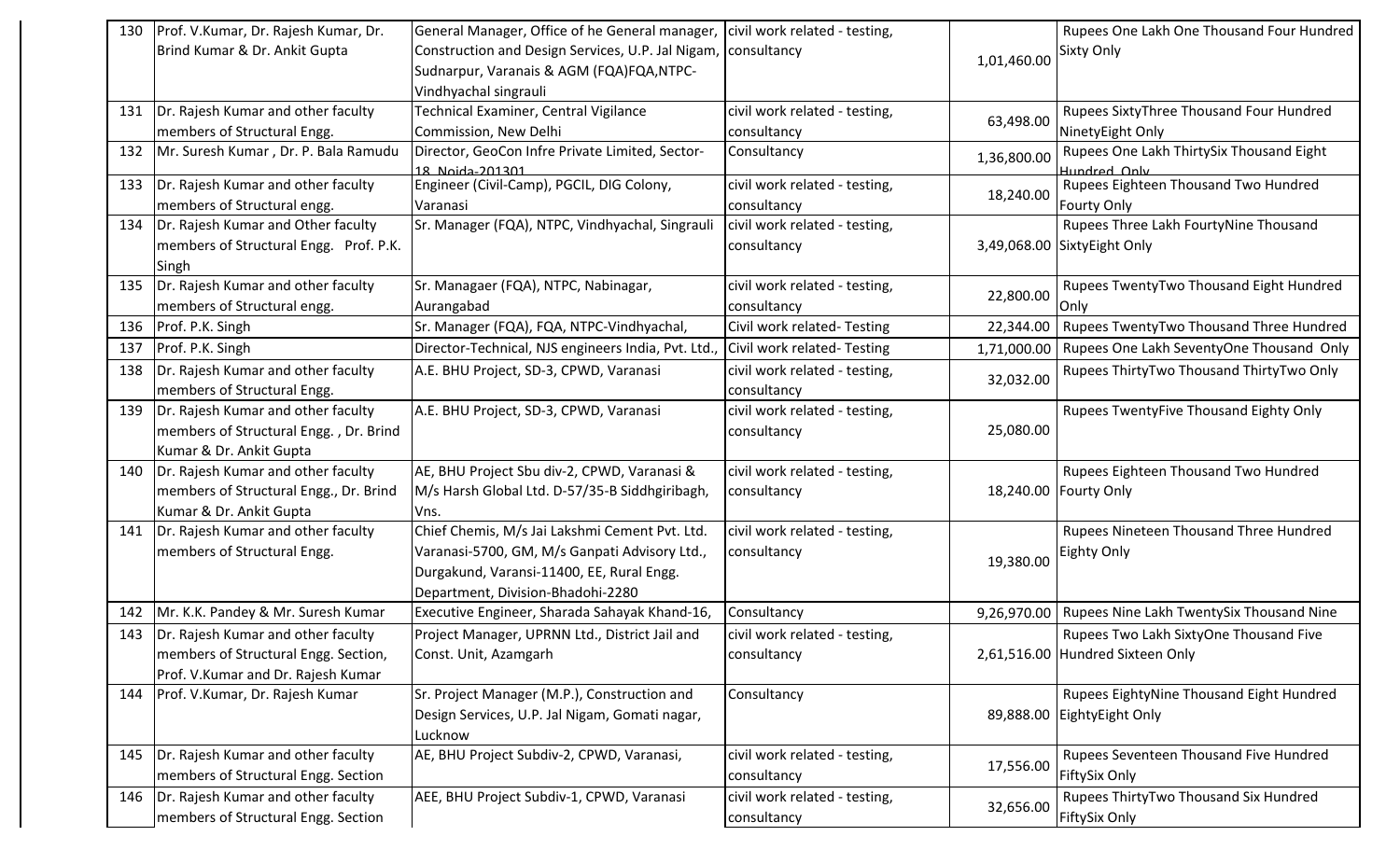| 147 | Dr. Rajesh Kumar other faculty          | Site Incharge, KSL CHP Site C/o M/s HECL, Ranchi   civil work related - testing, |                               |             | Rupees One Lakh Fifty Thousand Four Hundred |
|-----|-----------------------------------------|----------------------------------------------------------------------------------|-------------------------------|-------------|---------------------------------------------|
|     | members of Structural Engg. Section     | Jharkhand                                                                        | consultancy                   | 1,50,480.00 | Eighty Only                                 |
| 148 | Dr. Brind Kumar & Dr. Ankit Gupta       | Addi. Quality Assurance NTPC SSTPS,                                              | civil work related - testing, |             | Rupees TwentySeven Thousand Three           |
|     |                                         | Shaktinagar, Sonebhadra                                                          | consultancy                   | 27,360.00   | Hundred Sixty Only                          |
| 149 | Dr. Anuraj Ohri                         | Mr. Nitin Kaushal, Senior Manager River Basins                                   | Testing/Consultancy           | 1,19,124.00 | Rupees One Lakh Nineteen Thousand One       |
|     |                                         | and Water Policy WWF-India. Piroisha Godrei                                      |                               |             | Hundred TwentyFour Only                     |
| 150 | Dr. Rajesh Kumar and other faculty      | EE Consruciton Div., PWD, Jaunpur                                                | civil work related - testing, | 1,10,580.00 | Rupees One Lakh Ten Thousand Five Hundred   |
|     | members of Structural Engg. Section     |                                                                                  | consultancy                   |             | Eighty Only                                 |
| 151 | Dr. Rajesh Kumar and other faculty      | AE, Nautanwa Project Subdiv, CPWD, Nautanwa                                      | civil work related - testing, |             | Rupees SixtyNine Thousand EightyFour Only   |
|     | members of Structural Engg. Section     | Assistant Engineer, Nautnwa Pro. Sub div.,                                       | consultancy                   | 69,084.00   |                                             |
|     | Prof. P.K. Singh                        | CPWD, Nautanwa                                                                   |                               |             |                                             |
|     | 152   Prof. V. Kumar Dr. Rajesh Kumar   | M/s Director, M/s. CENIT Infrastructure Pvt. Ltd.,                               | Consultancy                   |             | Rupees One Lakh SeventyOne Thousand Only    |
|     |                                         | Saraswti Tower, Lanka, Varanasi                                                  |                               | 1,71,000.00 |                                             |
| 153 | Dr. Rajesh Kumar and other faculty      | Executive Engineer, Nagar Nigam, Varanasi                                        | civil work related - testing, |             | Rupees TwentyNine Thousand One Hundred      |
|     | members of Structural Engg. Section,    | Sr. Manager (FQA) FQA, NTPC - Vindhyachal,                                       | consultancy                   |             | EightyFour Only                             |
|     | Dr. Brind Kumar & Dr. Ankit Gupta       | Singhrauli                                                                       |                               | 29,184.00   |                                             |
|     | Prof. P.K. Singh                        | Sr. Manager (FQA) FQA, NTPC- Vindhyachal,                                        |                               |             |                                             |
|     |                                         | Singhrauli                                                                       |                               |             |                                             |
| 154 | Dr. Rajesh Kumar and other faculty      | AE, BHU Project Subdiv-2, CPWD, Varanasi                                         | civil work related - testing, |             | Rupees Nineteen Thousand Five Hundred       |
|     | members of Structural Engg. Section     | Dy. Manager, PGCIL, DIG Colony, Varanasi                                         | consultancy                   | 19,583.00   | EightyThree Only                            |
|     |                                         | <u>vocutivo Engineer, Vereneci Vikeck</u>                                        |                               |             |                                             |
| 155 | Dr. Rajesh Kumar and other faculty      | AE, BHU, Project Subdiv-2, CPWD, Varanasi                                        | civil work related - testing, | 22,344.00   | Rupees TwentyTwo Thousand Three Hundred     |
|     | members of Structural Engg. Section     | Executive Engineer, Nagar Nigam Varanasi                                         | consultancy                   |             | FourtyFour Only                             |
| 156 | Dr. Rajesh Kumar and other faculty      | Ee, Rural Engg. Department, Div Bhadohi                                          | civil work related - testing, |             | Rupees TwentyTwo Thousand Eight Hundred     |
|     | members of Strucutral Engg. Section,    | Director, M/s Prayag Clay Product Pvt. Ltd.,                                     | consultancy                   |             | Only                                        |
|     | Dr. Brind Kumar & Dr. Ankit Gupta       | Varanasi<br>Shri Sashibushan                                                     |                               | 22,800.00   |                                             |
|     |                                         | Singh, Raj associates, Varanasi                                                  |                               |             |                                             |
|     |                                         | E.E., Varanasi Vikash Pradhikaran, Varanasi                                      |                               |             |                                             |
| 158 | Dr. Rajesh Kumar and other faculty      | Additional GM (Project), Rail Vikash Nigam, DLW, civil work related - testing,   |                               | 35,112.00   | Rupees ThirtyFive Thousand One Hundred      |
|     | members of Structural Engg. Section     | Varanasi                                                                         | consultancy                   |             | <b>Twelve Only</b>                          |
|     | 159   Dr. Brind Kumar & Dr. Ankit Gupta | M/s Chetak Enterprises Ltd., Mirzapur                                            | civil work related - testing, | 1,14,000.00 | Rupees One Lakh Fourteen Thousand Only      |
|     |                                         |                                                                                  | consultancy                   |             |                                             |
| 160 | Prof. V. Kumar, Dr. Rajesh Kumar        | Mr. Deepak Kumar Bahal, A 0/1, Vinay Kunj,                                       | Consultancy                   | 2,85,000.00 | Rupees Two Lakh EightyFive Thousand Only    |
|     |                                         | Chandrika Colony, Sigra, Varanasi                                                |                               |             |                                             |
| 161 | Dr. Rajesh Kumar and other faculty      | M/s Rudra Real Estate Ltd., Hazaratganj,                                         | civil work related - testing, |             | Rupees ThirtyFive Thousand Two Hundred      |
|     | members of Structural Engg. Section     | AE, Varanasi<br>Lucknow                                                          | consultancy                   | 35,258.00   | FiftyEight Only                             |
|     | 162   Dr. Brind Kumar & Dr. Ankit Gupta | $2$ CDIAID $U$<br>E.E., CD-I, PWD, Varanasi                                      | civil work related - testing, |             | Rupees SixtyEight Thousand Four Hundred     |
|     |                                         |                                                                                  | consultancy                   | 68,400.00   | Only                                        |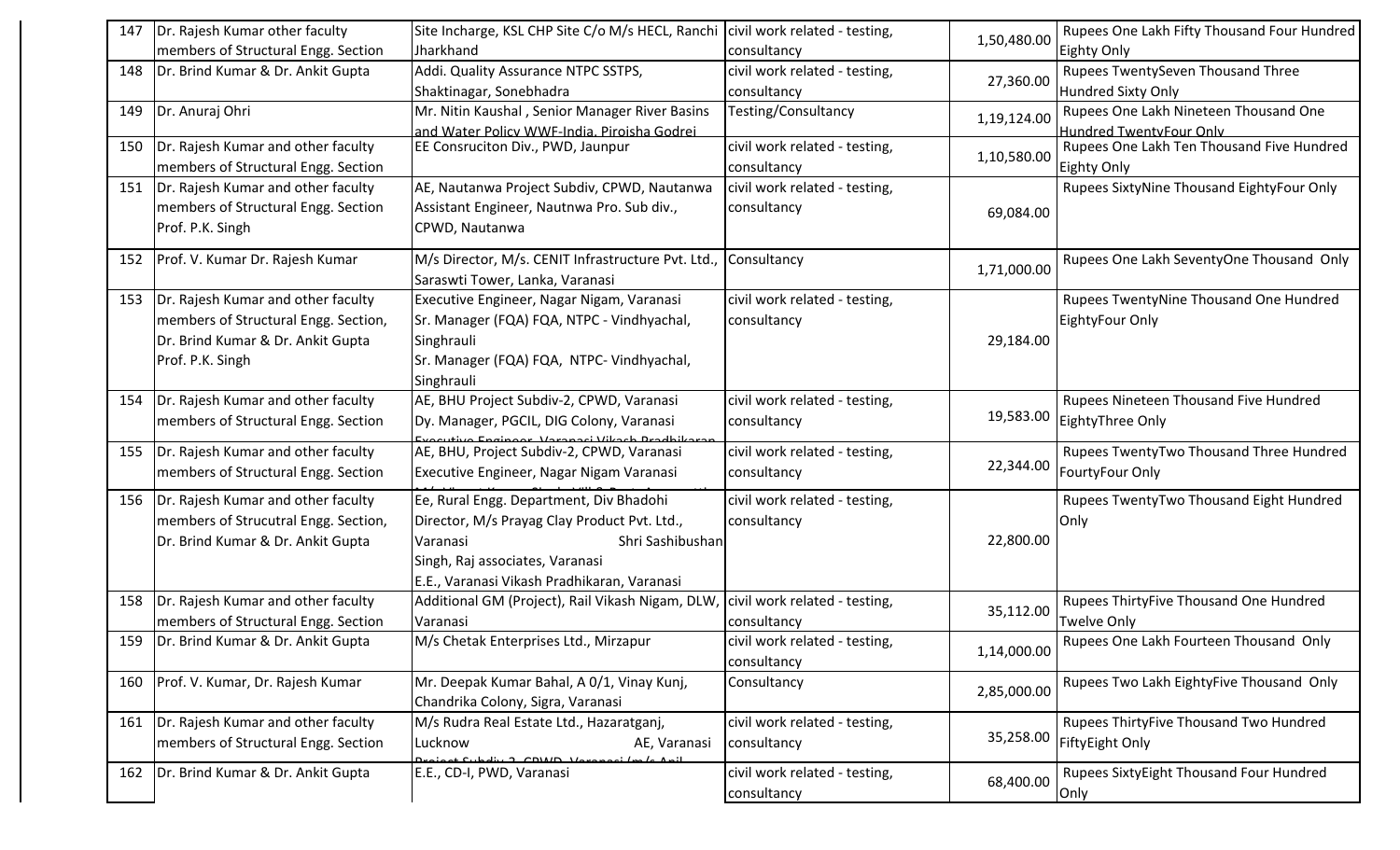| 163 | Dr. Brind Kumar & Dr. Ankit Gupta       | Chier Manager (Civil) NCL-HQ Singrauli                       | civil work related - testing, | 13,484.00   | Rupees Thirteen Thousand Four Hundred        |
|-----|-----------------------------------------|--------------------------------------------------------------|-------------------------------|-------------|----------------------------------------------|
|     |                                         |                                                              | consultancy                   |             | EightyFour Only                              |
| 164 | Dr. Brind Kumar & Dr. Ankit Gupta       | Chier Manager (Civil) NCL-HQ Singrauli                       | civil work related - testing, | 6,742.00    | Rupees Six Thousand Seven Hundred            |
|     |                                         |                                                              | consultancy                   |             | FourtyTwo Only                               |
| 165 | Dr. Brind Kumar & Dr. Ankit Gupta       | Chier Manager (Civil) NCL-HQ Singrauli                       | civil work related - testing, | 8,989.00    | Rupees Eight Thousand Nine Hundred           |
|     |                                         |                                                              | consultancy                   |             | EightyNine Only                              |
| 166 | Prof. V.Kumar, Dr. Rajesh Kumar         | M/s. Ventech Engineer, 117/Q/45, L.G.F., Envirad Consultancy |                               | 1,14,000.00 | Rupees One Lakh Fourteen Thousand Only       |
|     |                                         | Complex, Sharda Nagar, Kanpur                                |                               |             |                                              |
| 167 | Dr. Rajesh Kumar and other faculty      | AE, Varanasi Project Subdiv-2, CPWD, Varanasi                | civil work related - testing, |             | Rupees One Lakh Eight Thousand Five Hundred  |
|     | members of Structural Engg. Section     | Assistant Engineer, Varanasi sub division-2,                 | consultancy                   |             | 1,08,528.00 TwentyEight Only                 |
|     | Prof. P.K. Singh                        | CPWD, Varanasi                                               |                               |             |                                              |
| 168 | Dr. Rajesh Kumar and other faculty      | M/s Akash Ganga Infra, Newada, Varanasi, Sr.                 | civil work related - testing, |             | Rupees Four Thousand Five Hundred Sixty Only |
|     | members of Structural Engg. Section     | Section Engineer (Works) N. Rly., Varanasi, EE,              | consultancy                   | 4,560.00    |                                              |
|     |                                         | Rural Engg. Department, Div Bhadohi                          |                               |             |                                              |
| 169 | Dr. Rajesh Kumar and other faculty      | AE, Varanasi Project Subdiv-2, CPWD, Varanasi                | Civil work related-           |             | Rupees ThirtyOne Thousand Six Hundred        |
|     | members of Structural Engg. Section     | (M/s Anil Enterprises), M/s KMC Construction                 | Testing/consultancy           |             | <b>Twenty Only</b>                           |
|     | Dr. S.B. Dwivedi                        | Ltd., Basti                                                  |                               |             |                                              |
|     |                                         | M/SKMC construction Ltd. Vill. Dubkhara, Post-               |                               | 31,620.00   |                                              |
|     |                                         | Katyathana- Nagar, Basti Sadar, Distt.- Basti-               |                               |             |                                              |
|     |                                         | 272001                                                       |                               |             |                                              |
|     | 170   Dr. Brind Kumar & Dr. Ankit Gupta | Chief Manager (Civil) NCL-HQ, Singrauli                      | civil work related - testing, |             | Rupees TwentyTwo Thousand Seven Hundred      |
|     | Prof. P.K. singh, Prof. V.Kumar         | Authorized Engineer, KMC Constructions Ltd. V.               | consultancy                   |             | 22,769.00 SixtyNine Only                     |
|     |                                         | Khand, G. Nagar                                              |                               |             |                                              |
| 171 | Prof. V.Kumar Dr. Rajesh Kumar          | Project Manager, U.P. Jal Nigam, Ganga Pollution Consultancy |                               |             | Rupees TwentySix Thousand Only               |
|     |                                         | prevention Division, Bhagwanpur, Varanasi                    |                               | 26,000.00   |                                              |
|     |                                         |                                                              |                               |             |                                              |
| 172 | Dr. Rajesh Kumar and other faculty      | Sr. Manager (FQA), NTPC, Nabinagar,                          | civil work related - testing, |             | Rupees NinetyOne Thousand NinetyFour Only    |
|     | members of Structural Engg. Section     | Aurangabad<br>E.E.,                                          | consultancy                   | 91,094.00   |                                              |
|     |                                         | Kanhar Construction divn-2, Pipari, Sonebhadra               |                               |             |                                              |
| 173 | Dr. Rajesh Kumar and other faculty      | A.E. BHU Project, SD-3, CPWD, Varanasi                       | civil work related - testing, |             | Rupees FiftyTwo Thousand Four Hundred        |
|     | members of Structural Engg. Section     |                                                              | consultancy                   | 52,440.00   | <b>Fourty Only</b>                           |
| 174 | Dr. Rajesh Kumar and other faculty      | A.E. BHU Project, SD-3, CPWD, Varanasi                       | civil work related - testing, |             | Rupees FiftyTwo Thousand Four Hundred        |
|     | members of Structural Engg. Section     |                                                              | consultancy                   | 52,440.00   | <b>Fourty Only</b>                           |
| 175 | Dr. P.B. Ramudu                         | M/s L&T P.Ltd. C/o NTPC Ltd. Shaktinagar                     | civil work related - testing, |             | Rupees FiftyThree Thousand Five Hundred      |
|     |                                         | Sonebhadre UP                                                | consultancy                   | 53,580.00   | <b>Eighty Only</b>                           |
| 176 | Prof. V.Kumar Dr. Rajesh Kumar          | M/s. Shri Ram Construction Co., Susuwahi,                    | Consultancy                   | 1,42,500.00 | Rupees One Lakh FourtyTwo Thousand Five      |
| 177 | Dr. Rajesh Kumar and other faculty      | Director, M/s Ankur Infra Development,                       | civil work related - testing, |             | Rupees Nine Thousand One Hundred Twenty      |
|     | members of Structural Engg. Section,    | Varanasi, Manager Project, Integrated                        | consultancy                   |             | Only                                         |
|     | Dr. Brind Kumar & Dr. Ankit Gupta       | Cleanroom Tech Hyderabad, M/s Chetak                         |                               | 9,120.00    |                                              |
|     |                                         | Enterprises Ltd., Mirzapur                                   |                               |             |                                              |
|     |                                         |                                                              |                               |             |                                              |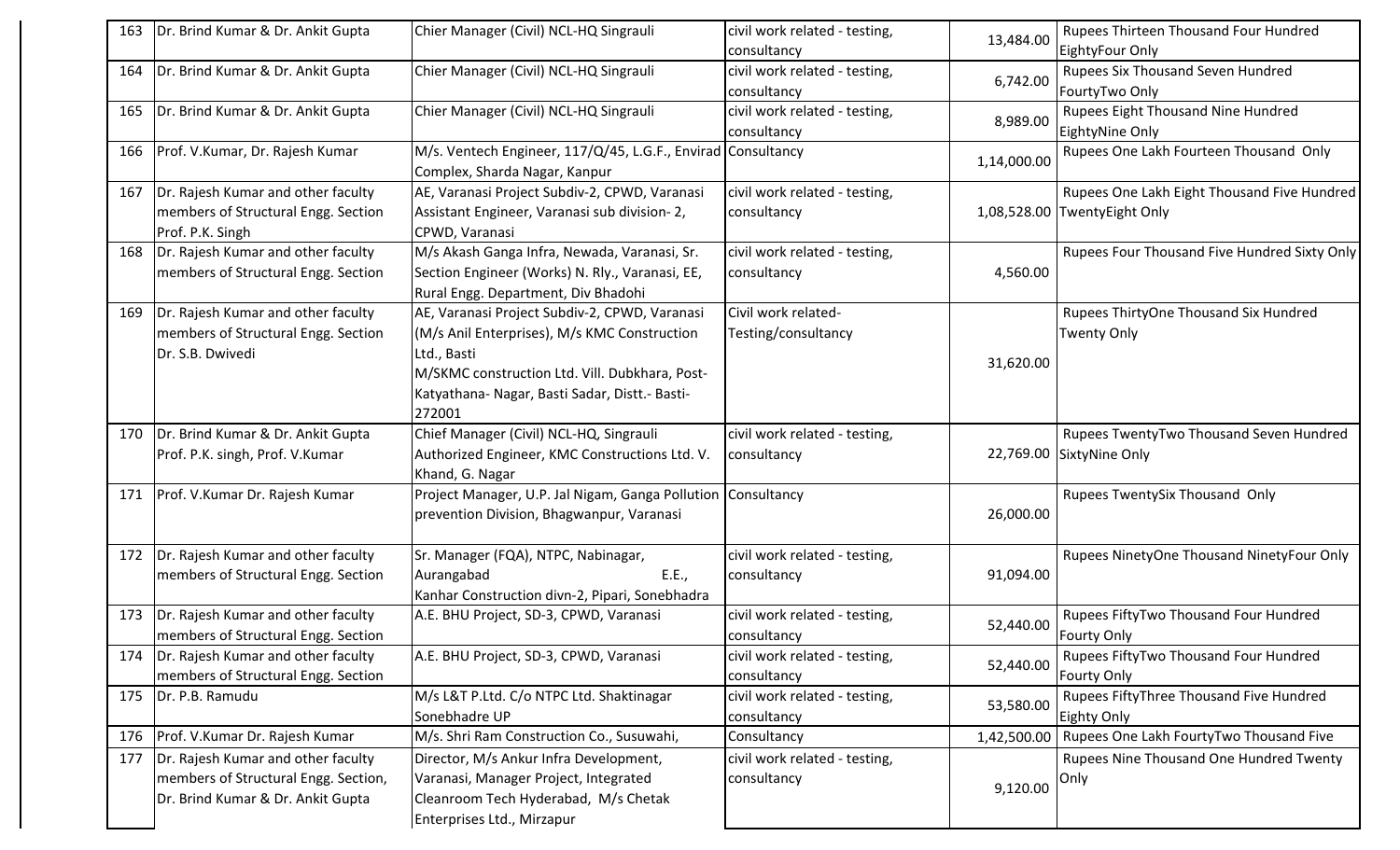| 178 | Dr. Rajesh Kumar and other faculty                      | M/s Raheja Infra Structure Ltd., Pandeypur,            | civil work related - testing, |                | Rupees TwentyTwo Thousand Five Hundred      |
|-----|---------------------------------------------------------|--------------------------------------------------------|-------------------------------|----------------|---------------------------------------------|
|     | members of Structural Engg. Section                     | Assistant Engineer,<br>Varanasi                        | consultancy                   |                | <b>TwentyFour Only</b>                      |
|     | Prof. P.K. Singh, Dr. S.B. Dwivedi                      | BHU, Sub Division-3, CPWD, Varanasi                    |                               |                |                                             |
|     |                                                         | KMC construction Ltd. Vill. Dubkhara, Post.            |                               | 22,524.00      |                                             |
|     |                                                         | KatyaThana- Nagar, Basti Sadar, Distt.- Basti-         |                               |                |                                             |
|     |                                                         | 272001                                                 |                               |                |                                             |
| 179 | Dr. Rajesh Kumar and other faculty                      | M/s Mahanth Singh & Sons, Cantonment,                  | civil work related - testing, |                | Rupees Twelve Thousand Six Hundred          |
|     | members of Structural Engg. Section                     | Varanasi<br>Project                                    | consultancy                   | 12,646.00      | <b>FourtySix Only</b>                       |
|     | Dr. S.B. Dwivedi                                        | Manager, UPSBC Ltd., BCU, Muhannadpur, Ballia          |                               |                |                                             |
| 180 | Dr. Brind Kumar                                         | Executive Engineer, Provencial Division, PWD,          | Consultancy                   | 2,28,000.00    | Rupees Two Lakh TwentyEight Thousand Only   |
| 181 | Dr. Rajesh Kumar and other faculty                      | M/s WATECH Wawag Ltd., C/o Project Manager,            | civil work related - testing, | 92,040.00      | Rupees NinetyTwo Thousand Fourty Only       |
|     | members of Structural Engg. Section                     | UP Jal Nigam, Varanasi                                 | consultancy                   |                |                                             |
| 182 | Mr. Suresh Kumar, Dr. P. Bala Ramudu                    | Director, GeoCon Infre Private Limited, Sector-        | Consultancy                   | 68,400.00      | Rupees SixtyEight Thousand Four Hundred     |
| 183 | Prof. V. Kumar                                          | Project Manager, UPRNN Ltd., District Jail and         | Consultancy                   | 57,000.00      | Rupees FiftySeven Thousand Only             |
|     |                                                         | Construction Unit Itaura, Azamgarh                     |                               |                |                                             |
| 184 | Dr. Brind Kumar & Dr. Ankit Gupta                       | Project Manager, UPRNN Ltd., District Jail &           | civil work related - testing, | 14,820.00      | Rupees Fourteen Thousand Eight Hundred      |
|     |                                                         | <b>Construction Unit Azamgarh</b>                      | consultancy                   |                | <b>Twenty Only</b>                          |
| 185 | Dr. Brind Kumar                                         | M/s. Chetak Enterprises Limited, Opposite              | Consultancy                   | 45,600.00      | Rupees FourtyFive Thousand Six Hundred Only |
|     |                                                         | Vanashali Mahavidyalaya, Ahraura, Mirzapur             |                               |                |                                             |
| 186 | Dr. Rajesh Kumar and Other faculty                      | G.M. Project, M/s Sunil Hi-Tech Engineers Ltd.,        | civil work related - testing, | 83,220.00      | Rupees EightyThree Thousand Two Hundred     |
|     | members of Structural Engg. Section                     | Meja, Allahabad                                        | consultancy                   |                | Twenty Only                                 |
| 187 | Prof. V.Kumar Dr. Rajesh Kumar                          | GM(T) Cum Project Director, National Highways          | Consultancy                   |                | Rupees One Lakh SeventyOne Thousand Only    |
|     |                                                         | Authority of India, Maqbool Alam Road, Varanasi        |                               | 1,71,000.00    |                                             |
|     |                                                         |                                                        |                               |                |                                             |
| 188 | Dr. Rajesh Kumar and Other faculty                      | Sr. Manager (FQA) NTPV, Vindhyachal,                   | civil work related - testing, |                | Rupees Three Thousand Four Hundred Twenty   |
|     | members of Structural Engg. Section<br>Dr. S.B. Dwivedi | Vindhyanagar, Singrauli                                | consultancy                   |                | Only                                        |
|     |                                                         | Sr. Manager (FQA) FQA, NTPC-Vindhyachal,               |                               | 3,420.00       |                                             |
|     |                                                         | Vindyanagar, Singrauli-486885 (M/s Shankar<br>Brother) |                               |                |                                             |
| 189 | Dr. Rajesh Kumar and Other faculty                      | Assistant Engineer, VPSD-2, CPWD, Varanasi             | civil work related - testing, |                | Rupees TwentyThree Thousand Four Hundred    |
|     | members of Structural Engg. Section                     |                                                        | consultancy                   | 23,400.00      | Only                                        |
| 190 | Dr. Rajesh Kumar and Other faculty                      | Manager (FQA), KBUNL, Muzzaffarpur, TPS,               | civil work related - testing, |                | Rupees Sixteen Thousand Five Hundred Thirty |
|     | members of Structural Engg. Section,                    | Muzaffarpur                                            | consultancy                   | 16,530.00 Only |                                             |
|     | Dr. P. R. Ramudu                                        | Maintencance Engineer IWD IIT(RHII)                    |                               |                |                                             |
| 191 | Dr. Rajesh Kumar and Other faculty                      | A.E., BHU project Subdivision-2, CPWD, Varanasi        | civil work related - testing, |                | Rupees Twelve Thousand Two Hundred Fourty   |
|     | members of Structural Engg. Section Dr. (M/s Bhgawati)  |                                                        | consultancy                   | 12,240.00      | <b>Only</b>                                 |
|     | S.B. Dwivedi                                            | Sr. Namager (FQA)NTPV, Vindhyachal,                    |                               |                |                                             |
|     |                                                         | Vindhyanagaa Singrauli                                 |                               |                |                                             |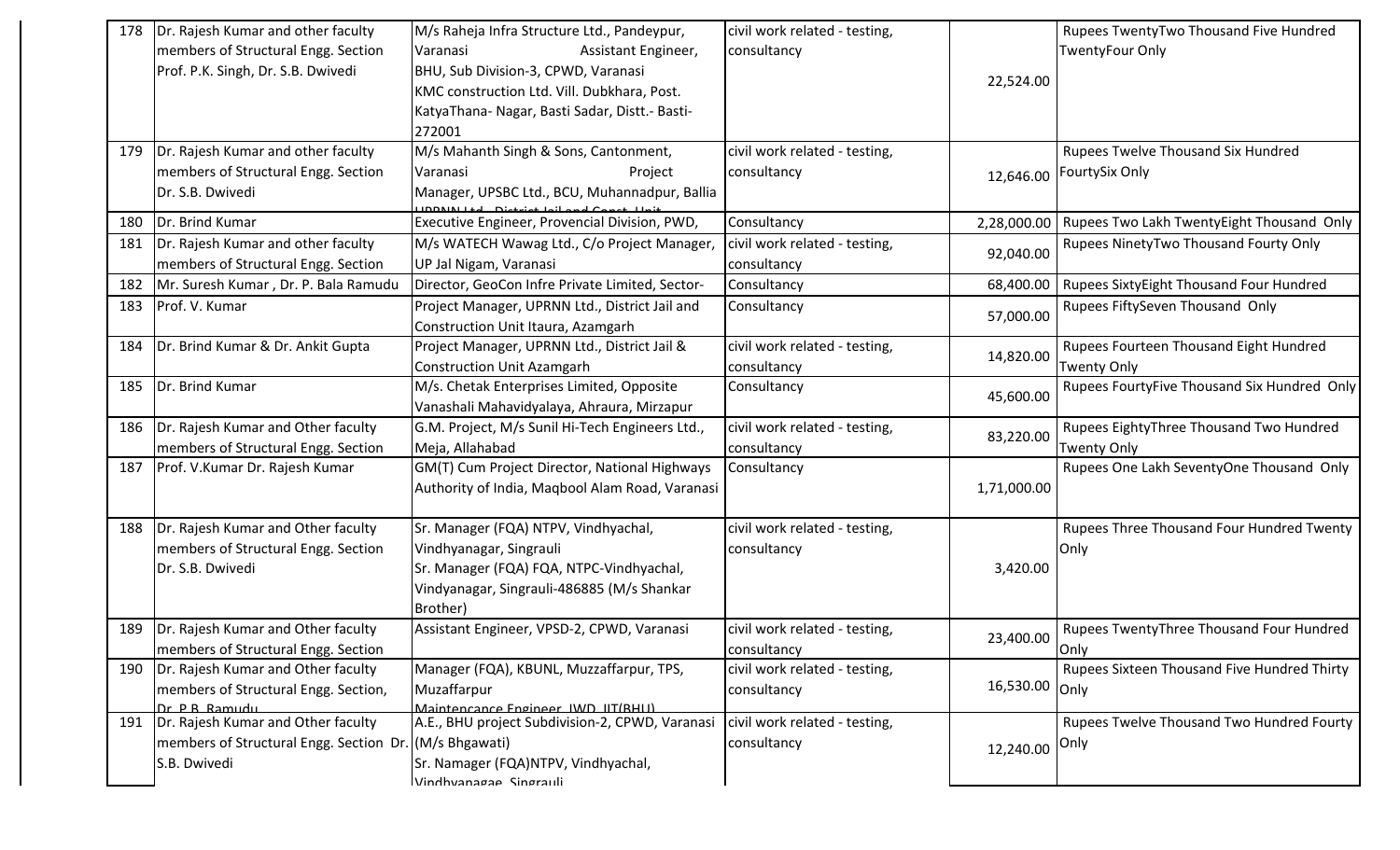| members of Structural Engg.<br>AEE,<br>consultancy<br>Enterprises)<br>Only<br>36,608.00<br>BHU Project subdiv-1, CPWD, Varanasi (M/s Anil<br>Enterprises)<br>Dr. Rajesh kumar and other faculty<br>EE, Ban Sagar Canal Construction Div.-5,<br>civil work related - testing,<br>Rupees TwentyEight Thousand Five Hundred<br>193<br>28,500.00<br>members of Structural Engg.<br>Only<br>Mirzapur<br>consultancy<br>Dr. Rajesh kumar and other faculty<br>Unit Incharge, Unit-21 A, UPRNN Ltd.,<br>Rupees One Lakh ThirtyFive Thousand Six<br>civil work related - testing,<br>194<br>1,35,660.00<br><b>Hundred Sixty Only</b><br>members of Structural Engg.<br>Secretariate Building, Lucknow<br>consultancy<br>Dr. Rajesh kumar and other faculty<br>195<br>Unit Incharge, Unit-21 A, UPRNN Ltd.,<br>civil work related - testing,<br>Rupees Four Thousand Five Hundred Sixty Only<br>4,560.00<br>members of Structural Engg.<br>Secretariate Building, Lucknow<br>consultancy<br>Rupees FiftyTwo Thousand Four Hundred<br>196<br>Dr. Rajesh kumar and other faculty<br>AE, BHU Project Subdiv-2, CPWD, Varanasi<br>civil work related - testing,<br>52,440.00 |  |
|-----------------------------------------------------------------------------------------------------------------------------------------------------------------------------------------------------------------------------------------------------------------------------------------------------------------------------------------------------------------------------------------------------------------------------------------------------------------------------------------------------------------------------------------------------------------------------------------------------------------------------------------------------------------------------------------------------------------------------------------------------------------------------------------------------------------------------------------------------------------------------------------------------------------------------------------------------------------------------------------------------------------------------------------------------------------------------------------------------------------------------------------------------------------|--|
|                                                                                                                                                                                                                                                                                                                                                                                                                                                                                                                                                                                                                                                                                                                                                                                                                                                                                                                                                                                                                                                                                                                                                                 |  |
|                                                                                                                                                                                                                                                                                                                                                                                                                                                                                                                                                                                                                                                                                                                                                                                                                                                                                                                                                                                                                                                                                                                                                                 |  |
|                                                                                                                                                                                                                                                                                                                                                                                                                                                                                                                                                                                                                                                                                                                                                                                                                                                                                                                                                                                                                                                                                                                                                                 |  |
|                                                                                                                                                                                                                                                                                                                                                                                                                                                                                                                                                                                                                                                                                                                                                                                                                                                                                                                                                                                                                                                                                                                                                                 |  |
|                                                                                                                                                                                                                                                                                                                                                                                                                                                                                                                                                                                                                                                                                                                                                                                                                                                                                                                                                                                                                                                                                                                                                                 |  |
|                                                                                                                                                                                                                                                                                                                                                                                                                                                                                                                                                                                                                                                                                                                                                                                                                                                                                                                                                                                                                                                                                                                                                                 |  |
|                                                                                                                                                                                                                                                                                                                                                                                                                                                                                                                                                                                                                                                                                                                                                                                                                                                                                                                                                                                                                                                                                                                                                                 |  |
|                                                                                                                                                                                                                                                                                                                                                                                                                                                                                                                                                                                                                                                                                                                                                                                                                                                                                                                                                                                                                                                                                                                                                                 |  |
|                                                                                                                                                                                                                                                                                                                                                                                                                                                                                                                                                                                                                                                                                                                                                                                                                                                                                                                                                                                                                                                                                                                                                                 |  |
|                                                                                                                                                                                                                                                                                                                                                                                                                                                                                                                                                                                                                                                                                                                                                                                                                                                                                                                                                                                                                                                                                                                                                                 |  |
| members of Structural Engg.<br><b>Fourty Only</b><br>consultancy                                                                                                                                                                                                                                                                                                                                                                                                                                                                                                                                                                                                                                                                                                                                                                                                                                                                                                                                                                                                                                                                                                |  |
| Prof. R.B. Ramudu<br>Project Manager, Distric Jail & Construction Unit<br>civil work related - testing,<br>Rupees One Lakh Only<br>197                                                                                                                                                                                                                                                                                                                                                                                                                                                                                                                                                                                                                                                                                                                                                                                                                                                                                                                                                                                                                          |  |
| 1,00,000.00<br>consultancy<br>Azamgarh                                                                                                                                                                                                                                                                                                                                                                                                                                                                                                                                                                                                                                                                                                                                                                                                                                                                                                                                                                                                                                                                                                                          |  |
| Sr. Manager (EMG) NTPC Rihand nagar<br>Dr. P.B. Ramudu<br>civil work related - testing,<br>Rupees Sixty Thousand Four Hundred Twenty<br>198                                                                                                                                                                                                                                                                                                                                                                                                                                                                                                                                                                                                                                                                                                                                                                                                                                                                                                                                                                                                                     |  |
| 60,420.00<br>Sonebhdra<br>consultancy<br>Only                                                                                                                                                                                                                                                                                                                                                                                                                                                                                                                                                                                                                                                                                                                                                                                                                                                                                                                                                                                                                                                                                                                   |  |
| Dr. Rajesh kumar and other faculty<br>AEE, BHU Project Subdiv-1, CPWD, Varanasi (M/s   civil work related - testing,<br>Rupees Fourteen Thousand Three Hundred<br>199                                                                                                                                                                                                                                                                                                                                                                                                                                                                                                                                                                                                                                                                                                                                                                                                                                                                                                                                                                                           |  |
| members of Structural Engg. & Prof. P.K.<br><b>Gupta Construction)</b><br>14,364.00 SixtyFour Only<br>consultancy                                                                                                                                                                                                                                                                                                                                                                                                                                                                                                                                                                                                                                                                                                                                                                                                                                                                                                                                                                                                                                               |  |
| Singh                                                                                                                                                                                                                                                                                                                                                                                                                                                                                                                                                                                                                                                                                                                                                                                                                                                                                                                                                                                                                                                                                                                                                           |  |
| Dr. Rajesh kumar and other faculty<br>Sr. Manager (FQA), NTPC Vindhyachal Singrauli<br>Rupees One Lakh FiftyNine Thousand One<br>civil work related - testing,<br>200                                                                                                                                                                                                                                                                                                                                                                                                                                                                                                                                                                                                                                                                                                                                                                                                                                                                                                                                                                                           |  |
| (M/s Vijay Construction)<br>members of Structural Engg.<br>Hundred FourtyFour Only<br>consultancy<br>1,59,144.00                                                                                                                                                                                                                                                                                                                                                                                                                                                                                                                                                                                                                                                                                                                                                                                                                                                                                                                                                                                                                                                |  |
| Sr. Manager (FQA) FQA, NTPC-Vindhyachal, P.O.-<br>Dr. S.B. Dwivedi & Prof. P.K. Singh                                                                                                                                                                                                                                                                                                                                                                                                                                                                                                                                                                                                                                                                                                                                                                                                                                                                                                                                                                                                                                                                           |  |
| Vindvanagar, Distt -Singrauli-486885                                                                                                                                                                                                                                                                                                                                                                                                                                                                                                                                                                                                                                                                                                                                                                                                                                                                                                                                                                                                                                                                                                                            |  |
| Unit Incharge, UPRNN Ltd., Varanasi Unit-1 C/o<br>civil work related - testing,<br>201  Dr. Rajesh kumar and other faculty<br>Rupees Fifteen Thousand Three Hundred<br>15,390.00                                                                                                                                                                                                                                                                                                                                                                                                                                                                                                                                                                                                                                                                                                                                                                                                                                                                                                                                                                                |  |
| members of Structural Engg.<br>Ninety Only<br>EE, PWD Sonebhadra)<br>consultancy                                                                                                                                                                                                                                                                                                                                                                                                                                                                                                                                                                                                                                                                                                                                                                                                                                                                                                                                                                                                                                                                                |  |
| Rupees One Lakh FiftyThree Thousand Nine<br>Prof. V.Kumar Dr. Rajesh Kumar<br>Project manager, U.P. Rajkiya Nirman Nigam Ltd.<br>, Consultancy<br>202                                                                                                                                                                                                                                                                                                                                                                                                                                                                                                                                                                                                                                                                                                                                                                                                                                                                                                                                                                                                           |  |
| 1,53,900.00<br>Saifai Unit-1, Safai Etawah<br>Hundred Only                                                                                                                                                                                                                                                                                                                                                                                                                                                                                                                                                                                                                                                                                                                                                                                                                                                                                                                                                                                                                                                                                                      |  |
| AE, BHU Project Subdiv-2, CPWD, Varanasi (M/s<br>Rupees TwentyFour Thousand Three Hundred<br>203<br>Dr. Rajesh kumar and other faculty<br>civil work related - testing,                                                                                                                                                                                                                                                                                                                                                                                                                                                                                                                                                                                                                                                                                                                                                                                                                                                                                                                                                                                         |  |
| 24,396.00<br>members of Structural Engg.<br>Eastern Const.)<br>consultancy<br>NinetySix Only                                                                                                                                                                                                                                                                                                                                                                                                                                                                                                                                                                                                                                                                                                                                                                                                                                                                                                                                                                                                                                                                    |  |
| civil work related - testing,<br>Dr. P.B. Ramudu, Dr. P.K.Singh<br>M/s Yongzama Engg. Co. Ltd. Sanjay Nagar<br>Rupees FourtyFour Thousand Nine Hundred<br>204                                                                                                                                                                                                                                                                                                                                                                                                                                                                                                                                                                                                                                                                                                                                                                                                                                                                                                                                                                                                   |  |
| 44,916.00<br>Sixteen Only<br>consultancy<br>Varanasi                                                                                                                                                                                                                                                                                                                                                                                                                                                                                                                                                                                                                                                                                                                                                                                                                                                                                                                                                                                                                                                                                                            |  |
| civil work related - testing,<br>Rupees Nine Thousand Nine Hundred<br>Dr. P.K. Singh<br>Sr. Manager (FQA), NPGC/NSTPP Shiwanpur,<br>205                                                                                                                                                                                                                                                                                                                                                                                                                                                                                                                                                                                                                                                                                                                                                                                                                                                                                                                                                                                                                         |  |
| 9,984.00<br>Ankohar, Bihar<br>EightyFour Only<br>consultancy                                                                                                                                                                                                                                                                                                                                                                                                                                                                                                                                                                                                                                                                                                                                                                                                                                                                                                                                                                                                                                                                                                    |  |
| Dr. Arun Prasad, Dr. P. Bala Ramudu &<br>M/s. Gayatri Construction, H.No. 345, Sec-N,<br>Rupees NinetyOne Thousand Two Hundred<br>Consultancy<br>206                                                                                                                                                                                                                                                                                                                                                                                                                                                                                                                                                                                                                                                                                                                                                                                                                                                                                                                                                                                                            |  |
| 91,200.00<br>Mr. Suresh Kumar<br>Ashiyana Colony, Lucknow<br>Only                                                                                                                                                                                                                                                                                                                                                                                                                                                                                                                                                                                                                                                                                                                                                                                                                                                                                                                                                                                                                                                                                               |  |
| Rupees Eight Thousand Five Hundred Fifty<br>Dr. P.B. Ramudu<br>Ex. Engineer KCC Div- III Pipri Sonebhadra<br>207<br>civil work related - testing,                                                                                                                                                                                                                                                                                                                                                                                                                                                                                                                                                                                                                                                                                                                                                                                                                                                                                                                                                                                                               |  |
| 8,550.00<br>consultancy<br>Only                                                                                                                                                                                                                                                                                                                                                                                                                                                                                                                                                                                                                                                                                                                                                                                                                                                                                                                                                                                                                                                                                                                                 |  |
| Dr. Rajesh kumar and other faculty<br>Rupees Eighteen Thousand Nine Hundred<br>AEE, BHU Project Subdiv-1, CPWD, Varanasi (M/s   civil work related - testing,<br>208                                                                                                                                                                                                                                                                                                                                                                                                                                                                                                                                                                                                                                                                                                                                                                                                                                                                                                                                                                                            |  |
| 18,924.00<br>members of Structural Engg.<br><b>Gupta Construction)</b><br>TwentyFour Only<br>consultancy                                                                                                                                                                                                                                                                                                                                                                                                                                                                                                                                                                                                                                                                                                                                                                                                                                                                                                                                                                                                                                                        |  |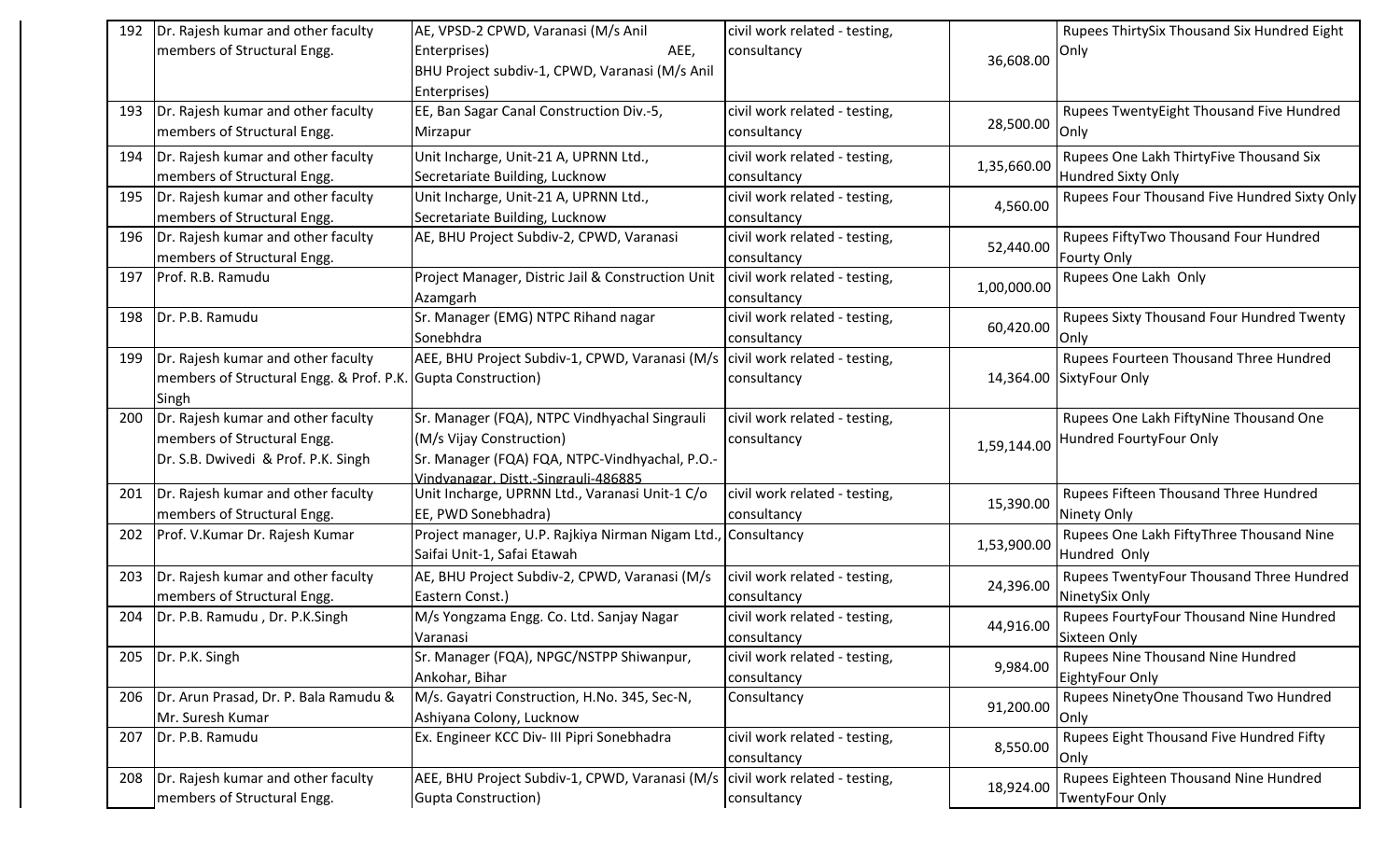| 209 | Dr. B. Kumar & Dr. A. Gupta              | Shakti Infra Contractor Pvt. Ltd., Mau                                         | Civil work related - Testing  |             | Rupees Two Lakh Eight Thousand Six Hundred |
|-----|------------------------------------------|--------------------------------------------------------------------------------|-------------------------------|-------------|--------------------------------------------|
|     | Dr. Rajesh Kumar and other faculty       | M/s Shakti Infra Contractor Pvt. Ltd.,                                         |                               |             | 2,08,620.00 Twenty Only                    |
|     | members of Structural Engg.              | Nizamuddinpur, Mau                                                             |                               |             |                                            |
| 210 | Dr. Rajesh kumar and other faculty       | Project Manager, M/s UEM India Pvt., Ltd.,                                     | civil work related - testing, | 26,220.00   | Rupees TwentySix Thousand Two Hundred      |
|     | members of Structural Engg.              | Sector-125, Noida                                                              | consultancy                   |             | <b>Twenty Only</b>                         |
| 211 | Dr. Rajesh kumar and other faculty       | Project Manager, M/s Virat Paradise Pvt. Ltd.,                                 | civil work related - testing, |             | Rupees Fifteen Thousand Two Hundred Ninety |
|     | members of Structural Engg.              | Manduadih, Varanasi                                                            | consultancy                   |             | Only                                       |
|     |                                          | Manager, V'Chal, PGCIL, NH-3, Vindhyanagar,                                    |                               | 15,290.00   |                                            |
|     |                                          | Singrauli (M/s Alstom)                                                         |                               |             |                                            |
|     |                                          | AEE, BHU Project subdiv-1, CPWD, Varanasi (M/s                                 |                               |             |                                            |
|     |                                          | Anil Enterprises)                                                              |                               |             |                                            |
|     | 212  Dr. Rajesh kumar and other faculty  | AEE, BHU Project Subdiv-1, CPWD, Varanasi (M/s   civil work related - testing, |                               |             | Rupees Eleven Thousand Twenty Only         |
|     | members of Structural Engg.              | Anil Enterprises)                                                              | consultancy                   |             |                                            |
|     |                                          | AE, VPSD-2 CPWD, Varanasi (M/s Anil                                            |                               | 11,020.00   |                                            |
|     |                                          | Enterprises)<br>EE, Rural                                                      |                               |             |                                            |
|     |                                          | Engineering Dept., Div-Bhadohi                                                 |                               |             |                                            |
|     | 213   Dr. B. Kumar & Dr. A. Gupta        | Sr. Manager (FQA) FQA, NTPC Vindhyachal,                                       | Civil work related - Testing  |             | Rupees TwentyOne Thousand Six Hundred      |
|     | Dr. Rajesh Kumar and other faculty       | Singrauli,<br>E.E, Varanasi                                                    |                               | 21,660.00   | Sixty Only                                 |
|     | members of Structural Engg.              | Vikash Pradhikaran, Vns.                                                       |                               |             |                                            |
| 214 | Dr. B. Kumar & Dr. A. Gupta              | M/s Harsh Global Ltd. D-57/35-B, Siddhgiribagh,                                | Civil work related - Testing  |             | Rupees Fourteen Thousand Two Hundred Fifty |
|     |                                          | Vns. & Mr. Manoj Kumar, PM, RITES Ltd.,                                        |                               | 14,250.00   | Only                                       |
| 215 | Dr. Rajesh Kumar and other faculty       | Project Manager, M/s UEM India Pvt., Ltd.,                                     | civil work related-testing,   |             | Rupees EightySix Thousand Six Hundred      |
|     | members of Structural Engg.              | Sector-125, Noida                                                              | consultancy                   | 86,632.00   | ThirtyTwo Only                             |
| 216 | Dr. P.B. Ramudu, Dr. P.K. Singh          | M/s GSCO Infra Structutre P. Ltd. C/o Manager                                  | civil work related-testing,   |             | Rupees FiftyThree Thousand Three Hundred   |
|     |                                          | <b>KBUNL Kanti Muzaffarpur</b>                                                 | consultancy                   | 53,352.00   | FiftyTwo Only                              |
| 217 | Dr. Rajesh Kumar and other faculty       | Manager (FQA) NTPC Vindhyachal, Vindhyanagar, civil work related-testing,      |                               |             | Rupees ThirtyOne Thousand Three Hundred    |
|     | members of Structural Engg.              | Singrauli                                                                      | consultancy                   | 31,350.00   | Fifty Only                                 |
| 218 | Dr. Rajesh Kumar and other faculty       | M/s Kalpataru Power Trasmission Ltd., Sector-58, civil work related-testing,   |                               |             | Rupees Three Lakh NinetyFive Thousand Two  |
|     | members of Structural Engg.              | Noida                                                                          | consultancy                   | 3,95,200.00 | Hundred Only                               |
|     |                                          |                                                                                |                               |             |                                            |
|     | 219   Dr. P.B. Ramudu                    | Manager CCD Project Office KBUNL Muzaffarpur   civil work related - testing,   |                               | 72,320.00   | Rupees SeventyTwo Thousand Three Hundred   |
|     |                                          | Bihar                                                                          | consultancy                   |             | <b>Twenty Only</b>                         |
|     | 220   Dr. Rajesh Kumar and other faculty | AE, BHU Project Subdiv-1, CPWD, Varanasi (M/s   civil work related - testing,  |                               |             | Rupees Seventeen Thousand Six Hundred      |
|     | members of Structural Engg.              | Jai Bajarang Enterprises)                                                      | consultancy                   | 17,680.00   | <b>Eighty Only</b>                         |
|     |                                          | AE, BHU Project Subdiv-3, CPWD, Varanasi (M/s                                  |                               |             |                                            |
|     |                                          | Jai Bajarang Enterprises)                                                      |                               |             |                                            |
|     | 221   Dr. Rajesh Kumar and other faculty | Site Incharge, KSL CHP Site C/o M/s HECL, Ranchi civil work related - testing, |                               |             | Rupees Two Lakh Fourteen Thousand Four     |
|     | members of Structural Engg., Dr. P.B.    | Jharkhand<br>Sr. Manager (EMG)                                                 | consultancy                   |             | 2,14,434.00 Hundred ThirtyFour Only        |
|     | Ramudu                                   | NTPC Rihand Nagar, Sonebhadra                                                  |                               |             |                                            |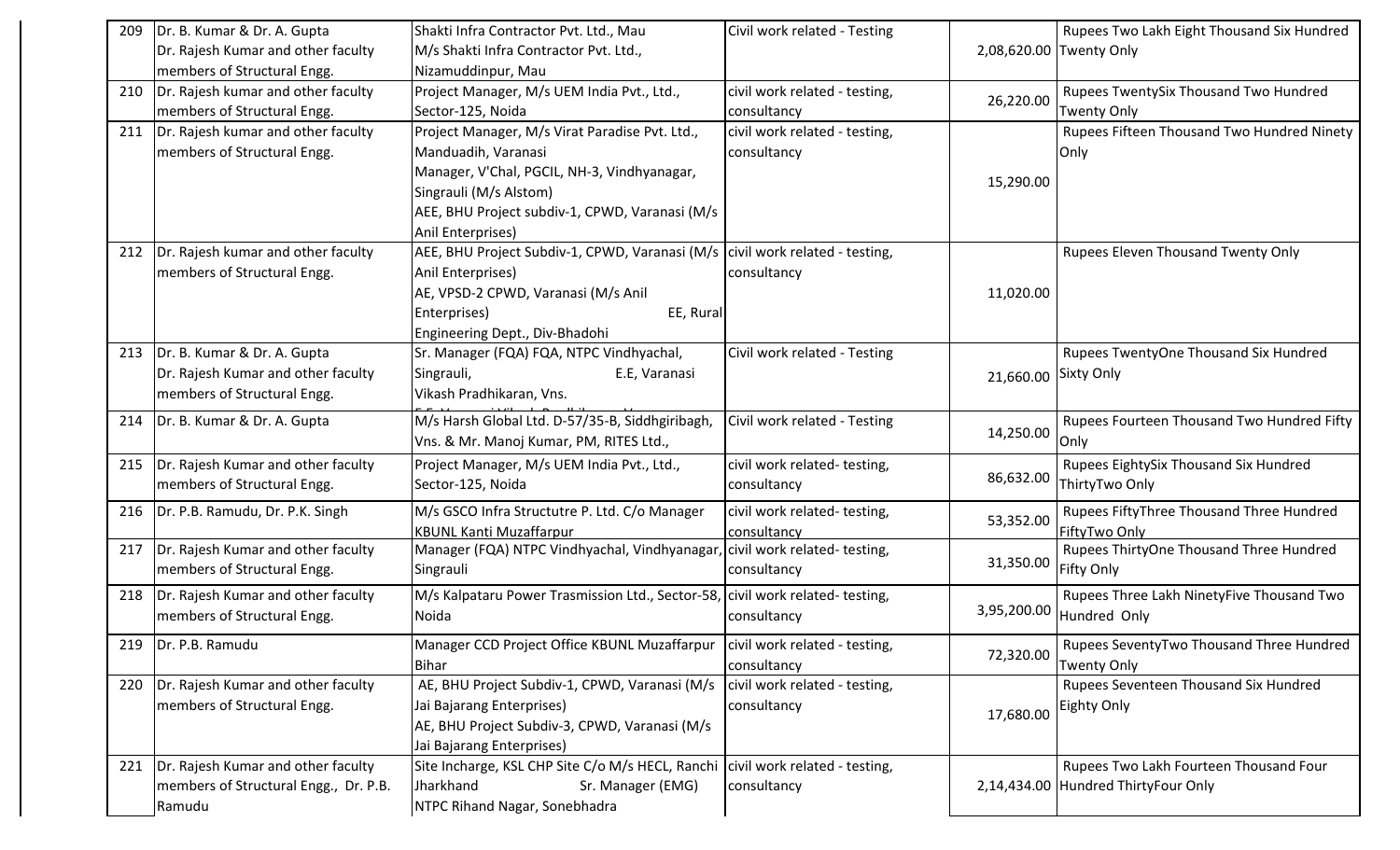| 22,800.00 Only<br>Mahamanaouri Colony, ITI Road, BHU, Varanasi<br>Dr. Rajesh Kumar and other faculty<br>DEN/SPL/BSB, Northern Railway Varanasi<br>Rupees FiftyFour Thousand Seven Hundred<br>civil work related - testing,<br>223<br>54,728.00<br>members of Structural Engg.<br>consultancy<br><b>TwentyEight Only</b><br>Rupees Two Lakh Eight Thousand Only<br>Dr. Rajesh Kumar Mr. Suresh Kumar<br>M/s. BVN Infra Developers, Flat No. 403,<br>Consultancy<br>224<br>2,08,000.00<br>Neelkanth Apartment, D-59/32, sigra, Varanasi<br>Dr. Rajesh Kumar and other faculty<br>M/s Dugal Associates Pvt. Ltd., Deoli Road,<br>civil work related - testing,<br>Rupees FiftyTwo Thousand Four Hundred<br>225<br>52,440.00<br>members of Structural Engg.<br>Khanpur, New Delhi<br>consultancy<br><b>Fourty Only</b><br>Dr. Rajesh Kumar and other faculty<br>Rupees Ten Thousand Nine Hundred<br>Project Manager, M/s PEMS Engg., DLW,<br>civil work related - testing,<br>226<br>10,944.00<br>members of Structural Engg.<br>Varanasi (M/s GDCL)<br>FourtyFour Only<br>consultancy<br>Dr. B. Kumar & Dr. A. Gupta<br>Rupees One Lakh FourtyEight Thousand<br>Project Manager Rites Ltd. D-57/35-B,<br>civil work related - testing,<br>227<br>1,48,086.00 EightySix Only<br>Dr. Rajesh Kumar and other faculty<br>siddhgiribagh, Vns.<br>consultancy<br>members of Structural Engg., Prof. P.K.<br>EE. Kanahar Construction Div-3. Pipari<br>Dr. Rajesh Kumar and other faculty<br>M/s Sasan Power Ltd., Singrauli<br>civil work related - testing,<br>Rupees SeventyEight Thousand Six Hundred<br>228<br>78,660.00<br>members of Structural Engg.<br>consultancy<br><b>Sixty Only</b><br>Rupees Four Lakh TwentySeven Thousand Five<br>Prof. V. Kumar<br>M/s. Technical Construction Company, 40-A,<br>Consultancy<br>229<br>4,27,500.00<br>New Mandi Muzzafarnagar, 2510001<br>Hundred Only<br>Rupees FiftySeven Thousand Only<br>Prof. V. Kumar Dr. Rajesh Kumar<br>Project Manager, UPRNN Ltd., Medical College<br>consultancy<br>230<br>57,000.00<br>Unit, siddikpur, jaunpur<br>Dr. B. Kumar & Dr. A. Gupta<br>Chief Manager (Civil) NCL, HQ, Singrauli, Singraul<br>Civil work related - Testing<br>Rupees SixtyOne Thousand Five Hundred Sixty<br>61,560.00<br>231<br>Dr. P.K. Singh, Dr. Rajesh kumar and<br>EE, Varanasi Vikash pradhikaran, Varanasi AE,<br>civil work related - testing,<br>Rupees ThirtyOne Thousand Four Hundred<br>232<br>other facutly members of Structural<br>BHU Project Subdiv-2, CPWD, Varanasi (M/s Jai<br>31,464.00 SixtyFour Only<br>consultancy<br><b>Bajaranag Enterprises)</b><br>Engg.<br>Dr. Rajesh Kumar and other faculty<br>AE, BHU Project Subdiv-2, CPWD, Varanasi (M/s<br>Rupees ThirtyThree Thousand Two Hundred<br>civil work related - testing,<br>233<br>33,288.00<br>EightyEight Only<br>members of Structural Engg., Prof. P.K.<br>Immedite Const.)<br>consultancy<br>M/s Harsh Global Ltd. D-57/35-B Siddhgiribagh,<br>Dr. B. Kumar & Dr. A. Gupta<br>Civil work related - Testing<br>Rupees TwentyTwo Thousand Eight Hundred<br>234<br>Dr. Rajesh Kumar and other faculty<br>AE, BHU Project<br>Only<br>Vns.<br>22,800.00<br>members of Structural Engg.<br>Subdiv-3, CPWD, Varanasi<br>(M/s The RK Aluminium)<br>منلجحه للمغا<br>Dr. Rajesh Kumar and other faculty<br>Dy. Manager (Civil Township), NTPC Ltd., Tanda<br>Rupees Fifteen Thousand Nine Hundred Sixty<br>235<br>civil work related-testing,<br>15,960.00<br>members of Structural Engg.<br>consultancy<br>Only<br>Sr. Manager (Civil- Const.) FGUPTS, Unchahar UP<br>Rupees Two Thousand Two Hundred Eighty<br>civil work related-testing,<br>236<br>Dr. P.B. Ramudu<br>2,280.00<br>Dr. Rajesh Kumar and other faculty<br>Rupees TwentyEight Thousand Five Hundred<br>237<br>EE, Kanahar Construction Div-1 Pipari<br>civil work related-testing,<br>members of Structural Engg. Dr. S.B.<br>Executive<br>sonebhadra<br>consultancy<br>Only<br>28,500.00<br>Engineer Kanahar Construction Division-1 Pipari,<br>Dwivedi<br>Sonebhadra<br>Rupees One Lakh SeventyOne Thousand Only<br>Dr. K.K. Pnadey & Mr. Suresh Kumar<br>Executive Engineer, Irrigation Division Chunar,<br>Consultancy<br>238<br>1,71,000.00 | Dr. P. Bala Ramudu & Mr. Suresh Kumar | M/s. Geotech Technical Associates Pvt, Ltd., 7, | Consultancy | Rupees TwentyTwo Thousand Eight Hundred |
|-------------------------------------------------------------------------------------------------------------------------------------------------------------------------------------------------------------------------------------------------------------------------------------------------------------------------------------------------------------------------------------------------------------------------------------------------------------------------------------------------------------------------------------------------------------------------------------------------------------------------------------------------------------------------------------------------------------------------------------------------------------------------------------------------------------------------------------------------------------------------------------------------------------------------------------------------------------------------------------------------------------------------------------------------------------------------------------------------------------------------------------------------------------------------------------------------------------------------------------------------------------------------------------------------------------------------------------------------------------------------------------------------------------------------------------------------------------------------------------------------------------------------------------------------------------------------------------------------------------------------------------------------------------------------------------------------------------------------------------------------------------------------------------------------------------------------------------------------------------------------------------------------------------------------------------------------------------------------------------------------------------------------------------------------------------------------------------------------------------------------------------------------------------------------------------------------------------------------------------------------------------------------------------------------------------------------------------------------------------------------------------------------------------------------------------------------------------------------------------------------------------------------------------------------------------------------------------------------------------------------------------------------------------------------------------------------------------------------------------------------------------------------------------------------------------------------------------------------------------------------------------------------------------------------------------------------------------------------------------------------------------------------------------------------------------------------------------------------------------------------------------------------------------------------------------------------------------------------------------------------------------------------------------------------------------------------------------------------------------------------------------------------------------------------------------------------------------------------------------------------------------------------------------------------------------------------------------------------------------------------------------------------------------------------------------------------------------------------------------------------------------------------------------------------------------------------------------------------------------------------------------------------------------------------------------------------------------------------------------------------------------------------------------------------------------------------------------------------------------------------------------------------------------------------------------------------------------------------------------------|---------------------------------------|-------------------------------------------------|-------------|-----------------------------------------|
|                                                                                                                                                                                                                                                                                                                                                                                                                                                                                                                                                                                                                                                                                                                                                                                                                                                                                                                                                                                                                                                                                                                                                                                                                                                                                                                                                                                                                                                                                                                                                                                                                                                                                                                                                                                                                                                                                                                                                                                                                                                                                                                                                                                                                                                                                                                                                                                                                                                                                                                                                                                                                                                                                                                                                                                                                                                                                                                                                                                                                                                                                                                                                                                                                                                                                                                                                                                                                                                                                                                                                                                                                                                                                                                                                                                                                                                                                                                                                                                                                                                                                                                                                                                                                                           |                                       |                                                 |             |                                         |
|                                                                                                                                                                                                                                                                                                                                                                                                                                                                                                                                                                                                                                                                                                                                                                                                                                                                                                                                                                                                                                                                                                                                                                                                                                                                                                                                                                                                                                                                                                                                                                                                                                                                                                                                                                                                                                                                                                                                                                                                                                                                                                                                                                                                                                                                                                                                                                                                                                                                                                                                                                                                                                                                                                                                                                                                                                                                                                                                                                                                                                                                                                                                                                                                                                                                                                                                                                                                                                                                                                                                                                                                                                                                                                                                                                                                                                                                                                                                                                                                                                                                                                                                                                                                                                           |                                       |                                                 |             |                                         |
|                                                                                                                                                                                                                                                                                                                                                                                                                                                                                                                                                                                                                                                                                                                                                                                                                                                                                                                                                                                                                                                                                                                                                                                                                                                                                                                                                                                                                                                                                                                                                                                                                                                                                                                                                                                                                                                                                                                                                                                                                                                                                                                                                                                                                                                                                                                                                                                                                                                                                                                                                                                                                                                                                                                                                                                                                                                                                                                                                                                                                                                                                                                                                                                                                                                                                                                                                                                                                                                                                                                                                                                                                                                                                                                                                                                                                                                                                                                                                                                                                                                                                                                                                                                                                                           |                                       |                                                 |             |                                         |
|                                                                                                                                                                                                                                                                                                                                                                                                                                                                                                                                                                                                                                                                                                                                                                                                                                                                                                                                                                                                                                                                                                                                                                                                                                                                                                                                                                                                                                                                                                                                                                                                                                                                                                                                                                                                                                                                                                                                                                                                                                                                                                                                                                                                                                                                                                                                                                                                                                                                                                                                                                                                                                                                                                                                                                                                                                                                                                                                                                                                                                                                                                                                                                                                                                                                                                                                                                                                                                                                                                                                                                                                                                                                                                                                                                                                                                                                                                                                                                                                                                                                                                                                                                                                                                           |                                       |                                                 |             |                                         |
|                                                                                                                                                                                                                                                                                                                                                                                                                                                                                                                                                                                                                                                                                                                                                                                                                                                                                                                                                                                                                                                                                                                                                                                                                                                                                                                                                                                                                                                                                                                                                                                                                                                                                                                                                                                                                                                                                                                                                                                                                                                                                                                                                                                                                                                                                                                                                                                                                                                                                                                                                                                                                                                                                                                                                                                                                                                                                                                                                                                                                                                                                                                                                                                                                                                                                                                                                                                                                                                                                                                                                                                                                                                                                                                                                                                                                                                                                                                                                                                                                                                                                                                                                                                                                                           |                                       |                                                 |             |                                         |
|                                                                                                                                                                                                                                                                                                                                                                                                                                                                                                                                                                                                                                                                                                                                                                                                                                                                                                                                                                                                                                                                                                                                                                                                                                                                                                                                                                                                                                                                                                                                                                                                                                                                                                                                                                                                                                                                                                                                                                                                                                                                                                                                                                                                                                                                                                                                                                                                                                                                                                                                                                                                                                                                                                                                                                                                                                                                                                                                                                                                                                                                                                                                                                                                                                                                                                                                                                                                                                                                                                                                                                                                                                                                                                                                                                                                                                                                                                                                                                                                                                                                                                                                                                                                                                           |                                       |                                                 |             |                                         |
|                                                                                                                                                                                                                                                                                                                                                                                                                                                                                                                                                                                                                                                                                                                                                                                                                                                                                                                                                                                                                                                                                                                                                                                                                                                                                                                                                                                                                                                                                                                                                                                                                                                                                                                                                                                                                                                                                                                                                                                                                                                                                                                                                                                                                                                                                                                                                                                                                                                                                                                                                                                                                                                                                                                                                                                                                                                                                                                                                                                                                                                                                                                                                                                                                                                                                                                                                                                                                                                                                                                                                                                                                                                                                                                                                                                                                                                                                                                                                                                                                                                                                                                                                                                                                                           |                                       |                                                 |             |                                         |
|                                                                                                                                                                                                                                                                                                                                                                                                                                                                                                                                                                                                                                                                                                                                                                                                                                                                                                                                                                                                                                                                                                                                                                                                                                                                                                                                                                                                                                                                                                                                                                                                                                                                                                                                                                                                                                                                                                                                                                                                                                                                                                                                                                                                                                                                                                                                                                                                                                                                                                                                                                                                                                                                                                                                                                                                                                                                                                                                                                                                                                                                                                                                                                                                                                                                                                                                                                                                                                                                                                                                                                                                                                                                                                                                                                                                                                                                                                                                                                                                                                                                                                                                                                                                                                           |                                       |                                                 |             |                                         |
|                                                                                                                                                                                                                                                                                                                                                                                                                                                                                                                                                                                                                                                                                                                                                                                                                                                                                                                                                                                                                                                                                                                                                                                                                                                                                                                                                                                                                                                                                                                                                                                                                                                                                                                                                                                                                                                                                                                                                                                                                                                                                                                                                                                                                                                                                                                                                                                                                                                                                                                                                                                                                                                                                                                                                                                                                                                                                                                                                                                                                                                                                                                                                                                                                                                                                                                                                                                                                                                                                                                                                                                                                                                                                                                                                                                                                                                                                                                                                                                                                                                                                                                                                                                                                                           |                                       |                                                 |             |                                         |
|                                                                                                                                                                                                                                                                                                                                                                                                                                                                                                                                                                                                                                                                                                                                                                                                                                                                                                                                                                                                                                                                                                                                                                                                                                                                                                                                                                                                                                                                                                                                                                                                                                                                                                                                                                                                                                                                                                                                                                                                                                                                                                                                                                                                                                                                                                                                                                                                                                                                                                                                                                                                                                                                                                                                                                                                                                                                                                                                                                                                                                                                                                                                                                                                                                                                                                                                                                                                                                                                                                                                                                                                                                                                                                                                                                                                                                                                                                                                                                                                                                                                                                                                                                                                                                           |                                       |                                                 |             |                                         |
|                                                                                                                                                                                                                                                                                                                                                                                                                                                                                                                                                                                                                                                                                                                                                                                                                                                                                                                                                                                                                                                                                                                                                                                                                                                                                                                                                                                                                                                                                                                                                                                                                                                                                                                                                                                                                                                                                                                                                                                                                                                                                                                                                                                                                                                                                                                                                                                                                                                                                                                                                                                                                                                                                                                                                                                                                                                                                                                                                                                                                                                                                                                                                                                                                                                                                                                                                                                                                                                                                                                                                                                                                                                                                                                                                                                                                                                                                                                                                                                                                                                                                                                                                                                                                                           |                                       |                                                 |             |                                         |
|                                                                                                                                                                                                                                                                                                                                                                                                                                                                                                                                                                                                                                                                                                                                                                                                                                                                                                                                                                                                                                                                                                                                                                                                                                                                                                                                                                                                                                                                                                                                                                                                                                                                                                                                                                                                                                                                                                                                                                                                                                                                                                                                                                                                                                                                                                                                                                                                                                                                                                                                                                                                                                                                                                                                                                                                                                                                                                                                                                                                                                                                                                                                                                                                                                                                                                                                                                                                                                                                                                                                                                                                                                                                                                                                                                                                                                                                                                                                                                                                                                                                                                                                                                                                                                           |                                       |                                                 |             |                                         |
|                                                                                                                                                                                                                                                                                                                                                                                                                                                                                                                                                                                                                                                                                                                                                                                                                                                                                                                                                                                                                                                                                                                                                                                                                                                                                                                                                                                                                                                                                                                                                                                                                                                                                                                                                                                                                                                                                                                                                                                                                                                                                                                                                                                                                                                                                                                                                                                                                                                                                                                                                                                                                                                                                                                                                                                                                                                                                                                                                                                                                                                                                                                                                                                                                                                                                                                                                                                                                                                                                                                                                                                                                                                                                                                                                                                                                                                                                                                                                                                                                                                                                                                                                                                                                                           |                                       |                                                 |             |                                         |
|                                                                                                                                                                                                                                                                                                                                                                                                                                                                                                                                                                                                                                                                                                                                                                                                                                                                                                                                                                                                                                                                                                                                                                                                                                                                                                                                                                                                                                                                                                                                                                                                                                                                                                                                                                                                                                                                                                                                                                                                                                                                                                                                                                                                                                                                                                                                                                                                                                                                                                                                                                                                                                                                                                                                                                                                                                                                                                                                                                                                                                                                                                                                                                                                                                                                                                                                                                                                                                                                                                                                                                                                                                                                                                                                                                                                                                                                                                                                                                                                                                                                                                                                                                                                                                           |                                       |                                                 |             |                                         |
|                                                                                                                                                                                                                                                                                                                                                                                                                                                                                                                                                                                                                                                                                                                                                                                                                                                                                                                                                                                                                                                                                                                                                                                                                                                                                                                                                                                                                                                                                                                                                                                                                                                                                                                                                                                                                                                                                                                                                                                                                                                                                                                                                                                                                                                                                                                                                                                                                                                                                                                                                                                                                                                                                                                                                                                                                                                                                                                                                                                                                                                                                                                                                                                                                                                                                                                                                                                                                                                                                                                                                                                                                                                                                                                                                                                                                                                                                                                                                                                                                                                                                                                                                                                                                                           |                                       |                                                 |             |                                         |
|                                                                                                                                                                                                                                                                                                                                                                                                                                                                                                                                                                                                                                                                                                                                                                                                                                                                                                                                                                                                                                                                                                                                                                                                                                                                                                                                                                                                                                                                                                                                                                                                                                                                                                                                                                                                                                                                                                                                                                                                                                                                                                                                                                                                                                                                                                                                                                                                                                                                                                                                                                                                                                                                                                                                                                                                                                                                                                                                                                                                                                                                                                                                                                                                                                                                                                                                                                                                                                                                                                                                                                                                                                                                                                                                                                                                                                                                                                                                                                                                                                                                                                                                                                                                                                           |                                       |                                                 |             |                                         |
|                                                                                                                                                                                                                                                                                                                                                                                                                                                                                                                                                                                                                                                                                                                                                                                                                                                                                                                                                                                                                                                                                                                                                                                                                                                                                                                                                                                                                                                                                                                                                                                                                                                                                                                                                                                                                                                                                                                                                                                                                                                                                                                                                                                                                                                                                                                                                                                                                                                                                                                                                                                                                                                                                                                                                                                                                                                                                                                                                                                                                                                                                                                                                                                                                                                                                                                                                                                                                                                                                                                                                                                                                                                                                                                                                                                                                                                                                                                                                                                                                                                                                                                                                                                                                                           |                                       |                                                 |             |                                         |
|                                                                                                                                                                                                                                                                                                                                                                                                                                                                                                                                                                                                                                                                                                                                                                                                                                                                                                                                                                                                                                                                                                                                                                                                                                                                                                                                                                                                                                                                                                                                                                                                                                                                                                                                                                                                                                                                                                                                                                                                                                                                                                                                                                                                                                                                                                                                                                                                                                                                                                                                                                                                                                                                                                                                                                                                                                                                                                                                                                                                                                                                                                                                                                                                                                                                                                                                                                                                                                                                                                                                                                                                                                                                                                                                                                                                                                                                                                                                                                                                                                                                                                                                                                                                                                           |                                       |                                                 |             |                                         |
|                                                                                                                                                                                                                                                                                                                                                                                                                                                                                                                                                                                                                                                                                                                                                                                                                                                                                                                                                                                                                                                                                                                                                                                                                                                                                                                                                                                                                                                                                                                                                                                                                                                                                                                                                                                                                                                                                                                                                                                                                                                                                                                                                                                                                                                                                                                                                                                                                                                                                                                                                                                                                                                                                                                                                                                                                                                                                                                                                                                                                                                                                                                                                                                                                                                                                                                                                                                                                                                                                                                                                                                                                                                                                                                                                                                                                                                                                                                                                                                                                                                                                                                                                                                                                                           |                                       |                                                 |             |                                         |
|                                                                                                                                                                                                                                                                                                                                                                                                                                                                                                                                                                                                                                                                                                                                                                                                                                                                                                                                                                                                                                                                                                                                                                                                                                                                                                                                                                                                                                                                                                                                                                                                                                                                                                                                                                                                                                                                                                                                                                                                                                                                                                                                                                                                                                                                                                                                                                                                                                                                                                                                                                                                                                                                                                                                                                                                                                                                                                                                                                                                                                                                                                                                                                                                                                                                                                                                                                                                                                                                                                                                                                                                                                                                                                                                                                                                                                                                                                                                                                                                                                                                                                                                                                                                                                           |                                       |                                                 |             |                                         |
|                                                                                                                                                                                                                                                                                                                                                                                                                                                                                                                                                                                                                                                                                                                                                                                                                                                                                                                                                                                                                                                                                                                                                                                                                                                                                                                                                                                                                                                                                                                                                                                                                                                                                                                                                                                                                                                                                                                                                                                                                                                                                                                                                                                                                                                                                                                                                                                                                                                                                                                                                                                                                                                                                                                                                                                                                                                                                                                                                                                                                                                                                                                                                                                                                                                                                                                                                                                                                                                                                                                                                                                                                                                                                                                                                                                                                                                                                                                                                                                                                                                                                                                                                                                                                                           |                                       |                                                 |             |                                         |
|                                                                                                                                                                                                                                                                                                                                                                                                                                                                                                                                                                                                                                                                                                                                                                                                                                                                                                                                                                                                                                                                                                                                                                                                                                                                                                                                                                                                                                                                                                                                                                                                                                                                                                                                                                                                                                                                                                                                                                                                                                                                                                                                                                                                                                                                                                                                                                                                                                                                                                                                                                                                                                                                                                                                                                                                                                                                                                                                                                                                                                                                                                                                                                                                                                                                                                                                                                                                                                                                                                                                                                                                                                                                                                                                                                                                                                                                                                                                                                                                                                                                                                                                                                                                                                           |                                       |                                                 |             |                                         |
|                                                                                                                                                                                                                                                                                                                                                                                                                                                                                                                                                                                                                                                                                                                                                                                                                                                                                                                                                                                                                                                                                                                                                                                                                                                                                                                                                                                                                                                                                                                                                                                                                                                                                                                                                                                                                                                                                                                                                                                                                                                                                                                                                                                                                                                                                                                                                                                                                                                                                                                                                                                                                                                                                                                                                                                                                                                                                                                                                                                                                                                                                                                                                                                                                                                                                                                                                                                                                                                                                                                                                                                                                                                                                                                                                                                                                                                                                                                                                                                                                                                                                                                                                                                                                                           |                                       |                                                 |             |                                         |
|                                                                                                                                                                                                                                                                                                                                                                                                                                                                                                                                                                                                                                                                                                                                                                                                                                                                                                                                                                                                                                                                                                                                                                                                                                                                                                                                                                                                                                                                                                                                                                                                                                                                                                                                                                                                                                                                                                                                                                                                                                                                                                                                                                                                                                                                                                                                                                                                                                                                                                                                                                                                                                                                                                                                                                                                                                                                                                                                                                                                                                                                                                                                                                                                                                                                                                                                                                                                                                                                                                                                                                                                                                                                                                                                                                                                                                                                                                                                                                                                                                                                                                                                                                                                                                           |                                       |                                                 |             |                                         |
|                                                                                                                                                                                                                                                                                                                                                                                                                                                                                                                                                                                                                                                                                                                                                                                                                                                                                                                                                                                                                                                                                                                                                                                                                                                                                                                                                                                                                                                                                                                                                                                                                                                                                                                                                                                                                                                                                                                                                                                                                                                                                                                                                                                                                                                                                                                                                                                                                                                                                                                                                                                                                                                                                                                                                                                                                                                                                                                                                                                                                                                                                                                                                                                                                                                                                                                                                                                                                                                                                                                                                                                                                                                                                                                                                                                                                                                                                                                                                                                                                                                                                                                                                                                                                                           |                                       |                                                 |             |                                         |
|                                                                                                                                                                                                                                                                                                                                                                                                                                                                                                                                                                                                                                                                                                                                                                                                                                                                                                                                                                                                                                                                                                                                                                                                                                                                                                                                                                                                                                                                                                                                                                                                                                                                                                                                                                                                                                                                                                                                                                                                                                                                                                                                                                                                                                                                                                                                                                                                                                                                                                                                                                                                                                                                                                                                                                                                                                                                                                                                                                                                                                                                                                                                                                                                                                                                                                                                                                                                                                                                                                                                                                                                                                                                                                                                                                                                                                                                                                                                                                                                                                                                                                                                                                                                                                           |                                       |                                                 |             |                                         |
|                                                                                                                                                                                                                                                                                                                                                                                                                                                                                                                                                                                                                                                                                                                                                                                                                                                                                                                                                                                                                                                                                                                                                                                                                                                                                                                                                                                                                                                                                                                                                                                                                                                                                                                                                                                                                                                                                                                                                                                                                                                                                                                                                                                                                                                                                                                                                                                                                                                                                                                                                                                                                                                                                                                                                                                                                                                                                                                                                                                                                                                                                                                                                                                                                                                                                                                                                                                                                                                                                                                                                                                                                                                                                                                                                                                                                                                                                                                                                                                                                                                                                                                                                                                                                                           |                                       |                                                 |             |                                         |
|                                                                                                                                                                                                                                                                                                                                                                                                                                                                                                                                                                                                                                                                                                                                                                                                                                                                                                                                                                                                                                                                                                                                                                                                                                                                                                                                                                                                                                                                                                                                                                                                                                                                                                                                                                                                                                                                                                                                                                                                                                                                                                                                                                                                                                                                                                                                                                                                                                                                                                                                                                                                                                                                                                                                                                                                                                                                                                                                                                                                                                                                                                                                                                                                                                                                                                                                                                                                                                                                                                                                                                                                                                                                                                                                                                                                                                                                                                                                                                                                                                                                                                                                                                                                                                           |                                       |                                                 |             |                                         |
|                                                                                                                                                                                                                                                                                                                                                                                                                                                                                                                                                                                                                                                                                                                                                                                                                                                                                                                                                                                                                                                                                                                                                                                                                                                                                                                                                                                                                                                                                                                                                                                                                                                                                                                                                                                                                                                                                                                                                                                                                                                                                                                                                                                                                                                                                                                                                                                                                                                                                                                                                                                                                                                                                                                                                                                                                                                                                                                                                                                                                                                                                                                                                                                                                                                                                                                                                                                                                                                                                                                                                                                                                                                                                                                                                                                                                                                                                                                                                                                                                                                                                                                                                                                                                                           |                                       |                                                 |             |                                         |
|                                                                                                                                                                                                                                                                                                                                                                                                                                                                                                                                                                                                                                                                                                                                                                                                                                                                                                                                                                                                                                                                                                                                                                                                                                                                                                                                                                                                                                                                                                                                                                                                                                                                                                                                                                                                                                                                                                                                                                                                                                                                                                                                                                                                                                                                                                                                                                                                                                                                                                                                                                                                                                                                                                                                                                                                                                                                                                                                                                                                                                                                                                                                                                                                                                                                                                                                                                                                                                                                                                                                                                                                                                                                                                                                                                                                                                                                                                                                                                                                                                                                                                                                                                                                                                           |                                       |                                                 |             |                                         |
|                                                                                                                                                                                                                                                                                                                                                                                                                                                                                                                                                                                                                                                                                                                                                                                                                                                                                                                                                                                                                                                                                                                                                                                                                                                                                                                                                                                                                                                                                                                                                                                                                                                                                                                                                                                                                                                                                                                                                                                                                                                                                                                                                                                                                                                                                                                                                                                                                                                                                                                                                                                                                                                                                                                                                                                                                                                                                                                                                                                                                                                                                                                                                                                                                                                                                                                                                                                                                                                                                                                                                                                                                                                                                                                                                                                                                                                                                                                                                                                                                                                                                                                                                                                                                                           |                                       |                                                 |             |                                         |
|                                                                                                                                                                                                                                                                                                                                                                                                                                                                                                                                                                                                                                                                                                                                                                                                                                                                                                                                                                                                                                                                                                                                                                                                                                                                                                                                                                                                                                                                                                                                                                                                                                                                                                                                                                                                                                                                                                                                                                                                                                                                                                                                                                                                                                                                                                                                                                                                                                                                                                                                                                                                                                                                                                                                                                                                                                                                                                                                                                                                                                                                                                                                                                                                                                                                                                                                                                                                                                                                                                                                                                                                                                                                                                                                                                                                                                                                                                                                                                                                                                                                                                                                                                                                                                           |                                       |                                                 |             |                                         |
|                                                                                                                                                                                                                                                                                                                                                                                                                                                                                                                                                                                                                                                                                                                                                                                                                                                                                                                                                                                                                                                                                                                                                                                                                                                                                                                                                                                                                                                                                                                                                                                                                                                                                                                                                                                                                                                                                                                                                                                                                                                                                                                                                                                                                                                                                                                                                                                                                                                                                                                                                                                                                                                                                                                                                                                                                                                                                                                                                                                                                                                                                                                                                                                                                                                                                                                                                                                                                                                                                                                                                                                                                                                                                                                                                                                                                                                                                                                                                                                                                                                                                                                                                                                                                                           |                                       |                                                 |             |                                         |
|                                                                                                                                                                                                                                                                                                                                                                                                                                                                                                                                                                                                                                                                                                                                                                                                                                                                                                                                                                                                                                                                                                                                                                                                                                                                                                                                                                                                                                                                                                                                                                                                                                                                                                                                                                                                                                                                                                                                                                                                                                                                                                                                                                                                                                                                                                                                                                                                                                                                                                                                                                                                                                                                                                                                                                                                                                                                                                                                                                                                                                                                                                                                                                                                                                                                                                                                                                                                                                                                                                                                                                                                                                                                                                                                                                                                                                                                                                                                                                                                                                                                                                                                                                                                                                           |                                       |                                                 |             |                                         |
|                                                                                                                                                                                                                                                                                                                                                                                                                                                                                                                                                                                                                                                                                                                                                                                                                                                                                                                                                                                                                                                                                                                                                                                                                                                                                                                                                                                                                                                                                                                                                                                                                                                                                                                                                                                                                                                                                                                                                                                                                                                                                                                                                                                                                                                                                                                                                                                                                                                                                                                                                                                                                                                                                                                                                                                                                                                                                                                                                                                                                                                                                                                                                                                                                                                                                                                                                                                                                                                                                                                                                                                                                                                                                                                                                                                                                                                                                                                                                                                                                                                                                                                                                                                                                                           |                                       |                                                 |             |                                         |
|                                                                                                                                                                                                                                                                                                                                                                                                                                                                                                                                                                                                                                                                                                                                                                                                                                                                                                                                                                                                                                                                                                                                                                                                                                                                                                                                                                                                                                                                                                                                                                                                                                                                                                                                                                                                                                                                                                                                                                                                                                                                                                                                                                                                                                                                                                                                                                                                                                                                                                                                                                                                                                                                                                                                                                                                                                                                                                                                                                                                                                                                                                                                                                                                                                                                                                                                                                                                                                                                                                                                                                                                                                                                                                                                                                                                                                                                                                                                                                                                                                                                                                                                                                                                                                           |                                       |                                                 |             |                                         |
|                                                                                                                                                                                                                                                                                                                                                                                                                                                                                                                                                                                                                                                                                                                                                                                                                                                                                                                                                                                                                                                                                                                                                                                                                                                                                                                                                                                                                                                                                                                                                                                                                                                                                                                                                                                                                                                                                                                                                                                                                                                                                                                                                                                                                                                                                                                                                                                                                                                                                                                                                                                                                                                                                                                                                                                                                                                                                                                                                                                                                                                                                                                                                                                                                                                                                                                                                                                                                                                                                                                                                                                                                                                                                                                                                                                                                                                                                                                                                                                                                                                                                                                                                                                                                                           |                                       |                                                 |             |                                         |
|                                                                                                                                                                                                                                                                                                                                                                                                                                                                                                                                                                                                                                                                                                                                                                                                                                                                                                                                                                                                                                                                                                                                                                                                                                                                                                                                                                                                                                                                                                                                                                                                                                                                                                                                                                                                                                                                                                                                                                                                                                                                                                                                                                                                                                                                                                                                                                                                                                                                                                                                                                                                                                                                                                                                                                                                                                                                                                                                                                                                                                                                                                                                                                                                                                                                                                                                                                                                                                                                                                                                                                                                                                                                                                                                                                                                                                                                                                                                                                                                                                                                                                                                                                                                                                           |                                       |                                                 |             |                                         |
|                                                                                                                                                                                                                                                                                                                                                                                                                                                                                                                                                                                                                                                                                                                                                                                                                                                                                                                                                                                                                                                                                                                                                                                                                                                                                                                                                                                                                                                                                                                                                                                                                                                                                                                                                                                                                                                                                                                                                                                                                                                                                                                                                                                                                                                                                                                                                                                                                                                                                                                                                                                                                                                                                                                                                                                                                                                                                                                                                                                                                                                                                                                                                                                                                                                                                                                                                                                                                                                                                                                                                                                                                                                                                                                                                                                                                                                                                                                                                                                                                                                                                                                                                                                                                                           |                                       | Mirzapur (U.P.)                                 |             |                                         |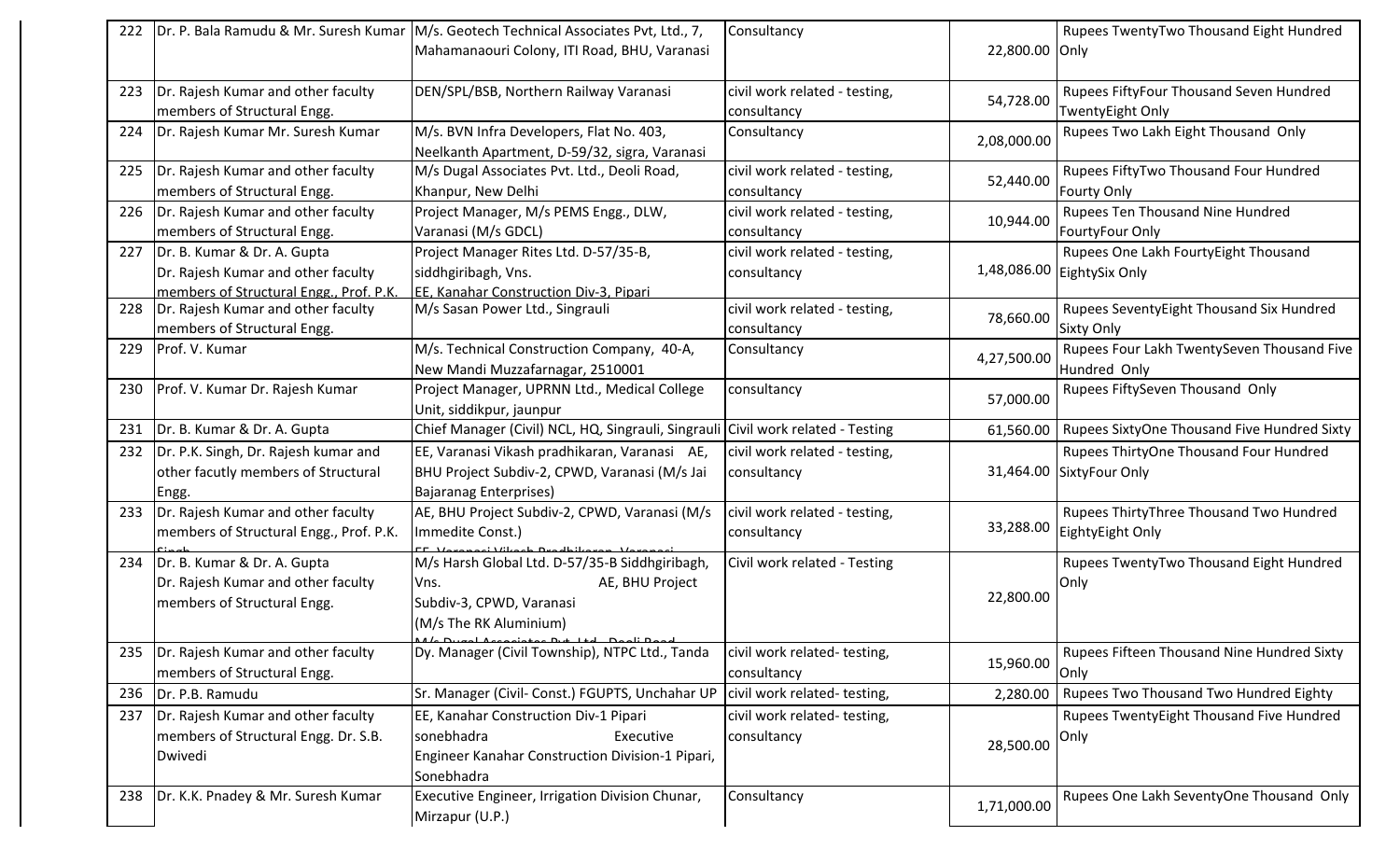| 239 | Dr. Rajesh Kumar and other faculty       | AE, BHU Project Subdiv-2, CPWD, Varanasi (M/s   civil work related-testing,   |                               |             | Rupees NinetyFour Thousand One Hundred    |
|-----|------------------------------------------|-------------------------------------------------------------------------------|-------------------------------|-------------|-------------------------------------------|
|     | members of Structural Engg.              | Eastern)<br>AE, VPSD-3   consultancy                                          |                               | 94,120.00   | <b>Twenty Only</b>                        |
|     |                                          | CPWD Varanasi (M/s Eastern Cont)                                              |                               |             |                                           |
| 240 | Dr. Brind Kumar, Prof. P.K. Singh        | Executive Engineer, Construction Division,                                    | civil work related - testing, | 5,66,694.00 | Rupees Five Lakh SixtySix Thousand Six    |
|     |                                          | P.W.D., Azamharh                                                              | consultancy                   |             | <b>Hundred NinetvFour Only</b>            |
| 241 | Dr. Rajesh Kumar and other faculty       | Unit Incharge, Varanasi, Unit-1, Sonebhadra Unit, civil work related-testing, |                               | 20,520.00   | Rupees Twenty Thousand Five Hundred       |
|     | members of Structural Engg.              | UPRNN Ltd. Gyanpur                                                            | consultancy                   |             | <b>Twenty Only</b>                        |
| 242 | Dr. Rajesh Kumar and other faculty       | Unit Incharge, Varanasi, Unit-1, Sonebhadra Unit, civil work related-testing, |                               | 20,520.00   | Rupees Twenty Thousand Five Hundred       |
|     | members of Structural Engg.              | UPRNN Ltd. Gyanpur                                                            | consultancy                   |             | <b>Twenty Only</b>                        |
| 243 | Dr. Rajesh Kumar and other faculty       | A.E. BHU Project, SD-3, CPWD, Varanasi                                        | civil work related-testing,   | 5,200.00    | Rupees Five Thousand Two Hundred Only     |
|     | members of Structural Engg.              |                                                                               | consultancy                   |             |                                           |
| 244 | Dr. Rajesh Kumar and other faculty       | A.E. BHU Project, SD-3, CPWD, Varanasi                                        | civil work related-testing,   | 2,57,780.00 | Rupees Two Lakh FiftySeven Thousand Seven |
|     | members of Structural Engg.              |                                                                               | consultancy                   |             | Hundred Eighty Only                       |
| 245 | Dr. Rajesh Kumar and other faculty       | AE, BHU Project subdiv-2, CPWD, Varanasi (M/s                                 | civil work related-testing,   |             | Rupees TwentyThree Thousand TwentyEight   |
|     | members of Structural Engg.              | Immeidate)                                                                    | consultancy                   | 23,028.00   | Only                                      |
| 246 | Dr. B. Kumar & Dr. A. Gupta              | Sr. Manager (FQA-Civil) NTPC-Vindhyachal, Distt.                              | civil work related-testing,   |             | Rupees One Lakh SeventyTwo Thousand Eight |
|     | Dr. Rajesh Kumar and other faculty       | Singrauli (M.P)                                                               | consultancy                   |             | Hundred TwentyFour Only                   |
|     | members of Structural Engg.              | Sr. Manager (FQA), NTPC Vindhyanagar,                                         |                               |             |                                           |
|     | Dr. S.B. Dwivedi, Prof. P.K. Singh       | Vindhyachal Singrauli (M/s Rana Pratap)                                       |                               | 1,72,824.00 |                                           |
|     |                                          | Sr. Manager (FQA) FQA, NTPC-Vindhyachal, P.O.-                                |                               |             |                                           |
|     |                                          | Vindhyanagar, Distt.-Singrauli-486885                                         |                               |             |                                           |
| 247 | Prof. V.Kumar Dr. Rajesh Kumar           | M/s JKM Infra Projects Limited, a-28, Sector 9,                               | Consultancy                   |             | Rupees One Lakh FourtyTwo Thousand Five   |
|     |                                          |                                                                               |                               | 1,42,500.00 |                                           |
| 248 | Dr. Rajesh Kumar and other faculty       | Project Manager, UPRNN Ltd., Dist, Jail and                                   | civil work related-testing,   |             | Rupees One Lakh FiftyThree Thousand Six   |
|     | members of Structural Engg., Prof.       | Const. Unit Azamgarh                                                          | consultancy                   |             | 1,53,672.00 Hundred SeventyTwo Only       |
|     | V.Kumar and Dr. Rajesh Kumar             |                                                                               |                               |             |                                           |
|     | 249   Dr. Rajesh Kumar and other faculty | Project Manager, UPRNN Ltd., Dist, Jail and                                   | civil work related-testing,   | 62,472.00   | Rupees SixtyTwo Thousand Four Hundred     |
|     | members of Structural Engg.              | Const. Unit Azamgarh                                                          | consultancy                   |             | SeventyTwo Only                           |
| 250 | Prof. V. Kumar                           | Project Manager, UPRNN Ltd., District Jail and                                | Consultancy                   |             | Rupees Two Lakh FourtyFour Thousand Eight |
|     | Dr. Rajesh Kumar and other faculty       | Construction Unit, Civil Linews, Azamgarh                                     |                               |             | 2,44,872.00 Hundred SeventyTwo Only       |
|     | member of Structural Engg.               |                                                                               |                               |             |                                           |
|     | 251   Dr. Rajesh Kumar and other faculty | M/s Mahanth Singh & Sons, Cantonment,                                         | civil work related-testing,   |             | Rupees Eleven Thousand Four Hundred Only  |
|     | members of Structural Engg.              | Varanasi                                                                      | consultancy                   |             |                                           |
|     |                                          | Director, M/s Ankur Infra Developers pvt. Ltd.,                               |                               | 11,400.00   |                                           |
|     |                                          | Varanasi<br>AE, District                                                      |                               |             |                                           |
|     |                                          | Urban Development Authority Varanasi                                          |                               |             |                                           |
|     | 252 Dr. B. Kumar & Dr. A. Gupta          | The E.E., Varanasi Vikash Pradhikaran, Varanasi                               | Civil work related - Testing  |             | Rupees Nineteen Thousand Three Hundred    |
|     | Dr. Rajesh Kumar and other faculty       | GM, M/s Ganapati Advisory Ltd., durgakund                                     |                               | 19,380.00   | Eighty Only                               |
|     | members of Structural Engg.              | Road, Varanasi                                                                |                               |             |                                           |
|     |                                          |                                                                               |                               |             |                                           |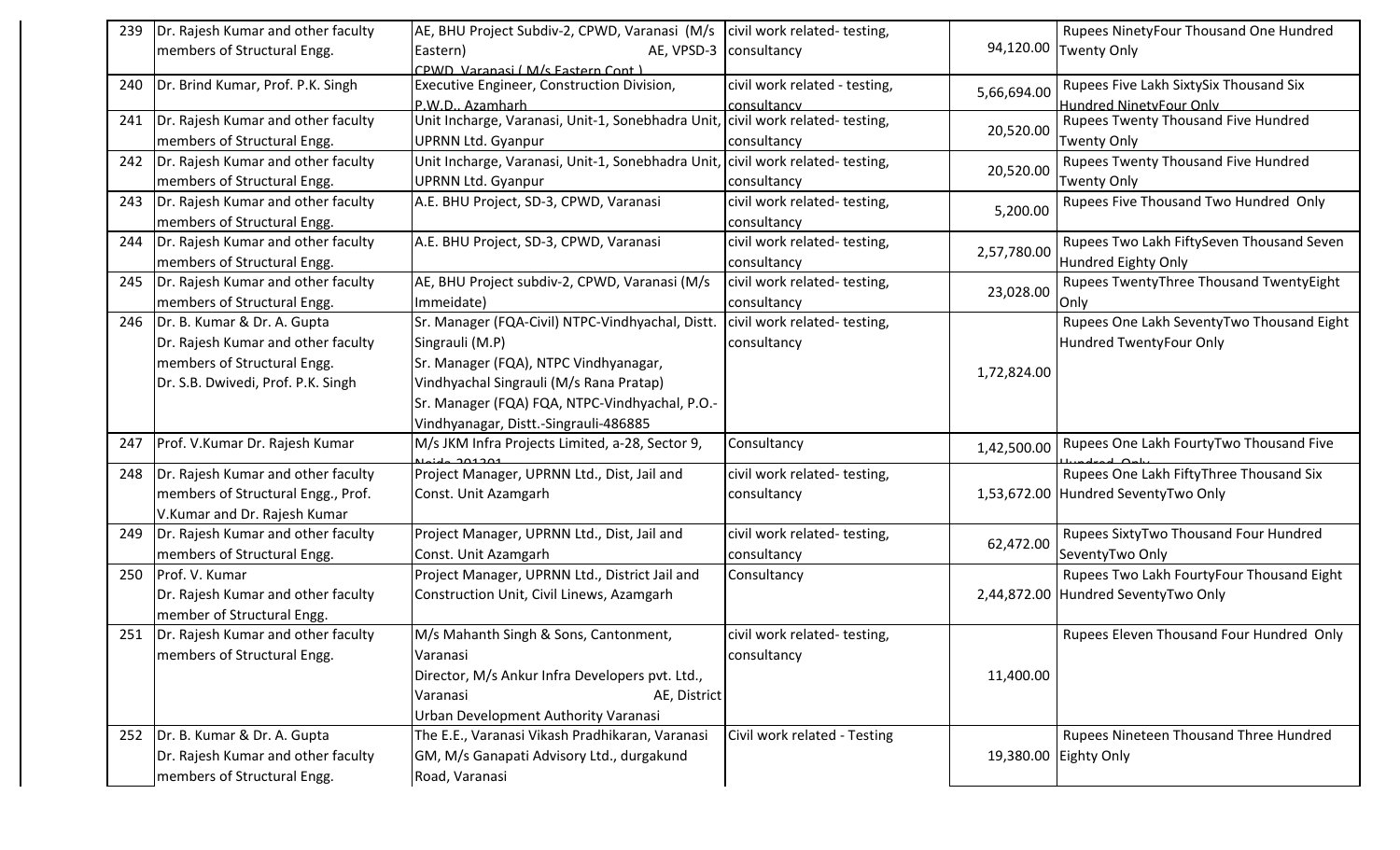| 253 | Dr. Rajesh Kumar and other faculty      | M/s BBJ Concrete India, UPSIDC Industrial Area,                                | civil work related-testing,      |                | Rupees Seventeen Thousand One Hundred        |
|-----|-----------------------------------------|--------------------------------------------------------------------------------|----------------------------------|----------------|----------------------------------------------|
|     | members of Structural Engg.             | Chief<br>Ramnagar                                                              | consultancy                      | 17,100.00 Only |                                              |
|     |                                         | Chemist, Jai Laxmi Cement Co. Ltd., Sigra                                      |                                  |                |                                              |
| 254 | Dr. Rajesh Kumar and other faculty      | AE, BHU Project Subdiv-2, CPWD, Varanasi                                       | civil work related - testing,    |                | Rupees FourtyFour Thousand Six Hundred       |
|     | members of Structural Engg.             |                                                                                | consultancy                      |                | 44,688.00 EightyEight Only                   |
|     | Prof. P.K. Singh                        |                                                                                |                                  |                |                                              |
|     | 255  Dr. Rajesh Kumar and other faculty | M/s GMR Infra Structure Ltd. Mughalsarai                                       | civil work related-testing,      |                | Rupees TwentySix Thousand Two Hundred        |
|     | members of Structural Engg.             | Chandauli                                                                      | consultancy                      | 26,220.00      | Twenty Only                                  |
| 257 | Prof. V. Kumar Dr. Rajesh Kumar         | Project Manager, Unit Office, UPRNN Ltd.,                                      | Civil work related - Consultancy | 1,14,000.00    | Rupees One Lakh Fourteen Thousand Only       |
| 258 | Dr. Rajesh Kumar and other faculty      | Manager, Vçhal, PGCIL, NH-3, Vindhyanagar,                                     | civil work related-testing,      | 61,860.00      | Rupees SixtyOne Thousand Eight Hundred Sixty |
|     | members of Structural Engg.             | Singrauli (M/s Alstom)                                                         | consultancy                      |                | Only                                         |
| 259 | Mr. Suresh Kumar                        | M/s. Geotech Technical Associates Pvt, Ltd., 7,                                | consultancy                      |                | Rupees FiftySeven Thousand Only              |
|     |                                         | Mahamanaouri Colony, ITI Road, BHU, Varanasi                                   |                                  | 57,000.00      |                                              |
|     |                                         |                                                                                |                                  |                |                                              |
| 260 | Dr. Rajesh Kumar and other faculty      | AEE, BHU Project Subdiv-1, CPWD, Varanasi (M/s                                 | civil work related-testing,      | 25,992.00      | Rupees TwentyFive Thousand Nine Hundred      |
|     | members of Structural Engg.             | Gupta Const.)                                                                  | consultancy                      |                | NinetyTwo Only                               |
| 261 | Dr. Rajesh Kumar and other faculty      | A.E. BHU Project, SD-3, CPWD, Varanasi                                         | civil work related-testing,      | 36,088.00      | Rupees ThirtySix Thousand EightyEight Only   |
|     | members of Structural Engg.             |                                                                                | consultancy                      |                |                                              |
| 262 | Dr. Rajesh Kumar and other faculty      | A.E. BHU Project, SD-3, CPWD, Varanasi                                         | civil work related-testing,      | 1,24,830.00    | Rupees One Lakh TwentyFour Thousand Eight    |
|     | members of Structural Engg.             |                                                                                | consultancy                      |                | Hundred Thirty Only                          |
| 263 | Prof. V.Kumar Dr. Rajesh Kumar          | Project Manager, N.H.A.I, Project Implimentation consultancy                   |                                  |                | Rupees One Lakh FiftySix Thousand Only       |
|     |                                         | Unit, Maqbool Alam Road, Varanasi                                              |                                  | 1,56,000.00    |                                              |
| 264 | Dr. Rajesh Kumar and other faculty      | Sr. Manager (FQA), NTPC, Vindhyachal,                                          | civil work related-testing,      |                | Rupees FiftySix Thousand One Hundred Sixty   |
|     | members of Structural Engg.             | Vindhyanagr, singrauli                                                         | consultancy                      | 56,160.00      | Only                                         |
| 265 | Dr. Rajesh Kumar and other faculty      | Asstt. Division Engineer, EC Railway, Buxer (M/s                               | civil work related-testing,      |                | Rupees TwentyEight Thousand Five Hundred     |
|     | members of Structural Engg.             | Lal Mani Traders)                                                              | consultancy                      | 28,500.00      | <b>Only</b>                                  |
| 266 | Dr. Rajesh Kumar and other faculty      | Project Manager, UP Jal Nigam, GPPU, Varanasi                                  | civil work related-testing,      |                | Rupees FourtySeven Thousand Eight Hundred    |
|     | members of Structural Engg.             |                                                                                | consultancy                      | 47,840.00      | <b>Fourty Only</b>                           |
| 267 | Dr. Rajesh Kumar and other faculty      | AE, BHU Project Subdiv-2, CPWD, Varanasi EE,                                   | civil work related-testing,      |                | Rupees TwentyTwo Thousand Eight Hundred      |
|     | members of Structural Engg.             | Varanasi Vikash Pradhikaran, Varanasi                                          | consultancy                      |                |                                              |
|     |                                         | Manager, Vçhal, PGCIL, NH-3, Vindhyanagar,                                     |                                  | 22,800.00 Only |                                              |
|     |                                         | Singrauli (M/s Alstom)                                                         |                                  |                |                                              |
|     | 268  Dr. Rajesh Kumar and other faculty | Project Manager, M/s Dugal Associates Pvt. Ltd.,                               | civil work related-testing,      |                | Rupees Seventeen Thousand One Hundred        |
|     | members of Structural Engg.             | Khanpur, New Delhi                                                             | consultancy                      | 17,100.00 Only |                                              |
|     |                                         | EE, Varanasi Vikash Pradhikaran, Varanasi M/s                                  |                                  |                |                                              |
| 269 | Dr. Rajesh Kumar and other faculty      | AEE, BHU Project sundiv-1, CPWD, Varanasi (M/s   civil work related - testing, |                                  |                | Rupees TwentyTwo Thousand Four Hundred       |
|     | members of Structural Engg.             | Gupta Const.)                                                                  | consultancy                      |                | 22,458.00 FiftyEight Only                    |
|     | Prof. P.K. Singh                        |                                                                                |                                  |                |                                              |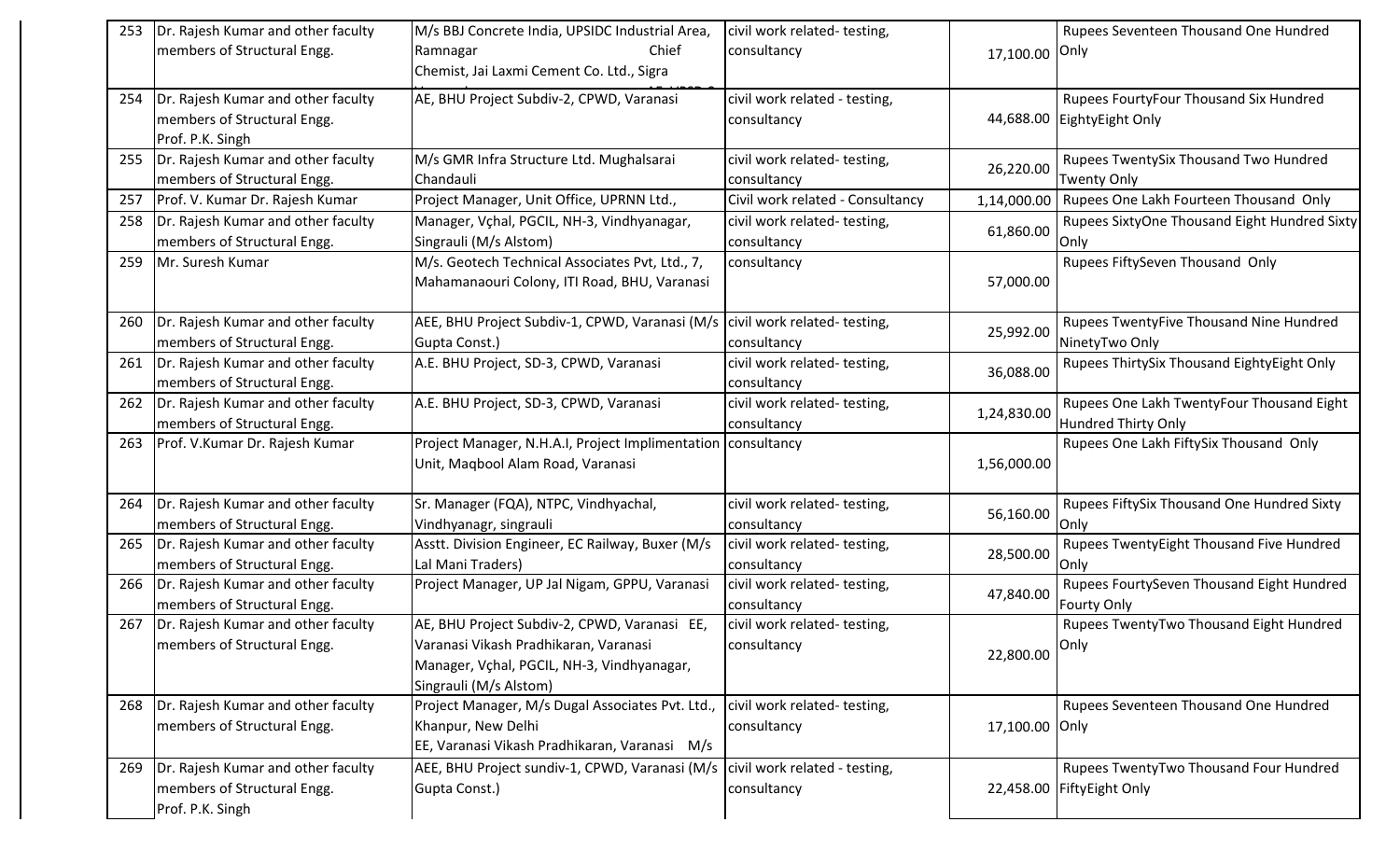| Dr. B. Kumar & Dr. A. Gupta<br>Sri D. K. Gupta, Addl. Quality Assurence NTPC<br>Civil work related - Testing<br>Rupees TwentyFour Thousand FiftyFour Only<br>270<br>Dr. Rajesh Kumar and other faculty<br>SSTPS, Shaktinagar, Sonebhadra-231222 (u.p.)<br>members of Structural Engg.<br>M/s Mahanth Singh & Sons, Cantonment,<br>24,054.00<br>Dr. P.B. Ramudu<br>M/s HB Infra<br>Varanasi<br>Project P. Ltd. Sector-2 Vasi Mumbai<br>271   Dr. B. Kumar & Dr. A. Gupta<br>Civil work related - Testing<br>Mr. Piyush Kumar, PE, RITES Ltd., TYPE-IV/135,<br>Rupees Fourteen Thousand Eight Hundred<br>Dr. Rajesh Kumar and other faculty<br>Sonebhadra<br><b>Twenty Only</b><br>14,820.00<br>members of Structural Engg.<br>M/s Armend Agencies, Manas Nagar Ext.<br>Durgakund, Varanasi<br>Rupees One Lakh ThirtyEight Thousand One<br>272 $Dr. P.B. Ramud$ ,<br>M/s SIPL, C/o AGM (FQA) MUNPL Civil Lines<br>civil work related-testing,<br>Prof.<br>1,38,168.00<br>allahabad<br>Hundred SixtyEight Only<br>P.K. Singh<br>consultancy<br>273   Dr. Rajesh Kumar and Other faculty<br>Chiefr Manager ©, South Eastern Coalfields Ltd.,<br>civil work related-testing,<br>Rupees TwentyFive Thousand Six Hundred<br>25,650.00<br>member of Structural Engg.<br>Korba (CG)<br>consultancy<br><b>Fifty Only</b><br>Prof. V.Kumar Dr. Rajesh Kumar and Dr.<br>M/s Bihari Lal Menghani, WZ-13, 2nd Floor,<br>civil work telated - consultancy<br>Rupees One Lakh Fourteen Thousand Only<br>274<br>1,14,000.00<br>P.R. Maiti<br>Bindra market, Santpura, New Delhi<br>Prof. V.Kumar Dr. Rajesh Kumar and Dr.<br>Chief Engineer, Allahabad Development<br>Rupees FiftySeven Thousand Only<br>civil work telated - consultancy<br>275 |  |
|---------------------------------------------------------------------------------------------------------------------------------------------------------------------------------------------------------------------------------------------------------------------------------------------------------------------------------------------------------------------------------------------------------------------------------------------------------------------------------------------------------------------------------------------------------------------------------------------------------------------------------------------------------------------------------------------------------------------------------------------------------------------------------------------------------------------------------------------------------------------------------------------------------------------------------------------------------------------------------------------------------------------------------------------------------------------------------------------------------------------------------------------------------------------------------------------------------------------------------------------------------------------------------------------------------------------------------------------------------------------------------------------------------------------------------------------------------------------------------------------------------------------------------------------------------------------------------------------------------------------------------------------------------------------------------------------------------------------------------|--|
|                                                                                                                                                                                                                                                                                                                                                                                                                                                                                                                                                                                                                                                                                                                                                                                                                                                                                                                                                                                                                                                                                                                                                                                                                                                                                                                                                                                                                                                                                                                                                                                                                                                                                                                                 |  |
|                                                                                                                                                                                                                                                                                                                                                                                                                                                                                                                                                                                                                                                                                                                                                                                                                                                                                                                                                                                                                                                                                                                                                                                                                                                                                                                                                                                                                                                                                                                                                                                                                                                                                                                                 |  |
|                                                                                                                                                                                                                                                                                                                                                                                                                                                                                                                                                                                                                                                                                                                                                                                                                                                                                                                                                                                                                                                                                                                                                                                                                                                                                                                                                                                                                                                                                                                                                                                                                                                                                                                                 |  |
|                                                                                                                                                                                                                                                                                                                                                                                                                                                                                                                                                                                                                                                                                                                                                                                                                                                                                                                                                                                                                                                                                                                                                                                                                                                                                                                                                                                                                                                                                                                                                                                                                                                                                                                                 |  |
|                                                                                                                                                                                                                                                                                                                                                                                                                                                                                                                                                                                                                                                                                                                                                                                                                                                                                                                                                                                                                                                                                                                                                                                                                                                                                                                                                                                                                                                                                                                                                                                                                                                                                                                                 |  |
|                                                                                                                                                                                                                                                                                                                                                                                                                                                                                                                                                                                                                                                                                                                                                                                                                                                                                                                                                                                                                                                                                                                                                                                                                                                                                                                                                                                                                                                                                                                                                                                                                                                                                                                                 |  |
|                                                                                                                                                                                                                                                                                                                                                                                                                                                                                                                                                                                                                                                                                                                                                                                                                                                                                                                                                                                                                                                                                                                                                                                                                                                                                                                                                                                                                                                                                                                                                                                                                                                                                                                                 |  |
|                                                                                                                                                                                                                                                                                                                                                                                                                                                                                                                                                                                                                                                                                                                                                                                                                                                                                                                                                                                                                                                                                                                                                                                                                                                                                                                                                                                                                                                                                                                                                                                                                                                                                                                                 |  |
|                                                                                                                                                                                                                                                                                                                                                                                                                                                                                                                                                                                                                                                                                                                                                                                                                                                                                                                                                                                                                                                                                                                                                                                                                                                                                                                                                                                                                                                                                                                                                                                                                                                                                                                                 |  |
|                                                                                                                                                                                                                                                                                                                                                                                                                                                                                                                                                                                                                                                                                                                                                                                                                                                                                                                                                                                                                                                                                                                                                                                                                                                                                                                                                                                                                                                                                                                                                                                                                                                                                                                                 |  |
|                                                                                                                                                                                                                                                                                                                                                                                                                                                                                                                                                                                                                                                                                                                                                                                                                                                                                                                                                                                                                                                                                                                                                                                                                                                                                                                                                                                                                                                                                                                                                                                                                                                                                                                                 |  |
|                                                                                                                                                                                                                                                                                                                                                                                                                                                                                                                                                                                                                                                                                                                                                                                                                                                                                                                                                                                                                                                                                                                                                                                                                                                                                                                                                                                                                                                                                                                                                                                                                                                                                                                                 |  |
|                                                                                                                                                                                                                                                                                                                                                                                                                                                                                                                                                                                                                                                                                                                                                                                                                                                                                                                                                                                                                                                                                                                                                                                                                                                                                                                                                                                                                                                                                                                                                                                                                                                                                                                                 |  |
|                                                                                                                                                                                                                                                                                                                                                                                                                                                                                                                                                                                                                                                                                                                                                                                                                                                                                                                                                                                                                                                                                                                                                                                                                                                                                                                                                                                                                                                                                                                                                                                                                                                                                                                                 |  |
|                                                                                                                                                                                                                                                                                                                                                                                                                                                                                                                                                                                                                                                                                                                                                                                                                                                                                                                                                                                                                                                                                                                                                                                                                                                                                                                                                                                                                                                                                                                                                                                                                                                                                                                                 |  |
| 57,000.00                                                                                                                                                                                                                                                                                                                                                                                                                                                                                                                                                                                                                                                                                                                                                                                                                                                                                                                                                                                                                                                                                                                                                                                                                                                                                                                                                                                                                                                                                                                                                                                                                                                                                                                       |  |
| P.R. Maiti<br>Authority, Allahabad                                                                                                                                                                                                                                                                                                                                                                                                                                                                                                                                                                                                                                                                                                                                                                                                                                                                                                                                                                                                                                                                                                                                                                                                                                                                                                                                                                                                                                                                                                                                                                                                                                                                                              |  |
| Prof. Veerendra Kumar Prof. Rajesh<br>Director, M/s Accrete Consulting Engineers (p)<br>civil work telated - consultancy<br>Rupees One Lakh Fourteen Thousand Only<br>276                                                                                                                                                                                                                                                                                                                                                                                                                                                                                                                                                                                                                                                                                                                                                                                                                                                                                                                                                                                                                                                                                                                                                                                                                                                                                                                                                                                                                                                                                                                                                       |  |
| 1,14,000.00<br>Ltd., Old DLF Commercial Complex, Sector-14,<br>Kumar                                                                                                                                                                                                                                                                                                                                                                                                                                                                                                                                                                                                                                                                                                                                                                                                                                                                                                                                                                                                                                                                                                                                                                                                                                                                                                                                                                                                                                                                                                                                                                                                                                                            |  |
| Gurgaon                                                                                                                                                                                                                                                                                                                                                                                                                                                                                                                                                                                                                                                                                                                                                                                                                                                                                                                                                                                                                                                                                                                                                                                                                                                                                                                                                                                                                                                                                                                                                                                                                                                                                                                         |  |
| 277   Dr. Rajesh Kumar and other faculty<br>Rupees ThirtyEight Thousand Four Hundred<br>M/s Ramesh Singh Construction, Cholapur,<br>civil work telated - consultancy<br>38,418.00                                                                                                                                                                                                                                                                                                                                                                                                                                                                                                                                                                                                                                                                                                                                                                                                                                                                                                                                                                                                                                                                                                                                                                                                                                                                                                                                                                                                                                                                                                                                               |  |
| members of Structural Engg.<br>Eighteen Only<br>Varanasi                                                                                                                                                                                                                                                                                                                                                                                                                                                                                                                                                                                                                                                                                                                                                                                                                                                                                                                                                                                                                                                                                                                                                                                                                                                                                                                                                                                                                                                                                                                                                                                                                                                                        |  |
| Mr. Suresh Kumar<br>M/s. Gayatri Construction, H.No. 345, Sec-N,<br>Rupees One Lakh FourtyEight Thousand Two<br>civil work telated - consultancy<br>278                                                                                                                                                                                                                                                                                                                                                                                                                                                                                                                                                                                                                                                                                                                                                                                                                                                                                                                                                                                                                                                                                                                                                                                                                                                                                                                                                                                                                                                                                                                                                                         |  |
| 1,48,200.00<br>Prof. V. Kumar Dr. Rajesh Kumar<br>Ashiyana Colony, Lucknow<br>Hundred Only                                                                                                                                                                                                                                                                                                                                                                                                                                                                                                                                                                                                                                                                                                                                                                                                                                                                                                                                                                                                                                                                                                                                                                                                                                                                                                                                                                                                                                                                                                                                                                                                                                      |  |
| Project Manager, Unit-38, Construction & Design   civil work telated - consultancy<br>Prof. V.Kumar Dr. Rajesh Kumar<br>Rupees FiftySeven Thousand Only<br>279                                                                                                                                                                                                                                                                                                                                                                                                                                                                                                                                                                                                                                                                                                                                                                                                                                                                                                                                                                                                                                                                                                                                                                                                                                                                                                                                                                                                                                                                                                                                                                  |  |
| Services, UP Jal nigam, Roberstganj, Sonebhadra<br>57,000.00                                                                                                                                                                                                                                                                                                                                                                                                                                                                                                                                                                                                                                                                                                                                                                                                                                                                                                                                                                                                                                                                                                                                                                                                                                                                                                                                                                                                                                                                                                                                                                                                                                                                    |  |
|                                                                                                                                                                                                                                                                                                                                                                                                                                                                                                                                                                                                                                                                                                                                                                                                                                                                                                                                                                                                                                                                                                                                                                                                                                                                                                                                                                                                                                                                                                                                                                                                                                                                                                                                 |  |
| Dr. Rajesh Kumar and other faculty<br>AEE, BHU Project Sub div-3, CPWD, Varanasi<br>civil work telated - consultancy<br>Rupees FourtySeven Thousand One Hundred<br>280                                                                                                                                                                                                                                                                                                                                                                                                                                                                                                                                                                                                                                                                                                                                                                                                                                                                                                                                                                                                                                                                                                                                                                                                                                                                                                                                                                                                                                                                                                                                                          |  |
| 47,196.00<br>members of Structural Engg.<br>(M/s Gupta Const.)<br>NinetySix Only                                                                                                                                                                                                                                                                                                                                                                                                                                                                                                                                                                                                                                                                                                                                                                                                                                                                                                                                                                                                                                                                                                                                                                                                                                                                                                                                                                                                                                                                                                                                                                                                                                                |  |
| Dr. P.B. Ramudu<br>3,10,710.00   Rupees Three Lakh Ten Thousand Seven<br>281<br>Ex. Engineer PWD Mirzapur<br>civil work telated - consultancy                                                                                                                                                                                                                                                                                                                                                                                                                                                                                                                                                                                                                                                                                                                                                                                                                                                                                                                                                                                                                                                                                                                                                                                                                                                                                                                                                                                                                                                                                                                                                                                   |  |
| M/s SIPL, C/o AGM (FQA) MUNPL Civil Lines<br>282<br>Dr. P.B. Ramudu<br>civil work telated - consultancy<br>58,710.00   Rupees FiftyEight Thousand Seven Hundred                                                                                                                                                                                                                                                                                                                                                                                                                                                                                                                                                                                                                                                                                                                                                                                                                                                                                                                                                                                                                                                                                                                                                                                                                                                                                                                                                                                                                                                                                                                                                                 |  |
| Rupees Thirty Thousand Seven Hundred Eighty<br>Dr. Rajesh Kumar and other faculty<br>M/s Rajendra Singh, Vill-Hiradharpur, Ghazipur<br>civil work telated - consultancy<br>283                                                                                                                                                                                                                                                                                                                                                                                                                                                                                                                                                                                                                                                                                                                                                                                                                                                                                                                                                                                                                                                                                                                                                                                                                                                                                                                                                                                                                                                                                                                                                  |  |
| 30,780.00<br>memberrs of Structural Engg.<br> Only                                                                                                                                                                                                                                                                                                                                                                                                                                                                                                                                                                                                                                                                                                                                                                                                                                                                                                                                                                                                                                                                                                                                                                                                                                                                                                                                                                                                                                                                                                                                                                                                                                                                              |  |
| Rupees One Lakh FiftyFive Thousand Six<br>Dr. Rajesh Kumar and other faculty<br>M/s Anurag Mishra, Head, QA/QC (Delhi Region),<br>civil work telated - consultancy<br>284                                                                                                                                                                                                                                                                                                                                                                                                                                                                                                                                                                                                                                                                                                                                                                                                                                                                                                                                                                                                                                                                                                                                                                                                                                                                                                                                                                                                                                                                                                                                                       |  |
| 1,55,650.00<br>memberrs of Structural Engg.<br>Hundred Fifty Only<br>Shapoorji Pollanji Co. Pvt.                                                                                                                                                                                                                                                                                                                                                                                                                                                                                                                                                                                                                                                                                                                                                                                                                                                                                                                                                                                                                                                                                                                                                                                                                                                                                                                                                                                                                                                                                                                                                                                                                                |  |
| Rupees Three Lakh FourtyTwo Thousand Only<br>Prof. V. Kumar Dr. Rajesh Kumar<br>Managing Director, M/s. Kunj Bihari Lal Realty<br>civil work telated - consultancy<br>285                                                                                                                                                                                                                                                                                                                                                                                                                                                                                                                                                                                                                                                                                                                                                                                                                                                                                                                                                                                                                                                                                                                                                                                                                                                                                                                                                                                                                                                                                                                                                       |  |
| 3,42,000.00<br>Pvt. Ltd., Baraundha Ander, Mirzapur                                                                                                                                                                                                                                                                                                                                                                                                                                                                                                                                                                                                                                                                                                                                                                                                                                                                                                                                                                                                                                                                                                                                                                                                                                                                                                                                                                                                                                                                                                                                                                                                                                                                             |  |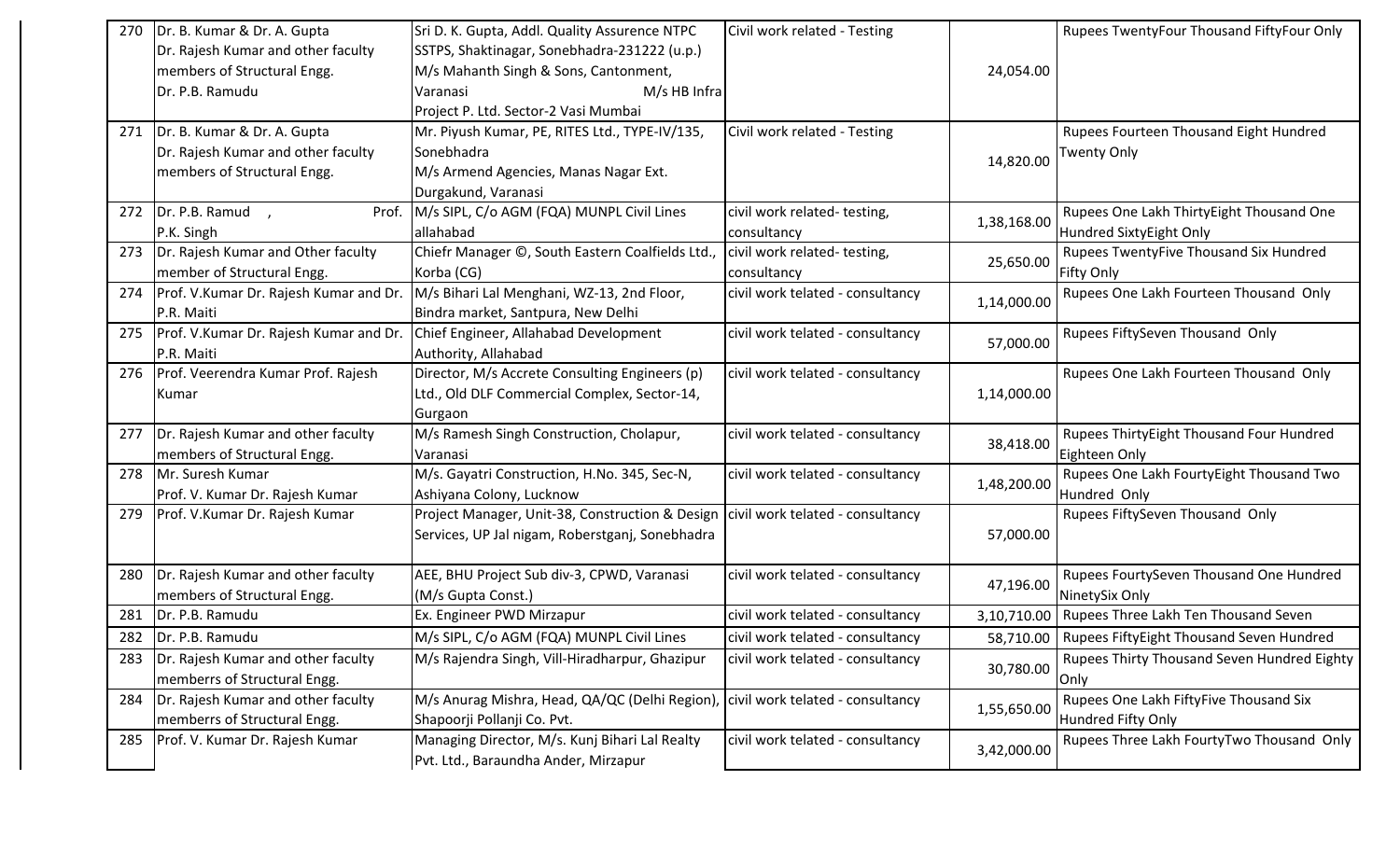| 286 | Dr. Rajesh Kumar and other faculty<br>memberrs of Structural Engg.                                      | M/s Kaushal Pati Tripathi, Saiyad Raja, Chandauli   civil work telated - consultancy<br>M/s Greaten Flyash Bricks Pvt. Ltd., nadesar,<br>Varanasi<br>EE, nagar<br>Nigam, Varansi (M/s Tushal Construction)<br>Asstt. Divisonal Engineer, EC Railway,<br>Mughalsarai |                                  | 12,540.00   | <b>Rupees Twelve Thousand Five Hundred Fourty</b><br>Only      |
|-----|---------------------------------------------------------------------------------------------------------|---------------------------------------------------------------------------------------------------------------------------------------------------------------------------------------------------------------------------------------------------------------------|----------------------------------|-------------|----------------------------------------------------------------|
| 287 | Dr. Rajesh Kumar and other faculty<br>memberrs of Structural Engg.                                      | AEE, BHU Project Subdiv-3, CPWD, Varansi (M/s<br>Gupta Const.)<br>AEE, BHU Project Subdiv-1, CPWD, Varans i(M/s<br>Gupta Const.)<br>M/s Salik Ram Co., Kaharahawa pokhra, Mirzapur<br>Sr. XEN/Const, N. Rly, Varanasi (M/s Kumar<br>Construction)                   | civil work telated - consultancy | 16,604.00   | Rupees Sixteen Thousand Six Hundred Four<br>Only               |
| 288 | Dr. Rajesh Kumar and other faculty<br>memberrs of Structural Engg.                                      | AE, BHU Project Subdiv-2, CPWD, Varanasi (M/s<br>Haroo Mall)<br>ADEN/Land/MGS, East Central Railway,<br>Mughalsarai<br>M/s<br>Mahanth singh & Sons, Cantonment, Varanasi                                                                                            | civil work telated - consultancy | 11,400.00   | Rupees Eleven Thousand Four Hundred Only                       |
| 289 | Dr. Rajesh Kumar and other faculty<br>memberrs of Structural Engg.<br>Dr. P.B. Ramudu                   | M/s Kaushal Pati Tripathi, Saiyad Yaja, Chandauli<br>AE, BHU Project Subdiv-2, CPWD, Varanasi (M/s<br><b>Eastern Construction)</b><br>AE, BHU Project Subdiv-3, VPWD, Varanasi (M/s<br>Phakarool Hasan) M/s ERA C/o DGM (FQA)<br>NPGC Aurangabad, Bihar             | civil work telated - consultancy | 23,940.00   | Rupees TwentyThree Thousand Nine Hundred<br><b>Fourty Only</b> |
| 290 | Dr. Rajesh Kumar and other faculty<br>memberrs of Structural Engg.<br>Dr. P.B. Ramudu, Prof. P.K. Singh | M/s Ashim project India Pvt. Ltd., Amroha, UP<br>M/s S. Raheja Infrastructure Pvt. Ltd., Dariya<br>Ashram, pandeypur<br>M/s Ashim Project India Pvt. Ltd., Amroha, Up<br>M/s Assim Projects P. Ltd. Hasanpur Road<br>Amroha Up                                      | civil work telated - consultancy | 49,362.00   | Rupees FourtyNine Thousand Three Hundred<br>SixtyTwo Only      |
| 291 | Dr. Rajesh Kumar and other faculty<br>memberrs of Structural Engg.                                      | Addl. GM, (FQA), NTPC, SSTPS, Shaktinagar (M/s<br>Suman Engg.)                                                                                                                                                                                                      | civil work telated - consultancy | 79,800.00   | Rupees SeventyNine Thousand Eight Hundred<br>Only              |
|     | 292 Prof. V.Kumar Dr. Rajesh Kumar<br>Dr. Rajesh Kumar and other faculty<br>members of Structural Engg. | Unit Incharge, Azamgarh Unit 'A', U.P.R.N.N. Ltd., civil work telated - consultancy<br>Sidhari, Azamgarh<br>Unit Incharge, Azamgarh Unit ÄUPRNN ltd.,<br>Sidhari, Azamgarh                                                                                          |                                  | 1,01,460.00 | Rupees One Lakh One Thousand Four Hundred<br><b>Sixty Only</b> |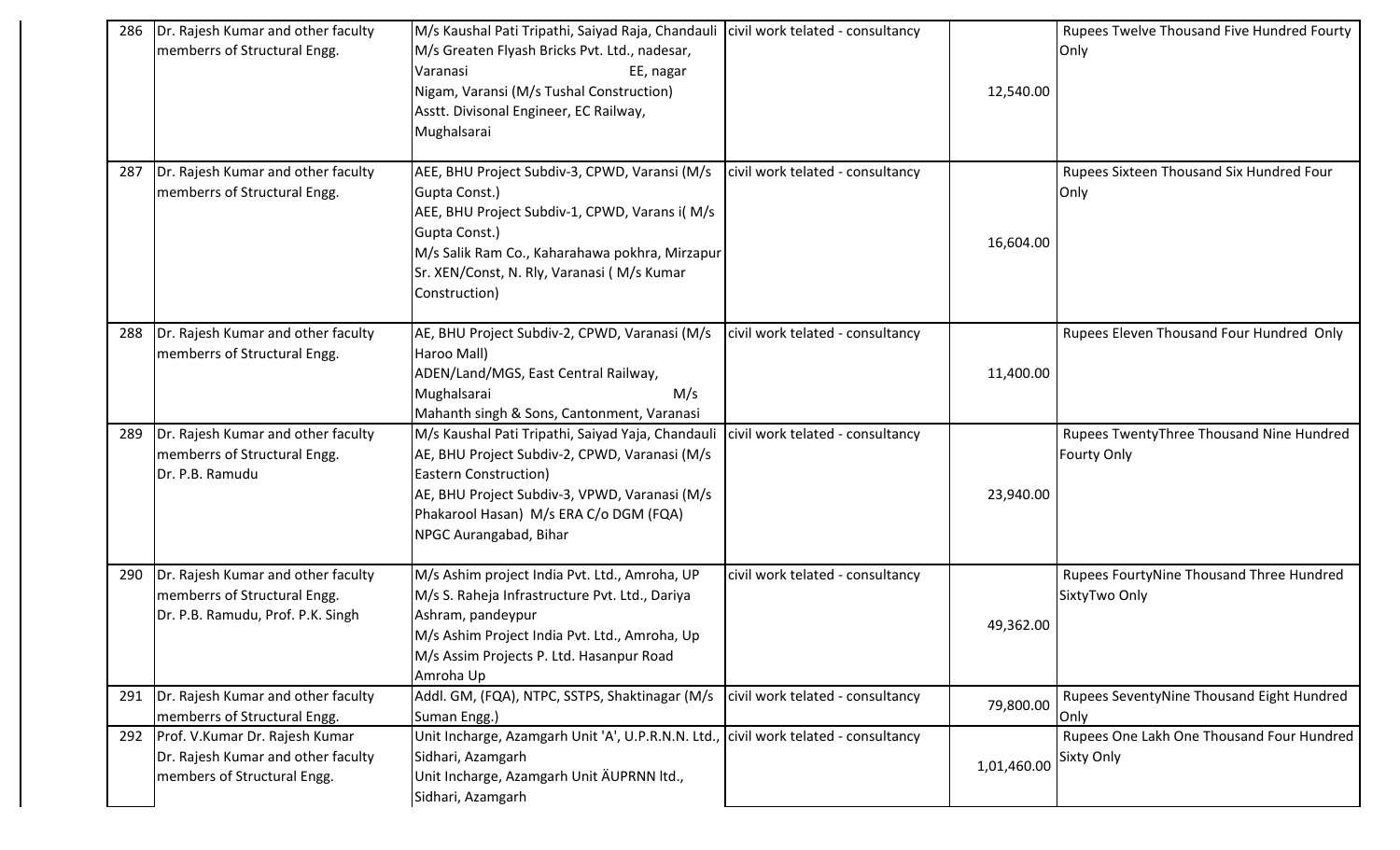| 293 | Prof. V.Kumar Dr. Rajesh Kumar<br>Dr. Rajesh Kumar and other faculty<br>members of Structural Engg.                          | Project Manager, World Bank Unit-1, U.P. Jal<br>Nigam, Sanjay Place, Agara<br>Addl. GM, (FQA), NTPC, SSTPS, Shaktinagar M/s<br>Suman Engg.                         | civil work telated - consultancy | 1,31,670.00  | Rupees One Lakh ThirtyOne Thousand Six<br>Hundred Seventy Only                   |
|-----|------------------------------------------------------------------------------------------------------------------------------|--------------------------------------------------------------------------------------------------------------------------------------------------------------------|----------------------------------|--------------|----------------------------------------------------------------------------------|
| 294 | Prof. V.Kumar Dr. Rajesh Kumar                                                                                               | Dy. G.M. (Projects), Hindalco Industries Limited,<br>Renukoot, Sonebhadra                                                                                          | civil work telated - consultancy | 78,000.00    | Rupees SeventyEight Thousand Only                                                |
| 295 | Dr. Rajesh Kumar and other faculty<br>memberrs of Structural Engg.<br>Dr. S.B. Dwivedi, Prof. P.K. Singh                     | Sr. Manager (FQA), NTPC, Vindhyachal,<br>Vindhayanagar, Singrauli                                                                                                  | civil work telated - consultancy |              | Rupees Three Lakh ThirtyOne Thousand Nine<br>3,31,968.00 Hundred SixtyEight Only |
| 296 | Dr. Rajesh Kumar and other faculty<br>memberrs of Structural Engg.                                                           | PM/C/Gorbi/NCL, M/s RITES Ltd., UPRUVNL,<br>Colony, Anpara                                                                                                         | civil work telated - consultancy | 29,640.00    | Rupees TwentyNine Thousand Six Hundred<br><b>Fourty Only</b>                     |
| 297 | Dr. P.B. Ramudu                                                                                                              | The E.E., Varanasi Vikash Pradhikaran, Varanasi<br>GM, M/s Ganapati Advisory Ltd., durgakund<br>Road, Varanasi<br>The Manager (FQA) NTPC Tanda Ambedkarnager<br>UP | civil work telated - consultancy | 63,840.00    | Rupees SixtyThree Thousand Eight Hundred<br>Fourty Only                          |
| 298 | Prof. V.Kumar Dr. Rajesh Kumar                                                                                               | M/s. ACP Tpllways Pvt. Ltd., B-9, Vibhuti Khand,<br>Gomati Nagar, Lucknow                                                                                          | civil work telated - consultancy | 1,14,000.00  | Rupees One Lakh Fourteen Thousand Only                                           |
| 299 | Dr. Rajesh Kumar and other faculty<br>memberrs of Structural Engg.                                                           | AE (c), ROB 30 AC, UPSBC Ltd., BCU-I, Lohia Talab<br>Mirzapur                                                                                                      | civil work telated - consultancy | 40,812.00    | Rupees Fourty Thousand Eight Hundred<br><b>Twelve Only</b>                       |
| 300 | Dr. S.B. Dwivedi                                                                                                             | M/s Ramky Infrastructure LTD Nepora Vessu<br>Ramky Office, Power Grid Station Nepora<br>Anantnag Dist, Jannu & Kashmir-190001                                      | civil work telated - consultancy |              | Rupees TwentySix Thousand Two Hundred<br>26,220.00 Twenty Only                   |
| 301 | Prof. V.Kumar Dr. Rajesh Kumar                                                                                               | M/s. BGR Mining & Infra Privated Limited,<br>Dudhichua Opencast Project, Sonebhadra                                                                                | civil work telated - consultancy | 85,500.00    | Rupees EightyFive Thousand Five Hundred<br>Only                                  |
| 302 | Prof. V.Kumar Dr. Rajesh Kumar                                                                                               | Executive Engineer, Electricity Civil Transmission<br>Division, UPPTCL, IV/73, Indralok Vidyut Colony,<br>Manas Nagar, Lucknow                                     | civil work telated - consultancy |              | Rupees One Lakh FiftyThree Thousand Nine<br>1,53,900.00 Hundred Only             |
| 303 | Prof. Rajesh Kumar Dr. P.R. Maiti and<br>Dr. Ankit Gupta                                                                     | Chief Executive Officer, SADA Saujana, post-<br>Tighara, Gwalior                                                                                                   | civil work telated - consultancy | 29,04,720.00 | Rupees TwentyNine Lakh Four Thousand Seven<br><b>Hundred Twenty Only</b>         |
| 304 | Dr. Rajesh Kumar and other faculty<br>memberrs of Structural Engg.                                                           | DGM (FQA), NTPC/Nabinagar, Power Generation   civil work telated - consultancy<br>Co., Ltd., Aurangabad                                                            |                                  | 1,53,330.00  | Rupees One Lakh FiftyThree Thousand Three<br><b>Hundred Thirty Only</b>          |
|     | 305   Dr. Rajesh Kumar and other faculty<br>memberrs of Structural Engg.<br>Dr. B. Kumar & Dr. A. Gupta, Prof. P.K.<br>Singh | M/s Rejendra Singh, Vill-Hiradharpur, Ghazipur<br>AE, Varanasi Central Subdiv, CPWD, Varanasi<br>(M/s SM Saquib)<br>Mr. P.C. Mishra, PM RITES Ltd., Sonebhadra     | civil work telated - consultancy | 25,764.00    | Rupees TwentyFive Thousand Seven Hundred<br>SixtyFour Only                       |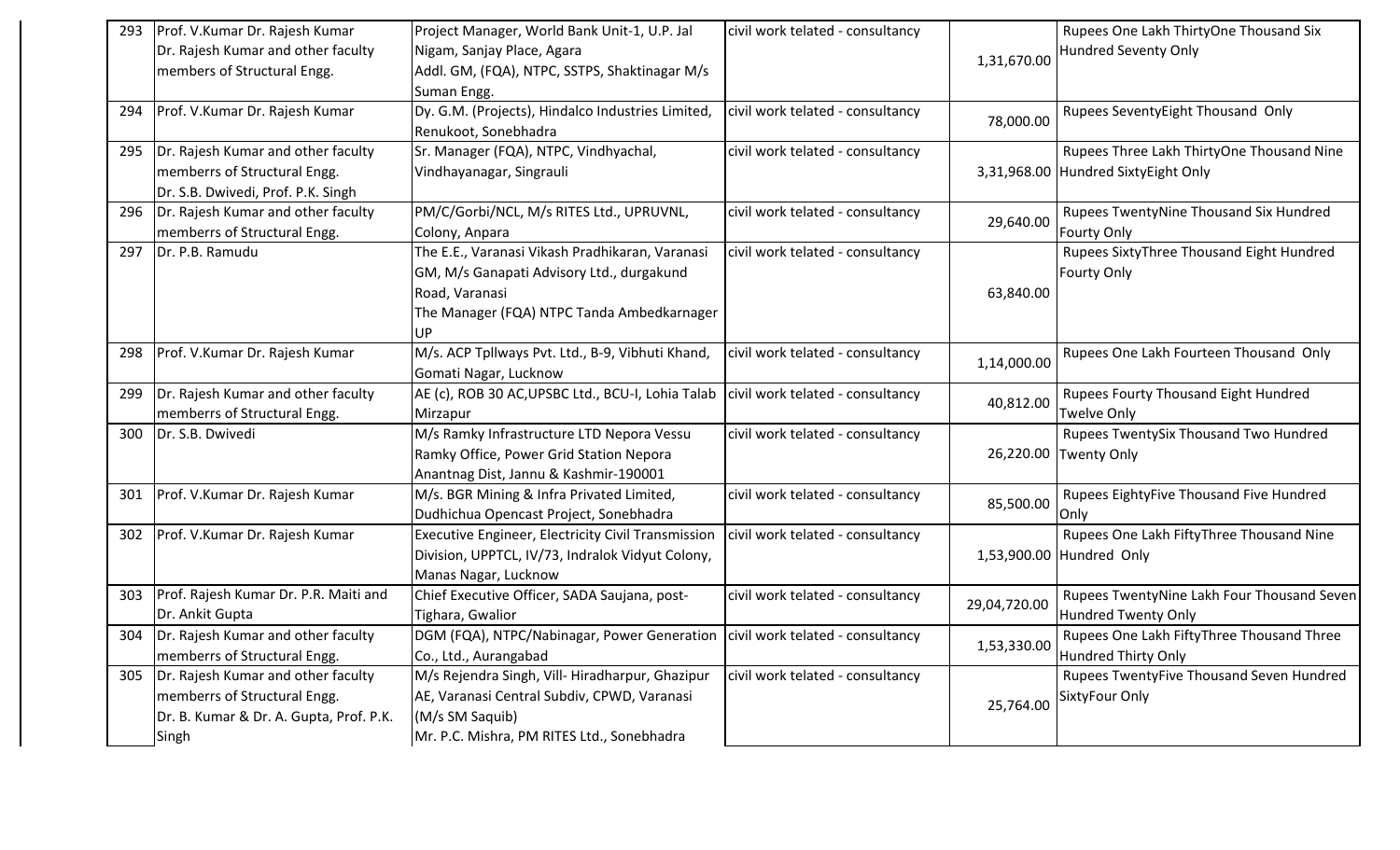| 306 | Dr. Rajesh Kumar and other faculty       | M/s Ankur Infra Developers Pvt. Ltd., Varanasi                                        | civil work telated - consultancy |                  | Rupees ThirtyThree Thousand One Hundred      |
|-----|------------------------------------------|---------------------------------------------------------------------------------------|----------------------------------|------------------|----------------------------------------------|
|     | memberrs of Structural Engg.             | EE, Nagar Nigam, Varanasi (M/s DD Constn)                                             |                                  |                  | SeventyFour Only                             |
|     | Dr. P.B. Ramudu                          | EE, Nagar igam, Varanasi (M/s MK Enterprises)                                         |                                  | 33,174.00        |                                              |
|     |                                          | M/s MBPL, C/o Project Manager RITES Ltd.                                              |                                  |                  |                                              |
|     |                                          | Anpara                                                                                |                                  |                  |                                              |
| 307 | Dr. Rajesh Kumar and other faculty       | DGM (FQA), NTPC/Nabinagar, Power Generation   civil work telated - consultancy        |                                  |                  | Rupees Sixteen Thousand One Hundred          |
|     | memberrs of Structural Engg., Prof. P.K. | Co., Ltd., Aurangabad                                                                 |                                  | 16,197.00        | NinetySeven Only                             |
|     | Singh                                    | AE, BHU Project Sub div-3, CPWD, Varansi (M/s                                         |                                  |                  |                                              |
|     |                                          | Balaji Construction)                                                                  |                                  |                  |                                              |
| 308 | Prof. V.Kumar Dr. Rajesh Kumar           | Managing Director, M/s. Accrete consulting                                            | civil work telated - consultancy |                  | Rupees One Lakh SeventyOne Thousand Only     |
|     |                                          | engineers (p) Ltd., Old DLF Commerical Complex,                                       |                                  | 1,71,000.00      |                                              |
|     |                                          | Sector-14, Gurgaon (Haryana)                                                          |                                  |                  |                                              |
| 309 | Prof. V. Kumar                           | M/s. MAX Unfratech, S.M. Plot No. 378, Gram-                                          | civil work telated - consultancy | 8,55,000.00      | Rupees Eight Lakh FiftyFive Thousand Only    |
|     |                                          | Hiramanpur, Ashapur, Varanasi                                                         |                                  |                  |                                              |
| 310 | Dr. P.B. Ramudu                          | M/s Sai Viswanadha annapurna Sewa Samithi                                             | civil work telated - consultancy | 1,55,840.00      | Rupees One Lakh FiftyFive Thousand Eight     |
| 311 | Dr. Rajesh Kumar and other faculty       | AEE, BHU Project Subdiv-1, CPWD, Varanasi (M/s   civil work telated - consultancy     |                                  | 52,670.00        | Rupees FiftyTwo Thousand Six Hundred         |
|     | memberrs of Structural Engg.             | <b>Anand Enterprises)</b>                                                             |                                  |                  | Seventy Only                                 |
| 312 | Dr. Rajesh Kumar and other faculty       | AE, BHU Project Subdiv-2 CPWD, Varanasi (M/s                                          | civil work telated - consultancy | 28,625.00        | Rupees TwentyEight Thousand Six Hundred      |
|     | memberrs of Structural Engg.             | Jai Bajarang)                                                                         |                                  |                  | <b>TwentyFive Only</b>                       |
| 313 | Dr. Rajesh Kumar and other faculty       | A.E. BHU Project, SD-3, CPWD, Varanasi                                                | civil work telated - consultancy |                  | Rupees TwentyThree Thousand Nine Hundred     |
|     | memberrs of Structural Engg.             | AEE, BHU Project Subdiv-1, CPWD, Varnasi (M/s                                         |                                  |                  | 23,920.00 Twenty Only                        |
|     |                                          | Anil enterprises)                                                                     |                                  |                  |                                              |
| 314 | prof. V. Kumar Dr. Rajesh Kumar          | Chief Project Manager/Engg., Dedicated Freight                                        | civil work telated - consultancy |                  | Rupees Two Lakh Five Thousand Two Hundred    |
|     |                                          | Corridor Corporation of India Ltd., susuwahi,                                         |                                  | 2,05,200.00 Only |                                              |
|     |                                          | Lanka, Varanasi                                                                       |                                  |                  |                                              |
| 315 | Mr. Suresh Kumar                         | M/s Geotech Technical Associates Pvt. Ltd., 7,                                        | civil work telated - consultancy | 22,800.00        | Rupees TwentyTwo Thousand Eight Hundred      |
|     |                                          | Mahamanapuri, I.T.I. Road BHU, Varanasi                                               |                                  |                  | Only                                         |
| 316 | Dr. P.B. Ramudu                          | The SE BHU, Varanasi                                                                  | civil work telated - consultancy | 1,00,800.00      | Rupees One Lakh Eight Hundred Only           |
| 317 | Prof. P.K. Singh                         | AGM (Civil), NTPC Ltd., Unchahar, Raebareli                                           | civil work telated - consultancy | 21,888.00        | Rupees TwentyOne Thousand Eight Hundred      |
| 318 | Dr. Rajesh Kumar and other faculty       | Chief Manager (Civil), NCL HQ Singrauli, Singrauli   civil work telated - consultancy |                                  | 2,05,200.00      | Rupees Two Lakh Five Thousand Two Hundred    |
|     | memberrs of Structural Engg.             |                                                                                       |                                  |                  | Only                                         |
| 319 | Dr. Rajesh Kumar and other faculty       | Chief Manager (Civil), NCL HQ Singrauli, Singrauli civil work telated - consultancy   |                                  | 45,660.00        | Rupees FourtyFive Thousand Six Hundred Sixty |
|     | memberrs of Structural Engg.             |                                                                                       |                                  |                  | Only                                         |
| 320 | Dr. Rajesh Kumar and other faculty       | Chief Manager (Civil), NCL HQ Singrauli, Singrauli   civil work telated - consultancy |                                  | 45,600.00        | Rupees FourtyFive Thousand Six Hundred Only  |
|     | memberrs of Structural Engg.             |                                                                                       |                                  |                  |                                              |
| 321 | Dr. Rajesh Kumar and other faculty       | AE, BHU Project Subdiv-2 CPWD, Varanasi (M/s                                          | civil work telated - consultancy | 29,770.00        | Rupees TwentyNine Thousand Seven Hundred     |
|     | memberrs of Structural Engg.             | A.K. Electrical)                                                                      |                                  |                  | Seventy Only                                 |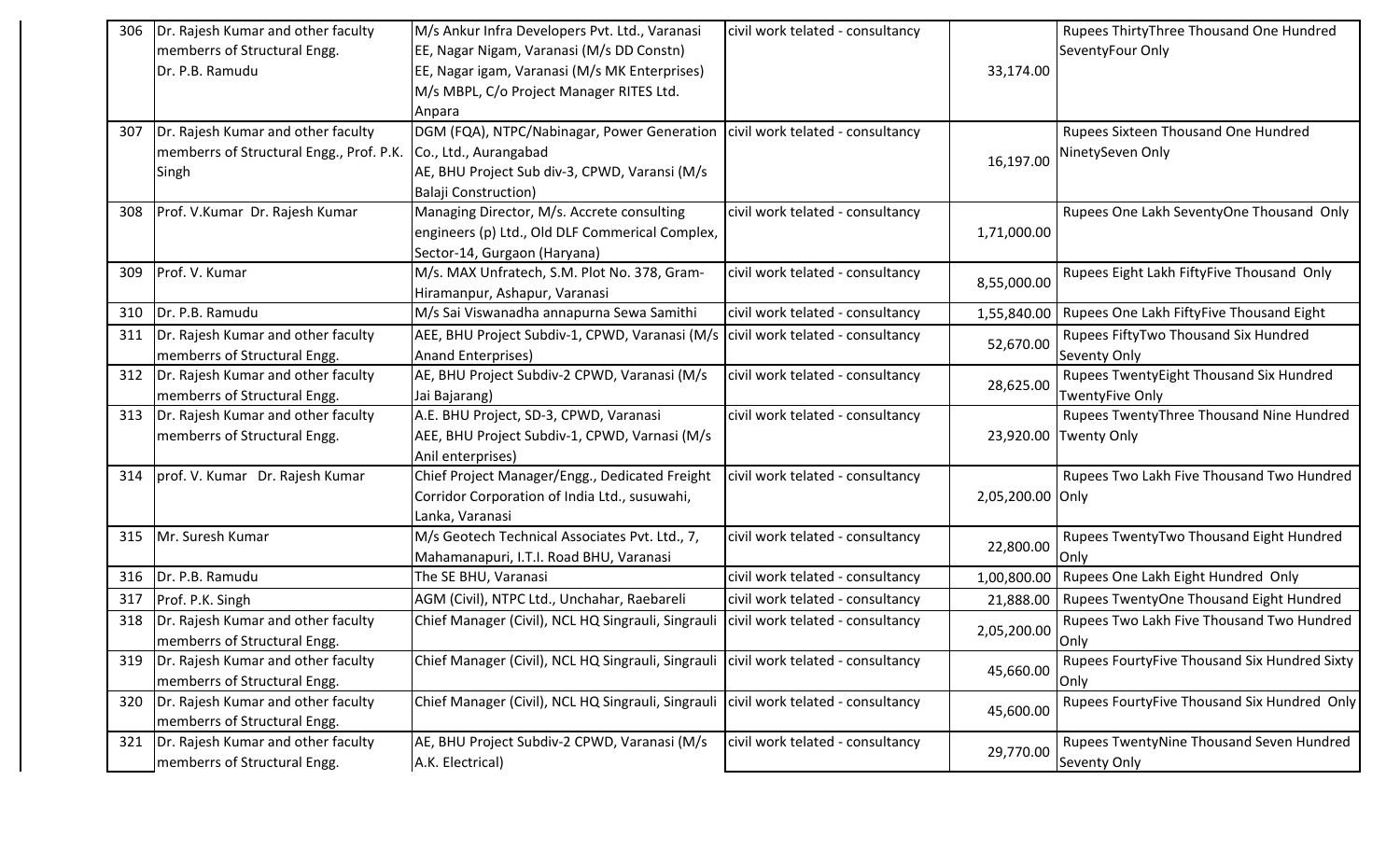| 322 | Dr. Rajesh Kumar and other faculty                        | AE, BHU Project Subdiv-2, CPWD, Varanasi (M/s                                     | civil work telated - consultancy |                | Rupees TwentyFive Thousand One Hundred    |
|-----|-----------------------------------------------------------|-----------------------------------------------------------------------------------|----------------------------------|----------------|-------------------------------------------|
|     | memberrs of Structural Engg.                              | Jai Bajarang)                                                                     |                                  |                | Ninety Only                               |
|     |                                                           | M/s Sangini Commerce Pvt. Ltd., Akatha, Sarnath                                   |                                  |                |                                           |
|     |                                                           | M/s Mahanth<br>Varansi                                                            |                                  | 25,190.00      |                                           |
|     |                                                           | Singh & Sons, Cantonment, Varanasi                                                |                                  |                |                                           |
|     |                                                           | AE, BHU Projcet Subdiv-2 CPWD, Varanasi (M/s                                      |                                  |                |                                           |
|     |                                                           | A.K. Electrical)                                                                  |                                  |                |                                           |
| 323 | Dr. Rajesh Kumar and other faculty                        | AEE, BHU Project Subdiv-1, CPWD, Varanasi (M/s   civil work telated - consultancy |                                  |                | Rupees TwentyNine Thousand Three Hundred  |
|     | memberrs of Structural Engg., Prof. P.K.                  | Ananad Enterprises)                                                               |                                  |                | <b>Twelve Only</b>                        |
|     | Singh                                                     | M/s Armend Agencies, Manas Nagar Ext.                                             |                                  | 29,312.00      |                                           |
|     |                                                           | Durgakund, Varanasi                                                               |                                  |                |                                           |
|     |                                                           | STS-KPTL-JV, B-21, Sectior-52, Noida                                              |                                  |                |                                           |
| 324 | Dr. Rajesh Kumar and other faculty                        | AE, BHU Project Subdiv-2, CPWD, Varanasi (M/s                                     | civil work telated - consultancy |                | Rupees FiftyFive Thousand Six Hundred     |
|     | memberrs of Structural Engg.                              | Haroo Mall)                                                                       |                                  |                | FourtySeven Only                          |
|     | Dr. P.B. Ramudu, Prof. P.K. Singh                         | AE, BHU Project Subdiv-2 CPWD, Varanasi (M/s                                      |                                  | 55,647.00      |                                           |
|     |                                                           | A.K. Electrical)                                                                  |                                  |                |                                           |
|     |                                                           | M/s Sunil Hitech, C/o AGM, MUNPL, Allahabad                                       |                                  |                |                                           |
| 325 | Dr. Rajesh Kumar and other faculty                        | AE, BHU Project Sub div-3, CPWD, Varanasi (M/s                                    | civil work telated - consultancy |                | Rupees TwentySeven Thousand One Hundred   |
|     | memberrs of Structural Engg., Prof. P.K. Phakarool Hasan) |                                                                                   |                                  |                | Eighteen Only                             |
|     | Singh                                                     | AE, BHU Project subdiv-3, CPWD, varanasi (M/s                                     |                                  | 27,118.00      |                                           |
|     |                                                           | S.K. Construction)                                                                |                                  |                |                                           |
| 326 | Dr. Rajesh Kumar and other faculty                        | AEE, BHU Project subdiv-1 CPWD, Varanasi (M/s                                     | civil work telated - consultancy | 22,900.00      | Rupees TwentyTwo Thousand Nine Hundred    |
|     | memberrs of Structural Engg.                              | <b>Gupta Constructions)</b>                                                       |                                  |                | Only                                      |
| 327 | Prof. V.Kumar Dr. Rajesh Kumar                            | Sr. Divl. Engineer/Co-ord, Office of the Divisional                               | civil work telated - consultancy |                | Rupees ThirtyNine Thousand Nine Hundred   |
|     |                                                           | Railway Manager (Engg.), N.E. Railway, Varanasi                                   |                                  | 39,900.00 Only |                                           |
|     |                                                           |                                                                                   |                                  |                |                                           |
| 329 | Dr. Rajesh Kumar and other faculty                        | AEE, BHU Project Subdiv-1, CPWD, Varanasi                                         | civil work telated - consultancy | 29,260.00      | Rupees TwentyNine Thousand Two Hundred    |
|     | members of structural Engg.                               |                                                                                   |                                  |                | <b>Sixty Only</b>                         |
| 330 | Dr. Rajesh kumar and other faculty                        | AEE, BHU Project Subdiv.- 1, CPWD, Varanasi                                       | civil work telated - consultancy | 33,288.00      | Rupees ThirtyThree Thousand Two Hundred   |
|     | members of structural Engg.                               |                                                                                   |                                  |                | EightyEight Only                          |
|     | 331  Dr. Rajesh kumar and other faculty                   | AEE, BHU Project Subdiv.- 1, CPWD, Varanasi                                       | civil work telated - consultancy | 58,395.00      | Rupees FiftyEight Thousand Three Hundred  |
|     | members of structural Engg.                               |                                                                                   |                                  |                | NinetyFive Only                           |
| 332 | Dr. Rajesh kumar and other faculty                        | STS-KPTL-JV, B-21, Sector-50, Noida                                               | civil work telated - consultancy | 37,785.00      | Rupees ThirtySeven Thousand Seven Hundred |
|     | members of structural Engg.                               |                                                                                   |                                  |                | EightyFive Only                           |
| 333 | Dr. Rajesh kumar and other faculty                        | Asstt. Div. Engineer, East Central Railway, Buxer                                 | civil work telated - consultancy | 81,295.00      | Rupees EightyOne Thousand Two Hundred     |
|     | members of structural Engg.                               |                                                                                   |                                  |                | NinetyFive Only                           |
| 334 | Dr. Rajesh Kumar and other faculty                        | M/s FANS C/o DGM (FQA), NTPC/NTPGCL,                                              | civil work telated - consultancy |                | Rupees Two Lakh TwentyEight Thousand Nine |
|     | members of Structural Engg., Prof. P.K.                   | NSTPP, Aurangabad                                                                 |                                  |                | 2,28,904.00 Hundred Four Only             |
|     | Singh                                                     |                                                                                   |                                  |                |                                           |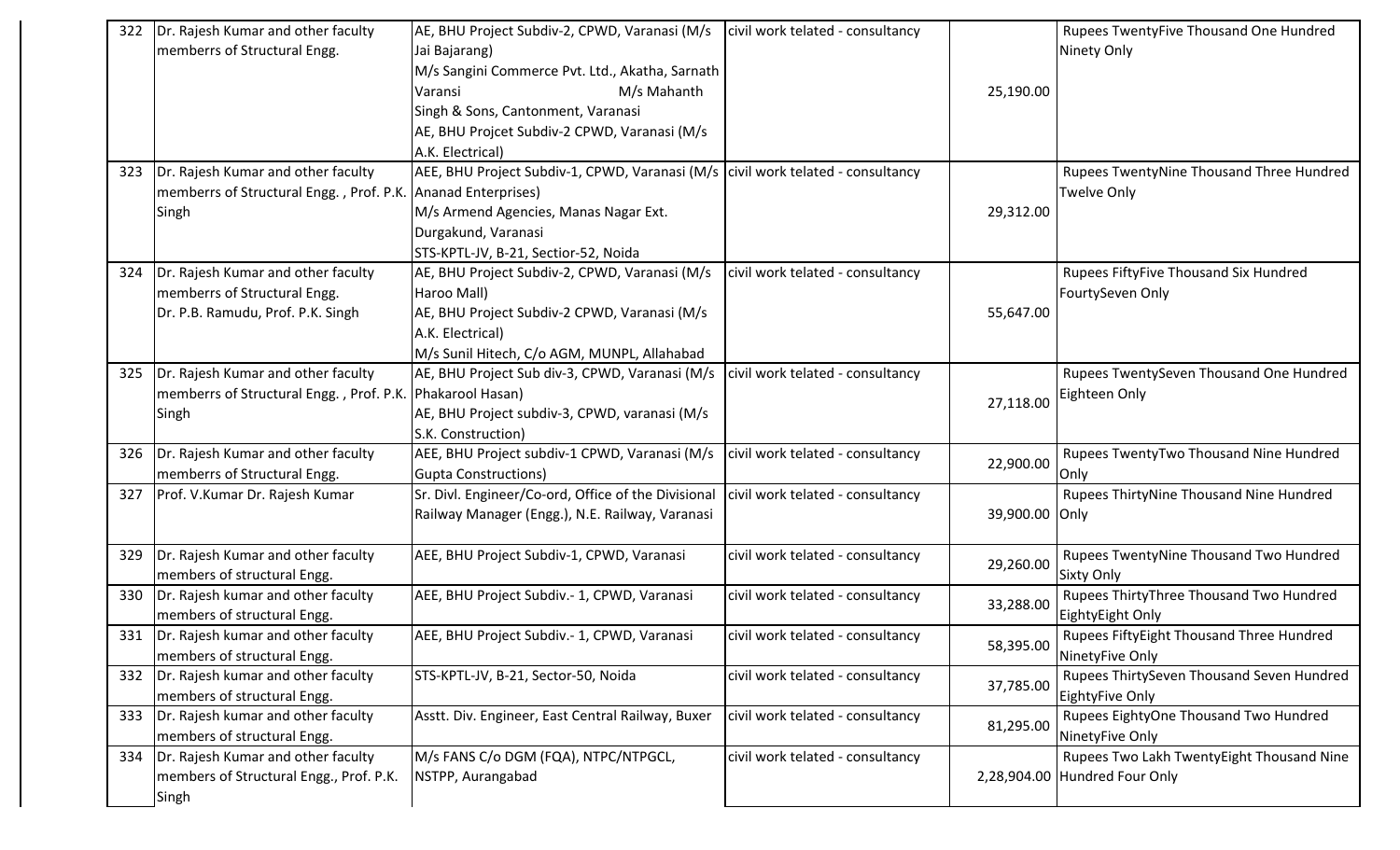| 335 | Dr. Rajesh kumar and other faculty       | AEE, BHU Project Subdiv-1, CPWD, Varanasi                                            | civil work telated - consultancy | 52,670.00   | Rupees FiftyTwo Thousand Six Hundred       |
|-----|------------------------------------------|--------------------------------------------------------------------------------------|----------------------------------|-------------|--------------------------------------------|
|     | members of structural Engg.              |                                                                                      |                                  |             | Seventy Only                               |
| 336 | Dr. Rajesh kumar and other faculty       | Sr. Manager (Civil) I/C, South Eastern Coalfield                                     | civil work telated - consultancy | 51,525.00   | Rupees FiftyOne Thousand Five Hundred      |
|     | members of structural Engg.              | Ltd., Dipka                                                                          |                                  |             | TwentyFive Only                            |
| 337 | Dr. Rajesh kumar and other faculty       | AEE, BHU Project Subdiv-1, CPWD, Varanasi                                            | civil work telated - consultancy | 28,625.00   | Rupees TwentyEight Thousand Six Hundred    |
|     | members of structural Engg.              |                                                                                      |                                  |             | <b>TwentyFive Only</b>                     |
| 338 | Dr. Rajesh kumar and other faculty       | RCM, M/s TATA Project Ltd., Secunderabad                                             | civil work telated - consultancy | 52,670.00   | Rupees FiftyTwo Thousand Six Hundred       |
|     | members of structural Engg.              |                                                                                      |                                  |             | Seventy Only                               |
| 339 | Dr. Rajesh kumar and other faculty       | M/s Bahadur and Co., alaipur, Varanasi                                               | civil work telated - consultancy | 17,500.00   | Rupees Seventeen Thousand Five Hundred     |
|     | members of structural Engg.              |                                                                                      |                                  |             | Only                                       |
| 340 | Prof. V.Kumar Dr. Rajesh Kumar           | Asstt. Manager-Procurement M/s. Gannon                                               | civil work telated - consultancy | 4,27,500.00 | Rupees Four Lakh TwentySeven Thousand Five |
|     |                                          | Dunkerley & Co. Ltd., B--228, Okhla Industrial                                       |                                  |             | Hundred Only                               |
| 341 | Dr. Rajesh Kumar and other faculty       | AEE, BHU Project Subdiv-1, CPWD, varanasi                                            | civil work telated - consultancy |             | Rupees TwentySeven Thousand One Hundred    |
|     | members of Structural Engg., Prof. P.K.  | Chief Project Manager, REC Power Distribution                                        |                                  |             | 27,168.00 SixtyEight Only                  |
|     | Singh                                    | Co. Pvt. Ltd., Varanasi                                                              |                                  |             |                                            |
| 342 | Dr. Rajesh Kumar and other faculty       | Asstt. Divisional Manager (I) East Central Railway, civil work telated - consultancy |                                  |             | Rupees ThirtyThree Thousand Eight Hundred  |
|     | members of Structural Engg., Prof. P.K.  | Mughalsarai                                                                          |                                  |             | NinetyTwo Only                             |
|     | Singh                                    | A.E., BHU Project Subdivision-2, CPWD, Varanasi                                      |                                  | 33,892.00   |                                            |
|     |                                          | AEE, BHU Project Subdiv-1, CPWD, Varanasi                                            |                                  |             |                                            |
|     |                                          |                                                                                      |                                  |             |                                            |
| 343 | Dr. Rajesh Kumar and other faculty       | EE, Nagar, Nigam, Varanasi                                                           | civil work telated - consultancy |             | Rupees TwentyFive Thousand One Hundred     |
|     | members of structural Engg.              | STS-KPTL-JV-B-21 Sector-58, Noida                                                    |                                  | 25,190.00   | Ninety Only                                |
|     |                                          | ADEN/Land/MGS, East Central Railway,                                                 |                                  |             |                                            |
|     |                                          | Mughalsarai                                                                          |                                  |             |                                            |
| 344 | Dr. Rajesh Kumar and other faculty       | M/s Rajendra Singh, Vill-Hiradhanpur, Mohpur,                                        | civil work telated - consultancy |             | Rupees Five Thousand Seven Hundred         |
|     | members of structural Engg.              | M/s G. das<br>Gazipur                                                                |                                  |             | 5,725.00 TwentyFive Only                   |
|     |                                          | concrete solution Inside J.K. Hotel Katra, Luxa,                                     |                                  |             |                                            |
| 345 | Dr. Rajesh Kumar and other faculty       | DGM (FQA), NTPC/NPGC Pvt. Ltd., NSTPP, Stage-                                        | civil work telated - consultancy |             | Rupees TwentyThree Thousand Five Hundred   |
|     | members of Structural Engg., Prof. P.K.  | , Ankorha, Aurangabad                                                                |                                  |             | 23,587.00 EightySeven Only                 |
|     | Singh                                    | AE, BHU Project, SD-2, CPWD, Vns.                                                    |                                  |             |                                            |
|     | 346   Dr. Rajesh Kumar and other faculty | M/s Bahadur and compancy Railway Plot No. 31, civil work telated - consultancy       |                                  |             | Rupees Nineteen Thousand One Hundred       |
|     | members of structural Engg.              | Doshipura Alaipur, Vns.                                                              |                                  |             | <b>Fourty Only</b>                         |
|     |                                          | Projet Manager M/s Virat Paradice Pvt. Ltd.,                                         |                                  | 19,140.00   |                                            |
|     |                                          | Manduadih, Vns.                                                                      |                                  |             |                                            |
|     |                                          | EE, Nagar Nigam, Vns.                                                                |                                  |             |                                            |
| 347 | Prof. V.Kumar Dr. Rajesh Kumar           | M/s Siddhi Vinayak Builders SH1.15/43-2 ka,                                          | civil work telated - consultancy | 1,37,400.00 | Rupees One Lakh ThirtySeven Thousand Four  |
| 348 | Dr. Rajesh Kumar and other faculty       | AEE, Varanasi Project, SD-I, CPWD, Vns.                                              | civil work telated - consultancy |             | Rupees FourtyEight Thousand Eight Hundred  |
|     | members of structural Engg.              | AE, BHU project, SD-2, CPWD, Vns.                                                    |                                  | 48,896.00   | NinetySix Only                             |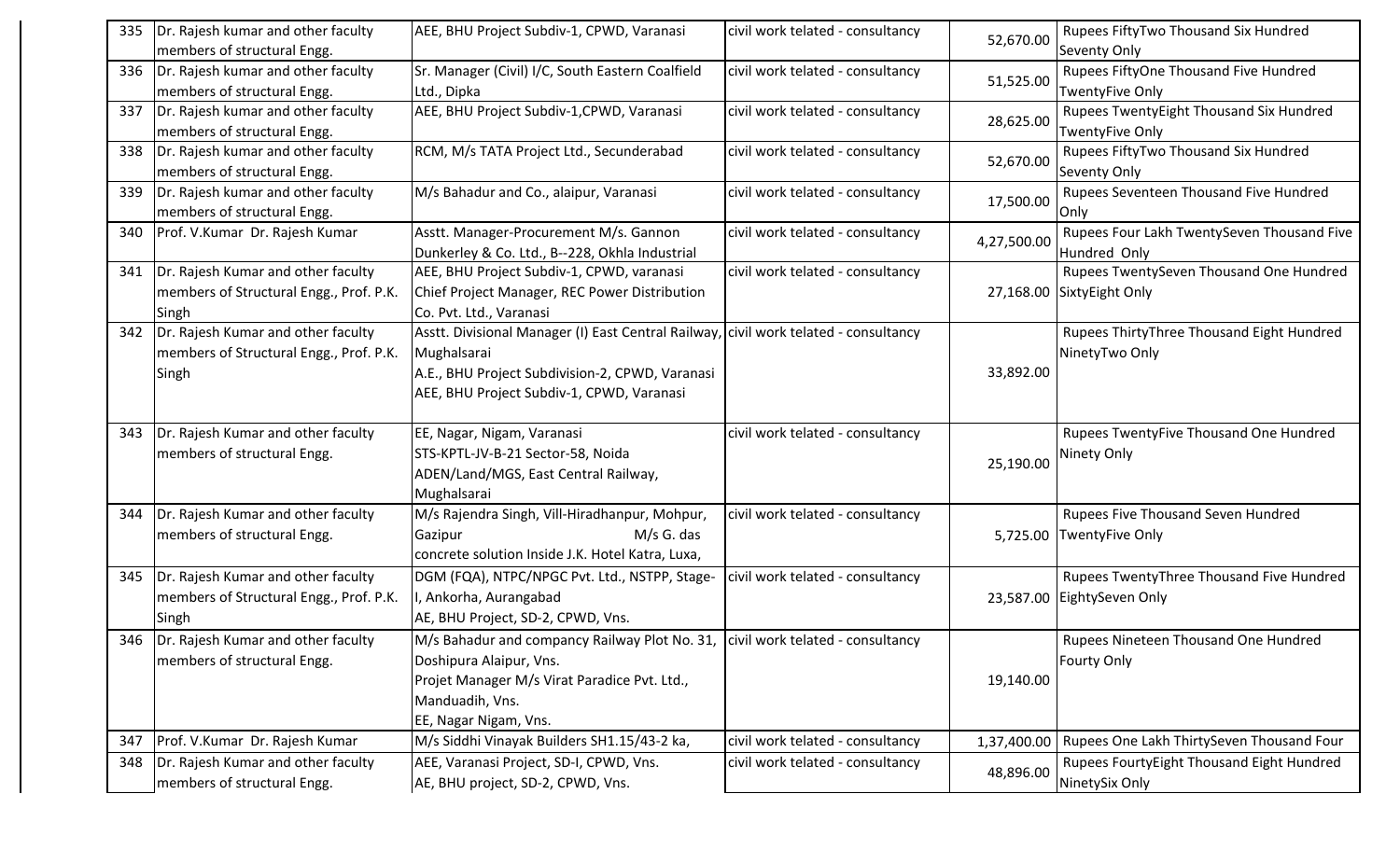| 349 | Dr. Rajesh Kumar and other faculty                                | AE, BHU Project SD-2, CPWD, Vns.                                                                | civil work telated - consultancy | 29,260.00   | Rupees TwentyNine Thousand Two Hundred                      |
|-----|-------------------------------------------------------------------|-------------------------------------------------------------------------------------------------|----------------------------------|-------------|-------------------------------------------------------------|
|     | members of structural Engg.                                       |                                                                                                 |                                  |             | <b>Sixty Only</b>                                           |
| 350 | Prof. R.B. Ramudu                                                 | Manager (CCD), Project Office (stage-II) Kanti<br>Bijlee Utpadan Nigam Ltd., Muzaffarpur, Bihar | civil work telated - consultancy | 55,120.00   | Rupees FiftyFive Thousand One Hundred<br><b>Twenty Only</b> |
| 351 | Dr. Rajesh Kumar and other faculty                                | A.E. BHU Project, SD-3, CPWD, Varanasi                                                          | civil work telated - consultancy | 65,417.00   | Rupees SixtyFive Thousand Four Hundred                      |
|     | members of structural Engg.                                       |                                                                                                 |                                  |             | Seventeen Only                                              |
| 352 | Dr. Rajesh Kumar and other faculty<br>members of structural Engg. | A.E. BHU Project, SD-3, CPWD, Varanasi                                                          | civil work telated - consultancy | 1,60,300.00 | Rupees One Lakh Sixty Thousand Three<br>Hundred Only        |
| 353 | Dr. Rajesh Kumar and other faculty                                | AE, BHU Project, SD-2, CPWD, Vns.                                                               | civil work telated - consultancy |             | Rupees SeventyThree Thousand Three                          |
|     | members of structural Engg.                                       |                                                                                                 |                                  | 73,359.00   | Hundred FiftyNine Only                                      |
| 354 | prof. V. Kumar Dr. Rajesh Kumar                                   | JITF Water Infrastructure Ltd., 28, Shivaji Marg,                                               | civil work telated - consultancy | 3,65,750.00 | Rupees Three Lakh SixtyFive Thousand Seven                  |
| 355 | Dr. Rajesh Kumar and other faculty<br>members of structural Engg. | Chief Manager (Civil) NCL, HQ, Singrauli, Singrauli civil work telated - consultancy            |                                  | 8,588.00    | Rupees Eight Thousand Five Hundred<br>EightyEight Only      |
|     |                                                                   |                                                                                                 |                                  |             |                                                             |
| 356 | Dr. Rajesh Kumar and other faculty<br>members of structural Engg. | Chief Manager (Civil) NCL, HQ, Singrauli, Singrauli civil work telated - consultancy            |                                  | 8,588.00    | Rupees Eight Thousand Five Hundred<br>EightyEight Only      |
| 357 | Prof. R.B. Ramudu                                                 | Dy. Manager (FQA) NTPC-LARA, Raigarh,                                                           | civil work telated - consultancy | 76,085.00   | Rupees SeventySix Thousand EightyFive Only                  |
| 358 | Dr. Rajesh Kumar and other faculty                                | Sr. Manager, Hindalco Industries Ltd., Mahan                                                    | civil work telated - consultancy |             | Rupees One Lakh TwentyEight Thousand Eight                  |
|     | members of structural Engg.                                       | Aluminium Bargawan, Singrauli                                                                   |                                  |             | 1,28,813.00 Hundred Thirteen Only                           |
|     |                                                                   | Dy Manager (FQA) NTPC-LARA, Raigarh (C.G.)                                                      |                                  |             |                                                             |
| 359 | Dr. Rajesh Kumar and other faculty                                | AEE, BHU Project, SD-I, CPWD, Vns.                                                              | civil work telated - consultancy | 34,350.00   | Rupees ThirtyFour Thousand Three Hundred                    |
|     | members of structural Engg.                                       |                                                                                                 |                                  |             | <b>Fifty Only</b>                                           |
| 360 | Dr. Rajesh Kumar and other faculty                                | DGM (FQA), NTPC/NPGC Pvt. Ltd., NSTPP Stage-1 civil work telated - consultancy                  |                                  |             | Rupees EightyFive Thousand Four Hundred                     |
|     | members of Structural Engg., Prof. P.K.                           | Aurangabad                                                                                      |                                  |             | 85,437.00 ThirtySeven Only                                  |
|     | Singh                                                             |                                                                                                 |                                  |             |                                                             |
| 361 | Dr. Rajesh Kumar and other faculty                                | EE, S.E, Office, UWD, BHU                                                                       | civil work telated - consultancy | 18,320.00   | Rupees Eighteen Thousand Three Hundred                      |
|     | members of Structural Engg.                                       |                                                                                                 |                                  |             | <b>Twenty Only</b>                                          |
| 362 | Dr. K.K. Pandey                                                   | M/s JITF Water Infrastructure Ltd., 28 Shivaji                                                  | civil work telated - consultancy | 2,29,900.00 | Rupees Two Lakh TwentyNine Thousand Nine                    |
| 363 | prof. V. Kumar Dr. Rajesh Kumar                                   | M/s Sandeep Enterprises Mavaiya, Sarnath,                                                       | civil work telated - consultancy | 45,800.00   | Rupees FourtyFive Thousand Eight Hundred                    |
| 364 | Dr. Rajesh Kumar and other faculty                                | M/s Sandeep Enterprises Maraiya, Sarnath, Vns.                                                  | civil work telated - consultancy |             | Rupees TwentyFive Thousand One Hundred                      |
|     | members of Structural Engg.                                       | EE, Nagar Nigam, Vns.                                                                           |                                  | 25,190.00   | Ninety Only                                                 |
|     |                                                                   | AE, BHU Project, SD-2, CPWD, Vns.                                                               |                                  |             |                                                             |
|     |                                                                   |                                                                                                 |                                  |             |                                                             |
| 365 | Dr. Rajesh Kumar and other faculty                                | Mahanth Singh & Sons, Cantonment, Vns.                                                          | civil work telated - consultancy |             | Rupees Eighteen Thousand Three Hundred                      |
|     | members of Structural Engg.                                       | AE, BHU Project, SD-3, CPWD, Vns.                                                               |                                  | 18,320.00   | Twenty Only                                                 |
|     |                                                                   | Satish Building Material Odi Chatti, Jamalpur,                                                  |                                  |             |                                                             |
| 366 | Dr. P.R. Maiti and other faculty                                  | STS-KPTL-JV, B-21 Sector-58, Noida                                                              | civil work telated - consultancy | 1,06,069.00 | Rupees One Lakh Six Thousand SixtyNine Only                 |
|     | members of Structural engg. Section                               |                                                                                                 |                                  |             |                                                             |
| 367 | Prof. P.K. Singh                                                  | Project Manager, PEMS, DLW near FCI Godown,                                                     | civil work telated - consultancy | 22,442.00   | Rupees TwentyTwo Thousand Four Hundred                      |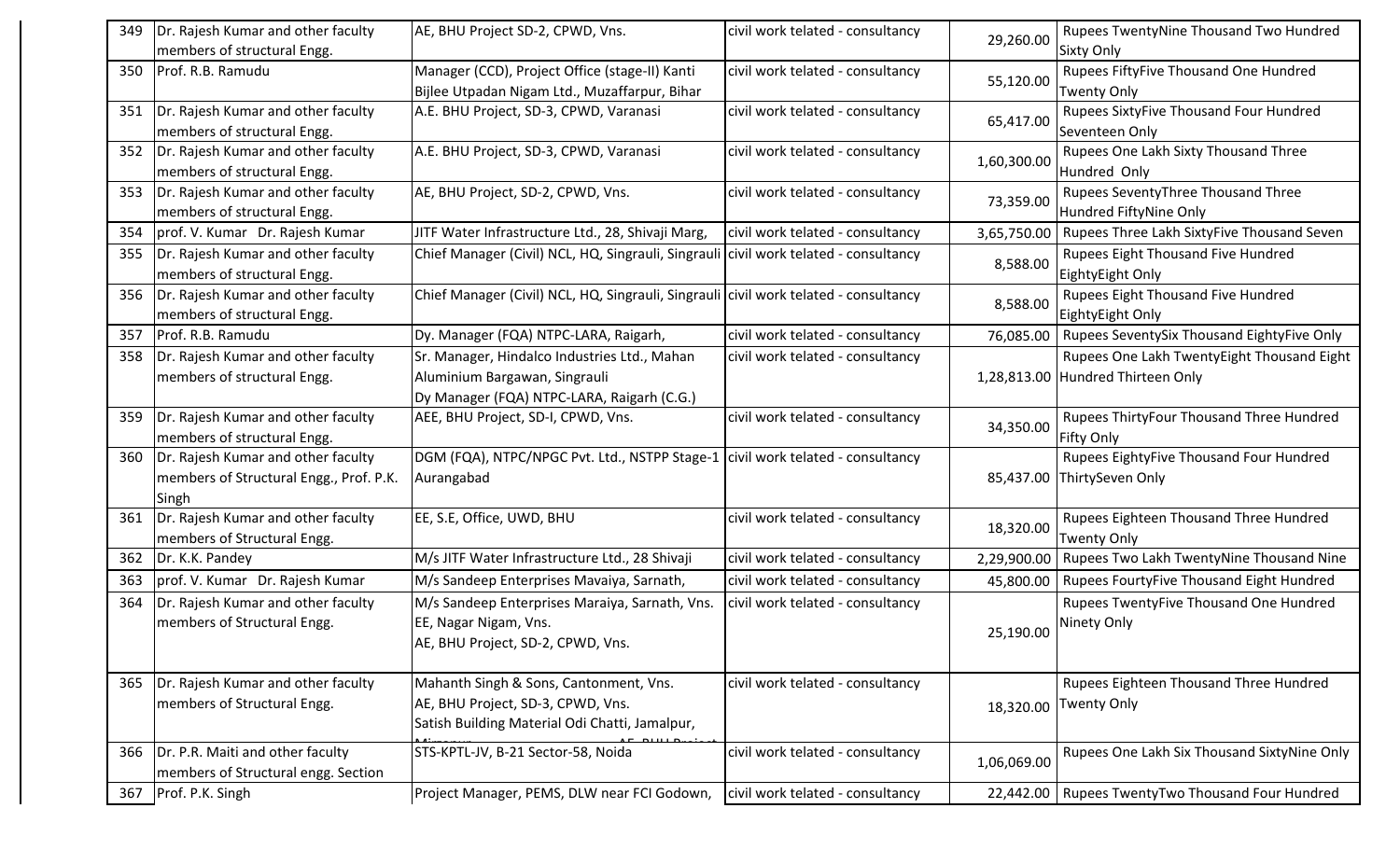| 368 | Dr. P. R. Maiti and other faculty    | Project Manager, UPRNN Ltd., District Jail                                           | civil work telated - consultancy | 52,212.00   | Rupees FiftyTwo Thousand Two Hundred                 |
|-----|--------------------------------------|--------------------------------------------------------------------------------------|----------------------------------|-------------|------------------------------------------------------|
|     | members of Structural Engg. Section  | Construction Unit, Azamharh                                                          |                                  |             | <b>Twelve Only</b>                                   |
| 369 | prof. V. Kumar Dr. Rajesh Kumar      | Unit Incharge, Unit-21 'A', UPRNN Ltd., Darulsata   civil work telated - consultancy |                                  |             | Rupees One Lakh Nineteen Thousand Four               |
|     | Dr. P.R. Maiti and other faculty     | Campus, Lucknow                                                                      |                                  |             | 1,19,403.00 Hundred Three Only                       |
|     | members of structural engg. Section  |                                                                                      |                                  |             |                                                      |
| 370 | Dr. S.B. Dwivedi                     | Tanda Thermal Power Station, Vidyut Nagar,                                           | civil work telated - consultancy |             | Rupees Eleven Thousand Four Hundred Fifty            |
|     |                                      | Ambedkar nagar.                                                                      |                                  | 11,450.00   | Only                                                 |
|     |                                      | Dy. Manager (civil Township), NTPC Limited,                                          |                                  |             |                                                      |
|     |                                      | Tanda                                                                                |                                  |             |                                                      |
| 371 | Prof. Rajesh Kumar                   | SE, UP Shram Evam Nirman Sahkari Sangh Ltd.,                                         | civil work telated - consultancy | 68,400.00   | Rupees SixtyEight Thousand Four Hundred              |
|     |                                      | 29, Kahir marg, Lucknow                                                              |                                  |             | Only                                                 |
| 372 | Dr. P.R. Maiti and other faculty     | Sr. Manager, M/s. TATA Projects Ltd.,                                                | civil work telated - consultancy |             | Rupees SixtyEight Thousand Two Hundred               |
|     | members of Structural engg. Section  | Secrandabad. (C/0 M/s Unit Incharge, NBCC Ltd.,                                      |                                  |             | 68,242.00 FourtyTwo Only                             |
| 373 | Prof. P.K. Singh                     | Dy. Manager (FQA), NTPC, LARA, Raigarh (C.G.)                                        | civil work telated - consultancy |             | 18,778.00   Rupees Eighteen Thousand Seven Hundred   |
| 374 | Dr. P.R. Maiti and other faculty     | Unit Incharge, Sonebhadra Unit, UPRNN Ltd.,                                          | civil work telated - consultancy |             | Rupees FiftyEight Thousand Nine Hundred              |
|     | members of Structural engg. Section  | Gyanpurm Bhadohi                                                                     |                                  | 58,968.00   | SixtyEight Only                                      |
| 375 | Dr. Brind Kumar                      | M/s Staff Officer (C), Khadia Project, NCL,                                          | civil work telated - consultancy |             | Rupees Two Lakh Fourty Thousand Four                 |
|     |                                      | singrauli<br>EE, Const. Divn., PWD,                                                  |                                  |             | 2,40,450.00 Hundred Fifty Only                       |
|     |                                      | Sonebhadra                                                                           |                                  |             |                                                      |
| 376 | Dr. P.R. Maiti and other faculty     | A.E.E., BHU Project, SD-2, CPWD, Varanasi                                            | civil work telated - consultancy | 52,670.00   | Rupees FiftyTwo Thousand Six Hundred                 |
|     | members of Structural engg. Section  |                                                                                      |                                  |             | <b>Seventy Only</b>                                  |
| 377 | Dr. S.B. Dwivedi                     | Technical Associates Pvt. Ltd., Mahamanapuri                                         | civil work telated - consultancy |             | Rupees Eight Thousand Five Hundred                   |
|     |                                      | Director, M/s Geotech<br><b>BHU, Varanasi</b>                                        |                                  | 8,588.00    | EightyEight Only                                     |
|     |                                      | Technical Associates Pvt. Ltd. 7, Mahamanapuri,                                      |                                  |             |                                                      |
|     |                                      | .T.I. Road, BHU, Varanasi                                                            |                                  |             |                                                      |
| 378 | Dr. P.R. Maiti and other faculty     | Project Manager/NCL-Aml-Hig, M/s RITES Ltd.,                                         | civil work telated - consultancy |             | Rupees SeventySix Thousand Two Hundred               |
|     | members of Structural engg. Section, | Lucknow                                                                              |                                  |             | 76,285.00 EightyFive Only                            |
|     | Prof. P.K. Singh                     |                                                                                      |                                  |             |                                                      |
| 379 | prof. V. Kumar Dr. Rajesh Kumar      | Unit Incharge, Suda Samarpit Unit, Imlak Colony,                                     | civil work telated - consultancy |             | 57,250.00   Rupees FiftySeven Thousand Two Hundred   |
| 380 | prof. V. Kumar Dr. Rajesh Kumar      | E.E, Mirzapur Nahar Prakhand, Mirzapur                                               | civil work telated - consultancy |             | 1,14,500.00   Rupees One Lakh Fourteen Thousand Five |
| 381 | Dr. K.K. Pnadey & Mr. Suresh Kumar   | Dy. Project Manager, UPSBC Ltd., BCU-1, Shivpur, civil work telated - consultancy    |                                  | 57,250.00   | Rupees FiftySeven Thousand Two Hundred<br>Fifty Only |
| 382 | Dr. P.R. Maiti and other faculty     | A.E. BHU Project, SD-3, CPWD, Varanasi                                               | civil work telated - consultancy | 10,450.00   | Rupees Ten Thousand Four Hundred Fifty Only          |
|     | members of Structural engg. Section  |                                                                                      |                                  |             |                                                      |
| 383 | Dr. P.R. Maiti and other faculty     | DGM, M/s Hindustan Steel Works Const. Ltd.                                           | civil work telated - consultancy | 40,648.00   | Rupees Fourty Thousand Six Hundred                   |
|     | members of Structural engg. Section  | Durgakund, Vns.                                                                      |                                  |             | FourtyEight Only                                     |
| 384 | Dr. P.R. Maiti and other faculty     | A.E., BHU Project, SD-2, CPWD, Vns.                                                  | civil work telated - consultancy | 1,56,850.00 | Rupees One Lakh FiftySix Thousand Eight              |
|     | members of Structural engg. Section  |                                                                                      |                                  |             | Hundred Fifty Only                                   |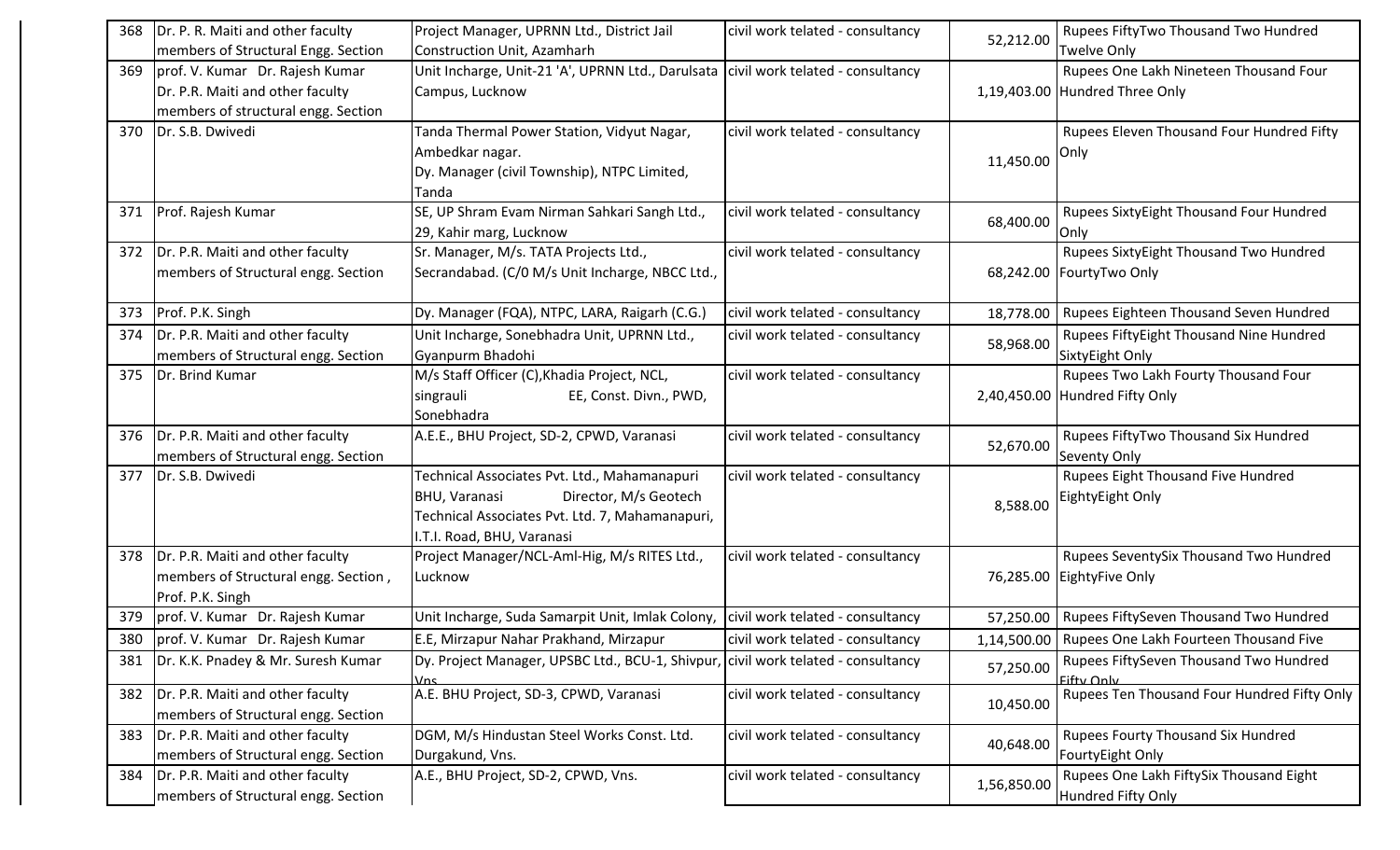| 385 | Dr. P.R. Maiti and other faculty<br>members of Structural engg. Section                     | A.E., BHU Project, SD-1, CPWD, Vns.                                                                                                                                                                                                                                                        | civil work telated - consultancy | 1,11,065.00 | Rupees One Lakh Eleven Thousand SixtyFive<br>Only                 |
|-----|---------------------------------------------------------------------------------------------|--------------------------------------------------------------------------------------------------------------------------------------------------------------------------------------------------------------------------------------------------------------------------------------------|----------------------------------|-------------|-------------------------------------------------------------------|
| 386 | Dr. P.R. Maiti and other faculty<br>members of Structural engg. Section                     | General Manager (Engg.) M/s NBCC Ltd., Manas<br>Nagar, Lucknow                                                                                                                                                                                                                             | civil work telated - consultancy | 26,335.00   | Rupees TwentySix Thousand Three Hundred<br>ThirtyFive Only        |
| 387 | Dr. P.R. Maiti and other faculty<br>members of Structural engg. Section                     | Project Manager, U.P. Jal Nigam, GPCU, Varanasi                                                                                                                                                                                                                                            | civil work telated - consultancy | 2,00,948.00 | Rupees Two Lakh Nine Hundred FourtyEight<br>Only                  |
| 388 | Prof. R.B. Ramudu                                                                           | Subhash Infra Engg. Pvt. Ltd., C/o AGM (FQA),<br>hededell                                                                                                                                                                                                                                  | civil work telated - consultancy | 43,281.00   | Rupees FourtyThree Thousand Two Hundred<br>FightyOne Only         |
| 389 | Dr. P.R. Maiti and other faculty<br>members of Structural engg. Section                     | Manager (FQA), KBUN, Ltd., MTPS, Kanti<br>Thermal, Muzaffarpur M/s. Ramesh Singh<br>Constructions, Vill- Dhaurshana, Cholapur,<br>Varanasi<br>Asstt. Divl. Engineer, E.C. Railway Mughalsarai<br>A.E., BHU Project, SD-2, CPWD, Varanasi                                                   | civil work telated - consultancy | 27,022.00   | Rupees TwentySeven Thousand TwentyTwo<br>Only                     |
| 390 | Dr. S.B. Dwivedi<br>Dr. P.R. Maiti and othe rfaculty<br>members of structural engg. Section | Dy. Manager (Civil Township, NTPC Ltd., Tanda.<br>AGM(Engg.), M/s NBCC Ltd., Manas Nagar,<br>M/s. Arjun Cement Pvt.<br>Lucknow<br>Ltd., Railway Station Road, Robertsganj,<br>Sonebhadra<br>Sr. Manager (Civil) Tanda Thermal Power Station,<br>P.O.-Vindyut Nagar, Distt.- ambedkar Nagar | civil work telated - consultancy | 18,320.00   | Rupees Eighteen Thousand Three Hundred<br><b>Twenty Only</b>      |
| 391 | Prof. R.B. Ramudu                                                                           | M/s KNIL, C/o Sr. Manager NTPC, Vindhyachal                                                                                                                                                                                                                                                | civil work telated - consultancy | 87,370.00   | Rupees EightySeven Thousand Three Hundred                         |
| 392 | prof. V. Kumar Dr. Rajesh Kumar                                                             | Project Manager, Unit-32, Construction & Design civil work telated - consultancy<br>Services, U.P. Jal Nigam, Datta Mandir Road,<br>nasik Road, Nasik (Maharashtra)                                                                                                                        |                                  | 40,075.00   | Rupees Fourty Thousand SeventyFive Only                           |
| 393 | Dr. P.K. Maiti and other faculty<br>members of Structural Engg. Section                     | STS-KPTL-JV, B-21, 2nd floor, Section-58, Noida                                                                                                                                                                                                                                            | civil work telated - consultancy | 6,347.50    | Rupees Six Thousand Three Hundred<br>FourtySeven Paise Fifty Only |
| 394 | Prof. P.K. Singh                                                                            | AGM (Engg.) ESIC Hospital Work, Sarojini Nagar,<br>Namas Nagar, Lucknow                                                                                                                                                                                                                    | civil work telated - consultancy | 21,984.00   | Rupees TwentyOne Thousand Nine Hundred<br>EightyFour Only         |
| 395 | Dr. K.K. Pandey                                                                             | M/s. JITF Water Infrastructure Ltd., 28, Shivaji<br>Marg, New Delhi-110015                                                                                                                                                                                                                 | civil work telated - consultancy | 2,92,600.00 | Rupees Two Lakh NinetyTwo Thousand Six<br>Hundred Only            |
| 396 | Dr. P.K. Maiti and other faculty<br>members of Structural Engg. Section                     | Providhik Parikshar Pradhikaran, Sampariksha<br>Kaksh, PWD, Lucknow                                                                                                                                                                                                                        | civil work telated - consultancy | 9,160.00    | Rupees Nine Thousand One Hundred Sixty<br>Only                    |
| 397 | Dr. P.K. Maiti and other faculty<br>members of Structural Engg. Section                     | EE, State Division, PWD, Sonebhadra                                                                                                                                                                                                                                                        | civil work telated - consultancy | 5,725.00    | Rupees Five Thousand Seven Hundred<br><b>TwentyFive Only</b>      |
| 398 | Dr. P.K. Maiti and other faculty<br>members of Structural Engg. Section                     | EE, nagar Nigam Varanasi<br>M/s Armade Agency, Manas nagar, Durgakund,<br>Project Manager, Unit 38, C&<br>Varanasi<br>Ds, UP Jal Nigam Sonebhadra                                                                                                                                          | civil work telated - consultancy | 10,305.00   | Rupees Ten Thousand Three Hundred Five<br> Only                   |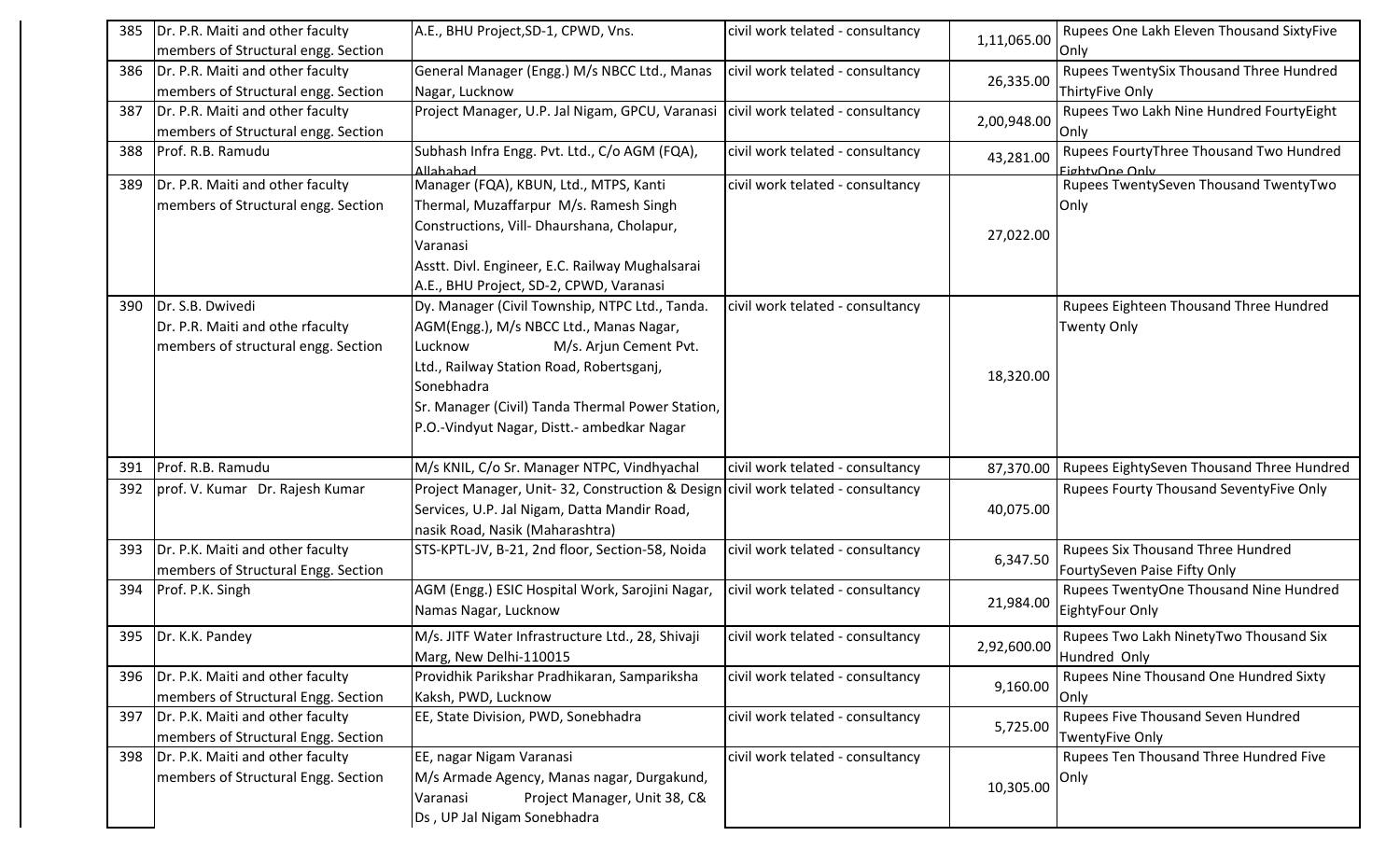| 399 | Dr. P.K. Maiti and other faculty       | AEE, BHU Project Subdiv-2, CPWD, Varanasi (M/s civil work telated - consultancy |                                  |                         | Rupees Nine Thousand One Hundred Sixty     |
|-----|----------------------------------------|---------------------------------------------------------------------------------|----------------------------------|-------------------------|--------------------------------------------|
|     | members of Structural Engg. Section    | Jai Bajarang)                                                                   |                                  |                         | Only                                       |
|     |                                        | M/s Kaushal Pati Tripathi, Dharupur, Saiyadraja,                                |                                  | 9,160.00                |                                            |
|     |                                        | EE, Gyanpur Nahar Prakhand<br>Chandauli                                         |                                  |                         |                                            |
|     |                                        | sant Ravidas nagar, Bhadohi                                                     |                                  |                         |                                            |
| 400 | Dr. P.K. Maiti and other faculty       | Project Manager, M/s Abhilash Enterprises,                                      | civil work telated - consultancy |                         | Rupees ThirtyNine Thousand One Hundred     |
|     | members of Structural Engg. Section    | Rampur                                                                          |                                  | 39,160.00 Sixty Only    |                                            |
|     | Prof. R.B. Ramudu                      |                                                                                 |                                  |                         |                                            |
|     | 401   Dr. P.K. Maiti and other faculty | Site Engineer, M/s HSCC Ltd., Womens Hospital                                   | civil work telated - consultancy |                         | Rupees TwentyThree Thousand Eight Hundred  |
|     | members of Structural Engg. Section,   | AE, BHU Project Subdiv-2,<br>Jaunpur                                            |                                  |                         | 23,816.00 Sixteen Only                     |
|     | Prof. P.K. Singh                       | CPWD, Varanasi                                                                  |                                  |                         |                                            |
|     | 402   Dr. P.K. Maiti and other faculty | M/s Eco cement Ltd., Jawahar Nagar, Bhelupur,                                   | civil work telated - consultancy |                         | Rupees Nineteen Thousand Seven Only        |
|     | members of Structural Engg. Section,   | M/s Rajendra Sindh,<br>Varanasi                                                 |                                  | 19,007.00               |                                            |
|     | Prof. P.K. Singh                       | Hiradharpur, Mahpur, Ghazipur                                                   |                                  |                         |                                            |
| 403 | Dr. P.K. Maiti and other faculty       | AE, BHU Project Subdiv-2, CPWD, Varanasi (M/s                                   | civil work telated - consultancy |                         | Rupees ThirtyNine Thousand Six Hundred     |
|     | members of Structural Engg. Section    | Haroomall)                                                                      |                                  |                         | Seventeen Only                             |
|     |                                        | Sr. Executive Engineer/Const., Norhtenr Railway,                                |                                  | 39,617.00               |                                            |
|     |                                        | Varanasi                                                                        |                                  |                         |                                            |
|     |                                        | AEE, BHU Project Subdiv-3, CPWD, Varanasi                                       |                                  |                         |                                            |
|     |                                        | AEE, BHU Project subdiv-1, CPWD, Varanasi                                       |                                  |                         |                                            |
| 404 | Dr. P.K. Maiti and other faculty       | Project manager, UPRNN Ltd., District jail Const.                               | civil work telated - consultancy | 52,441.00               | Rupees FiftyTwo Thousand Four Hundred      |
|     | members of Structural Engg. Section    | Unit., Azamgarh                                                                 |                                  |                         | FourtyOne Only                             |
| 405 | Dr. P.K. Maiti and other faculty       | Project manager, UPRNN Ltd., District jail Const.                               | civil work telated - consultancy | 52,441.00               | Rupees FiftyTwo Thousand Four Hundred      |
|     | members of Structural Engg. Section    | Unit., Azamgarh                                                                 |                                  |                         | FourtyOne Only                             |
| 406 | prof. V. Kumar Dr. Rajesh Kumar        | M/s JITF Wate Infrastructure ltd., 28 Shivaji                                   | civil work telated - consultancy | 5,67,525.00             | Rupees Five Lakh SixtySeven Thousand Five  |
|     |                                        | Marg, New Delhi (M/s Ventcch Engineers)                                         |                                  |                         | Hundred TwentyFive Only                    |
| 407 | Dr. P.K. Maiti and other faculty       | Assistant Manager (FQA) Civil, NTPC ltd., Tanda,                                | civil work telated - consultancy | 96,180.00               | Rupees NinetySix Thousand One Hundred      |
| 408 | Dr. P.K. Maiti and other faculty       | General Manager (Engg.) M/s National Building                                   | civil work telated - consultancy |                         | Rupees One Lakh Seven Thousand Six Hundred |
|     | members of Structural Engg. Section    | construction corpn. Ltd., Manas Nagar, Lucknow                                  |                                  | 1,07,630.00 Thirty Only |                                            |
|     |                                        |                                                                                 |                                  |                         |                                            |
|     | 409   Dr. S.B. Dwivedi                 | M/s L&T, L&T Power 2Y660 MW Tanda Stage-II,                                     | civil work telated - consultancy |                         | Rupees Six Lakh Eighteen Thousand Two      |
|     | Dr. P.R. Maiti and othe rfaculty       | Ambedkar Nagar                                                                  |                                  | 6,18,222.00             | Hundred TwentyTwo Only                     |
|     | members of structural engg. Section,   | Manager, (FQA), NTPC Tanda, (M/s L&T Power),                                    |                                  |                         |                                            |
|     | Prof. P.K. Singh                       | Vidyutnagar, Distt.- Ambedkar Nagar                                             |                                  |                         |                                            |
| 410 | Dr. P.K. Maiti and other faculty       | M/s Sandeep Enterprises, No. SA 15/145-B,                                       | civil work telated - consultancy | 29,770.00               | Rupees TwentyNine Thousand Seven Hundred   |
|     | members of Structural Engg. Section    | Mavaiya, Sarnath Varanasi                                                       |                                  |                         | <b>Seventy Only</b>                        |
| 411 | Dr. P.K. Maiti and other faculty       | Project Manager, M/s PEMS Engineering                                           | civil work telated - consultancy | 22,213.00               | Rupees TwentyTwo Thousand Two Hundred      |
|     | members of Structural Engg. Section    | Constructions, DLW, Varanasi                                                    |                                  |                         | Thirteen Only                              |
|     | 412   prof. V. Kumar Dr. Rajesh Kumar  | E.E., BHU Project SD-1, CPWD, Varanasi                                          | civil work telated - consultancy | 61,830.00               | Rupees SixtyOne Thousand Eight Hundred     |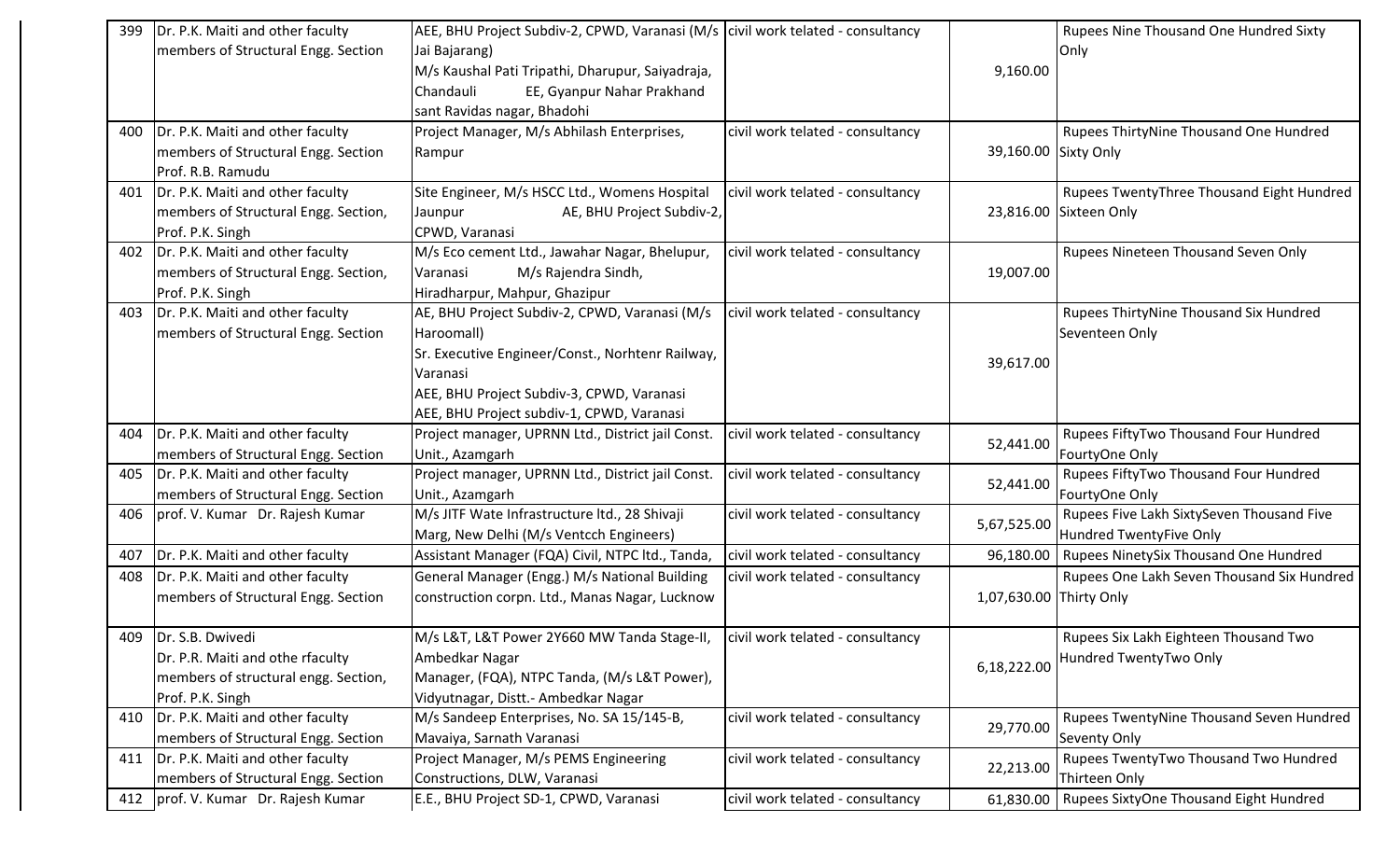| 413 | Prof. R.B. Ramudu                        | M/s Envirod Projects Pvt. Ltd., Avodhpuri Road-                                  | civil work telated - consultancy |                      | Rupees FourtyEight Thousand Ninety Only                   |
|-----|------------------------------------------|----------------------------------------------------------------------------------|----------------------------------|----------------------|-----------------------------------------------------------|
|     |                                          | 6, Lakharpur, Kanpur                                                             |                                  |                      |                                                           |
|     |                                          | Sr. Manager (FQA), NTPC, Vindhyachal,                                            |                                  | 48,090.00            |                                                           |
|     |                                          | Vindhyanagar, Singrauli                                                          |                                  |                      |                                                           |
| 414 | Dr. P.K. Maiti and other faculty         | Unit Incharge, Sonebhadra Unit, UPRNN Ltd.,                                      | civil work telated - consultancy |                      | Rupees FiftyFive Thousand Eight Hundred                   |
|     | members of Structural Engg. Section      | Gyanpur, Bhadohi                                                                 |                                  | 55,876.00            | SeventySix Only                                           |
|     | 415  Dr. P.K. Maiti and other faculty    | AGM Engg., M/s National Buildings Const. Corpn. civil work telated - consultancy |                                  |                      | Rupees SixtyThree Thousand Six Hundred                    |
|     | members of Structural Engg. Section,     | Ltd., Lucknow,                                                                   |                                  |                      | 63,662.00 SixtyTwo Only                                   |
|     | Prof. P.K. Singh                         |                                                                                  |                                  |                      |                                                           |
|     | 416   Dr. P.K. Maiti and other faculty   | A.E. BHU Project, SD-3, CPWD, Varanasi                                           | civil work telated - consultancy | 10,450.00            | Rupees Ten Thousand Four Hundred Fifty Only               |
|     | members of Structural Engg. Section      |                                                                                  |                                  |                      |                                                           |
|     | 417   Prof. Veerendra Kumar Prof. Rajesh | Unit Incharge, UP Rajkiya Nirman Nigam Ltd.,                                     | civil work telated - consultancy |                      | Rupees FiftySeven Thousand Two Hundred                    |
|     | Kumar                                    | Commissioner Office Campus, Sidhari, Azamgarh                                    |                                  | 57,250.00 Fifty Only |                                                           |
|     |                                          |                                                                                  |                                  |                      |                                                           |
| 418 | Dr. P.K. Maiti and other faculty         | A.E., BHU Project, SD-3, CPWD, Varanasi                                          | Civil work related - Testing     |                      | Rupees ThirtyFive Thousand Three Hundred                  |
|     | members of Structural Engg. Section      |                                                                                  |                                  | 35,300.00            | Only                                                      |
|     | 419   prof. V. Kumar Dr. Rajesh Kumar    | M/s Ela Infrastructure Pvt. Ltd., Samneghat                                      | Civil work related - consultancy |                      | 3,43,500.00   Rupees Three Lakh FourtyThree Thousand Five |
| 420 | Prof. P.K. Singh                         | Incharge, IWET office, C/o Bhelupur Water                                        | civil work related - testing,    |                      | Rupees Sixteen Thousand Only                              |
|     |                                          | Treatment Plant, Varanasi                                                        | consultancy                      | 16,000.00            |                                                           |
| 421 | prof. V. Kumar Dr. Rajesh Kumar          | Project Manager (I) GPCU, UP Jal Nigam,                                          | Civil work related - consultancy |                      | Rupees FourtyOne Thousand Eight Hundred                   |
|     |                                          | Allahabad                                                                        |                                  | 41,800.00            | Only                                                      |
| 422 | Dr. S.B. Dwivedi, Prof. P.K. Singh       | Asstt. Manager (FQA-Civil) NTPC, Tanda,                                          | Civil work related - Testing,    |                      | Rupees Two Lakh Nineteen Thousand Three                   |
|     |                                          | Amebedkar Nagar<br>Project Incharge, M/s                                         | consultancy                      |                      | 2,19,382.00 Hundred EightyTwo Only                        |
|     |                                          | RITES Ltd., Nabinagar TPP, Aurangabad, Bihar                                     |                                  |                      |                                                           |
| 423 | prof. V. Kumar Dr. Rajesh Kumar          | Project Manager, BHU Project, SD, CPWE,                                          | Civil work related - consultancy | 31,350.00            | Rupees ThirtyOne Thousand Three Hundred                   |
|     |                                          | Varanasi                                                                         |                                  |                      | <b>Fifty Only</b>                                         |
| 424 | Dr. P.K. Maiti and other faculty         | AEE, BHU Project, SD-I, CPWD, Varanasi                                           | Civil work related - Testing     | 47,026.00            | Rupees FourtySeven Thousand TwentySix Only                |
|     | members of Structural Engg. Section      |                                                                                  |                                  |                      |                                                           |
| 425 | Dr. P.K. Maiti and other faculty         | AEE, BHU Project, SD-I, CPWD, Varanasi                                           | Civil work related - Testing,    |                      | Rupees ThirtyThree Thousand Four Hundred                  |
|     | members of Structural Engg. Section,     | AEE, BHU Project, SD-3, CPWD, Vranasi                                            | consultancy                      |                      | 33,434.00 ThirtyFour Only                                 |
|     | Prof. P.K. Singh                         |                                                                                  |                                  |                      |                                                           |
|     | 426 Prof. P.K. Singh                     | AEE, BHU Project, SD-2, CPWD, Varanasi                                           | Civil work related - Testing,    |                      | Rupees Fourty Thousand Seven Hundred                      |
|     |                                          | Er. V.K. Sharma, Sr. Manager (Civil-T/Ship), NTPC                                | consultancy                      | 40,792.00            | NinetyTwo Only                                            |
|     |                                          | Incharge, IWET officer, C/o<br>Ltd., Tanda                                       |                                  |                      |                                                           |
|     |                                          | Bhelupur Water Treatment plant, Varanasi                                         |                                  |                      |                                                           |
| 427 | Dr. P.K. Maiti and other faculty         | AEE, BHU Projcet, CPWD, BHU, Varanasi                                            | Civil work related - Testing,    |                      | Rupees ThirtyOne Thousand One Hundred                     |
|     | members of Structural Engg. Section,     | Sr. Manager (FQA), NTPC Vindhyachal,                                             | consultancy                      | 31,144.00            | FourtyFour Only                                           |
|     | Prof. P.K. Singh                         | Vindhayanagar, Singrauli M/s Mohanth Singh                                       |                                  |                      |                                                           |
|     |                                          | & Sons, Cantonment, Varanasi                                                     |                                  |                      |                                                           |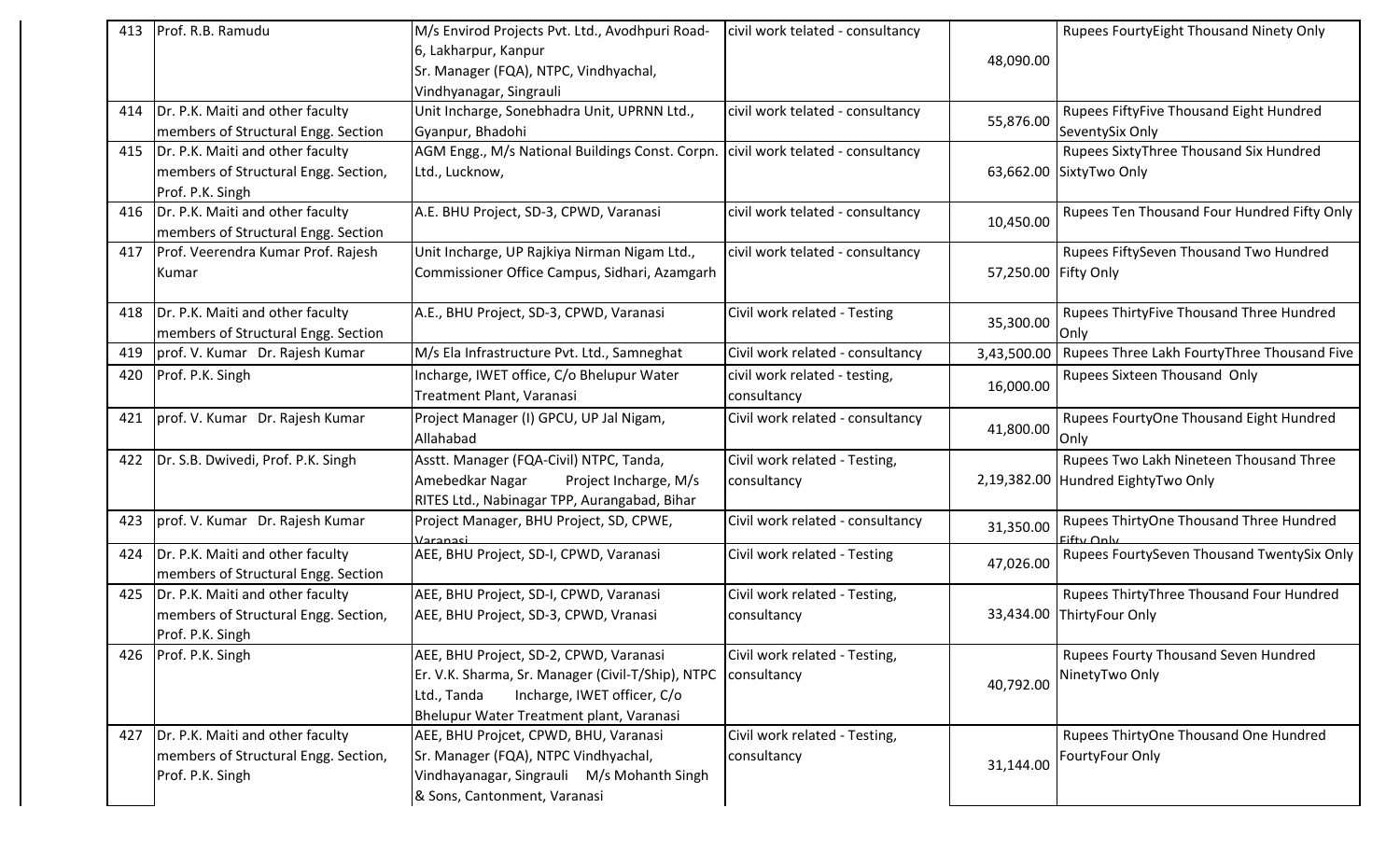| 428 | Dr. P.K. Maiti and other faculty       | AEE, BHU Project, SD-I, CPWD, Varanasi            | Civil work related - Testing     | 16,488.00   | Rupees Sixteen Thousand Four Hundred        |
|-----|----------------------------------------|---------------------------------------------------|----------------------------------|-------------|---------------------------------------------|
|     | members of Structural Engg. Section    |                                                   |                                  |             | EightyEight Only                            |
| 429 | Dr. P.K. Maiti and other faculty       | AE, BHU Project, SD-I, CPWD, Varanasi             | Civil work related - Testing     | 16,843.00   | Rupees Sixteen Thousand Eight Hundred       |
|     | members of Structural Engg. Section    |                                                   |                                  |             | FourtyThree Only                            |
| 430 | Dr. P.K. Maiti and other faculty       | AEE, Varanasi Project, SD-I, CPWD, Varanasi       | Civil work related - Testing     | 5,225.00    | <b>Rupees Five Thousand Two Hundred</b>     |
|     | members of Structural Engg. Section    |                                                   |                                  |             | <b>TwentyFive Only</b>                      |
| 431 | Prof. Rajesh Kumar                     | M/s Dugal Associates Pvt. Ltd., Krishna Park,     | civil work related - testing     | 59,998.00   | Rupees FiftyNine Thousand Nine Hundred      |
| 432 | Prof. Rajesh Kumar                     | Senior Section Engineer/works, Northern           | civil work related - testing     | 59,540.00   | Rupees FiftyNine Thousand Five Hundred      |
| 433 | Prof. Rajesh Kumar                     | M/s GIL SIL GMR Infrastructure Ltd., Ganga        | civil work related - testing     | 95,035.00   | Rupees NinetyFive Thousand ThirtyFive Only  |
|     |                                        | Darshan Colony, Jagdeesh Bhavan, Mirzapur         |                                  |             |                                             |
| 434 | Prof. Rajesh Kumar                     | AE (c), ROB. 30 AC, UPSBC, BCU-I Lohia Talab,     | civil work related - testing     | 19,007.00   | Rupees Nineteen Thousand Seven Only         |
| 435 | Prof. Arun Prasad                      | M/s HES Infra Pvt. Ltd., Reddy Colony Bajarang    | civil work related - testing     | 1,14,500.00 | Rupees One Lakh Fourteen Thousand Five      |
| 436 | Prof. Rajesh Kumar                     | Project Manager, UPRNN Ltd., District Jail Const. | civil work related - testing     | 52,441.00   | Rupees FiftyTwo Thousand Four Hundred       |
| 437 | Prof. Veerendra Kumar Prof. Rajesh     | Unit Incharge, Suda Samarpit Unit- UPRNN Ltd.,    | civil work telated - consultancy |             | Rupees One Lakh EightyEight Thousand Eight  |
|     | Kumar                                  | Nadesar, Varanasi                                 |                                  | 1,88,811.00 | Hundred Eleven Only                         |
|     |                                        | M/s Dugal Associates Pvt. Ltd., Estend Mard,      |                                  |             |                                             |
|     |                                        | Saidulajaib, New Delhi-30                         |                                  |             |                                             |
| 438 | Prof. Arun Prassad, Dr. P. Bala Ramudu | Geocon Infra Pvt. Ltd., TF-16, Ansals fortune     | Civil work related - Consultancy | 91,600.00   | Rupees NinetyOne Thousand Six Hundred       |
|     | Shri Suresh Kumar                      | Arcade, Sector-18, Noida-201301                   |                                  |             | Only                                        |
| 439 | Prof. R.B. Ramudu                      | Officer Trainee, E&P, HPCL, Mughalsarai,          | civil work related - testing     | 81,410.00   | Rupees EightyOne Thousand Four Hundred Ten  |
|     |                                        | Chandauli                                         |                                  |             |                                             |
| 440 | Prof. Rajesh Kumar                     | AEE, Varanasi Project, SD-I, CPWD, Varanasi       | civil work telated - consultancy | 5,225.00    | Rupees Five Thousand Two Hundred            |
| 441 | Prof. V. Kumar                         | M/s Maxout Infrastructure Pvt. Ltd., 21 K.G.      | civil work related - testing     | 1,30,625.00 | Rupees One Lakh Thirty Thousand Six Hundred |
|     |                                        | Marg, Cannaught Place, New Delhi-110001           |                                  |             | <b>TwentyFive Only</b>                      |
| 442 | Prof. Rajesh Kumar                     | M/s Jaiprakash Associates Pvt. Ltd., Cement       | civil work related - testing     | 8,320.00    | Rupees Eight Thousand Three Hundred Twenty  |
|     |                                        | Divn., Dalla, Sonebhadra                          |                                  |             | Only                                        |
| 443 | Prof. Rajesh Kumar                     | Unit Incharge, King George Medical University,    | civil work related - testing     | 1,13,070.00 | Rupees One Lakh Thirteen Thousand Seventy   |
|     |                                        | Unit-10, UPRNN Ltd., Lucknow                      |                                  |             | Only                                        |
| 444 | Prof. Rajesh Kumar                     | Unit Incharge, King George Medical University,    | civil work related - testing     | 56,535.00   | Rupees FiftySix Thousand Five Hundred       |
|     |                                        | Unit-10, UPRNN Ltd., Lucknow                      |                                  |             | ThirtyFive Only                             |
| 445 | Dr. P.K. Maiti and other faculty       | AEE, BHU Project, SD-1, CPWD, Varanasi            | civil work related - testing     |             | Rupees TwentySeven Thousand Five Hundred    |
|     | members of Structural Engg. Section    | Assistant Divisional Engineer (I), ECR,           |                                  | 27,511.00   | Eleven Only                                 |
|     |                                        | Mughalsarai.<br>EE, Electricity Civil             |                                  |             |                                             |
|     |                                        | Transmission Divn., UPPTC, Ltd., DLW, Varanasi    |                                  |             |                                             |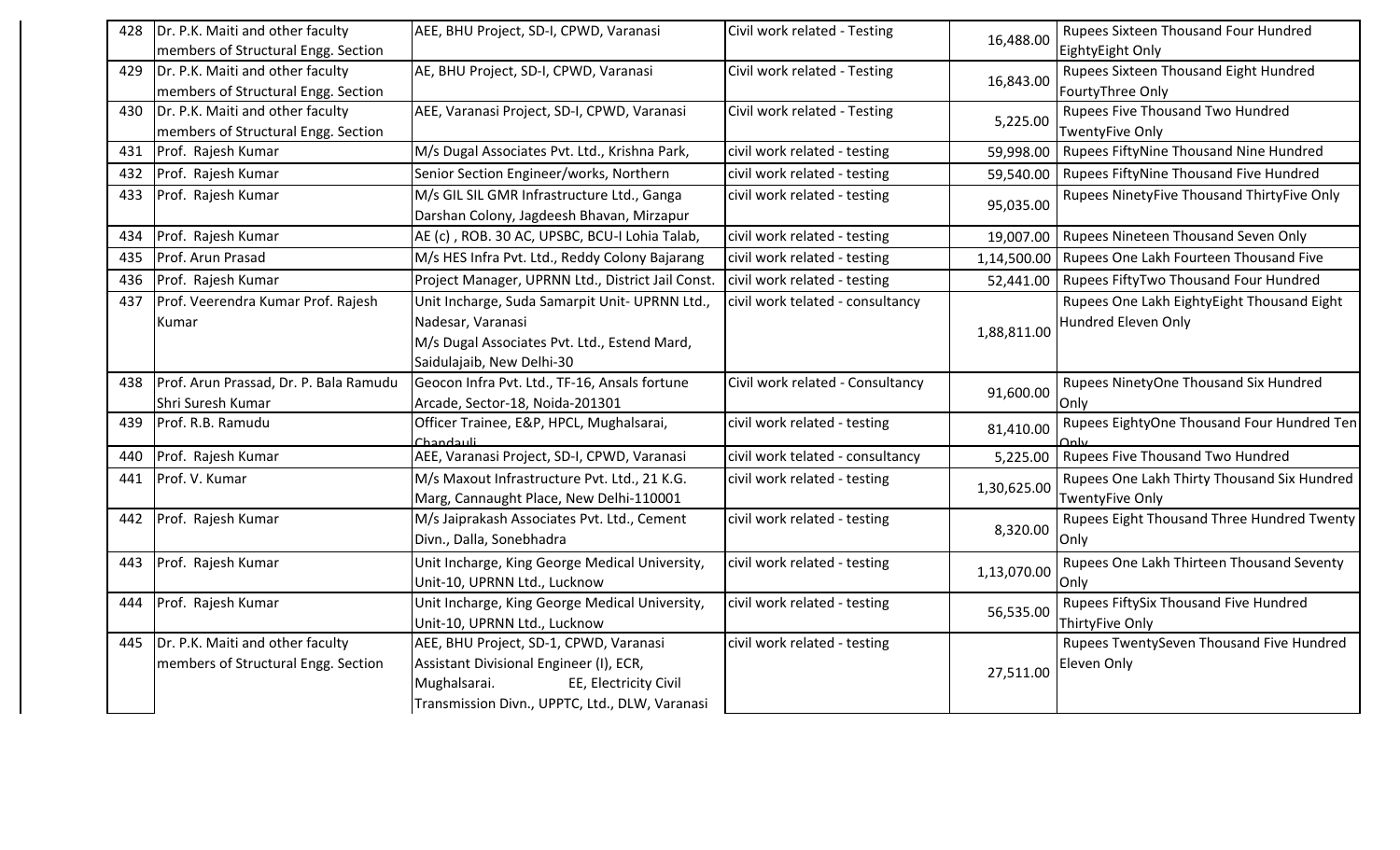| 446 | Dr. P.K. Maiti and other faculty      | Dayal Associates Pvt. Ltd., Krishna Prark,                                    | civil work related - testing |           | Rupees Sixteen Thousand Thirty Only                  |
|-----|---------------------------------------|-------------------------------------------------------------------------------|------------------------------|-----------|------------------------------------------------------|
|     | members of Structural Engg. Section   | Khanpur, New Delhi                                                            |                              |           |                                                      |
|     |                                       | M/s Chendra Sekhar Singh, Chundrika Sadan,                                    |                              | 16,030.00 |                                                      |
|     |                                       | Lanka, Varanasi                                                               |                              |           |                                                      |
|     |                                       | M/s Kaushal Pati Tripathi, Dharupur, Saiyad raja,                             |                              |           |                                                      |
|     |                                       | Chandauli                                                                     |                              |           |                                                      |
| 447 | Prof. P.K. Singh                      | Dy. Manager Const., Indian Oil Corpn. Ltd.,                                   | civil work related - testing |           | Rupees ThirtyThree Thousand Eight Hundred            |
|     |                                       | Pipalagaon, Allahabad                                                         |                              | 33,892.00 | NinetyTwo Only                                       |
|     |                                       | AEE, BHU Project, SD-1, CPWD, Varanasi                                        |                              |           |                                                      |
|     |                                       | AEE, BHU Project, SD-3, CPWD, Varanasi                                        |                              |           |                                                      |
|     | 448 Prof. Rajesh Kumar                | M/s Mahanth Singh & Sons, Nathu Singh Marg,                                   | civil work related - testing |           | Rupees Thirteen Thousand Seven Hundred               |
|     |                                       | Cantonment, Varanasi                                                          |                              | 13,741.00 | FourtyOne Only                                       |
|     |                                       | A.E. (Civil), Bihar State Power Trans. Co. Ltd.,                              |                              |           |                                                      |
|     |                                       | Dehri-On-sone.                                                                |                              |           |                                                      |
| 449 | Prof. Rajesh Kumar                    | M/s Mahanth Singh & Projest Manager                                           | civil work related - testing | 13,741.00 | Rupees Thirteen Thousand Seven Hundred               |
| 450 | Prof. P.K. Singh                      | M/s Salik Ram & Company, Kajarahawo Pakhro,                                   | civil work related - testing |           | Rupees Seventeen Thousand Eight Hundred              |
|     |                                       | Police line road, Mirzapur                                                    |                              |           | SixtyTwo Only                                        |
|     |                                       | M/s Dayal Associates Pvt. Ltd., Estend Marg,                                  |                              |           |                                                      |
|     |                                       | Saidutajaih, Mew Delhi                                                        |                              | 17,862.00 |                                                      |
|     |                                       | M/s Dayal Associates Pvt. Ltd., Saidulajaih, New                              |                              |           |                                                      |
|     |                                       | Delhi                                                                         |                              |           |                                                      |
|     | 451 Prof. P.K. Singh                  | Sr. Project Manager, BSC-C&C 'JV'DFCC Project,                                | civil work related - testing |           | Rupees TwentySeven Thousand Seven                    |
|     |                                       | Kaimur, Bihar                                                                 |                              |           | Hundred Nine Only                                    |
|     |                                       | M/s Abhilasha Enterprises, Industrial Area,                                   |                              |           |                                                      |
|     |                                       | Ajeetpur, Rampur                                                              |                              | 27,709.00 |                                                      |
|     |                                       | M/s Kaushal Pati Tripathi, Dharupur, Saiyadraja,                              |                              |           |                                                      |
|     |                                       | Chandauli                                                                     |                              |           |                                                      |
|     |                                       | EE, Varanasi Project, SD-1, CPWD, Varanasi                                    |                              |           |                                                      |
| 452 |                                       | M/s NBCC Ltd., ESIC Hospital works, Manas                                     | civil work related - testing | 26,335.00 | Rupees TwentySix Thousand Three Hundred              |
| 453 | Prof. V. Kumar Dr. Rajesh Kumar       | Project Manager, C & MU (Ganga) VKPJN,                                        | civil work related - testing | 88,519.00 | Rupees EightyEight Thousand Five Hundred             |
| 454 | <b>Prof.</b> Rajesh Kumar             | HES Infta Pvt. Ltd., B.N. Reddy Colony,                                       | civil work related - testing |           | 74,425.00   Rupees SeventyFour Thousand Four Hundred |
|     | 455   Prof. V. Kumar Dr. Rajesh Kumar | M/s GKC Project Ltd., Green Building Lone, HITEC civil work related - testing |                              | 62,700.00 | Rupees SixtyTwo Thousand Seven Hundred               |
|     |                                       | City, Kondapur, Hyderabad                                                     |                              |           | Only                                                 |
| 456 | Dr. P.R. Maiti and other faculty      | A.E., BHU Project, SD-3, CPWD, Varanasi                                       | civil work related - testing | 10,450.00 | Rupees Ten Thousand Four Hundred Fifty Only          |
|     | members of Structural engg. Section   |                                                                               |                              |           |                                                      |
| 457 | Prof. P.K. Singh                      | AEE, BHU Project, CPWD, Varanasi                                              | civil work related - testing | 27,709.00 | Rupees TwentySeven Thousand Seven                    |
| 458 | Prof. P.K. Singh                      | Officer Trainee, E&P, HPCL, Mughalsarai,                                      | civil work related - testing |           | Rupees Fourty Thousand Seven Hundred                 |
|     |                                       | Chandauli<br>AE, BHU Project, SD-3,                                           |                              |           | 40,762.00 SixtyTwo Only                              |
|     |                                       | CPWD, Varanasi                                                                |                              |           |                                                      |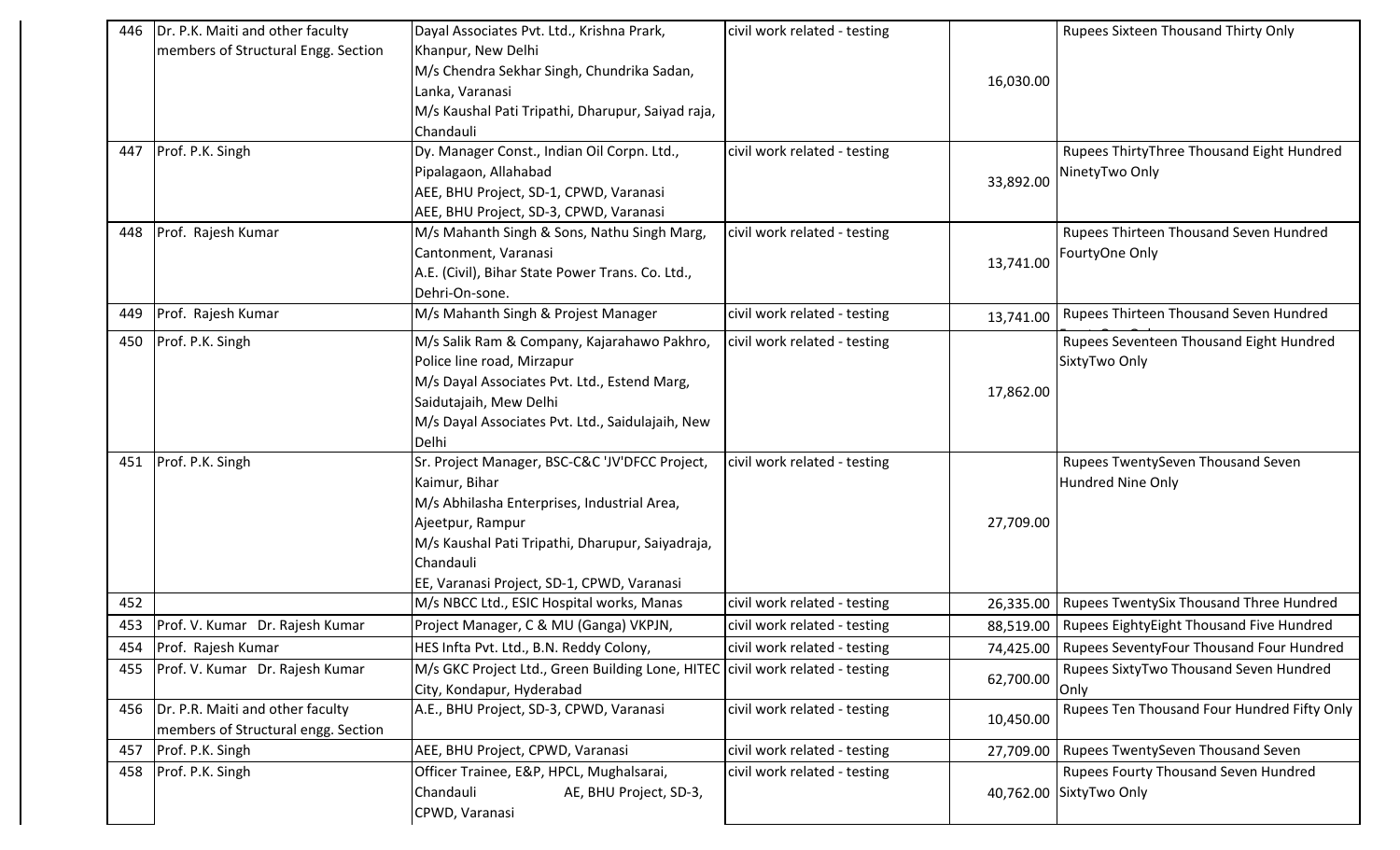| 459 | Prof. Rajesh Kumar                                                                                                  | AE, BHU Project, SD-3, CPWD, Varanasi                                                                                                                                                                 | civil work related - testing                 | 49,235.00   | Rupees FourtyNine Thousand Two Hundred                                           |
|-----|---------------------------------------------------------------------------------------------------------------------|-------------------------------------------------------------------------------------------------------------------------------------------------------------------------------------------------------|----------------------------------------------|-------------|----------------------------------------------------------------------------------|
| 460 | Prof. Rajesh Kumar                                                                                                  | A.E., BHU Project, SD-3, CPWD, Varanasi                                                                                                                                                               | civil work related - testing                 | 40,075.00   | Rupees Fourty Thousand SeventyFive Only                                          |
| 461 | Prof. P.K. Singh                                                                                                    | AEE, BHU Project, SD-1, CPWD, Varanasi<br>AE, BHU Project SD-3, CPWD, Varanasi<br>AEE, BHU Project, SD-1, CPWD, Varanasi                                                                              | civil work related - testing,<br>consultancy | 38,701.00   | Rupees ThirtyEight Thousand Seven Hundred<br>One Only                            |
|     | 462   Dr. P.R. Maiti and other faculty<br>members of Structural engg. Section                                       | Section Engineer (Works) F.C Yard Plant Depo,<br>ECR, Mughalsarai                                                                                                                                     | Civil work related - Testing                 | 57,250.00   | Rupees FiftySeven Thousand Two Hundred<br>Fifty Only                             |
| 463 | prof. V. Kumar Dr. Rajesh Kumar                                                                                     | M/s JCL Infra Ltd., Industrial Estate, Pratapur,<br>Meerut                                                                                                                                            | civil work related - consultancy             | 78,375.00   | Rupees SeventyEight Thousand Three Hundred<br>SeventyFive Only                   |
|     | 464 Prof. Rajesh Kumar                                                                                              | Chief Executive Officer, Cantonment Board,<br>Varanasi                                                                                                                                                | civil work telated - consultancy             | 1,14,500.00 | Rupees One Lakh Fourteen Thousand Five<br>Hundred Only                           |
| 465 | Dr. P.R. Maiti and other faculty<br>members of Structural engg. Section                                             | AEE, Varanasi Project, SD-1, CPWD, Varanasi<br>A.E., BHU Project, SD-3, CPWD, Varanasi                                                                                                                | civil work telated - consultancy             | 14,108.00   | Rupees Fourteen Thousand One Hundred Eight<br>Only                               |
|     | 466   Dr. S.B. Dwivedi, Dr. P.R. Maiti and<br>other faculty members of Structural<br>Engg. Section, Prof. P.K.Singh | Sr. Manager (FQA), FQA NTPC-Vindhyachal,<br>Vindhyanagar, Singrauli                                                                                                                                   | civil work telated - consultancy             |             | Rupees One Lakh NinetySeven Thousand Six<br>1,97,627.00 Hundred TwentySeven Only |
|     | 467 Dr. P.R. Maiti and other faculty<br>members of Structural engg. Section                                         | M/s NBCC Ltd., ESIC Hospital works, Manas<br>Nagar, Lucknow                                                                                                                                           | civil work telated - consultancy             | 66,181.00   | Rupees SixtySix Thousand One Hundred<br>EightyOne Only                           |
| 468 | Prof. V.Kumar                                                                                                       | M/s Varaha Infra Ltd., Umesh Smriti 6 Jalon Vilas   civil work telated - consultancy<br>Scheme, Paota "B"Road, Jodhpur, Rajasthan                                                                     |                                              |             | Rupees One Lakh FiftySix Thousand Seven<br>1,56,750.00 Hundred Fifty Only        |
| 469 | Prof. P.B. Ramudu                                                                                                   | Sr. Section Engineer (works), NCR, Churk,<br>Sonebhadra                                                                                                                                               | civil work related - testing                 | 27,709.00   | Rupees TwentySeven Thousand Seven<br>Hundred Nine Only                           |
| 470 | Dr. P.R. Maiti and other faculty<br>members of Structural engg. Section                                             | M/s NBCC Ltd., ESIC Hospital works, Manas<br>Nagar, Lucknow                                                                                                                                           | civil work related - testing                 | 30,915.00   | Rupees Thirty Thousand Nine Hundred Fifteen<br>Only                              |
| 471 | Dr. P.R. Maiti and other faculty<br>members of Structural engg. Section,<br>Prof. P.K. Singh                        | A.E., BHU Project, SD-3, CPWD, Varanasi<br>A.E.O, BHU Project, SD-3, CPWD, Varanasi<br>EE, Nagar Nigam, Varanasi<br>M/s Orbital Infra Power, 320 The Sapphire Mall,<br>Sector-49, Sohra Road, Gurgaon | civil work related - testing                 | 23,587.00   | Rupees TwentyThree Thousand Five Hundred<br>EightySeven Only                     |
| 472 | Dr. P.R. Maiti and other faculty<br>members of Structural engg. Section,<br>Prof. P.K.Singh                         | EE, U.P. Jal Nigam, Yantrik Khand, Dinapur,<br>Manager V Chal, PGCIL, NH-<br>Varanasi<br>3, NTPC Township, Vindhyanagar, Singrauli<br>Sr. Manager (Civil), NTPC Ltd., Unchahar, Rae<br><b>Bareli</b>  | civil work related - testing                 | 20,839.00   | Rupees Twenty Thousand Eight Hundred<br>ThirtyNine Only                          |
|     | 473 Dr. P.R. Maiti and other faculty<br>members of Structural engg. Section,<br>Prof. P.K.Singh                     | AEE, BHU Project, SD-2, CPWD, Varanasi<br>Sr. Manager (Civil), NTPC ltd., Unchahar,<br>Raebareli                                                                                                      | civil work related - testing                 |             | Rupees Sixteen Thousand Seven Hundred<br>16,717.00 Seventeen Only                |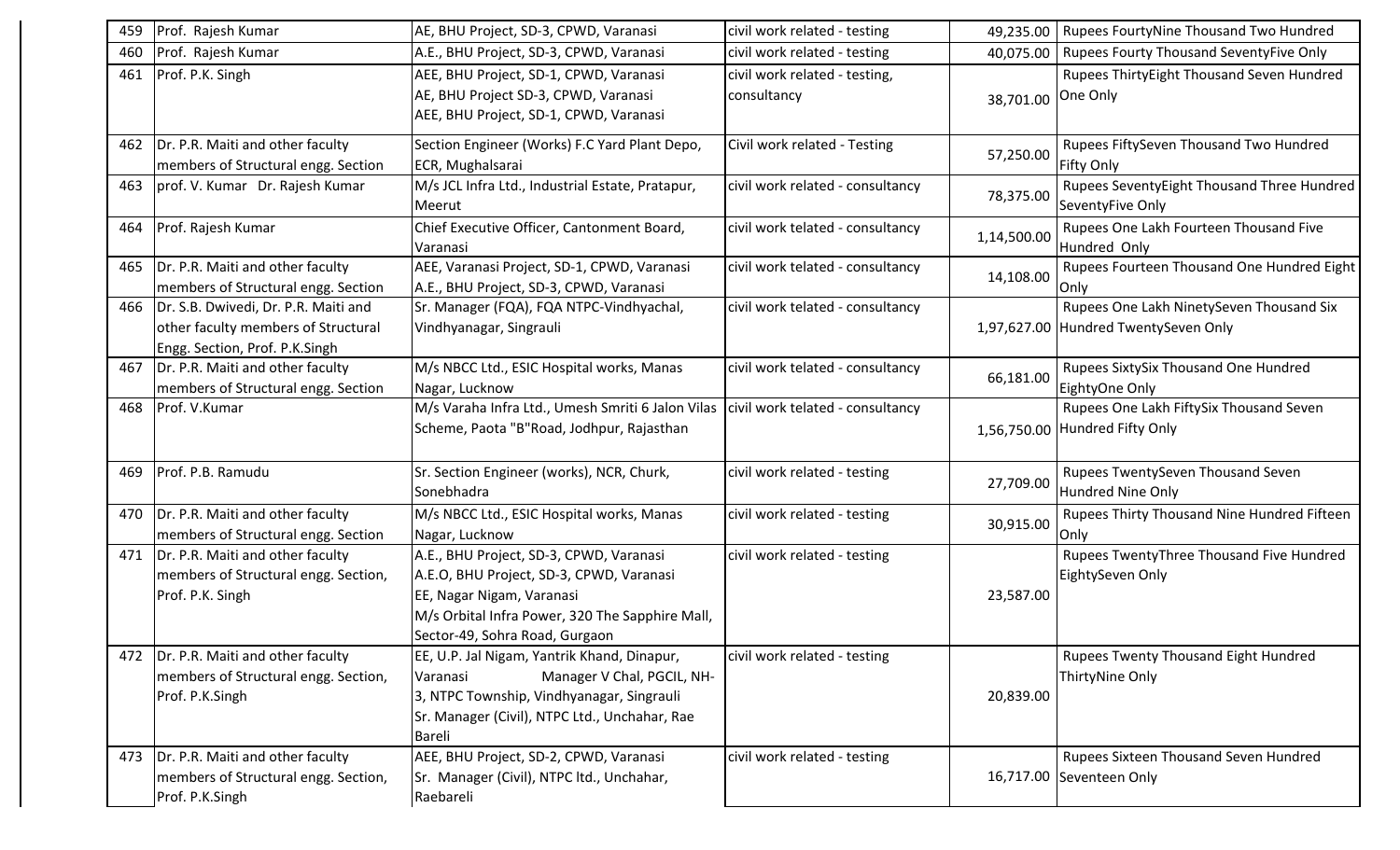| 474 | Dr. P.R. Maiti and other faculty        | Assistant Divisional Engineer (HQ), ECR, Danapur   civil work related - testing |                                  | 54,960.00   | Rupees FiftyFour Thousand Nine Hundred Sixty |
|-----|-----------------------------------------|---------------------------------------------------------------------------------|----------------------------------|-------------|----------------------------------------------|
|     | members of Structural engg. Section     |                                                                                 |                                  |             | Only                                         |
| 475 | Dr. Rajesh Kumar                        | E.E., Construction Divn.-1, PWD, Allahabad                                      | civil work related - testing     | 1,83,200.00 | Rupees One Lakh EightyThree Thousand Two     |
| 476 | Dr. P.R. Maiti and other faculty        | Unit Incharge, Unit-21 'A', UPRNN Ltd., Vidhan                                  | civil work related - testing     | 76,500.00   | Rupees SeventySix Thousand Five Hundred      |
|     | members of Structural engg. Section     | Sabha Marg, Lucknow                                                             |                                  |             | Only                                         |
| 477 | Dr. P.R. Maiti and other faculty        | AE, BHU Project, SD-2, CPWD, Varanasi                                           | civil work related - testing     | 63,745.00   | Rupees SixtyThree Thousand Seven Hundred     |
|     | members of Structural engg. Section     |                                                                                 |                                  |             | FourtyFive Only                              |
| 478 | Dr. P.R. Maiti and other faculty        | EE, C.D., UP Jal Nigam, Sonebhadra                                              | civil work related - testing     | 48,663.00   | Rupees FourtyEight Thousand Six Hundred      |
|     | members of Structural engg. Section     |                                                                                 |                                  |             | SixtyThree Only                              |
| 479 | Dr. P.R. Maiti and other faculty        | Project Manager, C&D Services, UP Jal Nigan,                                    | civil work related - testing     | 51,296.00   | Rupees FiftyOne Thousand Two Hundred         |
|     | members of Structural engg. Section     | Unit-3, Azamgarh                                                                |                                  |             | NinetySix Only                               |
| 480 | prof. V. Kumar Dr. Rajesh Kumar, Dr.    | Project Manager, C&D Services, UP Jal Nigan,                                    | civil work related - testing     |             | Rupees One Lakh Two Thousand Eight           |
|     | P.R. Maiti and other faculty members of | Unit-3, Azamgarh M/s Sidharth Construction                                      |                                  |             | 1,02,821.00 Hundred TwentyOne Only           |
|     | Structural Engg. Section                | vinay khand, Gomati nagar, Lucknow                                              |                                  |             |                                              |
| 481 | Dr. P.R. Maiti and other faculty        | Project Manager, C&D services, UP Jal Nigam,                                    | civil work related - testing     |             |                                              |
|     | members of Structural engg. Section     | Unit-3, Azamgarh                                                                |                                  | 1,04,653.00 |                                              |
| 482 | Prof. P.B. Ramudu                       | M/s Baghel Infrastructure Pvt. Ltd. C/o Manager                                 | civil work related - testing     |             | Rupees Thirty Thousand Only                  |
|     |                                         | (FQA), NTPC, Vindhyachal, Vindhyanagar,                                         |                                  | 30,000.00   |                                              |
| 483 | Dr. P.R. Maiti and other faculty        | M/s TATA Project Ltd., DLW, Varanasi                                            | civil work telated - consultancy |             | Rupees Fifteen Thousand FourtyEight Only     |
|     | members of Structural engg. Section     |                                                                                 |                                  | 15,048.00   |                                              |
| 484 | Dr. P.R. Maiti and other faculty        | M/s Dugal Associates Pvt. Ltd., Estend Mard,                                    | civil work telated - consultancy |             | Rupees One Lakh Twenty Thousand One          |
|     | members of Structural engg. Section     | Saidulajaib, New Delhi                                                          |                                  | 1,20,111.00 | Hundred Eleven Only                          |
| 485 | Dr. P.R. Maiti and other faculty        | A.E., BHU Project, SD-2, CPWD, Varanasi                                         | civil work telated - consultancy |             | Rupees ThirtyFive Thousand Two Hundred       |
|     | members of Structural engg. Section     |                                                                                 |                                  | 35,266.00   | SixtySix Only                                |
| 486 | Prof. P.K. Singh, Prof. R.B. Ramudu     | AGM (Civil), NTPC Ltd., Unchahar, Raebareli                                     | civil work telated - consultancy | 21,297.00   | Rupees TwentyOne Thousand Two Hundred        |
| 487 | Dr. P.R. Maiti and other faculty        | M/s Geocon Infra Pvt. Ltd., Sector-18, Noida                                    | civil work telated - consultancy |             | Rupees Fourteen Thousand Six Hundred         |
|     | members of Structural engg. Section     | AEE, BHU Project, SD-1, CPWD, Varanasi                                          |                                  | 14,655.00   | FiftyFive Only                               |
|     | Prof. R.B. Ramudu                       | M/s Baghel Inftastructure Pvt. Ltd. C/o Sr.                                     |                                  |             |                                              |
|     |                                         | Manager (FQA), NTPC, Vindhyachal,                                               |                                  |             |                                              |
| 488 | Dr. P.R. Maiti and other faculty        | M/s BSC, C&C 'JV', DFCC Project, Kaimur, Bihar                                  | civil work telated - consultancy |             | Rupees TwentyFive Thousand Eight Hundred     |
|     | members of Structural engg. Section,    | AE, BHU Project, SD-3, CPWD, Varanasi                                           |                                  |             | 25,877.00 SeventySeven Only                  |
|     | Prof. P.K.Singh                         | S.E., U.W.D., BHU, Varanasi                                                     |                                  |             |                                              |
| 489 | Dr. P.R. Maiti and other faculty        | AE, BHU Project, SD-2, CPWD, Varanasi                                           | civil work telated - consultancy |             | Rupees Eighteen Thousand Three Hundred       |
|     | members of Structural engg. Section     | ADEN/Land/MGS, ECR Mughalsarai                                                  |                                  |             | 18,320.00 Twenty Only                        |
|     |                                         | M/s. Shiv Engineering Pokhara, Rabertsganj,                                     |                                  |             |                                              |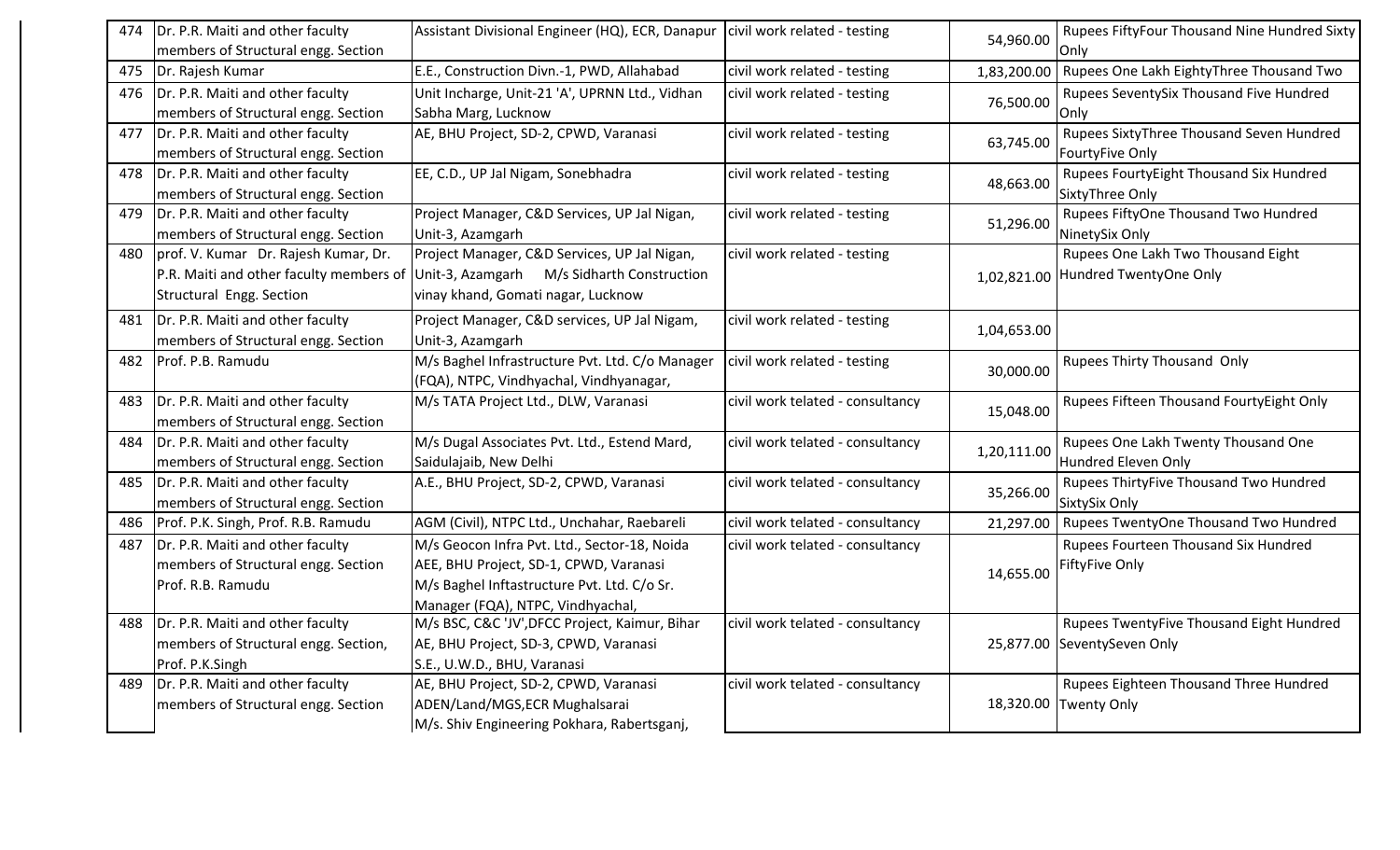| 490 | Dr. P.R. Maiti and other faculty                                        | Sri Gopikrishna Powertech, Industrical Area,                                         | civil work telated - consultancy |             | Rupees Thirteen Thousand Seven Hundred                      |
|-----|-------------------------------------------------------------------------|--------------------------------------------------------------------------------------|----------------------------------|-------------|-------------------------------------------------------------|
|     | members of Structural engg. Section                                     | Rampur, Jaunpur<br>EE, Nagar Nigam,                                                  |                                  |             | <b>Fourty Only</b>                                          |
|     |                                                                         | Varanasi                                                                             |                                  | 13,740.00   |                                                             |
|     |                                                                         | ADEN/Land/MGS, East centra Railway,                                                  |                                  |             |                                                             |
|     |                                                                         | Mughalsarai                                                                          |                                  |             |                                                             |
| 491 | Dr. P.R. Maiti and other faculty                                        | AGM (Civil), NBCC Ltd., Chandmari, Bada Lalpur,                                      | civil work telated - consultancy |             | Rupees Eight Thousand Fifteen Only                          |
|     | members of Structural engg. Section                                     | Varanasi                                                                             |                                  |             |                                                             |
|     |                                                                         | EE., Rural Engineering Department, Divn-                                             |                                  | 8,015.00    |                                                             |
|     |                                                                         | AE. (Civil), Bihar State<br>Bhadohi                                                  |                                  |             |                                                             |
|     |                                                                         | Power Trans. Co. Ltd., Transmission Circle, Dehri-                                   |                                  |             |                                                             |
| 492 | Dr. S. K. Gupta                                                         | E.E., UP Jal Nigam, C.D., Durgakund, Varanasi                                        | civil work telated - consultancy | 57,250.00   | Rupees FiftySeven Thousand Two Hundred                      |
| 493 | Dr. P.R. Maiti and other faculty                                        | Dy. Project Manager, UPSBC Ltd., BCU, Raebareli                                      | civil work telated - consultancy | 1,09,920.00 | Rupees One Lakh Nine Thousand Nine                          |
|     | members of Structural engg. Section                                     |                                                                                      |                                  |             | <b>Hundred Twenty Only</b>                                  |
| 494 | Prof. Veerendra Kumar Prof. Rajesh                                      | Dy. Chief Project Manager/Mughalsarai,                                               | civil work telated - consultancy | 2,09,000.00 | Rupees Two Lakh Nine Thousand Only                          |
|     | Kumar                                                                   | Dedicated Freight Corridor corpn. Of India.                                          |                                  |             |                                                             |
| 495 | Dr. P.R. Maiti and other faculty                                        | Chief Manager (Civil) NCL, HQ, Singrauli, Singrauli civil work telated - consultancy |                                  | 40,578.00   | Rupees Fourty Thousand Five Hundred                         |
| 496 | members of Structural engg. Section<br>Dr. P.R. Maiti and other faculty | Chief Manager (Civil) NCL, HQ, Singrauli, Singrauli civil work telated - consultancy |                                  |             | SeventyEight Only<br>Rupees Fourteen Thousand Eight Hundred |
|     | members of Structural engg. Section                                     |                                                                                      |                                  | 14,815.00   | Fifteen Only                                                |
| 497 | Dr. P.R. Maiti and other faculty                                        | Chief Manager (Civil) NCL, HQ-Singrauli, Singrauli civil work telated - consultancy  |                                  |             | Rupees Five Thousand Nine Hundred                           |
|     | members of Structural engg. Section                                     |                                                                                      |                                  | 5,926.00    | <b>TwentySix Only</b>                                       |
| 498 | Dr. P.R. Maiti and other faculty                                        | Chief Manager (Civil) NCL, HQ-Singrauli, Singrauli civil work telated - consultancy  |                                  |             | Rupees Two Thousand Nine Hundred                            |
|     | members of Structural engg. Section                                     |                                                                                      |                                  | 2,963.00    | SixtyThree Only                                             |
| 499 | Dr. P.R. Maiti and other faculty                                        | A.E., BHU Project, SD, CPWD, Varanasi                                                | civil work telated - consultancy |             | Rupees SixtyFour Thousand One Hundred                       |
|     | members of Structural engg. Section                                     |                                                                                      |                                  | 64,163.00   | SixtyThree Only                                             |
| 500 | Prof. V.Kumar                                                           | E.E., U.P. Power Transmission corpn. Ltd., ECTD,                                     | civil work telated - consultancy |             | Rupees One Lakh Three Thousand Fifty Only                   |
|     |                                                                         | Manas Nagar, Lucknow                                                                 |                                  | 1,03,050.00 |                                                             |
| 501 | Prof. V.Kumar                                                           | Unit Incharge, Unit-21 'A' UPRNN Ltd., Vidhan                                        | civil work telated - consultancy | 52,250.00   | Rupees FiftyTwo Thousand Two Hundred Fifty                  |
| 502 | Prof. V.Kumar                                                           | A.E. BHU Project, SD-3, CPWD, Varanasi                                               | civil work telated - consultancy | 43,263.00   | Rupees FourtyThree Thousand Two Hundred                     |
| 503 | Prof. V.Kumar                                                           | A.E, BHU Project, SD-C, CPWD, Varanasi                                               | civil work telated - consultancy | 25,498.00   | Rupees TwentyFive Thousand Four Hundred                     |
| 504 | Prof. V.Kumar                                                           | A.E., Avas Evam Vikash Parishad, const. Divn.- 34, civil work telated - consultancy  |                                  |             | 4,580.00   Rupees Four Thousand Five Hundred Eighty         |
| 505 | Prof. V.Kumar                                                           | A.E., BHU Project, SD-2, CPWD, Varanasi                                              | civil work telated - consultancy |             | 41,220.00   Rupees FourtyOne Thousand Two Hundred           |
| 506 | Prof. V.Kumar                                                           | Project Manager, Unit-38, C&D services, UP Jal                                       | civil work telated - consultancy |             | Rupees Thirteen Thousand Two Hundred                        |
|     |                                                                         | Nigam, Roberstgang, Sonebhadra                                                       |                                  | 13,282.00   | EightyTwo Only                                              |
|     |                                                                         | M/s. Shalik Ram & Co., Kajarahawo Pokhra,                                            |                                  |             |                                                             |
| 507 | Prof. V.Kumar                                                           | Executive Engineer, Construction Division, U.P.                                      | civil work telated - consultancy |             | Rupees FiftyTwo Thousand Six Hundred                        |
|     |                                                                         | Jal Nigam, Sonebhadra                                                                |                                  | 52,670.00   | Seventy Only                                                |
| 508 | Prof. V.Kumar                                                           | A.E. (Civil), UPSBC Ltd., BCU-1, Lohia Talab,                                        | civil work telated - consultancy | 51,526.00   | Rupees FiftyOne Thousand Five Hundred                       |
| 509 | Prof. V.Kumar                                                           | A.E., BHU, Project, CPWD, Varanasi (M/s Gayatri                                      | civil work telated - consultancy |             | 35,495.00   Rupees ThirtyFive Thousand Four Hundred         |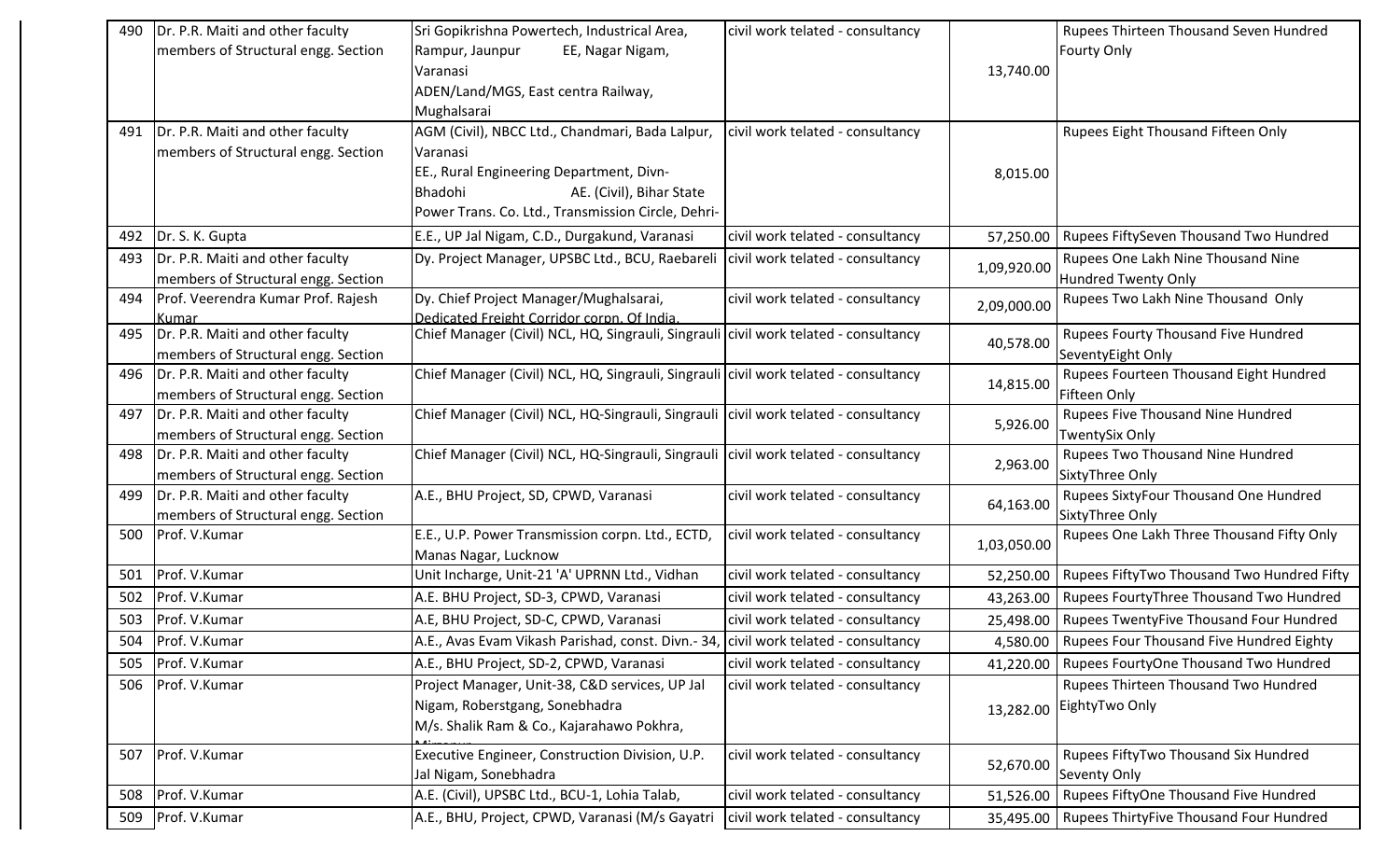| 510 | Prof. V.Kumar      | M/s. JITF Water Infrastructure Ltd., Shivaji Marg,                  | civil work telated - consultancy | 1,30,625.00         | Rupees One Lakh Thirty Thousand Six Hundred |
|-----|--------------------|---------------------------------------------------------------------|----------------------------------|---------------------|---------------------------------------------|
| 511 | Prof. V.Kumar      | A.E., BHU Project, SD-3, CPWD, Varanasi                             | civil work telated - consultancy | 17,765.00           | Rupees Seventeen Thousand Seven Hundred     |
| 512 | Prof. V.Kumar      | A.E.E., BHU Project, SD-1, CPWD, Varanasi                           | civil work telated - consultancy | 48,070.00           | Rupees FourtyEight Thousand Seventy Only    |
| 513 | Prof. V.Kumar      | M/s Hari-SP Malik JV, Begusarai, Kesawe, Bihar                      | civil work telated - consultancy | 3,43,500.00         | Rupees Three Lakh FourtyThree Thousand Five |
| 514 | Prof. V.Kumar      | M/s JMC Projects (India) Ltd., C/o R.K. singh                       | civil work telated - consultancy | 41,800.00           | Rupees FourtyOne Thousand Eight Hundred     |
| 515 | Prof. V.Kumar      | A.E., BHU Project, SD-2, CPWD, Varanasi                             | civil work telated - consultancy | 93,751.00           | Rupees NinetyThree Thousand Seven Hundred   |
| 516 | Prof. V.Kumar      | M/s. Samrat Infra Estate Pvt. Ltd., Gomati Nagar                    | civil work telated - consultancy | 1,03,050.00         | Rupees One Lakh Three Thousand Fifty Only   |
| 517 | Prof. V.Kumar      | M/s. NBCC Ltd., Chandmani Bada Lalpur,                              | civil work telated - consultancy | 1,18,480.00         | Rupees One Lakh Eighteen Thousand Four      |
| 518 | Prof. V.Kumar      | Project Manager M/s . PEMS Engineering                              | civil work telated - consultancy | 5,496.00            | Rupees Five Thousand Four Hundred NinetySix |
| 519 | Prof. V.Kumar      | Officer Trainee, E&P M/s. HPCL, Mughalsarai,                        | civil work telated - consultancy |                     | Rupees Four Thousand Five Hundred Eighty    |
|     |                    | Chandauli A.E., Nagar Nigam, Varanasi E.E., Rural                   |                                  | 4,580.00            | Only                                        |
|     |                    | Engineering Department, Divn-Bhadohi                                |                                  |                     |                                             |
| 520 | Prof. V.Kumar      | M/s. MAX Infratech, Hiramanpur, Ashapur,                            | civil work telated - consultancy | 4,580.00            | Rupees Four Thousand Five Hundred Eighty    |
| 521 | Prof. V.Kumar      | A.E., BHU Project, SD-1, CPWD, Varanasi                             | civil work telated - consultancy | 35,724.00           | Rupees ThirtyFive Thousand Seven Hundred    |
|     |                    | A.E., BHU Project, SD-3, CPWD, Varanasi                             |                                  |                     | <b>TwentyFour Only</b>                      |
| 522 | Prof. V.Kumar      | Sr. Project Manager M/s. BSC C&C 'JV' Kaimur,                       | civil work telated - consultancy |                     | Rupees FourtyEight Thousand Two Hundred     |
|     |                    | Bihar<br>Site Engineer, HSCC India<br>Ltd., Women Hospital, Jaunpur |                                  | 48,205.00 Five Only |                                             |
| 523 | Prof. V.Kumar      | M/s. Prime Hartiagra Project Ltd., Ghazipur                         | civil work telated - consultancy | 26,335.00           | Rupees TwentySix Thousand Three Hundred     |
| 524 | Prof. V.Kumar      | RCM, M/s TATA Project Ltd., Trade Tebrication                       | civil work telated - consultancy |                     | Rupees SeventyNine Thousand Two Only        |
|     |                    | center and craft museum, Bada Lalpur, Varanasi                      |                                  | 79,002.00           |                                             |
|     |                    |                                                                     |                                  |                     |                                             |
| 525 | Prof. V.Kumar      | E.E., Provincial Division, PWD, Mathura                             | civil work telated - consultancy | 1,03,050.00         | Rupees One Lakh Three Thousand Fifty Only   |
| 526 | Prof. V.Kumar      | Divisional Manager, M.P. Road Dev. Corpn. Ltd.,                     | civil work telated - consultancy | 45,800.00           | Rupees FourtyFive Thousand Eight Hundred    |
|     |                    | Divn-2, Arun Nagar, Rewa, M.P.                                      |                                  |                     | Only                                        |
| 527 | Dr. B.N. Rai       | Ms. Monali Singh, Research Scholar, Deptt. of                       | Chemical Work related - Testing  | 456.00              | Rupees Four Hundred FiftySix Only           |
|     |                    | Chemistry                                                           |                                  |                     |                                             |
| 528 | Dr. B.N. Rai       | Dr. O.P. Sharma, Metallurgical Engg., IIT (BHU)                     | Chemical Work related - Testing  | 6,742.00            | Rupees Six Thousand Seven Hundred           |
| 529 | Dr. B.N. Rai       | Ms. Monali Singh, Research Scholar, Deptt. of                       | Chemical Work related - Testing  | 562.00              | Rupees Five Hundred SixtyTwo Only           |
| 530 | Dr. B.N. Rai       | Mr. S.K. Srivastava, Project Manager, L&T,                          | Chemical Work related - Testing  | 25,843.00           | Rupees TwentyFive Thousand Eight Hundred    |
|     |                    | RGGVY, Jaunpur                                                      |                                  |                     | FourtyThree Only                            |
|     | 531   Dr. B.N. Rai | Mr. Arun Gupta, Biochemical engg., IIT (BHU)                        | Chemical Work related - Testing  | 562.00              | Rupees Five Hundred SixtyTwo Only           |
| 532 | Dr. B.N. Rai       | Ms. Sneha Gupta, Civil Engg., MNNIT, Allahabad                      | Chemical Work related - Testing  | 11,628.00           | Rupees Eleven Thousand Six Hundred          |
| 533 | Dr. B.N. Rai       | Executive Engineer, Electricity Fabrication Unit,                   | Chemical Work related - Testing  | 5,901.00            | Rupees Five Thousand Nine Hundred One Only  |
| 534 | Dr. B.N. Rai       | AGM (EE), AAI, LBSI Airport Varanasi                                | Chemical Work related - Testing  | 3,258.00            | Rupees Three Thousand Two Hundred           |
| 535 | Dr. B.N. Rai       | Dr. Subir Kundu, Biochemical, IIT (BHU)                             | Chemical Work related - Testing  | 843.00              | Rupees Eight Hundred FourtyThree Only       |
| 536 | Dr. B.N. Rai       | Ioners (India) Pvt. Ltd., Helipad, Shaktinagar                      | Chemical Work related - Testing  | 4,720.00            | Rupees Four Thousand Seven Hundred Twenty   |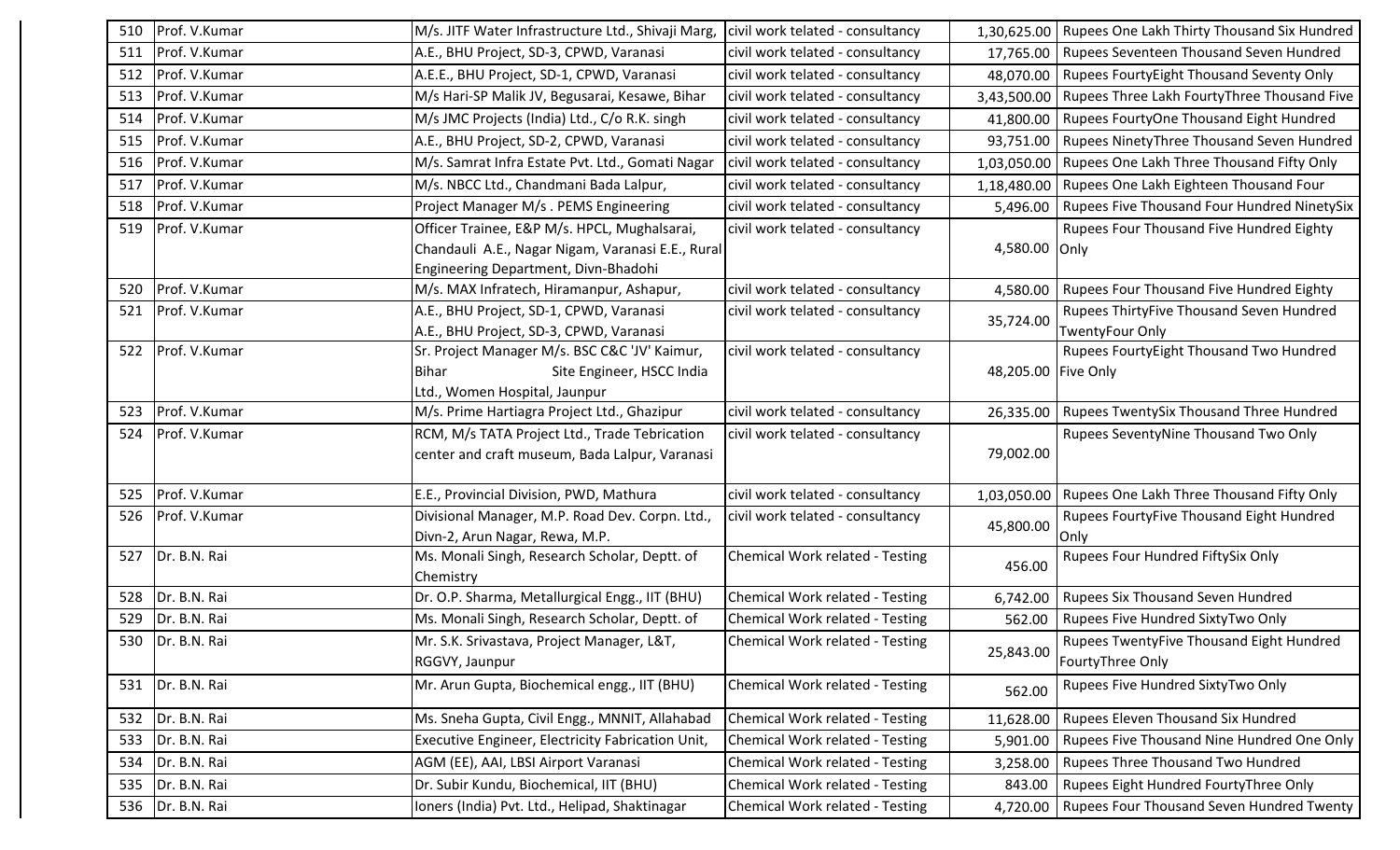| 537 | Prof. A.S.K. Sinha   | Mr. Arunabh Pandey, Civil Engg., IIT(BHU)         | Chemical Work related - Testing        | 1,966.00  | <b>Rupees One Thousand Nine Hundred SixtySix</b> |
|-----|----------------------|---------------------------------------------------|----------------------------------------|-----------|--------------------------------------------------|
| 538 | Prof. A.S.K. Sinha   | Prof. N.C. Sonthi Srinivas, Metallurgical Engg.,  | Chemical Work related - Testing        | 1,124.00  | <b>Rupees One Thousand One Hundred</b>           |
| 539 | Prof. A.S.K. Sinha   | Prof. Devendra Mohan, Civil Engg., IIT (BHU)      | Chemical Work related - Testing        | 5,056.00  | Rupees Five Thousand FiftySix Only               |
| 540 | Prof. A.S.K. Sinha   | M/s Mcanaly Bharat Engg., L &T Geo Structure      | Chemical Work related - Testing        | 4,094.00  | <b>Rupees Four Thousand NinetyFour Only</b>      |
| 541 | Prof. A.S.K. Sinha   | Dr. Pradeep Srivastava, Biochemical, IIT (BHU)    | Chemical Work related - Testing        | 3,091.00  | <b>Rupees Three Thousand NinetyOne Only</b>      |
| 542 | Dr. Hiralal Pramanik | Executive Engineer, Electricity Fabrication Unit, | Chemical Work related - Testing        | 5,901.00  | Rupees Five Thousand Nine Hundred One Only       |
| 543 | Prof. A.S.K. Sinha   | M/s Sneha Gupta, MNNIT, Allahabad                 | Chemical Work related - Testing        | 5,170.00  | <b>Rupees Five Thousand One Hundred Seventy</b>  |
| 544 | Prof. A.S.K. Sinha   | Prof. A. Jamal, Mining Engg., IIT (BHU)           | Chemical Work related - Testing        | 8,989.00  | <b>Rupees Eight Thousand Nine Hundred</b>        |
| 545 | Dr. B.N. Rai         | Incharge IWSS NCF Ltd., Helipad, Shaktinagar      | Chemical Work related - Testing        | 12,768.00 | Rupees Twelve Thousand Seven Hundred             |
| 546 | Dr. Hiralal Pramanik | General Manager, Bina Extn. Project, Sonbhadra,   | Chemical Work related - Testing        | 10,451.00 | Rupees Ten Thousand Four Hundred FiftyOne        |
| 547 | Prof. A.S.K. Sinha   | Deep Jyoti Singh, geotechnical Engg.              | Chemical Work related - Testing        | 1,012.00  | <b>Rupees One Thousand Twelve Only</b>           |
| 548 | Dr. B.N. Rai         | Mr. Nanad Lal Ram, AGM (EE), AAI LBSI Airport,    | Chemical Work related - Testing        | 3,306.00  | Rupees Three Thousand Three Hundred Six          |
| 549 | Prof. A.S.K. Sinha   | Mr. Gurudev Choudhary, Mining, IIT (BHU)          | Chemical Work related - Testing        | 6,156.00  | <b>Rupees Six Thousand One Hundred FiftySix</b>  |
| 550 | Prof. A.S.K. Sinha   | Arnali Gitanjali, Civil Engg., IIT (BHU)          | Chemical Work related - Testing        | 12,641.00 | <b>Rupees Twelve Thousand Six Hundred</b>        |
| 551 | Prof. A.S.K. Sinha   | Mr. U.S. Prasad, Chief Manager, NCL, Singrauli    | Chemical Work related - Testing        | 4,560.00  | Rupees Four Thousand Five Hundred Sixty Only     |
| 552 | Dr. B.N. Rai         | Incharge IWSS NCF Ltd., Helipad, Shaktinagar      | Chemical Work related - Testing        | 31,122.00 | Rupees ThirtyOne Thousand One Hundred            |
| 553 | Dr. B.N. Rai         | MinBit Tech India Pvt. Ltd.                       | Chemical Work related - Testing        | 5,358.00  | Rupees Five Thousand Three Hundred               |
| 554 | Dr. B.N. Rai         | Incharge IWSS NCF Ltd., Helipad, Shaktinagar      | Chemical Work related - Testing        | 12,768.00 | <b>Rupees Twelve Thousand Seven Hundred</b>      |
| 555 | Dr. B.N. Rai         | Mr. Nanad Lal Ram, AGM (EE), AAI LBSI Airport,    | Chemical Work related - Testing        | 3,306.00  | Rupees Three Thousand Three Hundred Six          |
| 556 | Prof. A.S.K. Sinha   | Incharge IWSS NCF Ltd., Helipad, Shaktinagar      | Chemical Work related - Testing        | 456.00    | Rupees Four Hundred FiftySix Only                |
| 557 | Prof. A.S.K. Sinha   | M. Madhu babu, Civil Engg., IIT (BHU)             | Chemical Work related - Testing        | 1,824.00  | Rupees One Thousand Eight Hundred                |
| 558 | Prof. A.S.K. Sinha   | KMC Construction Ltd., basti                      | Chemical Work related - Testing        | 4,560.00  | Rupees Four Thousand Five Hundred Sixty Only     |
| 559 | Prof. A.S.K. Sinha   | KMC Construction Ltd., basti                      | Chemical Work related - Testing        | 4,560.00  | Rupees Four Thousand Five Hundred Sixty Only     |
| 560 | Prof. A.S.K. Sinha   | KMC Construction Ltd., basti                      | Chemical Work related - Testing        | 4,560.00  | Rupees Four Thousand Five Hundred Sixty Only     |
| 561 | Prof. A.S.K. Sinha   | CMT, DLW, Varanasi                                | <b>Chemical Work related - Testing</b> | 4,560.00  | Rupees Four Thousand Five Hundred Sixty Only     |
| 562 | Prof. A.S.K. Sinha   | shree Salasar, Hanumazi Grains Pvt. Ltd.          | Chemical Work related - Testing        | 1,140.00  | Rupees One Thousand One Hundred Fourty           |
| 563 | Prof. A.S.K. Sinha   | Mr. Ajit Chandra Divedi, Deptt. of Pharmacy       | Chemical Work related - Testing        | 1,425.00  | <b>Rupees One Thousand Four Hundred</b>          |
| 564 | Prof. A.S.K. Sinha   | Mr. Harsh Vardhan, Ph.D., Deptt. of               | Chemical Work related - Testing        | 1,750.00  | Rupees One Thousand Seven Hundred Fifty          |
| 565 | Prof. A.S.K. Sinha   | shree Salasar, Hanumazi Grains Pvt. Ltd.          | Chemical Work related - Testing        | 456.00    | Rupees Four Hundred FiftySix Only                |
| 566 | Prof. A.S.K. Sinha   | shree Salasar, Hanumazi Grains Pvt. Ltd.          | Chemical Work related - Testing        | 460.00    | <b>Rupees Four Hundred Sixty Only</b>            |
| 567 | Dr. B.N. Rai         | Sr. Manager, Bina Extn. Project, Sonbhadra        | Chemical Work related - Testing        | 43,776.00 | Rupees FourtyThree Thousand Seven Hundred        |
| 568 | Prof. A.S.K. Sinha   | Ms. Priyanka Singh, Ph.D., Chemistry Deptt. IIT   | Chemical Work related - Testing        | 1,254.00  | Rupees One Thousand Two Hundred FiftyFour        |
| 569 | Prof. A.S.K. Sinha   | Dr. O.P. Sinha, Metallurgical Engg., IIT (BHU)    | Chemical Work related - Testing        | 570.00    | <b>Rupees Five Hundred Seventy Only</b>          |
| 570 | Prof. A.S.K. Sinha   | Ms. Gunjan Pandey, Chemistry, IIT (BHU)           | Chemical Work related - Testing        | 2,166.00  | Rupees Two Thousand One Hundred SixtySix         |
| 571 | Prof. A.S.K. Sinha   | M.s Shubhangi Shukla, Chemistry deptt. IIT (BHU)  | Chemical Work related - Testing        | 1,625.00  | Rupees One Thousand Six Hundred TwentyFive       |
| 572 | Prof. A.S.K. Sinha   | Dr. O.P. Sinha, Metallurgical Engg., IIT (BHU)    | Chemical Work related - Testing        | 2,223.00  | <b>Rupees Two Thousand Two Hundred</b>           |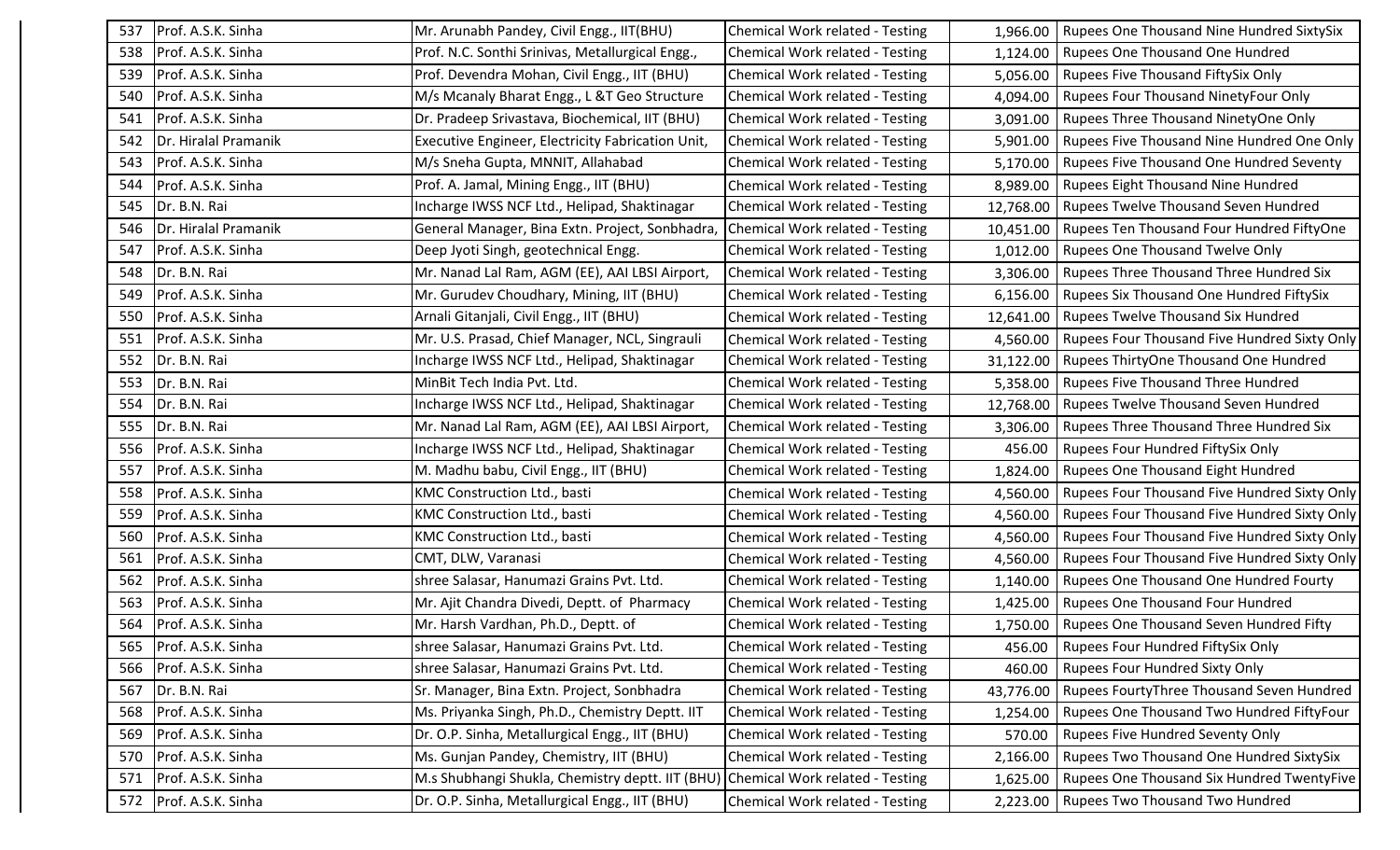| 573 | Prof. A.S.K. Sinha   | Incharge, IWSS, Coalfield, Sonbhadra, UP                 | Chemical Work related - Testing | 7,154.00    | Rupees Seven Thousand One Hundred            |
|-----|----------------------|----------------------------------------------------------|---------------------------------|-------------|----------------------------------------------|
| 574 | Prof. A.S.K. Sinha   | Ms. Priyanka Singh, Ph.D., Chemistry Deptt. IIT<br>(BHU) | Chemical Work related - Testing | 3,078.00    | Rupees Three Thousand SeventyEight Only      |
| 575 | Prof. A.S.K. Sinha   | M/s Eastern Construction Co., BHU                        | Chemical Work related - Testing | 6,384.00    | Rupees Six Thousand Three Hundred            |
| 576 | Prof. A.S.K. Sinha   | Executive Engineer, Electricity Fabrication Unit,        | Chemical Work related - Testing |             | Rupees Two Thousand Five Hundred             |
|     |                      | U.P. Power Trans Corporation Ltd., Naini,                |                                 | 2,594.00    | NinetyFour Only                              |
|     |                      | Allahabad                                                |                                 |             |                                              |
| 577 | Prof. A.S.K. Sinha   | Ms. Gunjan Pandey, Chemistry, IIT (BHU)                  | Chemical Work related - Testing | 855.00      | Rupees Eight Hundred FiftyFive Only          |
| 578 | Prof. A.S.K. Sinha   | Ms. Gunjan Pandey, Chemistry, IIT (BHU)                  | Chemical Work related - Testing | 570.00      | <b>Rupees Five Hundred Seventy Only</b>      |
| 579 | Dr. Hiralal Pramanik | Executive Engineer, Electricity Fabrication Unit,        | Chemical Work related - Testing | 1,968.00    | Rupees One Thousand Nine Hundred SixtyEight  |
| 580 | Dr. Hiralal Pramanik | Mr. Ajit Chandra Divedi, Deptt. of Pharmacy              | Chemical Work related - Testing | 13,680.00   | Rupees Thirteen Thousand Six Hundred Eighty  |
| 581 | Dr. Hiralal Pramanik | Mr. Harsh Vardhan, Ph.D., Deptt. of                      | Chemical Work related - Testing | 13,680.00   | Rupees Thirteen Thousand Six Hundred Eighty  |
| 582 | Dr. Hiralal Pramanik | shree Salasar, Hanumazi Grains Pvt. Ltd.                 | Chemical Work related - Testing | 1,140.00    | Rupees One Thousand One Hundred Fourty       |
| 583 | Dr. B.N. Rai         | shree Salasar, Hanumazi Grains Pvt. Ltd.                 | Chemical Work related - Testing | 12,768.00   | Rupees Twelve Thousand Seven Hundred         |
| 584 | Dr. B.N. Rai         | Executive Engineer, Electricity Fabrication Unit,        | Chemical Work related - Testing |             | Rupees Four Thousand Five Hundred Sixty Only |
|     |                      | U.P. Power Trans Corporation Ltd., Naini,                |                                 | 4,560.00    |                                              |
|     |                      | Allahabad                                                |                                 |             |                                              |
| 585 | Dr. B.N. Rai         | Executive Engineer, Electricity Fabrication Unit,        | Chemical Work related - Testing |             | <b>Rupees Eight Thousand Seven Only</b>      |
|     |                      | U.P. Power Trans Corporation Ltd., Naini,                |                                 | 8,007.00    |                                              |
|     |                      | Allahabad                                                |                                 |             |                                              |
| 586 | Dr. Hiralal Pramanik | Incharge, IWSS, Coalfield, Sonbhadra, UP                 | Chemical Work related - Testing | 456.00      | Rupees Four Hundred FiftySix Only            |
| 587 | Dr. Hiralal Pramanik | Incharge, IWSS, Coalfield, Sonbhadra, UP                 | Chemical Work related - Testing | 855.00      | Rupees Eight Hundred FiftyFive Only          |
| 588 | Dr. B.N. Rai         | Incharge, IWSS, Coalfield, Sonbhadra, UP                 | Chemical Work related - Testing | 12,768.00   | Rupees Twelve Thousand Seven Hundred         |
| 589 | Dr. B.N. Rai         | Mr. Nanad Lal Ram, AGM (EE), AAI LBSI Airport,           | Chemical Work related - Testing | 3,306.00    | Rupees Three Thousand Three Hundred Six      |
| 590 | Dr. B.N. Rai         | Chandra Woolen Pvt. Ltd., Bhadohi, Vranasi               | Chemical Work related - Testing | 12,200.00   | Rupees Twelve Thousand Two Hundred Only      |
| 591 | Dr. B.N. Rai         | Incharge IWSS Astt. Singrauli, M.P.                      | Chemical Work related - Testing | 12,768.00   | Rupees Twelve Thousand Seven Hundred         |
| 592 | Dr. Hiralal Pramanik | Incharge, IWSS, Coalfield, Sonbhadra, UP                 | Chemical Work related - Testing | 456.00      | Rupees Four Hundred FiftySix Only            |
| 593 | Dr. Hiralal Pramanik | Executive Engineer, Electricity Fabrication Unit,        | Chemical Work related - Testing |             | Rupees Five Thousand Nine Hundred            |
|     |                      | U.P. Power Trans Corporation Ltd., Naini,                |                                 | 5,985.00    | EightyFive Only                              |
|     |                      | Allahabad                                                |                                 |             |                                              |
| 594 | Dr. Hiralal Pramanik | Chandra Woolen Pvt. Ltd., Bhadohi, Vranasi               | Chemical Work related - Testing | 8,015.00    | Rupees Eight Thousand Fifteen Only           |
| 595 | Dr. B.N. Rai         | Jail Suptt., Mirzapur                                    | Chemical Work related - Testing | 12,084.00   | Rupees Twelve Thousand EightyFour Only       |
| 596 | Dr. B.N. Rai         | Chandra Woolen Pvt. Ltd., Bhadohi, Vranasi               | Chemical Work related - Testing | 1,14,500.00 | Rupees One Lakh Fourteen Thousand Five       |
| 597 | Dr. B.N. Rai         | Northern Caoal Filds Ltd., singrauli, M.P.               | Chemical Work related - Testing | 12,768.00   | <b>Rupees Twelve Thousand Seven Hundred</b>  |
| 598 | Dr. Hiralal Pramanik | Mr. M.P. Singh, C&F Agent, Kalyanpur Cement              | Chemical Work related - Testing | 1,140.00    | Rupees One Thousand One Hundred Fourty       |
|     |                      | Ltd., sidhgiribagh, Varanasi                             |                                 |             | Only                                         |
| 599 | Dr. B.N. Rai         | Asstt. Engineer, BHU Project                             | Chemical Work related - Testing | 6,412.00    | Rupees Six Thousand Four Hundred Twelve      |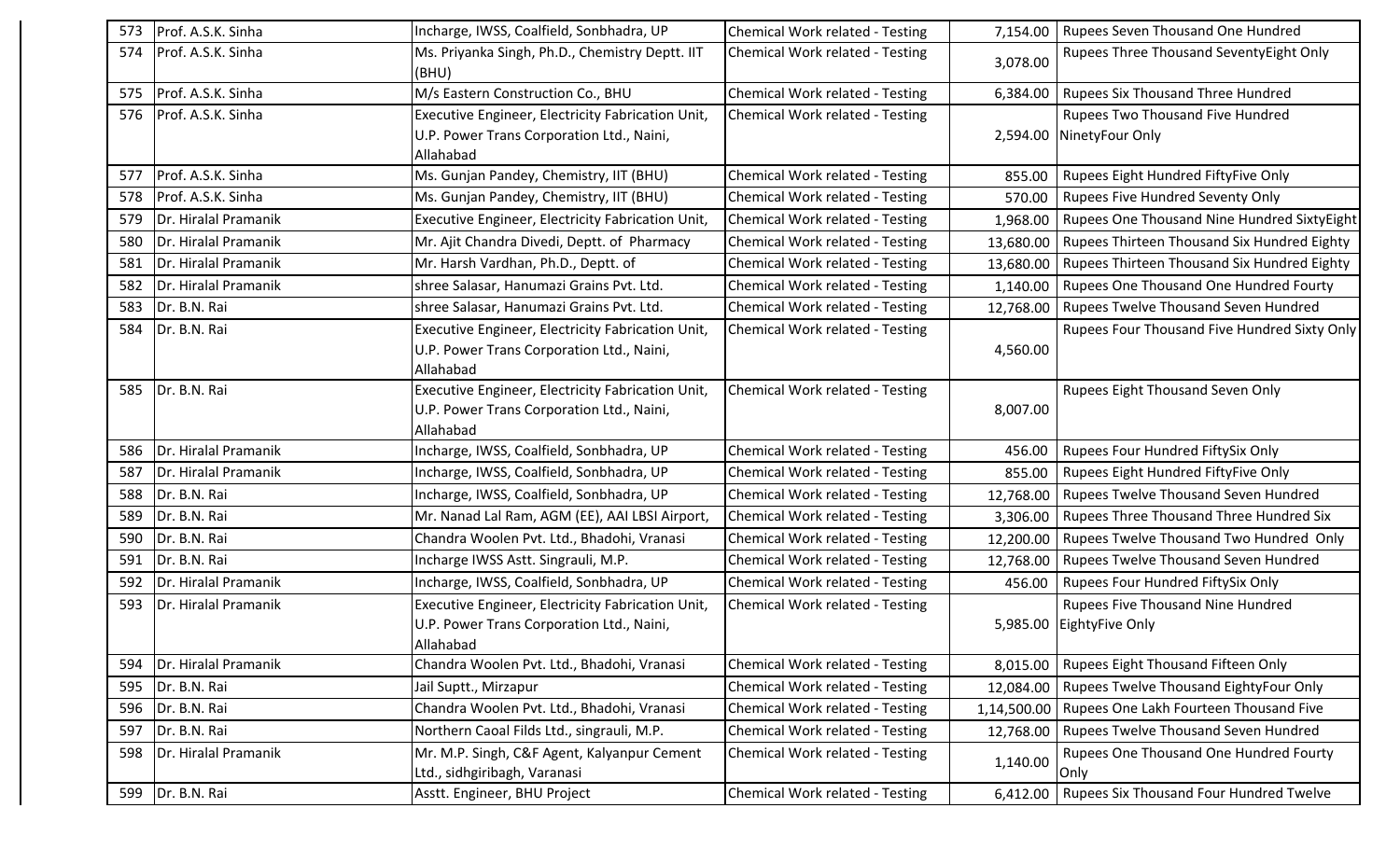| 600 | Dr. B.N. Rai         | Mr. M.P. Singh, C&F Agent, Kalyanpur Cement       | Chemical Work related - Testing |               | <b>Rupees One Thousand Four Hundred</b>              |
|-----|----------------------|---------------------------------------------------|---------------------------------|---------------|------------------------------------------------------|
|     |                      | Ltd., sidhgiribagh, Varanasi                      |                                 | 1,432.00      | ThirtyTwo Only                                       |
| 601 | Dr. B.N. Rai         | Chandra Woolen Pvt. Ltd., Bhadohi, Vranasi        | Chemical Work related - Testing | 9,733.00      | <b>Rupees Nine Thousand Seven Hundred</b>            |
| 602 | Dr. B.N. Rai         | Chandra Woolen Pvt. Ltd., Bhadohi, Vranasi        | Chemical Work related - Testing |               | 3,435.00   Rupees Three Thousand Four Hundred        |
| 603 | Dr. Hiralal Pramanik | S.K. Power Executive Engg., Naini, Allahabad      | Chemical Work related - Testing | 460.00        | <b>Rupees Four Hundred Sixty Only</b>                |
| 604 | Dr. Hiralal Pramanik | S.K. Power Executive Engg., Naini, Allahabad      | Chemical Work related - Testing | 4,580.00      | Rupees Four Thousand Five Hundred Eighty             |
| 605 | Dr. B.N. Rai         | Executive Engineer, electricity Fabrication Unit, | Chemical Work related - Testing |               | Rupees Three Thousand Nine Hundred Ninety            |
|     |                      | U.P. Power Trans Corporation Ltd., Naini,         |                                 | 3,990.00 Only |                                                      |
|     |                      | Allahabad                                         |                                 |               |                                                      |
| 606 | Dr. B.N. Rai         | S.K. Power Executive Engg., Naini, Allahabad      | Chemical Work related - Testing | 602.00        | Rupees Six Hundred Two Only                          |
| 607 | Dr. B.N. Rai         | S.K. Power Executive Engg., Naini, Allahabad      | Chemical Work related - Testing |               | 456.00   Rupees Four Hundred FiftySix Only           |
| 608 | Dr. Ram Manna        | Testing to the IIT Students                       | Met. Work related - testing     |               | 2,500.00   Rupees Two Thousand Five Hundred Only     |
| 609 | Dr. Ram Manna        | Testing to the IIT Students                       | Met. Work related - testing     | 1,200.00      | Rupees One Thousand Two Hundred Only                 |
| 610 | Dr. Ram Manna        | Testing to the IIT Students                       | Met. Work related - testing     |               | 600.00   Rupees Six Hundred Only                     |
| 611 | Dr. Ram Manna        | <b>Testing to the IIT Students</b>                | Met. Work related - testing     | 400.00        | Rupees Four Hundred Only                             |
| 612 | Dr. Ram Manna        | Testing to the IIT Students                       | Met. Work related - testing     |               | 29,278.00   Rupees TwentyNine Thousand Two Hundred   |
| 613 | Dr. Ram Manna        | Testing to the IIT Students                       | Met. Work related - testing     |               | 8,430.00   Rupees Eight Thousand Four Hundred Thirty |
| 614 | Dr. Ram Manna        | <b>Testing to the IIT Students</b>                | Met. Work related - testing     |               | 20,913.00   Rupees Twenty Thousand Nine Hundred      |
| 615 | Dr. Ram Manna        | Testing to the IIT Students                       | Met. Work related - testing     |               | 16,730.00   Rupees Sixteen Thousand Seven Hundred    |
| 616 | Dr. Ram Manna        | Testing to the IIT Students                       | Met. Work related - testing     | 28,672.00     | Rupees TwentyEight Thousand Six Hundred              |
| 617 | Dr. Ram Manna        | Testing to the IIT Students                       | Met. Work related - testing     | 400.00        | <b>Rupees Four Hundred Only</b>                      |
| 618 | Dr. Ram Manna        | Testing to the IIT Students                       | Met. Work related - testing     |               | 4,183.00   Rupees Four Thousand One Hundred          |
| 619 | Dr. Ram Manna        | Testing to the IIT Students                       | Met. Work related - testing     | 4,183.00      | <b>Rupees Four Thousand One Hundred</b>              |
| 620 | Dr. Ram Manna        | Testing to the IIT Students                       | Met. Work related - testing     |               | 2,500.00   Rupees Two Thousand Five Hundred Only     |
| 621 | Dr. Ram Manna        | Testing to the IIT Students                       | Met. Work related - testing     |               | 400.00   Rupees Four Hundred Only                    |
| 622 | Dr. Ram Manna        | Testing to the IIT Students                       | Met. Work related - testing     |               | 5,000.00   Rupees Five Thousand Only                 |
| 623 | Dr. Ram Manna        | Testing to the IIT Students                       | Met. Work related - testing     |               | 400.00   Rupees Four Hundred Only                    |
| 624 | Dr. Ram Manna        | Testing to the IIT Students                       | Met. Work related - testing     |               | 800.00   Rupees Eight Hundred Only                   |
| 625 | Dr. Ram Manna        | Testing to the IIT Students                       | Met. Work related - testing     |               | 10,000.00   Rupees Ten Thousand Only                 |
| 626 | Dr. Ram Manna        | Testing to the IIT Students                       | Met. Work related - testing     |               | 3,370.00   Rupees Three Thousand Three Hundred       |
| 627 | Dr. Ram Manna        | Testing to the IIT Students                       | Met. Work related - testing     |               | 3,370.00   Rupees Three Thousand Three Hundred       |
| 628 | Dr. Ram Manna        | Testing to the IIT Students                       | Met. Work related - testing     |               | 4,697.00   Rupees Four Thousand Six Hundred          |
| 629 | Dr. Ram Manna        | Testing to the IIT Students                       | Met. Work related - testing     |               | 2,000.00   Rupees Two Thousand Only                  |
| 630 | Dr. Ram Manna        | Testing to the IIT Students                       | Met. Work related - testing     |               | 5,000.00   Rupees Five Thousand Only                 |
| 631 | Dr. Ram Manna        | Testing to the IIT Students                       | Met. Work related - testing     |               | 1,200.00   Rupees One Thousand Two Hundred Only      |
| 632 | Dr. Ram Manna        | Testing to the IIT Students                       | Met. Work related - testing     |               | 1,000.00   Rupees One Thousand Only                  |
|     | 633   Dr. Ram Manna  | Testing to the IIT Students                       | Met. Work related - testing     |               | 8,300.00   Rupees Eight Thousand Three Hundred Only  |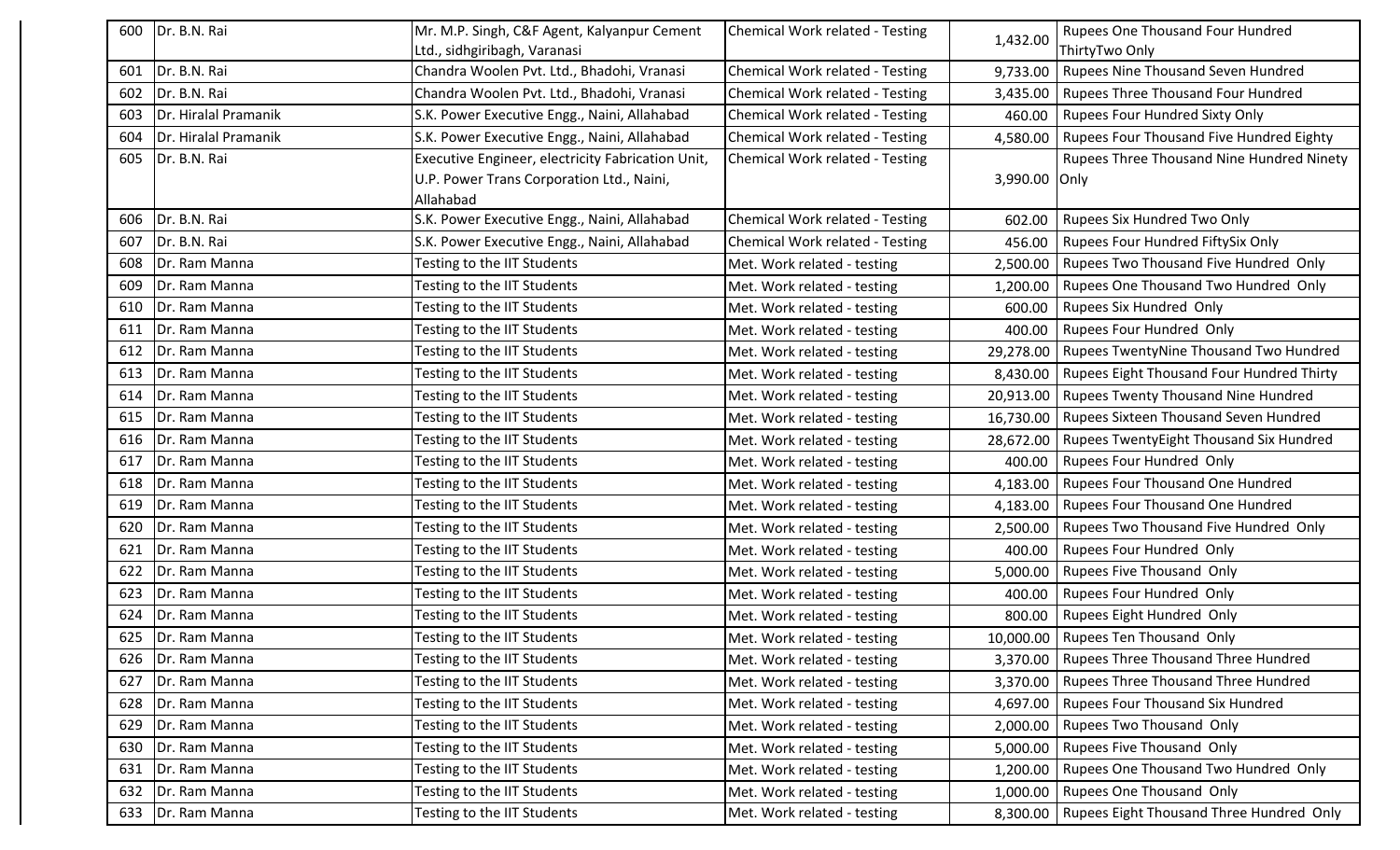| 634 | Dr. Ram Manna                                                 | Office of the Executive Engineer/Const Northern   Testing                                                                                                                   |                                          |             | 47,652.00   Rupees FourtySeven Thousand Six Hundred                   |
|-----|---------------------------------------------------------------|-----------------------------------------------------------------------------------------------------------------------------------------------------------------------------|------------------------------------------|-------------|-----------------------------------------------------------------------|
| 635 | Dr. Ram Manna                                                 | Shri S.N. Singh Addl. GM(Project)/RVNL/Varanasi<br>Rail Vikash Nigam Ltd Room No. 46,<br>Administrative Office Varanasi-221004 & The<br>Project Manager PEMS, DLW, Varanasi | Testing                                  | 34,200.00   | Rupees ThirtyFour Thousand Two Hundred<br>Only                        |
|     | 636   Dr. Ram Manna                                           | M/s Divine Enterprises D.58/12-87, Gandhi Nagar Testing<br>Sigra, Varanasi                                                                                                  |                                          | 4,275.00    | Rupees Four Thousand Two Hundred<br>SeventyFive Only                  |
| 637 | Dr. Ram Manna                                                 | Fechnical Examiner Central Vigilance Commission Testing<br>Satarkata Bhawan, INA, New Delhi                                                                                 |                                          | 17,100.00   | Rupees Seventeen Thousand One Hundred<br>Only                         |
| 638 | Dr. Ram Manna                                                 | Office of the Executive Engineer/ Const Northern   Metallurgiical work related -<br>Railway, Lucknow                                                                        | <b>Testing</b>                           | 47,652.00   | Rupees FourtySeven Thousand Six Hundred<br>FiftyTwo Only              |
| 639 | Dr. Ram Manna                                                 | Shri S.N. Singh Addl. GM(Project)/RVNL/Varanasi<br>Rail Vikash Nigam Ltd Room No. 46,<br>Administrative Office Varanasi-221004 & The<br>Project Manager PEMS, DLW, Varanasi | Metallurgiical work related -<br>Testing | 34,200.00   | Rupees ThirtyFour Thousand Two Hundred<br>Only                        |
| 640 | Dr. Ram Manna                                                 | M/s Divine Enterprises D.58/12-87, Gandhi Nagar Metallurgiical work related -<br>Sigra, Varanasi                                                                            | Testing                                  | 4,275.00    | Rupees Four Thousand Two Hundred<br>SeventyFive Only                  |
| 641 | Dr. Ram Manna                                                 | Technical Examiner Central Vigilance Commission Metallurgiical work related -<br>Satarkata Bhawan, INA, New Delhi                                                           | <b>Testing</b>                           | 17,100.00   | Rupees Seventeen Thousand One Hundred<br>Only                         |
| 642 | Dr. Ram Manna                                                 | Assistant Executive Engineer, CPWD, Varanasi                                                                                                                                | Met. Work related - testing              | 25,650.00   | Rupees TwentyFive Thousand Six Hundred                                |
| 643 | Dr. Ram Manna                                                 | Mr. Santosh Kumar, NTPC, Raebareli                                                                                                                                          | Met. Work related - testing              | 9,120.00    | Rupees Nine Thousand One Hundred Twenty                               |
| 644 | Dr. Ram Manna                                                 | Executive Engineer UPPTCL, Nani, Allahabad                                                                                                                                  | Met. Work related - testing              | 4,275.00    | Rupees Four Thousand Two Hundred                                      |
| 645 | Dr. Ram Manna                                                 | Sahu Steel Traders Varanasi                                                                                                                                                 | Met. Work related - testing              | 4,275.00    | Rupees Four Thousand Two Hundred                                      |
| 646 | Dr. Ram Manna                                                 | Ms. Vasundhara Singh, NIT Durgapur, W.B.                                                                                                                                    | Met. Work related - testing              | 31,395.00   | Rupees ThirtyOne Thousand Three Hundred                               |
| 647 | Dr. Ram Manna                                                 | Exetutive Engineer, North Central Railway,<br>Allahabad                                                                                                                     | Met. Work related - testing              | 14,364.00   | Rupees Fourteen Thousand Three Hundred<br>SixtyFour Only              |
| 648 | Dr. Ram Manna                                                 | Shri U.S. Prasad, Chief Manager, NCL, HQ,<br>Singrauli                                                                                                                      | Met. Work related - testing              | 4,275.00    | Rupees Four Thousand Two Hundred<br>SeventyFive Only                  |
|     | 649   Dr. Ashok Jaiswal                                       | M/s Indigo Infra Project Pvt. Ltd., Rajendra<br>Tower, New Delhi                                                                                                            | Mining work related - consultancy        | 1,25,843.00 | Rupees One Lakh TwentyFive Thousand Eight<br>Hundred FourtyThree Only |
| 650 | Prof. B.K. Shrivastava & Dr. Ashok<br>Jaiswal                 | M/s Western Coalfields Limited, Nagpur                                                                                                                                      | Mining work related - consultancy        | 41,523.00   | Rupees FourtyOne Thousand Five Hundred<br>TwentyThree Only            |
|     | Dr. Ashok Jaiswal                                             | 651   Prof. B.K. Shrivastava, Dr. Rajesh Rai and M/s Indigo Infra Project Pvt. Ltd., Rajendra<br>Tower, New Delhi                                                           | Mining work related - consultancy        | 1,68,540.00 | Rupees One Lakh SixtyEight Thousand Five<br>Hundred Fourty Only       |
|     | 652   Prof. A. Jamal, Dr. Ashok jaiswal and<br>Prof. V. Kumar | Kanhar Nirman Khendra, Sonebhadra                                                                                                                                           | Inversh of Rock Sand & Water             | 1,88,484.00 | Rupees One Lakh EightyEight Thousand Four<br>Hundred EightyFour Only  |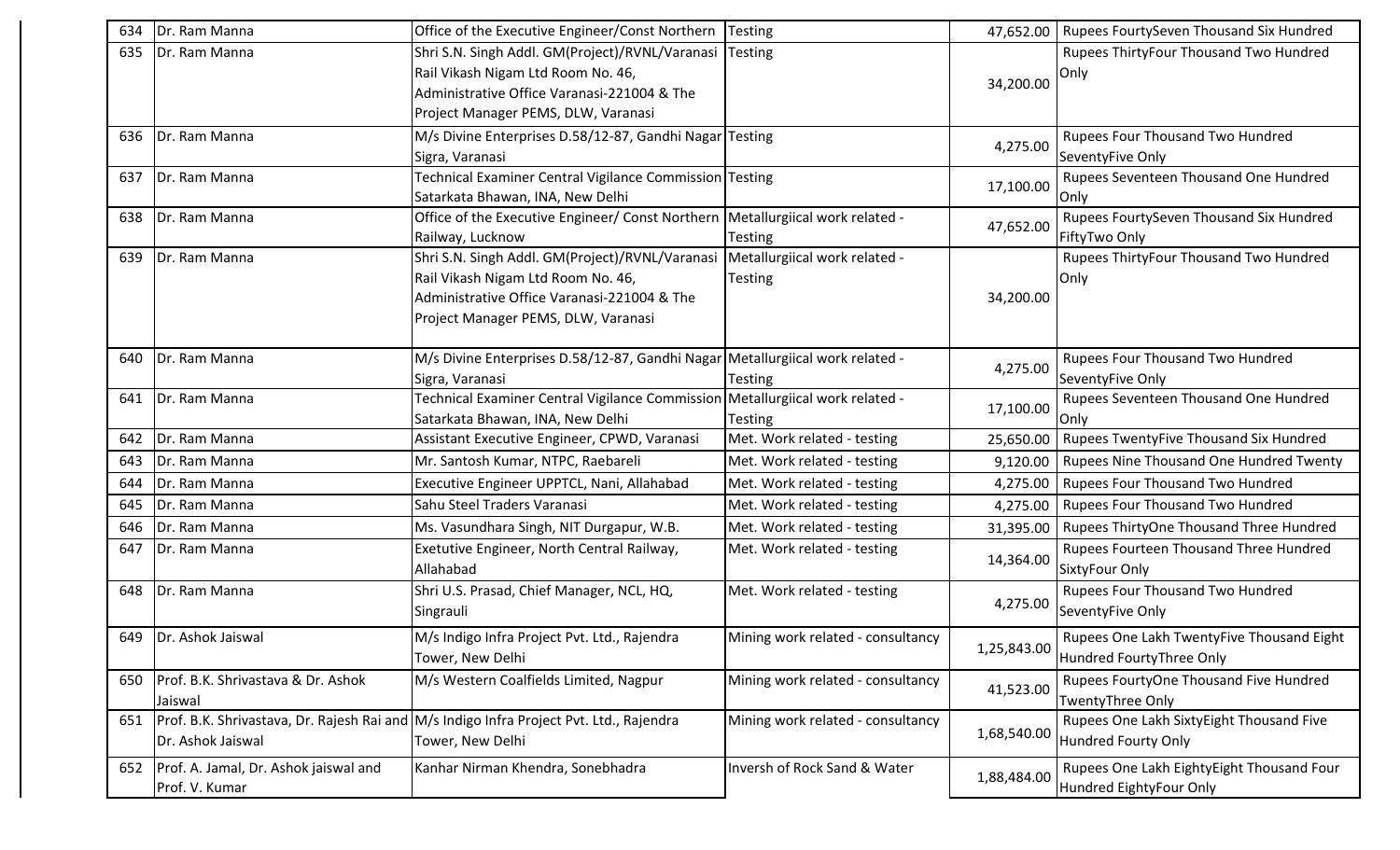|         | 653 | Prof. A. Jamal, Dr. S.B. Diwedi, Dr. C.S.<br>Singh                                                           | Ex. Engineer, Kanhar Construction Div.-III Pipari,<br>sonebhadra                            | Mining work related - consultancy      | 3,05,889.00  | Rupees Three Lakh Five Thousand Eight<br>Hundred EightyNine Only            |
|---------|-----|--------------------------------------------------------------------------------------------------------------|---------------------------------------------------------------------------------------------|----------------------------------------|--------------|-----------------------------------------------------------------------------|
|         |     | 654   Prof. Sanjay Kumar Sharma, Shri Suresh<br>Kumar Sharma and Dr. G.S.P. Singh                            | M/s Northern Coalfields Limited, Singaurli, M.P.                                            | Mining work related - consultancy      | 24,24,729.00 | Rupees TwentyFour Lakh TwentyFour<br>Thousand Seven Hundred TwentyNine Only |
|         | 655 | Prof. Sanjay Kumar Sharma, Shri Suresh<br>Kumar Sharma and Dr. G.S.P. Singh                                  | M/s Northern Coalfields Limited, Singaurli, M.P.                                            | Mining work related - consultancy      | 22,096.00    | Rupees TwentyTwo Thousand NinetySix Only                                    |
|         | 656 | Prof. A. Jamal                                                                                               | M/s. AA Grarute Marbales Conference                                                         | Indentification of Rock                | 1,140.00     | Rupees One Thousand One Hundred Fourty                                      |
|         | 657 | Prof. N.C karmarkar Dr. Amerendra                                                                            | Illumination survey of Dubhichua Mine, NCL,                                                 | Mining work related - consultancy      | 1,25,000.00  | Rupees One Lakh TwentyFive Thousand Only                                    |
|         | 658 | Prof. A Jamal, Dr. A.K. Singh &<br>Dr. C. S. Singh                                                           | M/s Kanhar Nirman Khand-3 Pipari, Sonbhadra,                                                | Consultancy                            | 1,88,484.00  | Rupees One Lakh EightyEight Thousand Four<br>Hundred EightyFour Only        |
|         | 659 | Prof. A. Jamal and Dr. S.B. Dwivedi                                                                          | Executive engineer, Kanhar Nirman Khand-3<br>Pipari, Sonbhadra, Up                          | Mining work related - consultancy      | 67,416.00    | Rupees SixtySeven Thousand Four Hundred<br>Sixteen Only                     |
|         |     | 660 G.S.P. Singh                                                                                             | M/s Scientific Stady of Stability of Barrian                                                | Indentification of Rock                | 1,53,900.00  | Rupees One Lakh FiftyThree Thousand Nine                                    |
|         | 661 | Prof. N.C karmakar, Prof. S. Gupta, Dr.                                                                      | <b>CCL Bokaro, Jharkhand</b>                                                                | Mining work related - consultancy      |              | 7,50,000.00   Rupees Seven Lakh Fifty Thousand Only                         |
|         | 662 | Prof. B.K. Shrivastva Dr. Ashok Jaiswal<br>and Dr. Rajesh Rai                                                | Indigo Infra Project Pvt. Ltd.                                                              | Mining work related - consultancy      | 1,59,600.00  | Rupees One Lakh FiftyNine Thousand Six<br>Hundred Only                      |
|         | 663 | Prof. B.K. Shrivastva and Dr. Ashok<br>Jaiswal                                                               | M/s hydrochemical power, Simplex Apex Encon,<br>Sikkim                                      | Mining work related-Testing            | 45,600.00    | Rupees FourtyFive Thousand Six Hundred Only                                 |
|         | 664 | Prof. B.K. Shrivastva and Dr. Ashok<br>Jaiswal                                                               | M/s hydrochemical power, Simplex Apex Encon,<br>Sikkim                                      | Mining work related - Testing          | 22,800.00    | Rupees TwentyTwo Thousand Eight Hundred<br>Only                             |
|         | 665 | Prof. B.K. Shrivastava                                                                                       | SGCL, Singrauli                                                                             | <b>KKK 3 Inclime</b>                   | 12,94,000.00 | Rupees Twelve Lakh NinetyFour Thousand                                      |
|         | 666 | Prof. B.K. Shrivastava                                                                                       | M/s Singareni Colliers Company Limited,                                                     | Mining work related - consultancy      | 5,72,438.00  | Rupees Five Lakh SeventyTwo Thousand Four                                   |
|         | 667 | Prof. B.K. Shrivastava                                                                                       | SGCL, Singrauli                                                                             | Mining work related - consultancy      |              | 4,88,000.00   Rupees Four Lakh EightyEight Thousand Only                    |
|         | 668 | Prof. B.K. Shrivastava                                                                                       | M/s Hindalco Industries Limited, Jamnar,                                                    | Mining work related - consultancy      | 1,71,000.00  | Rupees One Lakh SeventyOne Thousand Only                                    |
|         | 669 | Prof. B.K. Shrivastava, Dr. Ashok Jaiswal,<br>Prof. V.Kumar                                                  | M/s Hindustan Zinck Limited, Udaipur, Rajasthan                                             | Mining work related - consultancy      | 6,45,000.00  | Rupees Six Lakh FourtyFive Thousand Only                                    |
|         | 670 | porf. B.K. Shrivastava, Dr. Ashok Jaiswal                                                                    | Scientific Study regander Winding of Exiging                                                | Mining work related - consultancy      |              | 3,32,050.00   Rupees Three Lakh ThirtyTwo Thousand Fifty                    |
|         | 671 | <b>Prof. Devendra Kumar</b>                                                                                  | Research Scholars                                                                           | ceramic work related - testing         |              | 10,000.00   Rupees Ten Thousand Only                                        |
|         |     | 672   Dr. Akhilesh Kumar Singh, Dr. Chandan<br>Upadhyay & Dr. S.R. Singh, Ex. Chief<br>Scientist, Jamshedpur | Cunningham Lindsey international insurance<br>surveyors and loss Assessors Pvt. Ltd., India | <b>SMST work related - Consultancy</b> | 1,80,000.00  | Rupees One Lakh Eighty Thousand Only                                        |
|         | 673 | Prof. Rajiv Prakash                                                                                          | GGS Refinery, Bhatinda, HPCL-Mittal Energy Ltd.                                             | <b>SMST work related - Consultancy</b> |              | 1,35,000.00   Rupees One Lakh ThirtyFive Thousand Only                      |
| 2014-15 |     |                                                                                                              |                                                                                             |                                        |              |                                                                             |
|         | 1   | Dr. Rajesh Kumar and other faculty<br>members of Structural Engg.                                            | M/s Mouchkunda Prakashan India Pvt. Ltd.,<br>Chopan, Sonebhadra                             | civil work related - testing           | 49,439.00    | Rupees FourtyNine Thousand Four Hundred<br>ThirtyNine Only                  |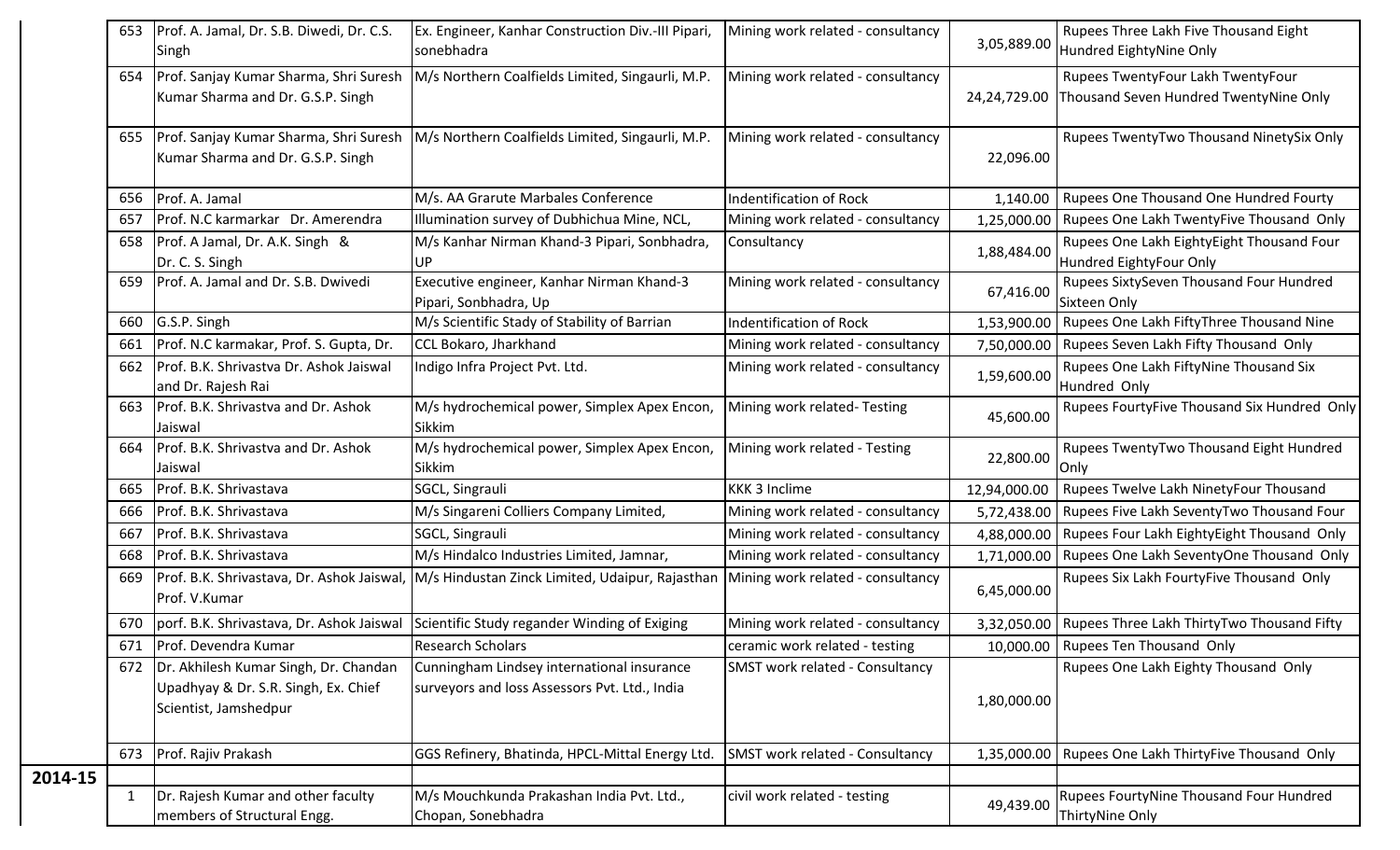|    | Dr. Rajesh Kumar and other faculty                                                     | Project manager (c), M/s Rites Ltd., Pandeypur,                                 | civil work related - testing                 |             | 33,259.00 Rupees ThirtyThree Thousand Two Hundred                        |
|----|----------------------------------------------------------------------------------------|---------------------------------------------------------------------------------|----------------------------------------------|-------------|--------------------------------------------------------------------------|
| 3  | Dr. Rajesh Kumar and other faculty<br>members of Structural Engg.                      | J.E., EE, Gorakhpur Project div, CPWD, Gorakhpur civil work related - testing   |                                              | 85,394.00   | Rupees EightyFive Thousand Three Hundred<br>NinetyFour Only              |
| 4  | Prof. Pramod Kumar Singh                                                               | Executive Engineer, Cohstruction Division, U.P.                                 | civil work related - consultancy             | 2,50,000.00 | Rupees Two Lakh Fifty Thousand Only                                      |
| 5  | Dr. P.B. Ramudu                                                                        | Sr. Manaager (FQA) NTPC, Singrauli, Mp                                          | civil work related - testing,<br>consultancy | 1,50,337.00 | Rupees One Lakh Fifty Thousand Three<br>Hundred ThirtySeven Only         |
| 6  | Dr. Rajesh Kumar and other faculty<br>members of Structural Engg.                      | Project Manager, UPRNN Ltd., Azamgarh                                           | civil work related - testing                 | 8,989.00    | Rupees Eight Thousand Nine Hundred<br>EightyNine Only                    |
|    | Dr. P.B. Ramudu                                                                        | Asstt. Manager (FQA) NTPC, Unchahar Raebareli                                   | civil work related - testing,<br>consultancy | 1,69,664.00 | Rupees One Lakh SixtyNine Thousand Six<br>Hundred SixtyFour Only         |
| 8  | Dr. Rajesh Kumar and other faculty<br>members of Structural Engg., Dr. P.B.<br>Ramudu  | EE, Bansagar Canal Constn. Div-5, Mirzapur                                      | civil work related - testing,<br>consultancy |             | Rupees One Lakh Fourteen Thousand Six<br>1,14,607.00 Hundred Seven Only  |
| 9  | Prof. V.Kumar                                                                          | AGM Projects, Hindalco Industries Limited,<br>Renukoot, sonbhadra               | civil work related - consultancy             | 60,674.00   | <b>Rupees Sixty Thousand Six Hundred</b><br>SeventyFour Only             |
| 10 | Prof. Pramod Kumar Singh                                                               | Chief Engineer (KZ), PWD, Almora, Uttarakhand-<br>263601                        | civil work related - consultancy             | 1,68,500.00 | Rupees One Lakh SixtyEight Thousand Five<br>Hundred Only                 |
| 11 | Prof. Pramod Kumar Singh                                                               | Project Manager, B.C.U., Aligarh                                                | civil work related - consultancy             | 40,000.00   | <b>Rupees Fourty Thousand Only</b>                                       |
| 12 | Prof. V.Kumar & Dr. Rajesh Kumar                                                       | Upper project Manager, UPRNN Ltd., Sidhari,<br>Azamgarh                         | civil work related - consultancy             | 81,888.00   | Rupees EightyOne Thousand Eight Hundred<br>EightyEight Only              |
| 13 | Dr. P.B. Ramudu                                                                        | Ex Engineer, Kanhar Nirman Khand-2,<br>Pipari, Sonebhadra                       | civil work related - testing,<br>consultancy | 89,944.00   | Rupees EightyNine Thousand Nine Hundred<br>FourtyFour Only               |
| 14 | Dr. Rajesh Kumar and other faculty<br>members of Structural Engg.                      | Chief Development officer, Sonebhadra                                           | civil work related - testing                 | 3,370.00    | <b>Rupees Three Thousand Three Hundred</b><br><b>Seventy Only</b>        |
| 15 | Dr. Rajesh Kumar and other faculty<br>members of Structural Engg.                      | Proprieter M/s Akash Ganga Infra, Newada, Vns                                   | civil work related - testing                 | 5,619.00    | Rupees Five Thousand Six Hundred Nineteen<br> Only                       |
| 16 | Dr. S.B. Dwivedi, Dr. Rajesh Kumar and<br>other faculty members of Structural<br>Engg. | Sr. Manager (FQA) FQA, NTPC, Vindhyachal,<br>Vindhyanagar, Singrauli-486885     | civil work related - testing                 |             | <b>Rupees Sixteen Thousand Eight Hundred</b><br>16,855.00 FiftyFive Only |
| 17 | Dr. Rajesh Kumar and other faculty<br>members of Structural Engg.                      | Shri Sanjay Singh, Contractor, Bghauda, Mirzapur   civil work related - testing |                                              | 8,989.00    | Rupees Eight Thousand Nine Hundred<br>EightyNine Only                    |
| 18 | Dr. Rajesh Kumar and other faculty<br>members of Structural Engg., & Dr.               | Manager Project, M/a integrated<br>cleanroomtechnology ltd. Hyderabad           | civil work related - testing,<br>consultancy | 35,169.00   | <b>Rupees ThirtyFive Thousand One Hundred</b><br>SixtyNine Only          |
| 19 | Dr. Rajesh Kumar and other faculty<br>members of Structural Engg., Prof. P.K.<br>Singh | M/s Uma Associateds, Sonal Sadan, the Mall<br>Cantoment, Vns.                   | civil work related - testing,<br>consultancy | 6,068.00    | <b>Rupees Six Thousand SixtyEight Only</b>                               |
| 20 | Dr. Rajesh Kumar and other faculty<br>members of Structural Engg.                      | Upper Project Manager, UPRNN Ltd., Lucknow                                      | civil work related - testing                 | 1,84,832.00 | Rupees One Lakh EightyFour Thousand Eight<br>Hundred ThirtyTwo Only      |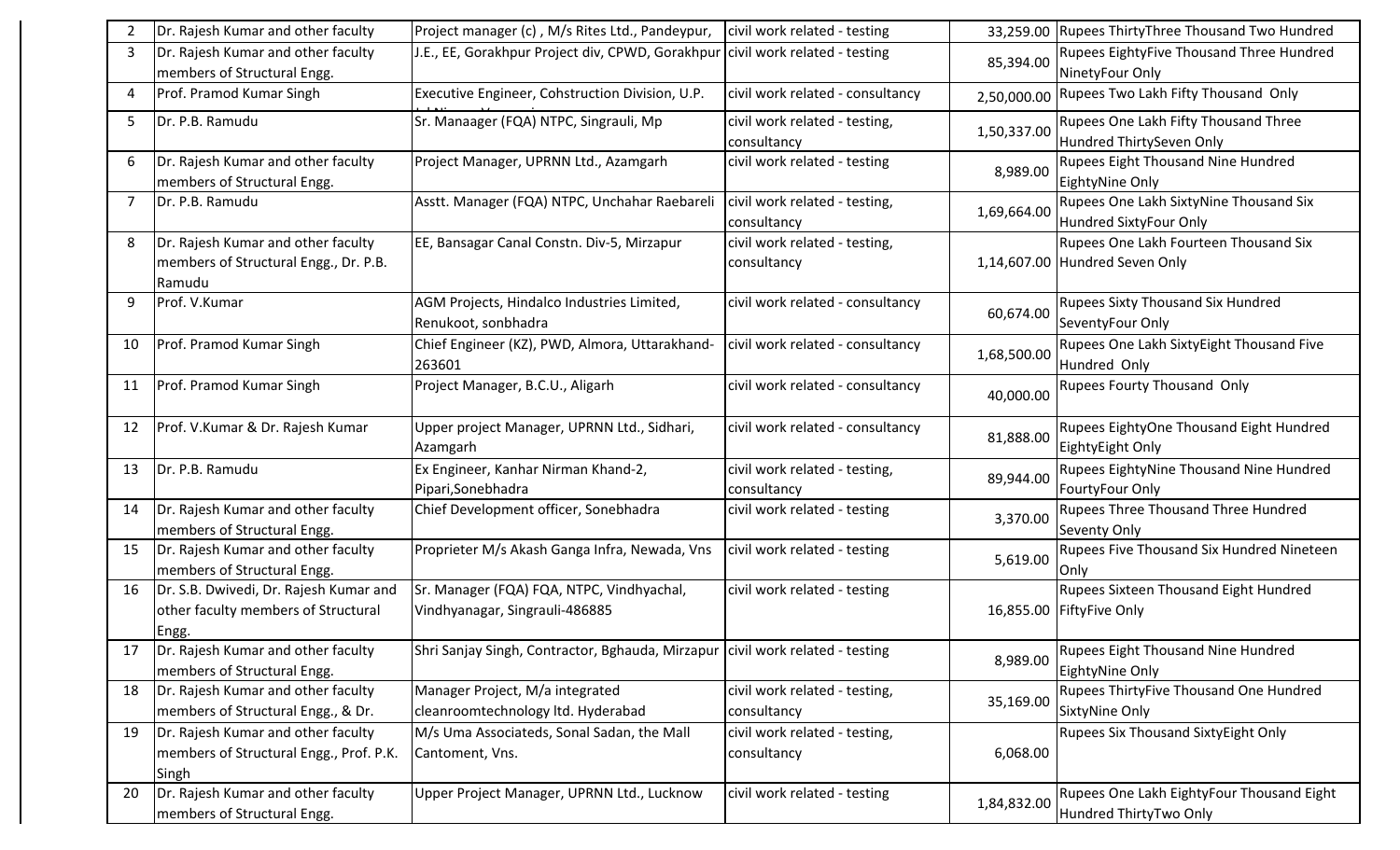| 21 | Dr. Rajesh Kumar and other faculty                                                     | SDO, UP Jal Nigam, GPCU, Durgakund, Vns.                                                                                | civil work related - testing                 | 4,494.00            | Rupees Four Thousand Four Hundred                                       |
|----|----------------------------------------------------------------------------------------|-------------------------------------------------------------------------------------------------------------------------|----------------------------------------------|---------------------|-------------------------------------------------------------------------|
|    | members of Structural Engg.                                                            |                                                                                                                         |                                              |                     | NinetyFour Only                                                         |
| 22 | Prof. V.Kumar, Dr. Brind Kumar                                                         | Executive Engineer, Irrigation division, Ganga<br>Irrigation Building, Telibagh, Lucknow                                | civil work related - consultancy,<br>testing | 82,585.00           | Rupees EightyTwo Thousand Five Hundred<br>EightyFive Only               |
| 23 | Prof. V.Kumar                                                                          | M/s Maxout infrastructures Pvt. Ltd., Sector-63,<br>Noida-201301                                                        | civil work related - consultancy             | 56,180.00           | Rupees FiftySix Thousand One Hundred Eighty<br>Only                     |
| 24 | Dr. Anuraj Ohri                                                                        | The Dy. Project Manager U.P. State Bridge<br>Corporation normal School, shivpur, varansi                                | civil work related - consultancy,<br>testing | 11,236.00           | Rupees Eleven Thousand Two Hundred<br>ThirtySix Only                    |
| 25 | Prof. V.Kumar                                                                          | Project Manager, UPRNN Ltd., Safai Unit-1, Sarai, civil work related - consultancy<br>Etawah                            |                                              | 56,180.00           | Rupees FiftySix Thousand One Hundred Eighty<br>Only                     |
| 26 | Dr. Anuraj Ohri                                                                        | Senior manager- River Basins and water policy<br>wwf-India, Pirojsha godrej national Conservation<br>Cerntre, New Delhi | civil work related - consultancy,<br>testing |                     | Rupees TwentyNine Thousand Two Hundred<br>29,214.00 Fourteen Only       |
| 27 | Dr. Rajesh Kumar and other faculty<br>members of Structural Engg.                      | Executive Engg. Kanhar Const. Div-II Pepari<br>Sonebhadra                                                               | civil work related - testing                 | 42,697.00           | Rupees FourtyTwo Thousand Six Hundred<br>NinetySeven Only               |
| 28 | Dr. Rajesh Kumar and other faculty<br>members of Structural Engg.                      | Isoly Corsor India Engg. 2 District Manager,<br>Sonebhadra                                                              | civil work related - testing                 | 12,809.00           | Rupees Twelve Thousand Eight Hundred Nine<br>Only                       |
| 29 | Dr. Rajesh Kumar and other faculty<br>members of Structural Engg.                      | Project Manager, UPRNN Ltd., Ramnagar                                                                                   | civil work related - testing                 | 3,371.00            | Rupees Three Thousand Three Hundred<br>SeventyOne Only                  |
| 30 | Dr. Rajesh Kumar and other faculty<br>members of Structural Engg.                      | Dy. Project Manager, UPSBC Ltd., BCU, Gazipur & civil work related - testing<br>Sr. Manager FQA NTPC, Vindhyanagar      |                                              | 25,842.00           | Rupees TwentyFive Thousand Eight Hundred<br>FourtyTwo Only              |
| 31 | Dr. Rajesh Kumar and other faculty<br>members of Structural Engg.                      | Asstt. Manager, VPSD-3, CPWD, BHU                                                                                       | civil work related - testing                 | 3,371.00            | Rupees Three Thousand Three Hundred<br>SeventyOne Only                  |
| 32 | Dr. P.B. Ramudu                                                                        | M/s K.N. Internation MTPP, allahabad                                                                                    | civil work related - testing,<br>consultancy | 95,394.00           | Rupees NinetyFive Thousand Three Hundred<br>NinetyFour Only             |
| 33 | Dr. Rajesh Kumar and other faculty<br>members of Structural Engg.                      | v-156115 Dt.                                                                                                            | civil work related - testing                 | 1,29,214.00         | Rupees One Lakh TwentyNine Thousand Two<br>Hundred Fourteen Only        |
| 34 | Dr. S.B. Dwivedi, Dr. Rajesh Kumar and<br>other faculty members of Structural<br>Engg. | Addnl. General Manager, field Quality Assurance, Testing<br>NTPC/SSTPS, Shakingar, Distt.-Sonbhadra-231222              |                                              | 1,62,035.00 Only    | Rupees One Lakh SixtyTwo Thousand ThirtyFive                            |
| 35 | Dr. Rajesh Kumar and other faculty<br>members of Structural Engg.                      | Ex. Engg. UP Jal Nigam, Sonebhadra                                                                                      | civil work related - testing                 | 66,292.00           | Rupees SixtySix Thousand Two Hundred<br>NinetyTwo Only                  |
| 36 | Prof. Pramod Kumar Singh                                                               | Ex. Engg., PWD Karnprayag, Chamoli, U Khaud                                                                             | civil work related - consultancy             | 2,24,720.00         | Rupees Two Lakh TwentyFour Thousand Seven<br><b>Hundred Twenty Only</b> |
| 37 | Dr. Rajesh Kumar and other faculty<br>members of Structural Engg.                      | Engineer (T/L) const, PGCIL & DIG Colony                                                                                | civil work related - testing                 | 50,562.00           | Rupees Fifty Thousand Five Hundred SixtyTwo<br>Only                     |
| 38 | Prof. P.K. Singh, Dr. Rajesh Kumar and<br>other faculty members Structural Engg.       | Chief Manager (TL) D.I.G. Colony Varanasi                                                                               | Testing                                      | 47,304.00 Four Only | Rupees FourtySeven Thousand Three Hundred                               |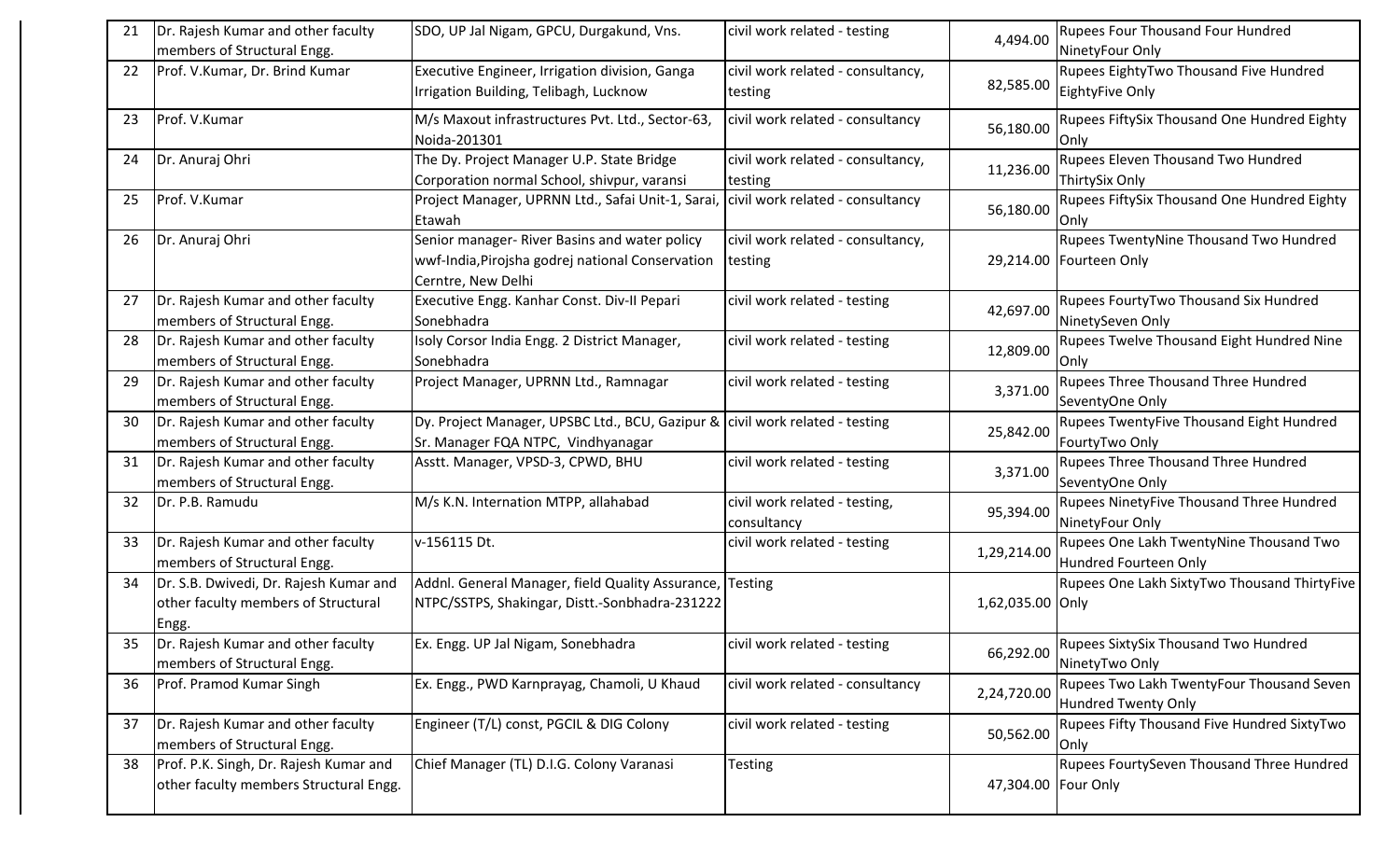| 39 | Dr. Brind Kumar                                                                                      | Manager (FQA) NTPC, Vindhyanagar                                                       | civil work related - testing,<br>consultancy | 44,944.00      | <b>Rupees FourtyFour Thousand Nine Hundred</b><br>FourtyFour Only          |
|----|------------------------------------------------------------------------------------------------------|----------------------------------------------------------------------------------------|----------------------------------------------|----------------|----------------------------------------------------------------------------|
| 40 | Dr. Brind Kumar                                                                                      | Ex. Engg. CD-2 PWD, Mirzapur                                                           | civil work related - testing,<br>consultancy | 56,180.00      | Rupees FiftySix Thousand One Hundred Eighty<br>Only                        |
| 41 | Prof. Pramod Kumar Singh                                                                             | Chief (Geologist) Dev prayag, Uttrakhand                                               | civil work related - consultancy             | 1,57,500.00    | Rupees One Lakh FiftySeven Thousand Five<br>Hundred Only                   |
| 42 | Prof. P.K. Singh, Dr. P.B. Ramudu                                                                    | Sr. Manager, (FQA) KBUN Ltd. Mirzapur                                                  | civil work related - testing,<br>consultancy | 27,977.00      | Rupees TwentySeven Thousand Nine Hundred<br>SeventySeven Only              |
| 43 | Dr. Rajesh Kumar and other faculty<br>members of Structural Engg., Dr. P.B.<br>Ramudu                | Asst. Manager (civil) QA L&T Const. Proj. CHP<br><b>Block-B</b>                        | civil work related - testing                 |                | Rupees EightySeven Thousand Six Hundred<br>87,641.00 FourtyOne Only        |
| 44 | Prof. V.Kumar                                                                                        | Ex Engg. UP Samaj Kalyan Nigam, Gaziabad                                               | civil work related - consultancy             | 1,48,315.00    | Rupees One Lakh FourtyEight Thousand Three<br>Hundred Fifteen Only         |
| 45 | Prof. V.Kumar                                                                                        | Superiortending Engg. UP Samar Kalyan Nigam,<br>Gaziabad                               | civil work related - consultancy             | 1,68,540.00    | Rupees One Lakh SixtyEight Thousand Five<br>Hundred Fourty Only            |
| 46 | Dr. Brind Kumar                                                                                      | Project Engg. PACCFED Const. Unit, Mirzapur                                            | civil work related - consultancy             | 44,944.00      | Rupees FourtyFour Thousand Nine Hundred<br>FourtyFour Only                 |
| 47 | Prof. P.K. Singh, Dr. Rajesh Kumar and<br>other faculty members Structural Engg.                     | Chief Manager Varanasi Power Grid Corporation<br>Varanasi                              | <b>Testing</b>                               |                | <b>Rupees SixtySix Thousand Nine Hundred</b><br>66,967.00 SixtySeven Only  |
| 48 | Prof. P.K. Singh, Dr. Rajesh Kumar and<br>other faculty members Structural Engg.                     | Project Manager UP State Bridge Shivpur<br>Varanasi                                    | civil work related - testing                 |                | Rupees ThirtyFour Thousand Three Hundred<br>34,383.00 EightyThree Only     |
| 49 | Dr. Brind Kumar                                                                                      | Ex Engg. CD-3, PWD, Sonebhadra                                                         | civil work related - testing,<br>consultancy | 28,090.00      | Rupees TwentyEight Thousand Ninety Only                                    |
| 50 | Dr. Rajesh Kumar and other faculty<br>members of Structural Engg.                                    | Assitt. Engg., VPSD-2, CPWD, Vns and Manager<br>PGCIL, Vindhyanagar, Singrauli & so on | civil work related - testing                 | 28,652.00      | Rupees TwentyEight Thousand Six Hundred<br>FiftyTwo Only                   |
| 51 | Prof. P.K. Singh, Dr. Rajesh Kumar and<br>other faculty members Structural Engg.<br>Dr. P. B. Ramudu | GM (Civil) JAPEE churk Industraias Comples<br>Sonbhadra                                | civil work related - testing                 | 13,709.00 Only | Rupees Thirteen Thousand Seven Hundred Nine                                |
| 52 | Prof. P.K. Singh, Dr. Rajesh Kumar and<br>other faculty members Structural Engg.                     | Manager (FQA)FQA NTPC, Vindhyachal Singrauli   civil work related - testing            |                                              |                | <b>Rupees Seventeen Thousand Five Hundred</b><br>17,529.00 TwentyNine Only |
| 53 | Dr. Rajesh Kumar and other faculty<br>members of Structural Engg.                                    | M/s Uma Association Cantonment, VNS, & Dy<br>GM (civil) lune Ltd. Sasaram              | civil work related - testing                 | 12,360.00      | Rupees Twelve Thousand Three Hundred Sixty<br>Only                         |
| 54 | Dr. Brind Kumar                                                                                      | Mr. D.K. Gandhi AGM(FQA) Meja Thermal Power<br>Plant (Allahabad)                       | civil work related - testing,<br>consultancy | 17,416.00      | Rupees Seventeen Thousand Four Hundred<br>Sixteen Only                     |
| 55 | Prof. Pramod Kumar Singh                                                                             | Executive engineer, Provincial division, PWD,<br>Gorakhpur                             | civil work related - consultancy             | 3,03,372.00    | Rupees Three Lakh Three Thousand Three<br>Hundred SeventyTwo Only          |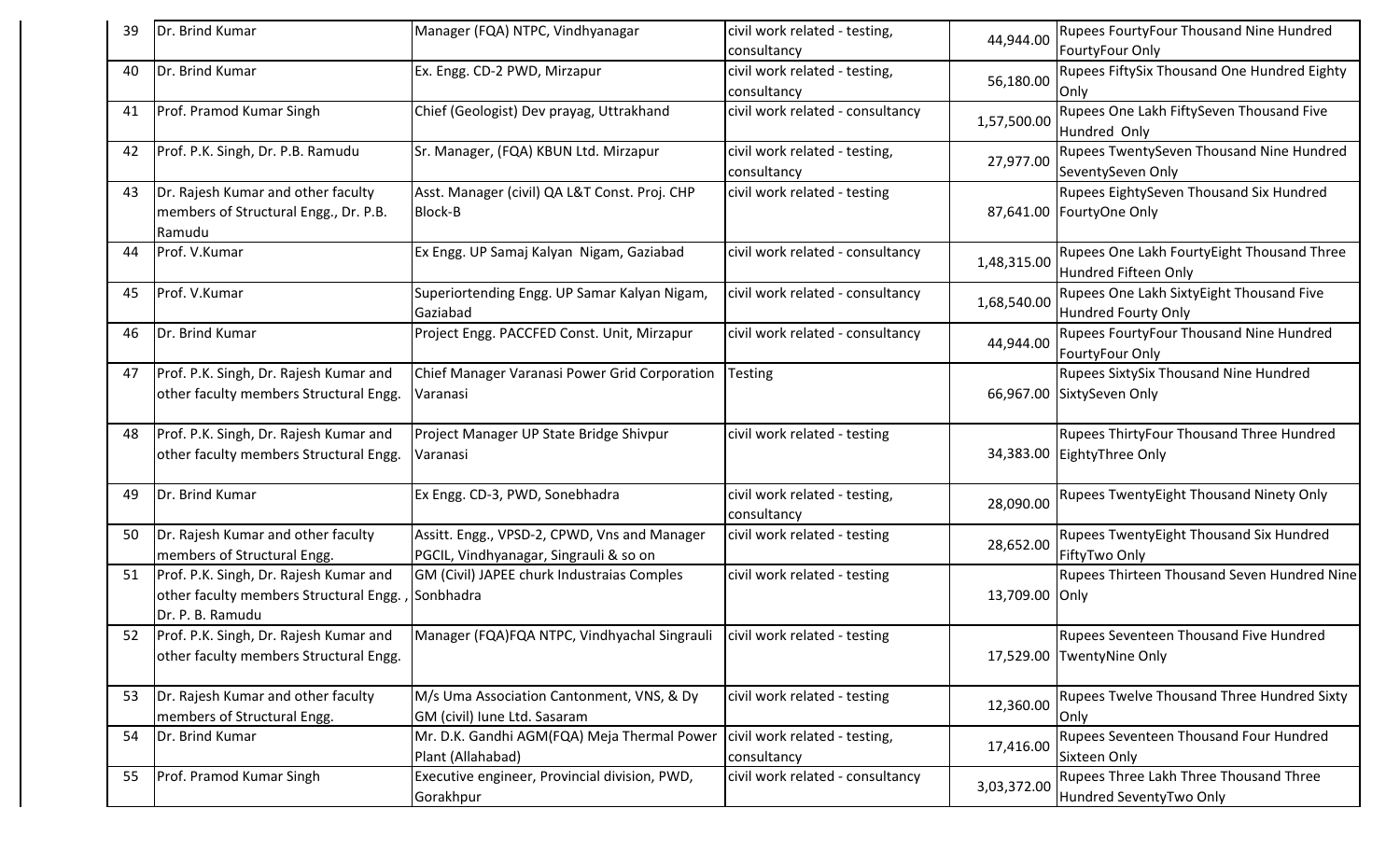|     | Dr. K.K. Pandey                                                                        | Prog. Manager, M/s. Nega Engg.Ltd., Hyderabad                                                                                   | civil work related - testing                 | 8,764.00    | <b>Rupees Eight Thousand Seven Hundred</b><br>SixtyFour Only                    |
|-----|----------------------------------------------------------------------------------------|---------------------------------------------------------------------------------------------------------------------------------|----------------------------------------------|-------------|---------------------------------------------------------------------------------|
| -57 | Dr. Brind Kumar                                                                        | Proj., Engg, PACEFED, Const. Unit, Mirzapur                                                                                     | civil work related - testing,<br>consultancy | 44,944.00   | <b>Rupees FourtyFour Thousand Nine Hundred</b><br>FourtyFour Only               |
| 58  | Dr. Rajesh Kumar and other faculty<br>members of Structural Engg., Dr. P.B.<br>Ramudu  | Dy. Gen. Manager PGCIL lalganj Purnia                                                                                           | civil work related - testing                 | 50,000.00   | <b>Rupees Fifty Thousand Only</b>                                               |
| 59  | Dr. Brind Kumar                                                                        | Ex. Engg., CD-2, PWD, Mirzapur                                                                                                  | civil work related - consultancy             | 56,180.00   | Rupees FiftySix Thousand One Hundred Eighty<br>Only                             |
| 60  | Dr. Rajesh Kumar and other faculty<br>members of Structural Engg.                      | Dy. Pro. Manager, UPSBCL, BCU Ghazipur,<br>Chief Manager (Civil)/QC<br><b>NCL HQ</b>                                            | civil work related - testing                 | 72,809.00   | Rupees SeventyTwo Thousand Eight Hundred<br>Nine Only                           |
| 61  | Dr. S.B. Dwivedi, Dr. Rajesh Kumar and<br>other faculty members of Structural<br>Engg. | Addnl. General Manager, field Quality Assurance, civil work related - testing<br>NTPC/SSTPS, Shakingar, Distt.-Sonbhadra-231222 |                                              |             | Rupees One Lakh FourtyTwo Thousand Six<br>1,42,697.00 Hundred NinetySeven Only  |
| 62  | Prof. V.Kumar, Dr. Arun Prasad & Dr. P.<br>Bala Ramudu                                 | Asst. Gen. Manager, Hindalco & Industrice Ltd.<br>Remicorp                                                                      | civil work related - consultancy             | 4,70,856.00 | Rupees Four Lakh Seventy Thousand Eight<br>Hundred FiftySix Only                |
| 63  | Dr. Rajesh Kumar and other faculty<br>members of Structural Engg.                      | Asstt. Engg. (c) UPSBC Ltd., BCU-1, Mirzapur                                                                                    | civil work related - testing                 | 7,865.00    | Rupees Seven Thousand Eight Hundred<br><b>SixtyFive Only</b>                    |
| 64  | Dr. Rajesh Kumar and other faculty                                                     | Dy. Ge. Manager, PGCIL Lalganj Puranie                                                                                          | civil work related - testing                 |             | 1,27,529.00 Rupees One Lakh TwentySeven Thousand Five                           |
| 65  | Dr. Rajesh Kumar and other faculty                                                     | AGM Project (Civil), singrauli                                                                                                  | civil work related - testing                 |             | 23,596.00 Rupees TwentyThree Thousand Five Hundred                              |
| 66  | Dr. Rajesh Kumar and other faculty                                                     | S.D.O., UP Jal Nigam, GPCU, Varanasi                                                                                            | civil work related - testing                 |             | 2,247.00 Rupees Two Thousand Two Hundred                                        |
| 67  | Dr. Rajesh Kumar and other faculty                                                     | Chief Manager PGCIL, Varanasi-2                                                                                                 | civil work related - testing                 |             | 21,348.00   Rupees Twenty One Thousand Three Hundred                            |
| 68  | Dr. Rajesh Kumar and other faculty<br>members of Structural Engg., Prof. P.K.<br>Singh | M/s Riter Ltd., M/s Riter Ltd. M/s Kantech<br>Infro.com. Pvt. Ltd. Ghaziabad                                                    | civil work related - testing,<br>consultancy |             | Rupees Three Lakh Thirteen Thousand Four<br>3,13,485.00 Hundred EightyFive Only |
| 69  | Dr. Rajesh Kumar and other faculty<br>members of Structural Engg.                      | M/s Integrated Clearroom Tech. Ltd, M/s Belfg<br>Mehmoorganj, M/s A.S. Enterprises Bhadohi                                      | civil work related - testing                 | 12,360.00   | Rupees Twelve Thousand Three Hundred Sixty<br>Only                              |
| 70  | Dr. Rajesh Kumar and other faculty<br>members of Structural Engg.                      | M/s Shiv Shakte Bricks, sonehadra, Chief Engg.<br>Nagar Nigam, Varanasi, Ex Engg., UWD BHU,<br>Varanasi                         | civil work related - testing                 |             | <b>Rupees Eight Thousand Nine Hundred</b><br>8,989.00 EightyNine Only           |
| 71  | Dr. S.B. Dwivedi, Dr. Rajesh Kumar and<br>other faculty members of Structural<br>Engg. | Assistant Executive Engineer Varanasi                                                                                           | <b>Testing</b>                               |             | Rupees TwentyThree Thousand Five Hundred<br>23,595.00 NinetyFive Only           |
| 72  | Dr. Rajesh Kumar and other faculty                                                     | Asstt. Engg. District Urban Dev. Varanasi                                                                                       | civil work related - testing                 | 5,618.00    | Rupees Five Thousand Six Hundred Eighteen                                       |
| 73  | Prof. V.Kumar & Mr. K.K. Pandey, Dr.                                                   | M/s Geotech Tech. Associates pvt. Ltd.                                                                                          | civil work related - consultancy             |             | 33,708.00 Rupees ThirtyThree Thousand Seven Hundred                             |
| 74  | Prof. P.K. Singh                                                                       | AGM (FQA) Meja Urja Nigam Allahabad                                                                                             | Testing, consultany                          | 1,12,360.00 | Rupees One Lakh Twelve Thousand Three<br><b>Hundred Sixty Only</b>              |
| 75  | Prof. Pramod Kumar Singh                                                               | Dy. Project Manager, BCU Mathurs                                                                                                | civil work related - consultancy             | 44,944.00   | Rupees FourtyFour Thousand Nine Hundred<br>FourtyFour Only                      |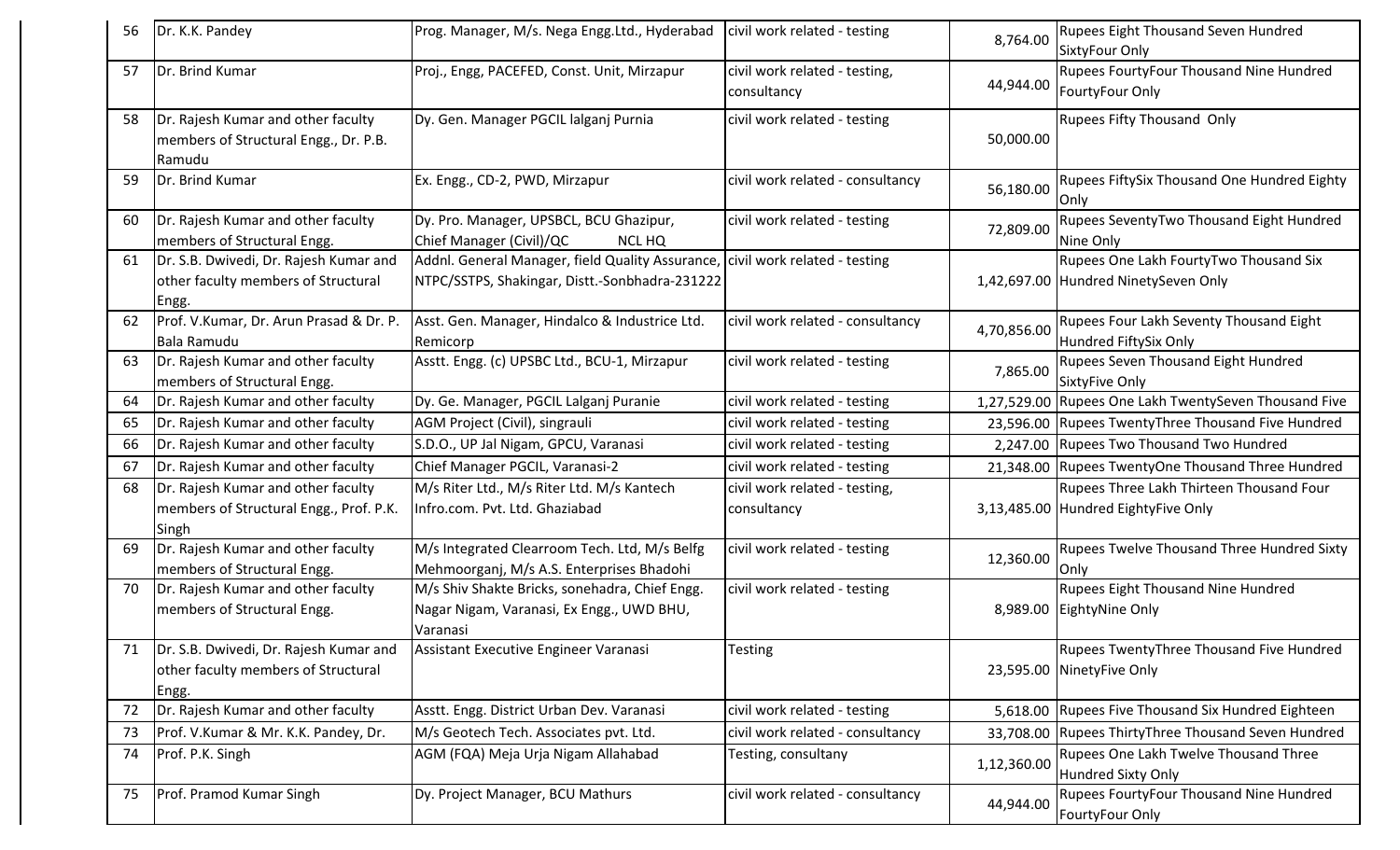| 76 | Dr. Rajesh Kumar and other faculty<br>members of Structural Engg.                | M/s Mall Constructin Nagpur                                                                | civil work related - tesing                  | 1,07,886.00 | Rupees One Lakh Seven Thousand Eight<br>Hundred EightySix Only         |
|----|----------------------------------------------------------------------------------|--------------------------------------------------------------------------------------------|----------------------------------------------|-------------|------------------------------------------------------------------------|
| 77 | Prof. P.K. Singh, Dr. Rajesh Kumar and<br>other faculty members Structural Engg. | Sr. Manager (Civil) NTPC, Tanda Ambedkar Nager Testing, consultany                         |                                              |             | Rupees SeventyOne Thousand Five Hundred<br>71,573.00 SeventyThree Only |
| 78 | Prof. V.Kumar                                                                    | Divisional Manager Rewa, M/s J.K.M. Infra<br>Projefct Ltd. Sector-9 Noida                  | civil work related - consultancy             | 4,71,912.00 | Rupees Four Lakh SeventyOne Thousand Nine<br>Hundred Twelve Only       |
| 79 | Prof. V.Kumar                                                                    | M/s J.K.M. Infra Prljects Ltd., Sector 9, Noida                                            | civil work related - consultancy             | 56,180.00   | Rupees FiftySix Thousand One Hundred Eighty<br>Only                    |
| 80 | Dr. S.B. Dwivedi and Prof. P.K. Singh                                            | AGM(FQA), NTPC, Ltd., Moudha, Nagpur,<br>Maharastra-441104, AGM (FQA) Mauda<br>Maharashtra | civil work related - tesing                  |             | Rupees FiftyFive Thousand Seven Hundred<br>55,731.00 ThirtyOne Only    |
| 81 | Prof. V.Kumar                                                                    | Project Manager UPSBC Ltd. BCU-2, Shivpur                                                  | civil work related - consultancy             | 44,944.00   | Rupees FourtyFour Thousand Nine Hundred                                |
| 82 | Dr. Brind Kumar                                                                  | Ex. Engg. CD-2 PWD, Mirzapur                                                               | civil work related - testing,<br>consultancy | 56,180.00   | Rupees FiftySix Thousand One Hundred Eighty<br>Only                    |
| 83 | Prof. V.Kumar & Dr. Rajesh Kumar                                                 | Add project Manager UPRNN Ltd, Lucknow                                                     | civil work related - consultancy             | 44,944.00   | Rupees FourtyFour Thousand Nine Hundred<br>FourtyFour Only             |
| 84 | Dr. P.B. Ramudu                                                                  | S.E, UWD, BHU, Varanasi                                                                    | civil work related - testing,<br>consultancy | 58,449.00   | <b>Rupees FiftyEight Thousand Four Hundred</b><br>FourtyNine Only      |
| 85 | Dr. P.B. Ramudu                                                                  | S.E, UWD, BHU, Varanasi                                                                    | civil work related - testing,                | 77,895.00   | Rupees SeventySeven Thousand Eight Hundred                             |
| 86 | Dr. Anuraj Ohri                                                                  | S.E, UWD, BHU, Varanasi                                                                    | civil work related - consultancy             | 9,100.00    | Rupees Nine Thousand One Hundred Only                                  |
| 87 | Prof. P.K. Singh, Dr. Rajesh Kumar and                                           | Shri. Manager (FQA/FES) Kanti Bijlee Utpadan                                               | civil work related - testing                 | 25,394.00   | Rupees TwentyFive Thousand Three Hundred                               |
| 88 | Dr. Rajesh Kumar and other faculty<br>members of Structural Engg.                | Sri S.K. Upadhyay, Balia, A.E., VPSD-2, CPWD,<br>Varanasi, M/s UP, Aqra Ind. Chandauli     | civil work related - testing                 | 10,112.00   | <b>Rupees Ten Thousand One Hundred Twelve</b><br>IOnlv                 |
| 89 | Dr. Rajesh Kumar and other faculty<br>members of Structural Engg.                | M/s Integrated Clean Room, Technology,<br>Hyderabad                                        | civil work related - testing                 | 24,719.00   | Rupees TwentyFour Thousand Seven Hundred<br>Nineteen Only              |
| 90 | Dr. Brind Kumar                                                                  | Asstt. Manager, Natumal road Development,<br>New Delhi.                                    | civil work related - testing,<br>consultancy | 4,17,328.00 | Rupees Four Lakh Seventeen Thousand Three<br>Hundred TwentyEight Only  |
| 91 | Dr. Rajesh Kumar and other faculty<br>members of Structural Engg.                | M/s Amit Enterprises, A E, VPSD-4, CPWD, BHU,<br>Varanasi                                  | civil work related - testing,<br>consultancy | 42,697.00   | Rupees FourtyTwo Thousand Six Hundred<br>NinetySeven Only              |
| 92 | Prof. V.Kumar                                                                    | Ex. Engg. Varanasi Central Circle CPWD Lamhi                                               | civil work related - consultancy             |             | 3,20,226.00 Rupees Three Lakh Twenty Thousand Two                      |
| 93 | Prof. V.Kumar                                                                    | Engineer (Const) PGCIL, Muzaffarpur, Bihar                                                 | civil work related - consultancy             | 42,697.00   | Rupees FourtyTwo Thousand Six Hundred<br>NinetySeven Only              |
| 94 | Prof. V.Kumar                                                                    | AE (C), UPSBC to BCU-1, Mirzapur                                                           | civil work related - consultancy             | 9,888.00    | <b>Rupees Nine Thousand Eight Hundred</b><br>EightyEight Only          |
| 95 | Prof. V.Kumar                                                                    | Project Manager, UPSBC Ltd. Shivpur                                                        | civil work related - consultancy             | 44,944.00   | Rupees FourtyFour Thousand Nine Hundred<br>FourtyFour Only             |
| 96 | Prof. V.Kumar                                                                    | Project Manager UPRNN Ltd. Azamgarh                                                        | civil work related - consultancy             | 22,472.00   | Rupees TwentyTwo Thousand Four Hundred<br>SeventyTwo Only              |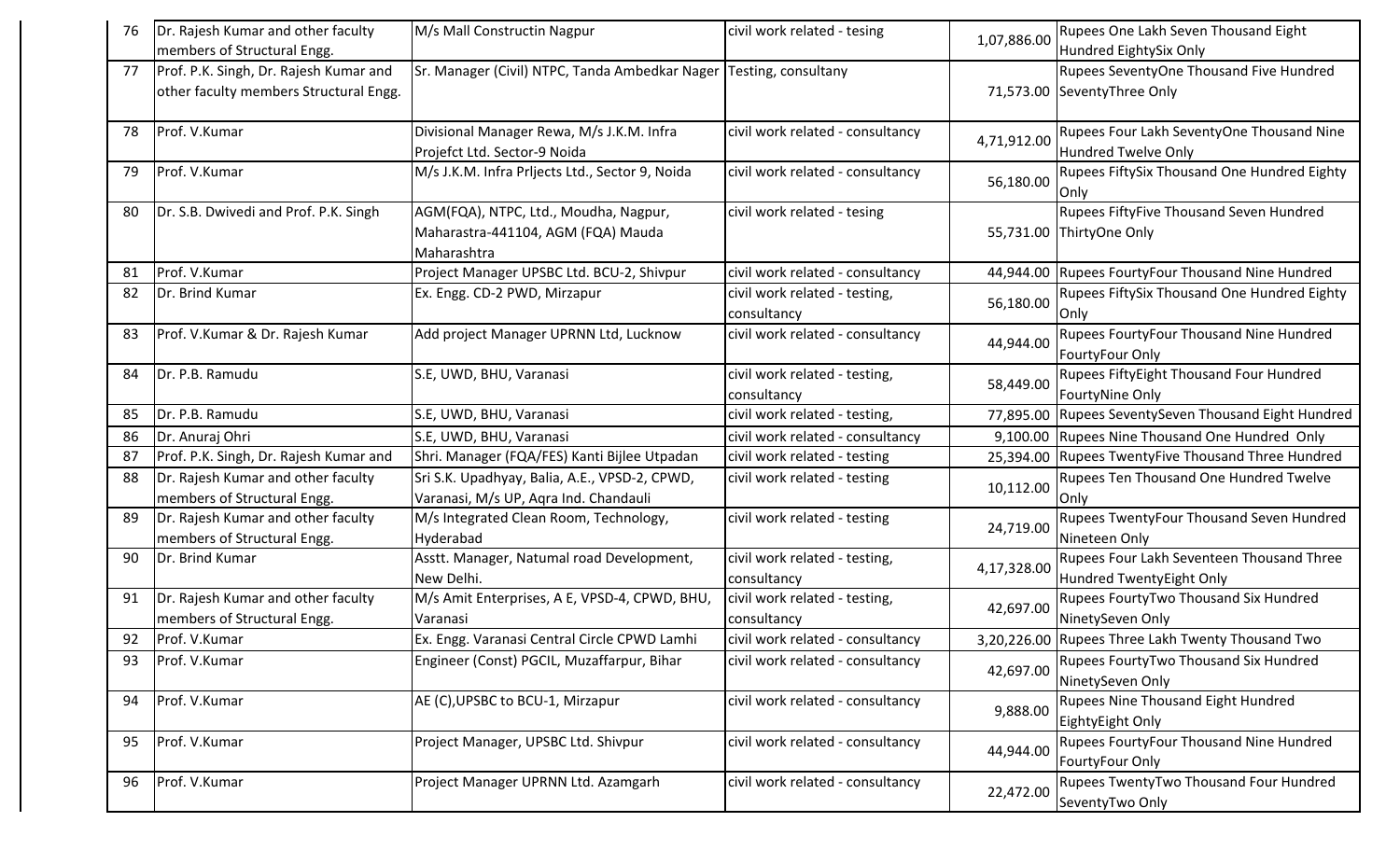| 97  | Prof. V.Kumar     | Upper project Manager, Unit-1, Azamgarh                                                                                                                              | civil work related - consultancy | 64,282.00   | Rupees SixtyFour Thousand Two Hundred<br>EightyTwo Only                        |
|-----|-------------------|----------------------------------------------------------------------------------------------------------------------------------------------------------------------|----------------------------------|-------------|--------------------------------------------------------------------------------|
| 98  | Prof. V.Kumar     | Director, Ecocon Infra Pvt. Ltd. Noida                                                                                                                               | civil work related - consultancy | 67,416.00   | Rupees SixtySeven Thousand Four Hundred<br>Sixteen Only                        |
| 99  | Prof. V.Kumar     | S.E, UWD, BHU, Varanasi                                                                                                                                              | civil work related - consultancy | 2,20,338.00 | Rupees Two Lakh Twenty Thousand Three<br>Hundred ThirtyEight Only              |
| 100 | Prof. V.Kumar     | Project Mananger Unit 32 Const. Nashik                                                                                                                               | civil work related - consultancy | 42,135.00   | Rupees FourtyTwo Thousand One Hundred<br>ThirtyFive Only                       |
| 101 | Prof. V.Kumar     | Ex. Engg., Varanasi Central Circle Lamhi                                                                                                                             | civil work related - consultancy | 28,090.00   | Rupees TwentyEight Thousand Ninety Only                                        |
| 102 | Prof. V.Kumar     | Unit Incharge Unit 21-A, Lcuknow                                                                                                                                     | civil work related - consultancy | 82,023.00   | Rupees EightyTwo Thousand TwentyThree Only                                     |
| 103 | Prof. V.Kumar     | U.P. Samaj Kalyan Nirman, Bhopal and M/s Span<br>Sgtructure Indira nagar                                                                                             | civil work related - consultancy | 1,25,281.00 | Rupees One Lakh TwentyFive Thousand Two<br>Hundred EightyOne Only              |
| 104 | Prof. V.Kumar     | M/s Sohara Engg. Works                                                                                                                                               | civil work related - consultancy | 35,057.00   | Rupees ThirtyFive Thousand FiftySeven Only                                     |
| 105 | Prof. V.Kumar     | Ex. Engg. P.D. UWD, Uttarkashi                                                                                                                                       | civil work related - consultancy | 3,84,333.00 | Rupees Three Lakh EightyFour Thousand Three<br>Hundred ThirtyThree Only        |
| 106 | Prof. V.Kumar     | Managing Director, M/s JCL Infra Ltd. Meerut                                                                                                                         | civil work related - consultancy | 78,652.00   | Rupees SeventyEight Thousand Six Hundred<br>FiftyTwo Only                      |
| 107 | Prof. V.Kumar     | M/s K.N. Int. Ltd. Chattishgarh                                                                                                                                      | civil work related - consultancy | 35,618.00   | Rupees ThirtyFive Thousand Six Hundred<br>Eighteen Only                        |
| 108 | Prof. V.Kumar     | Managing Director, M/s PNG Planning New Delhi civil work related - consultancy                                                                                       |                                  | 67,416.00   | Rupees SixtySeven Thousand Four Hundred<br>Sixteen Only                        |
| 109 | Prof. V.Kumar     | M/s Noxout Infrastructure Pvt. Ltd. Noida                                                                                                                            | civil work related - consultancy | 56,180.00   | Rupees FiftySix Thousand One Hundred Eighty<br>Only                            |
| 110 | Prof. V.Kumar     | M/s harush Chandra india Ltd. Gomti Nagar, LKW civil work related - consultancy                                                                                      |                                  | 56,180.00   | Rupees FiftySix Thousand One Hundred Eighty<br><b>IOnly</b>                    |
| 111 | Prof. V.Kumar     | Engineer (TL-Const) PGCIL, DIC Colony, varanasi                                                                                                                      | civil work related - consultancy | 1,56,182.00 | Rupees One Lakh FiftySix Thousand One<br>Hundred EightyTwo Only                |
| 112 | Prof. V.Kumar     | Unit Incharge UPRNN Ltd., KGMC, LKW                                                                                                                                  | civil work related - consultancy | 46,062.00   | Rupees FourtySix Thousand SixtyTwo Only                                        |
| 113 | Prof. V.Kumar     | Upper Project Manager/Nodal Officer U.P.R.N.N.<br>Ltd., Honourable High Court construction<br>Campus, Vibhuti Khnd, Gomti Nagr, High Court<br>Unit-I, Lucknow-226010 | civil work related - consultancy |             | Rupees Two Lakh FourtySeven Thousand One<br>2,47,192.00 Hundred NinetyTwo Only |
|     | 114 Prof. V.Kumar | Dy. GM Customers Varanasi                                                                                                                                            | civil work related - consultancy | 4,494.00    | <b>Rupees Four Thousand Four Hundred</b><br>NinetyFour Only                    |
|     | 115 Prof. V.Kumar | Manager projects, M/s Integrated cleanroom<br>Technology Ltd., Hyderabad and Propritor, M/s<br>akash Ganga Infra, Newada, varanasi                                   | civil work related - consultancy |             | Rupees Twelve Thousand Three Hundred<br>12,361.00 SixtyOne Only                |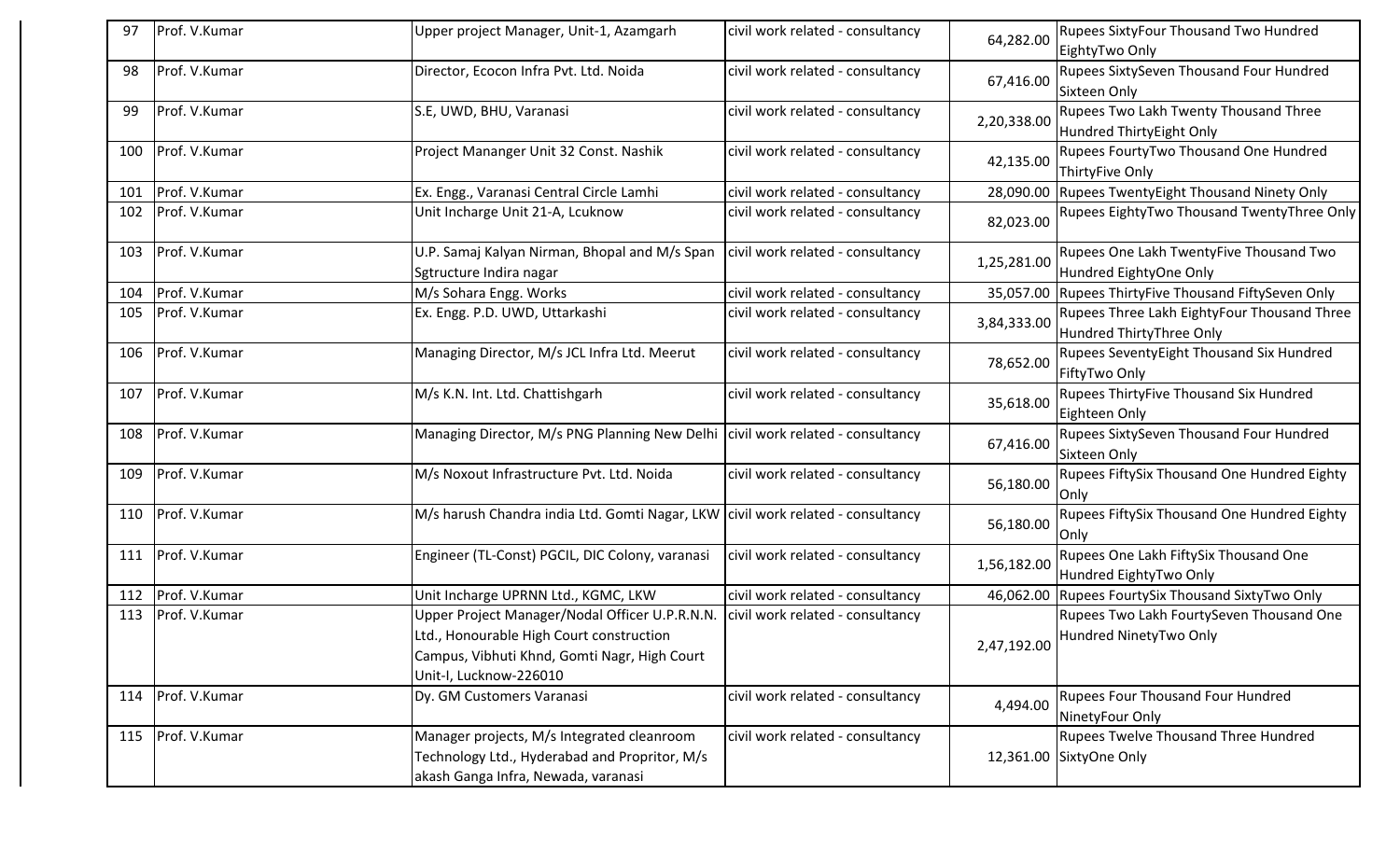| 116 | Prof. V.Kumar                     | A.E. District Urban Dev Varanasi, M/s Balaji Bldrs, civil work related - consultancy |                                  |               | Rupees Seven Thousand Eight Hundred SixtySix |
|-----|-----------------------------------|--------------------------------------------------------------------------------------|----------------------------------|---------------|----------------------------------------------|
|     |                                   | Mehmoorganj and A.E district Urban Dev                                               |                                  | 7,866.00 Only |                                              |
|     |                                   | Varanasi                                                                             |                                  |               |                                              |
| 117 | Prof. V.Kumar                     | Engineer Planning & Const Bhikaji new delhi                                          | civil work related - consultancy |               | Rupees FourtyFour Thousand Nine Hundred      |
|     |                                   |                                                                                      |                                  | 44,944.00     | FourtyFour Only                              |
| 118 | Prof. V.Kumar                     | Shri lalet Raj Bhansali, Bhelupur, varanasi                                          | civil work related - consultancy |               | Rupees One Lakh Fifteen Thousand Seven       |
|     |                                   |                                                                                      |                                  | 1,15,787.00   | Hundred EightySeven Only                     |
| 119 | Prof. V.Kumar                     | M/s J.K.M. Infra Project Ltd., Noida                                                 | civil work related - consultancy |               | Rupees FiftySix Thousand One Hundred Eighty  |
|     |                                   |                                                                                      |                                  | 56,180.00     | Only                                         |
| 120 | Prof. V.Kumar                     | Sr. Manager (FQA) NPGC/STPP, Aurgangabad                                             | civil work related - consultancy |               | Rupees One Lakh ThirtyTwo Thousand Nine      |
|     |                                   |                                                                                      |                                  | 1,32,978.00   | Hundred SeventyEight Only                    |
| 121 | Prof. V.Kumar                     | Dy. Manager(Civil) PGCIL, DIG colony, varanasi                                       | civil work related - consultancy |               | Rupees Six Thousand Seven Hundred            |
|     |                                   |                                                                                      |                                  | 6,741.00      | FourtyOne Only                               |
| 122 | Prof. V.Kumar                     | Ex. Engg. PD., UWD, Handwav                                                          | civil work related - consultancy | 28,125.00     | Rupees TwentyEight Thousand One Hundred      |
|     |                                   |                                                                                      |                                  |               | <b>TwentyFive Only</b>                       |
| 123 | Prof. V.Kumar                     | M/s Hirvana Consultant & Engg. LKO                                                   | civil work related - consultancy | 2,52,810.00   | Rupees Two Lakh FiftyTwo Thousand Eight      |
|     |                                   |                                                                                      |                                  |               | <b>Hundred Ten Only</b>                      |
| 124 | Prof. V.Kumar                     | Upper Project Manager Pandeypur, Varanasi                                            | civil work related - consultancy | 44,944.00     | Rupees FourtyFour Thousand Nine Hundred      |
|     |                                   |                                                                                      |                                  |               | FourtyFour Only                              |
| 125 | Prof. V.Kumar & Dr. Rajesh Kumar  | Unit Incharge unit-21A, UPRNN, LKO                                                   | civil work related - consultancy | 44,944.00     | Rupees FourtyFour Thousand Nine Hundred      |
|     |                                   |                                                                                      |                                  |               | FourtyFour Only                              |
| 126 | Prof. V.Kumar & Dr. Rajesh Kumar  | Unit Incharge unit-21A, UPRNN, LKO                                                   | civil work related - consultancy | 44,944.00     | Rupees FourtyFour Thousand Nine Hundred      |
|     |                                   |                                                                                      |                                  |               | FourtyFour Only                              |
| 127 | Dr. Anuraj Ohri                   | Directro, UP State Archeological Deptt. Keshar                                       | civil work related - consultancy | 4,93,676.00   | Rupees Four Lakh NinetyThree Thousand Six    |
|     |                                   | <b>Bagh LKO</b>                                                                      |                                  |               | Hundred SeventySix Only                      |
| 128 | Prof. V. Kumar & Dr. Rajesh Kumar | Unit Incharge, Unit-21 A, UPRNN Ltd., LKO                                            | civil work related - consultancy | 45,506.00     | Rupees FourtyFive Thousand Five Hundred Six  |
|     |                                   |                                                                                      |                                  |               | Only                                         |
| 129 | Prof. V.Kumar & Dr. Rajesh Kumar  | Project Manager, Unit Incharge UPRNN Ltd.                                            | civil work related - consultancy | 1,12,360.00   | Rupees One Lakh Twelve Thousand Three        |
|     |                                   |                                                                                      |                                  |               | <b>Hundred Sixty Only</b>                    |
| 130 | Prof. V.Kumar                     | M/s Gagendra P. Singh Gorakhdham, Gorakhpur                                          | civil work related - consultancy | 1,68,540.00   | Rupees One Lakh SixtyEight Thousand Five     |
|     |                                   |                                                                                      |                                  |               | <b>Hundred Fourty Only</b>                   |
| 131 | Prof. V. Kumar                    | M/s Bholalankar Creation Cost, Gorakhpur                                             | civil work related - consultancy | 1,68,540.00   | Rupees One Lakh SixtyEight Thousand Five     |
|     |                                   |                                                                                      |                                  |               | <b>Hundred Fourty Only</b>                   |
| 132 | Prof. V.Kumar & Dr. Rajesh Kumar  | M/s Vidyut Kumar Jain Buldev Pvt. Ltd., LKO                                          | civil work related - consultancy | 25,281.00     | Rupees TwentyFive Thousand Two Hundred       |
|     |                                   |                                                                                      |                                  |               | EightyOne Only                               |
| 133 | Prof. V.Kumar & Dr. Rajesh Kumar  | Unit Incharge PGI Unit-I, UPRNN Ltd., Lko                                            | civil work related - consultancy | 44,944.00     | Rupees FourtyFour Thousand Nine Hundred      |
|     |                                   |                                                                                      |                                  |               | FourtyFour Only                              |
| 134 | Prof. V.Kumar & Dr. Rajesh Kumar  | Chief Project Manager L&T Singrauli                                                  | civil work related - testing     | 42,697.00     | Rupees FourtyTwo Thousand Six Hundred        |
|     |                                   |                                                                                      |                                  |               | NinetySeven Only                             |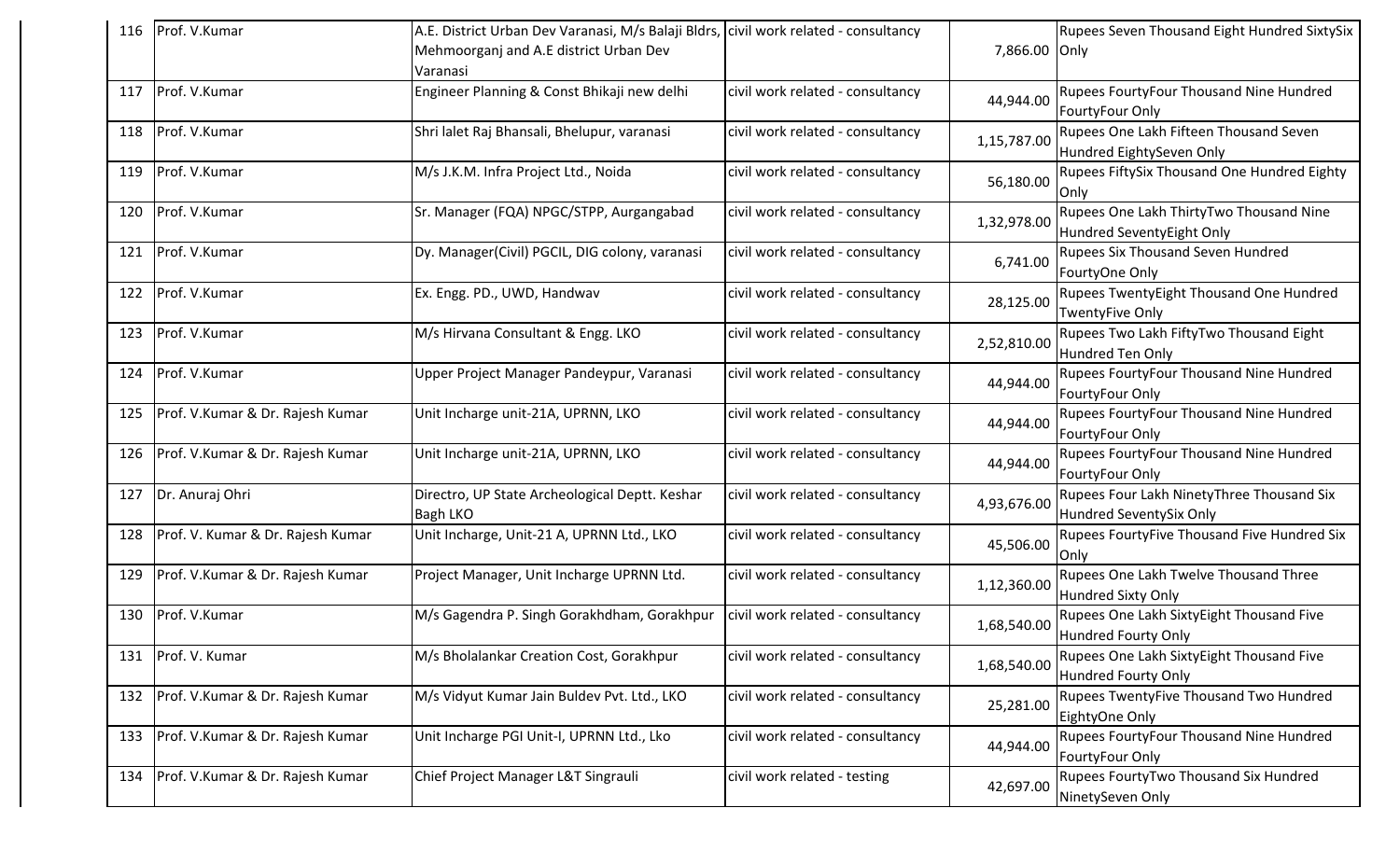| 135 | Dr. Rajesh Kumar and other faculty      | Ex. Engg., nagar, Nigam, Varanasi and Ex., Engg.                                 | civil work related - testing      |             | Rupees Eighteen Thousand Five Hundred       |
|-----|-----------------------------------------|----------------------------------------------------------------------------------|-----------------------------------|-------------|---------------------------------------------|
|     | members of Structural Engg., Prof.      | UWD, Varanasi                                                                    |                                   |             | 18,539.00 ThirtyNine Only                   |
|     | V.Kumar, Dr. Anurag Ohri                |                                                                                  |                                   |             |                                             |
|     | 136   Prof. V. Kumar & Dr. Rajesh Kumar | A.E., District Urban Development Auth. Varanasi                                  | civil work related - testing      | 3,371.00    | Rupees Three Thousand Three Hundred         |
|     |                                         |                                                                                  |                                   |             | SeventyOne Only                             |
| 137 | Prof. V.Kumar & Dr. Rajesh Kumar Dr.    | Project manager, UPSBC Ltd., BCU-2 Shivpur,                                      | civil work related - consultancy, | 2,20,226.00 | Rupees Two Lakh Twenty Thousand Two         |
|     | Anurag Ohri                             | Varanasi                                                                         | testing                           |             | <b>Hundred TwentySix Only</b>               |
| 138 | Prof. V.Kumar & Dr. Rajesh Kumar, Prof. | Chief Manager, PGCIL DiG Colony, Varanasi                                        | civil work related - testing,     | 1,57,529.00 | Rupees One Lakh FiftySeven Thousand Five    |
|     | P.K. Singh                              |                                                                                  | consultancy                       |             | Hundred TwentyNine Only                     |
| 139 | Prof. Pramod Kumar Singh                | Dy. CPM/Engg/MGS/DFCC/of India Ltd., Varanasi                                    | civil work related - consultancy  |             | Rupees Two Lakh Two Thousand Two Hundred    |
|     |                                         |                                                                                  |                                   | 2,02,248.00 | FourtyEight Only                            |
| 140 | Prof. V.Kumar & Dr. Rajesh Kumar        | M/s Palmer India Ltd. (P) Hathuwa Varanasi and                                   | civil work related - consultancy  | 84,270.00   | Rupees EightyFour Thousand Two Hundred      |
|     |                                         | Ex. Engg., I UPSKNN Ltd. Bhopal                                                  |                                   |             | Seventy Only                                |
| 141 | Dr. Brind Kumar Dr. A. Gupta            | Mr. U.R. singh, DGM, Varanasi, PGC of India Ltd.                                 | <b>Testing</b>                    | 24,157.00   | Rupees TwentyFour Thousand One Hundred      |
|     |                                         | Varanasi                                                                         |                                   |             | FiftySeven Only                             |
| 142 | Prof. V.Kumar & Dr. Rajesh Kumar        | Project Manager, UPRNN Ltd., Med. College, Unit civil work related - consultancy |                                   | 78,652.00   | Rupees SeventyEight Thousand Six Hundred    |
|     |                                         |                                                                                  |                                   |             | FiftyTwo Only                               |
| 143 | Dr. P.B. Ramudu                         | Ex. Director, NTPC Ltd., SSTPS, Shaktinagar                                      | civil work related - testing,     | 2,14,608.00 | Rupees Two Lakh Fourteen Thousand Six       |
|     |                                         |                                                                                  | consultancy                       |             | Hundred Eight Only                          |
| 144 | Prof. V.Kumar & Dr. Rajesh Kumar        | Manager, PGCIL, Vindhyanagar, Singrauli                                          | civil work related - testing      |             | Rupees ThirtyEight Thousand Six Hundred     |
|     |                                         |                                                                                  |                                   | 38,652.00   | FiftyTwo Only                               |
| 145 | Prof. V.Kumar & Dr. Rajesh Kumar        | M/s J.K.M. infra Project Ltd., Noida                                             | civil work related -consultancy   | 1,12,360.00 | Rupees One Lakh Twelve Thousand Three       |
|     |                                         |                                                                                  |                                   |             | <b>Hundred Sixty Only</b>                   |
| 146 | Prof. V.Kumar & Dr. Rajesh Kumar        | Project Coordinator ens Varanasi and Ex. Engg.,                                  | civil work related - testing,     | 58,427.00   | Rupees FiftyEight Thousand Four Hundred     |
|     |                                         | Const Div VI Varanasi                                                            | consultancy                       |             | TwentySeven Only                            |
| 147 | Prof. V.Kumar & Dr. Rajesh Kumar        | G.M. FQA, NTPC, SSTPS, Shaktinagar                                               | civil work related - testing,     | 30,337.00   | Rupees Thirty Thousand Three Hundred        |
|     |                                         |                                                                                  | consultancy                       |             | ThirtySeven Only                            |
| 148 | Prof. V.Kumar & Dr. Rajesh Kumar        | Asstt., Engg., UPSBC Ltd., BCU, Mirzapur                                         | civil work related - testing      | 3,371.00    | Rupees Three Thousand Three Hundred         |
|     |                                         |                                                                                  |                                   |             | SeventyOne Only                             |
| 149 | Prof. V.Kumar & Dr. Rajesh Kumar        | Project Manager, UPRNNZ Ltd., Mirzapur                                           | civil work related - consultancy, |             | <b>Rupees SixtySix Thousand Two Hundred</b> |
|     |                                         |                                                                                  | testing                           | 66,292.00   | NinetyTwo Only                              |
| 150 | Prof. V.Kumar & Dr. Rajesh Kumar        | Asstt. Engg. (C), UPSBC Ltd. BCU-Im Mirzapur                                     | civil work related - testing      |             | Rupees TwentyFive Thousand Four Hundred     |
|     |                                         |                                                                                  |                                   | 25,483.00   | EightyThree Only                            |
| 151 | Dr. P.B. ramudu                         | Director, Geocon Infra pvt. Ltd. Sector-15 Noida                                 | civil work related - consultancy, |             | Rupees TwentyEight Thousand Two Hundred     |
|     |                                         |                                                                                  | testing                           | 28,215.00   | Fifteen Only                                |
| 152 | Prof. V.Kumar & Dr. Rajesh Kumar        | Ex. Engg. CD, UP Jal Nigam, sonebhadra                                           | civil work related - testing      |             | Rupees EightyFour Thousand Two Hundred      |
|     |                                         |                                                                                  |                                   | 84,270.00   | Seventy Only                                |
| 153 | Prof. V.Kumar & Dr. Rajesh Kumar        | Sr. Manager (FQA), NTPC, Aurangabad                                              | civil work related - testing      | 1,50,000.00 | Rupees One Lakh Fifty Thousand Only         |
| 154 | Prof. V.Kumar & Dr. Rajesh Kumar        | Project Manager UPSBC Ltd. BCU-2, Shivpur                                        | civil work related -consultancy   |             | Rupees FourtyFour Thousand Nine Hundred     |
|     |                                         |                                                                                  |                                   | 44,944.00   | FourtyFour Only                             |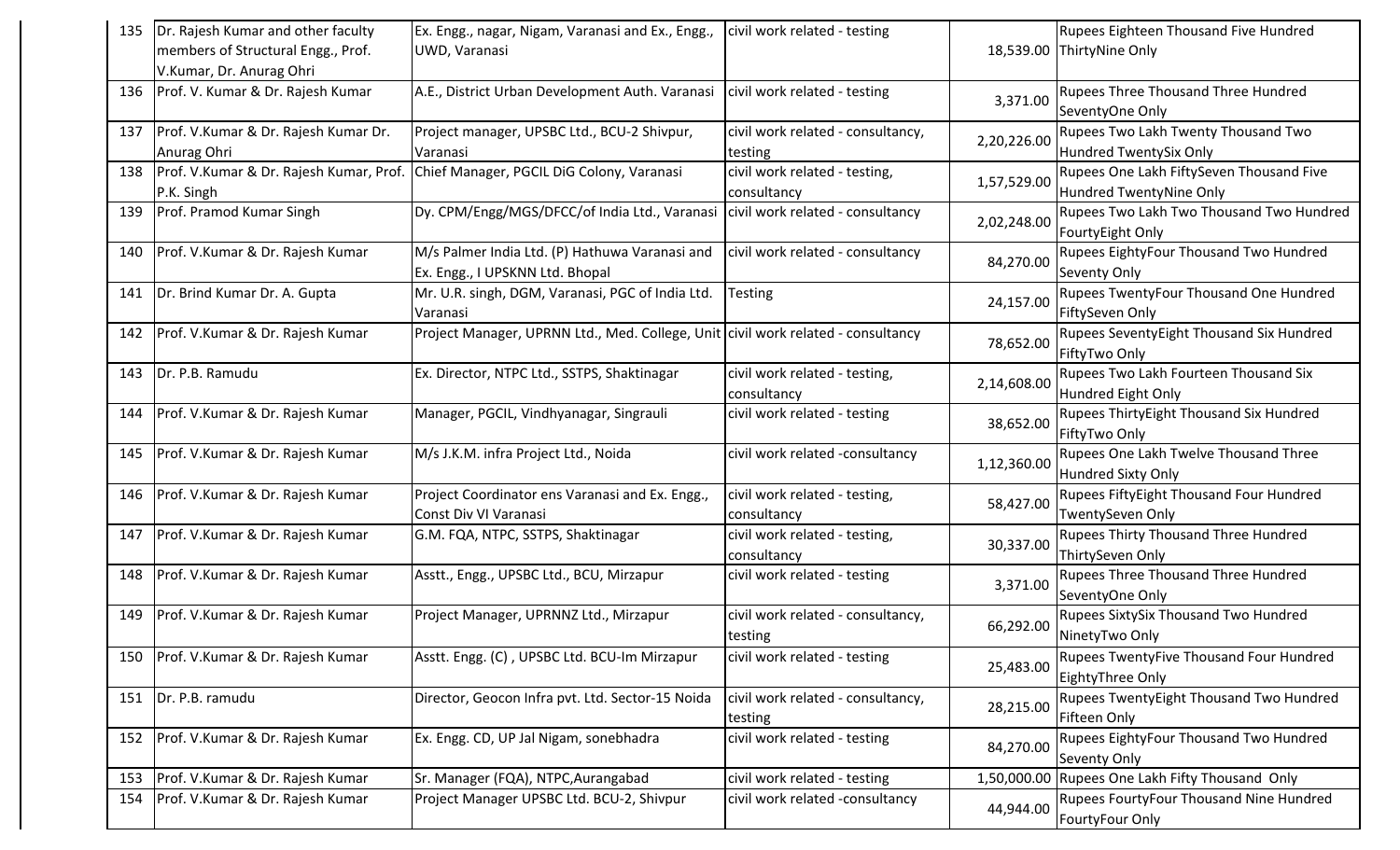| 155 | Prof. V.Kumar & Dr. Rajesh Kumar                       | M/s Akash Gargoo infra, Nevada, Varanasi                                                                            | civil work related - testing     | 6,742.00       | <b>Rupees Six Thousand Seven Hundred</b><br>FourtyTwo Only         |
|-----|--------------------------------------------------------|---------------------------------------------------------------------------------------------------------------------|----------------------------------|----------------|--------------------------------------------------------------------|
| 156 | Prof. P.K. Singh, Prof. V. Kumar & Dr.<br>Rajesh Kumar | Dy. General Manager (CCD) NTPC Vindhyachal<br>singrauli                                                             | civil work related - testing     | 47,417.00      | Rupees FourtySeven Thousand Four Hundred<br>Seventeen Only         |
| 157 | Prof. V.Kumar & Dr. Rajesh Kumar                       | M/s Mohd. Naim & Co. Nai Bazar, Bhadohi, Ex.<br>Engg. PWD, Mirzapur and M/s Indo Bvldg. Works<br>Sp Bazar, Varanasi | civil work related - testing     | 10,113.00 Only | Rupees Ten Thousand One Hundred Thirteen                           |
| 158 | Dr. S.B. Dwivedi, Prof. V.Kumar & Dr.<br>Rajesh Kumar  | AGM (FQA) FQA, NTPC-Vindhyachal, PO-<br>Vindyanagar, Distt.-Singrauli-486885                                        | Testing, consultany              | 5,717.00       | Rupees Five Thousand Seven Hundred<br>Seventeen Only               |
| 159 | Prof. V.Kumar & Dr. Rajesh Kumar                       | M/s J.K.M. Infra Project. Ltd. A-28, Noida, N/s<br>Sunil Kr. Dixit, Farukhabad                                      | civil work related - consultancy | 1,01,124.00    | Rupees One Lakh One Thousand One Hundred<br><b>TwentyFour Only</b> |
| 160 | Dr. Arun Prasad & Dr. P. Bala Ramudu                   | Director, Geocon, Infra p.Ltd., Noida                                                                               | civil work related - consultancy | 67,416.00      | Rupees SixtySeven Thousand Four Hundred<br>Sixteen Only            |
| 161 | Prof. V.Kumar & Dr. Rajesh Kumar                       | M/s Salient sadows Kanpur                                                                                           | civil work related - consultancy | 1,12,360.00    | Rupees One Lakh Twelve Thousand Three<br><b>Hundred Sixty Only</b> |
| 162 | Prof. V.Kumar & Dr. Rajesh Kumar                       | Manager (FQA), NPGC, Aurangabad                                                                                     | civil work related - testing     | 1,07,866.00    | Rupees One Lakh Seven Thousand Eight<br>Hundred SixtySix Only      |
| 163 | Prof. V.Kumar & Dr. Rajesh Kumar                       | M/s Shrishti, Chandrika, Colony sigra                                                                               | civil work related - testing     | 21,348.00      | Rupees TwentyOne Thousand Three Hundred<br>FourtyEight Only        |
| 164 | Prof. Pramod Kumar Singh                               | Ex. Engg. C-D PWD, Narendra Nagar TG                                                                                | civil work related - consultancy | 3,00,000.00    | Rupees Three Lakh Only                                             |
| 165 | Prof. V.Kumar & Dr. Rajesh Kumar                       | Sale Incharge KSL CHP Heavy Engineering Cost<br>Ltd. Ranchi                                                         | civil work related - testing     | 88,203.00      | Rupees EightyEight Thousand Two Hundred<br>Three Only              |
| 166 | Prof. V.Kumar & Dr. Rajesh Kumar                       | Asstt. Ex. Engineer, Balrampur central Sub<br>division-II                                                           | civil work related - testing     | 42,697.00      | Rupees FourtyTwo Thousand Six Hundred<br>NinetySeven Only          |
| 167 | Prof. V.Kumar & Dr. Rajesh Kumar                       | Ex. Engg., U.P. Samaj Kalyan Bellia                                                                                 | civil work related - testing     | 12,921.00      | Rupees Twelve Thousand Nine Hundred<br>TwentyOne Only              |
| 168 | Prof. V.Kumar & Dr. Rajesh Kumar                       | A.E.E Varanasi Project CPWD, Varanasi                                                                               | civil work related - testing     | 89,888.00      | Rupees EightyNine Thousand Eight Hundred                           |
| 169 | Prof. V.Kumar & Dr. Rajesh Kumar                       | M/s Shakti Steel Gorakhpur                                                                                          | civil work related - testing     | 83,596.00      | Rupees EightyThree Thousand Five Hundred<br>NinetySix Only         |
| 170 | Prof. P.K. Singh, Prof. V. Kumar & Dr.<br>Rajesh Kumar | Assistant Engineer C UP Stat Bridge Corporation<br>Mirzapur                                                         | civil work related - testing     | 26,967.00      | Rupees TwentySix Thousand Nine Hundred<br>SixtySeven Only          |
| 171 | Prof. V.Kumar & Dr. Rajesh Kumar                       | Project Manager civil KLO                                                                                           | civil work related - testing     | 27,865.00      | Rupees TwentySeven Thousand Eight Hundred<br>SixtyFive Only        |
| 172 | Prof. P.K. Singh, Prof. V. Kumar & Dr.<br>Rajesh Kumar | J,E. (P.Way) Lohata Varanasi                                                                                        | civil work related - testing     | 67,529.00      | Rupees SixtySeven Thousand Five Hundred<br><b>TwentyNine Only</b>  |
| 173 | Prof. P.K. Singh, Prof. V. Kumar & Dr.<br>Rajesh Kumar | AGM (FQA) FQA, NTPC, Vindhyachal Singrauli                                                                          | Testing, consultancy             | 1,36,130.00    | Rupees One Lakh ThirtySix Thousand One<br>Hundred Thirty Only      |
| 174 | Prof. V.Kumar & Dr. Rajesh Kumar                       | M/s N.K. Rathod. Katanga Jabalpur                                                                                   | civil work related - consultancy | 1,12,360.00    | Rupees One Lakh Twelve Thousand Three<br><b>Hundred Sixty Only</b> |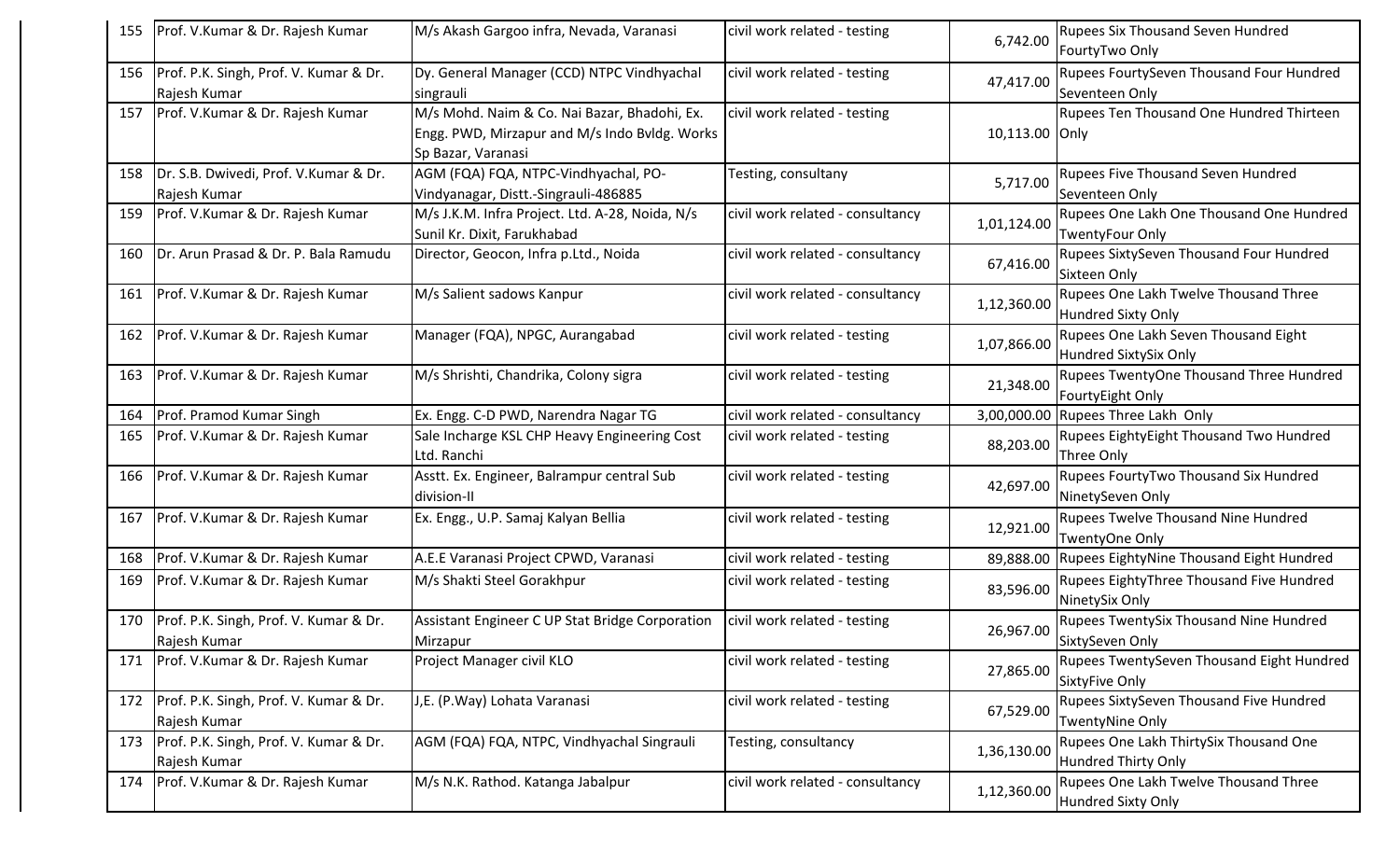| 175 | Dr. Brind Kumar Dr. A. Gupta                                                                             | The Upper Project Manager, UPRNN Ltd.,<br>Azamgarh-276001                                                             | <b>Testing</b>                                       | 1,79,776.00    | Rupees One Lakh SeventyNine Thousand Seven<br>Hundred SeventySix Only |
|-----|----------------------------------------------------------------------------------------------------------|-----------------------------------------------------------------------------------------------------------------------|------------------------------------------------------|----------------|-----------------------------------------------------------------------|
| 176 | Dr. P.B. Ramudu                                                                                          | S.E, UWD, BHU, Varanasi                                                                                               | civil work related - testing,<br>consultancy         | 2,20,338.00    | Rupees Two Lakh Twenty Thousand Three<br>Hundred ThirtyEight Only     |
| 177 | Prof. V.Kumar & Dr. Rajesh Kumar                                                                         | Ex. Engg. CD, PWD, Roorkee                                                                                            | civil work related - consultancy                     | 1,12,360.00    | Rupees One Lakh Twelve Thousand Three<br><b>Hundred Sixty Only</b>    |
| 178 | Prof. V.Kumar & Dr. Rajesh Kumar                                                                         | M/s Swastik City, Lanka                                                                                               | civil work related - testing                         | 2,248.00       | <b>Rupees Two Thousand Two Hundred</b><br>FourtyEight Only            |
| 179 | Prof. V.Kumar & Dr. Rajesh Kumar                                                                         | Sr. Engg. (TL-Const) PGCIL, Varanasi                                                                                  | civil work related - testing                         | 17,977.00      | Rupees Seventeen Thousand Nine Hundred<br>SeventySeven Only           |
| 180 | Prof. V.Kumar & Dr. Rajesh Kumar                                                                         | G.M.(civil) M/s Jai Prakash, M/s Akash Ganga<br>infra, Nevada, Varanasi and Ex. Engg., Varanasi<br>vikash Pradhikaran | civil work related - testing                         | 10,113.00 Only | Rupees Ten Thousand One Hundred Thirteen                              |
| 181 | Prof. V.Kumar & Dr. Rajesh Kumar                                                                         | Ex. Engg. Nagar Nigam Varanasi, Ex. Engg., PD,<br>PWD, Varanasi, J.E. Insp. Conscrete Sleeper N.R<br>Lohta Varanasi   | civil work related - testing                         | 8,989.00       | Rupees Eight Thousand Nine Hundred<br>EightyNine Only                 |
| 182 | Prof. V.Kumar & Dr. Rajesh Kumar                                                                         | Project Manager, M/s Megha Engg. Infra Strun,<br>Varansi & A.E. District Urban Dev Auth city                          | civil work related - testing                         | 6,742.00       | Rupees Six Thousand Seven Hundred<br>FourtyTwo Only                   |
| 183 | Prof. V.Kumar & Dr. Rajesh Kumar, Dr.<br>P.B. Ramudu                                                     | M/s K.N. Internationnal Ltd. Singrauli, M/s Akash   civil work related - testing,<br>Ganga infra voida                | consultancy                                          | 3,872.00       | Rupees Three Thousand Eight Hundred<br>SeventyTwo Only                |
| 184 | Dr. Arun Prasad & Dr. P. Bala Ramudu                                                                     | director Geocon Infra P. Ltd., Noida                                                                                  | civil work related - consultancy                     | 67,416.00      | Rupees SixtySeven Thousand Four Hundred<br>Sixteen Only               |
| 185 | Dr. Rajesh Kumar and other faculty<br>members of Structural Engg., Prof.<br>V.Kumar and Dr. Rajesh Kumar | district Judge, Jaunpur & S.E. electricity civil frans civil work related - testing,<br>UPPTCL, allahabad             | consultancy                                          |                | Rupees FourtySeven Thousand One Hundred<br>47,191.00 NinetyOne Only   |
| 186 | Prof. V.Kumar & Dr. Rajesh Kumar                                                                         | M/s geotech Tech., Associate Varanasi                                                                                 | Geotech Tec;hnical Associates Pvt.<br>Ltd., Varanasi | 28,090.00      | Rupees TwentyEight Thousand Ninety Only                               |
| 187 | Dr. Rajesh Kumar and other faculty<br>members of Structural Engg.                                        | Manager PGCIL varanasi                                                                                                | civil work related - testing                         | 21,348.00      | Rupees TwentyOne Thousand Three Hundred<br>FourtyEight Only           |
| 188 | Dr. Rajesh Kumar and other faculty<br>members of Structural Engg.                                        | Project Manager, UPRNN Ltd. Azamgarh                                                                                  | civil work related - testing                         | 1,124.00       | Rupees One Thousand One Hundred<br><b>TwentyFour Only</b>             |
| 189 | Prof. V.Kumar & Dr. Rajesh Kumar, Dr.<br>P.B. Ramudu                                                     | Mr. Pradeep Kr. Gupta, Varanasi & K.N. Ift- Ltd.<br>Anpara Sonebhadra                                                 | civil work related - consultancy,<br>testing         | 3,00,676.00    | Rupees Three Lakh Six Hundred SeventySix<br>Only                      |
| 190 | Prof. V.Kumar & Dr. Rajesh Kumar                                                                         | Ex. Engg., Const. div P Jal Nigam, Varanasi                                                                           | civil work related - consultancy                     | 44,944.00      | Rupees FourtyFour Thousand Nine Hundred<br>FourtyFour Only            |
| 191 | Prof. V.Kumar & Dr. Rajesh Kumar                                                                         | Project Manager, M/s KPC project                                                                                      | civil work related - consultancy                     | 2,07,866.00    | Rupees Two Lakh Seven Thousand Eight<br>Hundred SixtySix Only         |
| 192 | Dr. Rajesh Kumar and other faculty<br>members of Structural Engg.                                        | Upper project manager UPSB C Ltd. BCU-I,<br>Mirzapur                                                                  | civil work related - testing                         | 34,832.00      | Rupees ThirtyFour Thousand Eight Hundred<br>ThirtyTwo Only            |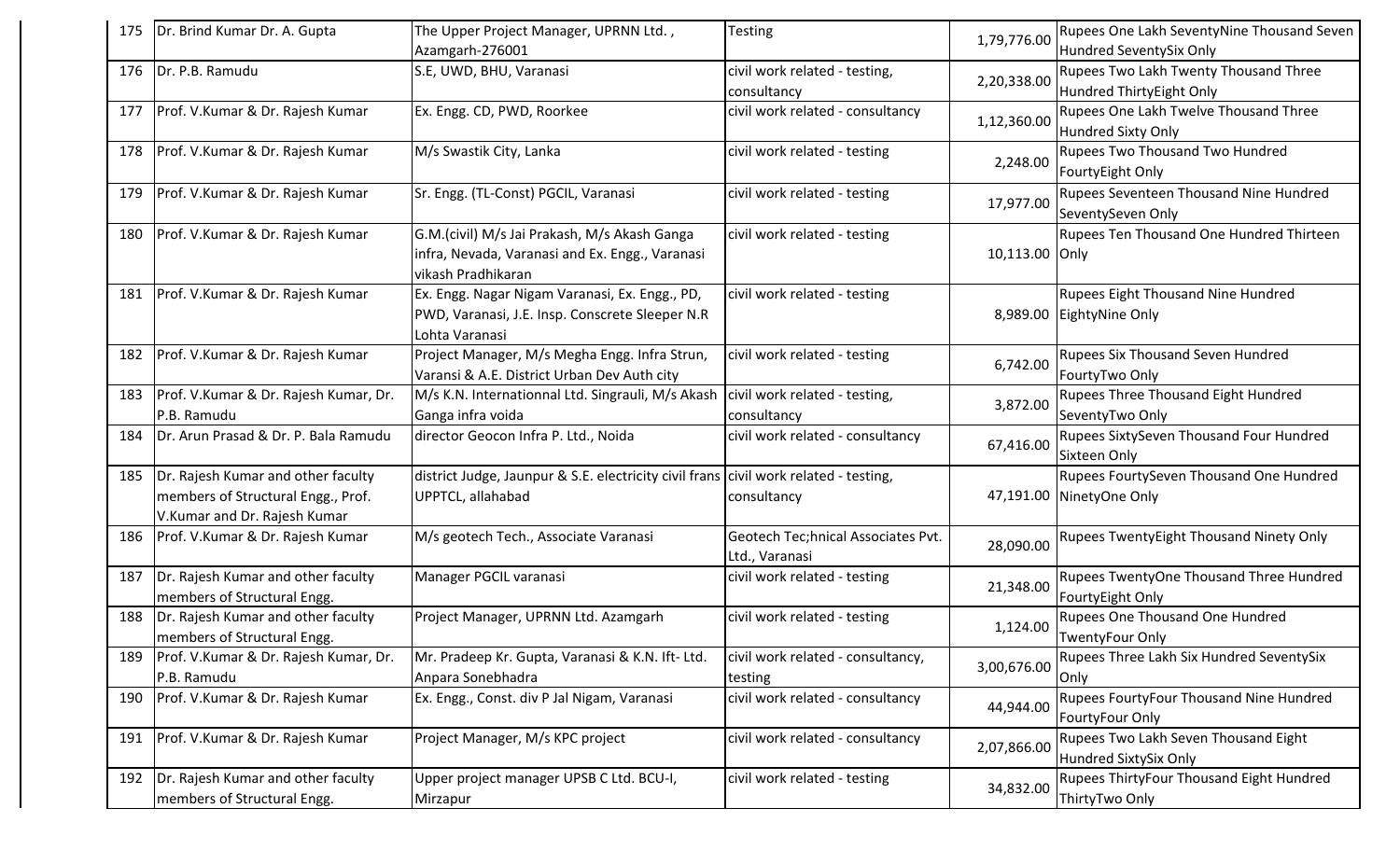| 193 | Dr. Rajesh Kumar and other faculty<br>members of Structural Engg.                                        | Asstt. Engg. (c) UPSBC Ltd., BCU-1, Mirzapur                                                                                          | civil work related - testing                 | 30,225.00   | <b>Rupees Thirty Thousand Two Hundred</b><br><b>TwentyFive Only</b>           |
|-----|----------------------------------------------------------------------------------------------------------|---------------------------------------------------------------------------------------------------------------------------------------|----------------------------------------------|-------------|-------------------------------------------------------------------------------|
| 194 | Dr. Rajesh Kumar and other faculty<br>members of Structural Engg.                                        | Project Manager M/s mega Engg. Hyderabad                                                                                              | civil work related - testing                 | 29,663.00   | <b>Rupees TwentyNine Thousand Six Hundred</b><br>SixtyThree Only              |
| 195 | Dr. Rajesh Kumar and other faculty<br>members of Structural Engg.                                        | Unit Incahrge UPRNN Ltd. LKO                                                                                                          | civil work related - testing                 | 23,596.00   | Rupees TwentyThree Thousand Five Hundred<br>NinetySix Only                    |
| 196 | Prof. V.Kumar & Dr. Rajesh Kumar                                                                         | M/s JCM Infra Project Ltd. Moida                                                                                                      | civil work related - consultancy             | 1,12,360.00 | <b>Rupees One Lakh Twelve Thousand Three</b><br>Hundred Sixty Only            |
| 197 | Kumar and other faculty members of                                                                       | Dr. Brind Kumar Dr. A. Gupta, Dr. Rajesh Chief Manager (Civil), NCL, HQ, Singrauli, Distt.<br>Singrauli (M.P.) Pin code 486889 (4494) | Testing                                      | 80,676.00   | <b>Rupees Eighty Thousand Six Hundred</b><br>SeventySix Only                  |
| 198 | Dr. Rajesh Kumar and other faculty                                                                       | Upper Projec Manager, LKO & Ex. Engg. Upavas                                                                                          | civil work related - testing                 |             | 2,06,293.00 Rupees Two Lakh Six Thousand Two Hundred                          |
| 199 | Dr. Rajesh Kumar and other faculty<br>members of Structural Engg.                                        | Ex Engg. UP Avas vikas Varanasi                                                                                                       | civil work related - testing                 | 15,169.00   | Rupees Fifteen Thousand One Hundred<br>SixtyNine Only                         |
| 200 | Dr. Rajesh Kumar and other faculty<br>members of Structural Engg.                                        | Prsm cimend Ltd. Allahabad                                                                                                            | civil work related - testing                 | 5,630.00    | Rupees Five Thousand Six Hundred Thirty Only                                  |
| 201 | Dr. Brind Kumar Dr. A. Gupta                                                                             | The Upper Project Manager, UPRNN Ltd.,<br>Azamgarh-276001                                                                             | Testing                                      | 91,012.00   | <b>Rupees NinetyOne Thousand Twelve Only</b>                                  |
| 202 | Dr. Brind Kumar Dr. A. Gupta and Dr.<br>S.B. Dwivedi, Prof P.K. Singh, Dr. Rajesh                        | Chief Manager (Civil), NCL, HQ, Singrauli, Distt.<br>Singrauli (M.P.) Pin code 486889 (4494),                                         | civil work related - testing                 | 1,38,879.00 | Rupees One Lakh ThirtyEight Thousand Eight<br>Hundred SeventyNine Only        |
| 203 | Dr. S.B. Dwivedi                                                                                         | Chief Manager (Civil) NCL, HQ. Singrauli, Distt.-<br>Singrauli-486885                                                                 | civil work related - testing                 | 25,281.00   | Rupees TwentyFive Thousand Two Hundred<br>EightyOne Only                      |
| 204 | Dr. Rajesh Kumar and other faculty<br>members of Structural Engg.                                        | Ex. Engg (Project) Line NC Railway Allahabad                                                                                          | civil work related - testing                 | 44,944.00   | Rupees FourtyFour Thousand Nine Hundred<br>FourtyFour Only                    |
| 205 | Prof. P.K. Singh, Dr. Rajesh Kumar and<br>other faculty members Structural Engg.                         | Pfoject Manager/C/KBJ/NCL Ritesh Ltd. Vindhya<br>Nagar Singrauli                                                                      | civil work related - testing                 | 1,00,675.00 | Rupees One Lakh Six Hundred SeventyFive Only                                  |
| 206 | Dr. Rajesh Kumar and other faculty<br>members of Structural Engg.                                        | Dy. Chief Engg. Const. Railway & Ex. Eng. PWD,<br>Varanasi                                                                            | civil work related - testing                 | 16,292.00   | <b>Rupees Sixteen Thousand Two Hundred</b><br>NinetyTwo Only                  |
| 207 | Dr. Rajesh Kumar and other faculty                                                                       | Chief Manager (Civil) Singrauli & Manager PGCIL, civil work related - testing                                                         |                                              |             | 11,236.00 Rupees Eleven Thousand Two Hundred                                  |
| 208 | Dr. Brind Kumar Dr. A. Gupta                                                                             | The Upper Project Manager, UPRNN Ltd.,<br>Azamgarh-276001                                                                             | Testing                                      | 3,14,608.00 | Rupees Three Lakh Fourteen Thousand Six<br>Hundred Eight Only                 |
| 209 | Dr. Rajesh Kumar and other faculty                                                                       | Manager (FQA), Allahabad                                                                                                              | civil work related - consultancy             |             | 4,494.00 Rupees Four Thousand Four Hundred                                    |
| 210 | Prof. V.Kumar & Dr. Rajesh Kumar                                                                         | Division Manager MPRDC Ltd.                                                                                                           | civil work related - consultancy             | 2,24,720.00 | Rupees Two Lakh TwentyFour Thousand Seven                                     |
| 211 | Dr. Rajesh Kumar and other faculty<br>members of Structural Engg., Prof.<br>V.Kumar and Dr. Rajesh Kumar | Dy. Engg. PGCIL Jagadgang Varanasi Project<br>Incharge PGCIL, Kushinagar, Manger Project,<br>kanpur                                   | civil work related - testing,<br>consultancy |             | Rupees One Lakh Thirty Thousand Three<br>1,30,338.00 Hundred ThirtyEight Only |
| 212 | Dr. Rajesh Kumar and other faculty<br>members of Structural Engg.                                        | AGM (FQA) NTPC Ltd. STPP                                                                                                              | civil work related - testing                 | 11,236.00   | <b>Rupees Eleven Thousand Two Hundred</b><br>ThirtySix Only                   |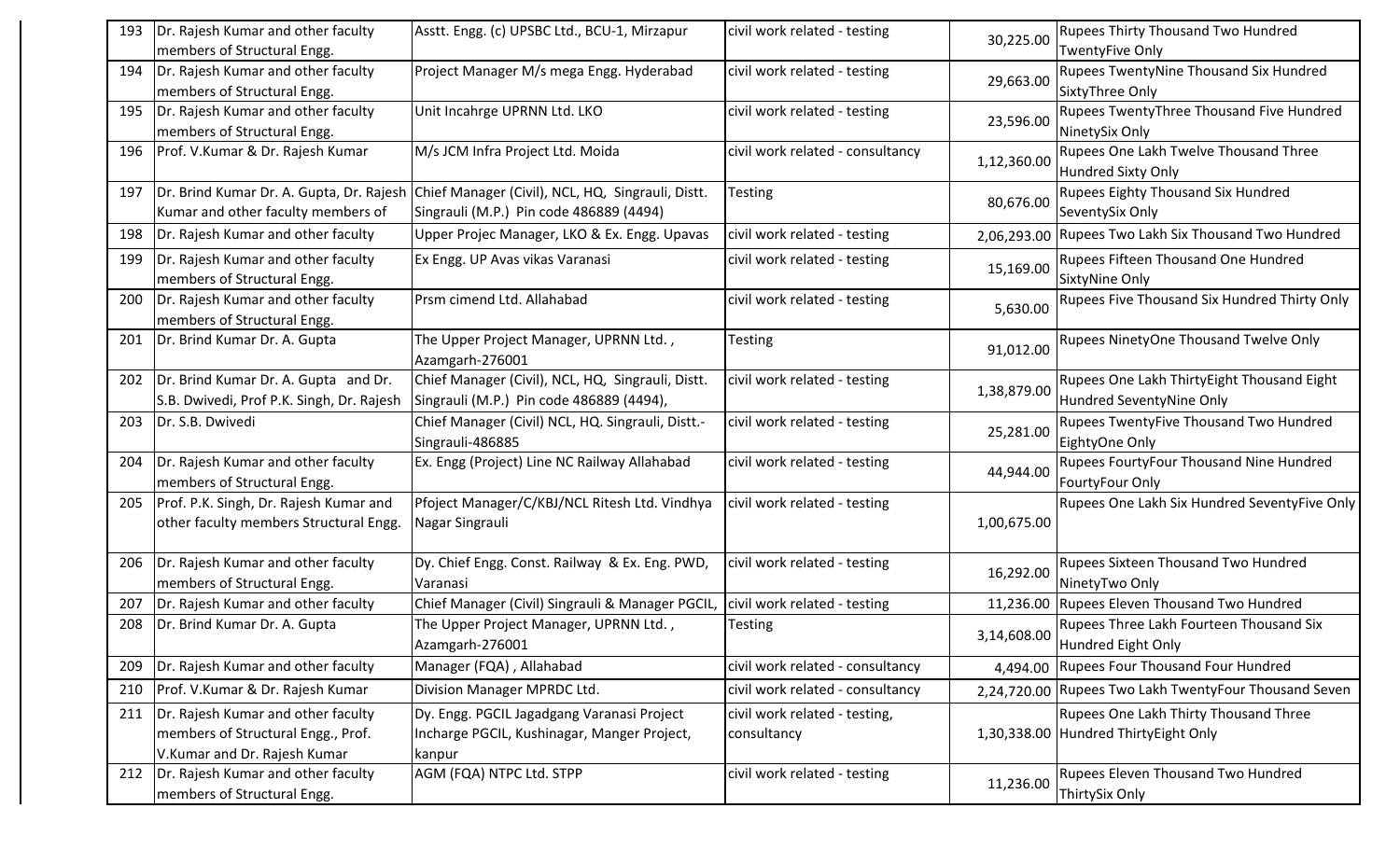| 213 | Dr. Rajesh Kumar and other faculty<br>members of Structural Engg.                                  | Ex. Engg. N.C. Railway, Allahabad                                                      | civil work related - testing                                                         | 21,348.00      | Rupees TwentyOne Thousand Three Hundred<br>FourtyEight Only                 |
|-----|----------------------------------------------------------------------------------------------------|----------------------------------------------------------------------------------------|--------------------------------------------------------------------------------------|----------------|-----------------------------------------------------------------------------|
| 214 | Dr. Rajesh Kumar and other faculty<br>members of Structural Engg.                                  | Unit Incharge UpRNN. Ltd. LKO                                                          | civil work related - testing                                                         | 85,955.00      | Rupees EightyFive Thousand Nine Hundred<br><b>FiftyFive Only</b>            |
| 215 | Dr. Brind Kumar Dr. A. Gupta                                                                       | Mr. A.P. Misra, Project Manager/C, Lucknow                                             | Testing                                                                              | 31,481.00      | Rupees ThirtyOne Thousand Four Hundred<br>EightyOne Only                    |
| 216 | Prof. Prabhat Kr. Singh                                                                            | Head (Civil & Strl), Hindalco Industies Limited,<br>Renukoot, Sonebhadra               | Consultancy                                                                          | 22,472.00      | Rupees TwentyTwo Thousand Four Hundred<br>SeventyTwo Only                   |
| 217 | Prof. V.Kumar & Dr. Rajesh Kumar                                                                   | Prof. Manager, UPRNN Ltd. District jail                                                | Project Manager M/s. KPC Projectx<br>Ltd., 57-Hilton Lane, Meerabai<br>Marg, Lucknow |                | Rupees Eight Lakh Eight Thousand Nine<br>8,08,992.00 Hundred NinetyTwo Only |
| 218 | Prof. V.Kumar & Dr. Rajesh Kumar                                                                   | M/s J.K.M Infrastructure Ltd. Noida                                                    | civil work related - consultancy                                                     | 56,180.00      | Rupees FiftySix Thousand One Hundred Eighty<br>Only                         |
| 219 | Prof. P.K. Singh, Dr. Rajesh Kumar and<br>other faculty members Structural Engg.                   | Chief Manager Varanasi Power Grid Corporation<br>Varanasi                              | civil work related - testing                                                         | 22,023.00 Only | Rupees TwentyTwo Thousand TwentyThree                                       |
| 220 | Dr. Rajesh Kumar and other faculty<br>members of Structural Engg.                                  | AGM (FQA) NTPC singrauli, Manager PGCIL,<br>Singrauli, Manager V. Chal PGCIL Singrauli | civil work related - testing                                                         | 5,282.00       | Rupees Five Thousand Two Hundred EightyTwo<br>Only                          |
| 221 | Dr. Brind Kumar Dr. A. Gupta, Dr. Rajesh<br>Kumar and other faculty members of<br>Structural Engg. | Mr. A.P. Misra, Project Manager/C, Lucknow                                             | Testing                                                                              |                | Rupees ThirtyTwo Thousand Five Hundred<br>32,586.00 EightySix Only          |
| 222 | Dr. Rajesh Kumar and other faculty<br>members of Structural Engg.                                  | Asstt. Engg. VPSD-2, CPWD, Vns.                                                        | civil work related - testing                                                         | 25,843.00      | Rupees TwentyFive Thousand Eight Hundred<br>FourtyThree Only                |
| 223 | Prof. V.Kumar & Dr. Rajesh Kumar                                                                   | S.E, Dir. Metilargy, Engg. Services barelly Cant                                       | civil work related - consultancy                                                     | 4,08,990.00    | Rupees Four Lakh Eight Thousand Nine<br><b>Hundred Ninety Only</b>          |
| 224 | Dr. Brind Kumar Dr. A. Gupta                                                                       | The GM (T) Cum Project Director Varanasi-<br>221002                                    | <b>Testing</b>                                                                       | 1,68,540.00    | Rupees One Lakh SixtyEight Thousand Five<br><b>Hundred Fourty Only</b>      |
| 225 | Dr. Rajesh Kumar and other faculty<br>members of Structural Engg.                                  | M/s Prism Cement Ltd, Allahabad                                                        | civil work related - testing                                                         | 5,630.00       | Rupees Five Thousand Six Hundred Thirty Only                                |
| 226 | Dr. Brind Kumar Dr. A. Gupta                                                                       | The GM (T) Cum Project Director Varanasi-<br>221002                                    | Testing                                                                              | 1,12,360.00    | Rupees One Lakh Twelve Thousand Three<br><b>Hundred Sixty Only</b>          |
| 227 | Prof. V.Kumar & Dr. Rajesh Kumar                                                                   | Project Manager (1), GPCU, Allahabad                                                   | civil work related - consultancy                                                     | 33,708.00      | Rupees ThirtyThree Thousand Seven Hundred<br>Eight Only                     |
| 228 | Dr. Rajesh Kumar and other faculty<br>members of Structural Engg.                                  | A.E.E, VPSD-1, CPWD, Vns.                                                              | civil work related - testing                                                         | 42,697.00      | Rupees FourtyTwo Thousand Six Hundred<br>NinetySeven Only                   |
| 229 | Prof. V.Kumar & Dr. Rajesh Kumar                                                                   | Standard Engg. Indira nagar, LKO                                                       | civil work related - testing                                                         | 2,92,136.00    | Rupees Two Lakh NinetyTwo Thousand One<br>Hundred ThirtySix Only            |
| 230 | Prof. V.Kumar & Dr. Rajesh Kumar                                                                   | Upper Project Manager Azamgarh                                                         | civil work related - consultancy                                                     | 40,450.00      | Rupees Fourty Thousand Four Hundred Fifty<br>Only                           |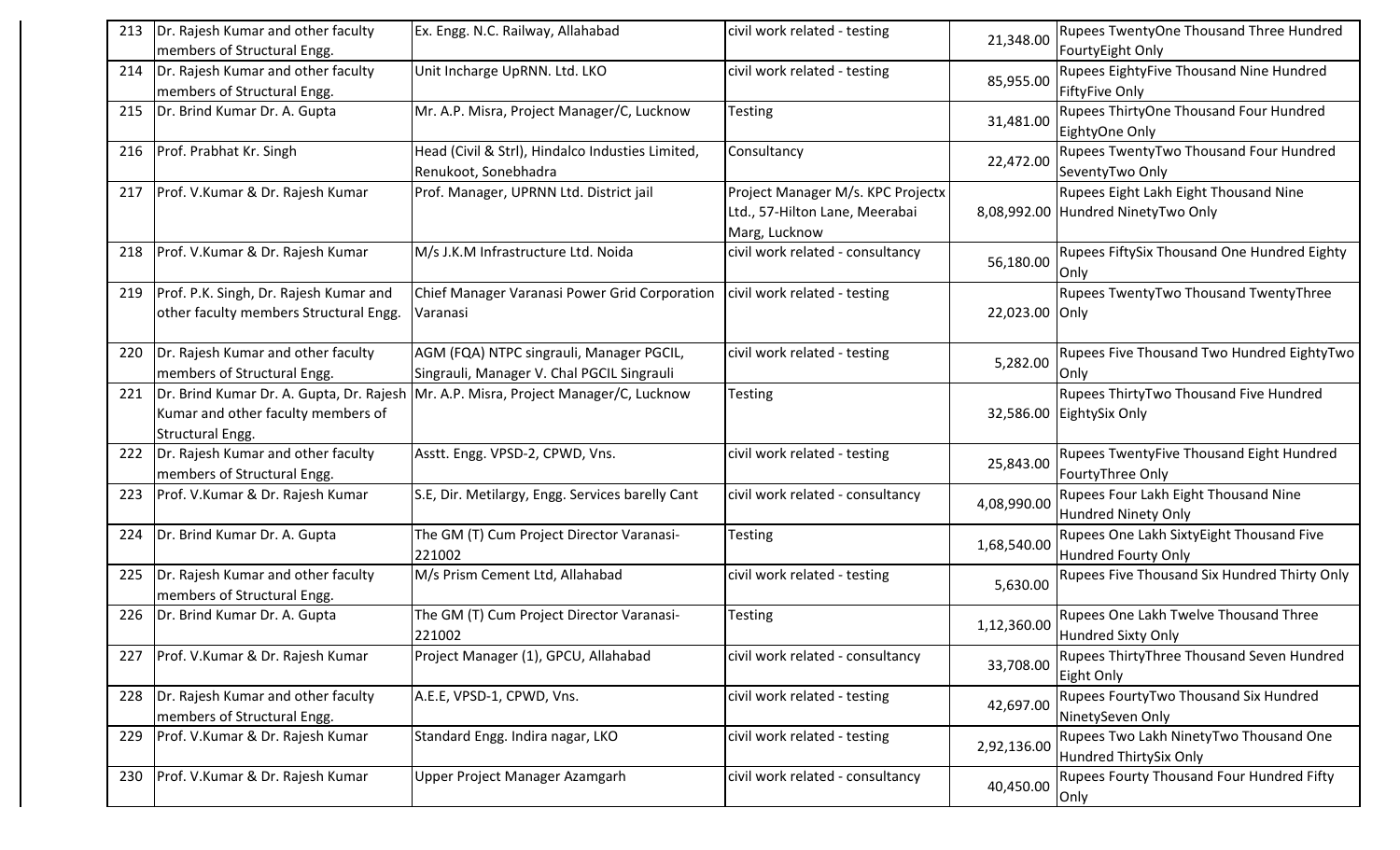|     | Prof. V.Kumar & Dr. Rajesh Kumar                                                                          | Upper Project Manager, Azamgarh                                                                                  | civil work related - consultancy             | 40,450.00     | Rupees Fourty Thousand Four Hundred Fifty<br>Only                         |
|-----|-----------------------------------------------------------------------------------------------------------|------------------------------------------------------------------------------------------------------------------|----------------------------------------------|---------------|---------------------------------------------------------------------------|
| 232 | Dr. Rajesh Kumar and other faculty<br>members of Structural Engg.                                         | Mananth singh Cantonment, Vns, Sr. Sec. Engg.<br>(Work) N. Railway, Vns. & A.E. District Urban Dev<br>Auth, Vns. | civil work related - testing                 | 5,619.00 Only | Rupees Five Thousand Six Hundred Nineteen                                 |
| 233 | Dr. Rajesh Kumar and other faculty<br>members of Structural Engg.                                         | M/s Swastik Enterprises, Vns., A.E. Engg. VPSD-I<br>CPWD Vns. & Mr. Karchal P Tripathis Chndauli                 | civil work related - testing                 | 12,360.00     | Rupees Twelve Thousand Three Hundred Sixty<br>Only                        |
| 234 | Prof. V.Kumar & Dr. Rajesh Kumar                                                                          | Ex. Engineer, Vidyut Janpur, UPPTC, Allahabad                                                                    | civil work related - consultancy             | 2,41,574.00   | Rupees Two Lakh FourtyOne Thousand Five<br>Hundred SeventyFour Only       |
| 235 | Dr. Rajesh Kumar and other faculty<br>members of Structural Engg.                                         | AEE, VPSD-I, CPWD, Vns                                                                                           | civil work related - testing                 | 42,697.00     | Rupees FourtyTwo Thousand Six Hundred<br>NinetySeven Only                 |
| 236 | Prof. V.Kumar, Dr. Rajesh Kumar                                                                           | M/s J.K.M. Infra project Ltd., Noida                                                                             | civil work related - consultancy             | 67,416.00     | Rupees SixtySeven Thousand Four Hundred<br>Sixteen Only                   |
| 237 | Dr. Brind Kumar Dr. A. Gupta                                                                              | M/s Vikesh 7 Associates, Varanasi-221002                                                                         | <b>Testing</b>                               | 56,180.00     | Rupees FiftySix Thousand One Hundred Eighty<br>Only                       |
| 238 | Dr. Rajesh Kumar and other faculty<br>members of Structural Engg.                                         | Manager civil M/s Riter Ltd, LKO& DGM PGCIL,<br>DIG Colony, Vns.                                                 | civil work related - testing                 | 15,280.00     | Rupees Fifteen Thousand Two Hundred Eighty<br>Only                        |
| 239 | Dr. Rajesh Kumar and other faculty<br>members of Structural Engg.                                         | AE, DUDA, 106, Vikash Bhawan, Vns                                                                                | civil work related - testing                 | 10,113.00     | Rupees Ten Thousand One Hundred Thirteen<br>Only                          |
| 240 | Dr. Brind Kumar Dr. A. Gupta, Dr. P.B.<br>Ramudu                                                          | Chief Manager (Civil), NCL, HQ, Singrauli, Distt.<br>Singrauli (M.P.) Pin code 486889 (4494)                     | Testing, consultancy                         | 2,75,956.00   | Rupees Two Lakh SeventyFive Thousand Nine<br>Hundred FiftySix Only        |
| 241 | Dr. P.B. Ramudu                                                                                           | Manager (FQA Civil) NTPC, Tanda, UP                                                                              | civil work related - testing,<br>consultancy | 13,034.00     | Rupees Thirteen Thousand ThirtyFour Only                                  |
| 242 | Dr. Rajesh Kumar and other faculty<br>members of Structural Engg.                                         | A.E., VPSD-2, CPWD, Vns.                                                                                         | civil work related - consultancy             | 29,214.00     | Rupees TwentyNine Thousand Two Hundred<br>Fourteen Only                   |
| 243 | Prof. P.K. Singh, Dr. P.B. Ramudu                                                                         | AGM (CCD) NTPC Shivampur Site Office<br>Aurangabad                                                               | Testing, consultancy                         | 1,31,461.00   | Rupees One Lakh ThirtyOne Thousand Four<br>Hundred SixtyOne Only          |
| 244 | Dr. Rajesh Kumar and other faculty<br>members of Structural Engg.                                         | Project Manager UPRNN, Azamgarh                                                                                  | civil work related - consultancy             | 23,596.00     | Rupees TwentyThree Thousand Five Hundred<br>NinetySix Only                |
| 245 | Dr. Rajesh Kumar and other faculty<br>members of Structural Engg.                                         | AE, (C), ROB-30 AC, Mirzapur                                                                                     | civil work related - consultancy             | 11,910.00     | Rupees Eleven Thousand Nine Hundred Ten<br>Only                           |
| 246 | Prof. V.Kumar & Dr. Rajesh Kumar                                                                          | Sete in charge KSLCHP, Heavy Engg. Const.<br>Project Div Ranchi                                                  | civil work related - consultancy             | 1,62,922.00   | Rupees One Lakh SixtyTwo Thousand Nine<br>Hundred TwentyTwo Only          |
| 247 | Dr. Brind Kumar Dr. A. Gupta                                                                              | The Upper Project Manager, UPRNN Ltd.,<br>Azamgarh-276001                                                        | Testing                                      | 56,180.00     | Rupees FiftySix Thousand One Hundred Eighty<br>Only                       |
| 248 | Dr. Brind Kumar Dr. A. Gupta                                                                              | The Upper Project Manager, UPRNN Ltd.,<br>Azamgarh-276001                                                        | Testing                                      | 67,416.00     | Rupees SixtySeven Thousand Four Hundred<br>Sixteen Only                   |
| 249 | Dr. S.B. Dwivedi, Dr. Rajesh Kumar and<br>other faculty members of Structural,<br>Engg., Prof. P.K. Singh | Sr. Manager (FQA) FQA, NTPC-Vindhyachal,<br>Vindhyanagar, Singrauli-486885                                       | Testing, consultancy                         |               | Rupees Two Lakh Two Thousand Nine Hundred<br>2,02,923.00 TwentyThree Only |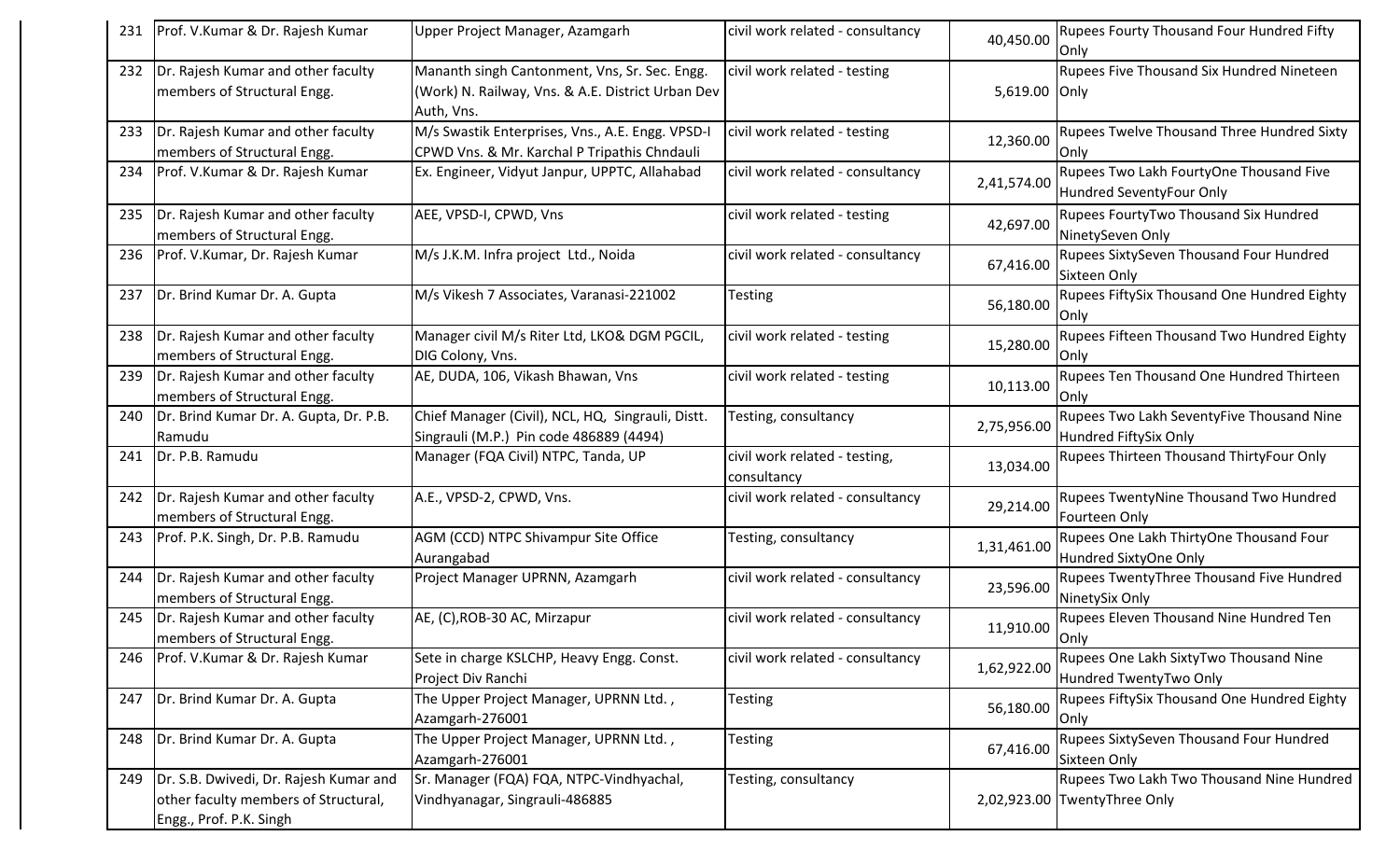| 250 | Prof. Pramod Kumar Singh                                                         | Executive Engineer, Construction Division, P.W.D. Consultancy<br>srinagar, Garhwal-247127<br>Manager (Civil), Kotibhel HE Project-1A,<br>Devprayag, Uttakakhand |                                  | 3,93,064.00 | Rupees Three Lakh NinetyThree Thousand<br>SixtyFour Only              |
|-----|----------------------------------------------------------------------------------|-----------------------------------------------------------------------------------------------------------------------------------------------------------------|----------------------------------|-------------|-----------------------------------------------------------------------|
| 251 | Dr. Rajesh Kumar and other faculty<br>members of Structural Engg.                | A.E.E, VPSD-I, CPWD, Vns.                                                                                                                                       | civil work related - testing     | 7,800.00    | Rupees Seven Thousand Eight Hundred Only                              |
| 252 | Dr. Rajesh Kumar and other faculty<br>members of Structural Engg.                | Project Manager, KGMC, LKO                                                                                                                                      | civil work related - testing     | 28,661.00   | Rupees TwentyEight Thousand Six Hundred<br>SixtyOne Only              |
| 253 | Dr. Rajesh Kumar and other faculty<br>members of Structural Engg.                | Project Manager, KGMC, LKO                                                                                                                                      | civil work related - testing     | 28,661.00   | Rupees TwentyEight Thousand Six Hundred<br>SixtyOne Only              |
| 254 | Dr. Rajesh Kumar and other faculty<br>members of Structural Engg.                | Project Manager KGMC, LKO Unit -10, UPRNN                                                                                                                       | civil work related - testing     | 57,322.00   | Rupees FiftySeven Thousand Three Hundred<br>TwentyTwo Only            |
| 255 | Dr. Rajesh Kumar and other faculty<br>members of Structural Engg.                | Project Manager KGMC, LKO Unit -10, UPRNN                                                                                                                       | civil work related - testing     | 28,661.00   | Rupees TwentyEight Thousand Six Hundred<br>SixtyOne Only              |
| 256 | Dr. Rajesh Kumar and other faculty<br>members of Structural Engg.                | Ex. Engg. Korhar Cons. Div Sonebhadra, Sr.<br>Manager (FQA) Singrauli                                                                                           | civil work related - consultancy | 12,810.00   | Rupees Twelve Thousand Eight Hundred Ten<br>lOnlv                     |
| 257 | Dr. Rajesh Kumar and other faculty<br>members of Structural Engg.                | Manager project Cleanroom Technology Ltd.<br>Hyderabad                                                                                                          | civil work related - consultancy | 15,731.00   | Rupees Fifteen Thousand Seven Hundred<br>ThirtyOne Only               |
| 258 | Dr. Brind Kumar Dr. A. Gupta                                                     | Mr. Dinesh Kumar, AGM (FQA) NTPC-<br>Vindhyanagar, Singrauli                                                                                                    | Testing                          | 6,181.00    | Rupees Six Thousand One Hundred EightyOne<br>Only                     |
| 259 | Prof. P.K. Singh, Dr. Rajesh Kumar and<br>other faculty members Structural Engg. | Assessment Engineer Varanasi sub division 2<br><b>CPWD Varanasi</b>                                                                                             | civil work related - testing     |             | Rupees Fifteen Thousand Two Hundred<br>15,281.00 EightyOne Only       |
| 260 | Prof. P.K. Singh, Dr. Rajesh Kumar and<br>other faculty members Structural Engg. | Ritz Incorporates "Premkunj" Kamachcha<br>Varanasi                                                                                                              | civil work related - testing     |             | Rupees Fifteen Thousand One Hundred<br>15,169.00 SixtyNine Only       |
| 261 | Prof. V.Kumar & Dr. Rajesh Kumar                                                 | Ex. Engg. Vidyut Janpad, Gorakhpur,                                                                                                                             | civil work related - consultancy | 2,24,720.00 | Rupees Two Lakh TwentyFour Thousand Seven<br>Hundred Twenty Only      |
| 262 | Prof. Rajesh Kumar                                                               | Project Manager UPRNN, Azamgarh                                                                                                                                 | civil work related - testing     | 24,697.00   | Rupees TwentyFour Thousand Six Hundred<br>NinetySeven Only            |
| 263 | Prof. V.Kumar & Dr. Rajesh Kumar                                                 | M/s J.K.M. Int. Project Ltd. Noida                                                                                                                              | civil work related - consultancy |             | 28,090.00 Rupees TwentyEight Thousand Ninety Only                     |
| 264 | Prof. V.Kumar & Dr. Rajesh Kumar                                                 | Unit Incharge, UPRNN, Gzipur                                                                                                                                    | civil work related - consultancy | 56,180.00   | Rupees FiftySix Thousand One Hundred Eighty<br><b>Only</b>            |
| 265 | Prof. V.Kumar & Dr. Rajesh Kumar                                                 | Add. Project Manager UPRNN, Ltd                                                                                                                                 | civil work related - consultancy | 1,34,832.00 | Rupees One Lakh ThirtyFour Thousand Eight<br>Hundred ThirtyTwo Only   |
| 266 | Prof. P.K. Singh, Dr. Rajesh Kumar and<br>other faculty members Structural Engg. | Ex. Engg. Electricity civil UPPTC Ltd. Allahabad                                                                                                                | civil work related - testing     |             | Rupees EightyFive Thousand Three Hundred<br>85,394.00 NinetyFour Only |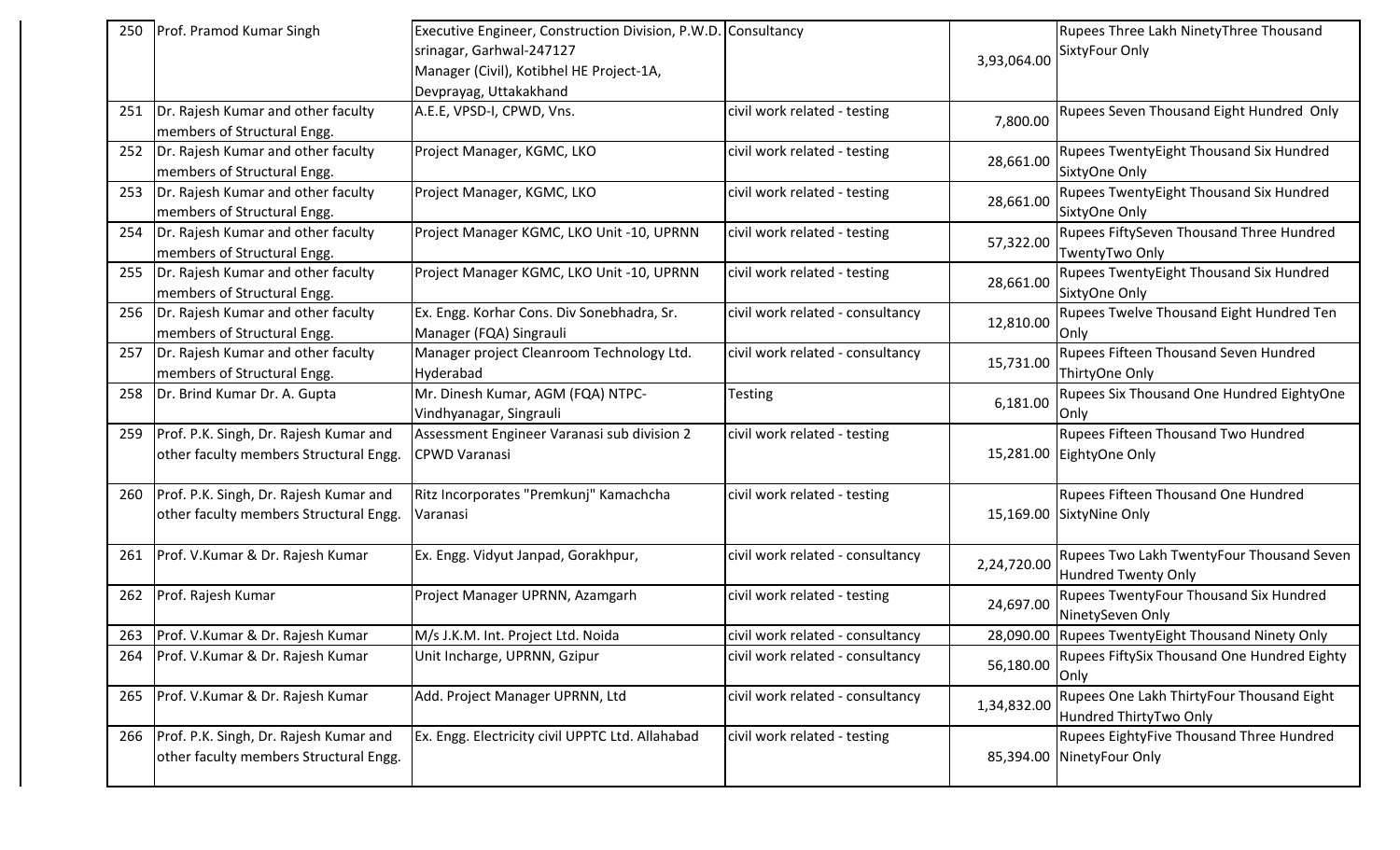| 267 | Prof. P.K. Singh, Dr. Rajesh Kumar and                                                | Chief Manager civil NCLHQ Singrauli                                                      | civil work related - testing                 |             | Rupees TwentyTwo Thousand Four Hundred                                          |
|-----|---------------------------------------------------------------------------------------|------------------------------------------------------------------------------------------|----------------------------------------------|-------------|---------------------------------------------------------------------------------|
|     | other faculty members Structural Engg.                                                |                                                                                          |                                              |             | 22,472.00 SeventyTwo Only                                                       |
| 268 | Prof. P.K. Singh, Dr. Rajesh Kumar and<br>other faculty members Structural Engg.      | Chief Manager NCL HQ, Singrauli                                                          | civil work related - testing                 |             | Rupees FourtyFour Thousand Nine Hundred<br>44,944.00   Fourty Four Only         |
| 269 | Prof. P.K. Singh, Dr. Rajesh Kumar and<br>other faculty members Structural Engg.      | Chief Manager NCL HQ, Singrauli                                                          | civil work related - testing                 |             | Rupees One Lakh ThirtyFour Thousand Eight<br>1,34,832.00 Hundred ThirtyTwo Only |
| 270 | Prof. P.K. Singh, Dr. Rajesh Kumar and<br>other faculty members Structural Engg.      | Chief Manager NCL HQ, Singrauli                                                          | civil work related - testing                 |             | Rupees One Lakh FiftySeven Thousand Three<br>1,57,304.00 Hundred Four Only      |
| 271 | Dr. Brind Kumar Dr. A. Gupta                                                          | Mr. P.S. Misra, Sr. Manager (Civil) Ambedkar<br>nagar                                    | civil work related - testing                 | 82,697.00   | Rupees EightyTwo Thousand Six Hundred<br>NinetySeven Only                       |
| 272 | Dr. Rajesh Kumar and other faculty<br>members of Structural Engg.                     | Sr. Section Engg., NR Vns. M/s Akosh Garpr<br>Newada                                     | civil work related - testing                 | 3,372.00    | <b>Rupees Three Thousand Three Hundred</b><br>SeventyTwo Only                   |
| 273 | Dr. Rajesh Kumar and other faculty<br>members of Structural Engg., Dr. P.B.<br>Ramudu | Ex. Engg. DCMD, BTPS Obra, Sonebhadra, A.E.<br>VPSD-2, CPWD, Vns. & Ex. Engg Bhadohi     | civil work related - testing,<br>consultancy | 8,427.00    | <b>Rupees Eight Thousand Four Hundred</b><br>TwentySeven Only                   |
| 274 | Prof. P.K. Singh, Dr. Rajesh Kumar and<br>other faculty members Structural Engg.      | Assistant Engineer Varanasi Sub Division 2 CPWD civil work related - testing<br>varanasi |                                              | 15,057.00   | Rupees Fifteen Thousand FiftySeven Only                                         |
| 275 | Prof. P.K. Singh, Dr. Rajesh Kumar and<br>other faculty members Structural Engg.      | A.E District urban Dev. Authority, Vns.                                                  | civil work related - testing                 |             | Rupees Three Thousand Three Hundred<br>3,371.00 SeventyOne Only                 |
| 276 | Dr. Rajesh Kumar and other faculty                                                    | AE (C), ROB-30 AC UP SBC Ltd. BCU-1, Mirzapur                                            | civil work related - testing                 |             | 6,067.00 Rupees Six Thousand SixtySeven Only                                    |
| 277 | Dr. Brind Kumar Dr. A. Gupta                                                          | Sr. Manager, FQA, NTPC-Vindhyachal Distt. -<br>Singrauli (M.P.)                          | <b>Testing</b>                               | 24,720.00   | Rupees TwentyFour Thousand Seven Hundred<br><b>Twenty Only</b>                  |
| 278 | Prof. V.Kumar & Dr. Rajesh Kumar                                                      | EE, circle UPRNN Eram Sharma Vikash Sahkari S.<br>Ltd. Lucknow                           | civil work related - consultancy             | 1,12,360.00 | Rupees One Lakh Twelve Thousand Three<br>Hundred Sixty Only                     |
| 279 | Prof. V.Kumar & Dr. Rajesh Kumar                                                      | Dy. Project Managaer UPSBC Ltd. BCU-I Shivpur,<br>Varnasi                                | civil work related - consultancy             | 44,944.00   | <b>Rupees FourtyFour Thousand Nine Hundred</b><br>FourtyFour Only               |
| 280 | Prof. V.Kumar & Dr. Rajesh Kumar                                                      | Dy. Project Manager Unit-23, C^DS UP Jal nigam<br>Gandhi Nagav, Lucknow                  | civil work related - consultancy             | 1,68,540.00 | Rupees One Lakh SixtyEight Thousand Five<br>Hundred Fourty Only                 |
| 281 | Prof. P.K. Singh, Dr. Rajesh Kumar and<br>other faculty members Structural Engg.      | Assistant Engineer Varanasi Sub Division 2 CPWD civil work related - testing<br>varanasi |                                              |             | Rupees SeventyEight Thousand Four Hundred<br>78,428.00 TwentyEight Only         |
| 282 | Dr. Brind Kumar Dr. A. Gupta                                                          | Mr. D.K. Gandhi AGM(FQA) Meja Thermal Power Testing<br>Plant (Allahabad)                 |                                              | 38,203.00   | Rupees ThirtyEight Thousand Two Hundred<br>Three Only                           |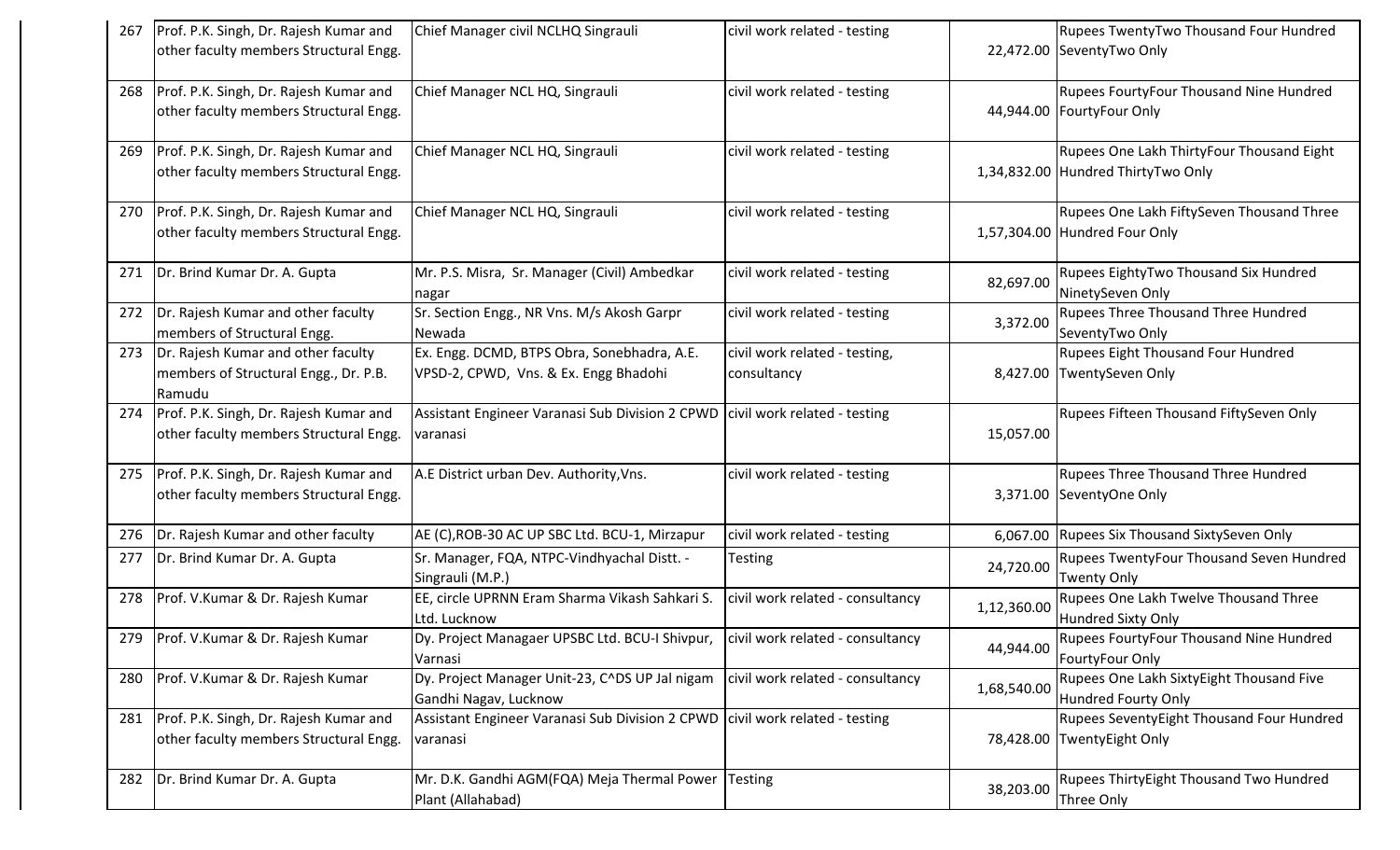| 283 | Dr. Rajesh Kumar, Dr. P.R. Maiti       | M/s Charu Engg. Consults, Malviya nagar, New<br>Delhi                              | civil work related - consultancy  | 78,652.00   | <b>Rupees SeventyEight Thousand Six Hundred</b><br>FiftyTwo Only |
|-----|----------------------------------------|------------------------------------------------------------------------------------|-----------------------------------|-------------|------------------------------------------------------------------|
| 284 | Dr. Rajesh Kumar and other faculty     | EE, Kanhar Const div-I, Pipari, Sonebhadra                                         | civil work related - testing      | 22,472.00   | Rupees TwentyTwo Thousand Four Hundred                           |
|     | members of Structural Engg.            |                                                                                    |                                   |             | SeventyTwo Only                                                  |
| 285 | Dr. Brind Kumar Dr. A. Gupta           | The Upper Project Manager, UPRNN Ltd.,                                             | Testing                           | 57,305.00   | Rupees FiftySeven Thousand Three Hundred                         |
|     |                                        | Azamgarh-276001                                                                    |                                   |             | <b>Five Only</b>                                                 |
| 286 | Dr. Rajesh Kumar and other faculty     | Project Manager UPRNN Ltd. District Jail & Const. civil work related - testing     |                                   | 15,730.00   | Rupees Fifteen Thousand Seven Hundred Thirty                     |
|     | members of Structural Engg.            | Unit, azamgarh                                                                     |                                   |             | <b>Only</b>                                                      |
| 287 | Prof. V.Kumar, Dr. Rajesh kumar        | Project Manager UPRNN Ltd. District Jail & Const. civil work related - consultancy |                                   |             | Rupees Eight Lakh FourtyTwo Thousand Seven                       |
|     |                                        | Unit, azamgarh                                                                     |                                   | 8,42,700.00 | Hundred Only                                                     |
| 288 | Dr. Rajesh Kumar and other faculty     | G.M. civil NCl singrauli                                                           | civil work related - testing      |             | Rupees TwentyOne Thousand Three Hundred                          |
|     | members of Structural Engg.            |                                                                                    |                                   | 21,348.00   | FourtyEight Only                                                 |
| 289 | Prof. P.K. Singh, Dr. Rajesh Kumar and | DGM Power Grid Corporation alam road Varanasi civil work related - testing         |                                   |             | <b>Rupees TwentyEight Thousand Seven Hundred</b>                 |
|     | other faculty members Structural Engg. |                                                                                    |                                   |             | 28,763.00 SixtyThree Only                                        |
|     |                                        |                                                                                    |                                   |             |                                                                  |
| 290 | Prof. P.K. Singh, Dr. Rajesh Kumar and | Assistant Engineer RSVY sub Division CPWD Gaya   civil work related - testing      |                                   |             | <b>Rupees Fourteen Thousand One Hundred</b>                      |
|     | other faculty members Structural Engg. | <b>Bihar</b>                                                                       |                                   |             | 14,158.00 FiftyEight Only                                        |
|     |                                        |                                                                                    |                                   |             |                                                                  |
| 291 | Dr. Rajesh Kumar and other faculty     | Manager project M/s Intregrated cleanroom                                          | civil work related - testing      |             | Rupees ThirtyThree Thousand Two Hundred                          |
|     | members of Structural Engg.            | Tech. Ltd., Hyderabad                                                              |                                   | 33,259.00   | FiftyNine Only                                                   |
| 292 | Dr. Rajesh Kumar and other faculty     | M/s Akash Ganga Infra Newada, Vns                                                  | civil work related - testing      |             | <b>Rupees Two Thousand Two Hundred</b>                           |
|     | members of Structural Engg.            |                                                                                    |                                   | 2,248.00    | FourtyEight Only                                                 |
| 293 | Prof. V.Kumar & Dr. Rajesh Kumar       |                                                                                    |                                   |             | Rupees FourtyFour Thousand Nine Hundred                          |
|     |                                        | Project Manager, UPRNN Ltd. Azamgarh                                               | civil work related - consultancy  | 44,944.00   |                                                                  |
|     |                                        |                                                                                    |                                   |             | FourtyFour Only                                                  |
| 294 | Prof. V.Kumar & Dr. Rajesh Kumar, Dr.  | Chief Engineer LKO Project, Manager, the Indira                                    | civil work related - consultancy, |             | Rupees SeventyNine Thousand Seven Hundred                        |
|     | Rajesh Kumar and other faculty         | P. Ltd. New Delhi                                                                  | testing                           |             | 79,776.00 SeventySix Only                                        |
|     | members of Structural Engg.            |                                                                                    |                                   |             |                                                                  |
| 295 | Dr. Rajesh Kumar and other faculty     | Ex. Engg. UP Sanjay Kalyan Nirman Nigam Ltd.                                       | civil work related - testing      | 3,371.00    | Rupees Three Thousand Three Hundred                              |
|     | members of Structural Engg.            | Jagalgang                                                                          |                                   |             | SeventyOne Only                                                  |
| 296 | Dr. Brind Kumar Dr. A. Gupta           | Er. R.S. Sharma, Managing Director, Distt.-                                        | Testing                           |             | Rupees Two Lakh ThirtyTwo Thousand Five                          |
|     |                                        | Singrauli                                                                          |                                   | 2,32,585.00 | Hundred EightyFive Only                                          |
| 297 | Dr. Rajesh Kumar and other faculty     | A.E. project Sub division, Vns.                                                    | civil work related - testing      |             | Rupees Fifteen Thousand Seven Hundred Thirty                     |
|     | members of Structural Engg.            |                                                                                    |                                   | 15,730.00   | Only                                                             |
| 298 | Dr. Rajesh Kumar and other faculty     | M/s Saurab Poly Pipe Itd.                                                          | civil work related - testing      |             | <b>Rupees Sixteen Thousand Eight Hundred</b>                     |
|     | members of Structural Engg.            |                                                                                    |                                   | 16,854.00   | <b>FiftyFour Only</b>                                            |
| 299 | Dr. P.B. Ramudu                        | Dy. Project Manager Unit-II Vikash khand LKO                                       | civil work related - consultancy  |             | <b>Rupees Sixty Thousand Six Hundred</b>                         |
|     |                                        |                                                                                    |                                   | 60,674.00   | SeventyFour Only                                                 |
|     |                                        |                                                                                    |                                   |             |                                                                  |
| 300 | Prof. V.Kumar, Dr. Rajesh Kumar        | AMH General Manager Renusagar                                                      | civil work related - consultancy  | 76,770.00   | Rupees SeventySix Thousand Seven Hundred                         |
|     |                                        |                                                                                    |                                   |             | <b>Seventy Only</b>                                              |
| 301 | Dr. Rajesh Kumar and other faculty     | Manager Vichak NH-3, singrauli                                                     | civil work related - testing      |             | 17,978.00 Rupees Seventeen Thousand Nine Hundred                 |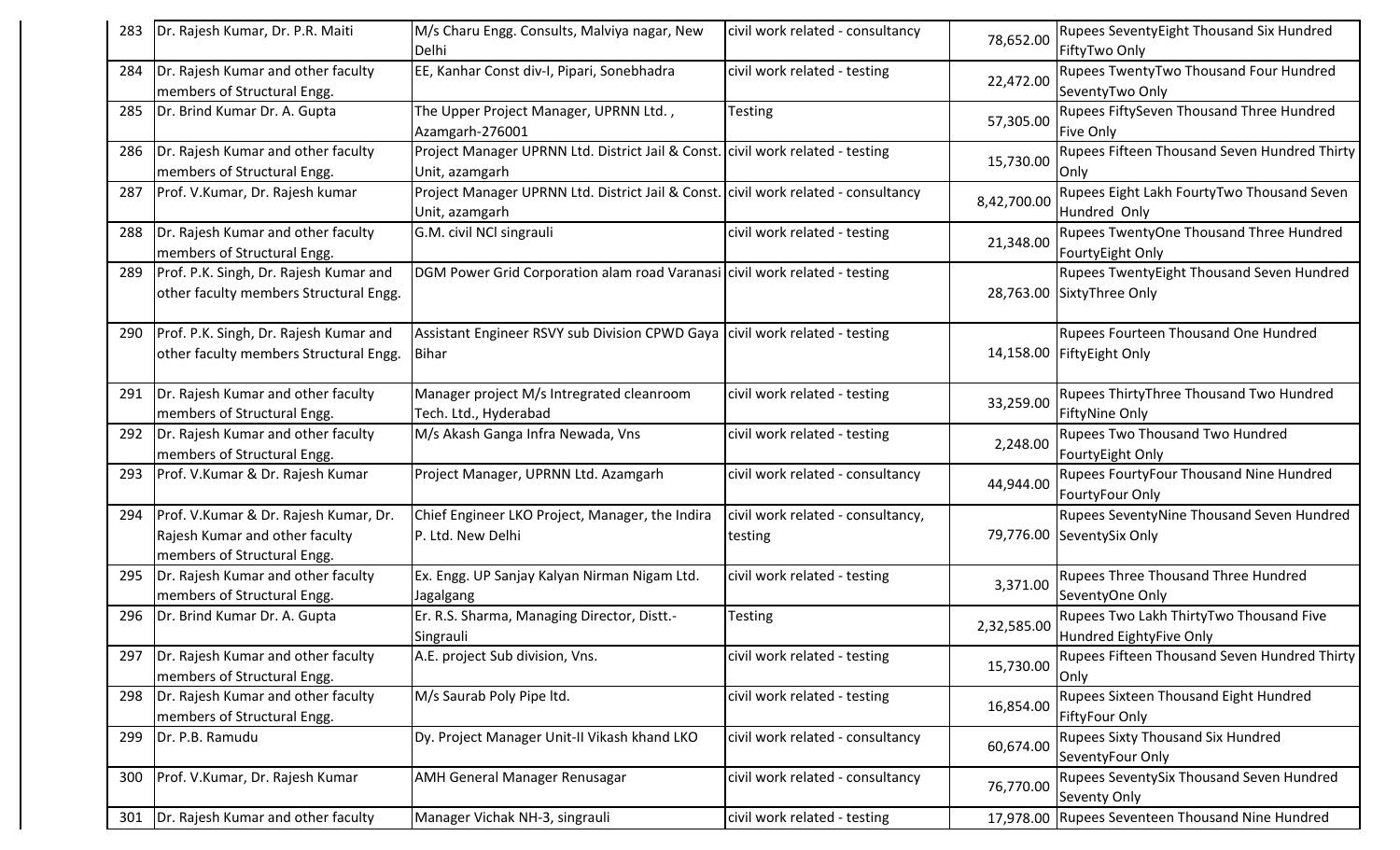| 302 | Dr. Rajesh Kumar and other faculty<br>members of Structural Engg.                                                                     | QA/QC Engg. LCT, Block-B                                                                                                    | civil work related - testing     | 33,259.00              | Rupees ThirtyThree Thousand Two Hundred<br><b>FiftyNine Only</b>             |
|-----|---------------------------------------------------------------------------------------------------------------------------------------|-----------------------------------------------------------------------------------------------------------------------------|----------------------------------|------------------------|------------------------------------------------------------------------------|
| 303 | Prof. V.Kumar & Dr. Rajesh Kumar                                                                                                      | ACP Tollways P. Ltd. Gomti nagar, LKO                                                                                       | civil work related - consultancy | 67,416.00              | Rupees SixtySeven Thousand Four Hundred<br>Sixteen Only                      |
| 304 | Prof. P.K. Singh, Dr. Rajesh Kumar and<br>other faculty members Structural Engg.                                                      | AE, VPSD-2, CPWD, Varanasi (M/s Eastern<br>Consruction Co.)                                                                 | civil work related - testing     |                        | Rupees Eighteen Thousand Seven Hundred<br>18,765.00 SixtyFive Only           |
| 305 | Dr. Rajesh Kumar and other faculty<br>members of Structural Engg.                                                                     | Ex Engg. Rular Engg. Deptt. Bhadohi, Manger V.<br>Chal NH-3 Singrauli                                                       | civil work related - testing     | 24,831.00              | Rupees TwentyFour Thousand Eight Hundred<br>ThirtyOne Only                   |
| 306 | Dr. Rajesh Kumar and other faculty<br>members of Structural Engg.                                                                     | M/s Anil Enterprises c/o A.E, VPSD-2, CPWD, Vns.                                                                            | civil work related - testing     | 20,225.00              | <b>Rupees Twenty Thousand Two Hundred</b><br><b>TwentyFive Only</b>          |
| 307 | Kumar and other faculty members of<br><b>Structural Engg.</b>                                                                         | Dr. Brind Kumar Dr. A. Gupta, Dr. Rajesh M/s L&T Chakrabarati, Sr. Manager (FQA) NTPC,<br>Dist: Singrauli                   | Testing                          |                        | <b>Rupees Thirty Thousand Eight Hundred</b><br>30,899.00 NinetyNine Only     |
| 308 | Prof. P.K. Singh, Dr. Rajesh Kumar and<br>other faculty members Structural Engg., Pipari Sonebhadhra                                  | Executive Engineer kanhar Project Division-111                                                                              | Testing, consultancy             | 2,37,305.00            | Rupees Two Lakh ThirtySeven Thousand Three<br>Hundred Five Only              |
| 309 | Prof. V.Kumar & Dr. Rajesh Kumar                                                                                                      | Dy. GM (C-s) sonebhadra                                                                                                     | civil work related - consultancy | 33,708.00              | Rupees ThirtyThree Thousand Seven Hundred<br>Eight Only                      |
| 310 | Prof. V.Kumar & Dr. Rajesh Kumar                                                                                                      | Vice President & Head-Engineering M/s JITF<br>Water Infrastructure Limited Jindal ITF Centre, 28<br>shivaji Marg, New Delhi | civil work related - consultancy | 10,10,805.00 Five Only | Rupees Ten Lakh Ten Thousand Eight Hundred                                   |
| 311 | Dr. Brind Kumar Dr. A. Gupta                                                                                                          | Mr. H. Chakrabarti, sr, Manager (FQA) NTPC,<br>Distt.: Singrauli                                                            | <b>Testing</b>                   | 98,124.00              | Rupees NinetyEight Thousand One Hundred<br><b>TwentyFour Only</b>            |
| 312 | Dr. Brind Kumar Dr. A. Gupta, Dr. Rajesh Sr. XEN/Construction N. Rly. Vns<br>Kumar and other faculty members of<br>Structural Engg.   |                                                                                                                             | civil work related - testing     |                        | Rupees One Lakh Fifteen Thousand Seven<br>1,15,732.00 Hundred ThirtyTwo Only |
| 313 | Dr. Brind Kumar Dr. A. Gupta, Dr. Rajesh Chief Manager Civil NCL Singrauli                                                            |                                                                                                                             | civil work related - testing     | 22,472.00              | Rupees TwentyTwo Thousand Four Hundred                                       |
| 314 | Dr. Brind Kumar Dr. A. Gupta, Dr. Rajesh Chief Mangaer Civil NCL, singrauli<br>Kumar and other faculty members of<br>Structural Engg. |                                                                                                                             | civil work related - testing     |                        | Rupees TwentyTwo Thousand Four Hundred<br>22,472.00 SeventyTwo Only          |
|     | 315 Dr. Brind Kumar Dr. A. Gupta                                                                                                      | Mr. S.K. Rai, Sr. Manager NTPC SSTPS,<br>Shaktinagar Distt.: Sonebhadra                                                     | Testing                          | 24,720.00              | Rupees TwentyFour Thousand Seven Hundred<br><b>Twenty Only</b>               |
|     | 316   Dr. S.B. Dwivedi, Dr. Rajesh Kumar and<br>other faculty members of Structural<br>Engg.                                          | Sr. Manager (FQA) NTPC/NPGC-Nabinagar,<br>Aurangabad-822403                                                                 | civil work related - testing     | 14,450.00 Only         | Rupees Fourteen Thousand Four Hundred Fifty                                  |
|     | 317   Dr. S.B. Dwivedi, Dr. Rajesh Kumar and<br>other faculty members of Structural<br>Engg.                                          | Sr. Manager (FQA) NTPC/NPGC-Nabinagar,<br>Aurangabad-822403                                                                 | civil work related - testing     |                        | Rupees One Lakh FourtySeven Thousand Nine<br>1,47,910.00 Hundred Ten Only    |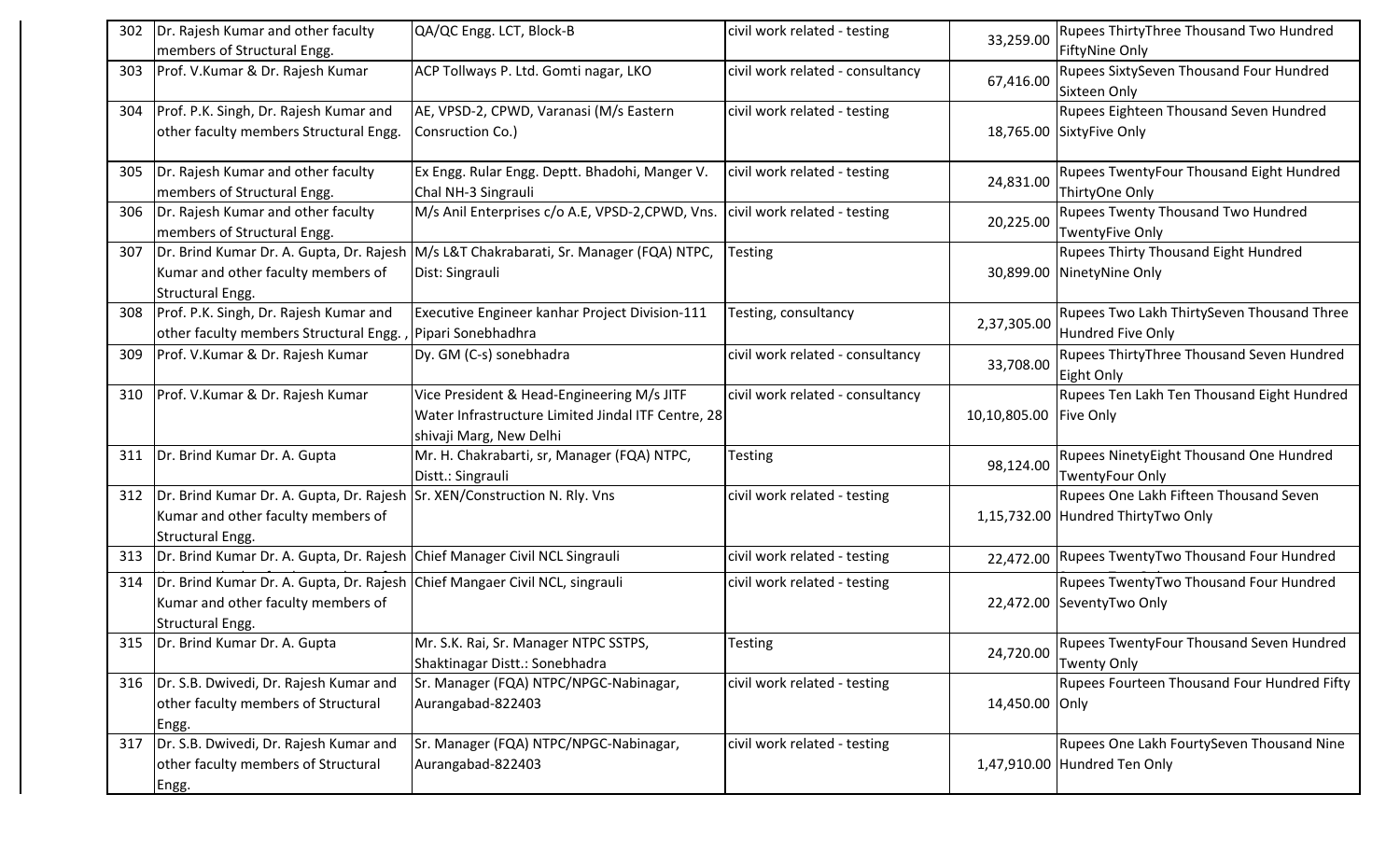| 318 | Dr. Brind Kumar Dr. A. Gupta, Dr. Rajesh Asstt. Registrar (C) Lohiya Talab, Jaipur |                                                                                        | civil work related - testing     |                      | <b>Rupees TwentyTwo Thousand Four Hundred</b> |
|-----|------------------------------------------------------------------------------------|----------------------------------------------------------------------------------------|----------------------------------|----------------------|-----------------------------------------------|
|     | Kumar and other faculty members of                                                 |                                                                                        |                                  | 22,450.00 Fifty Only |                                               |
|     | Structural Engg.                                                                   |                                                                                        |                                  |                      |                                               |
| 319 | Dr. Brind Kumar Dr. A. Gupta, Dr. Rajesh Project Manaager, KGMC, LKO               |                                                                                        | civil work related - testing     |                      | <b>Rupees Twelve Thousand Five Hundred</b>    |
|     | Kumar and other faculty members of                                                 |                                                                                        |                                  |                      | 12,524.00 TwentyFour Only                     |
|     | <b>Structural Engg.</b>                                                            |                                                                                        |                                  |                      |                                               |
| 320 |                                                                                    | Dr. Brind Kumar Dr. A. Gupta, Dr. Rajesh   Project Manager, KGMC, Unit-10, UPRNN, Itd. | civil work related - testing     |                      | <b>Rupees TwentyNine Thousand Six Hundred</b> |
|     | Kumar and other faculty members of                                                 | LKO.                                                                                   |                                  |                      | 29,654.00 FiftyFour Only                      |
|     | Structural Engg.                                                                   |                                                                                        |                                  |                      |                                               |
| 321 |                                                                                    | Dr. Brind Kumar Dr. A. Gupta, Dr. Rajesh Project Manager, KGMC, Unit-10, UPRNN, Itd.   | civil work related - testing     |                      | <b>Rupees Twelve Thousand Five Hundred</b>    |
|     |                                                                                    |                                                                                        |                                  |                      |                                               |
|     | Kumar and other faculty members of                                                 | <b>LKO</b>                                                                             |                                  |                      | 12,524.00 TwentyFour Only                     |
|     | Structural Engg.                                                                   |                                                                                        |                                  |                      |                                               |
| 322 | Dr. Brind Kumar Dr. A. Gupta, Dr. Rajesh M/s GDCL-TEN-IV, DLW, Vns.                |                                                                                        | civil work related - testing     | 66,292.00            | Rupees SixtySix Thousand Two Hundred          |
|     | Kumar and other faculty members of                                                 |                                                                                        |                                  |                      | NinetyTwo Only                                |
| 323 | Prof. V.Kumar & Dr. Rajesh Kumar                                                   | Unit Incharge, Unit- 21 A, UPRNN Ltd., Dalibagh,                                       | civil work related - consultancy |                      | Rupees FourtyFour Thousand Nine Hundred       |
|     |                                                                                    | <b>Butler Road, Lucknow</b>                                                            |                                  | 44,944.00            | FourtyFour Only                               |
| 324 | Dr. Brind Kumar Dr. A. Gupta, Dr. Rajesh A.E., VPSD-2, CPWD, vns                   |                                                                                        | civil work related - testing     |                      | Rupees Sixteen Thousand One Hundred Eighty    |
|     | Kumar and other faculty members of                                                 |                                                                                        |                                  | 16,180.00 Only       |                                               |
|     | Structural Engg.                                                                   |                                                                                        |                                  |                      |                                               |
| 325 | Dr. Rajesh Kumar and other faculty                                                 | dy Project Manager, Jaunpur                                                            | civil work related - testing     |                      | Rupees ThirtyOne Thousand Four Hundred        |
|     | members of Structural Engg.                                                        |                                                                                        |                                  | 31,461.00            | SixtyOne Only                                 |
| 326 | Dr. Brind Kumar Dr. A. Gupta and prof.                                             | Mr. H. Chakrabarti, Sr. Manager (FQA) NTPC,                                            | civil work related - testing     |                      | Rupees Seventeen Thousand One Hundred         |
|     | P.K. Singh, Dr. Rajesh Kumar and other                                             | Distt.: Singrauli                                                                      |                                  |                      | 17,158.00 FiftyEight Only                     |
|     |                                                                                    |                                                                                        |                                  |                      |                                               |
|     | faculty members of Structural Engg.                                                |                                                                                        |                                  |                      |                                               |
| 327 | Dr. Brind Kumar Dr. A. Gupta, Dr. Rajesh                                           | Asstt. Divinl. Engineer ADEN/BXR                                                       | testing                          |                      | <b>Rupees Sixteen Thousand Eight Hundred</b>  |
|     | Kumar and other faculty members of                                                 |                                                                                        |                                  |                      | 16,855.00 FiftyFive Only                      |
|     | <b>Structural Engg.</b>                                                            |                                                                                        |                                  |                      |                                               |
| 328 | Prof. P.K. Singh, Dr. Rajesh Kumar and                                             | AGM (CCD) NTPC ltd. Vindhyachal Singarauli                                             | civil work related - testing     |                      | Rupees Eighteen Thousand Six Hundred          |
|     | other faculty members Structural Engg.                                             |                                                                                        |                                  |                      | 18,653.00 FiftyThree Only                     |
|     |                                                                                    |                                                                                        |                                  |                      |                                               |
|     | 329   Dr. Brind Kumar Dr. A. Gupta, Dr. Rajesh   DGM, PGCIL DIG, colony, Vns       |                                                                                        | civil work related - testing     |                      | Rupees Four Thousand Four Hundred             |
|     | Kumar and other faculty members of                                                 |                                                                                        |                                  | 4,494.00             | NinetyFour Only                               |
|     | Structural Engg., Prof. P.K. Singh                                                 |                                                                                        |                                  |                      |                                               |
|     |                                                                                    |                                                                                        |                                  |                      |                                               |
| 330 | Dr. Rajesh Kumar and other faculty                                                 | Site Incharge KSL CHP Site/NCL M/s HECL Dir                                            | civil work related - testing     |                      | Rupees EightyFour Thousand Six Hundred        |
|     | members of Structural Engg.                                                        | Ranchi jhqkhand                                                                        |                                  | 84,607.00            | Seven Only                                    |
| 331 | Dr. Rajesh Kumar and other faculty                                                 | A.E. VPSD-2 CPWD, Vns.                                                                 | civil work related - testing     |                      | Rupees Four Thousand Four Hundred             |
|     | members of Structural Engg.                                                        |                                                                                        |                                  | 4,494.00             | NinetyFour Only                               |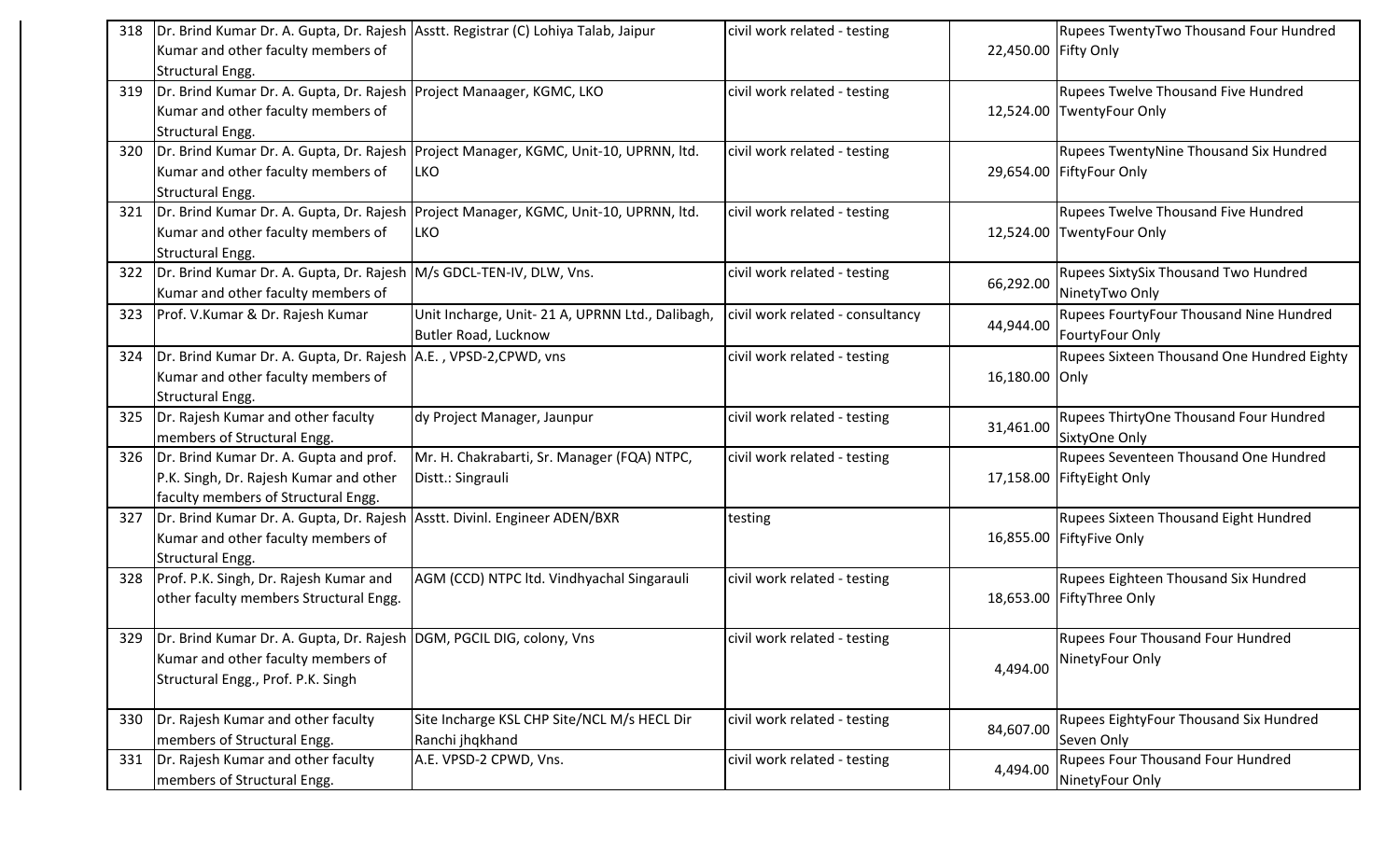| 332 | Dr. Rajesh Kumar and other faculty                                                                       | A.E. (C), ROB-30 AC USBC Ltd. BCU-I Lohiya Talab, civil work related - testing                                      |                                  | 36,708.00      | Rupees ThirtySix Thousand Seven Hundred                              |
|-----|----------------------------------------------------------------------------------------------------------|---------------------------------------------------------------------------------------------------------------------|----------------------------------|----------------|----------------------------------------------------------------------|
|     | members of Structural Engg.                                                                              | Mirzapur                                                                                                            |                                  |                | Eight Only                                                           |
| 333 | Dr. P.B. Ramudu Prof. in -Charge                                                                         | Project Director, Sanjosh Constructra Guragon,<br>Hariyana                                                          | Consultancy                      | 50,562.00      | Rupees Fifty Thousand Five Hundred SixtyTwo<br>Only                  |
|     | 334   Dr. Anuraj Ohri                                                                                    | E.E, Nirman Khand PWD, Ballia, U.P.                                                                                 | civil work related - consultancy | 2,97,754.00    | Rupees Two Lakh NinetySeven Thousand Seven<br>Hundred FiftyFour Only |
| 335 | Dr. Rajesh Kumar and other faculty<br>members of Structural Engg.                                        | M/s JHV Steel Ltd. Vill- dhanban, Mirzapur                                                                          | civil work related - testing     | 27,865.00      | Rupees TwentySeven Thousand Eight Hundred<br>SixtyFive Only          |
|     | 336   Dr. Rajesh Kumar and other faculty<br>members of Structural Engg.                                  | Dy. Project manager, UPSBC Ltd. Mirzapur                                                                            | civil work related - testing     | 3,372.00       | Rupees Three Thousand Three Hundred<br>SeventyTwo Only               |
| 337 | Dr. Rajesh Kumar and other faculty<br>members of Structural Engg., Prof.<br>V.Kumar and Dr. Rajesh Kumar | Uppar Project manager Unit, UPRNN Ltd.<br>Ceyarpur, Sanl-Ravidas nagar, Bhodohi                                     | civil work related - testing     | 60,652.00 Only | Rupees Sixty Thousand Six Hundred FiftyTwo                           |
|     | 338   Dr. Rajesh Kumar and other faculty<br>members of Structural Engg.                                  | DGM PGCI Ltd. DIG, colony, Vns.                                                                                     | civil work related - testing     | 27,865.00      | Rupees TwentySeven Thousand Eight Hundred<br>SixtyFive Only          |
| 339 | Dr. Rajesh Kumar and other faculty<br>members of Structural Engg.                                        | Sr. Manager, FQA, FES Kunti Bijlee utpadan<br>Nigam Ltd. MTPS, Muzaffarpur                                          | civil work related - testing     | 2,11,237.00    | Rupees Two Lakh Eleven Thousand Two<br>Hundred ThirtySeven Only      |
| 340 | Dr. Rajesh Kumar and other faculty<br>members of Structural Engg.                                        | Asstt. General Manager. T/L PGCIL, NH-77<br>Muzaffarpur                                                             | civil work related - testing     | 42,697.00      | Rupees FourtyTwo Thousand Six Hundred<br>NinetySeven Only            |
| 341 | Dr. Rajesh Kumar and other faculty<br>members of Structural Engg.                                        | E.E., Konhar Const. Division-I, Pipari, Sonebhadra   civil work related - testing                                   |                                  | 21,348.00      | Rupees TwentyOne Thousand Three Hundred<br>FourtyEight Only          |
| 342 | Prof. V.Kumar, Dr. Rajesh Kumar                                                                          | E.E. Const. Div.-I, PWD, Allahabad                                                                                  | civil work related - consultancy | 4,21,350.00    | Rupees Four Lakh TwentyOne Thousand Three<br>Hundred Fifty Only      |
| 343 | Prof. V.Kumar, Dr. Rajesh Kumar                                                                          | Res const. Manager M/s UEM India P. Ltd.<br>Windsor IT, Park, Secotr-105 Noida                                      | civil work related - consultancy | 1,89,366.00    | Rupees One Lakh EightyNine Thousand Three<br>Hundred SixtySix Only   |
| 344 | Dr. Brind Kumar Dr. A. Gupta                                                                             | The Upper Project Manager, UPRNN Ltd.,<br>Azamgarh-276001                                                           | Testing                          | 2,03,372.00    | Rupees Two Lakh Three Thousand Three<br>Hundred SeventyTwo Only      |
| 345 | Dr. Rajesh Kumar and other faculty<br>members of Structural Engg.                                        | M/s K.P.Tripathi Chandauli, E.E Nagar Nigam,<br>Vns. A.E District Urban Dev Authority Vns. Vikash<br>bhavan vns.    | civil work related - testing     |                | Rupees Nineteen Thousand Seven Hundred<br>19,776.00 SeventySix Only  |
|     | 346   Dr. Rajesh Kumar and other faculty<br>members of Structural Engg., Dr. P.B.<br>Ramudu              | M/s Hari om const Vns. M/s Mahanth Singh &<br>Sons Const. Vns, Sr. Section Engineer N. Railway, consultancy<br>Vns. | civil work related - testing,    | 10,675.00 Only | <b>Rupees Ten Thousand Six Hundred SeventyFive</b>                   |
| 347 | Dr. Brind Kumar Dr. A. Gupta, Dr. Rajesh<br>Kumar and other faculty members of<br>Structural Engg.       | M/s Chatak Enterprises Ltd., Mirzapur Dist-<br>231001, UP                                                           | civil work related - testing     | 8,989.00       | Rupees Eight Thousand Nine Hundred<br>EightyNine Only                |
| 348 | Dr. Rajesh Kumar and other faculty<br>members of Structural Engg.                                        | A.E. VPSD-2 CPWD, Vns.                                                                                              | civil work related - testing     | 36,405.00      | Rupees ThirtySix Thousand Four Hundred Five<br>Only                  |
| 349 | Dr. Rajesh Kumar and other faculty<br>members of Structural Engg.                                        | Ex. Engg. UP jal Nigam, sonebhadra                                                                                  | civil work related - testing     | 34,270.00      | Rupees ThirtyFour Thousand Two Hundred<br>Seventy Only               |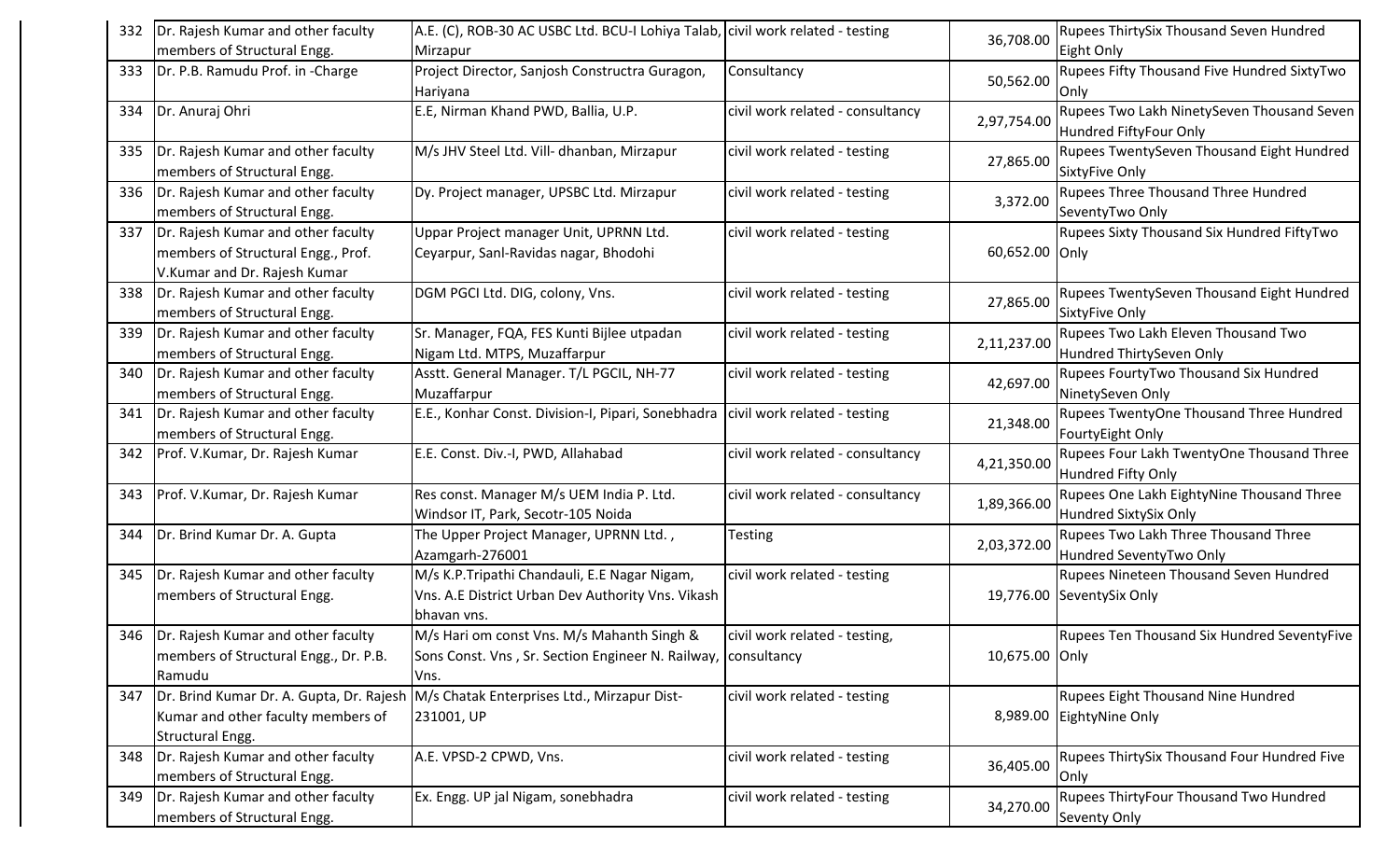| 350 | Dr. Brind Kumar Dr. A. Gupta, Prof.       | Chief Manager (Civil), NCL, HQ, Singrauli, Distt.                               | civil work related - testing     |             | <b>Rupees Twenty Thousand Two Hundred</b>               |
|-----|-------------------------------------------|---------------------------------------------------------------------------------|----------------------------------|-------------|---------------------------------------------------------|
|     | P.K.Singh                                 | Singrauli M.P.                                                                  |                                  | 20,226.00   | <b>TwentySix Only</b>                                   |
| 351 | Dr. Rajesh Kumar and other faculty        | Asstt. Engineer VPSD-3 CPWD, Vns.                                               | civil work related - testing     | 42,697.00   | Rupees FourtyTwo Thousand Six Hundred                   |
| 352 | Prof. V. Kumar                            | M/s Ventech Engineers Kanpur                                                    | civil work related - consultancy | 1,68,540.00 | Rupees One Lakh SixtyEight Thousand Five                |
|     |                                           |                                                                                 |                                  |             | <b>Hundred Fourty Only</b>                              |
| 353 | Prof. V.Kumar, Dr. Rajesh Kumar           | superitender Engg. MES Barelli                                                  | civil work related - consultancy | 28,090.00   | Rupees TwentyEight Thousand Ninety Only                 |
| 354 | Dr. Rajesh Kumar and other faculty        | Ex. Engg. BSCCD-6, Mirzapur                                                     | civil work related - testing     |             | 21,348.00 Rupees TwentyOne Thousand Three Hundred       |
| 355 | Prof. V.Kumar, Dr. Rajesh Kumar           | Project Manager, UPRNN Ltd., Azamgarh                                           | civil work related - consultancy |             | 89,888.00 Rupees EightyNine Thousand Eight Hundred      |
| 356 | Prof. P.K. Singh, Dr. Rajesh Kumar and    | Manager PGCIL varanasi & Manager Varanasi,                                      | Testing                          |             | 67,074.00 Rupees SixtySeven Thousand SeventyFour Only   |
| 357 | Dr. Rajesh Kumar and other faculty        | Asstt. Engineer VCSD, PWD, Vns                                                  | civil work related - testing     |             | 42,697.00 Rupees FourtyTwo Thousand Six Hundred         |
| 358 | Prof. Prabhat Kr. Singh, Dr. S.K. Gupta & | Executive Engineer, Construction Division, U.P.                                 | <b>Consultancy &amp; Testing</b> |             | 52,135.00 Rupees FiftyTwo Thousand One Hundred          |
| 359 | Dr. Rajesh Kumar and other faculty        | Asstt. Engg. VPSD-2, CPWD, Vns.                                                 | civil work related - testing     |             | 42,697.00 Rupees FourtyTwo Thousand Six Hundred         |
| 360 | Dr. Rajesh Kumar and other faculty        | Dy. Project Manager UPSBC Ltd., Shivpur                                         | civil work related - testing     |             | 1,124.00 Rupees One Thousand One Hundred                |
| 361 | Dr. Rajesh Kumar and other faculty        | <b>AGM Rudra Vns</b>                                                            | civil work related - testing     |             | 42,697.00 Rupees FourtyTwo Thousand Six Hundred         |
| 362 | Prof. V.Kumar, Dr. Rajesh Kumar           | Unit Incharge Unit-4 VPRNN Ltd. Kanpur                                          | civil work related - consultancy | 56,180.00   | Rupees FiftySix Thousand One Hundred Eighty             |
| 363 | Dr. P.B. Ramudu                           | M/s L&T P Ltd. C/o Engineer, Civil PGCIL,                                       | civil work related - testing     |             | 7,978.00 Rupees Seven Thousand Nine Hundred             |
| 364 | Dr. P.B. Ramudu Prof. in -Charge &        | M/s DGCI, C/o AGM, MUNPL, Allahabad                                             | civil work related - testing     |             | 28,741.00 Rupees TwentyEight Thousand Seven Hundred     |
| 365 | Prof. V.Kumar, Dr. Rajesh Kumar           | Project Manager Unit-3 C& D LKO                                                 | civil work related - consultancy |             | 70,225.00 Rupees Seventy Thousand Two Hundred           |
| 366 | Dr. P.B. Ramudu Prof. in -Charge          | Sr. Manager NTPC Ltd. Tanda, Ambedkarnagar                                      | civil work related - testing     |             | 61,798.00 Rupees SixtyOne Thousand Seven Hundred        |
| 367 | Dr. Rajesh Kumar and other faculty        | Asstt. Engg. DUDA, Vns, Ex Engg. RED, Vns. & M/s   civil work related - testing |                                  |             | 13,484.00 Rupees Thirteen Thousand Four Hundred         |
| 368 | Dr. Rajesh Kumar and other faculty        | Ex. Engg. BSCCD-5, Mirzapur, Project Manager,                                   | civil work related - testing     |             | 20,787.00 Rupees Twenty Thousand Seven Hundred          |
| 369 | Dr. P.B. Ramudu Prof. in -Charge, Dr.     | M/s BHEL, C/o Sr. Manager, NTPC Ltd. Singrauli                                  | civil work related - testing     |             | 19,776.00 Rupees Nineteen Thousand Seven Hundred        |
| 370 | Dr. P.B. Ramudu Prof. in -Charge, Dr.     | Ex. Engineer NH Div.-I PWD, Varanasi                                            | civil work related - testing     |             | 31,461.00 Rupees ThirtyOne Thousand Four Hundred        |
| 371 | Prof. P.K. Singh, Dr. Rajesh Kumar and    | MGS/ East Central Rly, Mughalsarai, M/s Saurabh civil work related - testing    |                                  |             | 23,147.00 Rupees TwentyThree Thousand One Hundred       |
| 372 | Dr. Brind Kumar Dr. A. Gupta, Dr.         | IW Chief, Varanasi                                                              | civil work related - testing     |             | 18,540.00 Rupees Eighteen Thousand Five Hundred         |
| 373 | Dr. Rajesh Kumar and other faculty        | M/s Mohant Sirph & Sons Cantoment's vns, M/s                                    | civil work related - testing     |             | 15,057.00 Rupees Fifteen Thousand FiftySeven Only       |
| 374 | Dr. Brind Kumar Dr. A. Gupta              | APCO, VNS,                                                                      | Testing                          |             | 56,180.00   Rupees FiftySix Thousand One Hundred Eighty |
| 375 | Dr. Rajesh Kumar and other faculty        | Ex. Engg. Const. Division PWD                                                   | civil work related - testing     |             | 21,348.00 Rupees TwentyOne Thousand Three Hundred       |
| 376 | Prof. V.Kumar, Dr. Rajesh Kumar           | Chief Engg. LDA Gomti nagar LKO                                                 | civil work related - consultancy |             | 1,12,360.00 Rupees One Lakh Twelve Thousand Three       |
| 377 | Prof. V.Kumar, Dr. Rajesh Kumar           | Sr. Civil Engg. - II DLW, Vns                                                   | civil work related - consultancy |             | 22,472.00 Rupees TwentyTwo Thousand Four Hundred        |
| 378 | Dr. Rajesh Kumar and other faculty        | Sr. Engg. (TC Const) PGCIL, Vns                                                 | civil work related - testing     |             | Rupees NinetyFour Thousand Three Hundred                |
|     | members of Structural engg.               |                                                                                 |                                  | 94,383.00   | EightyThree Only                                        |
| 379 | Dr. Rajesh Kumar and other faculty        | Asstt. Engg. VPSD-2, CPWD, Vns.                                                 | civil work related - testing     | 42,700.00   | Rupees FourtyTwo Thousand Seven Hundred                 |
| 380 | Prof. V.Kumar, Dr. Rajesh Kumar           | Ex. Engg. MNP, Mirzapur                                                         | civil work related - consultancy | 67,416.00   | <b>Rupees SixtySeven Thousand Four Hundred</b>          |
| 381 | Prof. Rajesh Kumar                        | Sr. Manager (P-Civil) TTPS, Ambedkarnagar                                       | civil work related - testing     |             | 70,787.00 Rupees Seventy Thousand Seven Hundred         |
| 382 | Prof. Rajesh Kumar                        | <b>Cluster Coordinator L &amp; T Const</b>                                      | civil work related - testing     |             | 33,259.00 Rupees ThirtyThree Thousand Two Hundred       |
| 383 | Prof. Rajesh Kumar                        | M/s APE Power P. Ltd. Sonebhadra                                                | civil work related - testing     |             | 42,472.00 Rupees FourtyTwo Thousand Four Hundred        |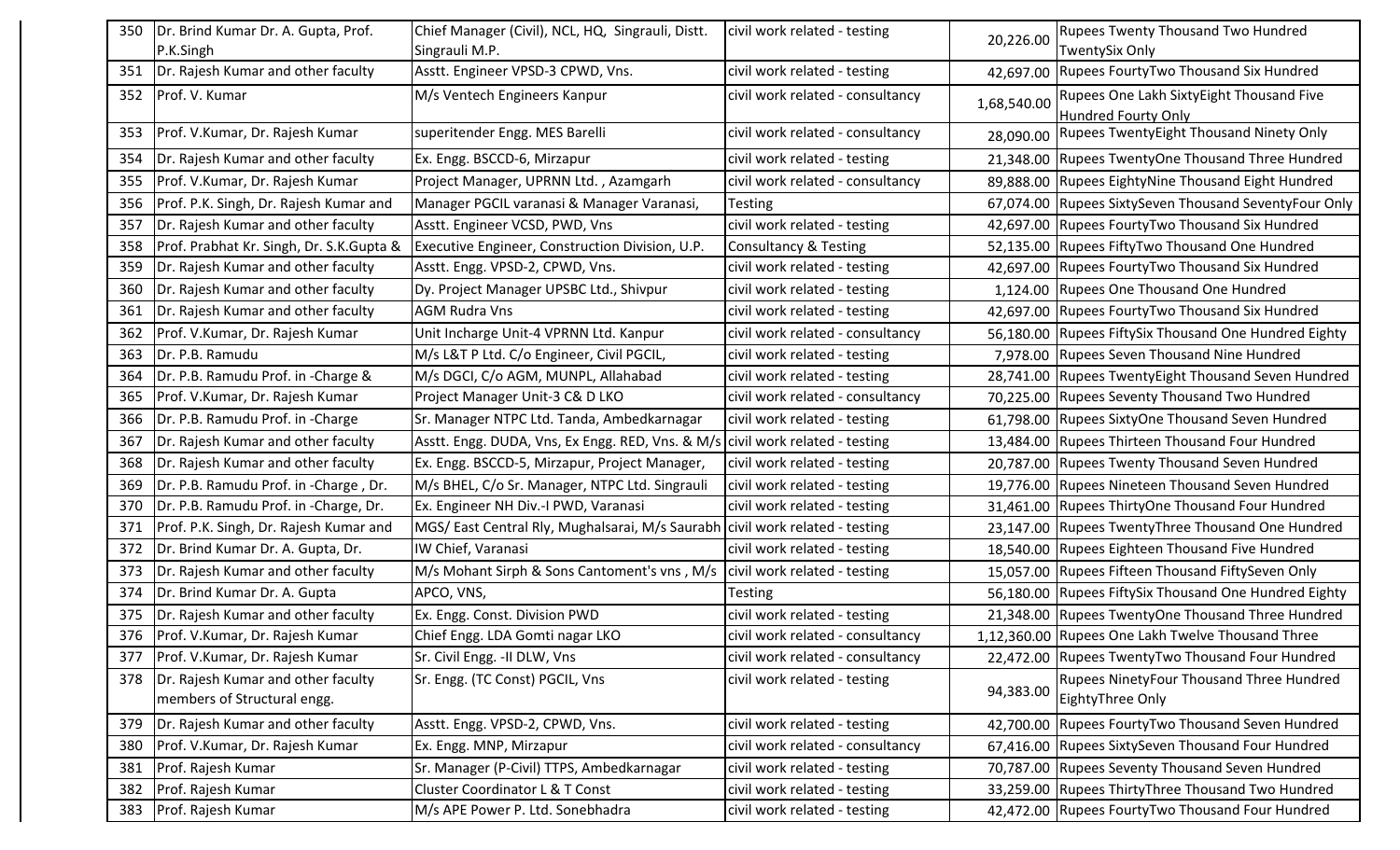| 384 | Prof. V.Kumar, Dr. Rajesh Kumar              | Unit Incharge UPRNN Ltd., Azamgarh                                            | civil work related - consultancy |             | 89,888.00 Rupees EightyNine Thousand Eight Hundred             |
|-----|----------------------------------------------|-------------------------------------------------------------------------------|----------------------------------|-------------|----------------------------------------------------------------|
| 385 | Prof. Rajesh Kumar                           | OM Astha Ars P Ltd, Aurangabad                                                | civil work related - testing     |             | 1,26,405.00 Rupees One Lakh TwentySix Thousand Four            |
| 386 | Dr. P.B. Ramudu Prof. in -Charge             | Ex. Engineer OMCD, "B" Thermal Power Station                                  | civil work related - testing     |             | 2,74,271.00 Rupees Two Lakh SeventyFour Thousand Two           |
| 387 | Prof. Rajesh Kumar                           | Asstt. Eng. PSBC BCU-I Nipur                                                  | civil work related - testing     | 14,730.00   | Rupees Fourteen Thousand Seven Hundred<br>Thirty Only          |
| 388 | Prof. V. Kumar & Dr. Rajesh Kumar            | GKC Project Ltd. Hitech city Hyderabad                                        | Consultancy                      |             | 3,03,372.00 Rupees Three Lakh Three Thousand Three             |
| 389 | Prof. Rajesh Kumar                           | DGM PGCIL, Vns                                                                | civil work related - testing     |             | 21,348.00 Rupees TwentyOne Thousand Three Hundred              |
| 390 | Prof. Rajesh Kumar                           | Unit Incharge Unit-21 UPRNN Ltd. LKO                                          | civil work related - testing     |             | 55,618.00 Rupees FiftyFive Thousand Six Hundred                |
| 391 | Prof. P.K. Singh, Dr. Rajesh Kumar and       | Sr. Manager (FQA) NTPC Singrauli, Ex Engg. Rural                              | civil work related - testing     |             | 15,282.00 Rupees Fifteen Thousand Two Hundred                  |
| 392 | Prof. P.K. Singh                             | Asstt. Engg RSEY Sub div- CPWD AP Colony Csys, civil work related - testing   |                                  |             | 28,315.00 Rupees TwentyEight Thousand Three Hundred            |
| 393 | Dr. Brind Kumar Dr. A. Gupta                 | Assistant Divisional Engineer, NE Railway, Buxar                              | civil work related - testing     |             | 32,697.00 Rupees ThirtyTwo Thousand Six Hundred                |
| 394 | Prof. Rajesh Kumar                           | M/s Mahant Singh 2 Som Vns, Asstt. Engg.                                      | civil work related - testing     |             | 10,675.00 Rupees Ten Thousand Six Hundred SeventyFive          |
| 395 | Dr. S.B. Dwivedi                             | Sr. Manager(FQA) NTPC/NPGC-Nabinagar,                                         | civil work related - testing     |             | 2,03,696.00 Rupees Two Lakh Three Thousand Six Hundred         |
| 396 | Prof. Rajesh Kumar                           | DGM PGCIL Vns.                                                                | civil work related - testing     |             | 21,349.00 Rupees TwentyOne Thousand Three Hundred              |
| 397 | Dr. Brind Kumar Dr. A. Gupta                 | The EE CD-I PWD, VNS                                                          | civil work related - testing     | 16,854.00   | Rupees Sixteen Thousand Eight Hundred<br><b>FiftyFour Only</b> |
| 398 | Prof. Rajesh Kumar                           | Asstt. Engg, VPSD-2, CPWD, Vns.                                               | civil work related - testing     | 50,335.00   | Rupees Fifty Thousand Three Hundred                            |
| 399 | Prof. Rajesh Kumar, Dr. P.R. Maiti           | Sri jaru Mathur, Structured Consultant                                        | civil work related - consultancy |             | 84,270.00 Rupees EightyFour Thousand Two Hundred               |
| 400 | Dr. P.B. Ramudu Prof. in -Charge             | Ex. Engineer Kanhar Construction D-II Pipri                                   | civil work related - testing     |             | 24,944.00 Rupees TwentyFour Thousand Nine Hundred              |
| 401 | Prof. Rajesh Kumar                           | Project Manager, Vns                                                          | civil work related - testing     |             | 27,865.00 Rupees TwentySeven Thousand Eight Hundred            |
| 402 | Dr. Brind Kumar Dr. A. Gupta                 | M/s Bridge & Roof Company (India) Ltd., MIG-II                                | civil work related - testing     |             | 35,955.00 Rupees ThirtyFive Thousand Nine Hundred              |
| 403 | Prof. P.K. Singh                             | Executive Engineer, UP Jal Nigam, Ballia                                      | civil work related - testing     |             | 30,337.00 Rupees Thirty Thousand Three Hundred                 |
| 404 | Prof. P.K. Singh                             | Sr. Manager NTPC Tanda Ambedkar nagar, Distric civil work related - testing   |                                  |             | 20,900.00 Rupees Twenty Thousand Nine Hundred Only             |
| 405 | Prof. Rajesh Kumar                           | Dy. Manager, PGCII, DIG Colony, Varanasi                                      | civil work related - testing     |             | 14,608.00 Rupees Fourteen Thousand Six Hundred Eight           |
| 406 | Dr. P.B. Ramudu Prof. in -Charge, Dr         | Manager (FQA), NTPC Ltd., Singrauli, MP                                       | civil work related - testing     |             | 22,022.00 Rupees TwentyTwo Thousand TwentyTwo Only             |
| 407 | Dr. Rajesh Kumar and other faculty           | Ex. Engg. Nagar, Nigam, Vns.                                                  | civil work related - testing     |             | 16,855.00 Rupees Sixteen Thousand Eight Hundred                |
| 408 | Dr. Rajesh Kumar and other faculty           | Ex. Engg. Electricity CTD, UPPTC Vns., a. Engg.                               | civil work related - testing     |             | 24,158.00 Rupees TwentyFour Thousand One Hundred               |
| 409 | Dr. Brind Kumar Dr. A. Gupta, Prof. P.K.     | M/s IL&FS Engineering Services C/o CPM IL&FS-                                 | Testing                          |             | 28,202.00 Rupees TwentyEight Thousand Two Hundred              |
| 410 | Prof. Rajesh Kumar                           | AGM Project DLW, Vns                                                          | civil work related - testing     |             | 23,596.00 Rupees TwentyThree Thousand Five Hundred             |
| 411 | Dr. Brind Kumar Dr. A. Gupta                 | Chief manager (Civil), NCL, HQ, Singrauli, Distt.-                            | testing                          |             | 6,742.00 Rupees Six Thousand Seven Hundred                     |
| 412 | Dr. Brind Kumar Dr. A. Gupta                 | Chief manager (Civil), NCL, HQ, Singrauli, Distt.-                            | Testing                          |             | 26,968.00 Rupees TwentySix Thousand Nine Hundred               |
| 413 | Mr. K.K. Pandey                              | Project Coordinator, EMS Infracom Pvt. Ltd.,                                  | Consultancy                      | 56,180.00   | Rupees FiftySix Thousand One Hundred Eighty                    |
| 414 | Dr. S.B. Dwivedi, Dr. Rajesh Kumar and       | M/s L&T Geostructure, LLP C/o M/s, Mc Nally                                   | civil work related - testing     |             | Rupees One Lakh FourtyOne Thousand Twelve                      |
|     | other faculty members of Structural<br>Engg. | Bharat Engg. Company Ltd. NTPC, NSTPP, Akorha<br>Nabinagar, Aurangabad-822403 |                                  | 1,41,012.00 | Only                                                           |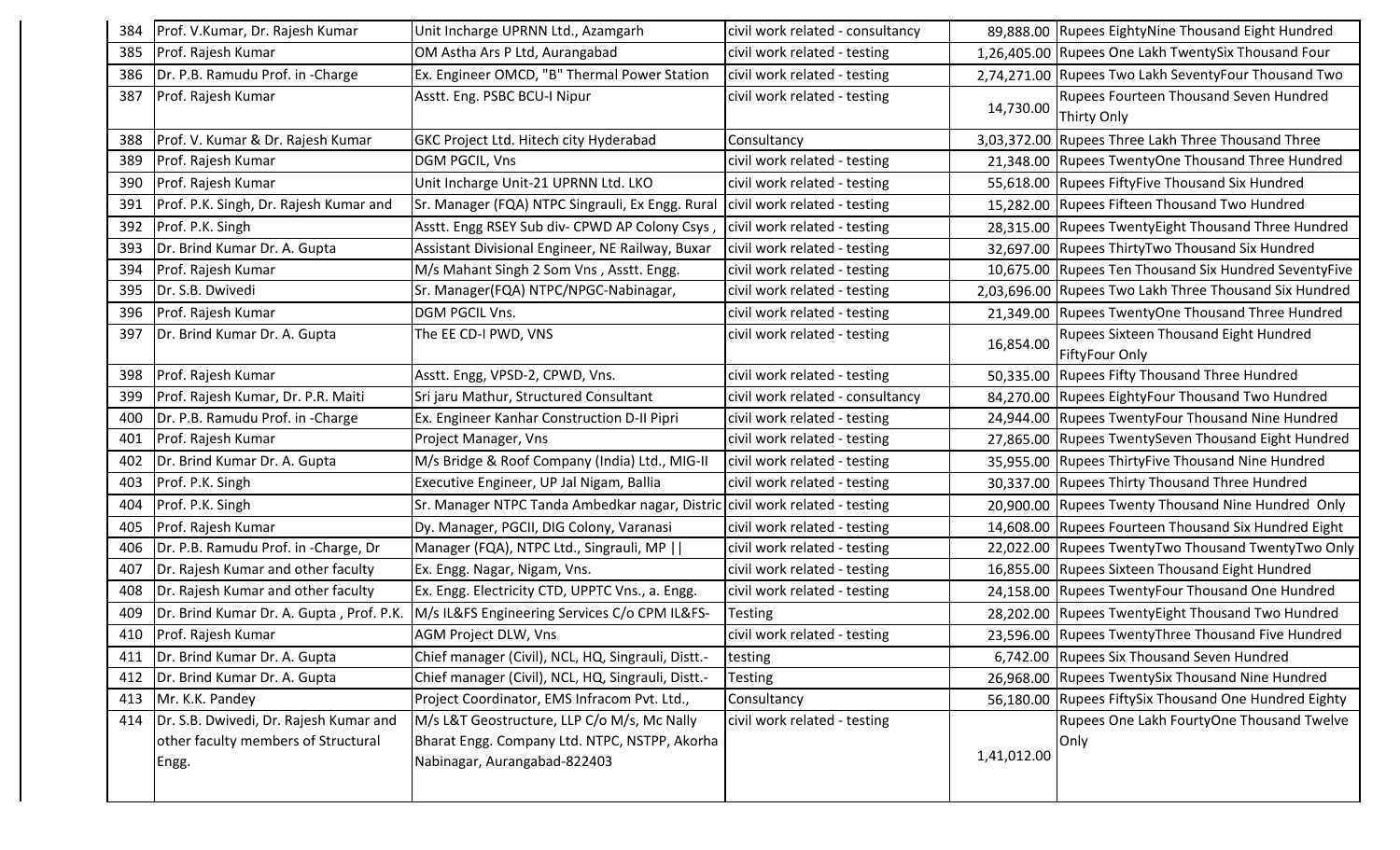| 415 | Dr. Rajesh Kumar and other faculty     | Dy. Project Manager, Shivpur, Vns                                                   | civil work related - testing     |           | Rupees Two Thousand Two Hundred                           |
|-----|----------------------------------------|-------------------------------------------------------------------------------------|----------------------------------|-----------|-----------------------------------------------------------|
|     | members of Structural Engg.            |                                                                                     |                                  | 2,247.00  | FourtySeven Only                                          |
| 416 | Dr. Brind Kumar Dr. A. Gupta and Dr.   | Mr. A.K. Pait Sr. Manager (FQA), FQA, NTPC-                                         | civil work related - testing     | 44,944.00 | Rupees FourtyFour Thousand Nine Hundred                   |
| 417 | Shri Suresh Kumar & Dr. P.B. Ramudu    | Director, geocon India Private Limited, Sector-18, civil work telated - consultancy |                                  |           | 1,46,068.00 Rupees One Lakh FourtySix Thousand SixtyEight |
| 418 | Dr. Rajesh Kumar and other faculty     | Unit Inchagre, SUDA, Vns.                                                           | civil work related - testing     | 34,270.00 | Rupees ThirtyFour Thousand Two Hundred                    |
| 419 | Dr. Rajesh Kumar and other faculty     | Engg. Civil PGCIL, DIG colony, Vns.                                                 | civil work related - testing     |           | Rupees SeventyEight Thousand Six Hundred                  |
|     | members of Structural Engg.            |                                                                                     |                                  | 78,652.00 | FiftyTwo Only                                             |
| 420 | Dr. Rajesh Kumar and other faculty     | Sr. Engg. (T/L) PGCIL, Vns                                                          | civil work related - testing     | 15,730.00 | Rupees Fifteen Thousand Seven Hundred Thirty              |
| 421 | Dr. Rajesh Kumar and other faculty     | Dy. Project Manager, UPSBC Ltd., Vns                                                | civil work related - testing     |           | Rupees Two Thousand Two Hundred                           |
|     | members of Structural Engg.            |                                                                                     |                                  | 2,248.00  | FourtyEight Only                                          |
| 422 | Prof. Rajesh Kumar & Dr. P.R. Maiti    | Charn Engg. New delhi                                                               | civil work telated - consultancy | 84,270.00 | Rupees EightyFour Thousand Two Hundred                    |
| 423 | Prof. Ram Prasad, Prof. Pradeep Ahuja, | Asstt. Commissioner, Sale Tax, Chandauli                                            | Chemical Work related - Testing  | 2,978.00  | <b>Rupees Two Thousand Nine Hundred</b>                   |
| 424 | Prof.A.S.K.Sinha                       | Prof. Devendra Kumar, Ceramic Engg., IIT(BHU)                                       | Chemical Work related - Testing  | 562.00    | Rupees Five Hundred SixtyTwo Only                         |
| 425 | Prof.A.S.K.Sinha                       | Prof. Devendra Kumar, Ceramic Engg., IIT(BHU)                                       | Chemical Work related - Testing  | 1,125.00  | Rupees One Thousand One Hundred                           |
|     |                                        |                                                                                     |                                  |           | <b>TwentyFive Only</b>                                    |
| 426 | Prof.A.S.K.Sinha                       | Prof. B. Mishra, Pharmaceutics, IIT(BHU)                                            | Chemical Work related - Testing  | 560.00    | Rupees Five Hundred Sixty Only                            |
| 427 | Prof.A.S.K.Sinha                       | Mr. Ravi Kant Sharma, Chemistry, IIT(BHU)                                           | Chemical Work related - Testing  | 3,203.00  | Rupees Three Thousand Two Hundred Three<br>Only           |
| 428 | Prof.A.S.K.Sinha                       | Ms. Seema Devi Shankhwar, SMST, IIT(BHU)                                            | Chemical Work related - Testing  | 843.00    | Rupees Eight Hundred FourtyThree Only                     |
| 429 | Prof.A.S.K.Sinha                       | Mr. Syed Ashhar Afroz, Mettalurgical Engg.,                                         | Chemical Work related - Testing  | 562.00    | Rupees Five Hundred SixtyTwo Only                         |
| 430 | Prof.A.S.K.Sinha                       | Mr. Vinay Kumar Singh, Mettalurgical Engg.,                                         | Chemical Work related - Testing  | 3,371.00  | Rupees Three Thousand Three Hundred                       |
|     |                                        | IIT(BHU)                                                                            |                                  |           | SeventyOne Only                                           |
| 431 | Prof.A.S.K.Sinha                       | Mr. Ashish Kumar Singh, Mettalurgical Engg.,                                        | Chemical Work related - Testing  | 843.00    | Rupees Eight Hundred FourtyThree Only                     |
| 432 | Prof. B.N.Rai and Prof.A.S.K.Sinha     | Incharge IWSS NCF Ltd. Helipad, shaktinagar                                         | Chemical Work related - Testing  | 12,585.00 | Rupees Twelve Thousand Five Hundred                       |
|     |                                        |                                                                                     |                                  |           | <b>EightyFive Only</b>                                    |
| 433 | Dr. Pradeep Kumar Mishra               | Ms. Seema Devi Shankhwar, SMST, IIT(BHU)                                            | Chemical Work related - Testing  | 682.00    | Rupees Six Hundred EightyTwo Only                         |
| 434 | Prof.A.S.K.Sinha                       | Mr. Ritesh Ranjan, Civil Engg., IIT(BHU)                                            | Chemical Work related - Testing  | 2,809.00  | Rupees Two Thousand Eight Hundred Nine Only               |
|     | 435 Prof.A.S.K.Sinha                   | Ms. Seema Devi Shankhwar, SMST, IIT(BHU)                                            | Chemical Work related - Testing  |           | 823.00 Rupees Eight Hundred TwentyThree Only              |
| 436 | Dr. Pradeep Kumar Mishra               | Mr. A.S. Pnadey, Plant Head-HR & IR, Vilage &                                       | Chemical Work related - Testing  |           | 2,02,248.00 Rupees Two Lakh Two Thousand Two Hundred      |
| 437 | Prof. B.N.Rai and Prof.A.S.K.Sinha     | Incharge IWSS NCF Ltd. Helipad, shaktinagar                                         | Chemical Work related - Testing  | 12,585.00 | Rupees Twelve Thousand Five Hundred                       |
| 438 | Prof.A.S.K.Sinha                       | Mr. Ravi Kant Sharma, Chemistry, IIT(BHU)                                           | Chemical Work related - Testing  | 338.00    | Rupees Three Hundred ThirtyEight Only                     |
| 439 | Prof.A.S.K.Sinha                       | Mr. Rakesh Kumar Madri, Chemistry, IIT(BHU)                                         | Chemical Work related - Testing  | 3,090.00  | Rupees Three Thousand Ninety Only                         |
| 440 | Prof.A.S.K.Sinha                       | MS. Sushila Sharma, Civil Engg., IIT(BHU)                                           | Chemical Work related - Testing  | 1,405.00  | Rupees One Thousand Four Hundred Five Only                |
| 441 | Prof. B.N.Rai                          | Mr. Ajay Prakash, UAL Uttar Pradesh, Kuber<br>Complex, Varanasi                     | Chemical Work related - Testing  | 8,427.00  | Rupees Eight Thousand Four Hundred<br>TwentySeven Only    |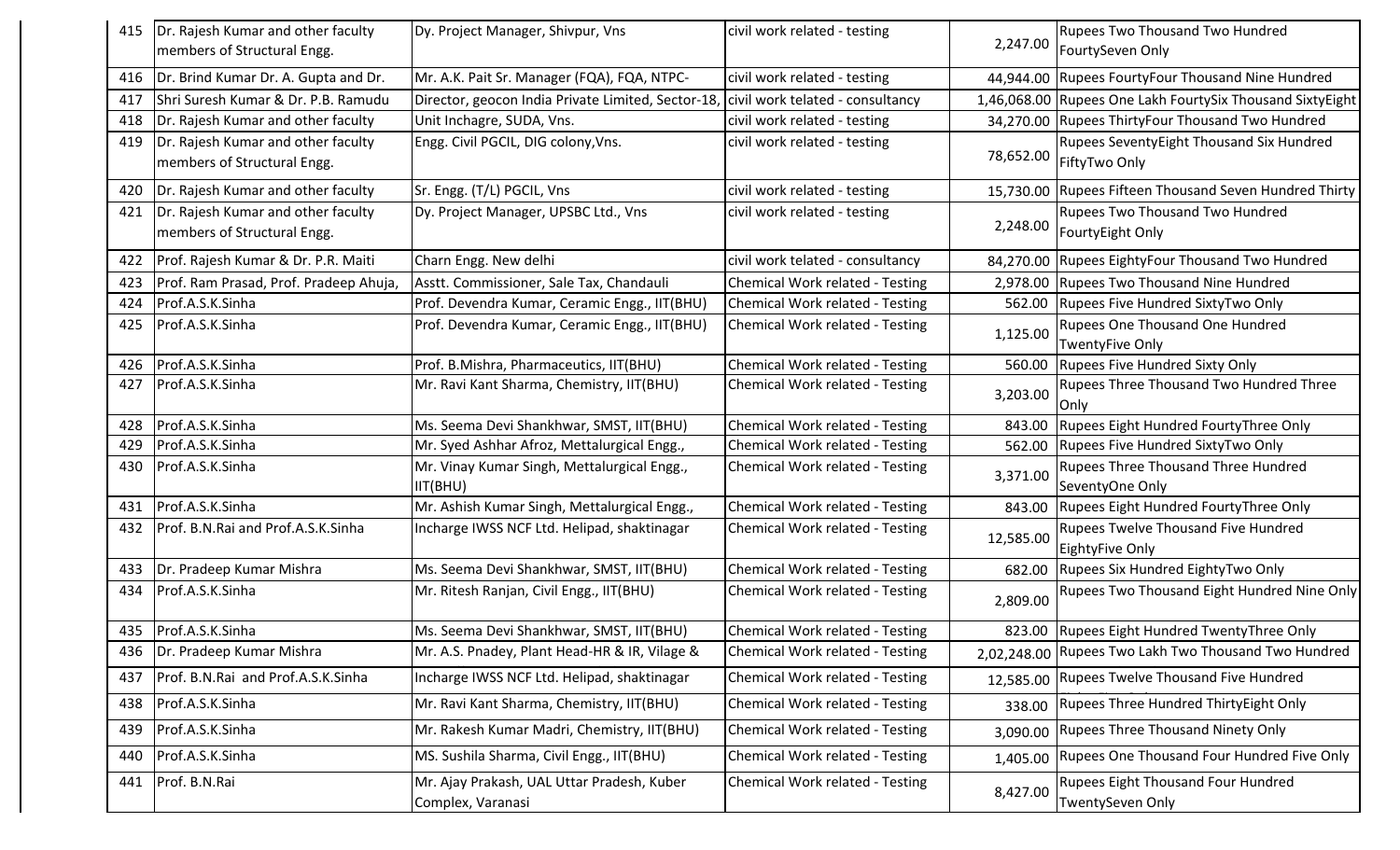| 442 | Prof.A.S.K.Sinha                       | Ms. Kumkum Gangwar & Mr. Punit Sinha, Civil                   | Chemical Work related - Testing | 9,832.00      | <b>Rupees Nine Thousand Eight Hundred</b>          |
|-----|----------------------------------------|---------------------------------------------------------------|---------------------------------|---------------|----------------------------------------------------|
| 443 | Prof.A.S.K.Sinha                       | Mr.M. Madhu Babu, Civil Engg., IIT (BHU)                      | Chemical Work related - Testing | 562.00        | Rupees Five Hundred SixtyTwo Only                  |
| 444 | Prof.A.S.K.Sinha                       | Mr. Arnav Gupta, Mettalurgical Engg., IIT(BHU)                | Chemical Work related - Testing | 113.00        | Rupees One Hundred Thirteen Only                   |
| 445 | Prof. Ram Prasad, Prof. Pradeep Ahuja, | <b>Executive Engineer, Electricity Fabrication</b>            | Chemical Work related - Testing | 3,934.00      | Rupees Three Thousand Nine Hundred                 |
| 446 | Prof.A.S.K.Sinha                       | Ms. Seema Devi Shankhwar, SMST, IIT(BHU)                      | Chemical Work related - Testing | 562.00        | Rupees Five Hundred SixtyTwo Only                  |
| 447 | Prof.A.S.K.Sinha                       | Mr. Akhilesh Gupta, SMST, IIT(BHU)                            | Chemical Work related - Testing |               | 1,124.00 Rupees One Thousand One Hundred           |
| 448 | Prof.A.S.K.Sinha                       | Mr. B. Sharma, DGM (Vigilance), NTPC, Rihand,                 | Chemical Work related - Testing |               | 7,753.00 Rupees Seven Thousand Seven Hundred       |
| 449 | Prof.A.S.K.Sinha                       | Mr. KMR Srivalli, Deptt. Of Pharmaceutics,                    | Chemical Work related - Testing |               | 1,967.00 Rupees One Thousand Nine Hundred          |
| 450 | Prof.A.S.K.Sinha                       | Mr. Aditya Srivastava, Deptt. Of Civil Engg.,                 | Chemical Work related - Testing | 4,214.00      | <b>Rupees Four Thousand Two Hundred Fourteen</b>   |
| 451 | Prof. B.N. Rai and Prof.A.S.K.Sinha    | Incharge IWSS NCF Ltd., Helipad, Shaktinagar                  | Chemical Work related - Testing | 450.00        | <b>Rupees Four Hundred Fifty Only</b>              |
| 452 | Prof. B.N. Rai and Prof.A.S.K.Sinha    | Mr. Akhilesh Gupta, SMST, IIT(BHU)                            | Chemical Work related - Testing | 450.00        | <b>Rupees Four Hundred Fifty Only</b>              |
| 453 | Prof. Ram Prasad, Prof. Pradeep Ahuja, | Ganpati Rai Kewal Ram Trading, Mugalsarai                     | Chemical Work related - Testing |               | 10,338.00 Rupees Ten Thousand Three Hundred        |
| 454 | Prof. B.N. Rai and Prof.A.S.K.Sinha    | Incharge IWSS NCF Ltd., Helipad, Shaktinagar                  | Chemical Work related - Testing | 12,585.00     | Rupees Twelve Thousand Five Hundred                |
| 455 | Prof.A.S.K.Sinha                       | Mr. Aslam Khan, Chif Project Manager,                         | Chemical Work related - Testing | 6,742.00      | <b>Rupees Six Thousand Seven Hundred</b>           |
| 456 | Prof.A.S.K.Sinha                       | Director, Sigrauli Mineral Products Pvt. Ltd.,                | Chemical Work related - Testing | 4,495.00      | Rupees Four Thousand Four Hundred                  |
|     |                                        | singrauli                                                     |                                 |               | NinetyFive Only                                    |
| 457 | Prof.A.S.K.Sinha                       | Director, Sigrauli Mineral Products Pvt. Ltd.,<br>singrauli   | Chemical Work related - Testing | 8,990.00      | Rupees Eight Thousand Nine Hundred Ninety<br> Only |
| 458 | Prof.A.S.K.Sinha                       | Director, Sigrauli Mineral Products Pvt. Ltd.,                | Chemical Work related - Testing |               | Rupees Four Thousand Four Hundred                  |
|     |                                        | singrauli                                                     |                                 | 4,495.00      | NinetyFive Only                                    |
| 459 | Prof. Ram Prasad, Prof. Pradeep Ahuja, | <b>Executive Engineer, Electricity Fabrication</b>            | Chemical Work related - Testing |               | <b>Rupees Nine Thousand Eight Hundred</b>          |
|     | Dr. Hiralal Pramanik                   | Unit, U.P. Poser Trans Corporation Ltd., Naini,               |                                 |               | 9,835.00 ThirtyFive Only                           |
|     |                                        | Allahabad                                                     |                                 |               |                                                    |
| 460 | Prof.A.S.K.Sinha                       | surbhi Mor, school of Materials Science & Tech.,<br>IIT (BHU) | Chemical Work related - Testing | 823.00        | Rupees Eight Hundred TwentyThree Only              |
| 461 | Prof.A.S.K.Sinha                       | Mr.Pravesh Kumar, Deptt. Of Zoology, MMV,                     | Chemical Work related - Testing | 3,090.00      | <b>Rupees Three Thousand Ninety Only</b>           |
|     |                                        | <b>BHU</b>                                                    |                                 |               |                                                    |
| 462 | Prof. B.N. Rai and Prof.A.S.K.Sinha    | Shree Salasarhanumanji Grains Pvt. Ltd., 278/1,               | Chemical Work related - Testing |               | <b>Rupees Nine Thousand Seven Hundred</b>          |
|     |                                        | Mauja Jeevadhipur Industrial Area, Ramnagar,                  |                                 |               | 9,776.00 SeventySix Only                           |
|     |                                        | Chandauli                                                     |                                 |               |                                                    |
| 463 | Prof. Ram Prasad, Prof. Pradeep Ahuja, | <b>Executive Engineer, Electricity Fabrication</b>            | Chemical Work related - Testing |               | <b>Rupees One Thousand Nine Hundred SixtyEight</b> |
|     | Dr. Hiralal Pramanik                   | Unit, U.P. Poser Trans Corporation Ltd., Naini,<br>Allahabad  |                                 | 1,968.00 Only |                                                    |
| 464 | Prof.A.S.K.Sinha                       | Ms. Mandakini gupta, Deptt. Of Chemistry, BHU,                | Chemical Work related - Testing |               | Rupees Eight Hundred FourtyThree Only              |
|     |                                        | Varanasi                                                      |                                 | 843.00        |                                                    |
| 465 | Prof.A.S.K.Sinha                       | Mr. Rakesh Kumar Mahi, Deptt. Of Chemistry,                   | Chemical Work related - Testing | 2,528.00      | <b>Rupees Two Thousand Five Hundred</b>            |
|     |                                        | <b>BHU, Varanasi</b>                                          |                                 |               | TwentyEight Only                                   |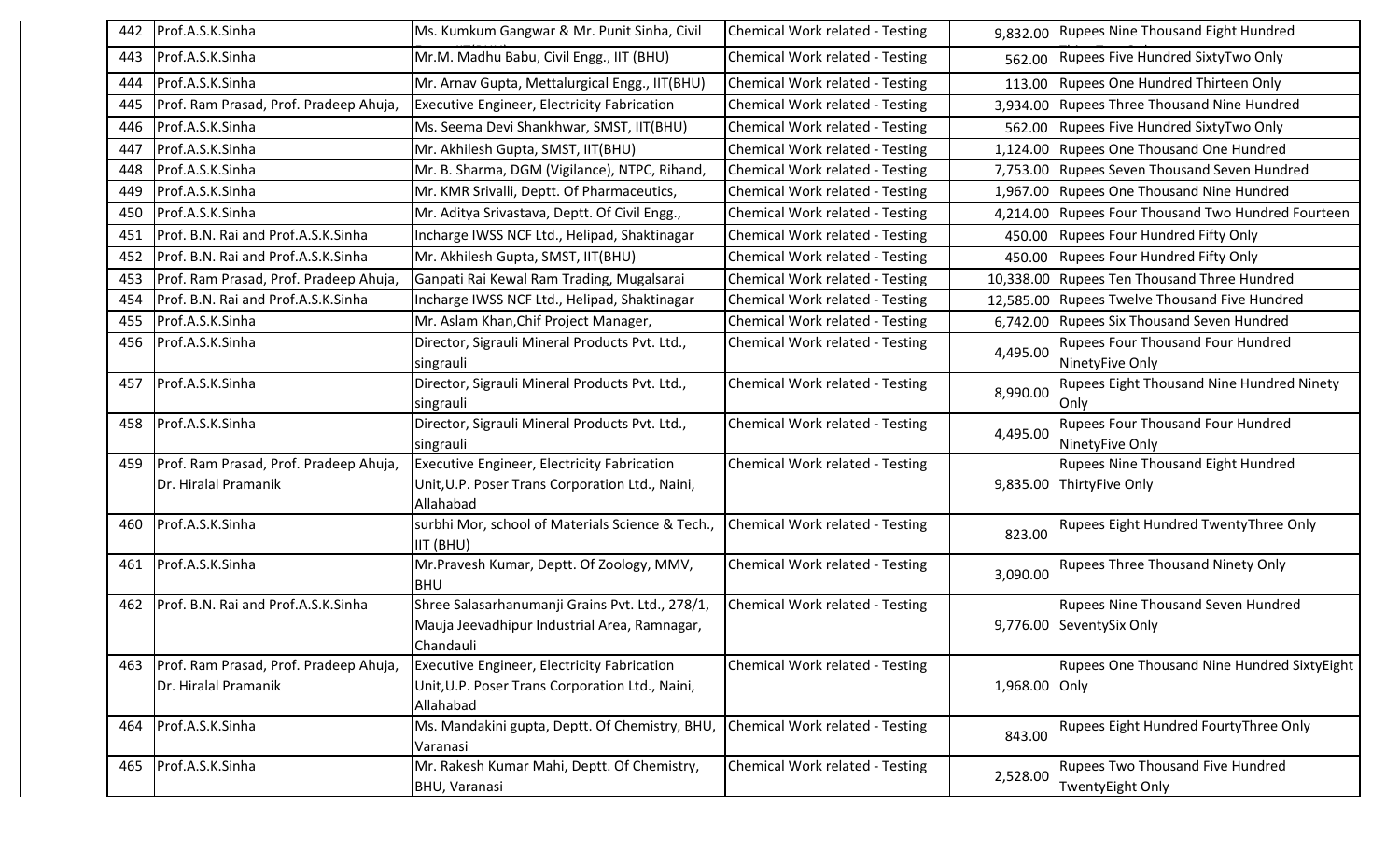| 466 | Prof.A.S.K.Sinha                                               | Mr. Prakash Narayan singh, deptt. Of Chemistry,<br><b>BHU, Varanasi</b>                                     | Chemical Work related - Testing | 1,124.00  | Rupees One Thousand One Hundred<br><b>TwentyFour Only</b>        |
|-----|----------------------------------------------------------------|-------------------------------------------------------------------------------------------------------------|---------------------------------|-----------|------------------------------------------------------------------|
| 467 | Prof.A.S.K.Sinha                                               | Mr. Ritesh Ranjan, Civil Engg., IIT(BHU)                                                                    | Chemical Work related - Testing | 2,810.00  | Rupees Two Thousand Eight Hundred Ten Only                       |
| 468 | Prof.A.S.K.Sinha                                               | Mr. Deepak Gusain, Dept. of Chemistry, IIT (<br>BHU)                                                        | Chemical Work related - Testing | 2,528.00  | <b>Rupees Two Thousand Five Hundred</b><br>TwentyEight Only      |
| 469 | Prof.A.S.K.Sinha                                               | Mr. Anavil Verma, Dept. of Biochemistry, IMS,<br><b>BHU</b>                                                 | Chemical Work related - Testing | 1,236.00  | Rupees One Thousand Two Hundred ThirtySix<br><b>Only</b>         |
| 470 | Prof.A.S.K.Sinha                                               | Dr. Ranbeer Yadav Dept. of neurology, S.S.H.,<br><b>BHU</b>                                                 | Chemical Work related - Testing | 9,720.00  | Rupees Nine Thousand Seven Hundred Twenty<br>Only                |
| 471 | Prof.A.S.K.Sinha                                               | Mr. Upendra Kumar, UAL Uttarpradesh, jaunpur                                                                | Chemical Work related - Testing | 17,978.00 | Rupees Seventeen Thousand Nine Hundred<br>SeventyEight Only      |
| 472 | Prof. Ram Prasad, Prof. Pradeep Ahuja,<br>Dr. Hiralal Pramanik | Mr. Sunny Kumar, Metallurgical engg., IIT (BHU)                                                             | Chemical Work related - Testing | 1,096.00  | Rupees One Thousand NinetySix Only                               |
| 473 | Prof.A.S.K.Sinha                                               | Ms. Sneha Gupta MNNIT Allahabad                                                                             | Chemical Work related - Testing | 26,966.00 | Rupees TwentySix Thousand Nine Hundred<br>SixtySix Only          |
| 474 | Prof. B.N. Rai and Prof.A.S.K.Sinha                            | Incharge IWSS NCF Ltd., Helipad, Shaktinagar                                                                | Chemical Work related - Testing | 12,585.00 | <b>Rupees Twelve Thousand Five Hundred</b><br>EightyFive Only    |
| 475 | Prof. B.N. Rai and Prof.A.S.K.Sinha                            | Mr. Gaurav Gautam Dept. of Physics, IIT(BHU)                                                                | Chemical Work related - Testing | 1,124.00  | <b>Rupees One Thousand One Hundred</b><br><b>TwentyFour Only</b> |
| 476 | Prof. B.N. Rai                                                 | Mr. Sanjay Kumar Singh Project Manager, IP Jal<br>Nigam, Bhagwanpur, Varanasi                               | Chemical Work related - Testing | 4,045.00  | Rupees Four Thousand FourtyFive Only                             |
| 477 | Prof. B.N. Rai and Prof.A.S.K.Sinha                            | Incharge IWSS NCF Ltd., Helipad, Shaktinagar                                                                | Chemical Work related - Testing | 450.00    | Rupees Four Hundred Fifty Only                                   |
| 478 | Prof.A.S.K.Sinha                                               | Ms. Sneha Gupta MNNIT Allahabad                                                                             | Chemical Work related - Testing | 38,203.00 | Rupees ThirtyEight Thousand Two Hundred<br>Three Only            |
| 479 | Prof. Ram Prasad, Prof. Pradeep Ahuja,<br>Dr. Hiralal Pramanik | Executive Engineer, Electricity Fabrication<br>Unit, U.P. Poser Trans Corporation Ltd., Naini,<br>Allahabad | Chemical Work related - Testing | 5,904.00  | Rupees Five Thousand Nine Hundred Four Only                      |
| 480 | Prof.A.S.K.Sinha                                               | Mr. Piyush singal Dept. of Metullargical Engg.,<br>IIT(BHU)                                                 | Chemical Work related - Testing | 1,124.00  | <b>Rupees One Thousand One Hundred</b><br><b>TwentyFour Only</b> |
| 481 | Prof.A.S.K.Sinha                                               | Mr. V.P. Singh, Asstt. Professor, CED, MNNIT,<br>Allahabad                                                  | Chemical Work related - Testing | 29,214.00 | Rupees TwentyNine Thousand Two Hundred<br>Fourteen Only          |
| 482 | Prof.A.S.K.Sinha                                               | Ms. Neha Gupta, Dept. of Metullargaical Engg.,<br>IIT(BHU)                                                  | Chemical Work related - Testing | 3,371.00  | Rupees Three Thousand Three Hundred<br>SeventyOne Only           |
| 483 | Prof.A.S.K.Sinha                                               | Mr. akhilesh Kumar Verma, Dept. of<br>Biochemistry, IMS, BHU                                                | Chemical Work related - Testing | 7,865.00  | Rupees Seven Thousand Eight Hundred<br>SixtyFive Only            |
| 484 | Prof. Ram Prasad, Prof. Pradeep Ahuja,<br>Dr. Hiralal Pramanik | M/s JVL Agro Industries, Nati Imli, Vns.                                                                    | Chemical Work related - Testing | 4,382.00  | <b>Rupees Four Thousand Three Hundred</b><br>EightyTwo Only      |
| 485 | Prof.A.S.K.Sinha                                               | Mr. M.Madhu Baby, Dept. of Civil Engg., IIT(BHU) Chemical Work related - Testing                            |                                 | 1,124.00  | Rupees One Thousand One Hundred<br><b>TwentyFour Only</b>        |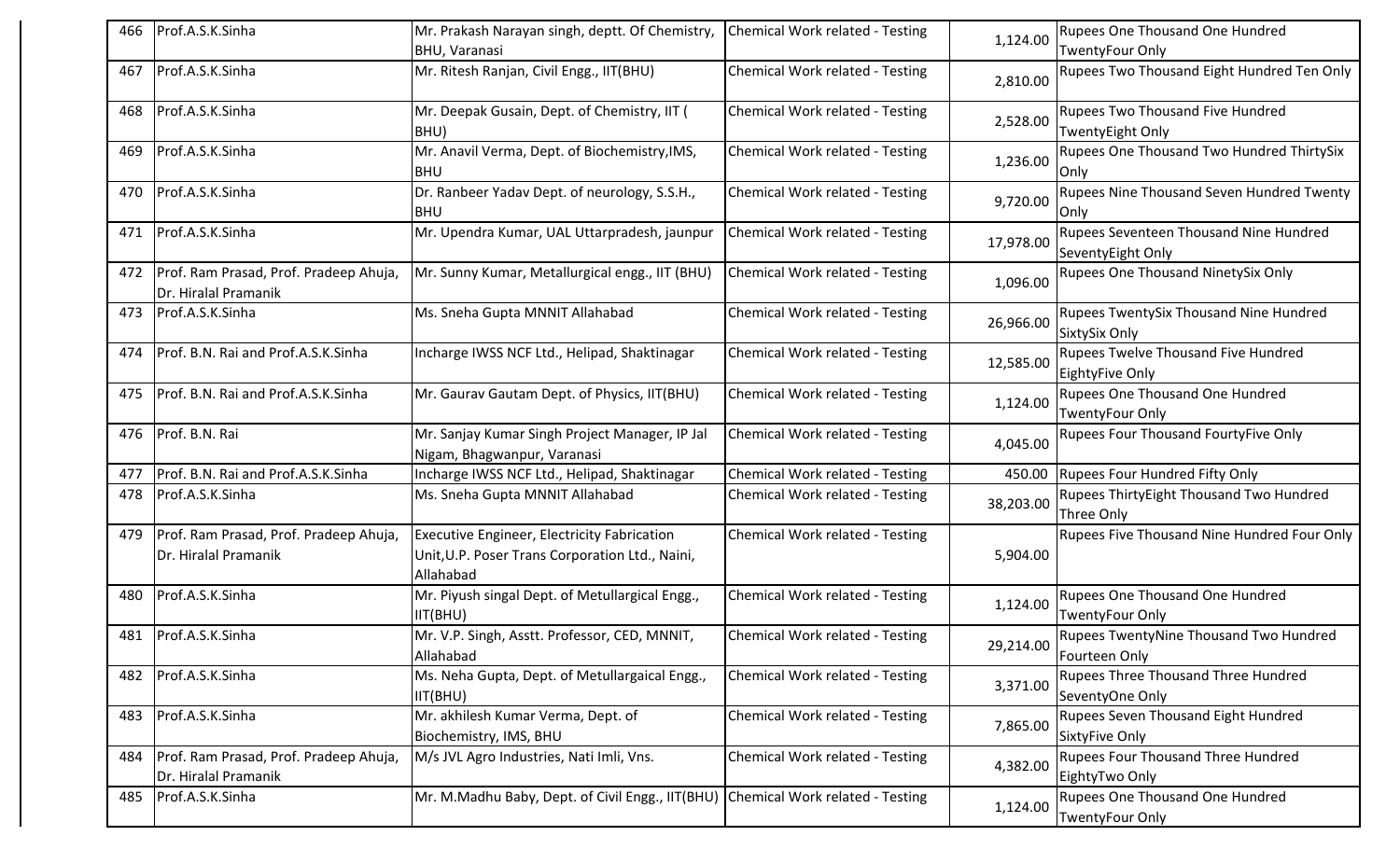| 486 | Prof. Ram Prasad, Prof. Pradeep Ahuja,<br>Dr. Hiralal Pramanik | Lords Distillary Ltd., Noida                                                                                       | Chemical Work related - Testing        | 4,385.00      | <b>Rupees Four Thousand Three Hundred</b><br>EightyFive Only           |
|-----|----------------------------------------------------------------|--------------------------------------------------------------------------------------------------------------------|----------------------------------------|---------------|------------------------------------------------------------------------|
| 487 | Prof.A.S.K.Sinha                                               | <b>Executive Engineer, Electricity Fabrication</b><br>Unit, U.P. Poser Trans Corporation Ltd., Naini,<br>Allahabad | Chemical Work related - Testing        | 900.00        | <b>Rupees Nine Hundred Only</b>                                        |
| 488 | Prof.A.S.K.Sinha                                               | Mr. S.M. alijawaid, MMM University of Tech.,<br>Gorakhpur                                                          | Chemical Work related - Testing        | 1,240.00      | Rupees One Thousand Two Hundred Fourty<br>Only                         |
| 489 | Prof.A.S.K.Sinha                                               | Mr. Ashwini Kumar Singh, Dept. of Metullarigical<br>Engg., IIT(BHU)                                                | Chemical Work related - Testing        | 1,124.00      | <b>Rupees One Thousand One Hundred</b><br><b>TwentyFour Only</b>       |
| 490 | Prof. Ram Prasad, Prof. Pradeep Ahuja,<br>Dr. Hiralal Pramanik | <b>Executive Engineer, Electricity Fabrication</b><br>Unit, U.P. Poser Trans Corporation Ltd., Naini,<br>Allahabad | Chemical Work related - Testing        | 1,968.00 Only | Rupees One Thousand Nine Hundred SixtyEight                            |
| 491 | Prof. B.N. Rai and Prof.A.S.K.Sinha                            | Incharge IWSS NCF Ltd., Helipad, Shaktinagar                                                                       | Chemical Work related - Testing        | 12,585.00     | <b>Rupees Twelve Thousand Five Hundred</b><br>EightyFive Only          |
| 492 | Prof.A.S.K.Sinha                                               | Ms. Neha Gupta, Dept. of Metullargaical Engg.,<br>IIT(BHU)                                                         | Chemical Work related - Testing        | 1,124.00      | Rupees One Thousand One Hundred<br><b>TwentyFour Only</b>              |
| 493 | Prof. B.N. Rai                                                 | Mr. Sanjay Kumar Singh Project Manager, IP Jal<br>Nigam, Bhagwanpur, Varanasi                                      | Chemical Work related - Testing        | 4,045.00      | Rupees Four Thousand FourtyFive Only                                   |
| 494 | Prof. B.N. Rai                                                 | Shri P.K. Sinha CMT, DLW, Varanasi                                                                                 | Chemical Work related - Testing        |               | 4,045.00 Rupees Four Thousand FourtyFive Only                          |
| 495 | Prof. Ram Prasad, Prof. Pradeep Ahuja,<br>Dr. Hiralal Pramanik | <b>Executive Engineer, Electricity Fabrication</b><br>Unit, U.P. Poser Trans Corporation Ltd., Naini,<br>Allahabad | <b>Chemical Work related - Testing</b> |               | <b>Rupees Seven Thousand Eight Hundred</b><br>7,868.00 SixtyEight Only |
| 496 | Prof. B.N. Rai and Prof.A.S.K.Sinha                            | Incharge IWSS NCF Ltd., Helipad, Shaktinagar                                                                       | Chemical Work related - Testing        | 12,585.00     | <b>Rupees Twelve Thousand Five Hundred</b><br>EightyFive Only          |
| 497 | Prof.A.S.K.Sinha                                               | Mr. O.P. Sinha, Dept. of Metullargical Engg.,<br>IIT(BHU)                                                          | Chemical Work related - Testing        | 16,854.00     | Rupees Sixteen Thousand Eight Hundred<br><b>FiftyFour Only</b>         |
| 498 | Prof.A.S.K.Sinha                                               | Dr. Venkatesh Singh Dept. of Physics, BHU                                                                          | Chemical Work related - Testing        | 2,247.00      | <b>Rupees Two Thousand Two Hundred</b><br>FourtySeven Only             |
| 499 | Prof. B.N. Rai and Prof.A.S.K.Sinha                            | Incharge IWSS NCF Ltd., Helipad, Shaktinagar                                                                       | Chemical Work related - Testing        | 12,585.00     | Rupees Twelve Thousand Five Hundred<br>EightyFive Only                 |
|     | 500 Prof.A.S.K.Sinha                                           | Mr. O.P. Sinha, Dept. of Metullargical Engg.,<br>IIT(BHU)                                                          | Chemical Work related - Testing        | 1,124.00      | <b>Rupees One Thousand One Hundred</b><br><b>TwentyFour Only</b>       |
| 501 | Prof.A.S.K.Sinha                                               | K.N. International Ltd., Cinema Road Cnpara,<br>Sonbhadra                                                          | Chemical Work related - Testing        | 13,483.00     | Rupees Thirteen Thousand Four Hundred<br>EightyThree Only              |
| 502 | Prof.A.S.K.Sinha                                               | Prof. Devendra Kumar, Dept. of Ceramic Engg.,<br>IIT(BHU)                                                          | Chemical Work related - Testing        | 225.00        | Rupees Two Hundred TwentyFive Only                                     |
| 503 | Dr. H. Parmanik                                                | <b>Executive Engineer, Electricity Fabrication</b><br>Unit, U.P. Poser Trans Corporation Ltd., Naini,<br>Allahabad | Chemical Work related - Testing        | 5,901.00      | Rupees Five Thousand Nine Hundred One Only                             |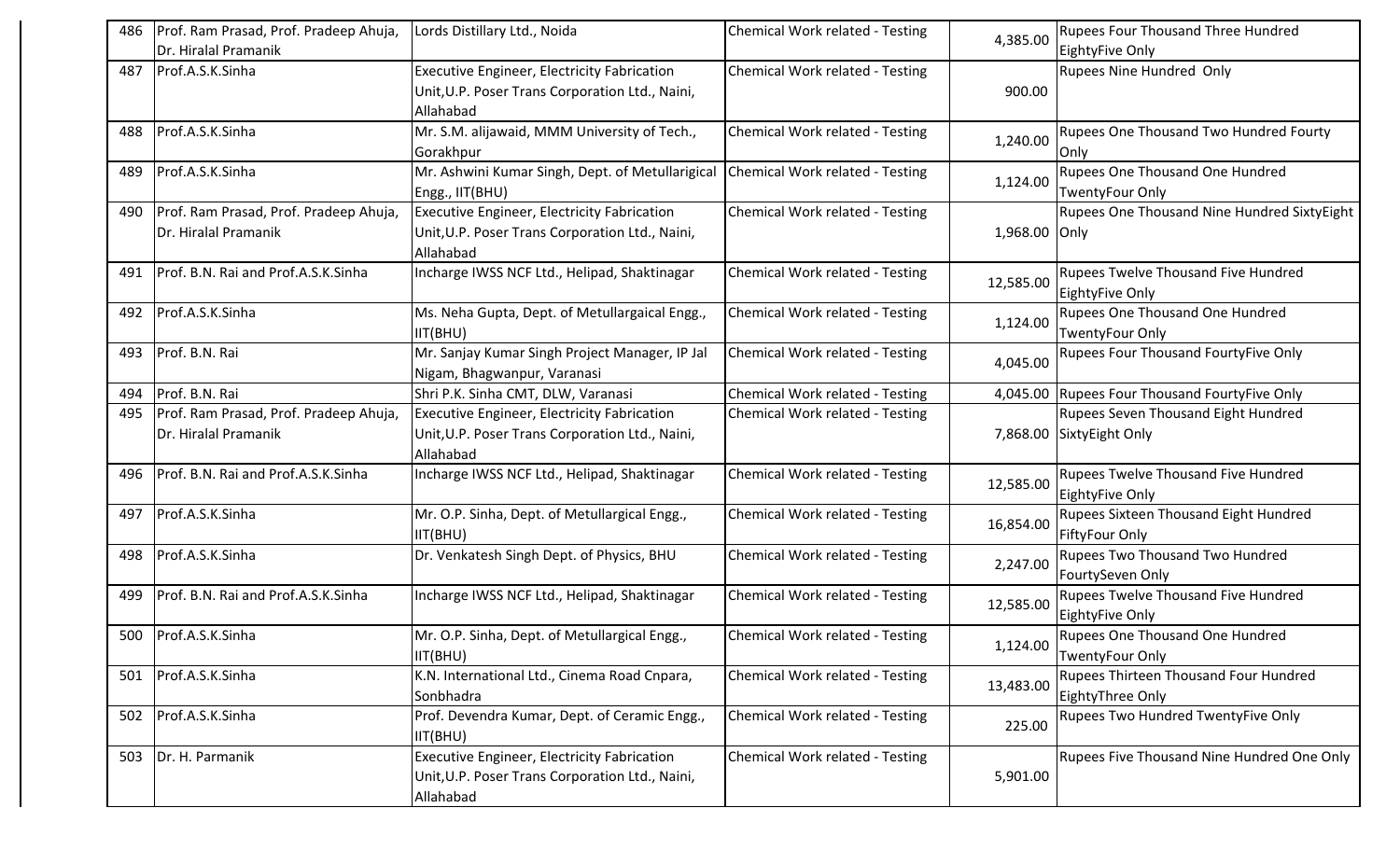| 504 | Prof.A.S.K.Sinha                    | Ishu Bansal C/o Prof. Virendra Kumar, Civil Engg., Chemical Work related - Testing<br>IIT(BHU)      |                                 | 4,720.00    | <b>Rupees Four Thousand Seven Hundred Twenty</b><br>Only        |
|-----|-------------------------------------|-----------------------------------------------------------------------------------------------------|---------------------------------|-------------|-----------------------------------------------------------------|
| 505 | Prof.A.S.K.Sinha                    | Mr. Ramji Omar, Dept. of Metullargical Engg.,<br>IIT(BHU)                                           | Chemical Work related - Testing | 1,124.00    | Rupees One Thousand One Hundred<br><b>TwentyFour Only</b>       |
| 506 | Prof. B.N. Rai                      | Shri Nanad Lal Ram, AGM, E-E, AAI, LBSI, Airport, Chemical Work related - Testing<br>Varanasi       |                                 | 3,258.00    | Rupees Three Thousand Two Hundred<br>FiftyEight Only            |
| 507 | Prof.A.S.K.Sinha                    | Mr. Ashwini Kumar Singh, Dept. of Metullarigical Chemical Work related - Testing<br>Engg., IIT(BHU) |                                 | 1,124.00    | Rupees One Thousand One Hundred<br><b>TwentyFour Only</b>       |
| 508 | Dr. H. Parmanik                     | Shri Nanad Lal Ram, AGM, E-E, AAI, LBSI, Airport, Chemical Work related - Testing<br>Varanasi       |                                 | 450.00      | Rupees Four Hundred Fifty Only                                  |
| 509 | Prof. B.N. Rai and Prof.A.S.K.Sinha | Incharge IWSS NCF Ltd., Helipad, Shaktinagar                                                        | Chemical Work related - Testing | 12,585.00   | <b>Rupees Twelve Thousand Five Hundred</b><br>EightyFive Only   |
| 510 | Prof.A.S.K.Sinha                    | Mr. M. Madhu Baby, Dept. of Civil Engg., IIT<br>(BHU)                                               | Chemical Work related - Testing | 2,808.00    | Rupees Two Thousand Eight Hundred Eight<br>Only                 |
| 511 | Prof. B.N. Rai and Prof.A.S.K.Sinha | Mr. Ramji Omar, Dept. of Metullargical Engg.,<br>IIT(BHU)                                           | Chemical Work related - Testing | 450.00      | Rupees Four Hundred Fifty Only                                  |
| 512 | Dr. Ram Manna                       | Testing to the IIT Students                                                                         | Met. Work related - testing     |             | 5,000.00 Rupees Five Thousand Only                              |
| 513 | Dr. Ram Manna                       | Testing to the IIT Students                                                                         | Met. Work related - testing     | 1,500.00    | Rupees One Thousand Five Hundred Only                           |
| 514 | Dr. Ram Manna                       | Testing to the IIT Students                                                                         | Met. Work related - testing     | 400.00      | Rupees Four Hundred Only                                        |
| 515 | Dr. Ram Manna                       | Testing to the IIT Students                                                                         | Met. Work related - testing     | 3,000.00    | Rupees Three Thousand Only                                      |
| 516 | Dr. Ram Manna                       | Testing to the IIT Students                                                                         | Met. Work related - testing     | 400.00      | Rupees Four Hundred Only                                        |
| 517 | Dr. Ram Manna                       | Testing to the IIT Students                                                                         | Met. Work related - testing     | 400.00      | Rupees Four Hundred Only                                        |
| 518 | Dr. Ram Manna                       | Testing to the IIT Students                                                                         | Met. Work related - testing     | 400.00      | Rupees Four Hundred Only                                        |
| 519 | Dr. Ram Manna                       | Testing to the IIT Students                                                                         | Met. Work related - testing     | 5,21,350.00 | Rupees Five Lakh TwentyOne Thousand Three<br>Hundred Fifty Only |
| 520 | Dr. Ram Manna                       | Testing to the IIT Students                                                                         | Met. Work related - testing     | 400.00      | Rupees Four Hundred Only                                        |
| 521 | Dr. Ram Manna                       | Testing to the IIT Students                                                                         | Met. Work related - testing     | 2,000.00    | Rupees Two Thousand Only                                        |
| 522 | Dr. Ram Manna                       | Testing to the IIT Students                                                                         | Met. Work related - testing     | 400.00      | Rupees Four Hundred Only                                        |
| 523 | Dr. Ram Manna                       | Testing to the IIT Students                                                                         | Met. Work related - testing     | 400.00      | Rupees Four Hundred Only                                        |
| 524 | Dr. Ram Manna                       | Testing to the IIT Students                                                                         | Met. Work related - testing     | 400.00      | Rupees Four Hundred Only                                        |
| 525 | Dr. Ram Manna                       | Testing to the IIT Students                                                                         | Met. Work related - testing     |             | 400.00 Rupees Four Hundred Only                                 |
| 526 | Dr. Ram Manna                       | Testing to the IIT Students                                                                         | Met. Work related - testing     |             | 1,000.00 Rupees One Thousand Only                               |
| 527 | Dr. Ram Manna                       | Testing to the IIT Students                                                                         | Met. Work related - testing     |             | 400.00 Rupees Four Hundred Only                                 |
| 528 | Dr. Ram Manna                       | Testing to the IIT Students                                                                         | Met. Work related - testing     | 400.00      | Rupees Four Hundred Only                                        |
| 529 | Dr. Ram Manna                       | Testing to the IIT Students                                                                         | Met. Work related - testing     | 800.00      | Rupees Eight Hundred Only                                       |
| 530 | Dr. Ram Manna                       | Testing to the IIT Students                                                                         | Met. Work related - testing     | 800.00      | Rupees Eight Hundred Only                                       |
| 531 | Dr. Ram Manna                       | Testing to the IIT Students                                                                         | Met. Work related - testing     | 400.00      | Rupees Four Hundred Only                                        |
| 532 | Dr. Ram Manna                       | Testing to the IIT Students                                                                         | Met. Work related - testing     | 26,225.00   | Rupees TwentySix Thousand Two Hundred<br>TwentyFive Only        |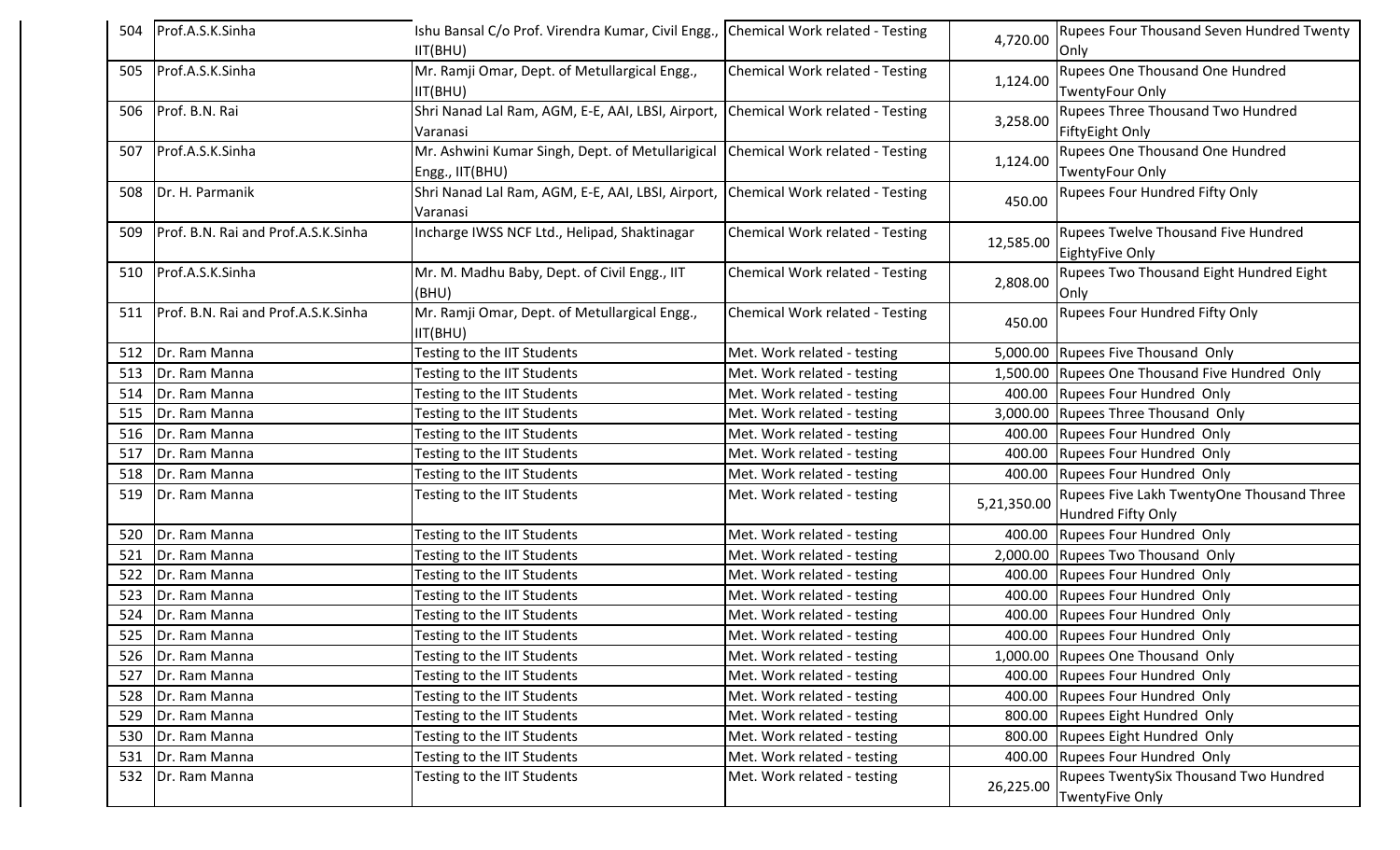| 533 | Dr. Ram Manna       | Testing to the IIT Students | Met. Work related - testing |           | Rupees TwentyFour Thousand Seven Hundred         |
|-----|---------------------|-----------------------------|-----------------------------|-----------|--------------------------------------------------|
|     |                     |                             |                             | 24,796.00 | NinetySix Only                                   |
| 534 | Dr. Ram Manna       | Testing to the IIT Students | Met. Work related - testing | 400.00    | Rupees Four Hundred Only                         |
| 535 | Dr. Ram Manna       | Testing to the IIT Students | Met. Work related - testing | 1,000.00  | Rupees One Thousand Only                         |
| 536 | Dr. Ram Manna       | Testing to the IIT Students | Met. Work related - testing |           | 1,600.00 Rupees One Thousand Six Hundred Only    |
| 537 | Dr. Ram Manna       | Testing to the IIT Students | Met. Work related - testing | 400.00    | Rupees Four Hundred Only                         |
| 538 | Dr. Ram Manna       | Testing to the IIT Students | Met. Work related - testing | 400.00    | Rupees Four Hundred Only                         |
| 539 | Dr. Ram Manna       | Testing to the IIT Students | Met. Work related - testing | 400.00    | Rupees Four Hundred Only                         |
| 540 | Dr. Ram Manna       | Testing to the IIT Students | Met. Work related - testing | 4,000.00  | Rupees Four Thousand Only                        |
| 541 | Dr. Ram Manna       | Testing to the IIT Students | Met. Work related - testing | 14,883.00 | <b>Rupees Fourteen Thousand Eight Hundred</b>    |
|     |                     |                             |                             |           | EightyThree Only                                 |
| 542 | Dr. Ram Manna       | Testing to the IIT Students | Met. Work related - testing |           | 5,000.00 Rupees Five Thousand Only               |
| 543 | Dr. Ram Manna       | Testing to the IIT Students | Met. Work related - testing |           | 1,000.00 Rupees One Thousand Only                |
| 544 | Dr. Ram Manna       | Testing to the IIT Students | Met. Work related - testing |           | 4,000.00 Rupees Four Thousand Only               |
| 545 | Dr. Ram Manna       | Testing to the IIT Students | Met. Work related - testing |           | 1,800.00 Rupees One Thousand Eight Hundred Only  |
| 546 | Dr. Ram Manna       | Testing to the IIT Students | Met. Work related - testing | 2,000.00  | Rupees Two Thousand Only                         |
| 547 | Dr. Ram Manna       | Testing to the IIT Students | Met. Work related - testing | 400.00    | Rupees Four Hundred Only                         |
| 548 | Dr. Ram Manna       | Testing to the IIT Students | Met. Work related - testing | 800.00    | Rupees Eight Hundred Only                        |
| 549 | Dr. Ram Manna       | Testing to the IIT Students | Met. Work related - testing |           | 1,000.00 Rupees One Thousand Only                |
| 550 | Dr. Ram Manna       | Testing to the IIT Students | Met. Work related - testing |           | 1,000.00 Rupees One Thousand Only                |
| 551 | Dr. Ram Manna       | Testing to the IIT Students | Met. Work related - testing |           | 800.00 Rupees Eight Hundred Only                 |
| 552 | Dr. Ram Manna       | Testing to the IIT Students | Met. Work related - testing | 400.00    | Rupees Four Hundred Only                         |
| 553 | Dr. Ram Manna       | Testing to the IIT Students | Met. Work related - testing | 800.00    | Rupees Eight Hundred Only                        |
| 554 | Dr. Ram Manna       | Testing to the IIT Students | Met. Work related - testing |           | 1,000.00 Rupees One Thousand Only                |
| 555 | Dr. Ram Manna       | Testing to the IIT Students | Met. Work related - testing | 800.00    | Rupees Eight Hundred Only                        |
| 556 | Dr. Ram Manna       | Testing to the IIT Students | Met. Work related - testing |           | 5,000.00 Rupees Five Thousand Only               |
| 557 | Dr. Ram Manna       | Testing to the IIT Students | Met. Work related - testing |           | 10,000.00 Rupees Ten Thousand Only               |
| 558 | Dr. Ram Manna       | Testing to the IIT Students | Met. Work related - testing | 2,000.00  | Rupees Two Thousand Only                         |
| 559 | Dr. Ram Manna       | Testing to the IIT Students | Met. Work related - testing | 28,872.00 | <b>Rupees TwentyEight Thousand Eight Hundred</b> |
|     |                     |                             |                             |           | SeventyTwo Only                                  |
|     | 560   Dr. Ram Manna | Testing to the IIT Students | Met. Work related - testing |           | 3,000.00 Rupees Three Thousand Only              |
| 561 | Dr. Ram Manna       | Testing to the IIT Students | Met. Work related - testing |           | 21,016.00 Rupees TwentyOne Thousand Sixteen Only |
| 562 | Dr. Ram Manna       | Testing to the IIT Students | Met. Work related - testing |           | 400.00 Rupees Four Hundred Only                  |
| 563 | Dr. Ram Manna       | Testing to the IIT Students | Met. Work related - testing |           | 1,200.00 Rupees One Thousand Two Hundred Only    |
| 564 | Dr. Ram Manna       | Testing to the IIT Students | Met. Work related - testing | 1,000.00  | Rupees One Thousand Only                         |
| 565 | Dr. Ram Manna       | Testing to the IIT Students | Met. Work related - testing |           | 1,000.00 Rupees One Thousand Only                |
| 566 | Dr. Ram Manna       | Testing to the IIT Students | Met. Work related - testing | 2,500.00  | Rupees Two Thousand Five Hundred Only            |
| 567 | Dr. Ram Manna       | Testing to the IIT Students | Met. Work related - testing | 400.00    | Rupees Four Hundred Only                         |
| 568 | Dr. Ram Manna       | Testing to the IIT Students | Met. Work related - testing | 400.00    | Rupees Four Hundred Only                         |
| 569 | Dr. Ram Manna       | Testing to the IIT Students | Met. Work related - testing |           | 400.00 Rupees Four Hundred Only                  |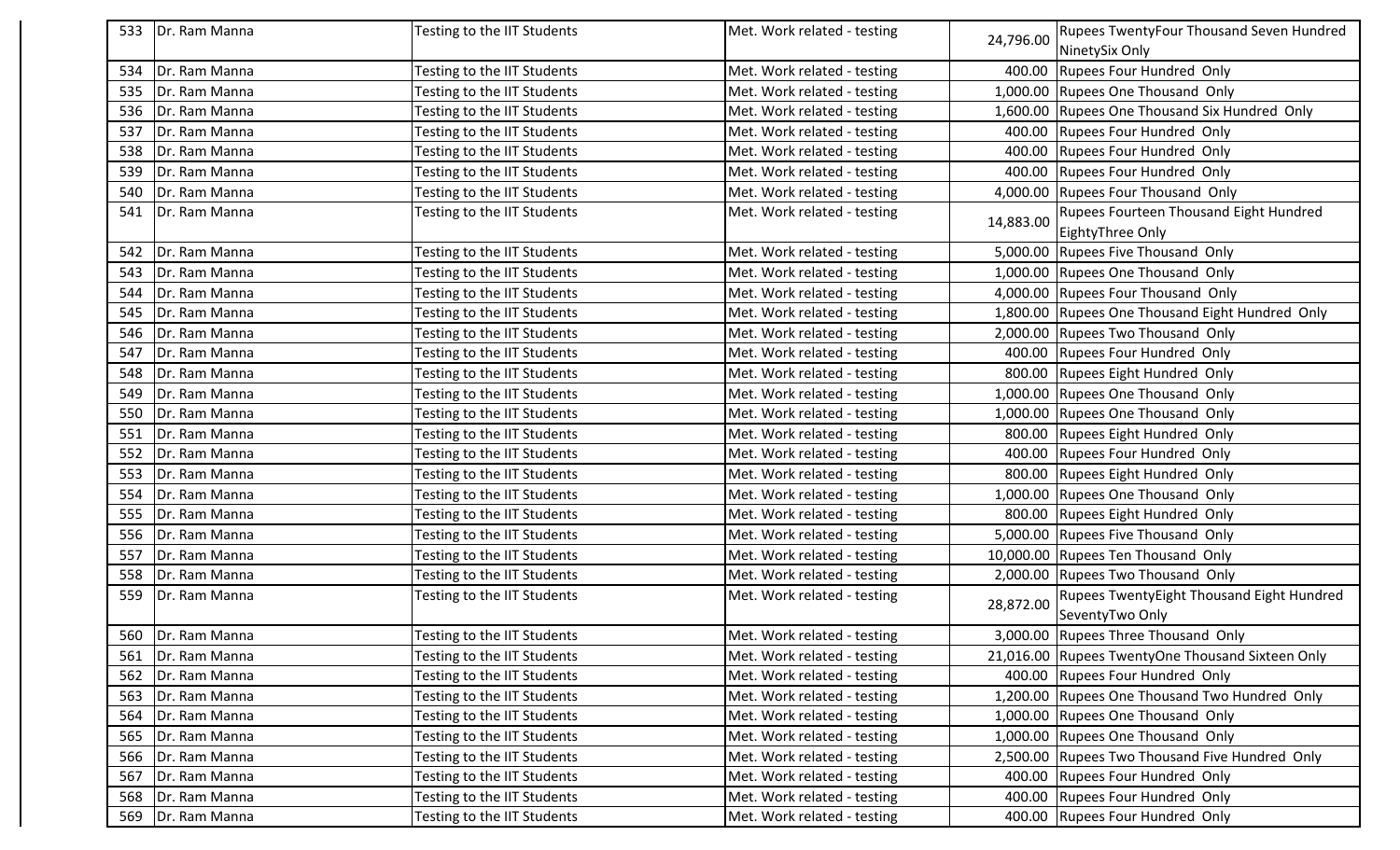| 570 | Dr. Ram Manna                            | Testing to the IIT Students                                                             | Met. Work related - testing       |              | 800.00 Rupees Eight Hundred Only               |
|-----|------------------------------------------|-----------------------------------------------------------------------------------------|-----------------------------------|--------------|------------------------------------------------|
| 571 | Dr. Ram Manna                            | Testing to the IIT Students                                                             | Met. Work related - testing       |              | 5,000.00 Rupees Five Thousand Only             |
| 572 | Dr. Ram Manna                            | <b>Testing to the IIT Students</b>                                                      | Met. Work related - testing       | 5,000.00     | Rupees Five Thousand Only                      |
| 573 | Dr. Ram Manna                            | <b>Testing to the IIT Students</b>                                                      | Met. Work related - testing       | 600.00       | Rupees Six Hundred Only                        |
| 574 | Dr. Ram Manna                            | Testing to the IIT Students                                                             | Met. Work related - testing       |              | Rupees TwentyNine Thousand Two Hundred         |
|     |                                          |                                                                                         |                                   | 29,278.00    | SeventyEight Only                              |
| 575 | Dr. Ram Manna                            | Testing to the IIT Students                                                             | Met. Work related - testing       | 800.00       | Rupees Eight Hundred Only                      |
| 576 | Dr. Ram Manna                            | <b>Testing to the IIT Students</b>                                                      | Met. Work related - testing       | 400.00       | Rupees Four Hundred Only                       |
| 577 | Dr. Ram Manna                            | Testing to the IIT Students                                                             | Met. Work related - testing       |              | 17,007.00 Rupees Seventeen Thousand Seven Only |
| 578 | Dr. Ram Manna                            | <b>Testing to the IIT Students</b>                                                      | Met. Work related - testing       | 400.00       | Rupees Four Hundred Only                       |
| 579 | Dr. Ram Manna                            | Testing to the IIT Students                                                             | Met. Work related - testing       | 400.00       | Rupees Four Hundred Only                       |
| 580 | Dr. Ram Manna                            | Testing to the IIT Students                                                             | Met. Work related - testing       | 17,107.00    | Rupees Seventeen Thousand One Hundred          |
|     |                                          |                                                                                         |                                   |              | Seven Only                                     |
| 581 | Dr. Ram Manna                            | Testing to the IIT Students                                                             | Met. Work related - testing       | 400.00       | Rupees Four Hundred Only                       |
| 582 | Dr. Ram Manna                            | <b>Testing to the IIT Students</b>                                                      | Met. Work related - testing       |              | 5,000.00 Rupees Five Thousand Only             |
| 583 | Dr. Ram Manna                            | Testing to the IIT Students                                                             | Met. Work related - testing       | 800.00       | Rupees Eight Hundred Only                      |
| 584 | Dr. Ram Manna                            | <b>Testing to the IIT Students</b>                                                      | Met. Work related - testing       | 400.00       | Rupees Four Hundred Only                       |
| 585 | Dr. Ram Manna                            | Testing to the IIT Students                                                             | Met. Work related - testing       | 1,000.00     | Rupees One Thousand Only                       |
| 586 | Dr. Ram Manna                            | Testing to the IIT Students                                                             | Met. Work related - testing       | 800.00       | Rupees Eight Hundred Only                      |
| 587 | Dr. Ram Manna                            | <b>Testing to the IIT Students</b>                                                      | Met. Work related - testing       | 800.00       | Rupees Eight Hundred Only                      |
| 588 | Dr. Ram Manna                            | Testing to the IIT Students                                                             | Met. Work related - testing       | 400.00       | Rupees Four Hundred Only                       |
| 589 | Dr. Ram Manna                            | <b>Testing to the IIT Students</b>                                                      | Met. Work related - testing       | 400.00       | Rupees Four Hundred Only                       |
| 590 | Dr. Ram Manna                            | Testing to the IIT Students                                                             | Met. Work related - testing       | 1,000.00     | Rupees One Thousand Only                       |
| 591 | Dr. Ram Manna                            | Testing to the IIT Students                                                             | Met. Work related - testing       | 1,000.00     | Rupees One Thousand Only                       |
| 592 | Dr. Ram Manna                            | Testing to the IIT Students                                                             | Met. Work related - testing       | 2,500.00     | Rupees Two Thousand Five Hundred Only          |
| 593 | Dr. Ram Manna                            | Testing to the IIT Students                                                             | Met. Work related - testing       | 400.00       | Rupees Four Hundred Only                       |
| 594 | Dr. Ram Manna                            | Testing to the IIT Students                                                             | Met. Work related - testing       | 400.00       | Rupees Four Hundred Only                       |
| 595 | Dr. Ram Manna                            | Testing to the IIT Students                                                             | Met. Work related - testing       |              | 10,000.00 Rupees Ten Thousand Only             |
| 596 | Prof. B.K. Srivastava and Dr. Rajesh Rai | M/s Rungta Sons Private Limited, Rungta House,                                          | Mining work related - consultancy | 4,49,440.00  | Rupees Four Lakh FourtyNine Thousand Four      |
|     |                                          | Chaibasa, Jharkhand                                                                     |                                   |              | Hundred Fourty Only                            |
| 597 | Prof. B.K. Srivastava and Dr. Rajesh Rai | M/s Bhusan power & Steel Tolstory Marg, New                                             | Mining work related - consultancy | 11,23,600.00 | Rupees Eleven Lakh TwentyThree Thousand Six    |
|     |                                          | Delhi                                                                                   |                                   |              | Hundred Only                                   |
| 598 |                                          | Prof. B.K. Shrivastava, Dr. Rajesh Rai and M/s Indigo Infra Project Pvt. Ltd., Rajendra | Mining work related - consultancy | 56,180.00    | Rupees FiftySix Thousand One Hundred Eighty    |
|     | Dr. Ashok Jaiswal                        | Tower, New Delhi                                                                        |                                   |              | <b>Only</b>                                    |
| 599 | Porf. B. K. Shrivastava, Dr. Ashok       | Oil fields in KG Basin Yannam, A.P. M/s Crain                                           | Mining work related - consultancy | 35,82,600.00 | Rupees ThirtyFive Lakh EightyTwo Thousand Six  |
|     | Agrawal                                  | India Limited                                                                           |                                   |              | Hundred Only                                   |
| 600 | Porf. B. K. Shrivastava, Dr. Ashok       | Kanhar, Nirman chanal, Sonebhadra                                                       | Mining work related - consultancy |              | Rupees Three Lakh Fifty Thousand Only          |
|     | Agrawal                                  |                                                                                         |                                   | 3,50,000.00  |                                                |
| 601 |                                          | Prof. B.K. Shrivastava, Dr. Rajesh Rai and M/s Indigo Infra Project Pvt. Ltd., Rajendra | Mining work related - consultancy |              | Rupees One Lakh TwentyThree Thousand Five      |
|     | Dr. Ashok Jaiswal                        | Tower, New Delhi                                                                        |                                   | 1,23,596.00  | Hundred NinetySix Only                         |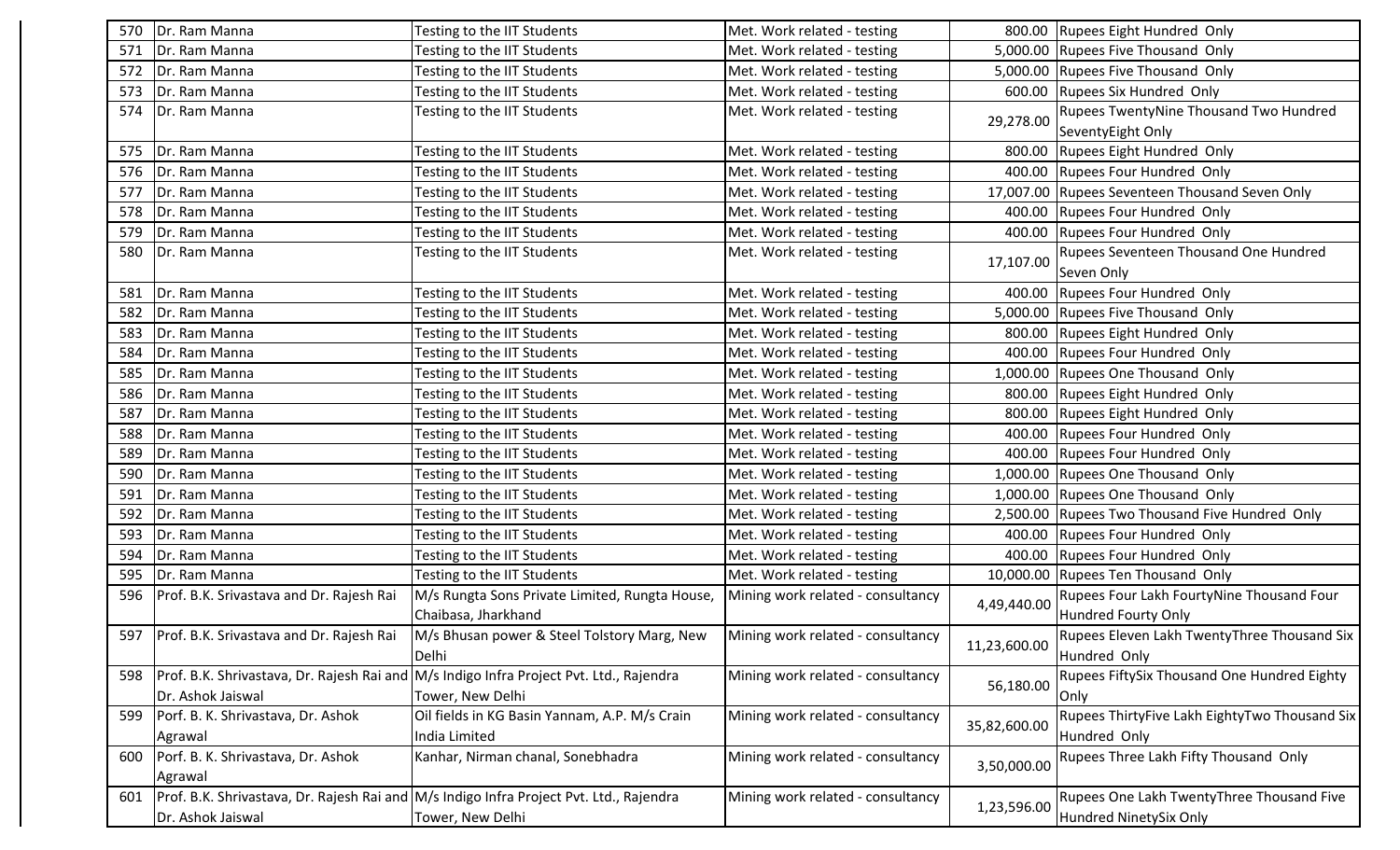|         | 602            | Prof. B.K. Shrivastava              | M/s Singareni Colliers Company Limited,                                                                                      | Mining work related - consultancy | 5,61,800.00  | Rupees Five Lakh SixtyOne Thousand Eight                       |
|---------|----------------|-------------------------------------|------------------------------------------------------------------------------------------------------------------------------|-----------------------------------|--------------|----------------------------------------------------------------|
|         |                |                                     | Telangana                                                                                                                    |                                   |              | Hundred Only                                                   |
|         | 603            | Dr. Rajesh Rai & Dr. Ashok Jaiswal  | M/s Indigo Infra Project Pvt. Ltd., Rajendra<br>Tower, New Delhi                                                             | Mining work related - consultancy | 1,40,000.00  | Rupees One Lakh Fourty Thousand Only                           |
|         | 604            | Prof. B.K. Shrivastva and Dr. Ashok | M/s The AP Minaral Development Corporation                                                                                   | Mining work related - consultancy |              | Rupees Eleven Lakh SeventyNine Thousand                        |
|         |                | Jaiswal                             | Limited, Hydarabad                                                                                                           |                                   | 11,79,780.00 | Seven Hundred Eighty Only                                      |
|         | 605            |                                     | Prof. B.K. Shrivastava, Dr. Rajesh Rai and M/s Indigo Infra Project Pvt. Ltd., Rajendra                                      | Mining work related - consultancy |              | Rupees One Lakh TwentyThree Thousand Five                      |
|         |                | Dr. Ashok Jaiswal                   | Tower, New Delhi                                                                                                             |                                   | 1,23,596.00  | Hundred NinetySix Only                                         |
|         | 606            | Prof. Piyush Rai                    | M/s Sasan Power Ltd., Vindhyanagar Waidhan,                                                                                  | Mining work related - consultancy |              | Rupees Three Lakh Eight Thousand Three                         |
|         |                |                                     | Singrauli                                                                                                                    |                                   | 3,08,315.00  | Hundred Fifteen Only                                           |
|         | 607            | Prof. A. Jamal and Dr. A.K. Singh   | Dy. General Manager, Northern Coalfields                                                                                     | Mining work related - consultancy |              | Rupees Fourteen Thousand Only                                  |
|         |                |                                     | Limited                                                                                                                      |                                   | 14,000.00    |                                                                |
|         | 608            | Dr. Gauri Shankar Prasad Singh      | M/s GKC Power pvt. Ltd.                                                                                                      | Mining work related - Testing     | 3,83,881.00  | Rupees Three Lakh EightyThree Thousand Eight                   |
|         |                |                                     |                                                                                                                              |                                   |              | Hundred EightyOne Only                                         |
|         | 609            | Dr. Gauri Shankar Prasad Singh      | M/s GKC Power pvt. Ltd.                                                                                                      | Mining work related - Testing     | 37,505.00    | Rupees ThirtySeven Thousand Five Hundred                       |
|         |                |                                     |                                                                                                                              |                                   |              | <b>Five Only</b>                                               |
|         | 610            | Prof. Arif Jamal, C.S. Singh        | Kanhar, Nirman chanal, Sonebhadra                                                                                            | Mining work related - Testing     |              | 56,200.00 Rupees FiftySix Thousand Two Hundred Only            |
|         | 611            |                                     | Prof. B.K. Shrivastava, Dr. Ashok Jaiswal, M/s Hindustan Zinck Limited, Udaipur, Rajasthan Mining work related - consultancy |                                   | 5,00,000.00  | Rupees Five Lakh Only                                          |
|         |                | Prof. V.Kumar                       |                                                                                                                              |                                   |              |                                                                |
|         | 612            | Prof. Ram Pyare                     | <b>Research Scholars</b>                                                                                                     | ceramic work related - testing    |              | 10,500.00 Rupees Ten Thousand Five Hundred Only                |
|         | 613            | Prof. Ram Pyare                     | <b>Research Scholars</b>                                                                                                     | ceramic work related - testing    | 11,250.00    | <b>Rupees Eleven Thousand Two Hundred Fifty</b><br><b>Only</b> |
|         | 614            | Prof. Devendra Kumar                | <b>Research Scholars</b>                                                                                                     | ceramic work related - testing    |              | 8,000.00 Rupees Eight Thousand Only                            |
|         | 615            | Prof. Devendra Kumar                | <b>Research Scholars</b>                                                                                                     | ceramic work related - testing    |              | 10,000.00 Rupees Ten Thousand Only                             |
|         | 616            | Prof. Ram Pyare                     | Research Scholars                                                                                                            | ceramic work related - testing    | 32,500.00    | Rupees ThirtyTwo Thousand Five Hundred<br>IOnly                |
|         | 617            | Prof. Rajiv Prakash                 | Max India Limited, MAXMET Division, Chandigarh Development of advanced films                                                 |                                   |              | Rupees Four Lakh Fifty Thousand One Hundred                    |
|         |                |                                     |                                                                                                                              | based on nanofillers for coating  |              | 4,50,192.00 NinetyTwo Only                                     |
|         |                |                                     |                                                                                                                              | and packaging                     |              |                                                                |
|         |                |                                     |                                                                                                                              |                                   |              |                                                                |
| 2013-14 |                | Dr. Rajesh Kumar and other faculty  | Project Manager UPSBC Ltd., BCU, Shivpur, Vns.                                                                               | civil work related - Testing      | 1,124.00     | <b>Rupees One Thousand One Hundred</b>                         |
|         |                | members of structural Engg.         |                                                                                                                              |                                   |              | TwentyFour Only                                                |
|         | $\overline{2}$ | Dr. Rajesh Kumar and other faculty  | M/s S. Raheja Infrastructure P. Ltd., Pandeypur                                                                              | civil work related - Testing      |              | Rupees Seventeen Thousand Nine Hundred                         |
|         |                | members of structural Engg.         |                                                                                                                              |                                   | 17,978.00    | SeventyEight Only                                              |
|         | 3              | Dr. Rajesh Kumar and other faculty  | AGM (FQA) NTPC, Vindhayanagar, singrauli                                                                                     | civil work related - Testing      |              | Rupees FiftyTwo Thousand Eight Hundred Nine                    |
|         |                | members of structural Engg.         |                                                                                                                              |                                   | 52,809.00    | <b>IOnly</b>                                                   |
|         | 4              | Dr. Arun Prasad                     | M/s Hindalco Ind. Ltd., Renukoot                                                                                             | civi work related-consultancy,    |              | Rupees Fifty Thousand Five Hundred SixtyTwo                    |
|         |                |                                     |                                                                                                                              | <b>Testing</b>                    | 50,562.00    | Only                                                           |
|         | 5              | Dr. Brind Kumar                     | G.M. Projcet c/o Mr. Tej Pratap Singh, Allahabad                                                                             | civi work related-consultancy     | 34,382.00    | Rupees ThirtyFour Thousand Three Hundred                       |
|         |                |                                     |                                                                                                                              |                                   |              | EightyTwo Only                                                 |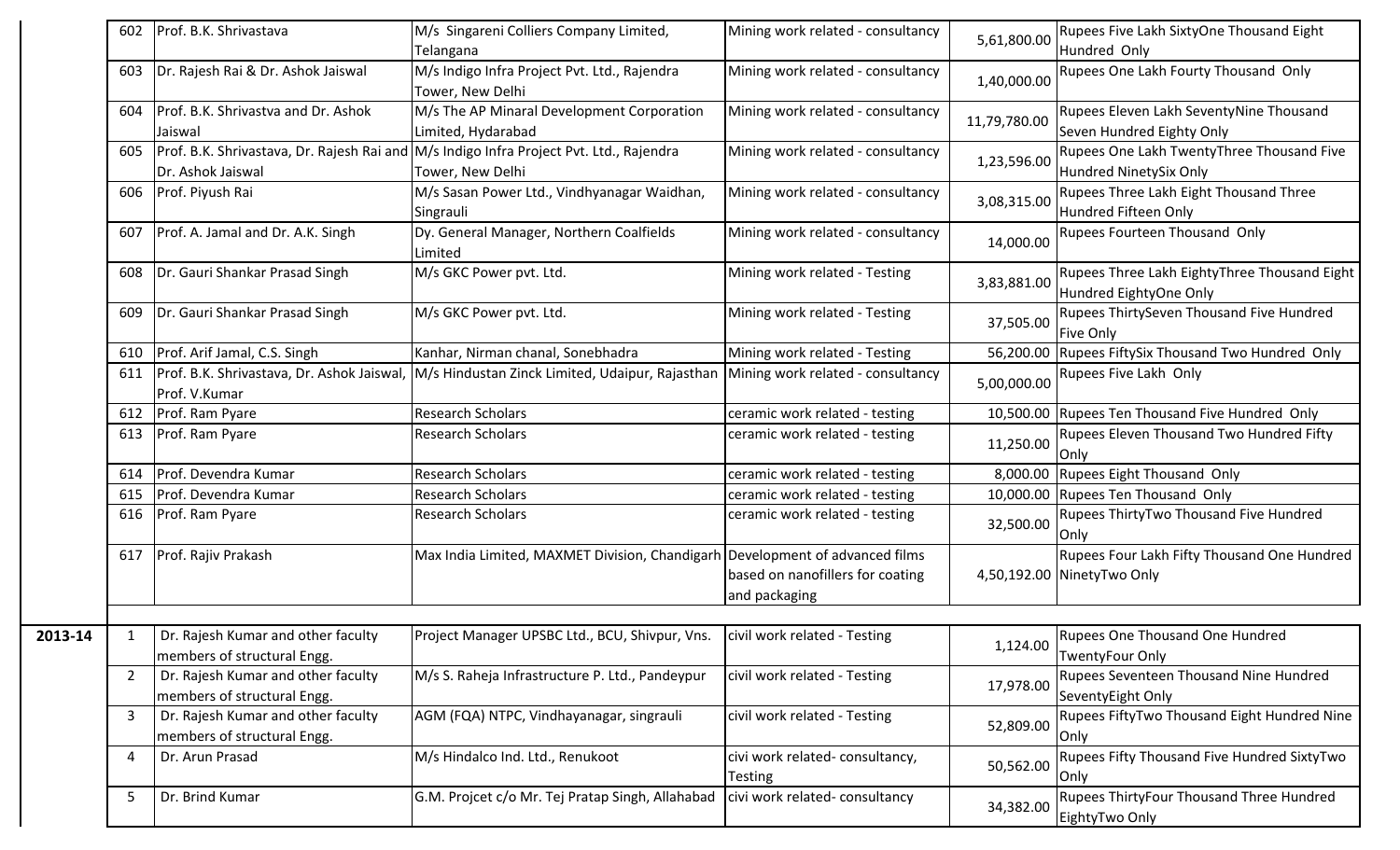|    | Dr. Rajesh Kumar and other faculty<br>members of structural Engg.                     | M/s Megh Engg & Infrastructure Ltd., Vns,               | civil work related - Testing                      | 18,202.00          | <b>Rupees Eighteen Thousand Two Hundred Two</b><br>Only               |
|----|---------------------------------------------------------------------------------------|---------------------------------------------------------|---------------------------------------------------|--------------------|-----------------------------------------------------------------------|
|    | Dr. Pramod Kumar Singh                                                                | EETD, PWD, Karnprayag                                   | civi work related-consultancy                     | 2,82,024.00        | Rupees Two Lakh EightyTwo Thousand<br><b>TwentyFour Only</b>          |
| 8  | Dr. Pramod Kumar Singh                                                                | Ex. D.P. Malaviya Nagar, N. Delhi                       | civi work related-consultancy                     | 2,24,720.00        | Rupees Two Lakh TwentyFour Thousand Seven<br>Hundred Twenty Only      |
| 9  | Dr. Rajesh Kumar and other faculty<br>members of structural Engg.                     | Gen. Manager UP Jal Nigam, GPCV Vns.                    | civi work related-consultancy                     | 1,79,776.00        | Rupees One Lakh SeventyNine Thousand Seven<br>Hundred SeventySix Only |
| 10 | Dr. Pramod Kumar Singh                                                                | Ex. Engg., Div Sonebhadra                               | civi work related-consultancy,<br><b>Testing</b>  | 2,60,675.00        | Rupees Two Lakh Sixty Thousand Six Hundred<br>SeventyFive Only        |
| 11 | Dr. P.B. Ramudu                                                                       | M/s Hidalco Ind. Ltd., Renukoot                         | civi work related-consultancy,<br><b>Testing</b>  | 42,472.00          | Rupees FourtyTwo Thousand Four Hundred<br>SeventyTwo Only             |
| 12 | Dr. Rajesh Kumar and other faculty<br>members of structural Engg., Dr. Arun<br>Prasad | Project Manger (I) UP Jal Nigam, Allahabad              | civil work related - Testing                      | 21,910.00 Ten Only | Rupees TwentyOne Thousand Nine Hundred                                |
| 13 | Prof. P.K. Singh, Dr. Arun Prasad                                                     | Sr. Manager (FQAES) Kanti Bjee, Muzaffurpur             | civi work related-consultancy,<br><b>Testing</b>  | 16,853.00          | Rupees Sixteen Thousand Eight Hundred<br><b>FiftyThree Only</b>       |
| 14 | Prof. P.K. Singh & Prof. Banarji                                                      | Chief Gen. Manager Urban, Patna                         | civi work related-consultancy                     | 2,42,698.00        | Rupees Two Lakh FourtyTwo Thousand Six<br>Hundred NinetyEight Only    |
| 15 | Dr. Rajesh Kumar and other faculty<br>members of structural Engg.                     | Project Manager M/s VRCL Ltd., Allahabad                | civil work related - Testing                      | 17,978.00          | Rupees Seventeen Thousand Nine Hundred<br>SeventyEight Only           |
| 16 | Dr. Rajesh Kumar and other faculty<br>members of structural Engg., Dr. Arun<br>Prasad | Coordinator Tech. Business Incubator, IIT, BHU          | civil work related - Testing                      |                    | Rupees Sixteen Thousand Eight Hundred<br>16,855.00 FiftyFive Only     |
| 17 | Dr. Rajesh Kumar and other faculty<br>members of structural Engg.                     | Dy Chief, Vigitance officer, DLW                        | civil work related - Testing                      | 10,112.00          | Rupees Ten Thousand One Hundred Twelve<br>Only                        |
| 18 | Dr. Rajesh Kumar and other faculty<br>members of structural Engg., Dr. Arun<br>Prasad | Sr. Manager (FQA) NTPC Vindhyachal                      | civil work related - Testing,<br>consultancy      | 35,225.00          | Rupees ThirtyFive Thousand Two Hundred<br>TwentyFive Only             |
| 19 | Dr. Rajesh Kumar and other faculty<br>members of structural Engg.                     | Ex. Engg., PWD SRN, Bhadohi                             | civi work related-consultancy,<br>Testing         | 22,472.00          | Rupees TwentyTwo Thousand Four Hundred<br>SeventyTwo Only             |
| 20 | Dr. Rajesh Kumar and other faculty<br>members of structural Engg.                     | Asstt. Executive Engg. VPSD-I, Vns.                     | civil work related - Testing                      | 7,865.00           | Rupees Seven Thousand Eight Hundred<br>SixtyFive Only                 |
| 21 | Dr. Pramod Kumar Singh                                                                | Engg. In Chief & Hod PWD, Uttarkahand                   | civi work related-consultancy                     | 5,61,800.00        | Rupees Five Lakh SixtyOne Thousand Eight<br>Hundred Only              |
| 22 | Dr. Rajesh Kumar and other faculty<br>members of structural Engg.                     | Prof Director Ems Infrastructure P. Ltd., GPCM,<br>Vns. | civil work related - Testing                      | 34,832.00          | Rupees ThirtyFour Thousand Eight Hundred<br>ThirtyTwo Only            |
| 23 | Prof. Pramod Kr. Singh, Prof. Devendra<br>Mohan & Dr. Brind Kumar                     | AGM (Project) Hindalco, Renukoot                        | civil work related-consultancy,<br><b>Testing</b> | 2,22,473.00        | Rupees Two Lakh TwentyTwo Thousand Four<br>Hundred SeventyThree Only  |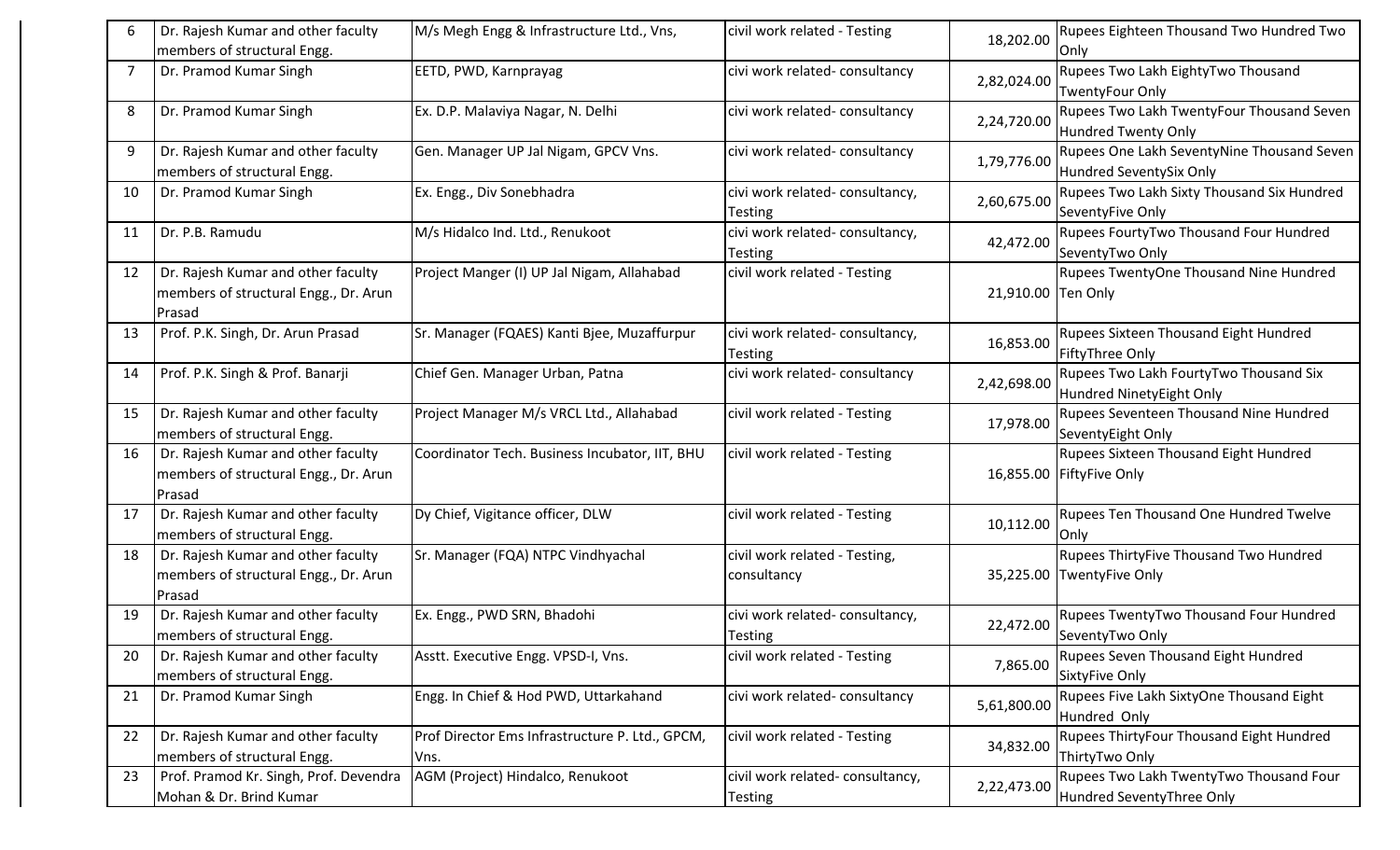| 24  | Dr. Rajesh Kumar and other faculty            | Project Manager UPSBC Ltd., BCU, Shivpur, Vns.                        | civil work related - Testing                        | 1,124.00    | Rupees One Thousand One Hundred                                        |
|-----|-----------------------------------------------|-----------------------------------------------------------------------|-----------------------------------------------------|-------------|------------------------------------------------------------------------|
|     | members                                       |                                                                       |                                                     |             | <b>TwentyFour Only</b>                                                 |
| 25  | Dr. Arun Prasad                               | Asstt. Manager LKO                                                    | civil work related-consultancy,<br>Testing          | 17,640.00   | Rupees Seventeen Thousand Six Hundred<br><b>Fourty Only</b>            |
| 26  | Dr. Rajesh Kumar and other faculty<br>members | Manager Project Hyderabad                                             | civil work related - Testing                        | 17,978.00   | Rupees Seventeen Thousand Nine Hundred<br>SeventyEight Only            |
| 27  | Dr. Rajesh Kumar                              | Ex. Engg. VJPIC, UPPTC Ltd., Allahabad                                | civil work related - Consultancy                    | 1,40,450.00 | Rupees One Lakh Fourty Thousand Four<br><b>Hundred Fifty Only</b>      |
| 28  | Dr. Rajesh Kumar and other faculty<br>members | M/s Nalanda & Co Bansphatk, Vns.                                      | civil work related - Testing                        | 9,551.00    | Rupees Nine Thousand Five Hundred FiftyOne<br>Only                     |
| 29  | Dr. Rajesh Kumar and other faculty<br>members | AGM (Engg.) HD NTPC, Vindhyanagar                                     | civil work related - Testing                        | 35,955.00   | Rupees ThirtyFive Thousand Nine Hundred<br><b>FiftyFive Only</b>       |
| 30  | Dr. Rajesh Kumar and other faculty<br>members | Manager (FQA), Allahabad                                              | civil work related - Testing                        | 35,955.00   | Rupees ThirtyFive Thousand Nine Hundred<br><b>FiftyFive Only</b>       |
| -31 | Prof. V.Kumar                                 | Project Manager UPRNN Ltd., Azamgarh                                  | civil work related - Consultancy                    | 1,68,540.00 | Rupees One Lakh SixtyEight Thousand Five<br><b>Hundred Fourty Only</b> |
| 32  | Prof. V.Kumar                                 | M/s G.P. Construction LKO                                             | civil work related - Consultancy                    | 16,854.00   | Rupees Sixteen Thousand Eight Hundred<br><b>FiftyFour Only</b>         |
| 33  | Prof. P.K. Singh                              | AGM, Civil HTPC, Barh, STPP, B57 PP                                   | civil work related - Testing,<br>consultancy        | 32,361.00   | Rupees ThirtyTwo Thousand Three Hundred<br>SixtyOne Only               |
| 34  | Prof. Pramod Kumar Singh                      | Ex. Engg., Provisional Division PWD, Almora                           | civil work related - Consultancy                    | 4,49,440.00 | Rupees Four Lakh FourtyNine Thousand Four<br>Hundred Fourty Only       |
| 35  | Prof. Pramod Kumar Singh                      | Sri Surindav Singh Khurana, Sigra Nagar, LKO                          | civil work related - Consultancy                    | 20,000.00   | <b>Rupees Twenty Thousand Only</b>                                     |
| 36  | Dr. Brind Kumar                               | The Manager Civil Titer Ltd., NTPC Colony<br>Vindhyanaagr, Singhrauli | civil work related - Testing                        | 20,450.00   | Rupees Twenty Thousand Four Hundred Fifty<br>Only                      |
| 37  | Prof. V.Kumar                                 | Ex. Engg. Const. Division UP Jal<br>Nigam, Durgakund, Vns.            | civil work related - Consultancy                    | 44,944.00   | Rupees FourtyFour Thousand Nine Hundred<br>FourtyFour Only             |
| 38  | Dr. Rajesh Kumar and other faculty<br>members | Dy. Project Manager, UPSBC Ltd., BCU, Mirzapur                        | civil work related - Testing                        | 2,10,226.00 | Rupees Two Lakh Ten Thousand Two Hundred<br><b>TwentySix Only</b>      |
| 39  | Prof. P.K. Singh                              | AEE, VPSD-I, CPWD, Vns.                                               | civil work related - Consultancy,<br><b>Testing</b> | 21,573.00   | Rupees TwentyOne Thousand Five Hundred<br>SeventyThree Only            |
| 40  | Dr. Rajesh Kumar                              | M/s Technical construction                                            | civil work related - Consultancy,<br><b>Testing</b> | 26,966.00   | Rupees TwentySix Thousand Nine Hundred<br>SixtySix Only                |
| 41  | Prof. Pramod Kumar Singh                      | Ex. Engg., Const. Division, PWD, Kushinagar                           | civil work related - Consultancy                    | 3,37,080.00 | Rupees Three Lakh ThirtySeven Thousand<br>Eighty Only                  |
| 42  | Prof. Pramod Kumar Singh                      | The supritending Engineer PWd, Haridwar                               | civil work related - Consultancy                    | 2,12,360.00 | Rupees Two Lakh Twelve Thousand Three<br><b>Hundred Sixty Only</b>     |
| 43  | Prof. Pramod Kumar Singh                      | Project Manager UPRNN Ltd., district jail Const.<br>Unit, Azamgarh    | civil work related - Testing,<br>consultancy        | 9,90,173.00 | Rupees Nine Lakh Ninety Thousand One<br>Hundred SeventyThree Only      |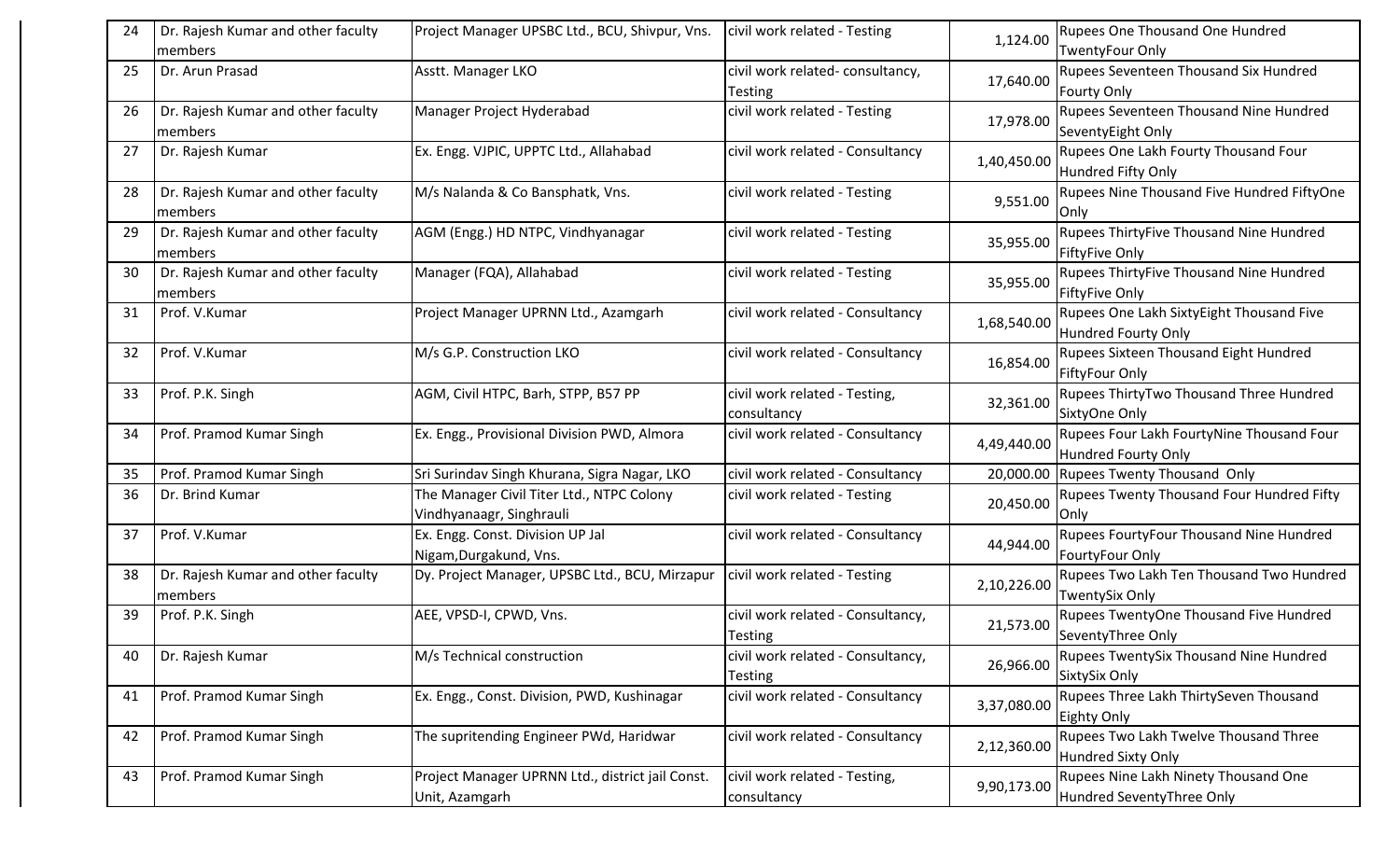| 44  | Prof. V.Kumar                                                     | Project Manager UPRNN Ltd., district jail Const.<br>Unit, Azamgarh                | civil work related - Consultancy             | 39,326.00   | Rupees ThirtyNine Thousand Three Hundred<br><b>TwentySix Only</b>      |
|-----|-------------------------------------------------------------------|-----------------------------------------------------------------------------------|----------------------------------------------|-------------|------------------------------------------------------------------------|
| 45  | Dr. Rajesh Kumar and other faculty<br>members                     | EE, Ban Sagar Canal const. Div-6, Mirzapur                                        | civil work related - Testing                 | 65,169.00   | Rupees SixtyFive Thousand One Hundred<br><b>SixtyNine Only</b>         |
| -46 | Dr. Rajesh Kumar and other faculty<br>members                     | M/s HES India P. Ltd., Kanhar Irrigation Project,<br>Dudhi                        | civil work related - Testing                 | 85,394.00   | Rupees EightyFive Thousand Three Hundred<br>NinetyFour Only            |
| 47  | Dr. Rajesh Kumar and other faculty<br>members, Dr. Arun Prasad    | M/s Meja vjra Nigam P. Lt., Allahabad                                             | civil work related - Testing,<br>consultancy | 25,843.00   | Rupees TwentyFive Thousand Eight Hundred<br>FourtyThree Only           |
| 48  | Dr. Rajesh Kumar and other faculty<br>members, Dr. P. Bala Ramudu | Asstt. Manager Rites Ltd., LKO                                                    | civil work related - Testing,<br>consultancy | 32,584.00   | Rupees ThirtyTwo Thousand Five Hundred<br>EightyFour Only              |
| 49  | Dr. Rajesh Kumar and other faculty<br>members                     | Asstt. Engg. VPSD-3 CPWD, Dy. G.M M/s Geo<br>foundation Y Structure P. Ltd., Vns. | civil work related - Testing                 | 19,101.00   | Rupees Nineteen Thousand One Hundred One<br>Only                       |
| 50  | Dr. Rajesh Kumar and other faculty<br>members                     | Dy. Manager, Vcal PGCIL                                                           | civil work related - Testing                 | 16,854.00   | Rupees Sixteen Thousand Eight Hundred<br><b>FiftyFour Only</b>         |
| 51  | Dr. Rajesh Kumar and other faculty<br>members                     | The Manager, Vcal PGCIL, NH-3, Vindhayanagar,<br>Vindhachal                       | civil work related - Testing                 | 30,899.00   | <b>Rupees Thirty Thousand Eight Hundred</b><br>NinetyNine Only         |
| 52  | Dr. Rajesh Kumar and other faculty<br>members                     | The Manager, PGCIL, H-4, Brijenclave, Sunderpur   civil work related - Testing    |                                              | 65,170.00   | <b>Rupees SixtyFive Thousand One Hundred</b><br><b>Seventy Only</b>    |
| 53  | Dr. Rajesh Kumar and other faculty<br>members, Dr. Arun Prasad    | Manager, PGCIL, H-4, Sunderpur                                                    | civil work related - Testing,<br>consultancy | 37,193.00   | Rupees ThirtySeven Thousand One Hundred<br>NinetyThree Only            |
| 54  | Dr. Rajesh Kumar and other faculty<br>members                     | Project Manager, UP, Jal Nigam, Sonebhadra                                        | civil work related - Testing                 | 19,100.00   | Rupees Nineteen Thousand One Hundred Only                              |
| 55  | Dr. Rajesh Kumar and other faculty<br>members of structural Engg. | The Chief Manager, Civil NCL, HQ, Singrauli                                       | civil work related - Testing                 | 42,706.00   | Rupees FourtyTwo Thousand Seven Hundred<br>Six Only                    |
| 56  | Dr. Rajesh Kumar and other faculty<br>members of structural Engg. | The Chief Engg., Civil NCL HQ, Singrauli                                          | civil work related - Testing                 | 1,34,832.00 | Rupees One Lakh ThirtyFour Thousand Eight<br>Hundred ThirtyTwo Only    |
| 57  | Dr. Rajesh Kumar and other faculty<br>members of structural Engg. | The Chief Engg., Civil NCL HQ, Singrauli                                          | civil work related - Testing                 | 1,64,040.00 | Rupees One Lakh SixtyFour Thousand Fourty<br>Only                      |
| 58  | Dr. Rajesh Kumar and other faculty<br>members                     | AE, VCSD-II, PWD, Vns.                                                            | civil work related - Testing                 | 16,855.00   | Rupees Sixteen Thousand Eight Hundred<br><b>FiftyFive Only</b>         |
| 59  | Dr. Rajesh Kumar and other faculty<br>members of structural Engg. | Chief Manager, Civil NCL, HQ, Singrauli                                           | civil work related - Testing                 | 22,472.00   | <b>Rupees TwentyTwo Thousand Four Hundred</b><br>SeventyTwo Only       |
| 60  | Dr. Brind Kumar                                                   | Chief Manager, Civil NCL, HQ, Singrauli                                           | civil work related - Testing                 | 6,742.00    | Rupees Six Thousand Seven Hundred<br>FourtyTwo Only                    |
| 61  | Dr. K.K. Pandey                                                   | Ex. Engineer, UP Jal Nigam, Vns.                                                  | civil work related - Testing                 | 8,202.00    | Rupees Eight Thousand Two Hundred Two Only                             |
| 62  | Prof. Rajesh Kumar                                                | M/s meja Urja Nigam (p) Ltd., Allahabad                                           | civil work related - Testing                 | 8,988.00    | Rupees Eight Thousand Nine Hundred<br>EightyEight Only                 |
| 63  | Prof. Rajesh Kumar                                                | Upper project manager, Gomti nagar, LkO                                           | civil work related - Testing                 | 2,33,709.00 | Rupees Two Lakh ThirtyThree Thousand Seven<br><b>Hundred Nine Only</b> |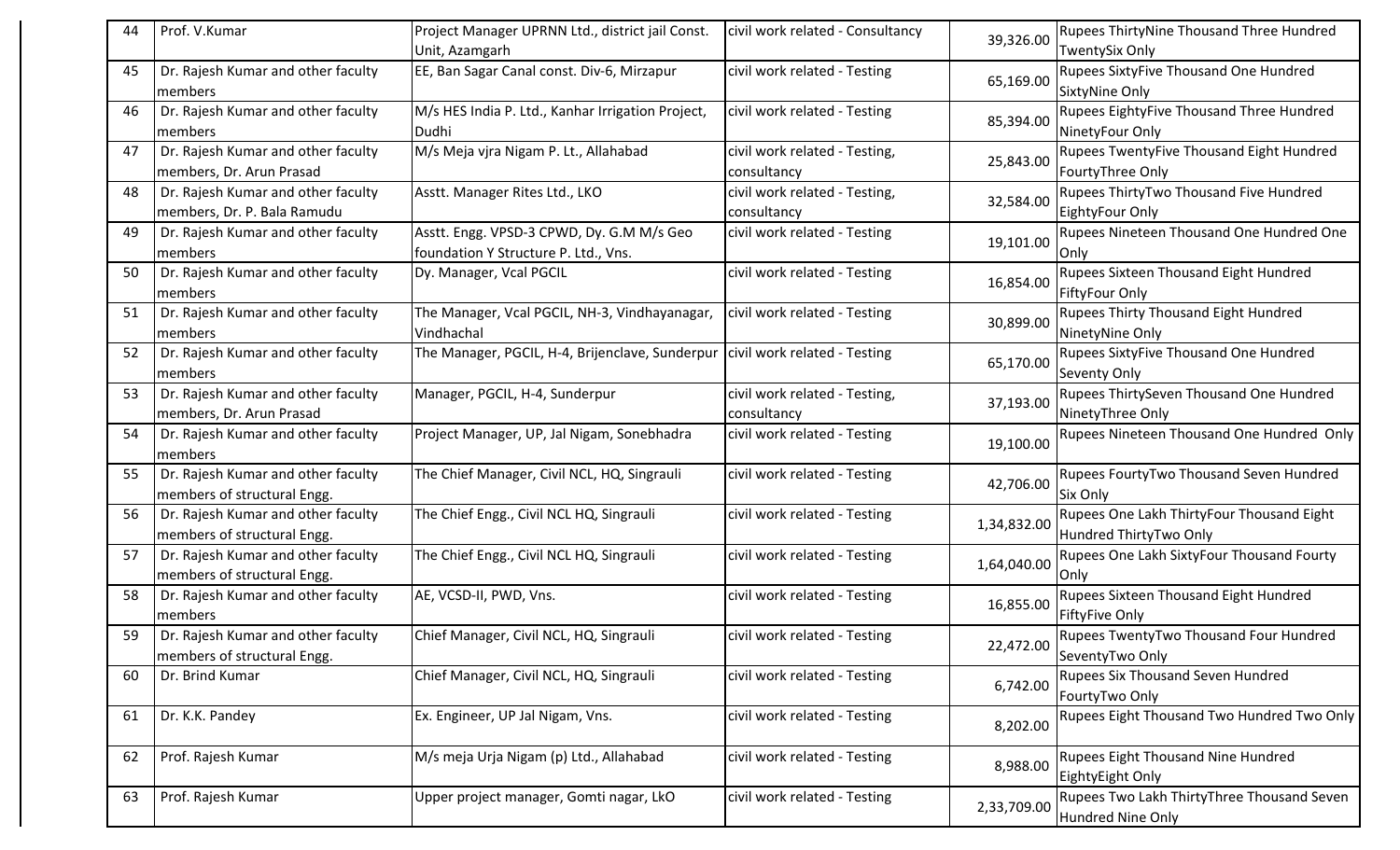| Technologyies ltd. Hydrabad<br>EightySeven Only<br>consultancy<br>Rupees TwentyTwo Thousand Four Hundred<br>General Manager U.P. Jal Nigam, GPCU,<br>civil work related - consultancy<br>Prof. G. Banarjee<br>65<br>22,472.00<br>SeventyTwo Only<br>Allahabad<br>Rupees SixtySeven Thousand Four Hundred<br>Porf. V.Kumar<br>Project Manager (I) GPP, GPCU, U.P. Jao Nigam,<br>civil work related - Consultancy<br>66<br>67,416.00<br>Sixteen Only<br>Allahabad<br>Prof. V. Kumar<br>Project Manager (I) GPP, GPCU, U.P. Jao Nigam,<br>civil work related - Consultancy<br>67<br>33,708.00<br>Allahabad<br>Eight Only<br>Rupees One Lakh FourtySix Thousand Six<br>Dr. Brind Kumar<br>Ex. Engineer Rural Engineering, Deptt. Vns.<br>civil work related - Testing<br>68<br>1,46,630.00<br>Hundred Thirty Only<br>69<br>Prof. Rajesh Kumar<br>M/s S. Raheja Infrastructure P. Ltd., Pandeypur<br>civil work related - Testing<br>27,865.00<br>SixtyFive Only<br>Prof. Rajesh Kumar<br>Ex. Engineer (FB) Chief Works Manager ECR,<br>civil work related - Testing<br>Rupees FourtySeven Thousand One Hundred<br>70<br>47,192.00<br>NinetyTwo Only<br>Mugalsarai<br>Rupees Eight Lakh ThirtyFour Thousand Seven<br>Dr. Anurag Ohri<br>Director UP State Archacological Deptt., Kespur<br>civil work related - Testing,<br>71<br>8,34,722.00<br>Hundred TwentyTwo Only<br>consultancy<br>Rupees FiftySix Thousand One Hundred Eighty<br>Prof. V.Kumar<br>Project Manger UPRNN Ltd., Azamgarh<br>civil work related - Consultancy<br>72<br>56,180.00<br>Only<br>M/s IVRCL Ltd., KBUNL, Muzafferpur<br>Rupees Eighteen Thousand Five Hundred<br>Dr. Arun Prasad<br>civil work related - Testing,<br>73<br>18,539.00<br>ThirtyNine Only<br>consultancy<br>civil work related - Consultancy<br>Prof. Pramod Kumar Singh<br>M/s S.K Khurana Singar Nagar, LKO<br>20,000.00<br><b>Rupees Twenty Thousand Only</b><br>74<br>Prof. Pramod Kumar Singh<br>M/s Kantech Infracon Pvt. Ltd., Indrapuram,<br>civil work related - Testing,<br>Rupees Two Lakh FiftyFour Thousand Four<br>75<br>2,54,495.00<br>Hundred NinetyFive Only<br>Gaziabad<br>consultancy<br>Rupees EightySeven Thousand Six Hundred<br>AEE, Construction, N. Railway Charbag, LKO<br>Dr. Arun Prasad<br>civil work related - Testing,<br>76<br>87,641.00<br>FourtyOne Only<br>consultancy<br>Prof. Rajesh Kumar<br>Sr. Engineer, TLC, Vns. PGCIL, Jagatganj, Vns.<br>Rupees ThirtyFour Thousand Eight Hundred<br>civil work related - Testing<br>77<br>34,832.00<br>ThirtyTwo Only<br>civil work related - Consultancy<br>Rupees TwentyFour Thousand Seven Hundred<br>78<br>Dr. Arun Prasad<br>G.M. HES Infra Pvt., Ltd., Bangara hill, Hydrabad<br>24,719.00<br>Nineteen Only | 64 | Prof. P.K. Singh | Project Mnager Integrated Clean Room | civil work related - Testing, |           | <b>Rupees Ten Thousand Seven Hundred</b>    |
|---------------------------------------------------------------------------------------------------------------------------------------------------------------------------------------------------------------------------------------------------------------------------------------------------------------------------------------------------------------------------------------------------------------------------------------------------------------------------------------------------------------------------------------------------------------------------------------------------------------------------------------------------------------------------------------------------------------------------------------------------------------------------------------------------------------------------------------------------------------------------------------------------------------------------------------------------------------------------------------------------------------------------------------------------------------------------------------------------------------------------------------------------------------------------------------------------------------------------------------------------------------------------------------------------------------------------------------------------------------------------------------------------------------------------------------------------------------------------------------------------------------------------------------------------------------------------------------------------------------------------------------------------------------------------------------------------------------------------------------------------------------------------------------------------------------------------------------------------------------------------------------------------------------------------------------------------------------------------------------------------------------------------------------------------------------------------------------------------------------------------------------------------------------------------------------------------------------------------------------------------------------------------------------------------------------------------------------------------------------------------------------------------------------------------------------------------------------------------------------------------------------------------------------------------------------------------------------------------------------------------------------------------------------------------------------------------------------------------------------|----|------------------|--------------------------------------|-------------------------------|-----------|---------------------------------------------|
|                                                                                                                                                                                                                                                                                                                                                                                                                                                                                                                                                                                                                                                                                                                                                                                                                                                                                                                                                                                                                                                                                                                                                                                                                                                                                                                                                                                                                                                                                                                                                                                                                                                                                                                                                                                                                                                                                                                                                                                                                                                                                                                                                                                                                                                                                                                                                                                                                                                                                                                                                                                                                                                                                                                                       |    |                  |                                      |                               | 10,787.00 |                                             |
|                                                                                                                                                                                                                                                                                                                                                                                                                                                                                                                                                                                                                                                                                                                                                                                                                                                                                                                                                                                                                                                                                                                                                                                                                                                                                                                                                                                                                                                                                                                                                                                                                                                                                                                                                                                                                                                                                                                                                                                                                                                                                                                                                                                                                                                                                                                                                                                                                                                                                                                                                                                                                                                                                                                                       |    |                  |                                      |                               |           |                                             |
|                                                                                                                                                                                                                                                                                                                                                                                                                                                                                                                                                                                                                                                                                                                                                                                                                                                                                                                                                                                                                                                                                                                                                                                                                                                                                                                                                                                                                                                                                                                                                                                                                                                                                                                                                                                                                                                                                                                                                                                                                                                                                                                                                                                                                                                                                                                                                                                                                                                                                                                                                                                                                                                                                                                                       |    |                  |                                      |                               |           |                                             |
|                                                                                                                                                                                                                                                                                                                                                                                                                                                                                                                                                                                                                                                                                                                                                                                                                                                                                                                                                                                                                                                                                                                                                                                                                                                                                                                                                                                                                                                                                                                                                                                                                                                                                                                                                                                                                                                                                                                                                                                                                                                                                                                                                                                                                                                                                                                                                                                                                                                                                                                                                                                                                                                                                                                                       |    |                  |                                      |                               |           |                                             |
|                                                                                                                                                                                                                                                                                                                                                                                                                                                                                                                                                                                                                                                                                                                                                                                                                                                                                                                                                                                                                                                                                                                                                                                                                                                                                                                                                                                                                                                                                                                                                                                                                                                                                                                                                                                                                                                                                                                                                                                                                                                                                                                                                                                                                                                                                                                                                                                                                                                                                                                                                                                                                                                                                                                                       |    |                  |                                      |                               |           |                                             |
|                                                                                                                                                                                                                                                                                                                                                                                                                                                                                                                                                                                                                                                                                                                                                                                                                                                                                                                                                                                                                                                                                                                                                                                                                                                                                                                                                                                                                                                                                                                                                                                                                                                                                                                                                                                                                                                                                                                                                                                                                                                                                                                                                                                                                                                                                                                                                                                                                                                                                                                                                                                                                                                                                                                                       |    |                  |                                      |                               |           | Rupees ThirtyThree Thousand Seven Hundred   |
|                                                                                                                                                                                                                                                                                                                                                                                                                                                                                                                                                                                                                                                                                                                                                                                                                                                                                                                                                                                                                                                                                                                                                                                                                                                                                                                                                                                                                                                                                                                                                                                                                                                                                                                                                                                                                                                                                                                                                                                                                                                                                                                                                                                                                                                                                                                                                                                                                                                                                                                                                                                                                                                                                                                                       |    |                  |                                      |                               |           |                                             |
|                                                                                                                                                                                                                                                                                                                                                                                                                                                                                                                                                                                                                                                                                                                                                                                                                                                                                                                                                                                                                                                                                                                                                                                                                                                                                                                                                                                                                                                                                                                                                                                                                                                                                                                                                                                                                                                                                                                                                                                                                                                                                                                                                                                                                                                                                                                                                                                                                                                                                                                                                                                                                                                                                                                                       |    |                  |                                      |                               |           |                                             |
|                                                                                                                                                                                                                                                                                                                                                                                                                                                                                                                                                                                                                                                                                                                                                                                                                                                                                                                                                                                                                                                                                                                                                                                                                                                                                                                                                                                                                                                                                                                                                                                                                                                                                                                                                                                                                                                                                                                                                                                                                                                                                                                                                                                                                                                                                                                                                                                                                                                                                                                                                                                                                                                                                                                                       |    |                  |                                      |                               |           |                                             |
|                                                                                                                                                                                                                                                                                                                                                                                                                                                                                                                                                                                                                                                                                                                                                                                                                                                                                                                                                                                                                                                                                                                                                                                                                                                                                                                                                                                                                                                                                                                                                                                                                                                                                                                                                                                                                                                                                                                                                                                                                                                                                                                                                                                                                                                                                                                                                                                                                                                                                                                                                                                                                                                                                                                                       |    |                  |                                      |                               |           | Rupees TwentySeven Thousand Eight Hundred   |
|                                                                                                                                                                                                                                                                                                                                                                                                                                                                                                                                                                                                                                                                                                                                                                                                                                                                                                                                                                                                                                                                                                                                                                                                                                                                                                                                                                                                                                                                                                                                                                                                                                                                                                                                                                                                                                                                                                                                                                                                                                                                                                                                                                                                                                                                                                                                                                                                                                                                                                                                                                                                                                                                                                                                       |    |                  |                                      |                               |           |                                             |
|                                                                                                                                                                                                                                                                                                                                                                                                                                                                                                                                                                                                                                                                                                                                                                                                                                                                                                                                                                                                                                                                                                                                                                                                                                                                                                                                                                                                                                                                                                                                                                                                                                                                                                                                                                                                                                                                                                                                                                                                                                                                                                                                                                                                                                                                                                                                                                                                                                                                                                                                                                                                                                                                                                                                       |    |                  |                                      |                               |           |                                             |
|                                                                                                                                                                                                                                                                                                                                                                                                                                                                                                                                                                                                                                                                                                                                                                                                                                                                                                                                                                                                                                                                                                                                                                                                                                                                                                                                                                                                                                                                                                                                                                                                                                                                                                                                                                                                                                                                                                                                                                                                                                                                                                                                                                                                                                                                                                                                                                                                                                                                                                                                                                                                                                                                                                                                       |    |                  |                                      |                               |           |                                             |
|                                                                                                                                                                                                                                                                                                                                                                                                                                                                                                                                                                                                                                                                                                                                                                                                                                                                                                                                                                                                                                                                                                                                                                                                                                                                                                                                                                                                                                                                                                                                                                                                                                                                                                                                                                                                                                                                                                                                                                                                                                                                                                                                                                                                                                                                                                                                                                                                                                                                                                                                                                                                                                                                                                                                       |    |                  |                                      |                               |           |                                             |
|                                                                                                                                                                                                                                                                                                                                                                                                                                                                                                                                                                                                                                                                                                                                                                                                                                                                                                                                                                                                                                                                                                                                                                                                                                                                                                                                                                                                                                                                                                                                                                                                                                                                                                                                                                                                                                                                                                                                                                                                                                                                                                                                                                                                                                                                                                                                                                                                                                                                                                                                                                                                                                                                                                                                       |    |                  |                                      |                               |           |                                             |
|                                                                                                                                                                                                                                                                                                                                                                                                                                                                                                                                                                                                                                                                                                                                                                                                                                                                                                                                                                                                                                                                                                                                                                                                                                                                                                                                                                                                                                                                                                                                                                                                                                                                                                                                                                                                                                                                                                                                                                                                                                                                                                                                                                                                                                                                                                                                                                                                                                                                                                                                                                                                                                                                                                                                       |    |                  |                                      |                               |           |                                             |
|                                                                                                                                                                                                                                                                                                                                                                                                                                                                                                                                                                                                                                                                                                                                                                                                                                                                                                                                                                                                                                                                                                                                                                                                                                                                                                                                                                                                                                                                                                                                                                                                                                                                                                                                                                                                                                                                                                                                                                                                                                                                                                                                                                                                                                                                                                                                                                                                                                                                                                                                                                                                                                                                                                                                       |    |                  |                                      |                               |           |                                             |
|                                                                                                                                                                                                                                                                                                                                                                                                                                                                                                                                                                                                                                                                                                                                                                                                                                                                                                                                                                                                                                                                                                                                                                                                                                                                                                                                                                                                                                                                                                                                                                                                                                                                                                                                                                                                                                                                                                                                                                                                                                                                                                                                                                                                                                                                                                                                                                                                                                                                                                                                                                                                                                                                                                                                       |    |                  |                                      |                               |           |                                             |
|                                                                                                                                                                                                                                                                                                                                                                                                                                                                                                                                                                                                                                                                                                                                                                                                                                                                                                                                                                                                                                                                                                                                                                                                                                                                                                                                                                                                                                                                                                                                                                                                                                                                                                                                                                                                                                                                                                                                                                                                                                                                                                                                                                                                                                                                                                                                                                                                                                                                                                                                                                                                                                                                                                                                       |    |                  |                                      |                               |           |                                             |
|                                                                                                                                                                                                                                                                                                                                                                                                                                                                                                                                                                                                                                                                                                                                                                                                                                                                                                                                                                                                                                                                                                                                                                                                                                                                                                                                                                                                                                                                                                                                                                                                                                                                                                                                                                                                                                                                                                                                                                                                                                                                                                                                                                                                                                                                                                                                                                                                                                                                                                                                                                                                                                                                                                                                       |    |                  |                                      |                               |           |                                             |
|                                                                                                                                                                                                                                                                                                                                                                                                                                                                                                                                                                                                                                                                                                                                                                                                                                                                                                                                                                                                                                                                                                                                                                                                                                                                                                                                                                                                                                                                                                                                                                                                                                                                                                                                                                                                                                                                                                                                                                                                                                                                                                                                                                                                                                                                                                                                                                                                                                                                                                                                                                                                                                                                                                                                       |    |                  |                                      |                               |           |                                             |
|                                                                                                                                                                                                                                                                                                                                                                                                                                                                                                                                                                                                                                                                                                                                                                                                                                                                                                                                                                                                                                                                                                                                                                                                                                                                                                                                                                                                                                                                                                                                                                                                                                                                                                                                                                                                                                                                                                                                                                                                                                                                                                                                                                                                                                                                                                                                                                                                                                                                                                                                                                                                                                                                                                                                       |    |                  |                                      |                               |           |                                             |
|                                                                                                                                                                                                                                                                                                                                                                                                                                                                                                                                                                                                                                                                                                                                                                                                                                                                                                                                                                                                                                                                                                                                                                                                                                                                                                                                                                                                                                                                                                                                                                                                                                                                                                                                                                                                                                                                                                                                                                                                                                                                                                                                                                                                                                                                                                                                                                                                                                                                                                                                                                                                                                                                                                                                       |    |                  |                                      |                               |           |                                             |
|                                                                                                                                                                                                                                                                                                                                                                                                                                                                                                                                                                                                                                                                                                                                                                                                                                                                                                                                                                                                                                                                                                                                                                                                                                                                                                                                                                                                                                                                                                                                                                                                                                                                                                                                                                                                                                                                                                                                                                                                                                                                                                                                                                                                                                                                                                                                                                                                                                                                                                                                                                                                                                                                                                                                       |    |                  |                                      |                               |           |                                             |
|                                                                                                                                                                                                                                                                                                                                                                                                                                                                                                                                                                                                                                                                                                                                                                                                                                                                                                                                                                                                                                                                                                                                                                                                                                                                                                                                                                                                                                                                                                                                                                                                                                                                                                                                                                                                                                                                                                                                                                                                                                                                                                                                                                                                                                                                                                                                                                                                                                                                                                                                                                                                                                                                                                                                       |    |                  |                                      |                               |           |                                             |
|                                                                                                                                                                                                                                                                                                                                                                                                                                                                                                                                                                                                                                                                                                                                                                                                                                                                                                                                                                                                                                                                                                                                                                                                                                                                                                                                                                                                                                                                                                                                                                                                                                                                                                                                                                                                                                                                                                                                                                                                                                                                                                                                                                                                                                                                                                                                                                                                                                                                                                                                                                                                                                                                                                                                       |    |                  |                                      |                               |           |                                             |
|                                                                                                                                                                                                                                                                                                                                                                                                                                                                                                                                                                                                                                                                                                                                                                                                                                                                                                                                                                                                                                                                                                                                                                                                                                                                                                                                                                                                                                                                                                                                                                                                                                                                                                                                                                                                                                                                                                                                                                                                                                                                                                                                                                                                                                                                                                                                                                                                                                                                                                                                                                                                                                                                                                                                       |    |                  |                                      |                               |           |                                             |
|                                                                                                                                                                                                                                                                                                                                                                                                                                                                                                                                                                                                                                                                                                                                                                                                                                                                                                                                                                                                                                                                                                                                                                                                                                                                                                                                                                                                                                                                                                                                                                                                                                                                                                                                                                                                                                                                                                                                                                                                                                                                                                                                                                                                                                                                                                                                                                                                                                                                                                                                                                                                                                                                                                                                       |    |                  |                                      |                               |           |                                             |
|                                                                                                                                                                                                                                                                                                                                                                                                                                                                                                                                                                                                                                                                                                                                                                                                                                                                                                                                                                                                                                                                                                                                                                                                                                                                                                                                                                                                                                                                                                                                                                                                                                                                                                                                                                                                                                                                                                                                                                                                                                                                                                                                                                                                                                                                                                                                                                                                                                                                                                                                                                                                                                                                                                                                       |    |                  |                                      |                               |           |                                             |
| Rupees One Lakh Twelve Thousand Three<br>Prof. V.Kumar<br>M/s N.K. Construction Co. Mujaffer Nagar, U.P<br>civil work related - Consultancy<br>79<br>1,12,360.00                                                                                                                                                                                                                                                                                                                                                                                                                                                                                                                                                                                                                                                                                                                                                                                                                                                                                                                                                                                                                                                                                                                                                                                                                                                                                                                                                                                                                                                                                                                                                                                                                                                                                                                                                                                                                                                                                                                                                                                                                                                                                                                                                                                                                                                                                                                                                                                                                                                                                                                                                                      |    |                  |                                      |                               |           |                                             |
| Hundred Sixty Only                                                                                                                                                                                                                                                                                                                                                                                                                                                                                                                                                                                                                                                                                                                                                                                                                                                                                                                                                                                                                                                                                                                                                                                                                                                                                                                                                                                                                                                                                                                                                                                                                                                                                                                                                                                                                                                                                                                                                                                                                                                                                                                                                                                                                                                                                                                                                                                                                                                                                                                                                                                                                                                                                                                    |    |                  |                                      |                               |           |                                             |
| civil work related - Consultancy<br>Dr. Arun Prasad<br>EE, Varanasi Central Circle CPWD, Vns.<br>80<br>4,77,530.00                                                                                                                                                                                                                                                                                                                                                                                                                                                                                                                                                                                                                                                                                                                                                                                                                                                                                                                                                                                                                                                                                                                                                                                                                                                                                                                                                                                                                                                                                                                                                                                                                                                                                                                                                                                                                                                                                                                                                                                                                                                                                                                                                                                                                                                                                                                                                                                                                                                                                                                                                                                                                    |    |                  |                                      |                               |           | Rupees Four Lakh SeventySeven Thousand Five |
| <b>Hundred Thirty Only</b>                                                                                                                                                                                                                                                                                                                                                                                                                                                                                                                                                                                                                                                                                                                                                                                                                                                                                                                                                                                                                                                                                                                                                                                                                                                                                                                                                                                                                                                                                                                                                                                                                                                                                                                                                                                                                                                                                                                                                                                                                                                                                                                                                                                                                                                                                                                                                                                                                                                                                                                                                                                                                                                                                                            |    |                  |                                      |                               |           |                                             |
| Prof. Rajesh Kumar<br>G.M. PGCIL, Gaya, Bihar<br>civil work related - Testing<br>Rupees FourtyTwo Thousand Six Hundred<br>81<br>42,697.00                                                                                                                                                                                                                                                                                                                                                                                                                                                                                                                                                                                                                                                                                                                                                                                                                                                                                                                                                                                                                                                                                                                                                                                                                                                                                                                                                                                                                                                                                                                                                                                                                                                                                                                                                                                                                                                                                                                                                                                                                                                                                                                                                                                                                                                                                                                                                                                                                                                                                                                                                                                             |    |                  |                                      |                               |           |                                             |
| NinetySeven Only                                                                                                                                                                                                                                                                                                                                                                                                                                                                                                                                                                                                                                                                                                                                                                                                                                                                                                                                                                                                                                                                                                                                                                                                                                                                                                                                                                                                                                                                                                                                                                                                                                                                                                                                                                                                                                                                                                                                                                                                                                                                                                                                                                                                                                                                                                                                                                                                                                                                                                                                                                                                                                                                                                                      |    |                  |                                      |                               |           |                                             |
| 82<br>Prof. G. Banarjee<br>Project Director, EMS Infracon, Vns.<br>civil work related - consultancy                                                                                                                                                                                                                                                                                                                                                                                                                                                                                                                                                                                                                                                                                                                                                                                                                                                                                                                                                                                                                                                                                                                                                                                                                                                                                                                                                                                                                                                                                                                                                                                                                                                                                                                                                                                                                                                                                                                                                                                                                                                                                                                                                                                                                                                                                                                                                                                                                                                                                                                                                                                                                                   |    |                  |                                      |                               |           | Rupees ThirtyThree Thousand Seven Hundred   |
| 33,708.00<br>Eight Only                                                                                                                                                                                                                                                                                                                                                                                                                                                                                                                                                                                                                                                                                                                                                                                                                                                                                                                                                                                                                                                                                                                                                                                                                                                                                                                                                                                                                                                                                                                                                                                                                                                                                                                                                                                                                                                                                                                                                                                                                                                                                                                                                                                                                                                                                                                                                                                                                                                                                                                                                                                                                                                                                                               |    |                  |                                      |                               |           |                                             |
| Prof. Rajesh Kumar<br>Rupees Three Thousand Three Hundred<br>Project Manger, BCU UPSBC Ltd., Ghajipur<br>civil work related - Testing<br>83                                                                                                                                                                                                                                                                                                                                                                                                                                                                                                                                                                                                                                                                                                                                                                                                                                                                                                                                                                                                                                                                                                                                                                                                                                                                                                                                                                                                                                                                                                                                                                                                                                                                                                                                                                                                                                                                                                                                                                                                                                                                                                                                                                                                                                                                                                                                                                                                                                                                                                                                                                                           |    |                  |                                      |                               |           |                                             |
| 3,371.00<br>SeventyOne Only                                                                                                                                                                                                                                                                                                                                                                                                                                                                                                                                                                                                                                                                                                                                                                                                                                                                                                                                                                                                                                                                                                                                                                                                                                                                                                                                                                                                                                                                                                                                                                                                                                                                                                                                                                                                                                                                                                                                                                                                                                                                                                                                                                                                                                                                                                                                                                                                                                                                                                                                                                                                                                                                                                           |    |                  |                                      |                               |           |                                             |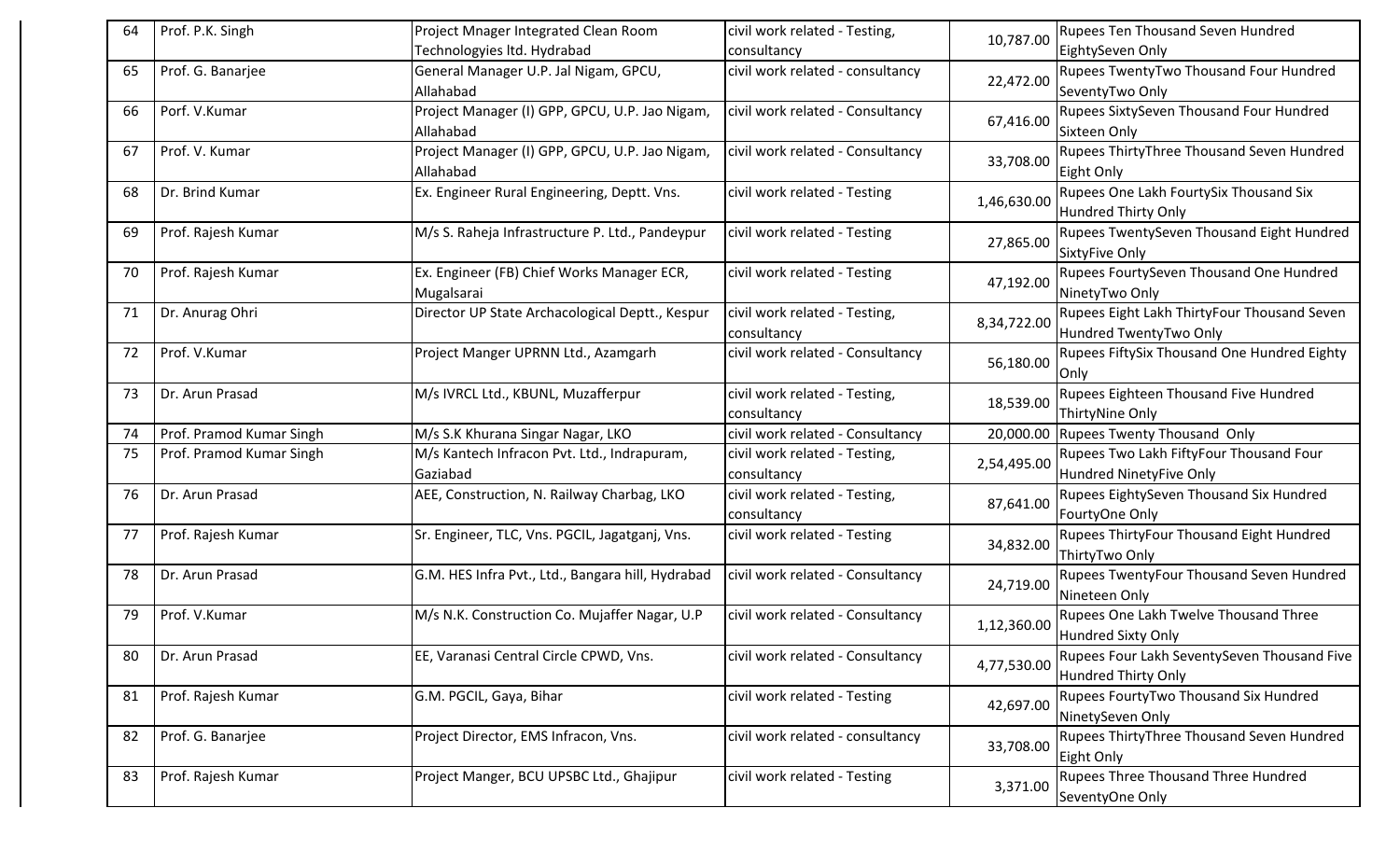| 84  | Dr. Arun Prasad                                                   | Project Manager, UPRNN Ltd., Pandeypur, Vns.                           | civil work related - Testing,                | 93,708.00    | Rupees NinetyThree Thousand Seven Hundred                           |
|-----|-------------------------------------------------------------------|------------------------------------------------------------------------|----------------------------------------------|--------------|---------------------------------------------------------------------|
|     |                                                                   |                                                                        | consultancy                                  |              | Eight Only                                                          |
| 85  | Prof. V.Kumar                                                     | Project Manager UPRNN Ltd., Vibhuti Khand<br>Gomti nagar, LKO          | civil work related - Consultancy             | 44,944.00    | Rupees FourtyFour Thousand Nine Hundred<br>FourtyFour Only          |
| 86  | Prof. V.Kumar                                                     | EE., Clectricity Civil Maintenance Div-I, Anpara,                      | civil work related - Consultancy             |              | Rupees FourtyFour Thousand Nine Hundred                             |
|     |                                                                   | Sonebhadra                                                             |                                              | 44,944.00    | FourtyFour Only                                                     |
| 87  | Mr. K.K. Pandey                                                   | Project Director EMS Infraeon, Vns.                                    | civil work related - Consultancy             | 22,472.00    | Rupees TwentyTwo Thousand Four Hundred<br>SeventyTwo Only           |
| 88  | Dr. Brind Kumar                                                   | Universal Engg. Ltd., Sigra, Vns.                                      | civil work related - Testing                 | 20,226.00    | <b>Rupees Twenty Thousand Two Hundred</b><br><b>TwentySix Only</b>  |
| 89  | Dr. Arun Prasad                                                   | M/s HES Infra pvt. Ltd. Banjara Hill, Hydrabad                         | civil work related - Testing,<br>consultancy | 19,101.00    | Rupees Nineteen Thousand One Hundred One<br>lOnly                   |
| 90  | Prof. V.Kumar                                                     | Ex. Engineer, Vidut Janpad Khand, UPPTC Ltd.,<br>Allahabad             | civil work related - Consultancy             | 39,326.00    | Rupees ThirtyNine Thousand Three Hundred<br><b>TwentySix Only</b>   |
| 91  | Prof. Rajesh Kumar                                                | Ex. Enginner, Ban Sagar Canal Construction Div.-<br>3, Mirzapur        | civil work related - Testing                 | 17,978.00    | Rupees Seventeen Thousand Nine Hundred<br>SeventyEight Only         |
| 92  | Prof. Rajesh Kumar                                                | Manager (FQA), Bhartiya Bijlee rail Co. Ltd.,<br>NTPP, Aurangabad      | civil work related - Testing                 | 44,944.00    | Rupees FourtyFour Thousand Nine Hundred<br>FourtyFour Only          |
| 93  | Prof. V. Kumar, Dr. Rajesh Kumar                                  | Associate Director Railways, URS India Pvt., Ltd.,<br><b>New Delhi</b> | civil work related - Consultancy             | 14,21,804.00 | Rupees Fourteen Lakh TwentyOne Thousand<br>Eight Hundred Four Only  |
| 94  | Dr. Rajesh Kumar and other faculty<br>members of structural Engg. | Project Manger RITES Ltd., LKO                                         | civil work related - Testing,<br>consultancy | 66,293.00    | <b>Rupees SixtySix Thousand Two Hundred</b><br>NinetyThree Only     |
| 95  | Dr. Rajesh Kumar and other faculty<br>members of structural Engg. | Projcet Director EMS Infracom Pvt. Ltd., Vns.                          | civil work related - Testing                 | 34,832.00    | Rupees ThirtyFour Thousand Eight Hundred<br>ThirtyTwo Only          |
| 96  | Dr. Rajesh Kumar                                                  | Dy. Project Manager, UPSBC Ltd., BCU-2, vns.                           | civil work related - consultancy             | 56,180.00    | Rupees FiftySix Thousand One Hundred Eighty<br>lOnly                |
| 97  | Dr. Rajesh Kumar and other faculty<br>members of structural Engg. | Sr. Engineer, TLC, Vns.                                                | civil work related - Testing                 | 17,978.00    | Rupees Seventeen Thousand Nine Hundred<br>SeventyEight Only         |
| 98  | Dr. Arun Prasad                                                   | M/s Tonej Electic store Basphatak, Vns.                                | civil work related - Testing,<br>consultancy | 80,629.00    | <b>Rupees Eighty Thousand Six Hundred</b><br><b>TwentyNine Only</b> |
| 99  | Dr. Rajesh Kumar and other faculty<br>members of structural Engg. | EE/HTP East Centre Railway, Hajipur                                    | civil work related - Testing                 | 21,348.00    | Rupees TwentyOne Thousand Three Hundred<br>FourtyEight Only         |
| 100 | Prof. Pramod Kumar Singh                                          | EE, Construction Division PWD, Roorkee                                 | civil work related - consultancy             | 4,49,440.00  | Rupees Four Lakh FourtyNine Thousand Four<br>Hundred Fourty Only    |
| 101 | Prof. Pramod Kumar Singh                                          | EE, Construction Division PWD, Uttarakhand                             | civil work related - consultancy             | 1,00,000.00  | Rupees One Lakh Only                                                |
| 102 | Prof. V. Kumar, Dr. S. Mandal, Dr.                                | EE, Civil R/M Division obra therma power                               | civil work related - consultancy             | 1,00,719.00  | Rupees One Lakh Seven Hundred Nineteen                              |
|     | Rajesh Kumar, Dr. P.R. Maiti                                      | project, sonebhadra                                                    |                                              |              | Only                                                                |
| 103 | Dr. Arun Prasad                                                   | J.E. Works/Const. N.E.Railway, Vns.                                    | civil work related - Testing,<br>consultancy | 18,202.00    | Rupees Eighteen Thousand Two Hundred Two<br>Only                    |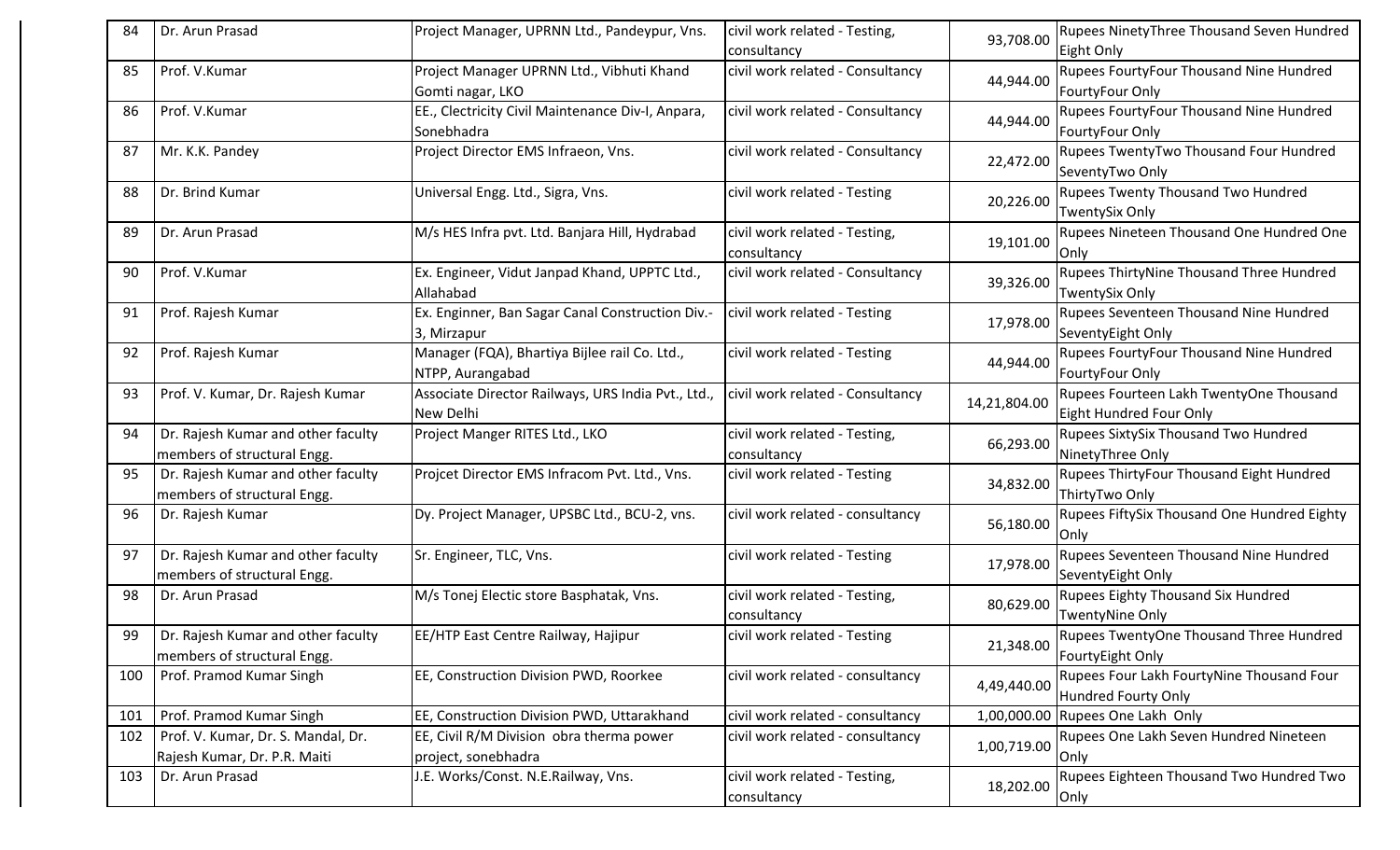| 104 | Dr. Rajesh Kumar and other faculty                                | Project Manager UPSBC Ltd., Vns.                       | civil work related - Testing                       | 4,495.00    | <b>Rupees Four Thousand Four Hundred</b>                              |
|-----|-------------------------------------------------------------------|--------------------------------------------------------|----------------------------------------------------|-------------|-----------------------------------------------------------------------|
|     | members of structural Engg.                                       |                                                        |                                                    |             | NinetyFive Only                                                       |
| 105 | Dr. Brind Kumar, Dr. Arun Prasad                                  | Project Manager UPSBC Ltd., Harbanspur,<br>Azamgrh     | civil work related - Testing,<br>consultancy       | 2,30,338.00 | Rupees Two Lakh Thirty Thousand Three<br>Hundred ThirtyEight Only     |
| 106 | Prof. V.Kumar                                                     | General Manager UPRNN Ltd., U.P                        | civil work related - consutancy                    | 50,562.00   | Rupees Fifty Thousand Five Hundred SixtyTwo<br>Only                   |
| 107 | Dr. Rajesh Kumar                                                  | Managing Director, new Delhi                           | civil work related - consutancy                    | 44,944.00   | Rupees FourtyFour Thousand Nine Hundred<br>FourtyFour Only            |
| 108 | Prof. V. Kumar                                                    | Unit Incharge UPRNN Ltd., LKO                          | civil work related - consutancy,<br><b>Testing</b> | 75,281.00   | Rupees SeventyFive Thousand Two Hundred<br>EightyOne Only             |
| 109 | Prof. V. Kumar, Mr. K.K. Pnadey                                   | Project Manager, M/s Megha Engg. Infra HD<br>Hyderabad | civil work related - consutancy                    | 44,944.00   | Rupees FourtyFour Thousand Nine Hundred<br>FourtyFour Only            |
| 110 | Dr. Rajesh Kumar and other faculty<br>members of structural Engg. | Asstt. Engg. PSD-B, CPWD, Vns.                         | civil work related - Testing                       | 42,697.00   | Rupees FourtyTwo Thousand Six Hundred<br>NinetySeven Only             |
| 111 | Dr. Rajesh Kumar and other faculty<br>members of structural Engg. | Sr. Engg. Civil Sonebhadra                             | civil work related - Testing                       | 13,483.00   | Rupees Thirteen Thousand Four Hundred<br>EightyThree Only             |
| 112 | Prof. V. Kumar                                                    | GM., consultancy UPRNN Ltd.                            | civil work related - consutancy                    | 44,944.00   | Rupees FourtyFour Thousand Nine Hundred<br>FourtyFour Only            |
| 113 | Prof. V. Kumar                                                    | M/s Anant Electrical Aurangabad, Vns.                  | civil work related - consutancy,<br>Testing        | 60,472.00   | <b>Rupees Sixty Thousand Four Hundred</b><br>SeventyTwo Only          |
| 114 | Prof. Pramod Kumar Singh                                          | EE (Const-Div), PWD, Uttrakhand                        | civil work related - consutancy                    | 1,37,000.00 | Rupees One Lakh ThirtySeven Thousand Only                             |
| 115 | Prof. V. Kumar                                                    | M/s NRCL Ltd. MTPS, Muzzferpur                         | civil work related - consutancy,<br><b>Testing</b> | 18,539.00   | Rupees Eighteen Thousand Five Hundred<br>ThirtyNine Only              |
| 116 | Prof. V. Kumar                                                    | M/s Viddut Kr Jain LKO                                 | civil work related - consutancy                    | 22,472.00   | Rupees TwentyTwo Thousand Four Hundred<br>SeventyTwo Only             |
| 117 | Dr. Brind Kumar                                                   | Ex. Engg. Rural Engg. Deptt., Vns.                     | civil work related - Testing,<br>consultancy       | 1,79,776.00 | Rupees One Lakh SeventyNine Thousand Seven<br>Hundred SeventySix Only |
| 118 | Dr. Brind Kumar                                                   | Project Manager harbanspur, Azamgarh                   | civil work related - Testing,<br>consultancy       | 44,944.00   | Rupees FourtyFour Thousand Nine Hundred<br>FourtyFour Only            |
| 119 | Dr. Arun Prasad                                                   | Project Manager (T) NHA of India, Vns.                 | civil work related - consutancy,<br><b>Testing</b> | 34,584.00   | Rupees ThirtyFour Thousand Five Hundred<br>EightyFour Only            |
| 120 | Dr. Brind Kumar                                                   | Upper Project Manager, Azamgarh                        | civil work related - consutancy,<br><b>Testing</b> | 1,80,900.00 | Rupees One Lakh Eighty Thousand Nine<br>Hundred Only                  |
| 121 | Dr. Rajesh Kumar and other faculty<br>members of structural Engg. | Site Engg. E&P (North) Chandauli                       | civil work related - Testing                       | 57,303.00   | Rupees FiftySeven Thousand Three Hundred<br>Three Only                |
| 122 | Dr. Arun Prasad                                                   | AGM (FQA) NTPC, Vindhyachal                            | civil work related - consutancy,<br>Testing        | 10,000.00   | Rupees Ten Thousand Only                                              |
| 123 | Dr. Rajesh Kumar                                                  | M/s ACP Tollways P HD, LKO                             | civil work related - consutancy                    | 56,180.00   | Rupees FiftySix Thousand One Hundred Eighty<br>Only                   |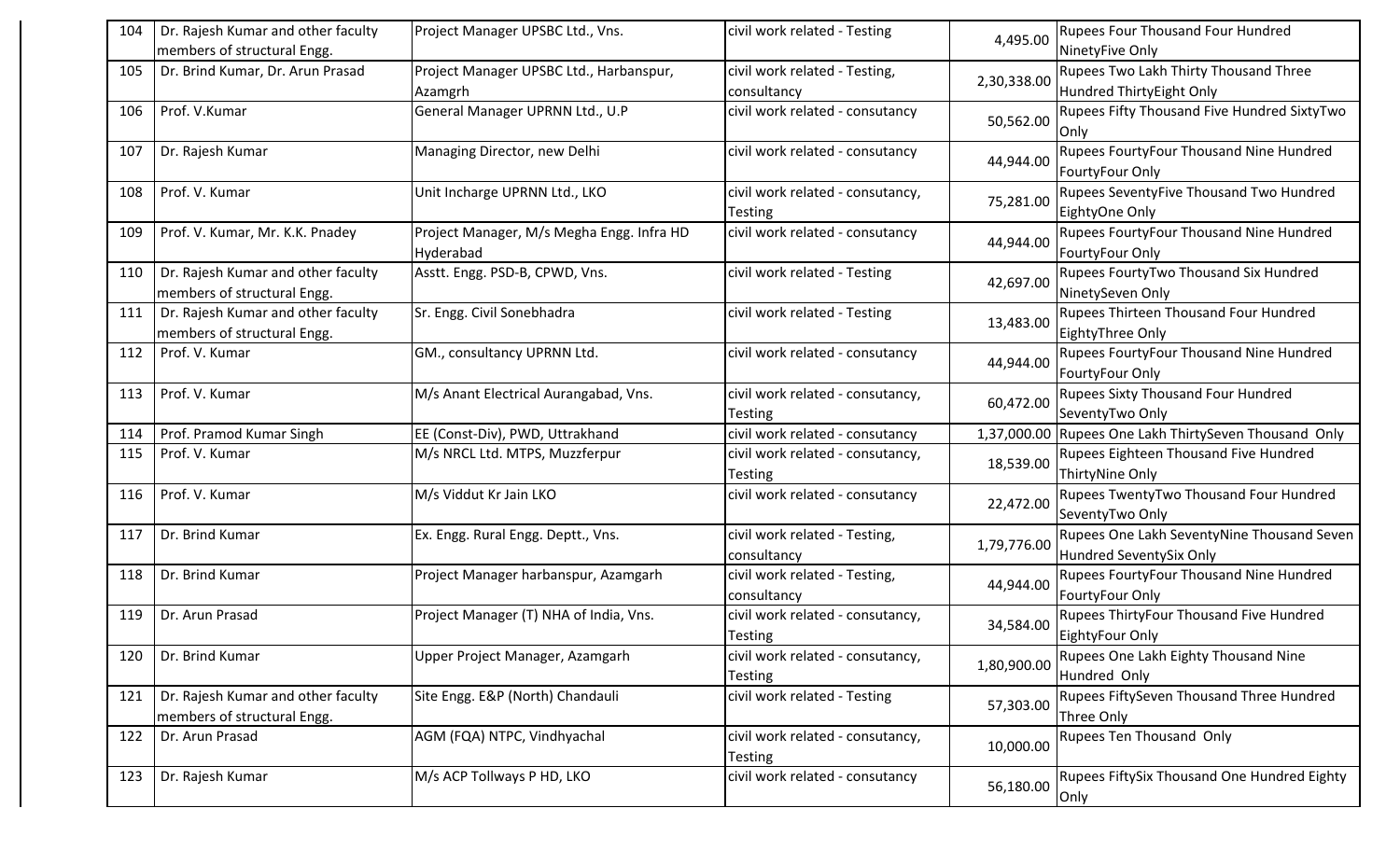| 124 | Prof. V. Kumar                                                                        | Project Manager UPRNN Ltd., Azamgarh                  | civil work related - consutancy                    | 44,944.00   | Rupees FourtyFour Thousand Nine Hundred<br>FourtyFour Only                 |
|-----|---------------------------------------------------------------------------------------|-------------------------------------------------------|----------------------------------------------------|-------------|----------------------------------------------------------------------------|
| 125 | Dr. Brind Kumar                                                                       | Project Manager UPSBC Ltd., Azamgarh                  | civil work related - consutancy,<br><b>Testing</b> | 56,180.00   | Rupees FiftySix Thousand One Hundred Eighty<br>Only                        |
| 126 | Prof. V. Kumar                                                                        | Project Manager unit-21, UPRNN Ltd., LKO              | civil work related - consutancy                    | 44,944.00   | Rupees FourtyFour Thousand Nine Hundred<br>FourtyFour Only                 |
| 127 | Prof. V. Kumar                                                                        | Project Manager unit-21, UPRNN Ltd., LKO              | civil work related - consutancy                    | 44,944.00   | Rupees FourtyFour Thousand Nine Hundred<br>FourtyFour Only                 |
| 128 | Prof. V. Kumar                                                                        | M/s Structure, LKO                                    | civil work related - consutancy                    | 1,51,686.00 | Rupees One Lakh FiftyOne Thousand Six<br>Hundred EightySix Only            |
| 129 | Prof. V. Kumar                                                                        | GM Consultancy UPRNN Ltd., LKO                        | civil work related - consutancy                    | 44,944.00   | Rupees FourtyFour Thousand Nine Hundred<br>FourtyFour Only                 |
| 130 | Dr. Brind Kumar                                                                       | Addl. GM. (FQA) NTPC, Singrauli                       | civil work related - Testing,<br>consultancy       | 1,27,527.00 | Rupees One Lakh TwentySeven Thousand Five<br>Hundred TwentySeven Only      |
| 131 | Dr. Rajesh Kumar and other faculty<br>members of structural Engg.                     | Sr. Engg. (T/L) Pusanli Bhitti Kajmur                 | civil work related - Testing                       | 24,719.00   | Rupees TwentyFour Thousand Seven Hundred<br>Nineteen Only                  |
| 132 | Prof. Rajesh Kumar                                                                    | Project Manager, M/s Negha Engg Infra St HD,<br>IVns. | civil work related - Testing                       | 44,944.00   | Rupees FourtyFour Thousand Nine Hundred<br>FourtyFour Only                 |
| 133 | Dr. Arun Prasad                                                                       | Sr. Manager (Civil T/S) NTPC Colony Tanda             | civil work related - consultancy,<br>testing       | 52,247.00   | Rupees FiftyTwo Thousand Two Hundred<br>FourtySeven Only                   |
| 134 | Dr. Rajesh Kumar and other faculty<br>members of structural Engg.                     | Dy GM Vns PGCIL Jagatganj, Vns.                       | civil work related - Testing                       | 86,517.00   | Rupees EightySix Thousand Five Hundred<br>Seventeen Only                   |
| 135 | Dr. Rajesh Kumar and other faculty<br>members of structural Engg.                     | Manager Project Hyderabad                             | civil work related - Testing                       | 23,596.00   | Rupees TwentyThree Thousand Five Hundred<br>NinetySix Only                 |
| 136 | Dr. Rajesh Kumar and other faculty<br>members of structural Engg.                     | Upper Project Manager, High court-I, LKO              | civil work related - Testing                       | 69,101.00   | Rupees SixtyNine Thousand One Hundred One<br>Only                          |
| 137 | Dr. Rajesh Kumar and other faculty<br>members of structural Engg.                     | M/s Raheja Infra Str., pandeypur                      | civil work related - Testing                       | 42,700.00   | Rupees FourtyTwo Thousand Seven Hundred<br>Only                            |
| 138 | Dr. Rajesh Kumar and other faculty<br>members of structural Engg.                     | M/s Interloking, Gazipur                              | civil work related - Testing                       | 14,607.00   | Rupees Fourteen Thousand Six Hundred Seven<br>Only                         |
| 139 | Dr. Rajesh Kumar and other faculty<br>members of structural Engg., Dr. Brind<br>Kumar | Ex. Engg.                                             | civil work related - Testing,<br>consultancy       |             | <b>Rupees TwentyFour Thousand Seven Hundred</b><br>24,719.00 Nineteen Only |
| 140 | Dr. Brind Kumar                                                                       | Project Manager M/s Rites Ltd., NH, LKO               | civil work related - Testing,<br>consultancy       | 31,573.00   | Rupees ThirtyOne Thousand Five Hundred<br>SeventyThree Only                |
| 141 | Dr. Rajesh Kumar and other faculty<br>members of structural Engg.                     | M/s Rudra Real State, Vns.                            | civil work related - Testing                       | 15,730.00   | Rupees Fifteen Thousand Seven Hundred Thirty<br>Only                       |
| 142 | Dr. Rajesh Kumar and other faculty<br>members of structural Engg.                     | Site Manager Alstom Sonebhadra                        | civil work related - Testing                       | 28,090.00   | Rupees TwentyEight Thousand Ninety Only                                    |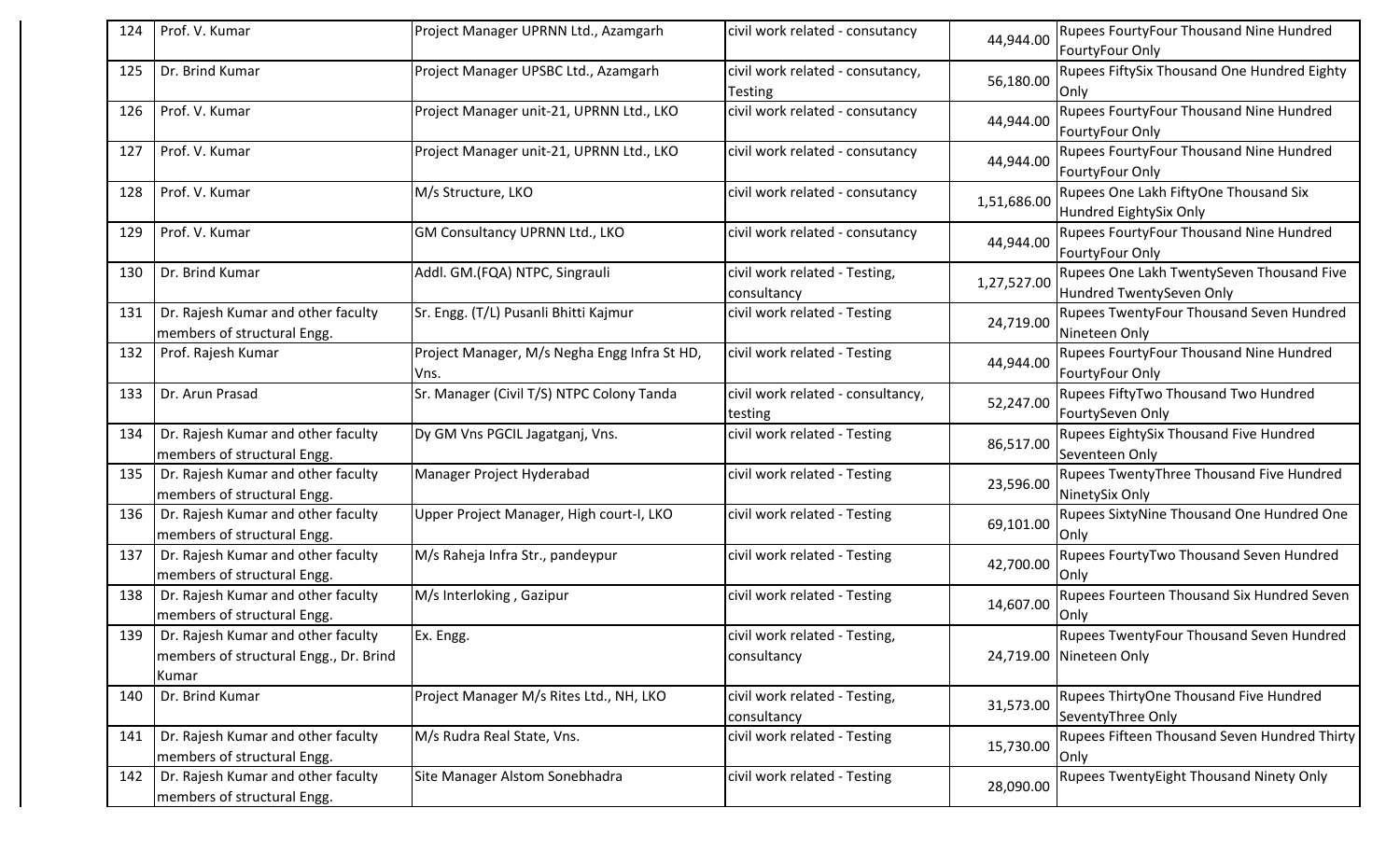| 143 | Dr. Rajesh Kumar and other faculty  | Ex. Engg. Const. Div-I PWD, Vns.                | civil work related - Testing,    |             | <b>Rupees Thirty Thousand Six Hundred</b>        |
|-----|-------------------------------------|-------------------------------------------------|----------------------------------|-------------|--------------------------------------------------|
|     | members of structural Engg.         |                                                 | consultancy                      | 30,675.00   | SeventyFive Only                                 |
| 144 | Dr. Rajesh Kumar and other faculty  | M/s S. Raheja Infrastructure P. Ltd., Pandeypur | civil work related - Testing     | 31,236.00   | Rupees ThirtyOne Thousand Two Hundred            |
|     | members of structural Engg.         |                                                 |                                  |             | ThirtySix Only                                   |
| 145 | Prof. Pramod Kumar Singh            | M/s S. Raheja Infrastructure P. Ltd., Pandeypur | civil work related - consultancy | 4,49,440.00 | Rupees Four Lakh FourtyNine Thousand Four        |
|     |                                     |                                                 |                                  |             | <b>Hundred Fourty Only</b>                       |
| 146 | Dr. Rajesh Kumar and other faculty  | Sr. Engg. (T/L) Vns. PGCIL, Jagatganj, Vns.     | civil work related - Testing     | 1,39,079.00 | Rupees One Lakh ThirtyNine Thousand              |
|     | members of structural Engg.         |                                                 |                                  |             | SeventyNine Only                                 |
| 147 | Prof. Pramod Kumar Singh            | Ex. Engg. Jehan Division PWD                    | civil work related - consultancy | 6,74,160.00 | Rupees Six Lakh SeventyFour Thousand One         |
|     |                                     |                                                 |                                  |             | <b>Hundred Sixty Only</b>                        |
| 148 | Prof. V. Kumar                      | Ex. Engg. Vidyut District UPPTC Ltd., Allahabad | civil work related - consultancy | 44,944.00   | Rupees FourtyFour Thousand Nine Hundred          |
|     |                                     |                                                 |                                  |             | FourtyFour Only                                  |
| 149 | Dr. Brind Kumar                     | Mr. M.V. Yoganand, Ahrora, Mirzapur             | civil work related - Testing     | 33,708.00   | Rupees ThirtyThree Thousand Seven Hundred        |
|     |                                     |                                                 |                                  |             | Eight Only                                       |
| 150 | Dr. Rajesh Kumar and other faculty  | AEE, VPSD-I, CPWD, Vns.                         | civil work related - Testing     | 42,697.00   | Rupees FourtyTwo Thousand Six Hundred            |
|     | members of structural Engg.         |                                                 |                                  |             | NinetySeven Only                                 |
| 151 | Prof. Pramod Kumar Singh            | Ex. Exam personal Div                           | civil work related - consultancy | 8,98,880.00 | Rupees Eight Lakh NinetyEight Thousand Eight     |
|     |                                     |                                                 |                                  |             | <b>Hundred Eighty Only</b>                       |
| 152 | Dr. Rajesh Kumar and other faculty  | Sr. Manager (FQA), Allahabad                    | civil work related - Testing     | 42,697.00   | Rupees FourtyTwo Thousand Six Hundred            |
|     | members of structural Engg.         |                                                 |                                  |             | NinetySeven Only                                 |
| 153 | Dr. Rajesh Kumar and other faculty  | AE, VPSD-3, CPWD, Vns.                          | civil work related - Testing     | 24,719.00   | Rupees TwentyFour Thousand Seven Hundred         |
|     | members of structural Engg.         |                                                 |                                  |             | Nineteen Only                                    |
| 154 | Dr. Rajesh Kumar and other faculty  | AE, VPSD-3, CPWD, Vns.                          | civil work related - Testing     | 10,113.00   | Rupees Ten Thousand One Hundred Thirteen         |
|     | members of structural Engg.         |                                                 |                                  |             | Only                                             |
| 155 | Prof. Pramod Kr. Singh and Prof. G. | Project Director, SIU-5 Buddha Marg, Patna      | civil work related - consultancy | 3,23,597.00 | Rupees Three Lakh TwentyThree Thousand Five      |
|     | Banarjee                            |                                                 |                                  |             | Hundred NinetySeven Only                         |
| 156 | Dr. Anurag Ohri                     | P.I. GRBMP BHU IT (FQP) Pry Code Civil Engg.    | civil work related - testing,    | 1,96,630.00 | Rupees One Lakh NinetySix Thousand Six           |
|     |                                     |                                                 | consultancy                      |             | <b>Hundred Thirty Only</b>                       |
| 157 | Dr. Brind Kumar                     | Asstt. Director National Rudra Rd Dev. N. Delhi | civil work related - consultancy | 48,600.00   | Rupees FourtyEight Thousand Six Hundred          |
|     |                                     |                                                 |                                  |             | Only                                             |
| 158 | Dr. Brind Kumar, Dr. Arun Prasad    | Ex. Engg. Gorakhpur PWD, Gorakhpur              | civil work related - testing,    | 33,708.00   | <b>Rupees ThirtyThree Thousand Seven Hundred</b> |
|     |                                     |                                                 | consultancy                      |             | Eight Only                                       |
| 159 | Dr. Rajesh Kumar and other faculty  | A.R. VPSD-3, CPWD, Vns                          | civil work related - Testing     | 42,697.00   | Rupees FourtyTwo Thousand Six Hundred            |
|     | members of structural Engg.         |                                                 |                                  |             | NinetySeven Only                                 |
| 160 | Dr. Rajesh Kumar and other faculty  | M/s Raheja Infrastructure Pvt. Ltd., Pandeypur  | civil work related - Testing     | 8,988.00    | Rupees Eight Thousand Nine Hundred               |
|     | members of structural Engg.         |                                                 |                                  |             | EightyEight Only                                 |
| 161 | Dr. Rajesh Kumar and other faculty  | Asstt. Registrar VPSD-3, CPWD, Vns.             | civil work related - Testing     | 42,697.00   | Rupees FourtyTwo Thousand Six Hundred            |
|     | members of structural Engg.         |                                                 |                                  |             | NinetySeven Only                                 |
| 162 | Prof. V.Kumar, Dr. Rajesh Kumar     | Se. Execuitive M/s Envirod Porject P. Ltd.,     | civil work related - consultancy | 56,180.00   | Rupees FiftySix Thousand One Hundred Eighty      |
|     |                                     |                                                 |                                  |             |                                                  |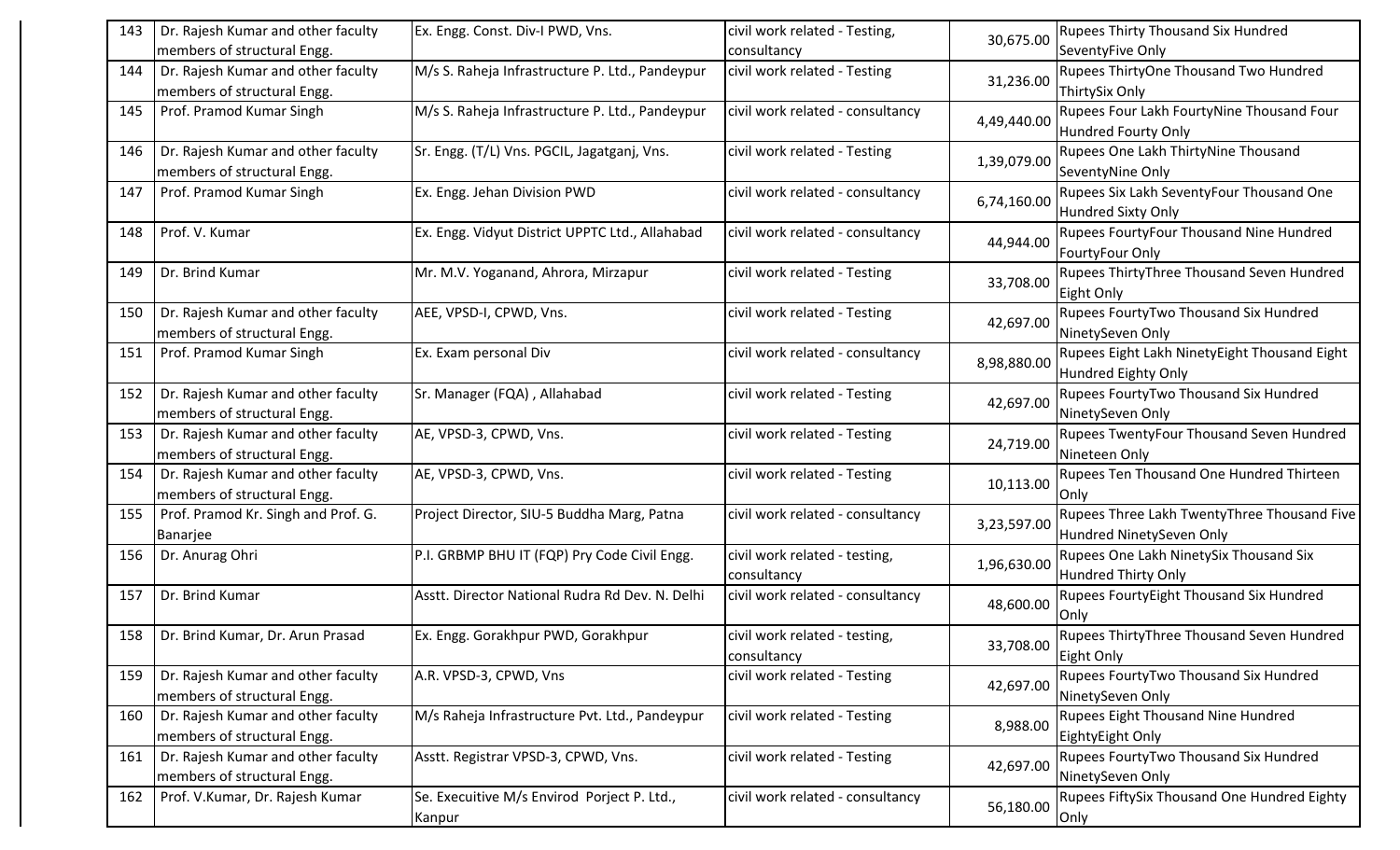| 163 | Dr. Rajesh Kumar and other faculty<br>members of structural Engg. | Project Manager, Megh Expp, Hyderabad                         | civil work related - Testing                 | 2,48,316.00 | <b>Rupees Two Lakh FourtyEight Thousand Three</b><br>Hundred Sixteen Only |
|-----|-------------------------------------------------------------------|---------------------------------------------------------------|----------------------------------------------|-------------|---------------------------------------------------------------------------|
| 164 | Dr. K.K. Pandey                                                   | Ex. Engg. UP Jal Nigam, Durgakund, Vns.                       | civil work related - Testing                 | 26,292.00   | Rupees TwentySix Thousand Two Hundred<br>NinetyTwo Only                   |
| 165 | Prof. V.Kumar, Dr. Rajesh Kumar, Prof.<br>Pramod Kumar Singh      | Project Manager M/s Navyng Engg. Civil Patna                  | civil work related - consultancy             | 78,652.00   | Rupees SeventyEight Thousand Six Hundred<br>FiftyTwo Only                 |
| 166 | Dr. Arun Prasad                                                   | AEE, UPSD-2, CPWD, Vns.                                       | civil work related - testing,<br>consultancy | 98,989.00   | Rupees NinetyEight Thousand Nine Hundred<br>EightyNine Only               |
| 167 | Dr. Rajesh Kumar and other faculty<br>members of structural Engg. | AEE, VPSD-2, CPWD, BHU, Varanasi                              | civil work related - Testing                 | 47,191.00   | Rupees FourtySeven Thousand One Hundred<br>NinetyOne Only                 |
| 168 | Prof. Pramod Kumar Singh                                          | Ex. Engg. CD UP Jal Nigam, Durgakund, Vns.                    | civil work related - consultancy             | 56,180.00   | Rupees FiftySix Thousand One Hundred Eighty<br><b>Only</b>                |
| 169 | Prof. Rajesh Kumar                                                | M/s Rites Ltd. TTS Type-II 46, NTPC Vindhyachal,<br>Singrauli | civil work related - Testing,<br>consultancy | 98,428.00   | Rupees NinetyEight Thousand Four Hundred<br><b>TwentyEight Only</b>       |
| 170 | Dr. Rajesh Kumar and other faculty<br>members of structural Engg. | M/s Raheja infrastructure P. Ltd., Vns.                       | civil work related - Testing                 | 27,865.00   | <b>Rupees TwentySeven Thousand Eight Hundred</b><br><b>SixtyFive Only</b> |
| 171 | Dr. Rajesh Kumar and other faculty<br>members of structural Engg. | Ex. Engg. EC. Rly, Hazepur                                    | civil work related - Testing                 | 42,697.00   | Rupees FourtyTwo Thousand Six Hundred<br>NinetySeven Only                 |
| 172 | Prof. Pramod Kumar Singh                                          | M/s S.K. Khurana, Singra Nagar, LKO                           | civil work related - consultancy             | 20,000.00   | Rupees Twenty Thousand Only                                               |
| 173 | Dr. Rajesh Kumar and other faculty<br>members of structural Engg. | Asstt. Civil Engg. Railway, Renukoot                          | civil work related - Testing                 | 20,225.00   | <b>Rupees Twenty Thousand Two Hundred</b><br><b>TwentyFive Only</b>       |
| 174 | Prof. V.Kumar, Dr. Rajesh Kumar                                   | General Manager UPRNN Ltd., Itawah                            | civil work related - consultancy             | 50,562.00   | Rupees Fifty Thousand Five Hundred SixtyTwo<br><b>Only</b>                |
| 175 | Dr. Rajesh Kumar and other faculty<br>members of structural Engg. | Asstt. Engg., 5th Barisagar canal const. Div-5,<br>Mirzapur   | civil work related - Testing                 | 42,697.00   | Rupees FourtyTwo Thousand Six Hundred<br>NinetySeven Only                 |
| 176 | Dr. Rajesh Kumar and other faculty<br>members of structural Engg. | Gen. Manager (p), Sonebhadra                                  | civil work related - Testing                 | 24,719.00   | Rupees TwentyFour Thousand Seven Hundred<br>Nineteen Only                 |
| 177 | Dr. Rajesh Kumar and other faculty<br>members of structural Engg. | Upper Project Manager UPRNN Ltd., LKO                         | civil work related - Testing                 | 78,090.00   | Rupees SeventyEight Thousand Ninety Only                                  |
| 178 | Dr. Rajesh Kumar and other faculty<br>members of structural Engg. | Mr. Subodh Chandra Project Manager RITES LKO                  | civil work related - Testing                 | 12,360.00   | Rupees Twelve Thousand Three Hundred Sixty<br>Only                        |
| 179 | Dr. Rajesh Kumar and other faculty<br>members of structural Engg. | M/s S.S. Supplies Kakarnlatta, Vns.                           | civil work related - Testing                 | 11,236.00   | <b>Rupees Eleven Thousand Two Hundred</b><br>ThirtySix Only               |
| 180 | Dr. Rajesh Kumar and other faculty<br>members of structural Engg. | Sr. Engineer (T/L) PGCIL, Vns.                                | civil work related - Testing,<br>consultancy | 44,495.00   | Rupees FourtyFour Thousand Four Hundred<br>NinetyFive Only                |
| 181 | Dr. Rajesh Kumar and other faculty<br>members of structural Engg. | Ex. Engg. Irrigantion const Div. canal, Vns.                  | civil work related - Testing                 | 8,998.00    | Rupees Eight Thousand Nine Hundred<br>NinetyEight Only                    |
| 182 | Dr. Rajesh Kumar and other faculty<br>members of structural Engg. | Ex. Engg., CD-1, PWD, Vns.                                    | civil work related - Testing                 | 6,742.00    | Rupees Six Thousand Seven Hundred<br>FourtyTwo Only                       |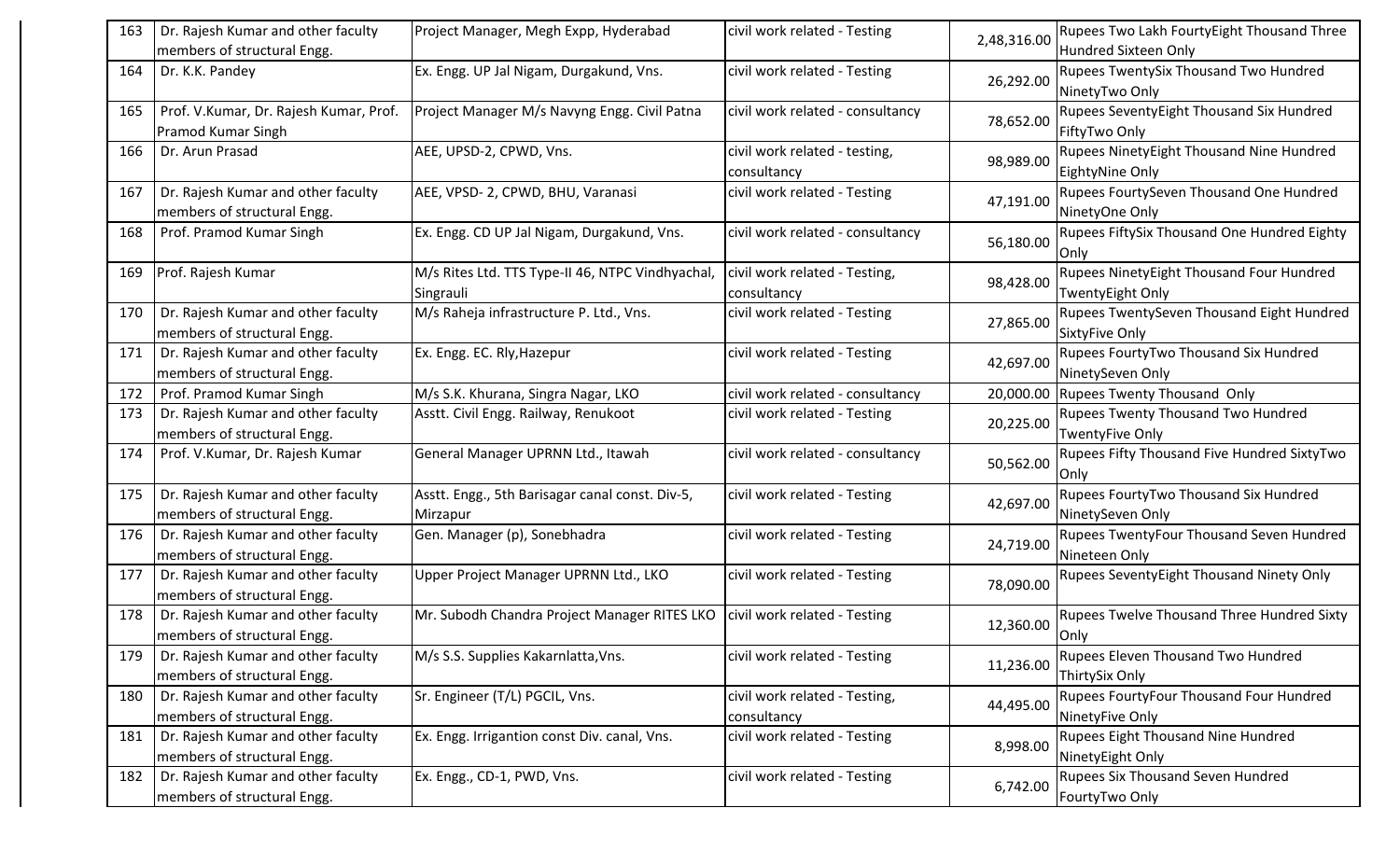| 183 | Prof. Pramod Kumar Singh                                                              | Ex. Engg., Construction Div-PWD, Uttarkhand                                      | civil work related - consultancy             | 89,888.00   | <b>Rupees EightyNine Thousand Eight Hundred</b><br>EightyEight Only   |
|-----|---------------------------------------------------------------------------------------|----------------------------------------------------------------------------------|----------------------------------------------|-------------|-----------------------------------------------------------------------|
| 184 | Dr. Rajesh Kumar and other faculty<br>members of structural Engg.                     | EE, Vidyut, Allahabad                                                            | civil work related - Testing                 | 21,348.00   | Rupees TwentyOne Thousand Three Hundred<br>FourtyEight Only           |
| 185 | Prof. G. Banarjee                                                                     | Gen. Manager M/s Garman India Ltd., Siddhi                                       | civil work related - consultancy,<br>testing | 2,157.00    | Rupees Two Thousand One Hundred FiftySeven<br>Only                    |
| 186 | Prof. Pramod Kumar Singh                                                              | M/s FRC Engineering & Planing Conslutancy, Vns. civil work related - consultancy |                                              | 1,00,000.00 | Rupees One Lakh Only                                                  |
| 187 | Prof. Pramod Kumar Singh                                                              | M/s Charu Engg. Consultant, N. Delhi                                             | civil work related - consultancy             | 56,180.00   | Rupees FiftySix Thousand One Hundred Eighty<br>Only                   |
| 188 | Dr. Brind Kumar                                                                       | Ex. Engg. Const Division PWD, Balia                                              | civil work related - consultancy,<br>testing | 5,34,834.00 | Rupees Five Lakh ThirtyFour Thousand Eight<br>Hundred ThirtyFour Only |
| 189 | Prof. V.Kumar, Dr. Rajesh Kumar                                                       | Unit Incharge UPRNN Ltd., LKO                                                    | civil work related - consultancy,<br>testing | 1,10,675.00 | Rupees One Lakh Ten Thousand Six Hundred<br>SeventyFive Only          |
| 190 | Prof. V.Kumar                                                                         | Project Manager Noida                                                            | civil work related - consultancy,<br>testing | 2,27,529.00 | Rupees Two Lakh TwentySeven Thousand Five<br>Hundred TwentyNine Only  |
| 191 | Dr. Rajesh Kumar and other faculty<br>members of structural Engg.                     | Project Manager UPRNN Ltd., Azamgarh                                             | civil work related - Testing                 | 75,056.00   | Rupees SeventyFive Thousand FiftySix Only                             |
| 192 | Dr. Rajesh Kumar and other faculty<br>members of structural Engg.                     | Upper Project Manager UPRNN Ltd., LkO                                            | civil work related - Testing                 | 1,43,821.00 | Rupees One Lakh FourtyThree Thousand Eight<br>Hundred TwentyOne Only  |
| 193 | Prof. V.Kumar, Dr. Rajesh Kumar                                                       | Project Manager, Azamgarh                                                        | civil work related - consultancy             | 95,506.00   | Rupees NinetyFive Thousand Five Hundred Six<br>Only                   |
| 194 | Prof. V.Kumar, Dr. Rajesh Kumar                                                       | Ex. Engg. Const Div. PWD                                                         | civil work related - consultancy             | 84,270.00   | Rupees EightyFour Thousand Two Hundred<br><b>Seventy Only</b>         |
| 195 | Dr. Rajesh Kumar and other faculty<br>members of structural Engg.                     | Project Manager Rites Ltd., NTPC, Singrauli                                      | civil work related - Testing                 | 87,641.00   | Rupees EightySeven Thousand Six Hundred<br>FourtyOne Only             |
| 196 | Dr. Brind Kumar                                                                       | Ex. Engg. Prosanla Div, Mau                                                      | civil work related - consultancy             | 2,52,040.00 | Rupees Two Lakh FiftyTwo Thousand Fourty<br>Only                      |
| 197 | Dr. Rajesh Kumar and other faculty<br>members of structural Engg.                     | AGM (FQA) NTPC Vindhyachal, Singrauli                                            | civil work related - Testing,<br>consultancy | 59,102.00   | Rupees FiftyNine Thousand One Hundred Two<br>Only                     |
| 198 | Prof. V.Kumar, Dr. Rajesh Kumar                                                       | Addl. Project Manager UPRNN Ltd. Mirzapur                                        | civil work related - consultancy             | 78,652.00   | Rupees SeventyEight Thousand Six Hundred<br>FiftyTwo Only             |
| 199 | Prof. Pramod Kumar Singh                                                              | Ex. Engg. Const. Div. PWD, Chandauli                                             | civil work related - consultancy             | 6,74,160.00 | Rupees Six Lakh SeventyFour Thousand One<br>Hundred Sixty Only        |
| 200 | Dr. Rajesh Kumar and other faculty<br>members of structural Engg., Dr. Arun<br>Prasad | Sr. Manager (Civil)TTPS, Siddhanath                                              | civil work related - Testing,<br>consultancy |             | Rupees Thirteen Thousand Four Hundred<br>13,484.00 EightyFour Only    |
| 201 | Dr. Rajesh Kumar and other faculty<br>members of structural Engg., Dr. Brind<br>Kumar | AE, VPSD-3, CPWD, Vns.                                                           | civil work related - Testing,<br>consultancy |             | Rupees Fourteen Thousand Two Hundred<br>14,254.00 FiftyFour Only      |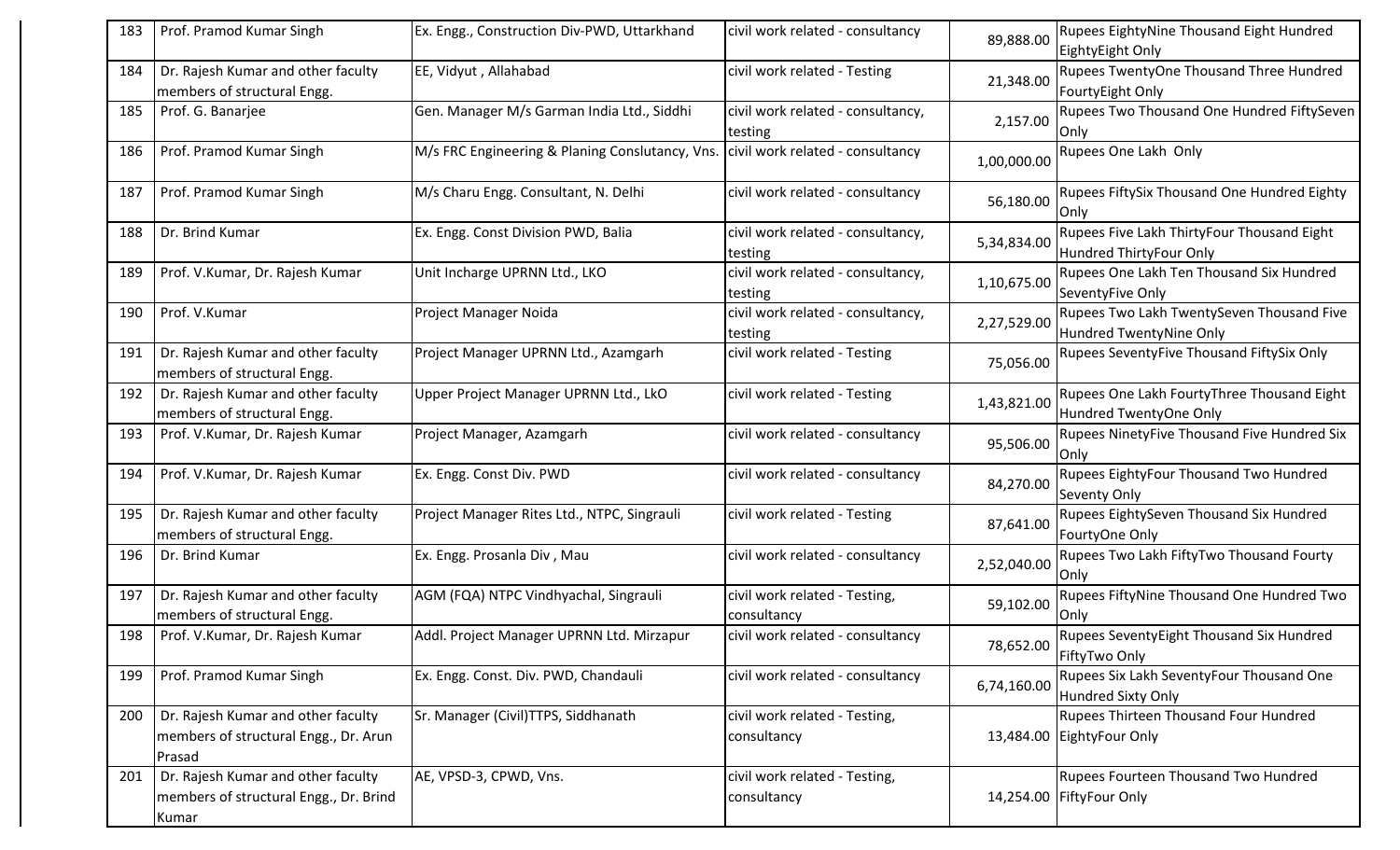| 202 | Dr. Rajesh Kumar and other faculty<br>members of structural Engg.                     | Project Manager Hyderabad                            | civil work related - Testing                 | 13,033.00   | <b>Rupees Thirteen Thousand ThirtyThree Only</b>                     |
|-----|---------------------------------------------------------------------------------------|------------------------------------------------------|----------------------------------------------|-------------|----------------------------------------------------------------------|
| 203 | Dr. Brind Kumar                                                                       | Mr. S.K. Rai (FQA) NTPC                              | civil work related - Testing                 | 25,843.00   | Rupees TwentyFive Thousand Eight Hundred<br>FourtyThree Only         |
| 204 | Prof. V.Kumar, Dr. Rajesh Kumar                                                       | Ex. Engg. Const. Div. UP jal Nigam, Sonebhadra       | civil work related - consultancy             | 1,96,630.00 | Rupees One Lakh NinetySix Thousand Six<br>Hundred Thirty Only        |
| 205 | Prof. V.Kumar, Dr. Rajesh Kumar                                                       | Project Manager Unit-38, UP Jal Nigam,<br>Sonebhadra | civil work related - consultancy             | 61,798.00   | Rupees SixtyOne Thousand Seven Hundred<br>NinetyEight Only           |
| 206 | Prof. V.Kumar, Dr. Rajesh Kumar                                                       | M/s Rankey Infrastructure Ltd., Allahabad            | civil work related - consultancy             | 27,500.00   | Rupees TwentySeven Thousand Five Hundred<br>Only                     |
| 207 | Prof. Pramod Kumar Singh                                                              | ER. D.:. Adhikari Ext. N. Delhi                      | civil work related - consultancy             | 56,180.00   | Rupees FiftySix Thousand One Hundred Eighty<br>Only                  |
| 208 | Dr. Rajesh Kumar and other faculty<br>members of structural Engg.                     | Project Managaer UPSBC Ltd. BCU, Jaipur              | civil work related - Testing                 | 2,248.00    | Rupees Two Thousand Two Hundred<br>FourtyEight Only                  |
| 209 | Dr. Rajesh Kumar and other faculty<br>members of structural Engg.                     | Unit Incharge UPRNN Ltd., LKO                        | civil work related - Testing                 | 76,967.00   | Rupees SeventySix Thousand Nine Hundred<br>SixtySeven Only           |
| 210 | Prof. Pramod Kumar Singh                                                              | Ex. Engg. Construction Div. PWD, Azamgarh            | civil work related - consultancy             | 7,19,104.00 | Rupees Seven Lakh Nineteen Thousand One<br>Hundred Four Only         |
| 211 | Dr. Brind Kumar                                                                       | Project Manaager UPRNN Ltd. Azamgarh                 | civil work related - Testing,<br>consultancy | 7,26,647.00 | Rupees Seven Lakh TwentySix Thousand Six<br>Hundred FourtySeven Only |
| 212 | Prof. Pramod Kumar Singh                                                              | Ex.Engg., Div                                        | civil work related - consultancy             | 2,86,090.00 | Rupees Two Lakh EightySix Thousand Ninety<br>Only                    |
| 213 | Dr. Rajesh Kumar and other faculty<br>members of structural Engg.                     | Asstt. Egg. VPSD, CPWD                               | civil work related - Testing                 | 42,697.00   | Rupees FourtyTwo Thousand Six Hundred<br>NinetySeven Only            |
| 214 | Dr. Rajesh Kumar and other faculty<br>members of structural Engg., Dr. Brind<br>Kumar | Ex. Engg., Canal Const. Div, Mirzapur                | civil work related - Testing,<br>consultancy |             | Rupees SixtyThree Thousand Three Hundred<br>63,370.00 Seventy Only   |
| 215 | Dr. Rajesh Kumar                                                                      | Onkareshwar Colonise pvt. Mahmoorganj                | civil work related - consultancy             | 56,180.00   | Rupees FiftySix Thousand One Hundred Eighty<br>lOnly                 |
| 216 | Dr. K.K. Pandey                                                                       | G.M.Gpp Unit UP Jal Nigam                            | civil work related - consultancy             | 33,708.00   | Rupees ThirtyThree Thousand Seven Hundred<br>Eight Only              |
| 217 | Dr. K.K. Pandey                                                                       | Project Manager M/s Megha Engg. & Infra, Vns.        | civil work related - consultancy             | 22,472.00   | Rupees TwentyTwo Thousand Four Hundred<br>SeventyTwo Only            |
| 218 | Dr. Rajesh Kumar and other faculty<br>members of structural Engg.                     | <b>GM Technical Services, Vns.</b>                   | civil work related - Testing                 | 4,044.00    | Rupees Four Thousand FourtyFour Only                                 |
| 219 | Dr. Arun Prasad                                                                       | GM Meja Tharmal Power Plant, Allahabad               | civil work relatad - consultancy,<br>testing | 25,393.00   | Rupees TwentyFive Thousand Three Hundred<br>NinetyThree Only         |
| 220 | Dr. Rajesh Kumar and other faculty<br>members of structural Engg.                     | Site Engg. E&P (North) BPCL, Mughalsarai             | civil work related - Testing                 | 18,539.00   | Rupees Eighteen Thousand Five Hundred<br>ThirtyNine Only             |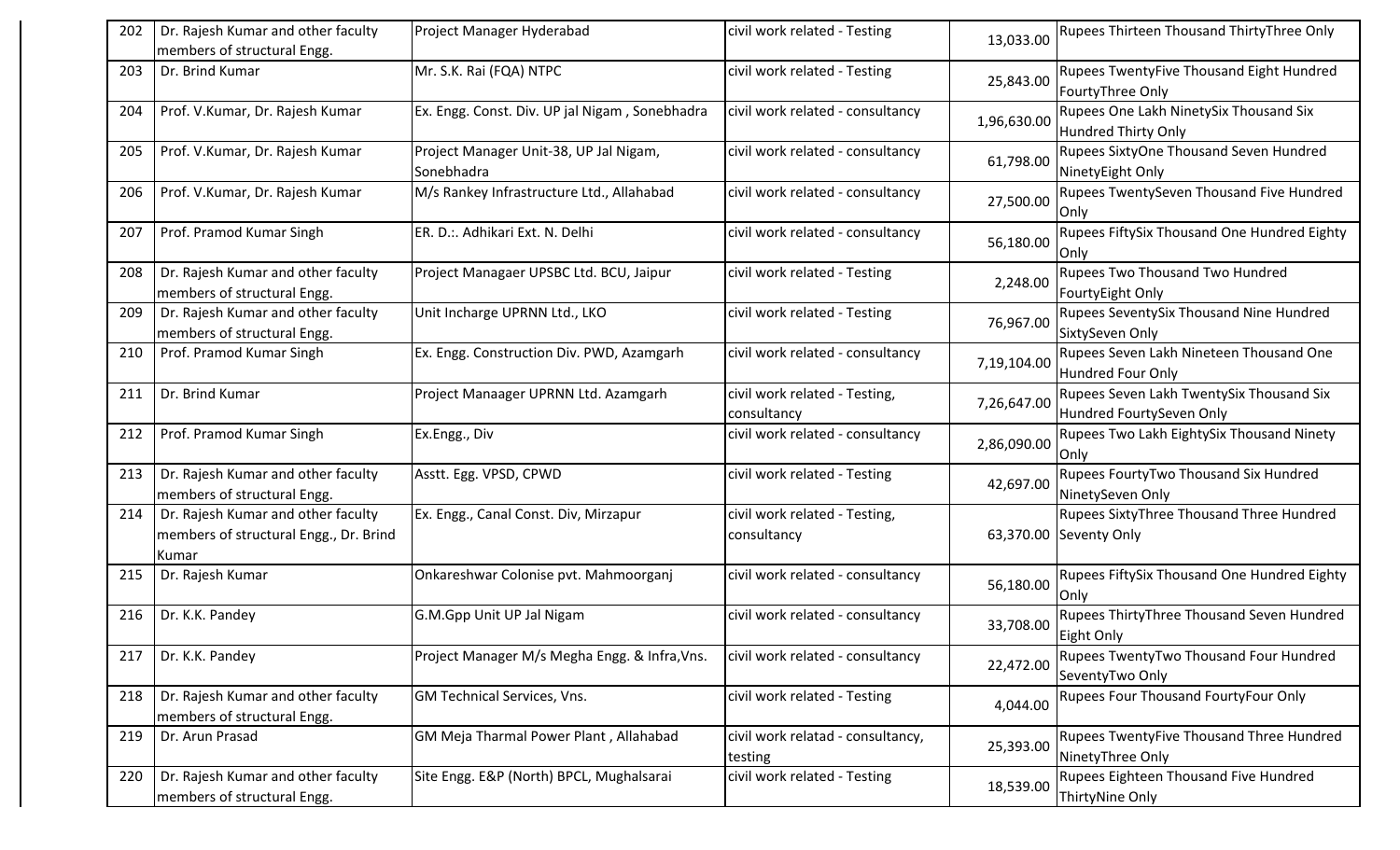| 221 | Dr. K.K. Pandey                                                   | Project Manager, UPRNN Ltd., Azamgarh       | civil work related - consultancy             | 84,270.00   | <b>Rupees EightyFour Thousand Two Hundred</b><br>Seventy Only    |
|-----|-------------------------------------------------------------------|---------------------------------------------|----------------------------------------------|-------------|------------------------------------------------------------------|
| 222 | Prof. V.Kumar                                                     | AGM (Project) Hindalco, Renukoot            | civil work related - consultancy             | 80,899.00   | Rupees Eighty Thousand Eight Hundred<br>NinetyNine Only          |
| 223 | Dr. Rajesh Kumar and other faculty<br>members of structural Engg. | Unit Incharge UPRNN Ltd., LKO               | civil work related - Testing                 | 62,360.00   | Rupees SixtyTwo Thousand Three Hundred<br><b>Sixty Only</b>      |
| 224 | Dr. Brind Kumar                                                   | Project Head, Isolux kamur                  | civil work relatad - consultancy,<br>testing | 24,269.00   | Rupees TwentyFour Thousand Two Hundred<br>SixtyNine Only         |
| 225 | Prof. V.Kumar                                                     | Upper Project Manager UPRNN Ltd., Kamur     | civil work related - consultancy             | 50,562.00   | Rupees Fifty Thousand Five Hundred SixtyTwo<br><b>Only</b>       |
| 226 | Prof. Pramod Kumar Singh                                          | Ex. Engg. Const. Div-2, PWD, Azamgarh       | civil work related - consultancy             | 56,180.00   | Rupees FiftySix Thousand One Hundred Eighty<br>lOnly             |
| 227 | Dr. Rajesh Kumar and other faculty<br>members of structural Engg. | Sr. Manager (FQA) NTPC, Singhrauli          | civil work related - testing,<br>consultancy | 71,462.00   | Rupees SeventyOne Thousand Four Hundred<br>SixtyTwo Only         |
| 228 | Dr. Rajesh Kumar and other faculty<br>members of structural Engg. | Site Engineer, BHEL NTPC Vchar              | civil work related - testing,<br>sonsultancy | 44,495.00   | Rupees FourtyFour Thousand Four Hundred<br>NinetyFive Only       |
| 229 | Dr. Arun Prasad                                                   | Ex. Engg. BSCC div-7, Mirzapur              | civil work related - consultancy,<br>testing | 67,416.00   | Rupees SixtySeven Thousand Four Hundred<br>Sixteen Only          |
| 230 | Prof. Pramod Kumar Singh                                          | Mr. Surinder Singh Khuranas Nagar, LKO      | civil work related - consultancy,<br>testing | 10,000.00   | Rupees Ten Thousand Only                                         |
| 231 | Dr. Rajesh Kumar and other faculty<br>members of structural Engg. | AGM (CCD-I) NTPC Ltd. Barh, Patna           | civil work related - testing,<br>consultancy | 15,732.00   | Rupees Fifteen Thousand Seven Hundred<br>ThirtyTwo Only          |
| 232 | Dr. Rajesh Kumar and other faculty<br>members of structural Engg. | Asstt. Engineer, VPSD-2, CPWD, Vns.         | civil work related - testing                 | 14,607.00   | Rupees Fourteen Thousand Six Hundred Seven<br>Only               |
| 233 | Prof. G. Banarjee                                                 | Addl GM (Civil) NTPC ltd.                   | civil work related - testing,<br>consultancy | 21,574.00   | Rupees TwentyOne Thousand Five Hundred<br>SeventyFour Only       |
| 234 | Prof. Pramod Kumar Singh                                          | Ex. Engg. PWD, Vns.                         | civil work related - consultancy             | 56,180.00   | Rupees FiftySix Thousand One Hundred Eighty<br>Only              |
| 235 | Dr. Rajesh Kumar and other faculty<br>members of structural Engg. | The Chief Manager, NCL, Singrauli           | civil work related - testing                 | 2,24,720.00 | Rupees Two Lakh TwentyFour Thousand Seven<br>Hundred Twenty Only |
| 236 | Dr. Rajesh Kumar and other faculty<br>members of structural Engg. | The Chief Manager, NCL, Singrauli           | civil work related - testing                 | 44,944.00   | Rupees FourtyFour Thousand Nine Hundred<br>FourtyFour Only       |
| 237 | Dr. Arun Prasad                                                   | M/s Larson & Fibro power ltd., Vindhaynagar | civil work related - consultancy,            | 2,247.00    | <b>Rupees Two Thousand Two Hundred</b>                           |
|     |                                                                   |                                             | testing                                      |             | FourtySeven Only                                                 |
| 238 | Dr. Rajesh Kumar and other faculty<br>members of structural Engg. | M/s Technolab Engg. Ltd., NTPC singrauli    | civil work related - testing                 | 24,720.00   | Rupees TwentyFour Thousand Seven Hundred<br><b>Twenty Only</b>   |
| 239 | Dr. Rajesh Kumar and other faculty<br>members of structural Engg. | Chief Development officer, Sonebhadra       | civil work related - testing                 | 14,608.00   | Rupees Fourteen Thousand Six Hundred Eight<br>Only               |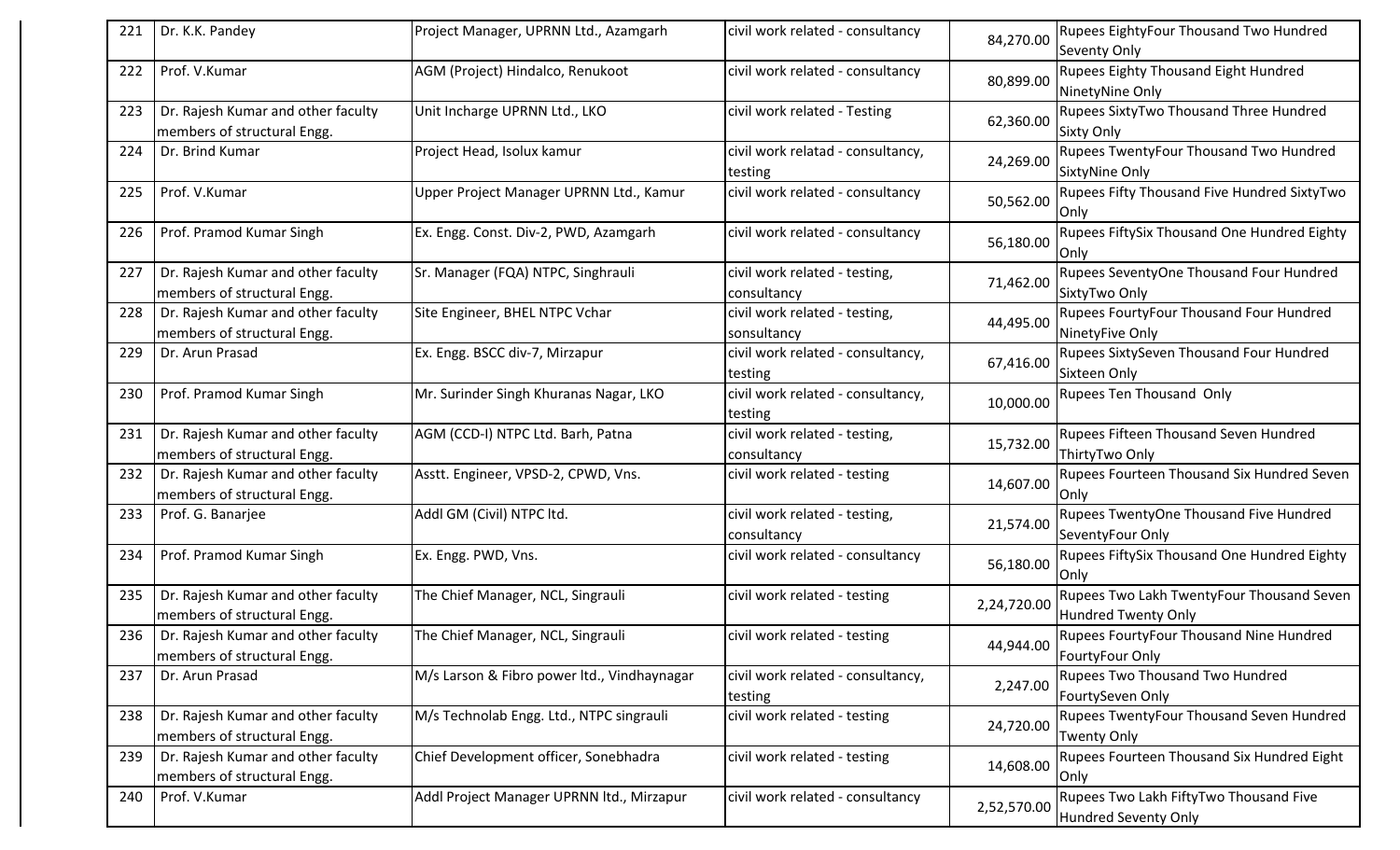| 241 | Dr. Arun Prasad                        | M/s Fibermax ltd. c/o DGM, Allahabad                          | civil work related - consultancy,            | 25,393.00   | <b>Rupees TwentyFive Thousand Three Hundred</b><br>NinetyThree Only |
|-----|----------------------------------------|---------------------------------------------------------------|----------------------------------------------|-------------|---------------------------------------------------------------------|
| 242 | Dr. Rajesh Kumar and other faculty     | DGM (FQA), M/s Meja Urja nigam p. ltd.,                       | testing<br>civil work related - consultancy, |             | Rupees FiftyFour Thousand Two Hundred                               |
|     | members of structural Engg.            | Allahabad                                                     | testing                                      | 54,267.00   | SixtySeven Only                                                     |
| 243 | Dr. Brind Kumar                        | Ex. Engg. Div-1, PWD, Vns.                                    | civil work related - consultancy,            |             | Rupees NinetyOne Thousand Twelve Only                               |
|     |                                        |                                                               | testing                                      | 91,012.00   |                                                                     |
| 244 | Dr. Rajesh Kumar and other faculty     | Upper Project Manager UPRNN Ltd., LkO                         | civil work related - testing                 |             | Rupees One Lakh SeventyNine Thousand Seven                          |
|     | members of structural Engg.            |                                                               |                                              | 1,79,776.00 | Hundred SeventySix Only                                             |
| 245 | Dr. Rajesh Kumar and other faculty     | Manager Project Integated classroom,                          | civil work related - testing                 | 28,989.00   | Rupees TwentyEight Thousand Nine Hundred                            |
|     | members of structural Engg.            | Hyderabad                                                     |                                              |             | EightyNine Only                                                     |
| 246 | Prof. Pramod Kumar Singh               | Director Geocon Infra P. Ltd., Noida                          | civil work related - consultancy             | 67,416.00   | Rupees SixtySeven Thousand Four Hundred                             |
|     |                                        |                                                               |                                              |             | Sixteen Only                                                        |
| 247 | Dr. Rajesh Kumar and other faculty     | Chief Manager, PGCIL, Patna                                   | civil work related - testing                 | 77,529.00   | Rupees SeventySeven Thousand Five Hundred                           |
|     | members of structural Engg.            |                                                               |                                              |             | <b>TwentyNine Only</b>                                              |
| 248 | Dr. Rajesh Kumar and other faculty     | Chief Manager, NCL, Singrauli                                 | civil work related - testing                 | 89,888.00   | Rupees EightyNine Thousand Eight Hundred                            |
|     | members of structural Engg.            |                                                               |                                              |             | EightyEight Only                                                    |
| 249 | Dr. Rajesh Kumar and other faculty     | Unit Incharge UPRNN Ltd., LKO                                 | civil work related - testing                 | 93,718.00   | Rupees NinetyThree Thousand Seven Hundred                           |
|     | members of structural Engg.            |                                                               |                                              |             | Eighteen Only                                                       |
| 250 | Dr. Rajesh Kumar and other faculty     | AGM (FQA) NTPC, Vindhayanagar, singrauli                      | civil work related - testing,                | 14,125.00   | Rupees Fourteen Thousand One Hundred                                |
|     | members of structural Engg.            |                                                               | consultancy                                  |             | <b>TwentyFive Only</b>                                              |
| 251 | Prof. V.Kumar                          | Unit Incharge UPRNN Ltd., LKO                                 | civil work related - consultancy             | 1,07,866.00 | Rupees One Lakh Seven Thousand Eight                                |
|     |                                        |                                                               |                                              |             | <b>Hundred SixtySix Only</b>                                        |
| 252 | Prof. V.Kumar                          | Sr. Porject Engineer Bihar, Rayya Bridge nirman,              | civil work related - consultancy             | 1,20,000.00 | Rupees One Lakh Twenty Thousand Only                                |
|     |                                        | Patna                                                         |                                              |             |                                                                     |
| 253 | Prof. V.Kumar                          | Sr. Project Engg. Bihar Bihar, Rayya Bridge                   | civil work related - consultancy             | 48,540.00   | Rupees FourtyEight Thousand Five Hundred                            |
| 254 | Prof. V.Kumar                          | nirman, Patna<br>Ex. Engg. Electricity civil trans Div. UPPTC | civil work related - consultancy             |             | <b>Fourty Only</b><br>Rupees Two Lakh ThirtyFour Thousand Eight     |
|     |                                        | Allahabad                                                     |                                              | 2,34,832.00 | Hundred ThirtyTwo Only                                              |
| 255 | Dr. Rajesh Kumar and other faculty     | Asstt. Engg. UPSD-3, CPWD, Vns.                               | civil work related - testing                 |             | Rupees FourtyTwo Thousand Six Hundred                               |
|     | members of structural Engg.            |                                                               |                                              | 42,697.00   | NinetySeven Only                                                    |
| 256 | Dr. Brind Kumar                        | Ex. Engg. Bansagar Canal, Mirzapur                            | civil work related - testing,                |             | Rupees One Lakh Seventeen Thousand Nine                             |
|     |                                        |                                                               | consultancy                                  | 1,17,978.00 | Hundred SeventyEight Only                                           |
| 257 | Dr. Rajesh Kumar and other faculty     | Manager (QA) NPGC, NSTPP, Aurangabad                          | civil work related - testing                 |             | Rupees Five Lakh SeventyFive Thousand Eight                         |
|     | members of structural Engg., Dr. Brind |                                                               |                                              |             | 5,75,845.00 Hundred FourtyFive Only                                 |
|     | Kumar                                  |                                                               |                                              |             |                                                                     |
| 258 | Dr. Brind Kumar                        | EE. (PIU), RES, SRH, bhadohi                                  | civil work related - testing,                |             | Rupees Two Lakh Eighty Thousand Nine                                |
|     |                                        |                                                               | consultancy                                  | 2,80,900.00 | Hundred Only                                                        |
| 259 | Prof. V.Kumar                          | Ex. Engineer UPPTC Ltd., Gorakhpur                            | civil work related - consultancy             |             | Rupees One Lakh Twelve Thousand Three                               |
|     |                                        |                                                               |                                              | 1,12,360.00 | <b>Hundred Sixty Only</b>                                           |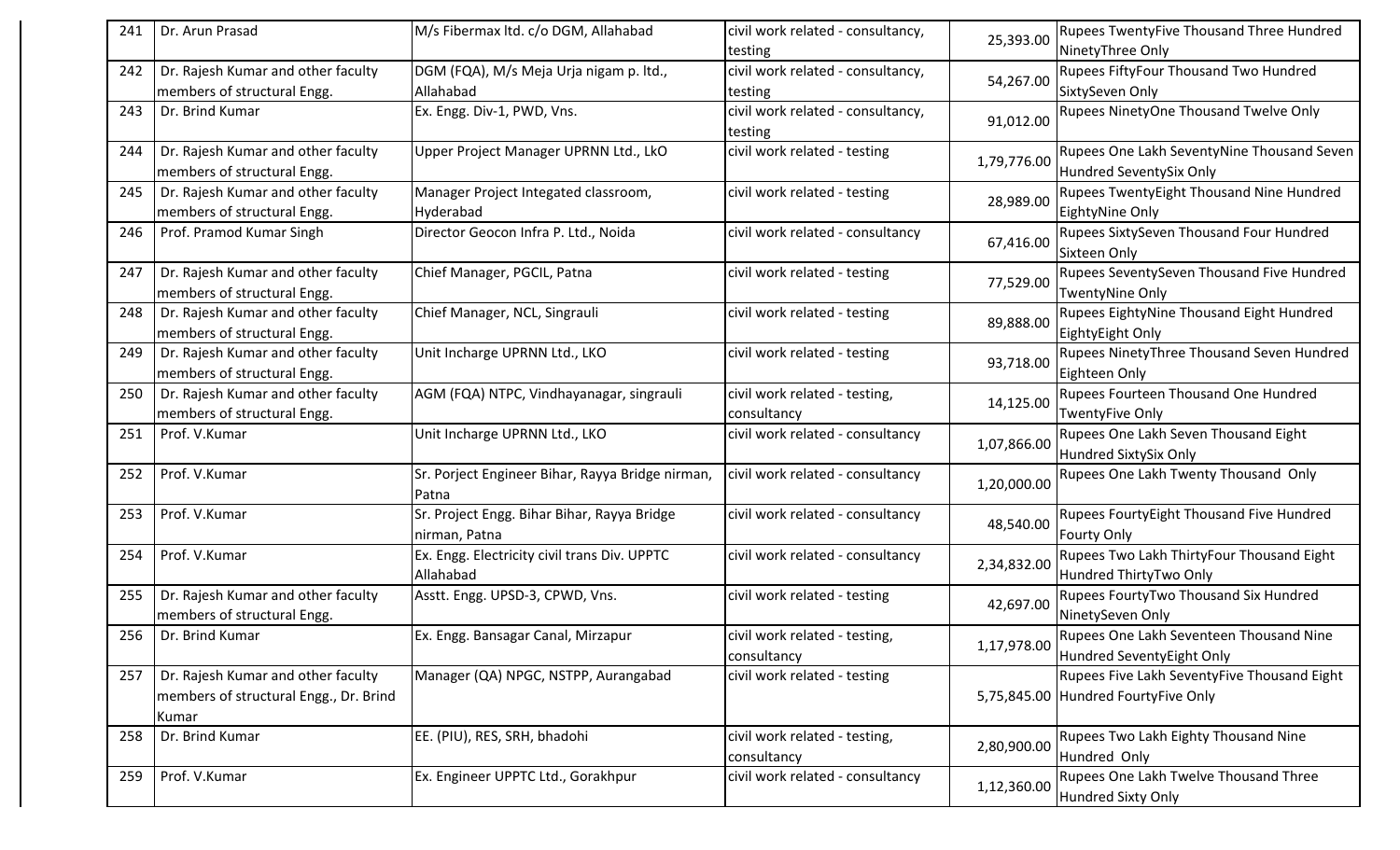| 260 | Dr. Brind Kumar                                                   | Dr. Suraj Prakash G.M (t) project Director NHAI                     | civil work related - testing,                | 2,45,731.00 | Rupees Two Lakh FourtyFive Thousand Seven                           |
|-----|-------------------------------------------------------------------|---------------------------------------------------------------------|----------------------------------------------|-------------|---------------------------------------------------------------------|
|     |                                                                   | Vns.                                                                | consultancy                                  |             | Hundred ThirtyOne Only                                              |
| 261 | Dr. Brind Kumar                                                   | Project Manager UPSBC Ltd., Harbanspur,<br>Azamgrh                  | civil work related - testing,<br>consultancy | 56,180.00   | Rupees FiftySix Thousand One Hundred Eighty<br>Only                 |
| 262 | Dr. Rajesh Kumar and other faculty<br>members of structural Engg. | M/s Navyuges Janhavi Tall Bridge Pvt-ltd.<br>Bhaktipur              | civil work related - testing                 | 22,472.00   | Rupees TwentyTwo Thousand Four Hundred<br>SeventyTwo Only           |
| 263 | Dr. Brind Kumar                                                   | GM (T) Project Director NHAI Div, Vns.                              | civil work related - testing,<br>consultancy | 1,23,596.00 | Rupees One Lakh TwentyThree Thousand Five<br>Hundred NinetySix Only |
| 264 | Dr. Brind Kumar                                                   | EE. RES, PIU-1, Jaunpur                                             | civil work related - testing,<br>consultancy | 2,24,720.00 | Rupees Two Lakh TwentyFour Thousand Seven<br>Hundred Twenty Only    |
| 265 | Prof. Pramod Kr. Singh                                            | Kamlesh Infracom pvt. Ltd., Gaziabad                                | civil work related - consultancy             | 56,180.00   | Rupees FiftySix Thousand One Hundred Eighty<br>Only                 |
| 266 | Prof. Pramod Kr. Singh                                            | M/s Technocare Indiranagar, Lucknow                                 | civil work related - consultancy             | 1,12,360.00 | Rupees One Lakh Twelve Thousand Three<br>Hundred Sixty Only         |
| 267 | Prof. Pramod Kr. Singh                                            | EE. COPWD Marchandra nagar, TG-249175                               | civil work related - consultancy             |             | 5,00,000.00 Rupees Five Lakh Only                                   |
| 268 | Dr. Arun Prasad                                                   | M/s K.N International ltd., Sr. Manager NTPC,<br>Singrauli          | civil work related - testing,<br>consultancy | 26,966.00   | Rupees TwentySix Thousand Nine Hundred<br>SixtySix Only             |
| 269 | Dr. Brind Kumar                                                   | EE., CO (PP) PWD, Mirzapur                                          | civil work related - testing,<br>consultancy | 56,180.00   | <b>Rupees FiftySix Thousand One Hundred Eighty</b><br><b>Only</b>   |
| 270 | Prof. Pramod Kr. Singh                                            | EE, CO UP jal Nigam Durgakund, Varanasi                             | civil work related - consultancy             | 44,944.00   | Rupees FourtyFour Thousand Nine Hundred<br>FourtyFour Only          |
| 271 | Prof. Pramod Kr. Singh                                            | Project Manager L & T Ltd. Mohan Garden Delhi                       | civil work related - consultancy             | 1,12,360.00 | Rupees One Lakh Twelve Thousand Three<br>Hundred Sixty Only         |
| 272 | Prof. V.Kumar                                                     | Structural Engineer M/s ATS Structural<br>consultant, LKO           | civil work related - consultancy             | 67,416.00   | Rupees SixtySeven Thousand Four Hundred<br>Sixteen Only             |
| 273 | Dr. Arun Prasad                                                   | M/s IVRCL ltd. Manager (FQA) Mirja thermal<br>power plant, Allhabad | civil work related - testing,<br>consultancy | 26,517.00   | <b>Rupees TwentySix Thousand Five Hundred</b><br>Seventeen Only     |
| 274 | Dr. Rajesh Kumar and other faculty<br>members of structural Engg. | Sr. Engineer, PGCIL, Jagatganj, Varnasi                             | civil work related - testing                 | 4,16,856.00 | Rupees Four Lakh Sixteen Thousand Eight<br>Hundred FiftySix Only    |
| 275 | Dr. Brind Kumar                                                   | GM (T) Project Director NHAI, PIU, Varanasi                         | civil work related - testing,<br>consultancy | 73,158.00   | Rupees SeventyThree Thousand One Hundred<br>FiftyEight Only         |
| 276 | Prof. V.Kumar                                                     | GM (Comm) M/s Planner India pvt.<br>Ltd.Hathuamarket, vns           | civil work related - consultancy             | 78,652.00   | Rupees SeventyEight Thousand Six Hundred<br>FiftyTwo Only           |
| 277 | Dr. Rajesh Kumar and other faculty<br>members of structural Engg. | Chief Engineer Const. Hajipur                                       | civil work related - testing                 | 37,074.00   | Rupees ThirtySeven Thousand SeventyFour<br>Only                     |
| 278 | Dr. Rajesh Kumar and other faculty<br>members of structural Engg. | Porject Manager GPCU, Up Jal nigam, Allahabad                       | civil work related - testing                 | 23,596.00   | Rupees TwentyThree Thousand Five Hundred<br>NinetySix Only          |
| 279 | Dr. Arun Prasad                                                   | Dy. CPM/ Engg. Lanka, Vns.                                          | civil work related - testing,<br>consultancy | 36,517.00   | Rupees ThirtySix Thousand Five Hundred<br>Seventeen Only            |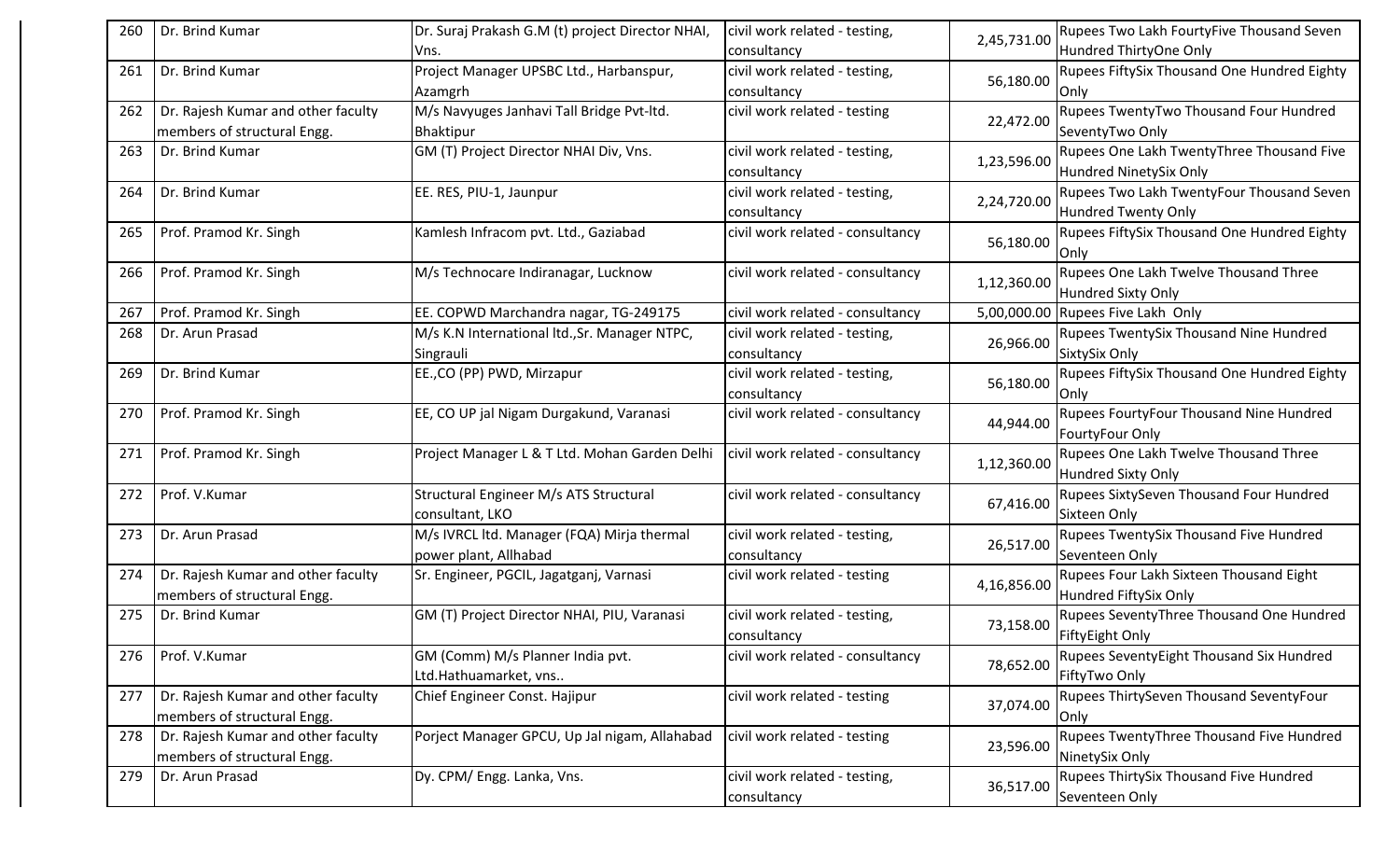| 280 | Prof. V.Kumar, Dr. Rajesh Kumar, Dr.                              | Deposit vide K. No. U-23430                                                     | civil work related - consultancy  | 3,14,608.00    | Rupees Three Lakh Fourteen Thousand Six             |
|-----|-------------------------------------------------------------------|---------------------------------------------------------------------------------|-----------------------------------|----------------|-----------------------------------------------------|
|     | P.R. Maiti                                                        |                                                                                 |                                   |                | Hundred Eight Only                                  |
| 281 | Dr. Rajesh Kumar and other faculty<br>members of structural Engg. | M/s Hemganga plotex p. ltd., Ramnagar                                           | civil work related - testing      | 12,360.00      | Rupees Twelve Thousand Three Hundred Sixty<br>Only  |
| 282 | Dr. Rajesh Kumar and other faculty                                | Unit Incharge, UPRNN ltd. U.P. Technical, LKO                                   | civil work related - testing,     |                | Rupees Seventeen Thousand Four Hundred              |
|     | members of structural Engg.                                       |                                                                                 | consultancy                       | 17,416.00      | Sixteen Only                                        |
| 283 | Dr. Rajesh Kumar and other faculty                                | EE-I UWD, BHU, Vns.                                                             | civil work related - testing,     |                | <b>Rupees Fifteen Thousand Seven Hundred Thirty</b> |
|     | members of structural Engg., Dr. Arun                             |                                                                                 | consultancy                       | 15,730.00 Only |                                                     |
|     | Prasad                                                            |                                                                                 |                                   |                |                                                     |
| 284 | Dr. Rajesh Kumar and other faculty                                | Manager Vichal PGCI Itd., Vindhanagar, Singrauli   civil work related - testing |                                   |                | Rupees TwentySix Thousand Nine Hundred              |
|     | members of structural Engg.                                       |                                                                                 |                                   | 26,967.00      | SixtySeven Only                                     |
| 285 | Dr. Rajesh Kumar and other faculty                                | Manager Vichal PGCI Itd., Vindhanagar, Singrauli   civil work related - testing |                                   |                | Rupees Nineteen Thousand One Hundred One            |
|     | members of structural Engg.                                       |                                                                                 |                                   | 19,101.00      | Only                                                |
| 286 | Dr. Rajesh Kumar and other faculty                                | Manager project M/s Integrated cleanroom tech. civil work related - testing     |                                   |                | Rupees Five Thousand Six Hundred Eighteen           |
|     | members of structural Engg.                                       | lltd.                                                                           |                                   | 5,618.00       | Onlv                                                |
| 287 | Dr. Rajesh Kumar and other faculty                                | Director RLJ Const. p. ltd. Chunar, Mirzapur                                    | civil work related - testing,     |                | Rupees Sixty Thousand Seven Hundred                 |
|     | members of structural Engg.                                       |                                                                                 | consultancy                       | 60,787.00      | EightySeven Only                                    |
| 288 | Dr. Rajesh Kumar and other faculty                                | Project Engg., Azamgarh                                                         | civil work related - testing,     |                | Rupees Seventeen Thousand Four Hundred              |
|     | members of structural Engg.                                       |                                                                                 | consultancy                       | 17,416.00      | Sixteen Only                                        |
| 289 | Prof. V.Kumar                                                     | Upper project Manger, UPRNN ltd., LKO                                           | civil work related - consultancy, |                | Rupees Two Lakh EightyThree Thousand One            |
|     |                                                                   |                                                                                 | testing                           | 2,83,147.00    | Hundred FourtySeven Only                            |
| 290 | Prof. V.Kumar                                                     | Ex. Engg. Lift Irrigation const. Dvi., Sirga                                    | civil work related - consultancy  |                | Rupees One Lakh Twelve Thousand Three               |
|     |                                                                   |                                                                                 |                                   | 1,12,360.00    | Hundred Sixty Only                                  |
| 291 | Prof. V.Kumar                                                     | Ex.Engg., electricity civil UPPTC, DIW, Vns.                                    | civil work related - consultancy  |                | Rupees One Lakh Fourty Thousand Four                |
|     |                                                                   |                                                                                 |                                   | 1,40,450.00    | Hundred Fifty Only                                  |
| 292 | Dr. Rajesh Kumar and other faculty                                | AE., VPSD-3, CPWD, Vns.                                                         | civil work related - consultancy  |                | Rupees FourtyTwo Thousand Six Hundred               |
|     | members of structural Engg.                                       |                                                                                 |                                   | 42,697.00      | NinetySeven Only                                    |
| 293 | Dr. Rajesh Kumar and other faculty                                | The Engg. Pllaning const. N. Delhi                                              | civil work related - testing,     |                | Rupees One Lakh FourtyOne Thousand Three            |
|     | members of structural Engg.                                       |                                                                                 | consultancy                       | 1,41,348.00    | Hundred FourtyEight Only                            |
| 294 | Dr. Rajesh Kumar and other faculty                                | Chief Manager (Civil) NCL HQ, Sigrauli                                          | civil work related - testing      |                | Rupees TwentyTwo Thousand Four Hundred              |
|     | members of structural Engg.                                       |                                                                                 |                                   | 22,472.00      | SeventyTwo Only                                     |
| 295 | Dr. Arun Prasad                                                   | M/s Thermax Ltd., C/o DGM (FQA), Allahabad                                      | civil work related - consultancy, |                | Rupees ThirtyTwo Thousand Six Hundred               |
|     |                                                                   |                                                                                 | testing                           | 32,697.00      | NinetySeven Only                                    |
| 296 | Dr. Brind Kumar                                                   | Project officer Authority                                                       | civil work related - consultancy  |                | Rupees SixtySeven Thousand Four Hundred             |
|     |                                                                   |                                                                                 |                                   | 67,416.00      | Sixteen Only                                        |
| 297 | Prof. V.Kumar                                                     | M/s Multitech engg. & Indira Nagar, LKO                                         |                                   |                | Rupees ThirtyNine Thousand Three Hundred            |
|     |                                                                   |                                                                                 |                                   | 39,326.00      | <b>TwentySix Only</b>                               |
| 298 | Prof. V.Kumar, Dr. Rajesh Kumar and                               | Unit Incharge Unit 21-A UPRNN Ltd., Buttle, LkO                                 | civil work related - consultancy, |                | Rupees Two Lakh Fifty Thousand Five Hundred         |
|     | other faculty members of structural                               |                                                                                 | testing                           |                | 2,50,563.00 SixtyThree Only                         |
|     | Engg.                                                             |                                                                                 |                                   |                |                                                     |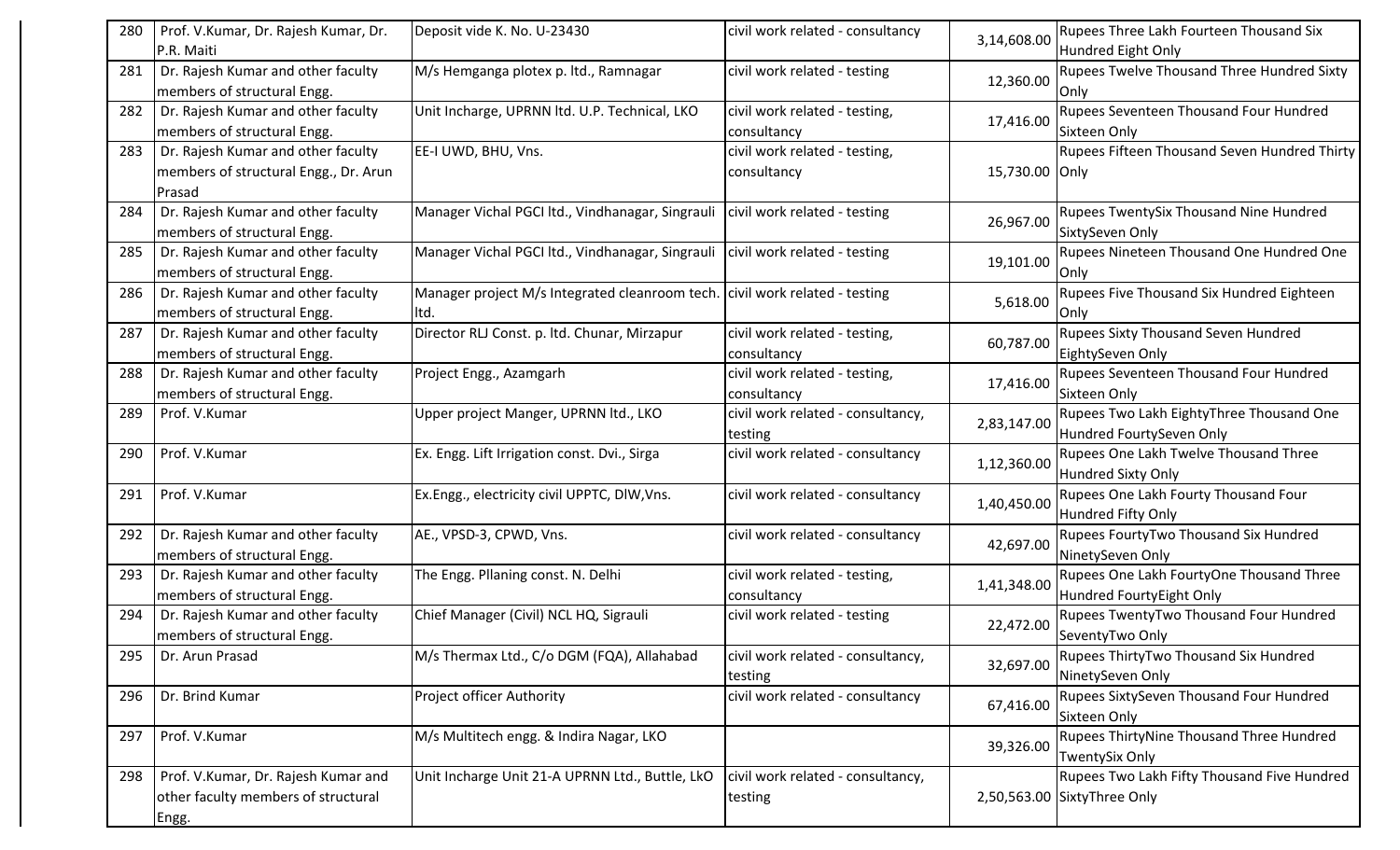| 299 | Prof. V.Kumar                                                                         | Unit Incharge PGI-I UPRNN ltd. SPGI-Complex,<br><b>LKO</b> | civil work related - consultancy             | 44,944.00   | <b>Rupees FourtyFour Thousand Nine Hundred</b><br>FourtyFour Only        |
|-----|---------------------------------------------------------------------------------------|------------------------------------------------------------|----------------------------------------------|-------------|--------------------------------------------------------------------------|
| 300 | Dr. Rajesh Kumar and other faculty<br>members of structural Engg.                     | AGM(FQA) Mega Nigam (p) ltd., Allahabad                    | civil work related - testing,<br>consultancy | 24,494.00   | <b>Rupees TwentyFour Thousand Four Hundred</b><br>NinetyFour Only        |
| 301 | Prof. V.Kumar                                                                         | Manager (p) Rankey Infrastructure p.<br>ltd., Allahabad    | civil work related - consultancy             | 26,433.00   | <b>Rupees TwentySix Thousand Four Hundred</b><br>ThirtyThree Only        |
| 302 | Prof. V.Kumar, Dr. Rajesh Kumar and<br>other faculty members of structural<br>Engg.   | AE., VPSD-2, CPWD, vns.                                    | civil work related - consultancy,<br>testing |             | <b>Rupees Seventeen Thousand Four Hundred</b><br>17,416.00 Sixteen Only  |
| 303 | Dr. Rajesh Kumar and other faculty<br>members of structural Engg., Dr. Brind<br>Kumar | Chief Manager (Civil)NCL, singrauli                        | civil work related - consultancy,<br>testing |             | <b>Rupees TwentyNine Thousand Two Hundred</b><br>29,214.00 Fourteen Only |
| 304 | Prof. V.Kumar                                                                         | Unit Incharge UPRNN Ltd., LKO                              | civil work related - consultancy             | 44,944.00   | <b>Rupees FourtyFour Thousand Nine Hundred</b><br>FourtyFour Only        |
| 305 | Prof. V.Kumar                                                                         | M/s Vinayak & Co, Gamani Bazar, Kanpur                     | civil work related - consultancy             | 22,472.00   | <b>Rupees TwentyTwo Thousand Four Hundred</b><br>SeventyTwo Only         |
| 306 | Dr. Brind Kumar                                                                       | Sr. Manager (FQA) NTPC, Singhrauli                         | civil work related - consultancy             | 17,978.00   | <b>Rupees Seventeen Thousand Nine Hundred</b><br>SeventyEight Only       |
| 307 | Dr. Rajesh Kumar and other faculty<br>members of structural Engg.                     | Project Manager (Civil) M/s M.P. Jaypee ltd.,<br>Sigrauli  | civil work related - consultancy             | 76,517.00   | Rupees SeventySix Thousand Five Hundred<br>Seventeen Only                |
| 308 | Dr. Rajesh Kumar and other faculty<br>members of structural Engg.                     | Project Head, Isolux corson India const. Kaimur            | civil work related - consultancy             | 16,180.00   | Rupees Sixteen Thousand One Hundred Eighty<br> Only                      |
| 309 | Prof. V. Kumar                                                                        | Suprientendent Engg. Nahar Nirman Mandal-2,<br>Basti       | civil work related - consultancy             | 33,708.00   | Rupees ThirtyThree Thousand Seven Hundred<br>Eight Only                  |
| 310 | Prof. R.K. & PRM                                                                      | Project Managet Raykiya Nirman Ltd., Azamgrah              | civil work related - consultancy             | 81,888.00   | Rupees EightyOne Thousand Eight Hundred<br>EightyEight Only              |
| 311 | Dr. Rajesh Kumar and other faculty<br>members of structural Engg.                     | Unit Incharge, UPRNN ltd., Vns unit-2, Vns.                | civil work related - testing                 | 1,74,158.00 | Rupees One Lakh SeventyFour Thousand One<br>Hundred FiftyEight Only      |
| 312 | Dr. Arun Prasad                                                                       | Gen. Manager (T) Project director NHAI, vns.               | civil work related - consultancy,<br>testing | 41,798.00   | Rupees FourtyOne Thousand Seven Hundred<br>NinetyEight Only              |
| 313 | Dr. Rajesh Kumar and other faculty<br>members of structural Engg.                     | Manager (p) M/s Integrated clean room tech.,<br>Hyderabad  | civil work related - testing                 | 32,259.00   | Rupees ThirtyTwo Thousand Two Hundred<br>FiftyNine Only                  |
| 314 | Dr. Rajesh Kumar and other faculty<br>members of structural Engg.                     | Asstt. Project Manger UPRNN ltd, Mirzapur                  | civil work related - testing                 | 63,916.00   | <b>Rupees SixtyThree Thousand Nine Hundred</b><br>Sixteen Only           |
| 315 | Dr. Rajesh Kumar and other faculty<br>members of structural Engg.                     | SDO GPCU, Durgakund, Vns.                                  | civil work related - testing                 | 5,056.00    | <b>Rupees Five Thousand FiftySix Only</b>                                |
| 316 | Dr. Rajesh Kumar and other faculty<br>members of structural Engg.                     | Chief Manager PGCIL, Vns.                                  | civil work related - testing                 | 25,281.00   | <b>Rupees TwentyFive Thousand Two Hundred</b><br>EightyOne Only          |
| 317 | Dr. Rajesh Kumar and other faculty<br>members of structural Engg.                     | M/s Rateja Infrastructure p. ltd., Vns.                    | civil work related - testing                 | 22,472.00   | <b>Rupees TwentyTwo Thousand Four Hundred</b><br>SeventyTwo Only         |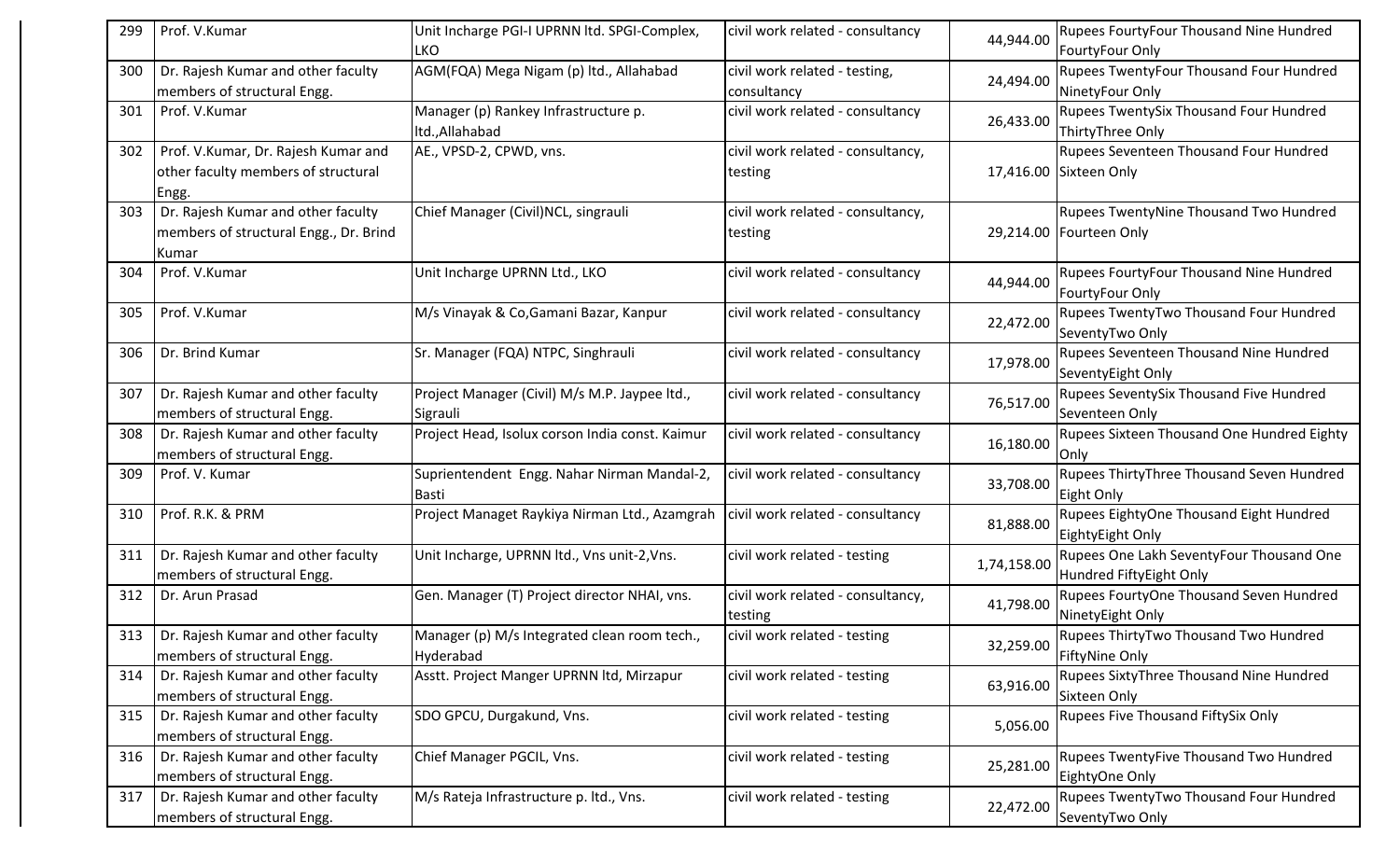| 318 | Prof. Pramod Kr. Singh                                                                | director Geocon Infrastructure p. ltd., Noida               | civil work related - consultancy             | 67,416.00   | <b>Rupees SixtySeven Thousand Four Hundred</b><br><b>Sixteen Only</b>          |
|-----|---------------------------------------------------------------------------------------|-------------------------------------------------------------|----------------------------------------------|-------------|--------------------------------------------------------------------------------|
| 319 | Prof. Pramod Kr. Singh                                                                | Ex. Engg Poorvanchal Division PWD, Chandauli                | civil work related - consultancy             | 1,68,540.00 | Rupees One Lakh SixtyEight Thousand Five<br>Hundred Fourty Only                |
| 320 | Prof. V.Kumar                                                                         | M/s Vastugram New LKO                                       | civil work related - consultancy             | 2,50,001.00 | Rupees Two Lakh Fifty Thousand One Only                                        |
| 321 | Dr. Anurag Ohri                                                                       | M/s Lalit Raj Bhansali President Share Jain<br>Bhelupur     | civil work related - testing,<br>consultancy | 22,472.00   | Rupees TwentyTwo Thousand Four Hundred<br>SeventyTwo Only                      |
| 322 | Dr. Rajesh Kumar and other faculty<br>members of structural Engg.                     | porject Manager GPCU, Up Jal nigam, Allahabad               | civil work related - testing                 | 1,91,012.00 | Rupees One Lakh NinetyOne Thousand Twelve<br> Only                             |
| 323 | Prof. V.Kumar                                                                         | Engineer (Civil) BHEL, Vns.                                 | civil work related - consultancy             | 2,58,428.00 | Rupees Two Lakh FiftyEight Thousand Four<br>Hundred TwentyEight Only           |
| 324 | Prof. V.Kumar                                                                         | associate Director Bridge Deptt. Haryana                    | civil work related - consultancy             | 4,55,058.00 | Rupees Four Lakh FiftyFive Thousand FiftyEight<br>Only                         |
| 325 | Dr. K.K. Pandey                                                                       | Project Director, Ens Infra con. P ltd., Vns.               | civil work related - consultancy             | 1,40,450.00 | Rupees One Lakh Fourty Thousand Four<br>Hundred Fifty Only                     |
| 326 | Dr. Rajesh Kumar and other faculty<br>members of structural Engg., Dr. Arun<br>Prasad | M/s Ador welding ltd., pune                                 | civil work related - consultancy             |             | <b>Rupees SeventyNine Thousand Three Hundred</b><br>79,327.00 TwentySeven Only |
| 327 | Dr. Rajesh Kumar and other faculty<br>members of structural Engg.                     | AQ GM (V-chal) Singrauli                                    | civil work related - consultancy             | 27,865.00   | Rupees TwentySeven Thousand Eight Hundred<br>SixtyFive Only                    |
| 328 | Dr. Rajesh Kumar and other faculty<br>members of structural Engg.                     | AQ GM (V-chal) Singrauli                                    | civil work related - consultancy             | 28,989.00   | <b>Rupees TwentyEight Thousand Nine Hundred</b><br>EightyNine Only             |
| 329 | Prof. K.K.Pandey                                                                      | Project manager Uit-21 UPRNN Ltd., LKO                      | civil work related - consultancy             | 44,944.00   | Rupees FourtyFour Thousand Nine Hundred<br>FourtyFour Only                     |
| 330 | Prof. Pramod Kr. Singh                                                                | Es. Aditya Director (Trans) India P. Ltd Gurgaon<br>Haryana | civil work related - consultancy             | 3,94,384.00 | Rupees Three Lakh NinetyFour Thousand Three<br>Hundred EightyFour Only         |
| 331 | Dr. Rajesh Kumar and other faculty<br>members of structural Engg.                     | AGM (CCD-1) NTPC Ltd. BSTPP Barh Patna                      | civil work related - consultancy             | 23,146.00   | Rupees TwentyThree Thousand One Hundred<br>FourtySix Only                      |
| 332 | Dr. Rajesh Kumar and other faculty<br>members of structural Engg., Dr. Arun<br>Prasad | Asstt. Engineer, UPSIC, Div-9, Allahabad                    | civil work related - consultancy             |             | Rupees TwentyFour Thousand Three Hundred<br>24,314.00   Fourteen Only          |
| 333 | Prof. V.Kumar                                                                         | Project Manager Unit-21, Gomti Nagar, LkO                   | civil work related - consultancy             | 44,944.00   | Rupees FourtyFour Thousand Nine Hundred<br>FourtyFour Only                     |
| 334 | Prof Pramod Kr. Singh                                                                 | Dy. Project Manager UPSBC Ltd., Kabir Nagar                 | civil work related - consultancy             | 1,12,360.00 | Rupees One Lakh Twelve Thousand Three<br>Hundred Sixty Only                    |
| 335 | Dr. Rajesh Kumar and other faculty<br>members of structural Engg.                     | Sr. Manager (FQA) NTPC, Vindhaynagar,<br>Singrauli          | civil work related - consultancy             | 40,450.00   | Rupees Fourty Thousand Four Hundred Fifty<br> Only                             |
| 336 | Dr. K.K. Pandey                                                                       | Project Manager M/s Megha Engg. & Infra,<br>Hyderabad       | civil work related - testing                 | 8,764.00    | Rupees Eight Thousand Seven Hundred<br>SixtyFour Only                          |
| 337 | Prof. V.Kumar                                                                         | Project Manager M/s VEM Indix, Noida                        | civil work related - consultancy             |             | 28,090.00 Rupees TwentyEight Thousand Ninety Only                              |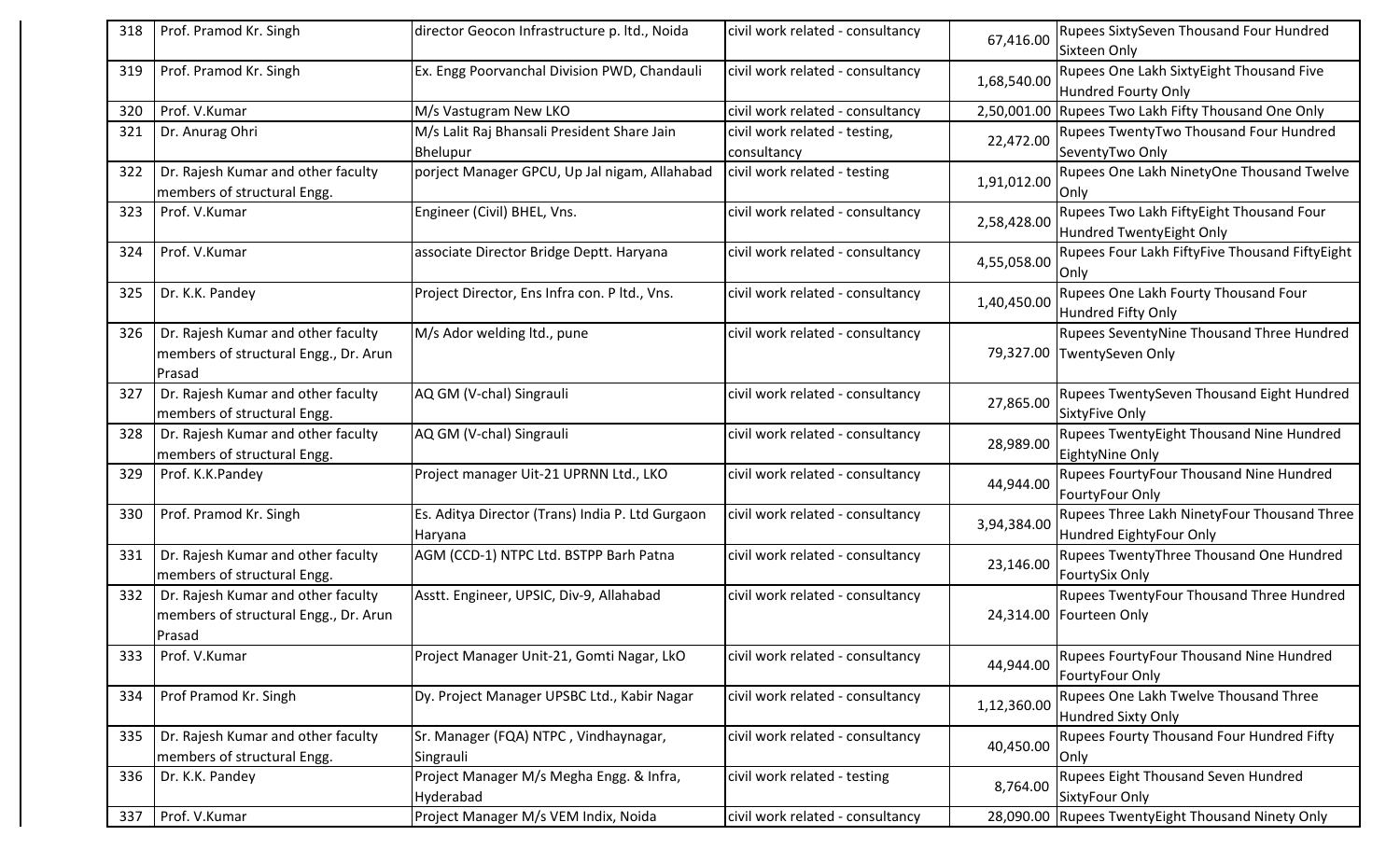| Prof. V.Kumar<br>M/s Maxoit Infrastructure P. Ltd., Noida<br>338<br>civil work related - consultancy<br>56,180.00<br>Only<br>339<br>Prof. V.Kumar<br>Director Mental Hospital, Vns.<br>civil work related - consultancy<br>68,540.00<br><b>Fourty Only</b><br>Dr. Arun Prasad, Dr. Brind Kumar<br>Sr. Manager (FQA) NTPC, Sonebhadra<br>civil work related - testing,<br>340<br>1,01,349.00<br>consultancy<br>Dr. Arun Prasad<br>Asstt. Manager (FQ) Civil NTPC Ltd.,<br>civil work related - testing,<br>341<br>24,719.00<br>Ambedkarnagar<br>Nineteen Only<br>consultancy<br>Sr. Manager (FQA) NTPC Vindhaychal, Sigrauli<br>Dr. Rajesh Kumar and other faculty<br>civil work related - testing<br>342<br>21,348.00<br>members of structural Engg.<br>Project Manager UPPCL sunderpur, Vns.<br>Prof. V.Kumar<br>civil work related - consultancy<br>343<br>78,652.00<br>FiftyTwo Only<br>M/s Anjani Realtors Lanka, Vns.<br>civil work related - consultancy<br>344<br>Prof. V.Kumar<br>16,854.00<br><b>FiftyFour Only</b><br>Dr. Anurag Ohri<br>Project Directo Mau<br>civil work related - testing,<br>345<br>1,12,360.00<br>consultancy<br>Prof. Rajesh Kumar<br>Director M/s K.N. International Ltd, Anpara,<br>346<br>civil work related - testing<br>21,348.00<br>Sonebhadra<br>Prof. V.Kumar & Pramod Kr. Singh<br>Unit Incharge UPRNN Ltd., LKO<br>civil work related - consultancy<br>347<br>1,12,360.00<br>Prof. Rajesh Kumar<br>Asstt. Civil engg. E.C. Rly.<br>civil work related - testing<br>348<br>52,247.00<br>Prof. V.Kumar<br>Managing Director, M/s Mali consultants Indira<br>civil work related - consultancy<br>349<br>39,326.00<br>Nagar, LKO<br>Prof. Ram Prasad<br><b>GNK Upadhyay, Mughalsrai</b><br>Chemical Work related - Testing<br>350<br>3,596.00<br>NinetySix Only<br>Prof. Ram Prasad<br>Ex. Engg. UP Power Trans., Allahabad<br>Chemical Work related - Testing<br>351<br>1,461.00<br><b>Only</b><br>Prof. B.N. Rai<br>Ex. Engg. Electric Fabrication Unit UP<br>Chemical Work related - Testing<br>352<br>4,383.00<br>353 Prof. B.N. Rai<br>Chemical Work related - Testing<br>Incharge IWSS NCL Fields Ltd., Shaktinagar<br>9,214.00<br>Only<br>Prof. B.N. Rai<br>Dr. Bipin Bihari Kesari Ph.D. Sanskrit FOAY<br>Chemical Work related - Testing<br>354<br>3,371.00 |                                                                   |
|------------------------------------------------------------------------------------------------------------------------------------------------------------------------------------------------------------------------------------------------------------------------------------------------------------------------------------------------------------------------------------------------------------------------------------------------------------------------------------------------------------------------------------------------------------------------------------------------------------------------------------------------------------------------------------------------------------------------------------------------------------------------------------------------------------------------------------------------------------------------------------------------------------------------------------------------------------------------------------------------------------------------------------------------------------------------------------------------------------------------------------------------------------------------------------------------------------------------------------------------------------------------------------------------------------------------------------------------------------------------------------------------------------------------------------------------------------------------------------------------------------------------------------------------------------------------------------------------------------------------------------------------------------------------------------------------------------------------------------------------------------------------------------------------------------------------------------------------------------------------------------------------------------------------------------------------------------------------------------------------------------------------------------------------------------------------------------------------------------------------------------------------------------------------------------------------------------------------------------------------------------------------------------------------------------|-------------------------------------------------------------------|
|                                                                                                                                                                                                                                                                                                                                                                                                                                                                                                                                                                                                                                                                                                                                                                                                                                                                                                                                                                                                                                                                                                                                                                                                                                                                                                                                                                                                                                                                                                                                                                                                                                                                                                                                                                                                                                                                                                                                                                                                                                                                                                                                                                                                                                                                                                            | Rupees FiftySix Thousand One Hundred Eighty                       |
|                                                                                                                                                                                                                                                                                                                                                                                                                                                                                                                                                                                                                                                                                                                                                                                                                                                                                                                                                                                                                                                                                                                                                                                                                                                                                                                                                                                                                                                                                                                                                                                                                                                                                                                                                                                                                                                                                                                                                                                                                                                                                                                                                                                                                                                                                                            | <b>Rupees SixtyEight Thousand Five Hundred</b>                    |
|                                                                                                                                                                                                                                                                                                                                                                                                                                                                                                                                                                                                                                                                                                                                                                                                                                                                                                                                                                                                                                                                                                                                                                                                                                                                                                                                                                                                                                                                                                                                                                                                                                                                                                                                                                                                                                                                                                                                                                                                                                                                                                                                                                                                                                                                                                            | Rupees One Lakh One Thousand Three<br>Hundred FourtyNine Only     |
|                                                                                                                                                                                                                                                                                                                                                                                                                                                                                                                                                                                                                                                                                                                                                                                                                                                                                                                                                                                                                                                                                                                                                                                                                                                                                                                                                                                                                                                                                                                                                                                                                                                                                                                                                                                                                                                                                                                                                                                                                                                                                                                                                                                                                                                                                                            | Rupees TwentyFour Thousand Seven Hundred                          |
|                                                                                                                                                                                                                                                                                                                                                                                                                                                                                                                                                                                                                                                                                                                                                                                                                                                                                                                                                                                                                                                                                                                                                                                                                                                                                                                                                                                                                                                                                                                                                                                                                                                                                                                                                                                                                                                                                                                                                                                                                                                                                                                                                                                                                                                                                                            | Rupees TwentyOne Thousand Three Hundred<br>FourtyEight Only       |
|                                                                                                                                                                                                                                                                                                                                                                                                                                                                                                                                                                                                                                                                                                                                                                                                                                                                                                                                                                                                                                                                                                                                                                                                                                                                                                                                                                                                                                                                                                                                                                                                                                                                                                                                                                                                                                                                                                                                                                                                                                                                                                                                                                                                                                                                                                            | Rupees SeventyEight Thousand Six Hundred                          |
|                                                                                                                                                                                                                                                                                                                                                                                                                                                                                                                                                                                                                                                                                                                                                                                                                                                                                                                                                                                                                                                                                                                                                                                                                                                                                                                                                                                                                                                                                                                                                                                                                                                                                                                                                                                                                                                                                                                                                                                                                                                                                                                                                                                                                                                                                                            | Rupees Sixteen Thousand Eight Hundred                             |
|                                                                                                                                                                                                                                                                                                                                                                                                                                                                                                                                                                                                                                                                                                                                                                                                                                                                                                                                                                                                                                                                                                                                                                                                                                                                                                                                                                                                                                                                                                                                                                                                                                                                                                                                                                                                                                                                                                                                                                                                                                                                                                                                                                                                                                                                                                            | Rupees One Lakh Twelve Thousand Three<br>Hundred Sixty Only       |
|                                                                                                                                                                                                                                                                                                                                                                                                                                                                                                                                                                                                                                                                                                                                                                                                                                                                                                                                                                                                                                                                                                                                                                                                                                                                                                                                                                                                                                                                                                                                                                                                                                                                                                                                                                                                                                                                                                                                                                                                                                                                                                                                                                                                                                                                                                            | Rupees TwentyOne Thousand Three Hundred<br>FourtyEight Only       |
|                                                                                                                                                                                                                                                                                                                                                                                                                                                                                                                                                                                                                                                                                                                                                                                                                                                                                                                                                                                                                                                                                                                                                                                                                                                                                                                                                                                                                                                                                                                                                                                                                                                                                                                                                                                                                                                                                                                                                                                                                                                                                                                                                                                                                                                                                                            | Rupees One Lakh Twelve Thousand Three<br>Hundred Sixty Only       |
|                                                                                                                                                                                                                                                                                                                                                                                                                                                                                                                                                                                                                                                                                                                                                                                                                                                                                                                                                                                                                                                                                                                                                                                                                                                                                                                                                                                                                                                                                                                                                                                                                                                                                                                                                                                                                                                                                                                                                                                                                                                                                                                                                                                                                                                                                                            | Rupees FiftyTwo Thousand Two Hundred<br>FourtySeven Only          |
|                                                                                                                                                                                                                                                                                                                                                                                                                                                                                                                                                                                                                                                                                                                                                                                                                                                                                                                                                                                                                                                                                                                                                                                                                                                                                                                                                                                                                                                                                                                                                                                                                                                                                                                                                                                                                                                                                                                                                                                                                                                                                                                                                                                                                                                                                                            | Rupees ThirtyNine Thousand Three Hundred<br><b>TwentySix Only</b> |
|                                                                                                                                                                                                                                                                                                                                                                                                                                                                                                                                                                                                                                                                                                                                                                                                                                                                                                                                                                                                                                                                                                                                                                                                                                                                                                                                                                                                                                                                                                                                                                                                                                                                                                                                                                                                                                                                                                                                                                                                                                                                                                                                                                                                                                                                                                            | Rupees Three Thousand Five Hundred                                |
|                                                                                                                                                                                                                                                                                                                                                                                                                                                                                                                                                                                                                                                                                                                                                                                                                                                                                                                                                                                                                                                                                                                                                                                                                                                                                                                                                                                                                                                                                                                                                                                                                                                                                                                                                                                                                                                                                                                                                                                                                                                                                                                                                                                                                                                                                                            | Rupees One Thousand Four Hundred SixtyOne                         |
|                                                                                                                                                                                                                                                                                                                                                                                                                                                                                                                                                                                                                                                                                                                                                                                                                                                                                                                                                                                                                                                                                                                                                                                                                                                                                                                                                                                                                                                                                                                                                                                                                                                                                                                                                                                                                                                                                                                                                                                                                                                                                                                                                                                                                                                                                                            | Rupees Four Thousand Three Hundred<br>EightyThree Only            |
|                                                                                                                                                                                                                                                                                                                                                                                                                                                                                                                                                                                                                                                                                                                                                                                                                                                                                                                                                                                                                                                                                                                                                                                                                                                                                                                                                                                                                                                                                                                                                                                                                                                                                                                                                                                                                                                                                                                                                                                                                                                                                                                                                                                                                                                                                                            | <b>Rupees Nine Thousand Two Hundred Fourteen</b>                  |
|                                                                                                                                                                                                                                                                                                                                                                                                                                                                                                                                                                                                                                                                                                                                                                                                                                                                                                                                                                                                                                                                                                                                                                                                                                                                                                                                                                                                                                                                                                                                                                                                                                                                                                                                                                                                                                                                                                                                                                                                                                                                                                                                                                                                                                                                                                            | <b>Rupees Three Thousand Three Hundred</b><br>SeventyOne Only     |
| Prof. Ram Prasad<br>Dr. Vivek Singh MD(Ay)<br>Chemical Work related - Testing<br>355<br>6,742.00                                                                                                                                                                                                                                                                                                                                                                                                                                                                                                                                                                                                                                                                                                                                                                                                                                                                                                                                                                                                                                                                                                                                                                                                                                                                                                                                                                                                                                                                                                                                                                                                                                                                                                                                                                                                                                                                                                                                                                                                                                                                                                                                                                                                           | Rupees Six Thousand Seven Hundred<br>FourtyTwo Only               |
| Prof. B.N. Rai<br>D. K. Pandey SaketNagar Lanka, Vns.<br>Chemical Work related - Testing<br>356<br>8,989.00                                                                                                                                                                                                                                                                                                                                                                                                                                                                                                                                                                                                                                                                                                                                                                                                                                                                                                                                                                                                                                                                                                                                                                                                                                                                                                                                                                                                                                                                                                                                                                                                                                                                                                                                                                                                                                                                                                                                                                                                                                                                                                                                                                                                | Rupees Eight Thousand Nine Hundred<br>EightyNine Only             |
| Saurabh Chauhan A/ Chem. IIT<br>Prof. Ram Prasad<br>Chemical Work related - Testing<br>357<br>562.00                                                                                                                                                                                                                                                                                                                                                                                                                                                                                                                                                                                                                                                                                                                                                                                                                                                                                                                                                                                                                                                                                                                                                                                                                                                                                                                                                                                                                                                                                                                                                                                                                                                                                                                                                                                                                                                                                                                                                                                                                                                                                                                                                                                                       | Rupees Five Hundred SixtyTwo Only                                 |
| Tyanri Gaurav A/ Chem. IIT<br>Prof. Ram Prasad<br>Chemical Work related - Testing<br>562.00<br>358                                                                                                                                                                                                                                                                                                                                                                                                                                                                                                                                                                                                                                                                                                                                                                                                                                                                                                                                                                                                                                                                                                                                                                                                                                                                                                                                                                                                                                                                                                                                                                                                                                                                                                                                                                                                                                                                                                                                                                                                                                                                                                                                                                                                         | Rupees Five Hundred SixtyTwo Only                                 |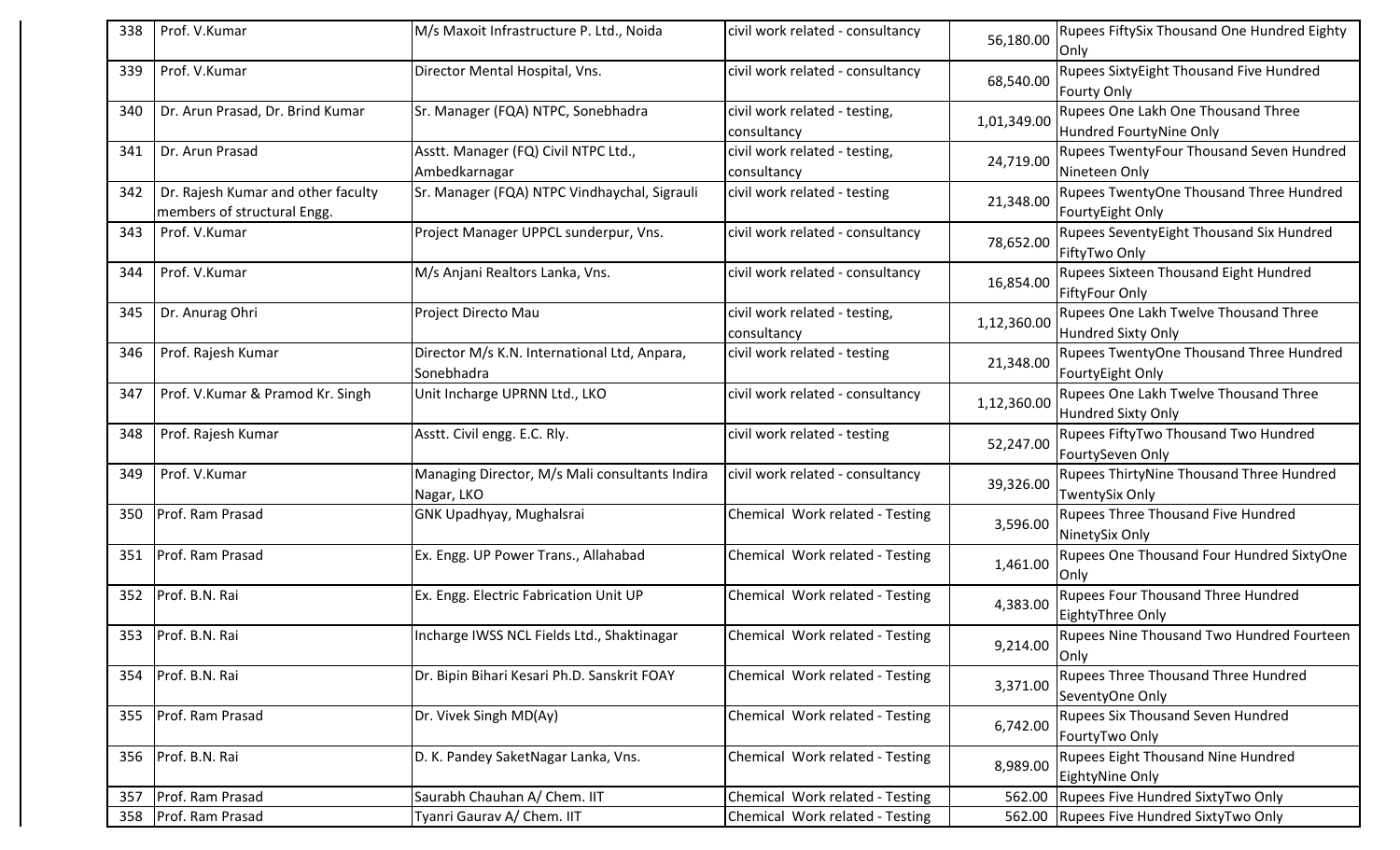| 359 | Prof. Ram Prasad | Prashant Pandahanath                                          | Chemical Work related - Testing | 4,494.00  | <b>Rupees Four Thousand Four Hundred</b><br>NinetyFour Only     |
|-----|------------------|---------------------------------------------------------------|---------------------------------|-----------|-----------------------------------------------------------------|
| 360 | Prof. B.N. Rai   | Upendra, Asstt. Manager, Jaunpur                              | Chemical Work related - Testing | 26,292.00 | Rupees TwentySix Thousand Two Hundred<br>NinetyTwo Only         |
| 361 | Prof. B.N. Rai   | Abhishek Poddar, BHU                                          | Chemical Work related - Testing | 5,620.00  | <b>Rupees Five Thousand Six Hundred Twenty</b><br><b>Onlv</b>   |
| 362 | Prof. Ram Prasad | Mr. B.K. Sinha Chief Engineer                                 | Chemical Work related - Testing | 26,629.00 | Rupees TwentySix Thousand Six Hundred<br><b>TwentyNine Only</b> |
| 363 | Prof. Ram Prasad | Ex. Engg., Electricity Fabricatin Unit-Allahabad              | Chemical Work related - Testing | 4,383.00  | <b>Rupees Four Thousand Three Hundred</b><br>EightyThree Only   |
| 364 | Prof. B.N. Rai   | Lords Distillary Itd., Ghazipur                               | Chemical Work related - Testing | 30,461.00 | <b>Rupees Thirty Thousand Four Hundred</b><br>SixtyOne Only     |
| 365 | Prof. Ram Prasad | G.M. Bina Ext. Project, Sonebhadra                            | Chemical Work related - Testing | 12,135.00 | <b>Rupees Twelve Thousand One Hundred</b><br>ThirtyFive Only    |
| 366 | Prof. B.N. Rai   | Incharge, IWSS, Shaktinagar, UP                               | Chemical Work related - Testing | 12,585.00 | <b>Rupees Twelve Thousand Five Hundred</b><br>EightyFive Only   |
| 367 | Prof. Ram Prasad | M/s Jaya Tiwari, DPD/Chemistry, BHU                           | Chemical Work related - Testing | 1,714.00  | <b>Rupees One Thousand Seven Hundred</b><br>Fourteen Only       |
| 368 | Prof. Ram Prasad | M/s Shikha Chemistry, BHU                                     | Chemical Work related - Testing | 1,180.00  | Rupees One Thousand One Hundred Eighty<br><b>Only</b>           |
| 369 | Prof. B.N. Rai   | Mr. M. Divedi, Nadesar                                        | Chemical Work related - Testing | 2,022.00  | Rupees Two Thousand TwentyTwo Only                              |
| 370 | Prof. Ram Prasad | Mr. B.K. Sharma Singrauli                                     | Chemical Work related - Testing | 14,607.00 | Rupees Fourteen Thousand Six Hundred Seven<br>Only              |
| 371 | Prof. B.N. Rai   | MC-Upadhyay                                                   | Chemical Work related - Testing | 3,258.00  | Rupees Three Thousand Two Hundred<br>FiftyEight Only            |
| 372 | Prof. B.N. Rai   | Mr. Uaragune Pandiyan Research Scholar, IIT<br>Delhi          | Chemical Work related - Testing | 7,473.00  | Rupees Seven Thousand Four Hundred<br>SeventyThree Only         |
| 373 | Prof. B.N. Rai   | Prof. S. Basn Prof. & HoD Chemical Engg., IIT<br>(Delhi)      | Chemical Work related - Testing | 2,134.00  | <b>Rupees Two Thousand One Hundred ThirtyFour</b><br>Only       |
| 374 | Prof. B.N. Rai   | Mr. A. Naik Ex. Engg. Electricity UP Power Naini,<br>Allhabad | Chemical Work related - Testing | 5,844.00  | Rupees Five Thousand Eight Hundred<br>FourtyFour Only           |
| 375 | Prof. B.N. Rai   | DirectorNevel (Calcutta) P. Ltd. B-18, Ramnagar               | Chemical Work related - Testing | 2,022.00  | <b>Rupees Two Thousand TwentyTwo Only</b>                       |
| 376 | Prof. B.N. Rai   | Ravikant Sharma Ph.D Scholar                                  | Chemical Work related - Testing | 1,685.00  | <b>Rupees One Thousand Six Hundred EightyFive</b><br>Only       |
| 377 | Prof. B.N. Rai   | Manish Dwivedi Nadesar                                        | Chemical Work related - Testing | 1,461.00  | Rupees One Thousand Four Hundred SixtyOne<br>Only               |
| 378 | Prof. B.N. Rai   | Staff officer (Civil) Sonebhadra                              | Chemical Work related - Testing | 24,944.00 | Rupees TwentyFour Thousand Nine Hundred<br>FourtyFour Only      |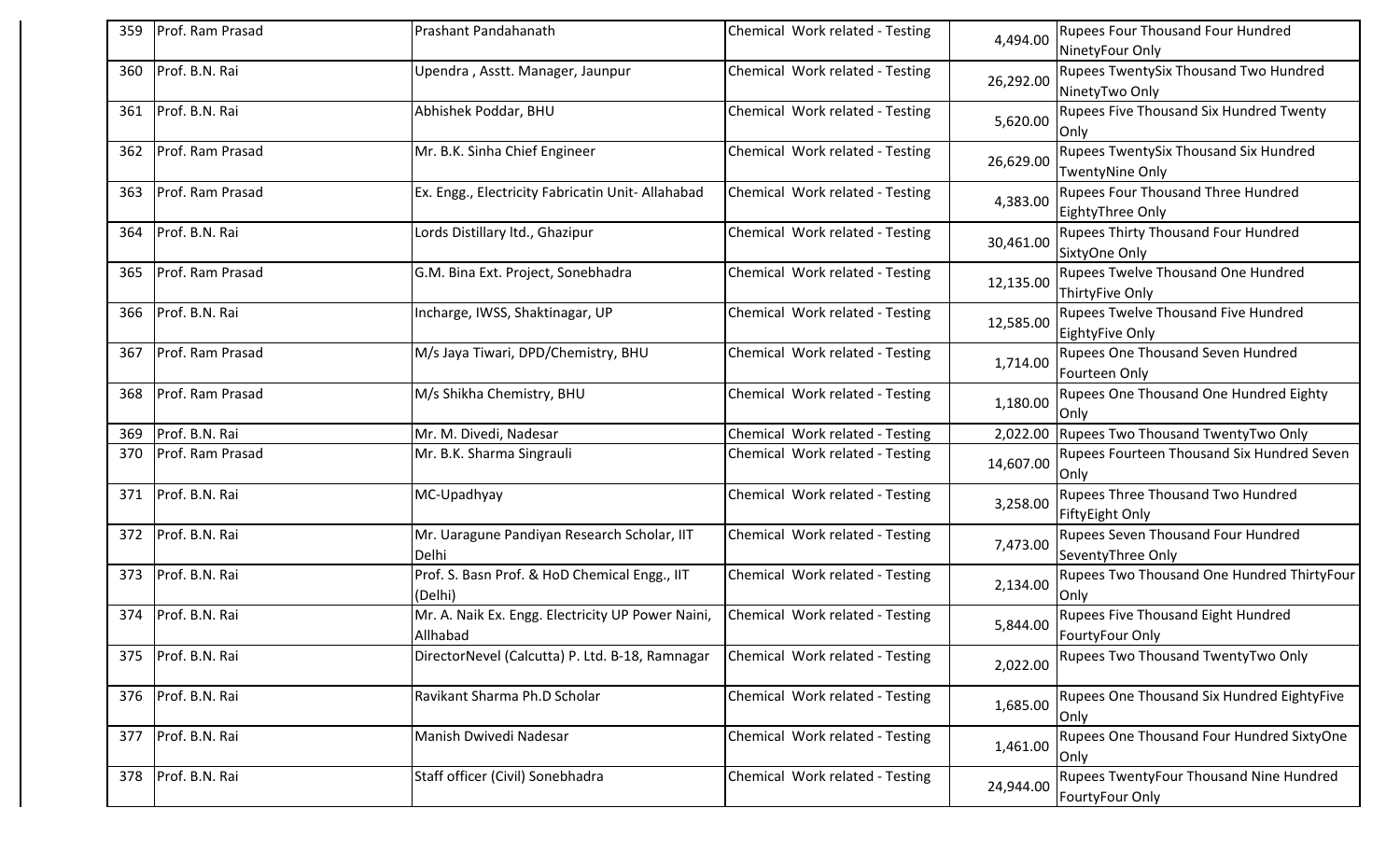| 379 | Prof. B.N. Rai                | Incharge IWSS NCL Fields Ltd., Shaktinagar                                              | Chemical Work related - Testing     | 12,585.00   | <b>Rupees Twelve Thousand Five Hundred</b>   |
|-----|-------------------------------|-----------------------------------------------------------------------------------------|-------------------------------------|-------------|----------------------------------------------|
|     |                               |                                                                                         |                                     |             | EightyFive Only                              |
| 380 | Prof. B.N. Rai                | DK Singh Asstt. Engineer E. Rly., Mughalsari                                            | Chemical Work related - Testing     | 450.00      | <b>Rupees Four Hundred Fifty Only</b>        |
| 381 | Prof. B.N. Rai                | Section Engg. E. Rly., Mughalsari                                                       | Chemical Work related - Testing     | 450.00      | Rupees Four Hundred Fifty Only               |
| 382 |                               | M/s Sandeep Enterprises MavaiyaSarnath                                                  |                                     | 4,495.00    | <b>Rupees Four Thousand Four Hundred</b>     |
|     | Dr. C.K. Behra                |                                                                                         | Metallugical Work related - Testing |             | NinetyFive Only                              |
| 383 | Dr. Ram Manna                 | Km. Sunita Sharma Research Scholar Applied                                              | Metallugical Work related - Testing | 10,000.00   | Rupees Ten Thousand Only                     |
|     |                               | Chemistry                                                                               |                                     |             |                                              |
| 384 |                               | Km. Surathe, D.O. Mech. Engg. IIT BHU                                                   |                                     |             | <b>Rupees Four Hundred Only</b>              |
|     | Dr. Ram Manna                 |                                                                                         | Metallugical Work related - Testing | 400.00      |                                              |
| 385 |                               | Mr. Bishnu Kr. Pandey, Deptt. Of Physics,                                               |                                     |             | <b>Rupees Five Thousand Only</b>             |
|     | Dr. Ram Manna                 | Allahabad                                                                               | Metallugical Work related - Testing | 5,000.00    |                                              |
| 386 |                               | M/s Powergrid Corp. of India, Singrauli                                                 |                                     |             | <b>Rupees Two Thousand Three Hundred</b>     |
|     | Dr. Ram Manna                 |                                                                                         | Metallugical Work related - Testing | 2,398.00    | NinetyEight Only                             |
|     |                               |                                                                                         |                                     |             |                                              |
| 387 |                               | M/s Powergrid Vindhyachal Power grid                                                    |                                     | 20,454.00   | <b>Rupees Twenty Thousand Four Hundred</b>   |
|     | Dr. Ram Manna                 |                                                                                         | Metallugical Work related - Testing |             | FiftyFour Only                               |
| 388 |                               | SriNitesh Kumar Research Scholar lit, Kanpur                                            |                                     | 5,000.00    | Rupees Five Thousand Only                    |
|     | Dr. Ram Manna                 |                                                                                         | Metallugical Work related - Testing |             |                                              |
| 389 | Dr. K.K. Singh, Dr. Ram Manna | Sri Anoop Mohan, Chairman, ICTC, IIT BHU                                                | Metallugical Work related - Testing | 1,686.00    | Rupees One Thousand Six Hundred EightySix    |
|     |                               |                                                                                         |                                     |             | <b>Only</b>                                  |
| 390 | Dr. K.K. Singh, Dr. Ram Manna | Asstt. Engg., Priyagne Upmandal, 3 CPWD, Vns.                                           | Metallugical Work related - Testing |             | Rupees Thirteen Thousand One Hundred         |
|     |                               |                                                                                         |                                     | 13,112.00   | <b>Twelve Only</b>                           |
| 391 | Dr. K.K. Singh, Dr. Ram Manna | Asstt. Engg., Priyagne Upmandal, 3 CPWD, Vns.                                           | Metallugical Work related - Testing |             | Rupees Twelve Thousand Three Hundred         |
|     |                               |                                                                                         |                                     | 12,398.00   | NinetyEight Only                             |
| 392 | Dr. K.K. Singh, Dr. Ram Manna | Dr. M. Vashista, Asstt. Prof., Dept. of Mech. Engg. Metallugical Work related - Testing |                                     |             | <b>Rupees Sixteen Thousand Eight Hundred</b> |
|     |                               |                                                                                         |                                     | 16,854.00   | <b>FiftyFour Only</b>                        |
|     |                               |                                                                                         |                                     |             |                                              |
| 393 | Dr. K.K. Singh, Dr. Ram Manna | Mr. Mazin Mahmood yahya, Ph.D Research                                                  | Metallugical Work related - Testing | 800.00      | Rupees Eight Hundred Only                    |
|     |                               | Scholar, Mechanical, IIT BHU                                                            |                                     |             |                                              |
| 394 | Dr. K.K. Singh, Dr. Ram Manna | Professor U.B. Singh, Deptt. Of Chemistry, BHU                                          | Metallugical Work related - Testing | 3,000.00    | Rupees Three Thousand Only                   |
|     |                               |                                                                                         |                                     |             |                                              |
| 395 | Dr. K.K. Singh, Dr. Ram Manna | M/s Tata Steel ltd., Jomshedpur                                                         | Metallugical Work related - Testing | 1,40,764.00 | Rupees One Lakh Fourty Thousand Seven        |
|     |                               |                                                                                         |                                     |             | Hundred SixtyFour Only                       |
| 396 | Dr. K.K. Singh, Dr. Ram Manna | Mr. Mazin Mohammad Yahya r/s cholar net. IIT                                            | Metallugical Work related - Testing |             | Rupees Five Hundred Only                     |
|     |                               | <b>IBHU</b>                                                                             |                                     | 500.00      |                                              |
| 397 | Dr. K.K. Singh, Dr. Ram Manna | M/s Hindalco Industries ltd., Renukoot                                                  | Metallugical Work related - Testing |             | Rupees FourtyFive Thousand Only              |
|     |                               |                                                                                         |                                     | 45,000.00   |                                              |
| 398 | Dr. K.K. Singh, Dr. Ram Manna | Km. Punita Maurya, Deptt. Of Chemistry, IIT BHU   Metallugical Work related - Testing   |                                     |             | Rupees Eight Hundred Only                    |
|     |                               |                                                                                         |                                     | 800.00      |                                              |
|     |                               |                                                                                         |                                     |             |                                              |
| 399 | Dr. K.K. Singh, Dr. Ram Manna | Km. Suman Sharma, Deptt. Of chemistry, IIT BHU   Metallugical Work related - Testing    |                                     | 400.00      | Rupees Four Hundred Only                     |
|     |                               |                                                                                         |                                     |             |                                              |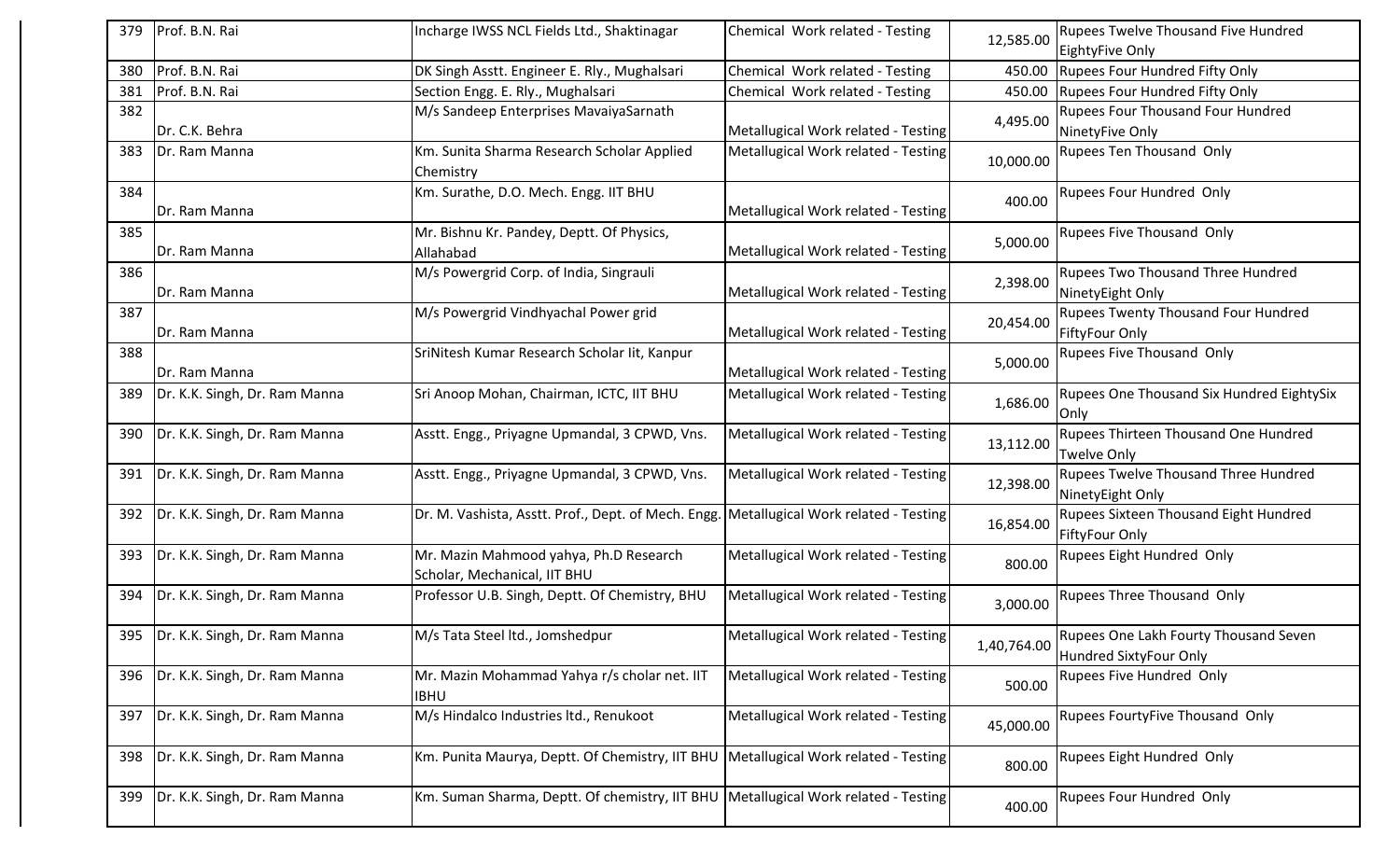| 400 | Dr. K.K. Singh, Dr. Ram Manna                               | Mr. Chandra Bhan Verma, Deptt. Of Chemistry,<br><b>IIT BHU</b>                        | Metallugical Work related - Testing | 500.00      | Rupees Five Hundred Only                                    |
|-----|-------------------------------------------------------------|---------------------------------------------------------------------------------------|-------------------------------------|-------------|-------------------------------------------------------------|
| 401 | Dr. K.K. Singh, Dr. Ram Manna                               | Mr. Shiva Sunder Yadav, Chemistry, IIT BHU                                            | Metallugical Work related - Testing | 800.00      | Rupees Eight Hundred Only                                   |
| 402 | Dr. K.K. Singh, Dr. Ram Manna                               | Prof. D.Kumar, Net. Engg.                                                             | Metallugical Work related - Testing | 1,200.00    | Rupees One Thousand Two Hundred Only                        |
| 403 | Dr. K.K. Singh, Dr. Ram Manna                               | Dr. Alok Kumar Chaudhary, Deptt. Of Chemistry                                         | Metallugical Work related - Testing | 2,000.00    | Rupees Two Thousand Only                                    |
| 404 | Dr. K.K. Singh, Dr. Ram Manna                               | Dr. Neenakshi Saph, Deptt. Of Chemistry                                               | Metallugical Work related - Testing | 1,000.00    | Rupees One Thousand Only                                    |
| 405 | Dr. K.K. Singh, Dr. Ram Manna                               | Km. Vineeta Gautam, Deptt. Of Chemical Engg. IIT<br><b>BHU</b>                        | Metallugical Work related - Testing | 1,200.00    | Rupees One Thousand Two Hundred Only                        |
| 406 | Dr. K.K. Singh, Dr. Ram Manna                               | Mr. Shivastava, Deptt. Of Ceramic Engg. IIT BHU                                       | Metallugical Work related - Testing | 800.00      | Rupees Eight Hundred Only                                   |
| 407 | Dr. K.K. Singh, Dr. Ram Manna                               | Prof. Y.C. Sharma, Deptt of Chemistry IIT BHU                                         | Metallugical Work related - Testing | 1,500.00    | Rupees One Thousand Five Hundred Only                       |
| 408 | Dr. K.K. Singh, Dr. Ram Manna                               | Prof. R.B. Rastogi, Deptt. Of Chemistry                                               | Metallugical Work related - Testing | 800.00      | Rupees Eight Hundred Only                                   |
| 409 | Dr. K.K. Singh, Dr. Ram Manna                               | Km. sarita, Deptt. Of Pharmaceutics, IIT BHU                                          | Metallugical Work related - Testing | 400.00      | Rupees Four Hundred Only                                    |
| 410 | Dr. K.K. Singh, Dr. Ram Manna                               | Maruti Suzuki India Itd regard of lectures &<br>Demonstrative classes                 | Metallugical Work related - Testing | 4,44,600.00 | Rupees Four Lakh FourtyFour Thousand Six<br>Hundred Only    |
| 411 | Dr. K.K. Singh, Dr. Ram Manna                               | Maruti Suzuki India Itd regard of lectures &<br>Demonstrative classes                 | Metallugical Work related - Testing | 1,36,800.00 | Rupees One Lakh ThirtySix Thousand Eight<br>Hundred Only    |
| 412 | Dr. Ram Manna                                               | Ashish A/ Chemical lit BHU                                                            | Metallugical Work related - Testing | 1,200.00    | Rupees One Thousand Two Hundred Only                        |
| 413 | Dr. Ram Manna                                               | Mr. Chandra Bhan Verma, Deptt. Of Chemistry,<br><b>IIT BHU</b>                        | Metallugical Work related - Testing | 600.00      | Rupees Six Hundred Only                                     |
| 414 | Dr. Ram Manna                                               | Mr. D.K. Yadav, Deptt. Of Chemical Engg., IIT BHU Metallugical Work related - Testing |                                     | 400.00      | Rupees Four Hundred Only                                    |
|     | 415   Dr. Ram Manna                                         | Mr. Mayank Pandey Inst. Of Environmental &<br>Sustainable Development BHU             | Metallugical Work related - Testing | 3,000.00    | <b>Rupees Three Thousand Only</b>                           |
| 416 | Dr. Ram Manna                                               | Mr. Arvind Prakash, App. Chemistry, IIT BHU                                           | Metallugical Work related - Testing | 800.00      | Rupees Eight Hundred Only                                   |
| 417 | Prof. B.K. Srivastava, Dr. Rajesh Rai, Dr.<br>Ashok Jaiswal | M/s Shankar Prasad Narayan, Phulwaria,<br>Singrauli                                   | Mining work related - consultancy   | 11,236.00   | Rupees Eleven Thousand Two Hundred<br>ThirtySix Only        |
| 418 | Prof. S.K. Sharma                                           | Account General Economy & Revenue LKO                                                 | Mining work related - consultancy   | 11,236.00   | <b>Rupees Eleven Thousand Two Hundred</b><br>ThirtySix Only |
| 419 | Prof. S.K. Sharma                                           | <b>WCL coal Enclave GM Chandarpur</b>                                                 | Mining work related - consultancy   | 30,000.00   | Rupees Thirty Thousand Only                                 |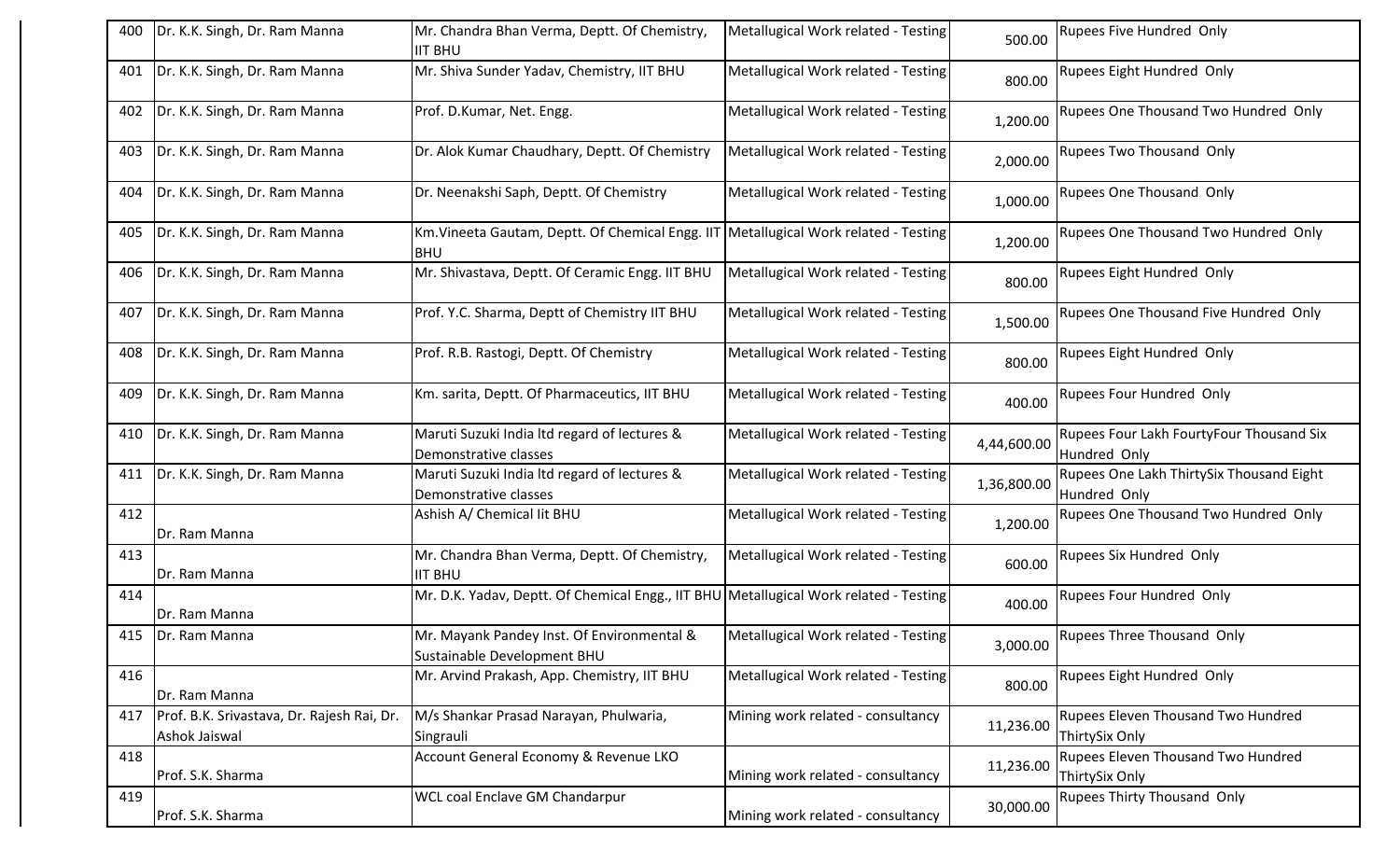| 420 | Prof. B.K. Shrivastava, Dr. Rajesh Rai                          | Project Offocer T & Tekhor college                                 | Mining work related - consultancy | 6,00,000.00  | Rupees Six Lakh Only                                                 |
|-----|-----------------------------------------------------------------|--------------------------------------------------------------------|-----------------------------------|--------------|----------------------------------------------------------------------|
| 421 | Prof. N.C. Karmakar, Dr. S. Gupta, Dr.<br>S.K. Palei            | NCL duddhi Singrauli                                               | Mining work related - consultancy | 1,25,000.00  | Rupees One Lakh TwentyFive Thousand Only                             |
| 422 | Prof. N.C. Karmakar, Dr Amarendra<br>Kumar                      | The Birla Corporation Itd. Statna comat work                       | Mining work related - consultancy | 1,25,000.00  | Rupees One Lakh TwentyFive Thousand Only                             |
| 423 | Prof. B.K. Srivastava, Dr. Ashok Jaiswal                        | The fatehpur coal Mining co. Itd.                                  | Mining work related - consultancy | 8,98,880.00  | Rupees Eight Lakh NinetyEight Thousand Eight<br>Hundred Eighty Only  |
| 424 | Prof. B.K. Srivastava, Dr. Ashok Jaiswal                        | Singresi colleries co ltd. Kothagndan AP                           | Mining work related - consultancy | 26,96,640.00 | Rupees TwentySix Lakh NinetySix Thousand Six<br>Hundred Fourty Only  |
| 425 | Prof. B. K. Srivastava                                          | M/s Birla corporation ltd. Satne cement work                       | Mining work related - consultancy | 14,04,500.00 | Rupees Fourteen Lakh Four Thousand Five<br>Hundred Only              |
| 426 | Prof. B.K. Srivastava, Dr. Ashok Jaiswal                        | M/s. Birla Corporation Limited, Satna Cement<br>works              | Mining work related - consultancy | 8,98,880.00  | Rupees Eight Lakh NinetyEight Thousand Eight<br>Hundred Eighty Only  |
| 427 | Prof. B.K. Shrivastava, Dr. Rajesh Rai                          | Mangilal Rungta, Jharkahnad                                        | Mining work related - consultancy | 3,37,080.00  | Rupees Three Lakh ThirtySeven Thousand<br><b>Eighty Only</b>         |
| 428 | Prof. B.K. Srivastava, Dr. Rajesh Rai, Dr.<br>Ashok Jaiswal     | Tntigo Infra project pvt. Ltd., New Delhi                          | Mining work related - consultancy | 1,23,596.00  | Rupees One Lakh TwentyThree Thousand Five<br>Hundred NinetySix Only  |
| 429 | Prof. S.K. Sharma, Dr. G.S.P. Singh                             | A.P. Mineral Dev. Corp. Itd Hyderabad                              | Mining work related - consultancy | 11,79,780.00 | Rupees Eleven Lakh SeventyNine Thousand<br>Seven Hundred Eighty Only |
| 430 | Prof. S.K. Sharma, Dr. G.S.P. Singh                             | Dy. GM (M) Sub area Manager & Scientific coal<br>Nanadgram, Khurja | Mining work related - consultancy | 2,80,900.00  | Rupees Two Lakh Eighty Thousand Nine<br>Hundred Only                 |
| 431 | Prof. B.K. Shrivastava, Dr. Ashok Jaiswal<br>and Dr. Rajesh Rai | Indigo Infra Project p. ltd.                                       | Mining work related - consultancy | 1,23,596.00  | Rupees One Lakh TwentyThree Thousand Five<br>Hundred NinetySix Only  |
| 432 | Prof. Ram Pyare                                                 | S-246930 to S-246938                                               | Ceramic work related - Testing    | 18,000.00    | Rupees Eighteen Thousand Only                                        |
| 433 | Prof. Ram Pyare                                                 | S-246939 to S-246948                                               | Ceramic work related - Testing    |              | 15,000.00 Rupees Fifteen Thousand Only                               |
| 434 | Prof. Ram Pyare                                                 | S-246949 to S-246950                                               | Ceramic work related - Testing    | 14,000.00    | Rupees Fourteen Thousand Only                                        |
| 435 | Prof. Ram Pyare                                                 | S-246905 to S-246915                                               | Ceramic work related - Testing    |              | 12,500.00 Rupees Twelve Thousand Five Hundred Only                   |
| 436 | Prof. Ram Pyare                                                 | S-24616 to S-246928                                                | Ceramic work related - Testing    | 11,700.00    | Rupees Eleven Thousand Seven Hundred Only                            |
| 437 | Prof. Ram Pyare                                                 | Mr. Ahyam Sunder Mishra, Deptt. of Chemical<br>Engg., IIT(BHU)     | Ceramic work related - Testing    |              | 18,000.00 Rupees Eighteen Thousand Only                              |
| 438 | Prof. Ram Pyare                                                 | Dr. S.B. Mishra, MNNIT, Allahabad                                  | Ceramic work related - Testing    |              | 15,000.00 Rupees Fifteen Thousand Only                               |
| 439 | Prof. Ram Pyare                                                 | Prof. V.B. Singh, Deptt. of Chemistry, BHU                         | Ceramic work related - Testing    |              | 14,000.00 Rupees Fourteen Thousand Only                              |
| 440 | Prof. Rajiv Prakash                                             | Director Bridge dats Tecn Services IIT BHU                         | Testing/Consultancy               | 3,333.00     | <b>Rupees Three Thousand Three Hundred</b><br>ThirtyThree Only       |
| 441 | Prof. Rajiv Prakash                                             | Mr. Ashish Kumar Pandey, Chemistry, BHU                            | Testing/Consultancy               | 3,000.00     | Rupees Three Thousand Only                                           |
| 442 |                                                                 |                                                                    |                                   |              |                                                                      |
|     | Prof. Rajiv Prakash                                             | Prof. R.K. Yadav, Civil Engg., Jabbelpur                           | Testing/Consultancy               |              | 4,000.00 Rupees Four Thousand Only                                   |